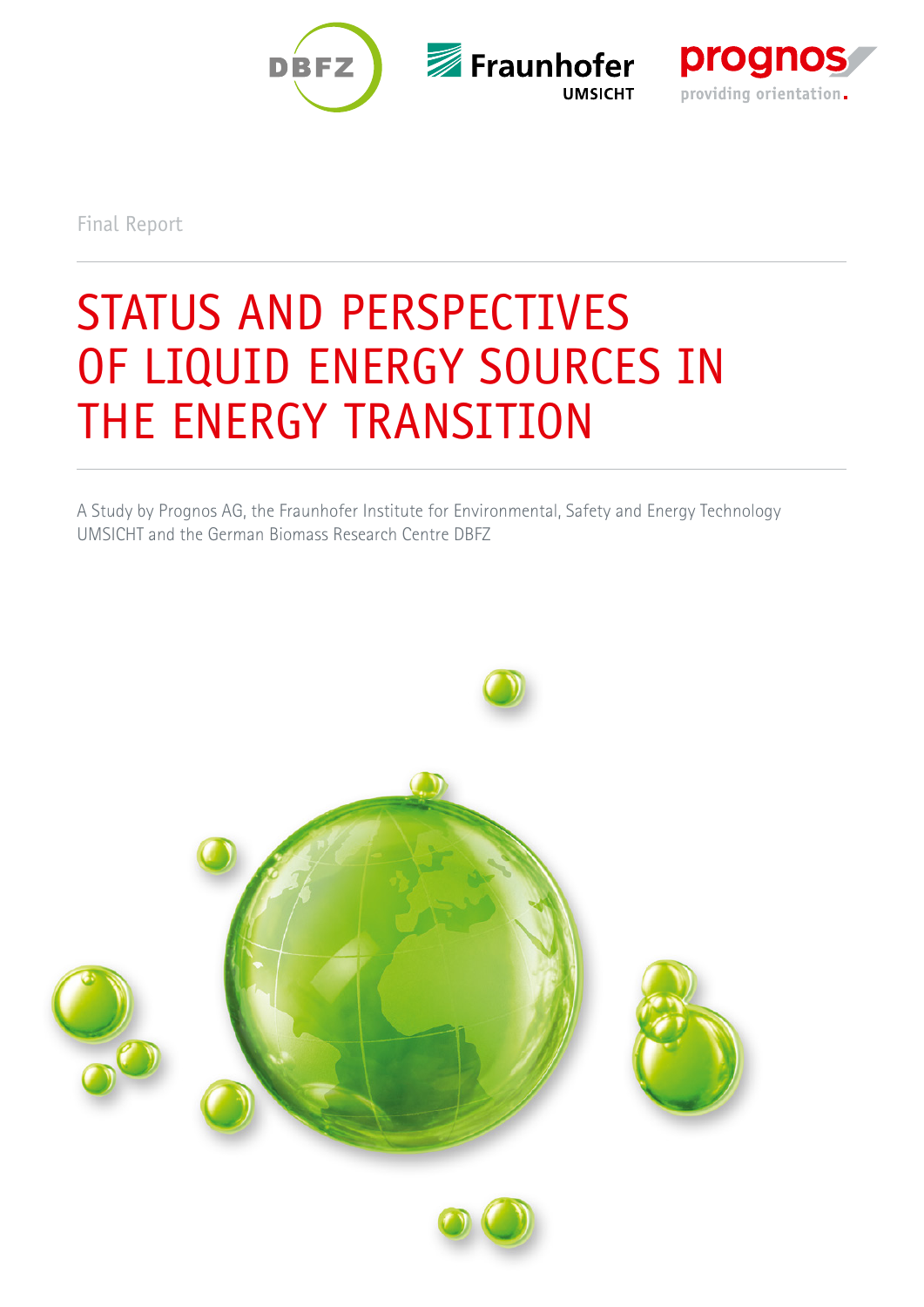Final Report

# STATUS AND PERSPECTIVES OF LIQUID ENERGY SOURCES IN THE ENERGY TRANSITION

A Study by Prognos AG, the Fraunhofer Institute for Environmental, Safety and Energy Technology UMSICHT and the German Biomass Research Centre DBFZ

### **28456**

### **By**

Jens Hobohm (Project Manager) Alex Auf der Maur Hans Dambeck Dr Andreas Kemmler Sylvie Koziel Sven Kreidelmeyer Dr Alexander Piégsa Paul Wendring with Benedikt Meyer (UMSICHT) Dr. rer. nat. Andreas Apfelbacher (UMSICHT) Martin Dotzauer (DBFZ) Dr. Konstantin Zech (DBFZ)

### **On behalf of**

Mineralölwirtschaftsverband e.V. (MWV) Institut für Wärme und Oeltechnik e.V. (IWO) MEW Mittelständische Energiewirtschaft Deutschland e.V. UNITI Bundesverband mittelständischer Mineralölunternehmen e. V.

**Date Completed** 

May 2018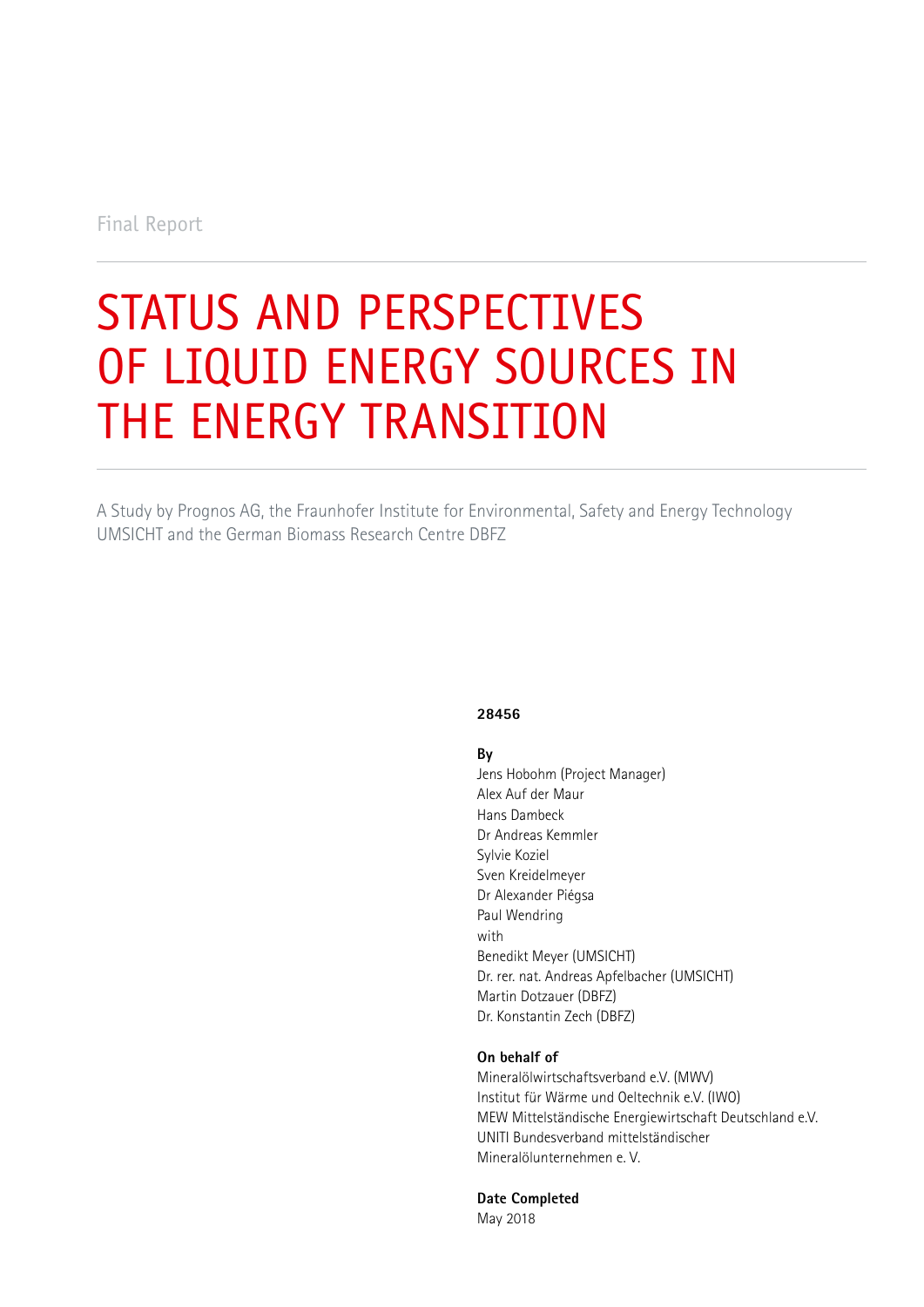### **Company Overview**

Prognos AG

### **CEO** Christian Böllhoff

# **President of the Administrative Board**

Dr Jan Giller

### **Commercial Register Number** Berlin HRB 87447 B

**Legal Form** Joint-stock company (Aktiengesellschaft) under Swiss law

# **Year Founded**

1959

## **Activity**

Prognos AG advises decision-makers from the worlds of politics, business and society throughout Europe.

On the basis of neutral analyses and well-founded forecasts, we develop practical solutions and future strategies for companies, public clients and international organisations.

### **Working Languages**

German, English, French

## **Headquarters**

Prognos AG St. Alban-Vorstadt 24 4052 Basel | Switzerland Phone +41 61 3273-310  $Fax +41 61 3273-300$ 

# Prognos AG Domshof 21 28195 Bremen | Germany Phone +49 421 517046-510 Fax +49 421 517046-528

Prognos AG Schwanenmarkt 21 40213 Düsseldorf | Germany Phone +49 211 91316-110

Fax +49 211 91316-141

# Prognos AG Nymphenburger Str. 14 80335 Munich | Germany Phone +49 89 9541586-710 Fax +49 89 9541586-719

## **Other Locations**

Prognos AG Goethestr. 85 10623 Berlin | Germany Phone +49 30 520059-210 Fax +49 30 520059-201

Prognos AG Résidence Palace, Block C Rue de la Loi 155 1040 Brussels | Belgium Phone +32 28089-947

Prognos AG Heinrich-von-Stephan-Str. 23 79100 Freiburg | Germany Phone +49 761 7661164-810 Fax +49 761 7661164-820

Prognos AG Eberhardstr. 12 70173 Stuttgart | Germany Phone +49 711 3209-610  $F_{\text{ax}}$  +49 711 3209-609

### **Internet**

info@prognos.com www.prognos.com twitter.com/prognos\_ag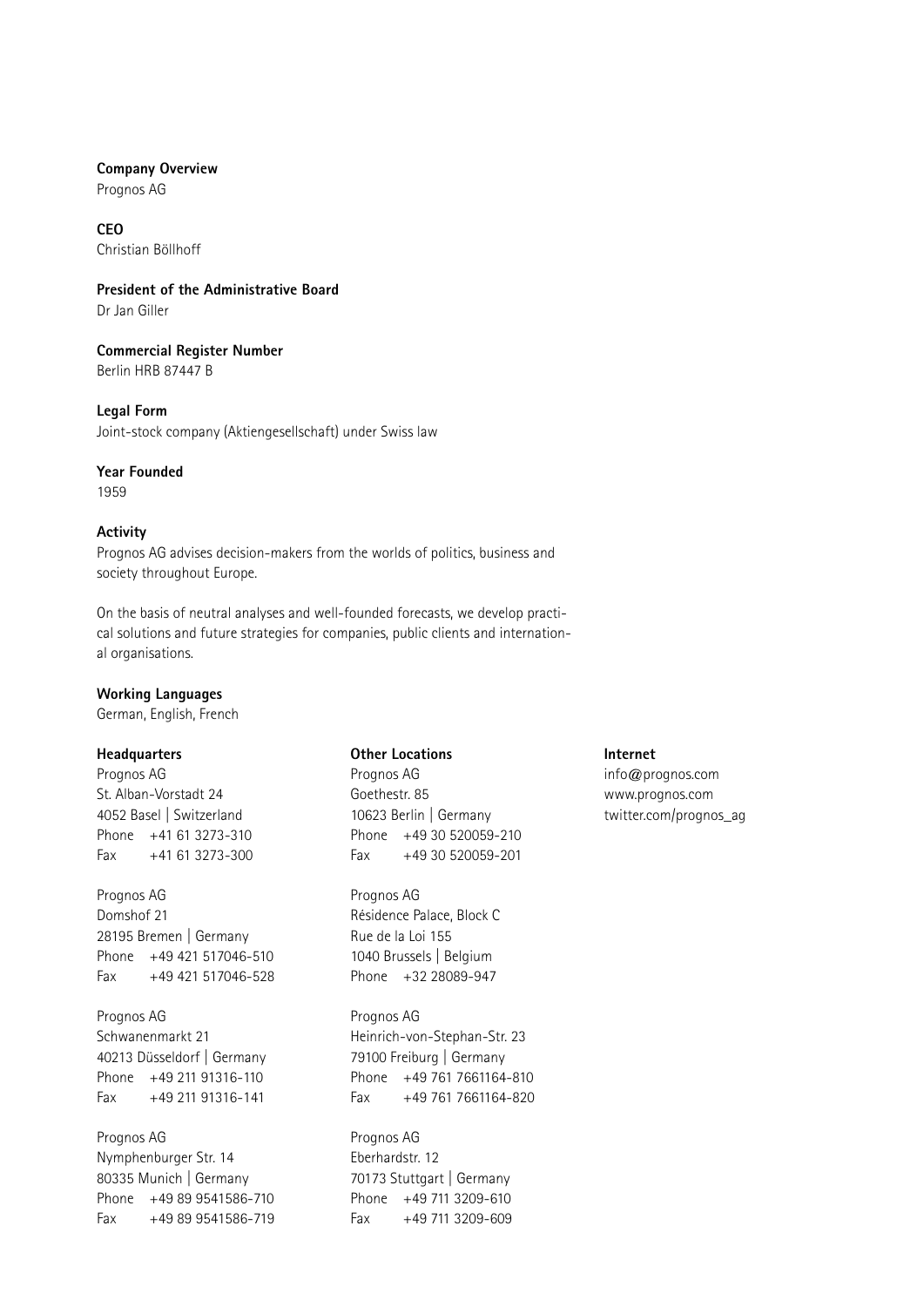# TABLE OF CONTENTS

|     | <b>Preliminary Remark</b>                                                                        |    |
|-----|--------------------------------------------------------------------------------------------------|----|
| 1   | Summary                                                                                          | 19 |
| 2   | Introduction                                                                                     | 24 |
| 2.1 | Background and Tasks                                                                             | 24 |
| 2.2 | Methodology                                                                                      | 25 |
|     | Study Section A: Scenarios for Germany's Energy Supply up to 2050                                | 26 |
| 3   | The Significance of Mineral Oils for the German Supply of Energy and Raw Materials Today         | 26 |
| 3.1 | The Significance of Mineral Oil for the Supply of Energy                                         | 26 |
| 3.2 | The Significance of Mineral Oil for the Supply of Raw Materials (Non-Energy Related Consumption) | 26 |
| 4   | Scenario Design and Definition of Framework Conditions                                           | 30 |
| 4.1 | Summary and Central Assumptions                                                                  | 30 |
| 4.2 | <b>Energy Prices</b>                                                                             | 34 |
| 4.3 | Demographics and Living                                                                          | 40 |
| 4.4 | Economy and Employment                                                                           | 45 |
| 4.5 | Transport Demand                                                                                 | 45 |
| 5   | Energy Results by 2050                                                                           | 52 |
| 5.1 | Final Energy Consumption                                                                         | 52 |
| 5.2 | <b>Electricity System</b>                                                                        | 54 |
| 5.3 | Other Transformation Sectors                                                                     | 62 |
|     | 5.3.1 District Heating                                                                           | 62 |
|     | 5.3.2 Refineries                                                                                 | 62 |
|     | 5.3.3 Waste Incineration                                                                         | 63 |
| 6   | Non-Energy Related Consumption - the Future Use of                                               |    |
|     | Liquid Energy Sources as Raw Materials                                                           | 66 |
| 7   | <b>Overall Balance</b>                                                                           | 68 |
| 7.1 | Primary Energy Balance                                                                           | 68 |
| 7.2 | Consumption of Mineral Oil Products and PtX                                                      | 70 |
| 7.3 | GHG Balance                                                                                      | 73 |
| 7.4 | Economic Classification                                                                          | 78 |
|     | 7.4.1 Costs of Energy Consumption                                                                | 78 |
|     | 7.4.2 Required Investment in Germany                                                             | 79 |
|     | 7.4.3 Investment and Other Effects Abroad                                                        | 80 |
|     | 7.4.4 Total Costs and Classification                                                             | 83 |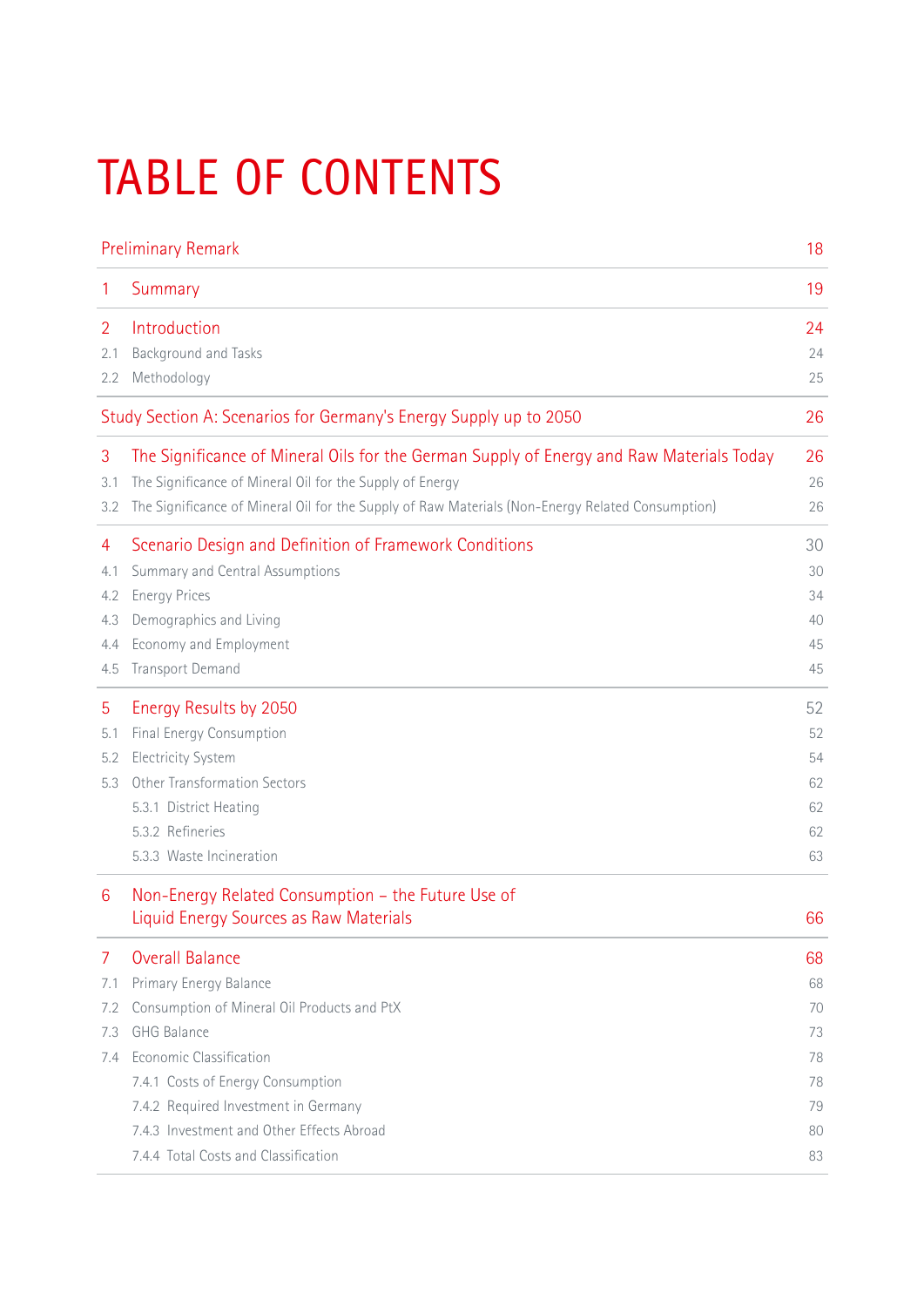| 8   | The Perspective of the Consumer                                                | 84  |
|-----|--------------------------------------------------------------------------------|-----|
| 8.1 | Introduction                                                                   | 84  |
| 8.2 | Economic Efficiency                                                            | 84  |
|     | 8.2.1 Heat Supply in Existing Residential Buildings                            | 84  |
|     | 8.2.2 Traffic - Passenger Cars                                                 | 93  |
|     | 8.3 Aspects of Use                                                             | 103 |
|     | 8.3.1 Consumer Friendliness Index                                              | 103 |
|     | 8.3.2 Heat                                                                     | 103 |
|     | 8.3.3 Traffic                                                                  | 104 |
| 8.4 | Environment                                                                    | 106 |
|     | 8.4.1 Heat                                                                     | 106 |
|     | 8.4.2 Traffic                                                                  | 106 |
|     | 8.5 Conclusion from the Consumer's Perspective                                 | 108 |
| 9   | Interim Conclusion on the Scenarios                                            | 112 |
|     | Study Section B: Description of Selected Technology Paths                      | 114 |
|     | 10 Potential and Technologies of Renewable Energies for Electricity Generation | 115 |
|     | 10.1 Potential and Costs in Germany                                            | 115 |
|     | 10.2 Potential and Costs Abroad                                                | 118 |
| 11  | Potential and Technologies of Biomass Use in Germany                           | 123 |
|     | 11.1 Biomass Potential                                                         | 123 |
|     | 11.1.1 Side Note on the International Potential of Biomass                     | 123 |
|     | 11.1.2 National Potential of Biomass                                           | 124 |
|     | 11.2 Summary of the Portfolio of Conversion Technologies in Germany            | 126 |
|     | 11.3 Detailed Analyses for 3 Conversion Technologies for Biofuels              | 127 |
|     | 11.3.1 Detailed Analysis of Biomass-to-Liquid                                  | 128 |
|     | 11.3.2 Detailed Analysis of Power and Biomass-to-Liquid                        | 129 |
|     | 11.3.3 Detailed Analysis of Biomass-to-Gas (Biomethane Path)                   | 130 |
|     | 11.3.4 Sensitivity of Production Costs from WACC                               | 131 |
|     | 11.4 Selected Biomass Allocation                                               | 131 |
|     | 11.5 Deriving Recommendations for Action for Biomass                           | 132 |
| 12  | Potential and Technologies of PtX                                              | 135 |
|     | 12.1 PtL Technology Paths                                                      | 135 |
|     | 12.1.1 Fischer-Tropsch Synthesis                                               | 135 |
|     | 12.1.2 Methanol Synthesis                                                      | 135 |
|     | 12.1.3 Polyoxymethylene Ether Synthesis                                        | 137 |
|     | 12.2 Costs of Production of PtL                                                | 137 |
|     | 12.2.1 Investment Costs                                                        | 137 |
|     | 12.2.2 Calculation of Costs of Production                                      | 137 |
|     | 12.2.3 Sensitivity Analysis                                                    | 139 |
|     | 12.3 Power-to-Gas Technology and Production Costs                              | 141 |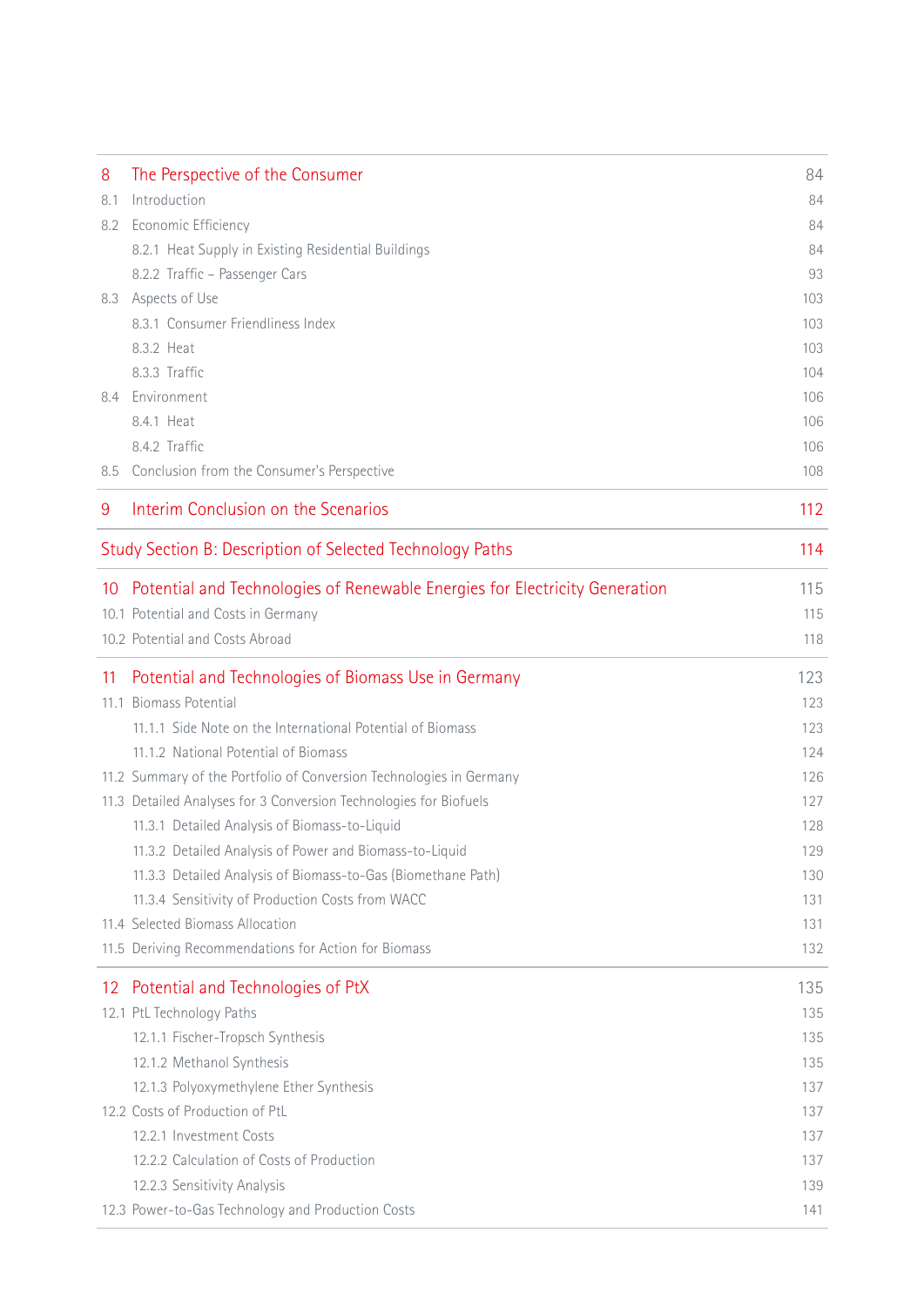| <b>Study Section C: Refinery Case Studies</b>         |     |
|-------------------------------------------------------|-----|
| 13 Refineries in Germany                              | 142 |
| 13.1 Efficiency Improvements                          | 143 |
| 13.2 Incorporation of Renewable Energy in the Process | 143 |
| 13.3 Change in the Raw Material Base                  | 144 |
| 13.4 CO <sub>2</sub> Capture in Refineries            | 145 |
| 14 Conclusions and Options for Action                 | 146 |
| 14.1 General                                          | 146 |
| 14.2 Options for Action                               | 146 |
| 14.3 Research Questions                               | 148 |
| Bibliography<br>15                                    | 150 |
| Table Appendix<br>16                                  | 154 |
| <b>Publication Details</b>                            | 160 |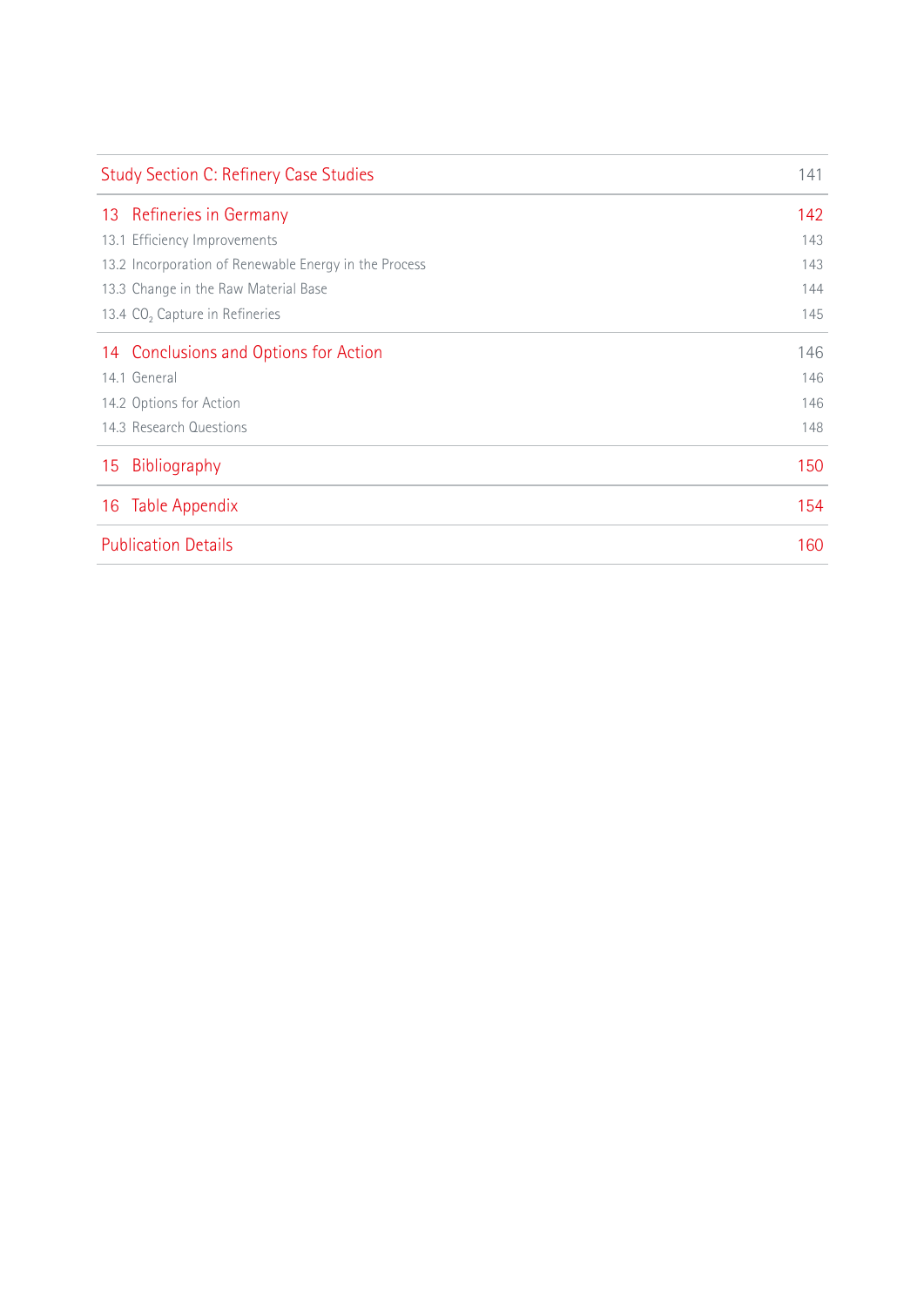# FIGURES AND TABLES

| Figure 1  | The use of liquid energy sources in Germany in 2050 in the<br>PtX 80 scenario in PJ                                                                                                                                   | 21 |
|-----------|-----------------------------------------------------------------------------------------------------------------------------------------------------------------------------------------------------------------------|----|
| Figure 2  | The use of liquid energy sources in Germany in 2050 in the<br>PtX 95 scenario in PJ                                                                                                                                   | 22 |
| 3         |                                                                                                                                                                                                                       |    |
| Figure 3  | Use of mineral oil in Germany in 2016                                                                                                                                                                                 | 27 |
| Figure 4  | Raw material base in the chemicals industry                                                                                                                                                                           | 28 |
| Figure 5  | Non-energy related consumption in the 2016 energy balance for Germany                                                                                                                                                 | 29 |
| 4         |                                                                                                                                                                                                                       |    |
| Figure 6  | Overview of scenario types                                                                                                                                                                                            | 31 |
| Figure 7  | Blending proportions for synthetic energy sources in the<br>PtX 80 and PtX 95 scenarios                                                                                                                               | 33 |
| Figure 8  | Border-crossing prices of fossil fuel energy sources in Germany from<br>2015–2050 in the reference, PtX 80 and PtX 95 scenarios, in $\epsilon_{2015}$ per MWh                                                         | 36 |
| Figure 9  | End consumer prices for fossil fuel energy sources in Germany in the refer-<br>ence and PtX 80 scenarios; real prices from 2015-2050 in cent <sub>2015</sub> per kWh<br>(natural gas) and $\epsilon_{2015}$ per litre | 37 |
| Figure 10 | End consumer prices for fossil fuel energy sources in Germany in the<br>PtX 95 scenario; real prices from 2015-2050 in cent <sub>2015</sub> per kWh (natural gas)<br>and $\epsilon_{2015}$ per litre                  | 38 |
| Figure 11 | Costs for PtL from the refinery and PtG from the border in Germany in two<br>price paths; real prices from 2015–2050 in cent <sub>2015</sub> per kWh (natural gas) and<br>$\epsilon_{2015}$ per litre                 | 39 |
| Figure 12 | End consumer prices for mixed PtX (higher costs)/fossil products in Germany<br>in the PtX 80 scenario; real prices from 2015–2050 in cent <sub>2015</sub> per kWh (natu-<br>ral gas) and $\epsilon_{2015}$ per litre  | 41 |
| Figure 13 | End consumer prices for mixed PtX (lower costs)/fossil products in Germany<br>in the PtX 80 scenario; real prices from 2015-2050 in cent <sub>2015</sub> per kWh (natu-<br>ral gas) and $\epsilon_{2015}$ per litre   | 42 |
| Figure 14 | End consumer prices for mixed PtX (higher costs)/fossil products in Germany<br>in the PtX 95 scenario; real prices from 2015-2050 in cent <sub>2015</sub> per kWh (natu-<br>ral gas) and $\epsilon_{2015}$ per litre  | 43 |
| Figure 15 | End consumer prices for mixed PtX (lower costs)/fossil products in Germany<br>in the PtX 95 scenario; real prices from 2015-2050 in cent <sub>2015</sub> per kWh (natu-<br>ral gas) and $\epsilon_{2015}$ per litre   | 44 |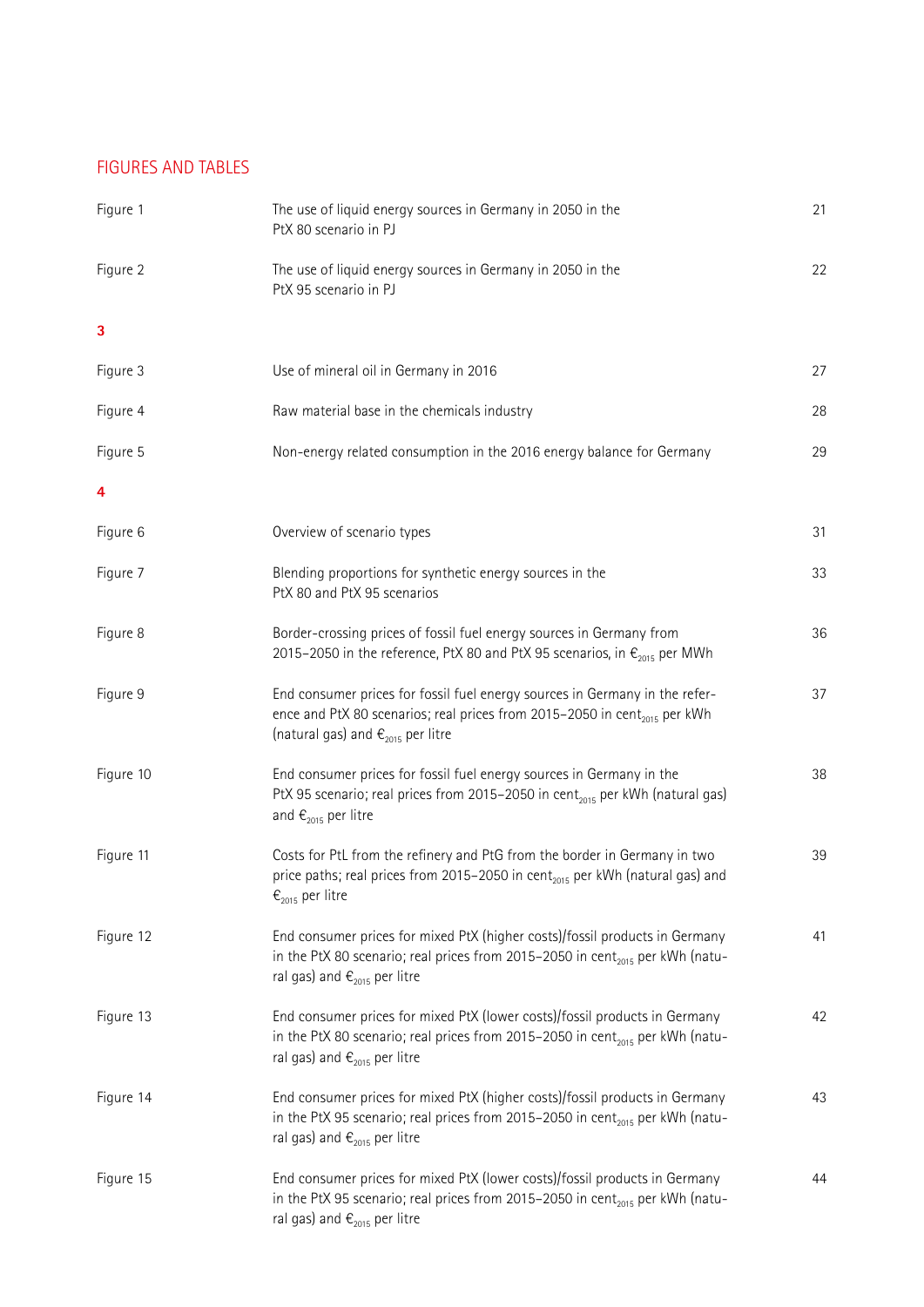| Figure 16 | Passenger transport performance by mode of transport, reference develop-<br>ment, forecast up to 2050, in billion pkm                      | 48 |
|-----------|--------------------------------------------------------------------------------------------------------------------------------------------|----|
| Figure 17 | Freight transport performance by mode of transport, reference development,<br>forecast up to 2050                                          | 48 |
| Figure 18 | New passenger car registrations by motor, reference, up to 2050, in %                                                                      | 49 |
| Figure 19 | Number of passenger cars by motor, reference, up to 2050, in thousand units<br>Passenger car                                               | 50 |
| Figure 20 | Number of LCVs by motor, reference, up to 2050, in thousand units LCV                                                                      | 51 |
| Figure 21 | Number of HGVs and tractors by motor, reference, up to 2050 in<br>thousand units                                                           | 51 |
| 5         |                                                                                                                                            |    |
| Figure 22 | Reference scenario: final energy consumption by consumption sector,<br>2000-2050, in PJ (transport sector including international traffic) | 55 |
| Figure 23 | Net electricity generation in the reference, PtX 80 and PtX 95 scenarios                                                                   | 56 |
| Figure 24 | Electricity generation capacity (net) in the reference,<br>PtX 80 and PtX 95 scenarios                                                     | 57 |
| Figure 25 | German electricity imports and exports in the reference,<br>PtX 80 and PtX 95 scenarios                                                    | 58 |
| Figure 26 | Composition of the mean electricity prices today in cent <sub>2015</sub> per kWh with a<br>reference quantity of 3,500 kWh per year        | 59 |
| Figure 27 | Development of electricity system costs in the PtX 80 scenario in billion $\epsilon_{2015}$                                                | 60 |
| Figure 28 | Development of electricity system costs in the PtX 95 scenario in billion $\epsilon_{2015}$                                                | 60 |
| Figure 29 | End customer electricity prices for private households for the PtX 80<br>and PtX 95 scenarios in cent <sub>2015</sub> per kWh              | 61 |
| Figure 30 | District heat generation in the reference, PtX 80 and PtX 95 scenarios in TWh                                                              | 63 |
| Figure 31 | Emissions development of refineries in the scenarios<br>(excluding refinery power plants) in million tonnes of CO <sub>2</sub> e           | 65 |
| 6         |                                                                                                                                            |    |
| Figure 32 | Non-energy related consumption: PtX 80 and PtX 95 scenarios in PJ                                                                          | 67 |
| 7         |                                                                                                                                            |    |
| Figure 33 | PtX 80 scenario - use of synthetic energy sources from 2020-2050, in PJ                                                                    | 72 |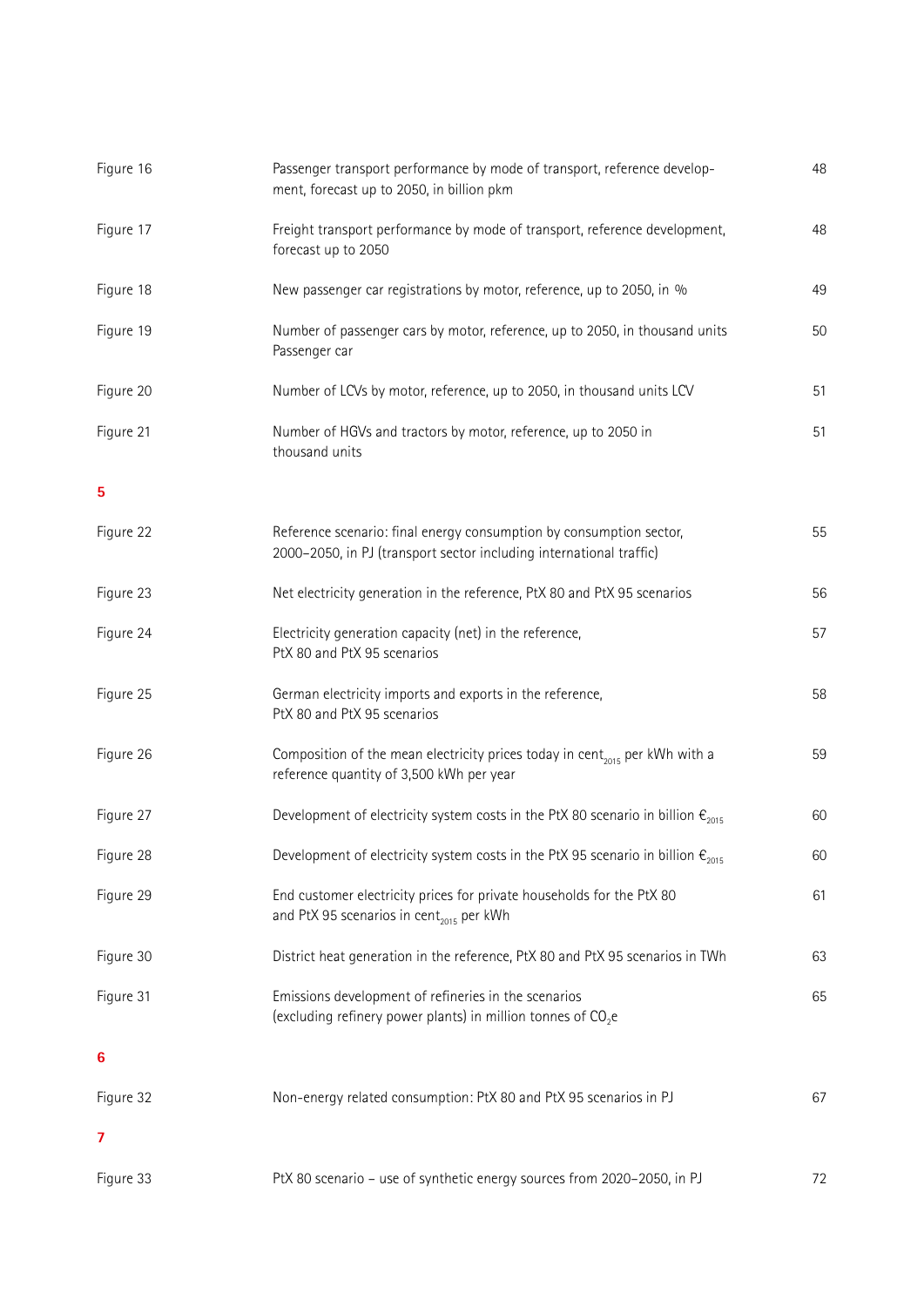| Figure 34 | PtX 95 scenario - use of synthetic energy sources from 2020-2050 by sector,<br>in PJ                                                                                     | 74  |
|-----------|--------------------------------------------------------------------------------------------------------------------------------------------------------------------------|-----|
| Figure 35 | Transport sector, PtX 80 scenario - use of synthetic energy sources<br>from 2020-2050 by mode of transport, in PJ                                                        | 74  |
| Figure 36 | Transport sector, PtX 95 scenario - use of synthetic energy sources<br>from 2020-2050 by mode of transport, in PJ                                                        | 75  |
| Figure 37 | GHG emissions by source, 1990-2050 in the PtX 80 scenario,<br>in million tonnes of CO <sub>2</sub> e                                                                     | 78  |
| Figure 38 | Annual energy source costs in billion $\epsilon$ (actual 2015) valued at<br>border-crossing prices*, basis for higher PtL price path                                     | 81  |
| Figure 39 | Cumulated economic energy costs between 2015-2050,<br>in billion $\epsilon$ (actual 2015), basis for higher PtL price path                                               | 81  |
| 8         |                                                                                                                                                                          |     |
| Figure 40 | Small buildings - actual annual costs of heating systems by cost type in the<br>higher PtL price path (in $\epsilon_{\text{2015}}$ )                                     | 89  |
| Figure 41 | Medium-size buildings - actual annual costs of heating systems by cost type<br>in the higher PtL price path (in $\epsilon_{2015}$ )                                      | 89  |
| Figure 42 | Sensitivity of low PtL production costs: small buildings - annual costs in<br>comparison, in €, based on energy and system costs (actual 2015 prices)                    | 91  |
| Figure 43 | Sensitivity of low PtL production costs: medium-size buildings -<br>annual costs in comparison, in $\epsilon$ , based on energy and system costs (actual<br>2015 prices) | 91  |
| Figure 44 | Economic efficiency based on energy prices for electricity and PtL,<br>in the year 2050                                                                                  | 94  |
| Figure 45 | TCO comparison, petrol PtL versus BEV by cost category, 2015-2050<br>in € per annum, type 1: supermini segment                                                           | 99  |
| Figure 46 | TCO comparison, petrol PtL versus BEV, various energy price paths, 2015-<br>2050 in € per annum, type 1: supermini segment                                               | 99  |
| Figure 47 | TCO comparison, petrol PtL versus BEV by cost category, 2015-2050<br>in $\epsilon$ per annum, type 2: compact class segment                                              | 100 |
| Figure 48 | TCO comparison, petrol PtL versus BEV, various energy price paths, 2015-<br>2050 in € per annum, type 2: compact class segment                                           | 100 |
| Figure 49 | TCO comparison, diesel PtL versus BEV by cost category, 2015-2050<br>in $\epsilon$ per annum, type 3: intermediate class segment                                         | 101 |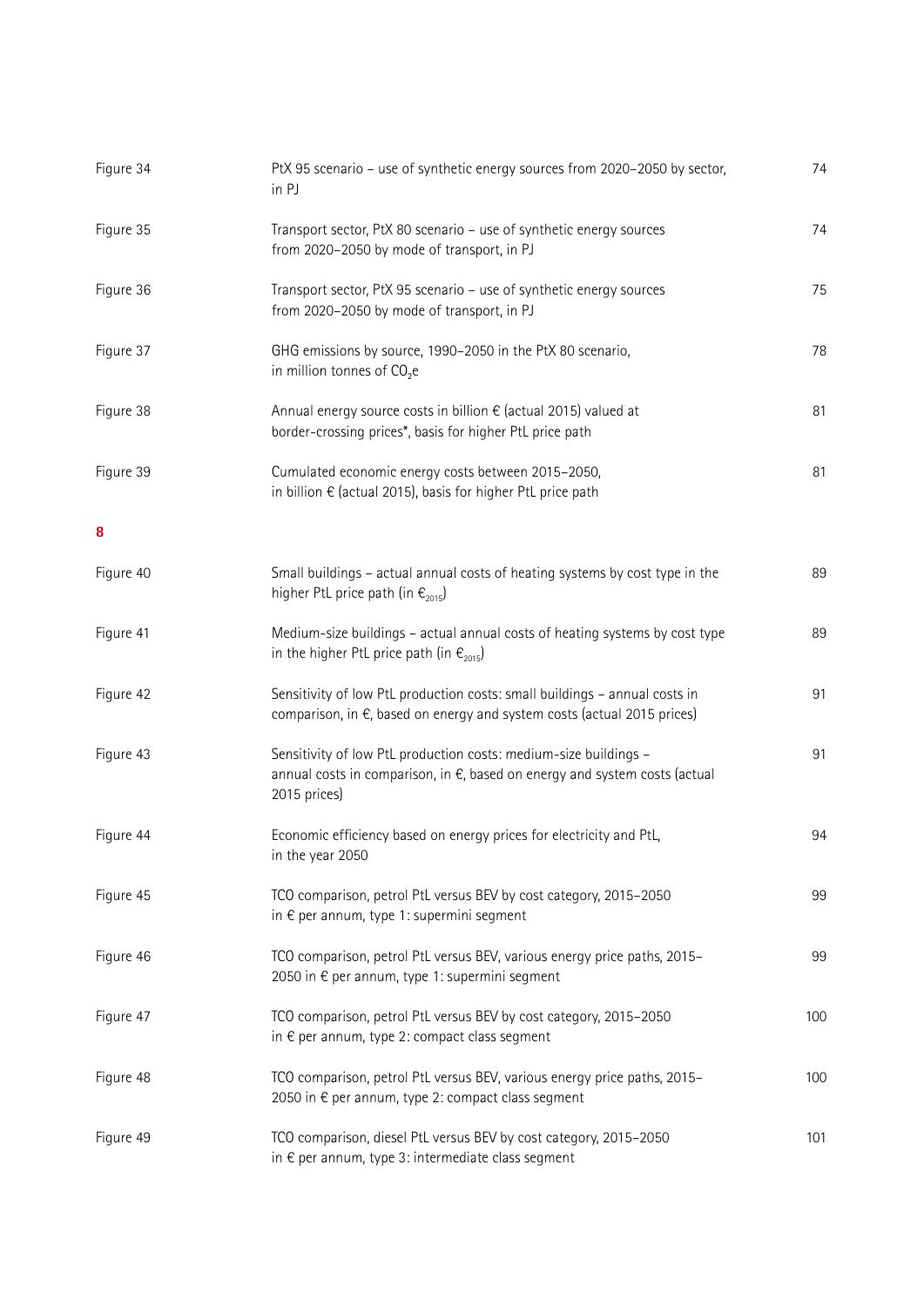| Figure 50 | TCO comparison, diesel PtL versus BEV, various energy price paths, 2015-<br>2050 in € per annum, type 3: intermediate class segment                                                | 101 |
|-----------|------------------------------------------------------------------------------------------------------------------------------------------------------------------------------------|-----|
| Figure 51 | TCO comparison, diesel PtL versus BEV by cost category, 2015-2050<br>in € per annum, type 4: SUV segment                                                                           | 102 |
| Figure 52 | TCO comparison, diesel PtL versus BEV, various energy price paths, 2015-<br>2050 in € per annum, type 4: SUV segment                                                               | 102 |
| Figure 53 | TCO comparison for the compact passenger car segment based on battery<br>capacity and annual mileage for the year 2050                                                             | 103 |
| 10        |                                                                                                                                                                                    |     |
| Figure 54 | Ratio of designated priority areas for wind power to the overall area of the<br>German federal states                                                                              | 115 |
| Figure 55 | Output achievable in Germany in GW and electricity generation potential in<br>TWh of renewable energies                                                                            | 116 |
| Figure 56 | Electricity generation costs of renewable energies in Germany with<br>capital costs between 2% and 7% (actual 2015 prices)                                                         | 117 |
| Figure 57 | Cost-potential curve for onshore wind energy in the MENA region for the<br>year 2050                                                                                               | 118 |
| Figure 58 | Cost-potential curve for solar PV in the MENA region for the year 2050                                                                                                             | 119 |
| Figure 59 | Mean achievable full-load hours for onshore wind while utilising the neces-<br>sary potential in the MENA region                                                                   | 120 |
| Figure 60 | Mean achievable full-load hours for solar PV while utilising the necessary<br>potential in the MENA region                                                                         | 121 |
| Figure 61 | Sample supply profile for electricity generation plants over 10 days                                                                                                               | 121 |
| 11        |                                                                                                                                                                                    |     |
| Figure 62 | Comparison of global primary energy consumption, bioenergy potential and<br>the potential coverage of biomass                                                                      | 124 |
| Figure 63 | Technical biomass potential for residual and waste material in Germany<br>(2015)                                                                                                   | 125 |
| Figure 64 | Specific acreage yields and potential for energetically usable<br>dry mass                                                                                                         | 126 |
| Figure 65 | Technical primary energy potential from biomass, including mobilisation<br>rate for residual and waste substances (75%) and overall loss reduction<br>for cultivated biomass (10%) | 127 |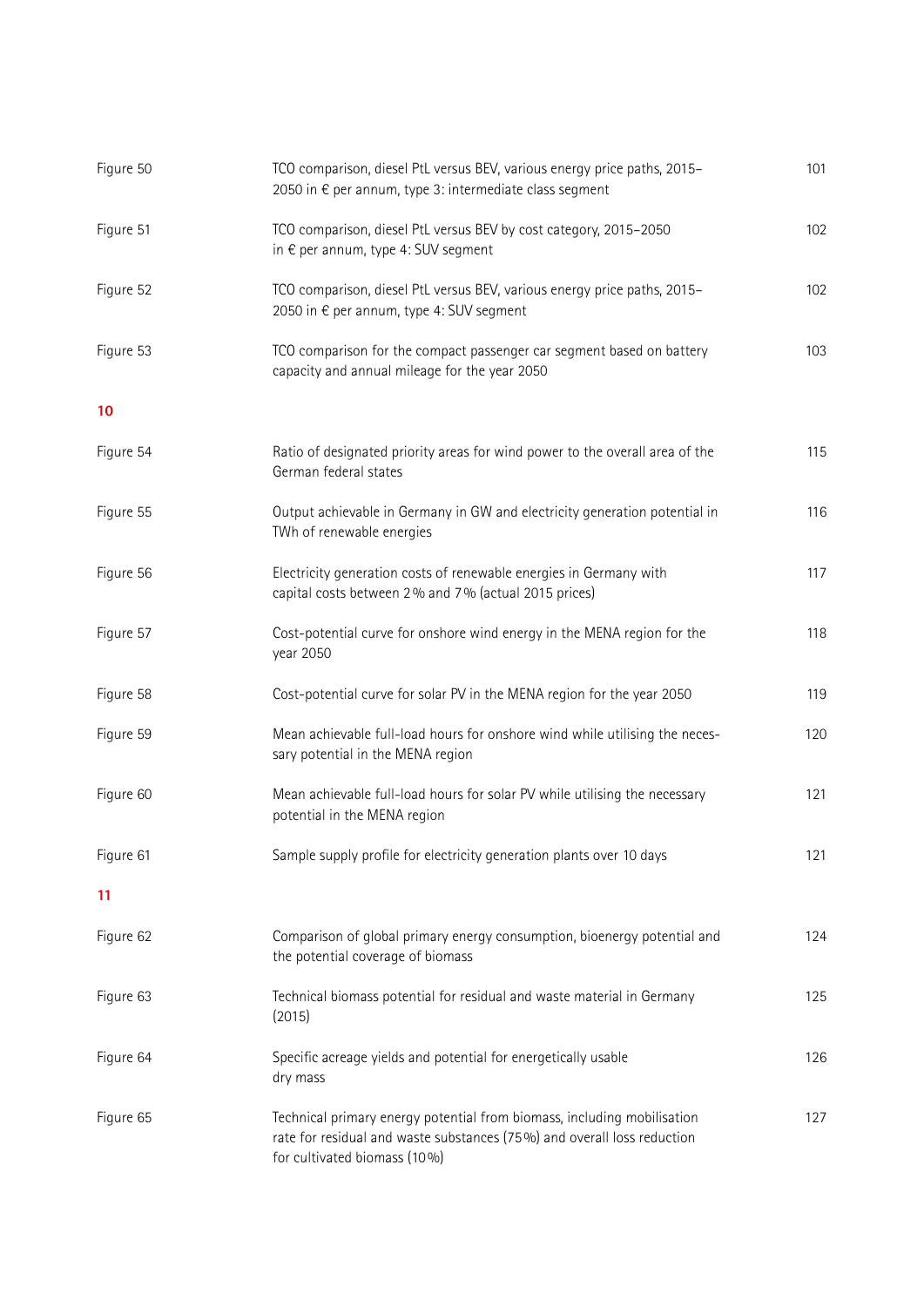| Figure 66 | Production costs and sensitivity analysis for the production of<br>Fisher-Tropsch fuel using the "Biomass-to-Liquid" conversion path                                                                                                                                            | 129 |
|-----------|---------------------------------------------------------------------------------------------------------------------------------------------------------------------------------------------------------------------------------------------------------------------------------|-----|
| Figure 67 | Production costs and sensitivity analysis for the<br>Biomass-to-Gas conversion path (biomethane path)                                                                                                                                                                           | 130 |
| Figure 68 | Diagram of the results of the biomass allocation in 6 variants                                                                                                                                                                                                                  | 133 |
| Figure 69 | Diagram of the maximum technically possible contributions to the fulfilment<br>of German primary energy demand in PJ (without crop and storage losses<br>through the assessed process chains) in relation to overall consumption and<br>the proportion for mineral oil for 2016 | 133 |
| 12        |                                                                                                                                                                                                                                                                                 |     |
| Figure 70 | Schematic diagram of the Fischer-Tropsch process                                                                                                                                                                                                                                | 136 |
| Figure 71 | Schematic diagram of methanol synthesis                                                                                                                                                                                                                                         | 136 |
| Figure 72 | Schematic diagram of polyoxymethylene ether synthesis                                                                                                                                                                                                                           | 137 |
| Figure 73 | Sensitivity analysis of the production costs of PtL syncrude on the basis of<br>FTS, 2050                                                                                                                                                                                       | 139 |
| Figure 74 | Effect of the imputed interest rate on PtL syncrude production costs on the<br>basis of FTS in 2050                                                                                                                                                                             | 140 |
| Figure 75 | Range of production costs of PtL in 2030 and 2050, in $\epsilon_{2015}$ per litre<br>(Fischer-Tropsch process)                                                                                                                                                                  | 140 |
| 13        |                                                                                                                                                                                                                                                                                 |     |
| Figure 76 | Coupled production in a typical sample European refinery                                                                                                                                                                                                                        | 142 |
| 1         |                                                                                                                                                                                                                                                                                 |     |
| Table 1   | Characterisation and parametrisation in the scenarios (input)                                                                                                                                                                                                                   | 32  |
| Table 2   | International energy prices in the scenarios from 2015-2050,<br>actual prices in $\$_{2015}$                                                                                                                                                                                    | 35  |
| Table 3   | Inflation and exchange rate development, 2015-2050                                                                                                                                                                                                                              | 35  |
| Table 4   | Population and households by size class, mid-year 2000-2050,<br>in thousand units                                                                                                                                                                                               | 45  |
| Table 5   | Heated living spaces, by energy sources, 2000-2050, in million m <sup>2</sup>                                                                                                                                                                                                   | 46  |
| Table 6   | Workforce by economic sector, 2000-2050, in thousand units                                                                                                                                                                                                                      | 46  |
| Table 7   | Gross value added and gross domestic product from 2000-2050, actual in<br>prices from 2010, in billion $\epsilon$                                                                                                                                                               | 47  |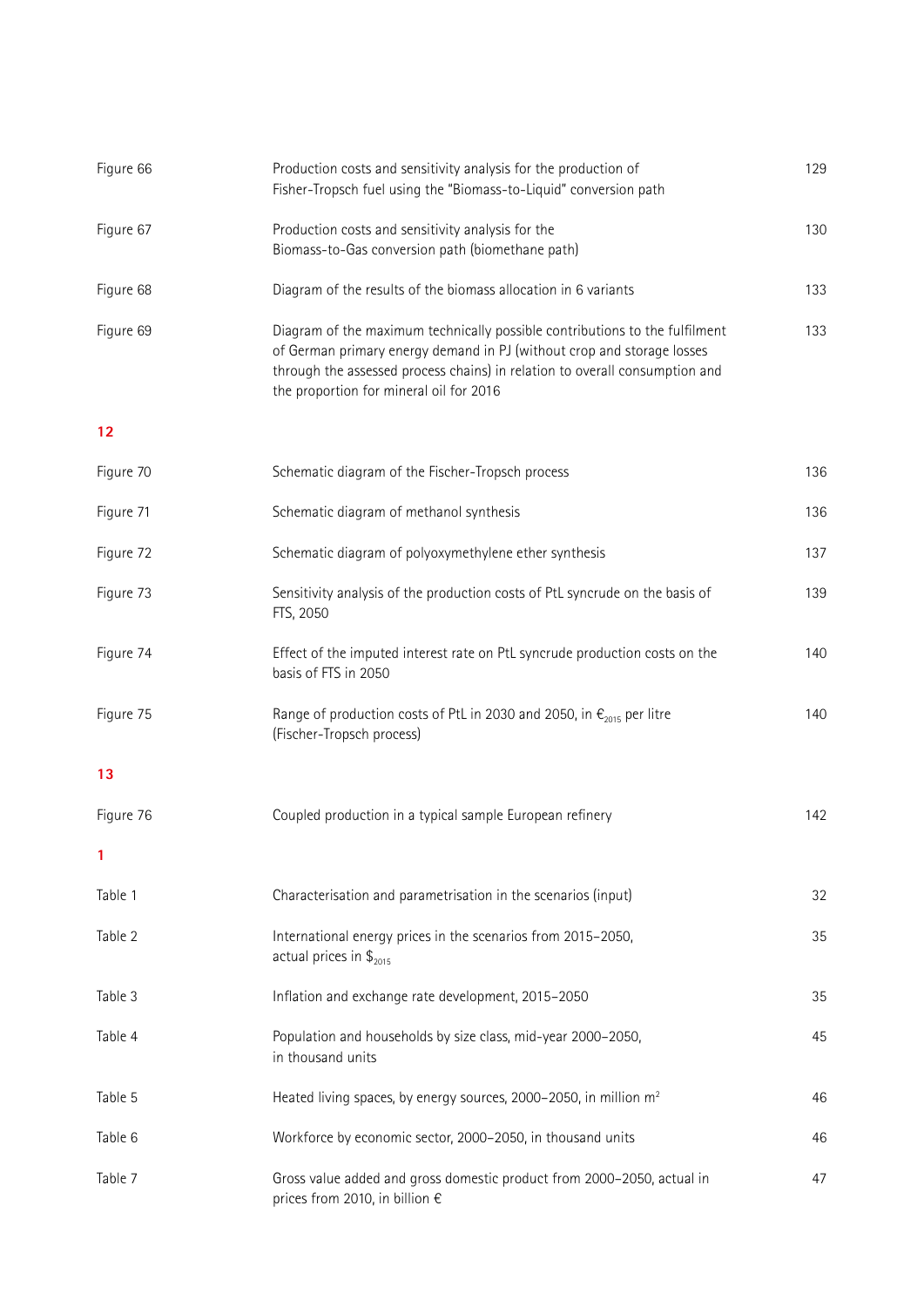# **5**

| Table 8  | Reference scenario: final energy consumption by application area,<br>2000-2050, in PJ                                                      | 52 |
|----------|--------------------------------------------------------------------------------------------------------------------------------------------|----|
| Table 9  | Scenario comparison: final energy consumption by energy source,<br>2000-2050, in PJ. Values including international air and sea transport  | 53 |
| Table 10 | Reference scenario: final energy consumption by consumption sector,<br>2000-2050, in PJ. Transport sector including international traffic  | 54 |
| Table 11 | Transformation input and transformation output of liquid energy<br>sources and PtX in the PtX 80 scenarios in Germany                      | 64 |
| 7        |                                                                                                                                            |    |
| Table 12 | Primary energy consumption by energy source group, 2000-2050,<br>in PJ, by scenario                                                        | 69 |
| Table 13 | Reference scenario: energy and non-energy-related consumption of<br>mineral oil products in PJ                                             | 70 |
| Table 14 | Use of synthetic energy sources, 2020-2050, by scenario, in PJ                                                                             | 71 |
| Table 15 | Use of synthetic energy sources in the sectors from 2020-2050, by<br>scenario, in PJ                                                       | 73 |
| Table 16 | Use of synthetic energy sources in the transport sector, 2020-2050,<br>by mode of transport, in PJ                                         | 76 |
| Table 17 | GHG emissions by source, 1990–2050, in million tonnes of CO <sub>2</sub> e, by<br>scenario, not including international traffic            | 77 |
| Table 18 | CCS in scenario PtX 95 - annual GHG emissions by sector in million<br>tonnes $CO2e$ and induced power consumption in terrawatt hours (TWh) | 80 |
| Table 19 | Estimated additional investments in Germany compared to the<br>reference, cumulated until 2050                                             | 82 |
| Table 20 | Estimated investments resulting from German PtX demand abroad<br>by scenario, cumulated until 2050                                         | 82 |
| Table 21 | Estimated surface area required to generate German PtX demand<br>by scenario                                                               | 83 |
| 8        |                                                                                                                                            |    |
| Table 22 | Selected building types and their significance in the German<br>housing market                                                             | 85 |
| Table 23 | Description of the selected sample buildings, dimensioning<br>and consumption                                                              | 86 |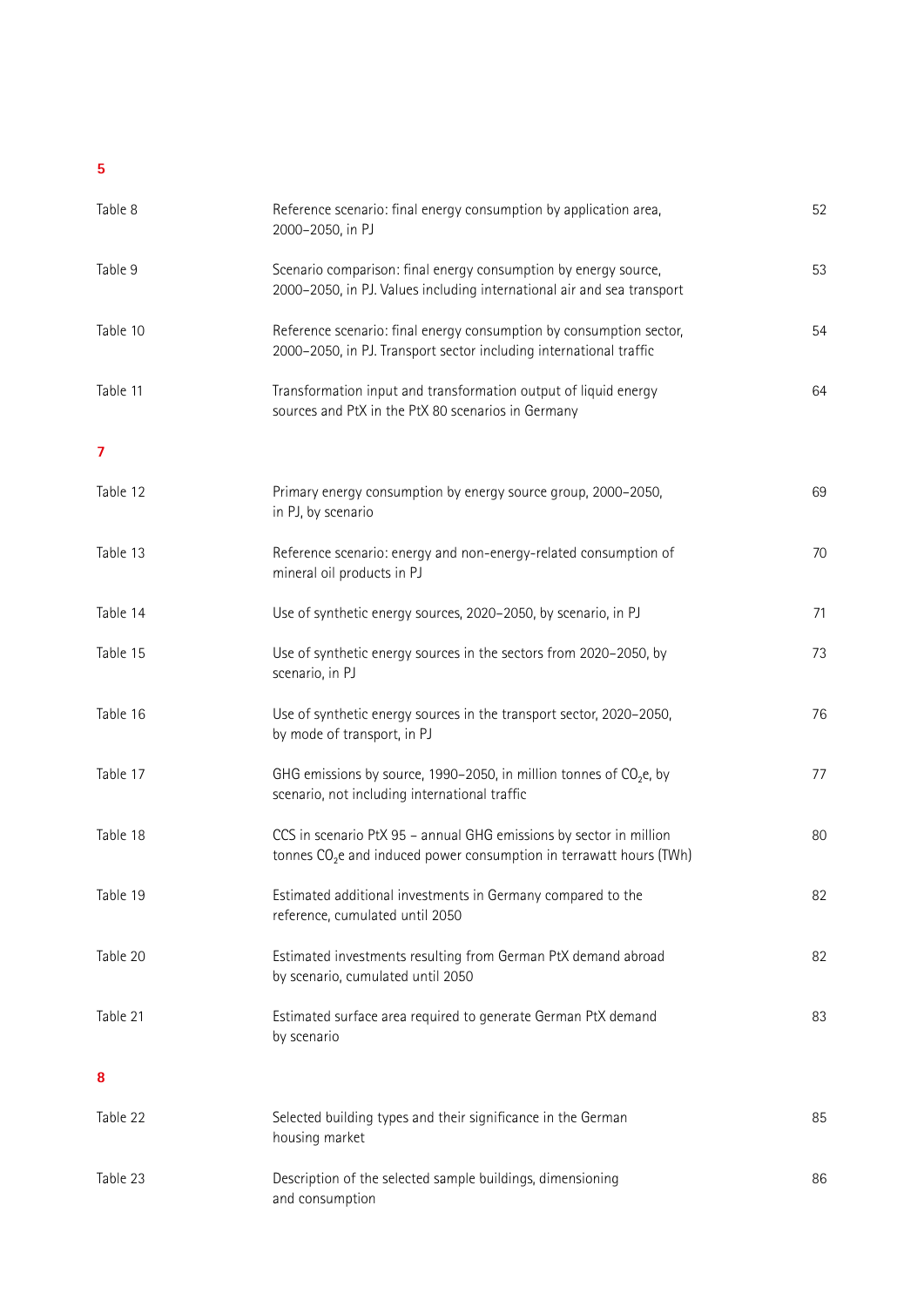| Table 24 | Performance characteristics of the oil-fired boilers considered,<br>by sample building                                                                                                  | 86  |
|----------|-----------------------------------------------------------------------------------------------------------------------------------------------------------------------------------------|-----|
| Table 25 | Development of annual performance figures for air-source heat pumps<br>based on the energetic condition of the buildings and assessment time                                            | 87  |
| Table 26 | Performance characteristics of the heat pumps considered, by sample<br>building, plant costs without the heat distribution proportion, annuity<br>including costs for heat distribution | 87  |
| Table 27 | End consumer prices for heating oil, PtL and electricity, in cent per kWh,<br>actual 2015 prices, basis for higher PtL price path, electricity price based<br>on PtX 80 scenario        | 88  |
| Table 28 | Comparison of annual costs, in $\epsilon$ , by sample building<br>(actual 2015 prices), basis for higher PtL price path                                                                 | 88  |
| Table 29 | End consumer prices for heating oil, PtL and electricity, in cent per<br>kWh, with lower PtL production costs, electricity price based on PtX 80<br>scenario, actual 2015 prices        | 90  |
| Table 30 | Sensitivity of lower PtL production costs - comparison of annual costs,<br>in $\epsilon$ , by sample building (actual 2015 prices)                                                      | 90  |
| Table 31 | End consumer prices for heating oil, PtL and electricity, in cent per kWh,<br>without heating oil tax, respectively without electricity tax, actual<br>2015 prices                      | 92  |
| Table 32 | Sensitivity of calculation without energy taxes - comparison of annual<br>costs, in €, by sample building (actual 2015 prices), basis of higher PtL<br>price path                       | 93  |
| Table 33 | Case definition for sample calculations for passenger cars                                                                                                                              | 95  |
| Table 34 | Overview of the acquisition costs for the passenger car<br>segments examined                                                                                                            | 96  |
| Table 35 | Specific energy consumption by passenger car segment for the 2015<br>basis year                                                                                                         | 97  |
| Table 36 | End consumer prices in the PtX 80 scenario for petrol, diesel, PtL<br>and electricity, in € per litre or in cent per kWh, actual prices (2015<br>price basis)                           | 98  |
| Table 37 | Result of the criteria evaluation from the perspective of the<br>consumer - heat                                                                                                        | 107 |
| Table 38 | Result of the criteria evaluation from the perspective of the<br>consumer - mobility                                                                                                    | 110 |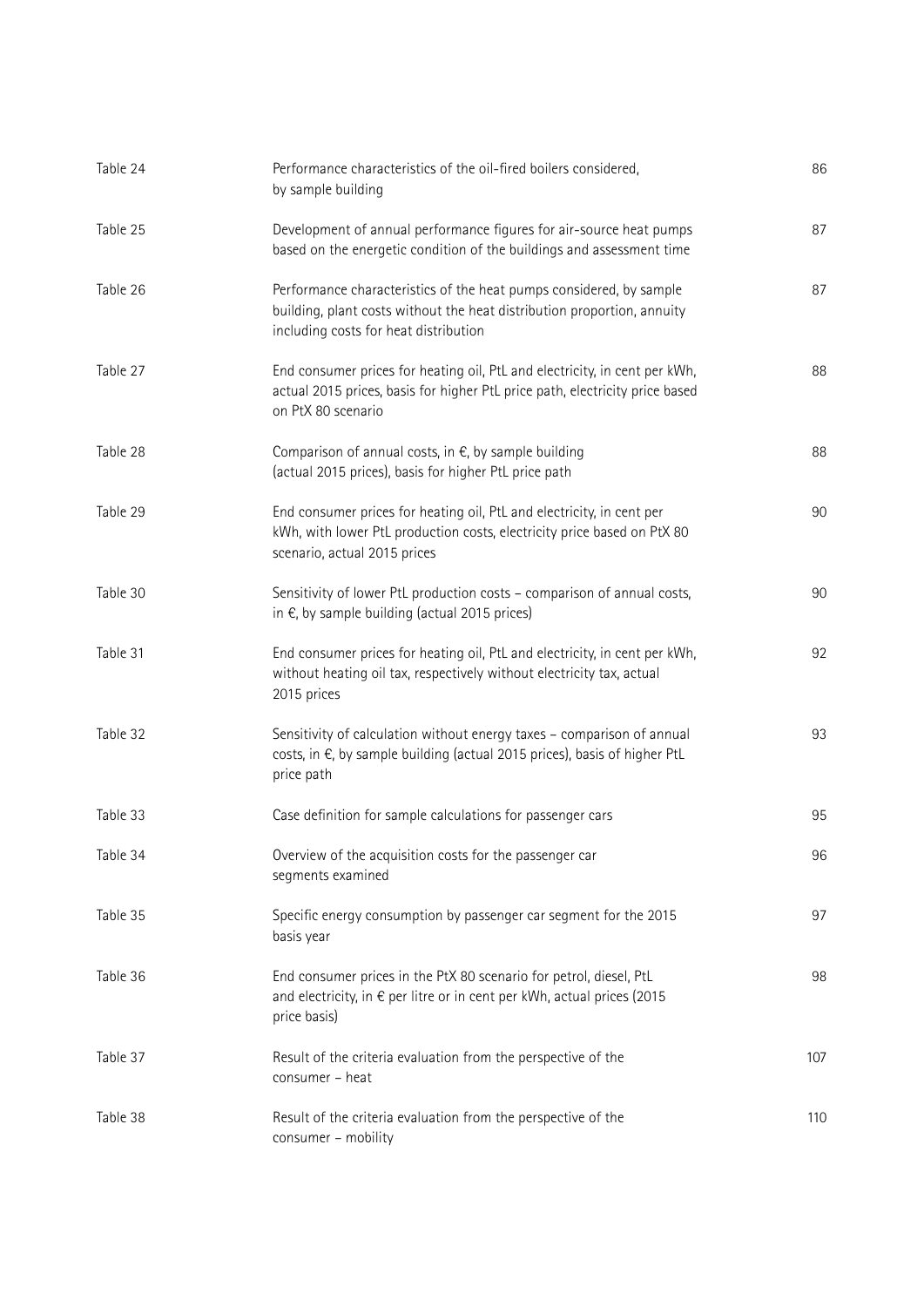# **10**

| Table 39              | Electricity costs for electrolysis at particularly favourable locations in the<br>MENA region up to around 400 TWh of annual electricity generation  | 122 |
|-----------------------|------------------------------------------------------------------------------------------------------------------------------------------------------|-----|
| Table 40              | Electricity costs for electrolysis at average locations in the MENA region up<br>to 18,800 TWh of annual electricity generation                      | 122 |
| 11                    |                                                                                                                                                      |     |
| Table 41              | Overview of the technologies considered in the technology portfolio for<br>bioenergy provision                                                       | 128 |
| Table 42              | Dependency of production costs for BtL, PBtL and BtG based on the interest<br>rate for foreign capital and capital resources (blended interest rate) | 131 |
| Table 43              | Overview of the 6 variants for biomass allocation                                                                                                    | 132 |
| 12                    |                                                                                                                                                      |     |
| Table 44              | Specific investment costs and assumptions for the<br>individual assemblies                                                                           | 138 |
| Table 45              | Spec. energy requirements for the individual FTS process steps                                                                                       | 138 |
| Table 46              | Service life and fixed associated operating costs of the FTS assemblies                                                                              | 139 |
| Table 47              | Assumptions on costs and efficiencies of methanation (PtG)                                                                                           | 141 |
| <b>Table Appendix</b> |                                                                                                                                                      |     |
| Table 48              | Cross-border prices*, € cent per kWh, actual 2015, basis of higher PtL<br>price path                                                                 | 155 |
| Table 49              | Cross-border prices*, € cent per kWh, actual 2015, basis of lower PtL<br>price path                                                                  | 155 |
| Table 50              | Investment costs based on commissioning date in $\epsilon_{2015}$ per kW                                                                             | 156 |
| Table 51              | Fixed operating costs based on commissioning date in $\epsilon_{2015}$ per kW                                                                        | 156 |
| Table 52              | Technical service life in years                                                                                                                      | 157 |
| Table 53              | Average trading capacity in GW                                                                                                                       | 157 |
| Table 54              | Assumptions for the calculation of electricity generation costs for renewable<br>energies in Germany                                                 | 158 |
| Table 55              | Assumptions and partial results for the calculation of electricity costs for the<br>generation of liquid energy sources in the MENA region           | 159 |
| Table 56              | Installable capacity of renewable energies in Germany in two variants                                                                                | 159 |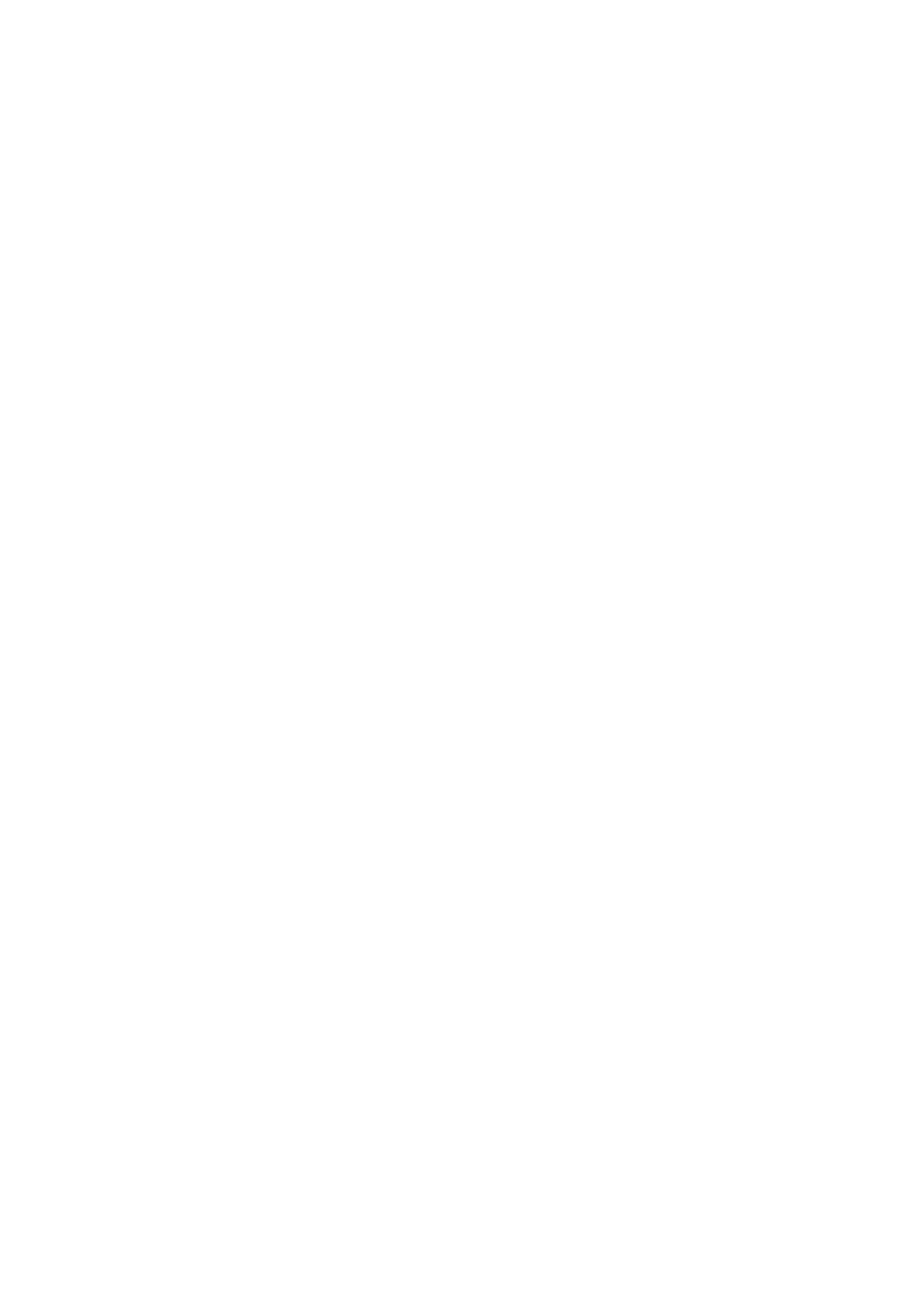# ABBREVIATIONS AND GLOSSARY

| <b>ASTM</b>                 | International Organization for Standardization (originally the American Society for<br>Testing and Materials) |
|-----------------------------|---------------------------------------------------------------------------------------------------------------|
| <b>BEV</b>                  | Battery-electric vehicle                                                                                      |
| <b>GDP</b>                  | Gross domestic product                                                                                        |
| <b>BtL</b>                  | Biomass-to-liquid                                                                                             |
| BtX                         | Conversion of biomass to gaseous or liquid secondary energy sources<br>(Biomass-to-X)                         |
| <b>GVA</b>                  | Gross added value                                                                                             |
| <b>CAPEX</b>                | Capital expenditure                                                                                           |
| <b>CCS</b>                  | CO <sub>2</sub> capture and long-term storage (carbon capture and storage)                                    |
| <b>CNG</b>                  | Compressed natural gas                                                                                        |
| <b>DAC</b>                  | CO <sub>2</sub> capture from air (direct air capture)                                                         |
| <b>DBFZ</b>                 | Deutsches Biomasseforschungszentrum (German Biomass Research Centre)                                          |
| <b>RE</b>                   | Renewable energy                                                                                              |
| EEG                         | German Renewable Energy Sources Act                                                                           |
| <b>FEC</b>                  | Final energy consumption                                                                                      |
| <b>FCV</b>                  | Fuel cell vehicle                                                                                             |
| <b>FTS</b>                  | Fischer-Tropsch synthesis                                                                                     |
| FT syncrude                 | Fischer-Tropsch syncrude: Hydrocarbon mixture as a product of FTS                                             |
| CTS, HH, IND,<br><b>TRA</b> | Commerce/trade/services, household, industry and transport consumption sectors                                |
| Hi                          | Lower calorific value (i for inferior)                                                                        |
| Hs                          | Upper calorific value (s for superior)                                                                        |
| HV, MV, LV                  | Power grid network levels: High, medium and low-voltage grid                                                  |
| <b>ICEV</b>                 | Internal combustion engine vehicle                                                                            |
| <b>IMO</b>                  | International Maritime Organization                                                                           |
| <b>KBA</b>                  | German Federal Motor Transport Authority                                                                      |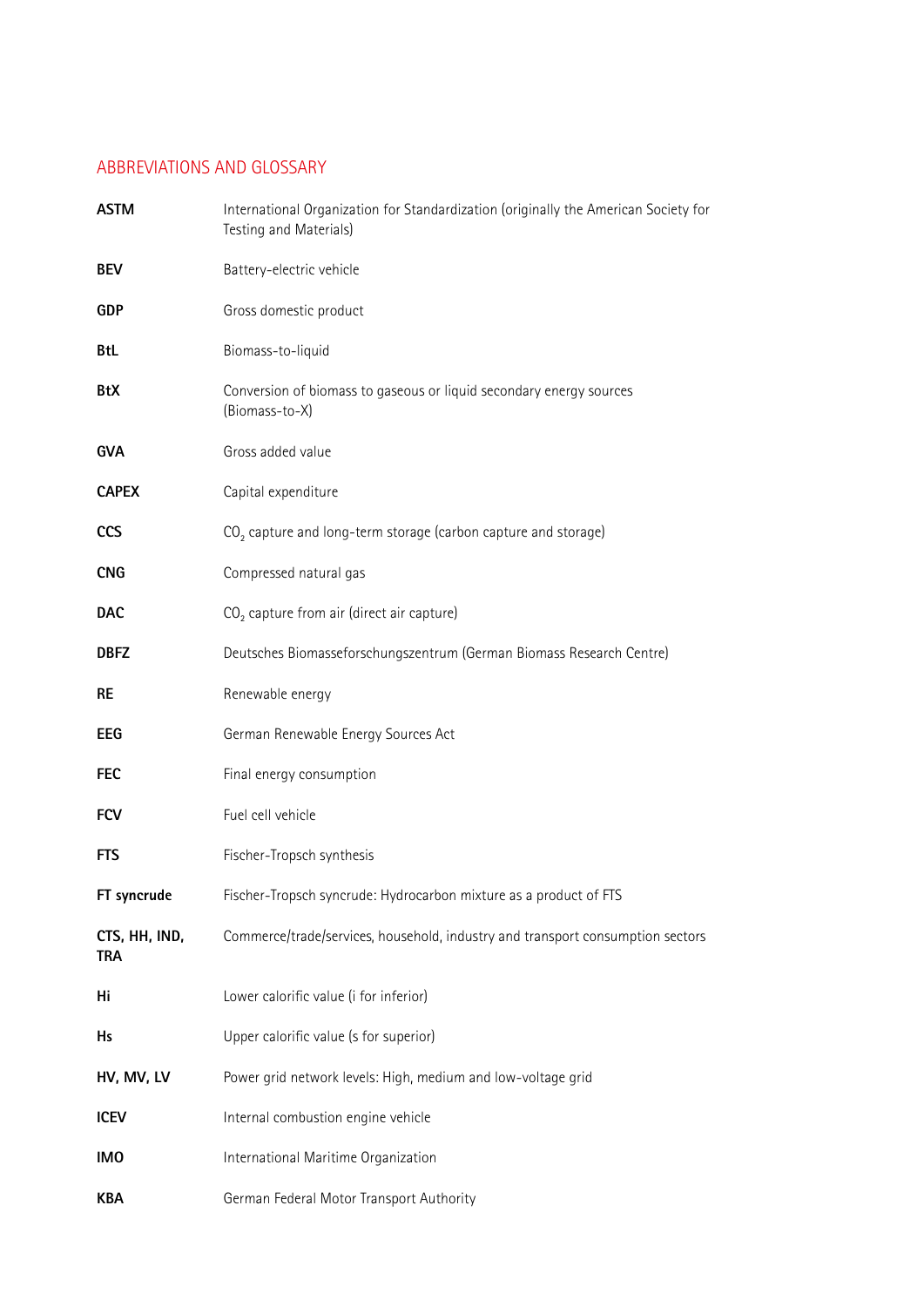| <b>CHP</b>       | Combined heat and power                                                                                           |
|------------------|-------------------------------------------------------------------------------------------------------------------|
| <b>LCV</b>       | Light commercial vehicle                                                                                          |
| <b>LPG</b>       | Liquefied petroleum gas                                                                                           |
| <b>MENA</b>      | Middle East North Africa region                                                                                   |
| <b>MeOH</b>      | Methanol                                                                                                          |
| MIT              | Motorised individual transport                                                                                    |
| <b>SWDS</b>      | Seawater desalination                                                                                             |
| <b>NEC</b>       | Non-energy-related consumption                                                                                    |
| <b>OME</b>       | Oxymethylenether                                                                                                  |
| <b>OPEX</b>      | Operational expenditure                                                                                           |
| <b>PBtL</b>      | Power-biomass-to-liquid                                                                                           |
| <b>PEM</b>       | Polymer electrolyte membrane                                                                                      |
| <b>PEC</b>       | Primary energy consumption                                                                                        |
| <b>PHEV</b>      | Plug-in hybrid electric vehicle                                                                                   |
| pkm              | Passenger kilometre                                                                                               |
| <b>POME</b>      | Polyoxymethylene ether                                                                                            |
| <b>PBtX</b>      | Conversion of biomass and electricity into gaseous or liquid secondary energy sources<br>(power and biomass-to-X) |
| PtG              | Conversion of electricity to gaseous secondary energy sources (power-to-gas)                                      |
| PtH <sub>2</sub> | Conversion of electricity to hydrogen (power-to-hydrogen)                                                         |
| PtL              | Conversion of electricity to liquid secondary energy sources (power-to-liquids)                                   |
| PtL syncrude     | Hydrocarbon mixture as a product of PtL                                                                           |
| <b>PtX</b>       | Conversion of electricity to liquid or gaseous secondary energy sources (power-to-X)                              |
| <b>RED</b>       | EU Renewable Energy Directive                                                                                     |
| <b>RWGS</b>      | Reverse water-gas shift reaction                                                                                  |
| <b>HCV</b>       | Heavy commercial vehicle                                                                                          |
| <b>SOEC</b>      | Solid oxide electrolyser cell                                                                                     |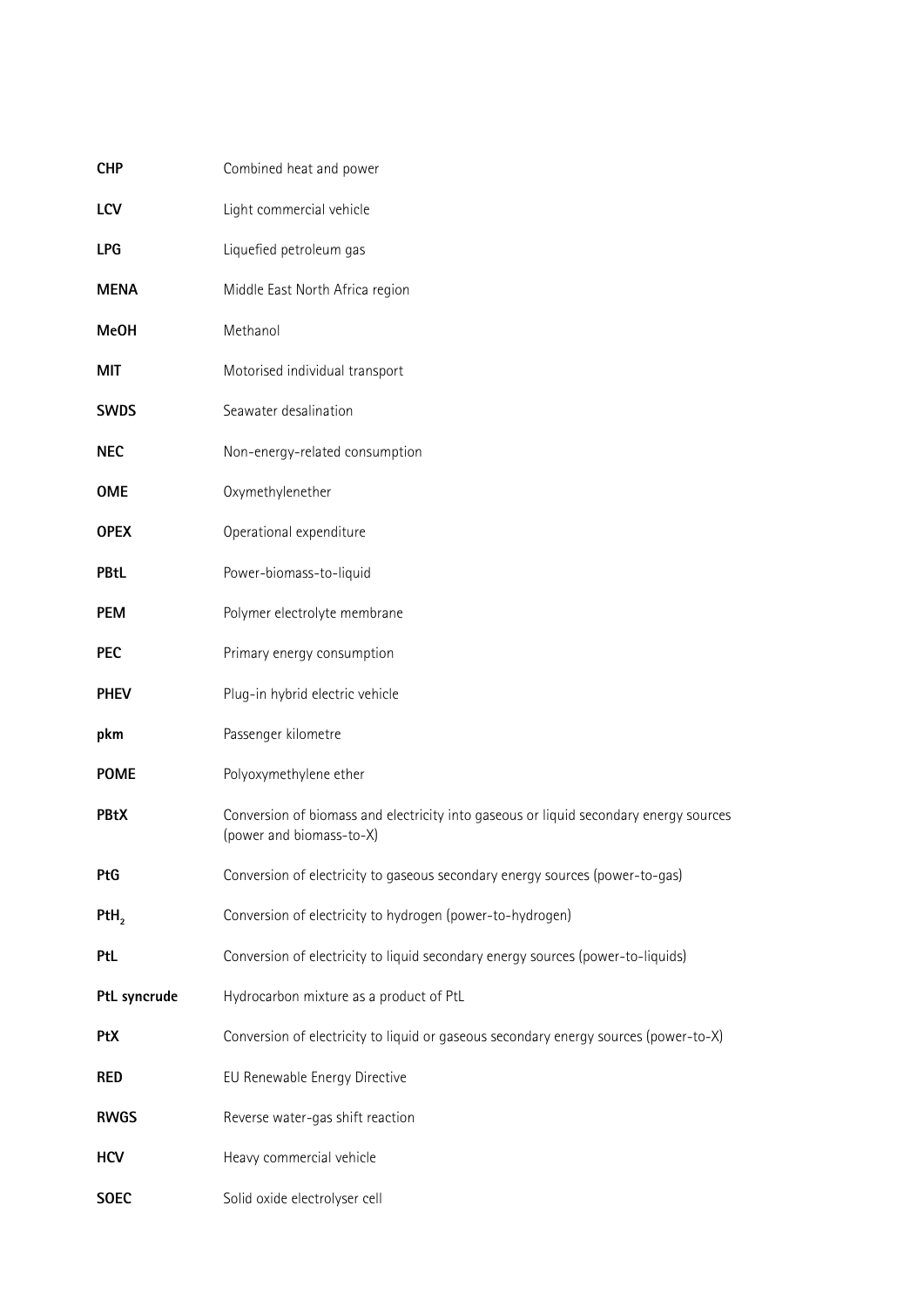| <b>GHG</b>     | Greenhouse gases                                                   |
|----------------|--------------------------------------------------------------------|
| tkm            | Tonne kilometre                                                    |
| <b>TRL</b>     | Technological readiness level                                      |
| <b>UMSICHT</b> | Fraunhofer Institute for Environment, Safety and Energy Technology |
| fuh            | Full utilisation hours                                             |
| <b>WACC</b>    | Weighted average cost of capital                                   |
| <b>WGS</b>     | Water-gas shift reaction                                           |
| η              | Efficiency                                                         |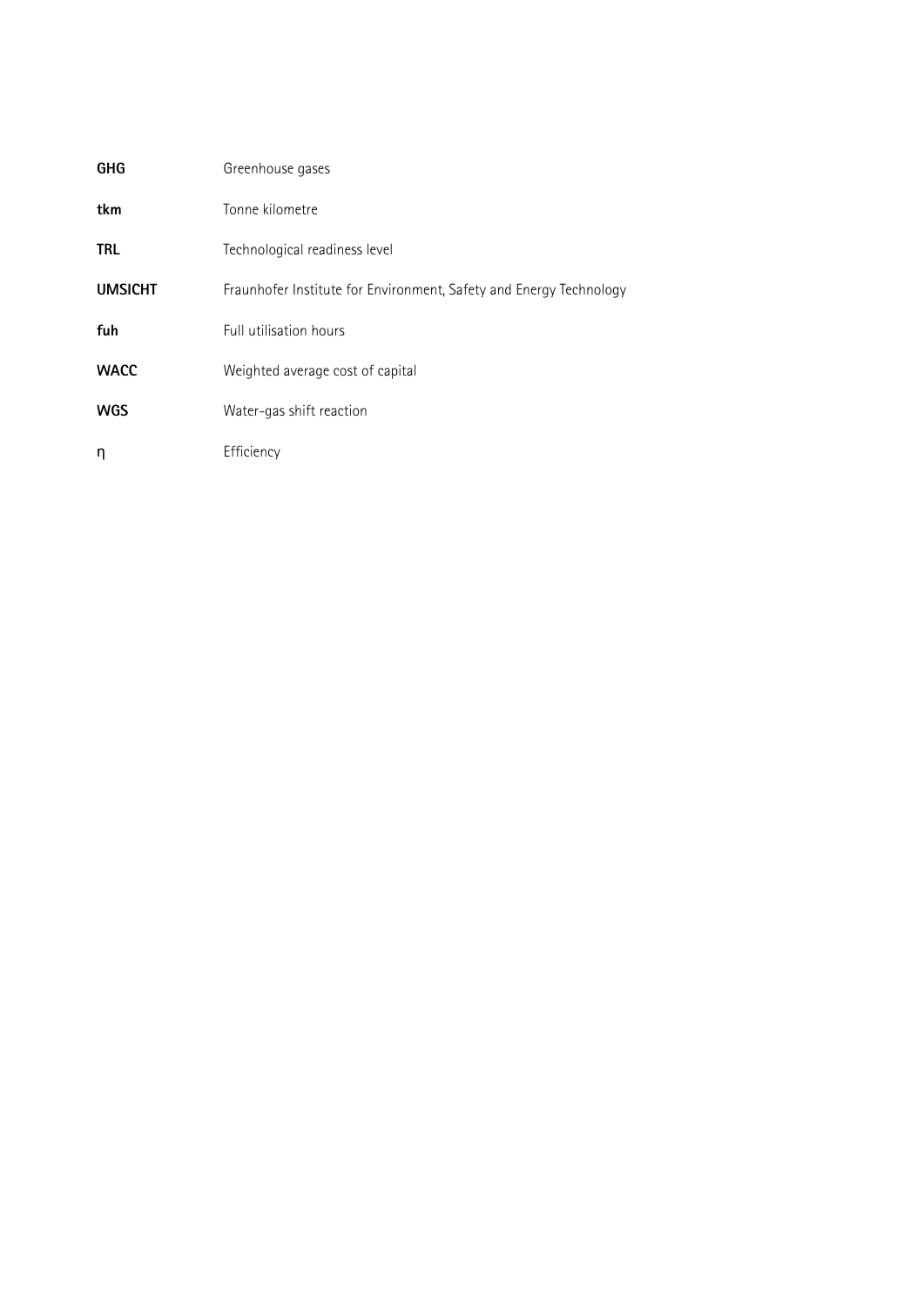# PRELIMINARY REMARK

Prognos AG, Berlin/Basel, the Deutsche Biomasse Forschungszentrum DBFZ and the Fraunhofer Institute for Environmental, Safety and Energy Technology UMSICHT were commissioned by the German mineral oil industry associations in April 2017 to draw up a study on the **prospects of liquid energy sources in the energy transition**.

The study was carried out in two **phases:** first, the **technological principles** were worked out and the costs and potential for PtL production, biomass and other renewable energies were examined in more detail. After phase I (in September 2017), an interim report was published.

In phase II, Prognos created **scenarios** to assess how the energy transition could be shaped, with a special emphasis on PtX. The study focuses on liquid energy sources, but many of the statements also apply to synthetic gases (PtG). Therefore, gases were treated in the same way as liquid energy sources in the scenarios.

Despite repeated, careful quality controls, Prognos, DBFZ and UMSICHT do not assume any guarantee for the statements and results in this report.

Any liability is hereby expressly excluded.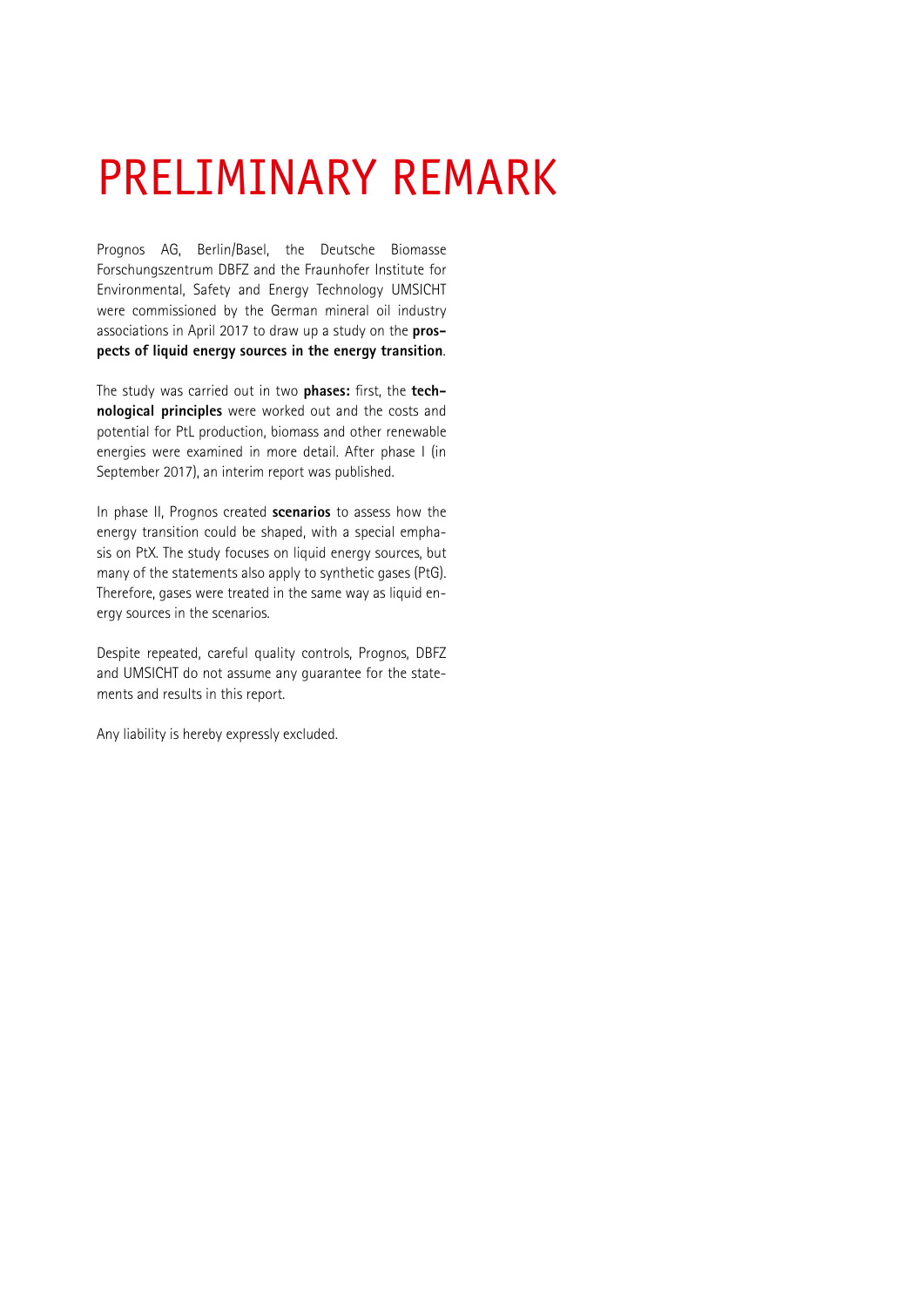# 1

# SUMMARY

### **Liquid energy sources and raw materials are of considerable importance today**

- Liquid energy sources and raw materials are easy to store and transport. Their chemical properties make them very versatile. As a result, they form the basis for important industrial value added chains in Germany.
- Approx. 98% of the propulsion energy in the transport sector and 22% of heating energy currently comes from liquid energy sources.
- Germany has around 5.6 million oil-fired heaters. Approx. 20 million people live in oil-heated buildings.
- 16% of the mineral oil produced is used in the chemicals industry, covering 75% of its organic raw material requirements.
- Close networking and the exchange of energy and products in the important industrial sectors of refining, petrochemicals, chemicals and plastics processing in Germany lead to synergies and contribute to the international competitiveness of these sectors.

# **In the future, it will be possible to produce GHG-neutral liquid energy sources from renewable electricity or biomass**

- Electricity from renewable energies can be converted into **liquid energy sources** with the help of electrolysis hydrogen and synthesis with carbon.
- If the carbon required to do so is obtained from the air or from biomass, a practically **greenhouse gas-neutral** fuel is produced: **PtL** (power-to-liquid) or BtL (biomass-to-liquid). Unavoidable concentrated exhaust gas flows can also be utilised.
- **Biomass**-based energy sources and raw materials have many uses and can play an important supplementary role in reducing GHG emissions. They can also be combined with PtL technology (PBtL).

### **Important economic sectors and consumers will continue to need liquid energy sources in the future**

- Especially in parts of the **transport sector** (e.g. air traffic, shipping, long-distance road haulage) and in the **chemicals industry**, liquid energy sources and raw materials are **difficult or impossible to replace**.
- $\blacksquare$  In other areas that are currently largely supplied with liquid energy sources, including passenger car traffic and the heating sector, **competition** will arise between GHG-neutral liquid energy sources and other systems (for example, electricity-based systems).
- Since liquid energy sources continue to be needed, the development of the power-to-liquid technology path is a **no-regret measure** from a climate protection perspective **and is therefore highly recommended**.

## **Infrastructure and application technologies for liquid energy sources can be further utilised**

- GHG-neutral liquid energy sources and raw materials can technically be used in all consumption sectors; time-consuming retrofits are no longer necessary.
- PtL energy sources and raw materials can be processed, stored, transported and used in the same way as today's liquid energy sources.
- German refinery sites can process PtL "crude oil" into end products after certain adaptation investments. As is the case today, they are in competition with locations in producer countries.
- The domestic infrastructure requirements are significantly lower than in scenarios with higher degrees of electrification. Such scenarios require considerable investment abroad.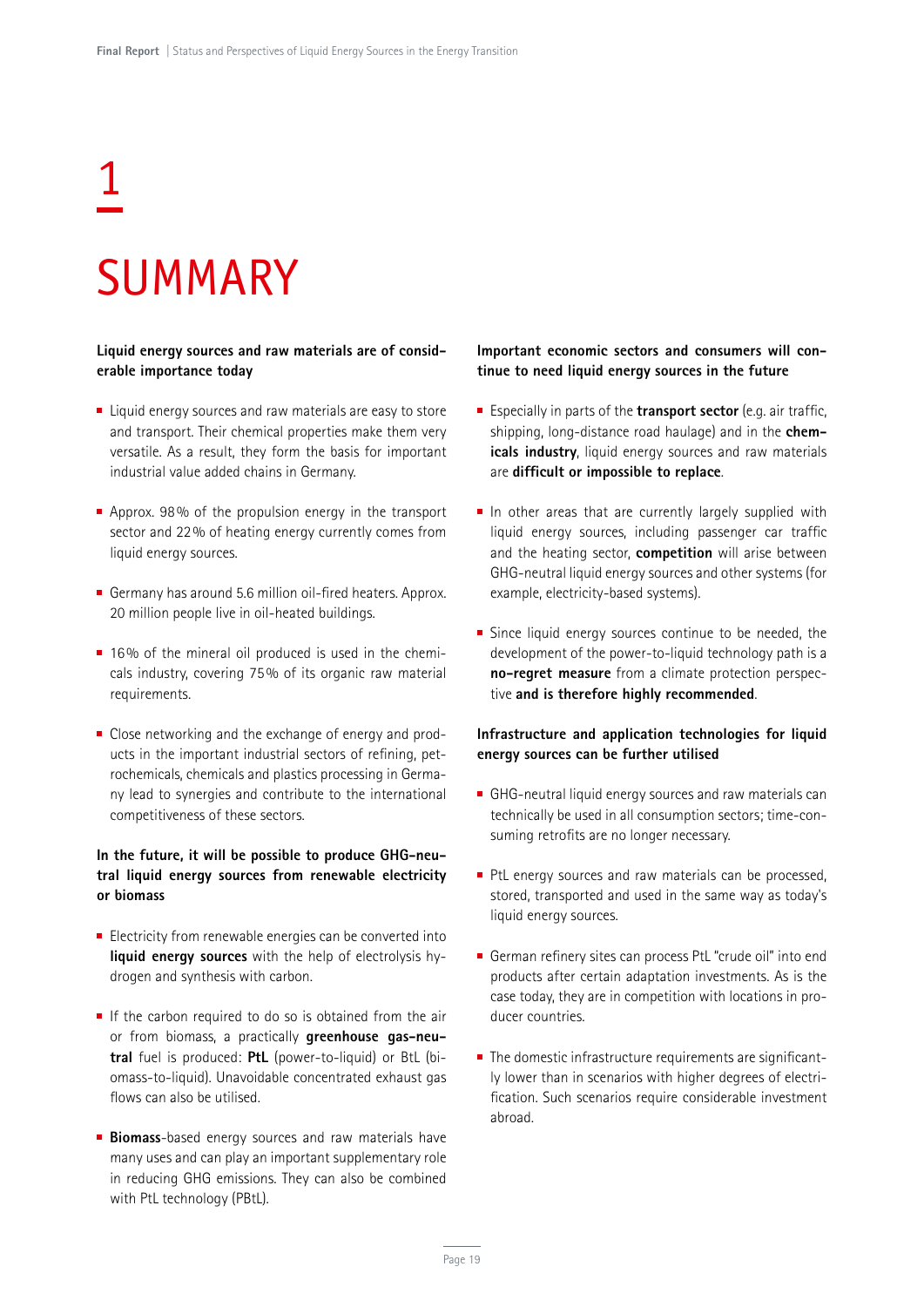### **Consumers apply a variety of criteria in their investment decisions**

- **This study compares electricity solutions with liquid ener**gy sources (with increasing proportions of PtL) from the **consumer**'s point of view. The criteria used are economic efficiency, usage and environmental aspects.
- **The economic efficiency** criterion provides a varied picture. In the short and medium term (2030), liquid energy sources will in most cases provide economic advantages while PtL proportions are still low. In the long term, our analyses show the advantages for electricity solutions in the higher price path for PtL and with end-consumer electricity prices remaining at around 2015 levels. However, depending on the PtL and electricity cost levels and usage constellation, there may also be long-term advantages for liquid energy sources. As a basic principle, from the consumer's point of view, the assessment of economic efficiency also depends on the level of the tax burden. Today, liquid energy sources in mobility are subject to higher taxes per energy unit than electricity.
- In terms of use, the primary differences are in mobility. Due to the improved storability of liquid energy sources, we see long-term advantages in the use of liquid energy sources.
- **Filter From an environmental perspective**, electrical solutions in heating and mobility have advantages over liquid energy sources, especially in the short and medium term. Among other things, the electricity solutions produce fewer air pollutants and GHG emissions. It should be noted that a life cycle analysis to investigate upstream emissions was not carried out in this study. PtL fuels can cause less air pollutants than fossil fuels. With regard to greenhouse gases, the result of the evaluation in the long-term is neutral – if both the proportion of renewable energies in the electricity mix and the proportion of PtL blending converge towards 100%.

# **PtX complements other solution options such as renewable energy and efficiency. Ambitious GHG reduction can be achieved more robustly through the use of PtL**

 $\blacksquare$  The PtX 80 and PtX 95 scenarios in this study show that it is possible to achieve the GHG reduction targets even if energy efficiency only increases as before and the development of renewable energies in Germany and the increasing electrification of applications for consumers reach their limits.

■ This could be due to insufficient remediation speeds or delays in the expansion of the power grid.

### **In our scenarios, the PtL requirement in 2050 is between 555 and 2,000 PJ**

- With ambitious climate protection (95% GHG reduction), the **minimum PtL requirement** here is 555 PJ, equivalent to that of air and sea traffic. If the electrification of motorways in Germany is to be dispensed with, the minimum PtL demand will be approx. **985 PJ** (in 2050, see fig. 1 and fig. 2).
- If PtL is used proportionately as a solution strategy in all sectors, the PtL demand will be around **1,700 PJ** (corresponding to 39.5 million tonnes in the PtX 80 scenario; see figure 1) or around **2,000 PJ** (46.5 million tonnes in the PtX 95 scenario; see figure 2) in 2050. Depending on the scenario, around 1,000 PJ (26 billion m<sup>3</sup>) and around 1,600 PJ (41 billion m<sup>3</sup>) of PtG and PtH<sub>2</sub> are added to this. For comparison: Germany's current oil demand is around 104 million tonnes.
- It was assumed that carbon dioxide capture/storage with **CCS** will be used in parts of industry and in waste incineration in the PtX 95 scenario. To reduce the **use of CCS**, fossil resources could also be partially **replaced by PtL** in the petrochemicals industry. In this case, the PtL requirement would be about 470 PJ higher (see figure 2).

### **Energy imports offer opportunities**

- **Electricity generation from renewable energies** will play an increasingly important role in reducing GHG emissions. The technical potential for electricity generation from renewable energies in Germany is high, but the realisable potential is unclear due to possible area restrictions.
- Many countries in the world have (significantly) greater potential and more favourable conditions for generating renewable energies than Germany. This is another reason why it makes sense to develop **imports** of renewable energies as an option to secure the supply of energy and raw materials in Germany.
- This study looked at the countries of North Africa. the Middle East ("MENA") and Kazakhstan. There was no worldwide search for optimal locations for PtL.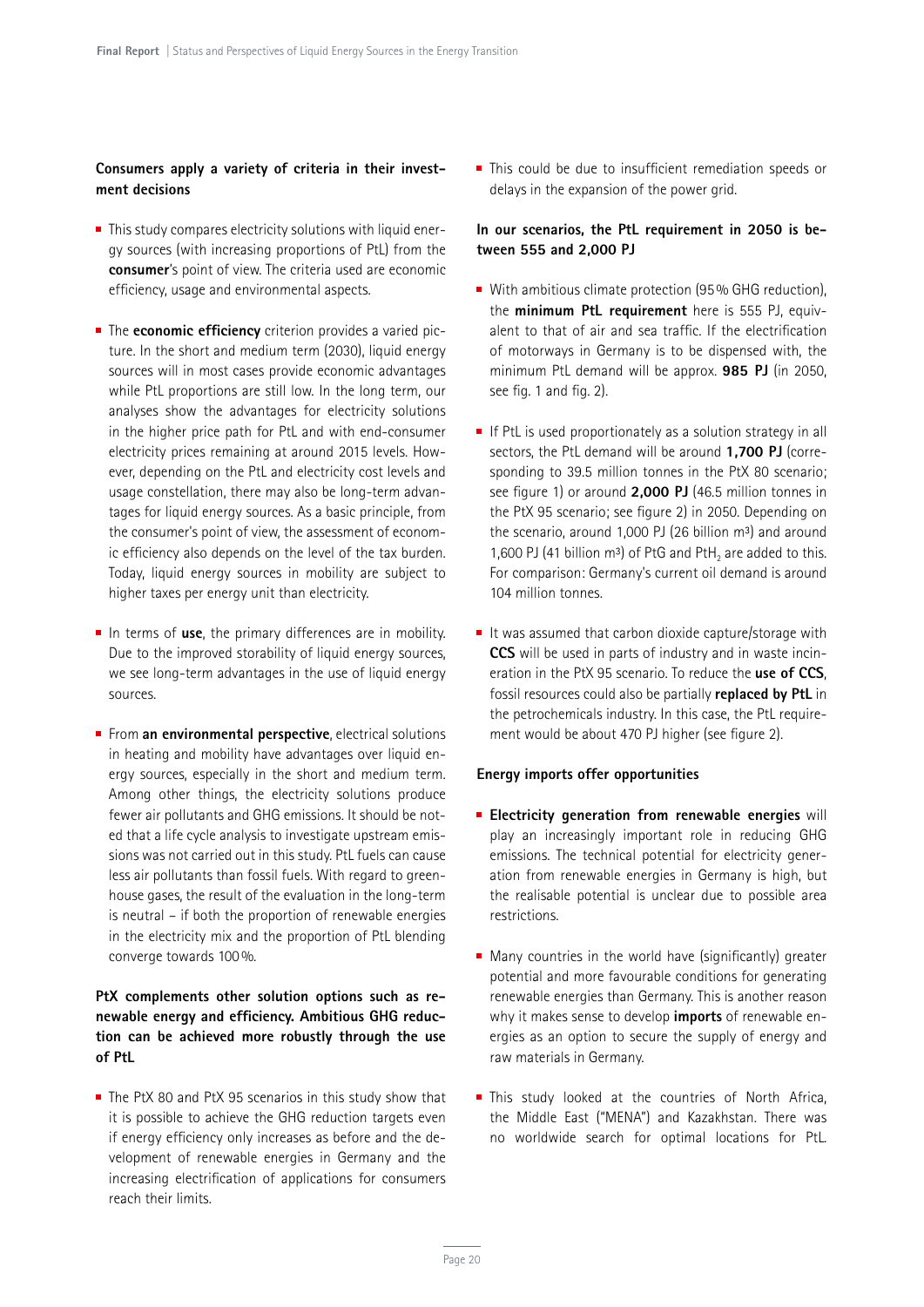

# Figure 1: The use of liquid energy sources in Germany in 2050 in the PtX 80 scenario in PJ

Source: researcher's own diagram, \* agriculture, construction, public administration, military, NEC: non-energy consumption T.

■ Liquid energy sources can be stored cost-effectively and transported worldwide. This offers an advantage over gaseous energy sources or electricity. The result is a high degree of flexibility in the choice of PtL reference regions that extends beyond the search area of this study.

## **It will be possible to generate PtLs at costs of €2015 0.7 to 1.3 per litre in 2050 at 7% interest.**

- Depending on the local conditions for renewable electricity generation and efficiency, it will be possible to produce greenhouse gas-neutral PtL in 2050 for around  $\epsilon_{2015}$ 0.5 to 0.9 per litre crude oil equivalent with a return on capital of 2%. It should be noted that there are only a limited number of locations available in the search area of our study where the low cost level can be achieved.
- At an interest rate of **7%**, which is also applied in other studies, production costs of €<sub>2015</sub> 0.7 to 1.3 per litre are expected.
- A prerequisite for this is a **large-scale industrial entry** into PtL technology so that learning effects can be achieved and costs can be reduced.
- PtL and PtG achieve approximately the same cost levels  $(\rightarrow$  fig. 12 to 15)

**Scenarios with high PtX proportions require little investment in Germany, as existing infrastructure is largely used. However, higher energy costs must be expected** 

- By 2050, the cumulative domestic **investments**, at €34 billion (PtX 80) and  $\epsilon$  59 billion (PtX 95) up to 2050 respectively, are only slightly above the reference scenario.
- **However, annual expenditure on energy sources** in Germany in 2050 doubles as a result of imports of PtL and PtG compared to a reference scenario without achieving the GHG targets.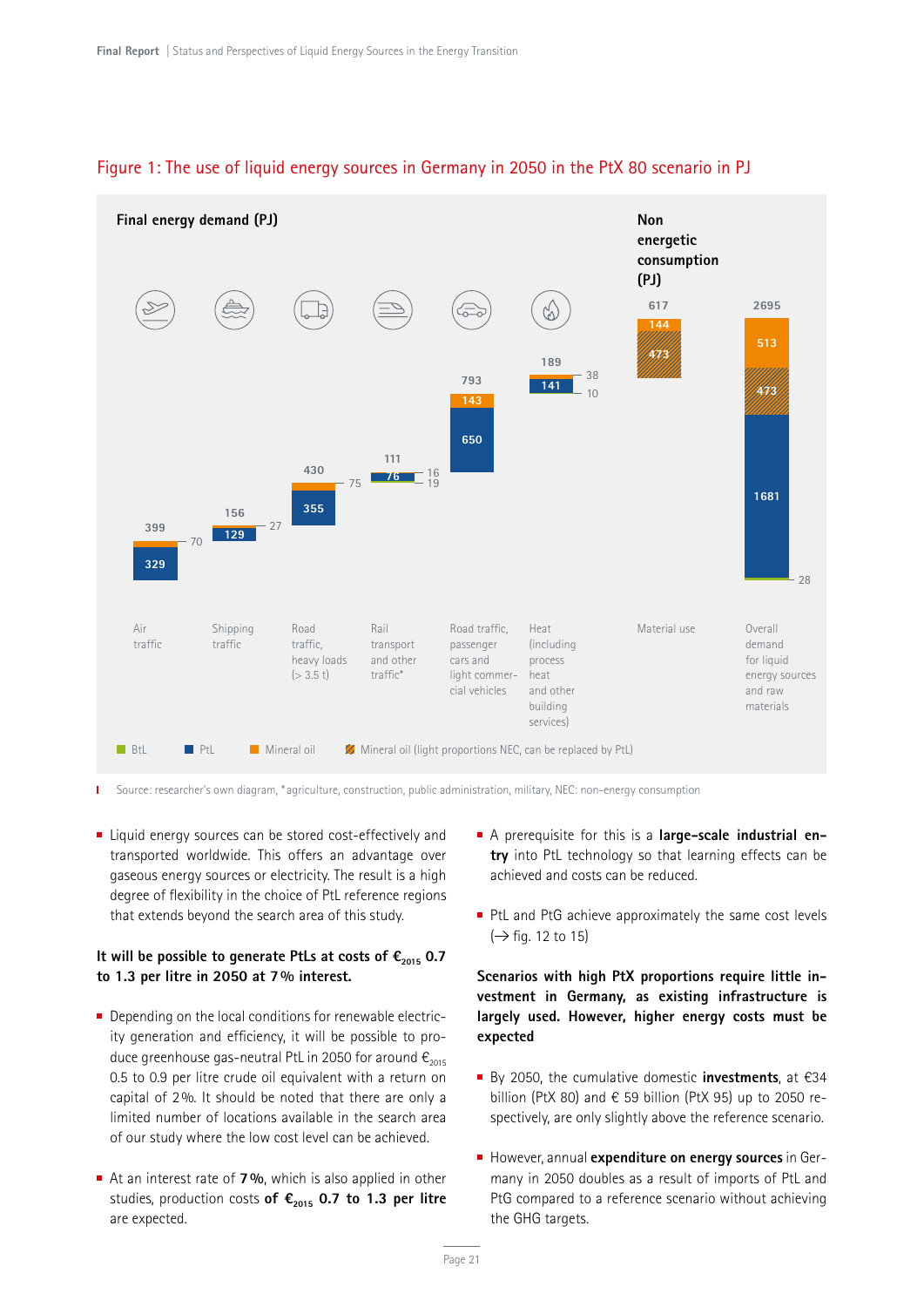

# Figure 2: The use of liquid energy sources in Germany in 2050 in the PtX 95 scenario in PJ

Source: researcher's own diagram, \* agriculture, construction, public administration, military, NEC: non-energy consumption Ť

 $\blacksquare$  In the PtX 80 scenario, the cumulative costs for energy sources over all the years are 44% higher than the reference scenario (PtX 95: similar scale).

## **PtL creates economic prospects in the producer countries**

- To generate the PtL quantities from our scenarios, electricity generation **abroad** of 900 TWh (PtX 80) to 1080 TWh (PtX 95) in 2050 is required. This corresponds to 1.5 to 1.8 times the current net German electricity generation.
- Investments abroad of around  $\epsilon$  44 billion (PtX 80) or € 58 billion (PtX 95) per year (excluding infrastructure investments) would be required on average over all the years up to 2050 for Germany's PtL supply alone. These investments represent a great opportunity and a great challenge that requires comprehensive international support in their implementation.

■ The future production of PtL in sunny and windy countries that now export fossil fuels provides them with an alternative business model. It can be assumed that countries that are rich in natural resources will try to exploit their fossil oil and gas reserves without any alternatives to a large extent.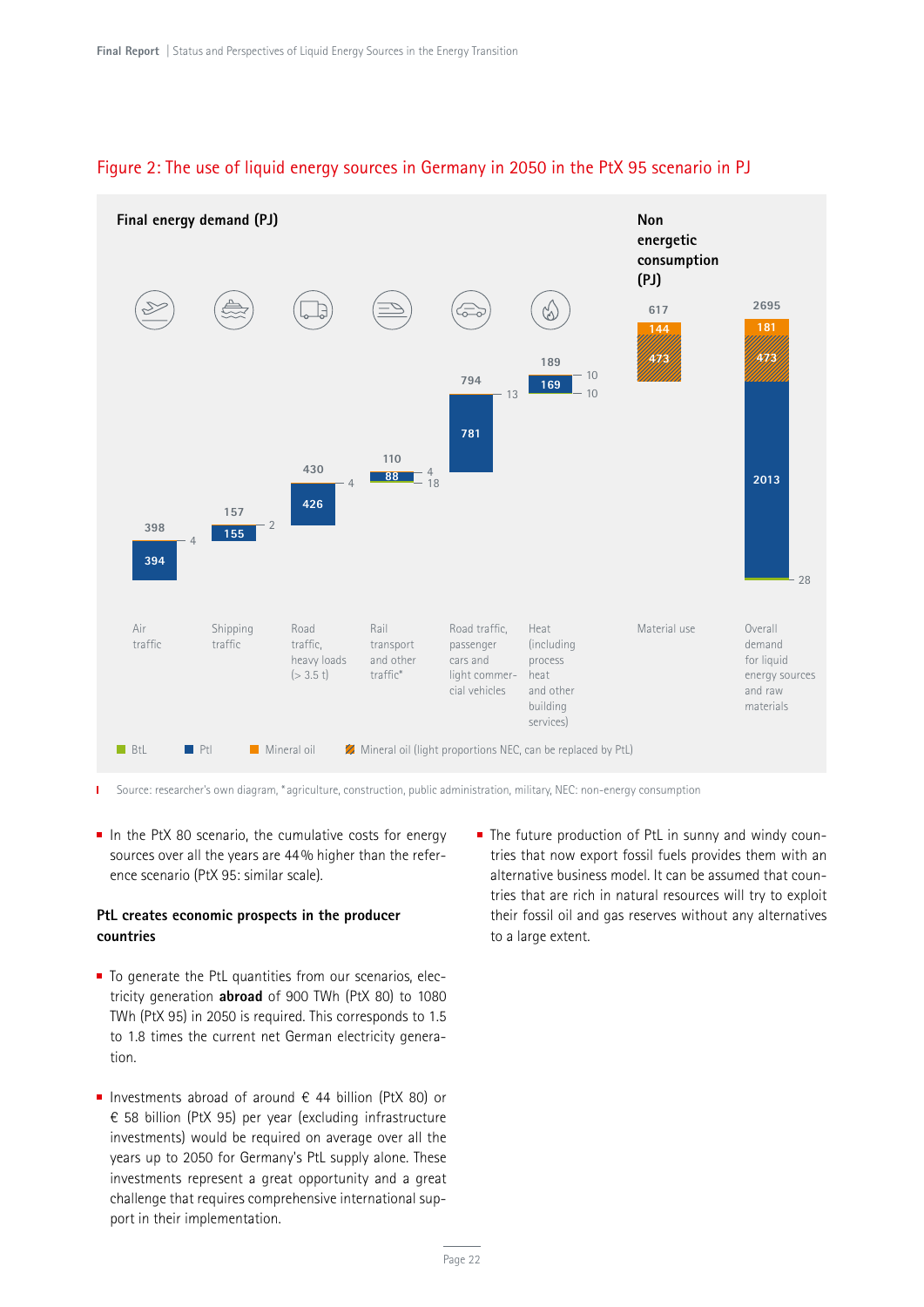### **Conclusion**

- Based on current knowledge, PtLs are **indispensable** for ensuring a largely greenhouse gas-neutral energy supply.
- From the consumer's point of view, liquid energy sources with PtL can be price-competitive compared to electricity-based solutions.
- **PtL offers consumers an additional option** for finding their optimal low-carbon solution. PtL can also be connected to the existing infrastructure.
- $\blacksquare$  To develop this option and have sufficient quantities available in good time, a **gradual but steady market ramp-up** is to be aimed for. Depending on the phase, various regulatory and economic measures and instruments are suitable and necessary for this purpose.
- **Companies and research institutes, for their part, are** called upon to increase **research and development efforts** and to develop options. Carbon dioxide capture from the air, electrolysis and synthesis in particular are important fields of research.
- The future generation of PtL in sunny and windy countries can offer these countries **promising prospects for growth**.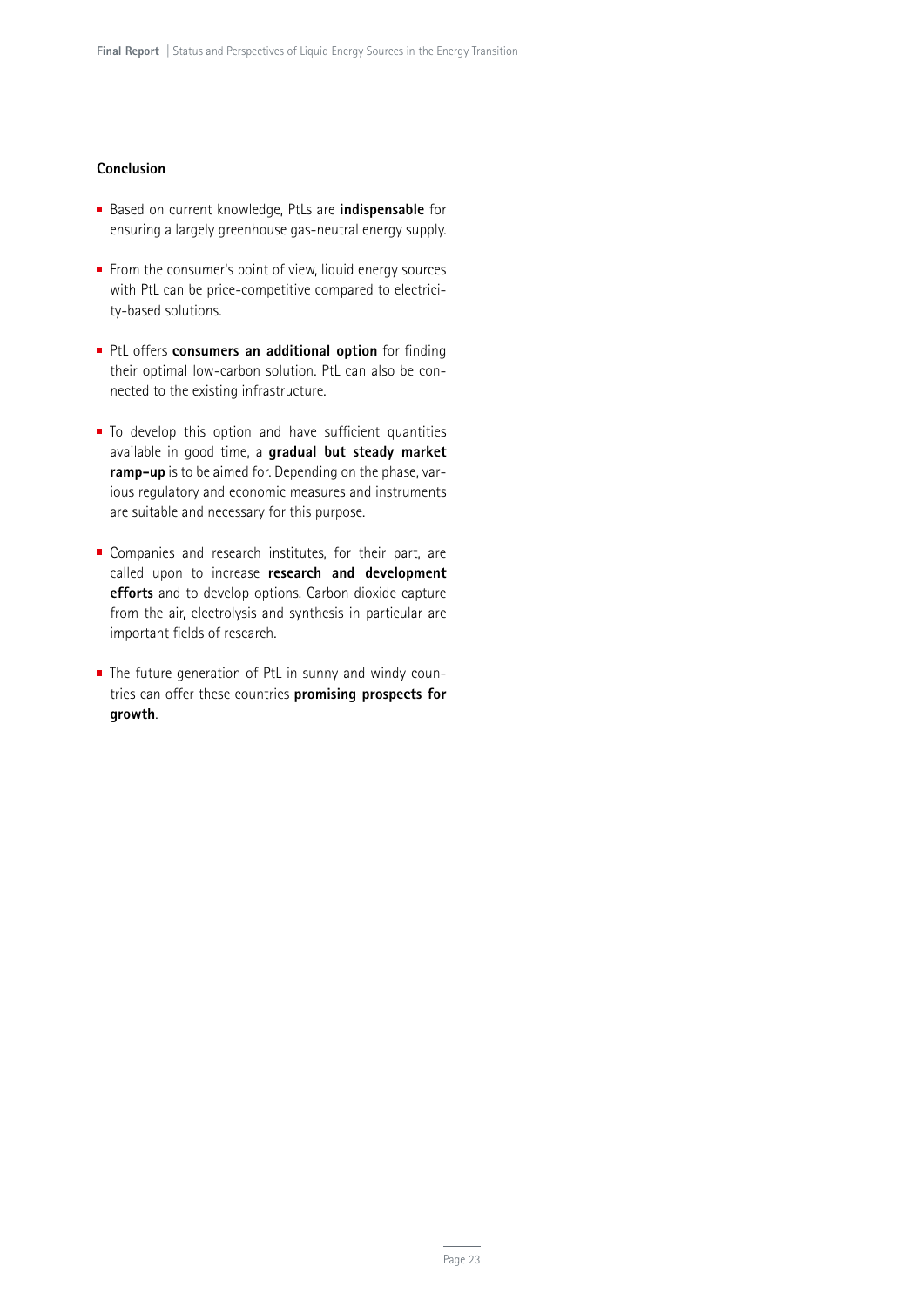# 2 INTRODUCTION

# 2.1 BACKGROUND AND TASKS

Carbon is a building block of life. Not only every human cell, but also most of the products and materials that surround us contain considerable amounts of carbon. Carbon also plays a central role in traditional energy supply. The liquid and gaseous energy sources used today, such as petrol or natural gas, are so powerful and user-friendly because they contain carbon.

On the other hand, carbon is a "problem substance" in the atmosphere once it reacts with oxygen in the form of carbon dioxide  $(CO<sub>2</sub>)$ , as it accounts for the largest share of the anthropogenic greenhouse gas effect and the climate change associated with that.

Even before the Paris climate summit, most of the world's states were striving to develop concepts and take measures to reduce greenhouse gas (GHG) emissions. In Paris in 2015, the aim was stated to reach the global peak of greenhouse gas emissions as soon as possible. In the second half of the century, a balance is to be achieved between greenhouse gas emissions and their reduction ("greenhouse gas neutrality"). This aim is intended to limit global warming to "well below" 2° C, in comparison with the pre-industrial era (with efforts to limit it to 1.5° C) (BMWi 2018a).

The German government already presented an energy concept in 2010 in which the reduction of GHG emissions by 80 to 95% compared to 1990 is a declared target. Since then, numerous measures and implementation steps have been taken to move closer to the goal. Not least due to positive economic growth and the market logic of Europe-wide EU emissions trading, however, it has recently not proved possible to reduce GHG emissions in Germany. For example, the fifth monitoring report on the energy transition for 2015 shows a reduction in GHG emissions of 27.2% compared with 1990. Since 2009, Germany's GHG emissions have remained at a constant level of around 900 million tonnes per annum – most recently with a slight upward trend. (BMWi 2018).

It is already clear that further efforts are needed to get onto the politically agreed GHG reduction path even when the economy develops positively. Different approaches are being discussed. There is agreement that the increased use of renewable energies and increase in energy efficiency are of central importance for the energy transition. Wind and sun are considered to be the energy sources with the greatest renewable potential.

On the other hand, the question arises as to whether the rate of expansion of **renewable energies** and the necessary upgrade of electricity grids can be sustained or even increased in view of land restrictions and possible acceptance limits.

The **efficiency of energy use** has improved in recent years. However, measures to further increase efficiency, such as accelerating building renovation rates, have recently failed.

The question also arises as to whether, for example, electric vehicles and electric heat pumps can be brought to market quickly enough. Until now, **consumers** have favoured other solutions. Other technologies such as PtL could be an important complement or alternative.

Despite the great importance of electricity, none of the numerous current energy transition studies assumes that the **complete conversion** of all uses of energy to electricity is possible. This is partly due to the limited potential for domestic electricity generation, but above all to the complex storability and transportability of electricity. The term "all-electrical society" that is sometimes used is therefore misleading, since questions regarding issues such as energy storage, the supply of energy for aircraft and other modes of transport or the material use of liquid raw materials for the production of various everyday products remain unanswered.

Potential alternative energy sources and raw materials for material use that are largely greenhouse gas-neutral may be renewable biomass or energy sources (PtL fuels) and raw materials (PtL raw materials) produced using electricity from renewable energies. In simplified terms, hydrogen from renewable generation is combined with carbon dioxide, e.g. from the air, to form a hydrocarbon that is greenhouse gas-neutral.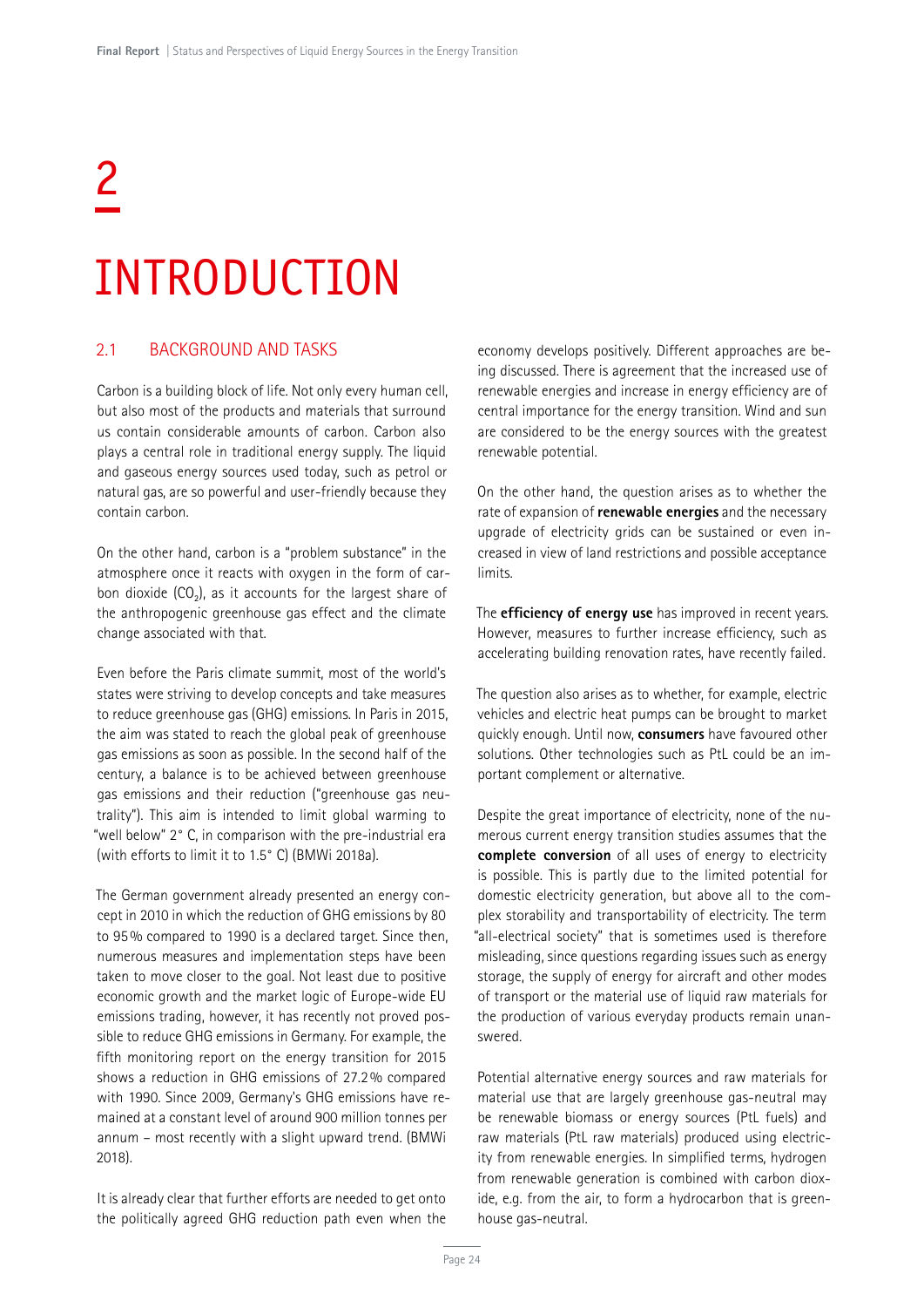The German **mineral oil industry associations** commissioned Prognos AG to carry out an analysis of the status quo and the prospects of liquid energy sources and raw materials in the energy transition, in which the following **questions** are examined:

- What is the **significance of mineral oil today** as an energy source, raw material and economic factor for Germany, and what is the significance of liquid energy sources and raw materials in the individual consumer sectors in the long term? Where will they be difficult or impossible to replace?
- How can liquid energy sources and raw materials based on **biomass contribute** to reducing GHG emissions?
- What contribution can the existing **potential** of renewable energies for electricity generation in Germany make to reducing GHG emissions in the consumption sectors?
- Which **technological advances** and **costs** are achievable for the production of largely greenhouse gas-neutral liquid (and gaseous) energy sources and raw materials?
- What are the resulting **prospects** for liquid energy sources and raw materials if the level of development of renewable energies in Germany is lower than the level required?
- What are the **conclusions** for shaping climate protection policy resulting from the findings of the study?

## 2.2 METHODOLOGY

To answer these questions, this study was compiled by Prognos AG together with UMSICHT and the DBFZ. UM-SICHT was responsible for the section on the technologies and costs of PtX production (see chapter 12), while the DBFZ was responsible for the findings in the field of biomass (see chapter 11).

An advisory group from the clients discussed the results with the authors of the study. In addition, interviews were conducted with experts from two German refinery sites.

In the course of the study, the **technology paths** "Power-to-X" (PtX with focus on synthetic liquid energy sources), "Biomass" (potentials and costs) and "Technologies of electrification" (with a focus on wind/sun potential in Germany) were developed. The results were published in an interim report (Prognos AG, DBFZ, UMSICHT 2017) and are documented in more detail in a separate section (B, chapters 10 to 12).

In the second phase of the study, **scenarios** for Germany's future energy and raw material supply were developed. The design of these scenarios is described in chapter 4.1.

The study will be published shortly following the publication of the "Climate Paths for Germany" study, which Prognos and Boston Consulting Group prepared on behalf of the BDI (BCG, Prognos 2018). Since a reference scenario was developed in the BDI study, the present study was able to build on this.

The "PtX 80" and "PtX 95" scenarios were developed independently of the BDI study by Prognos AG for the purposes of this study; for more on this, see chapter 4.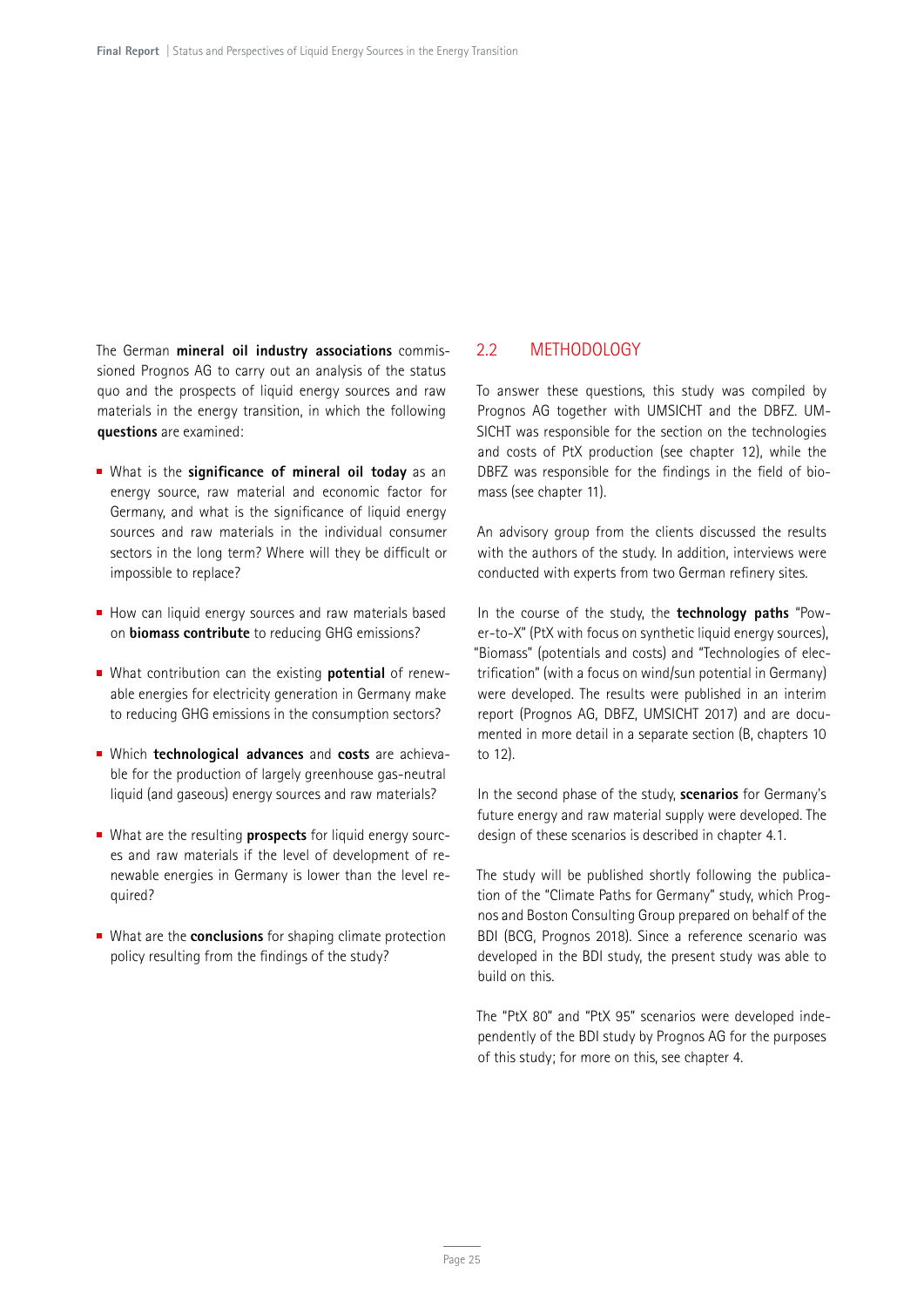STUDY SECTION A: SCENARIOS FOR GERMANY'S ENERGY SUPPLY UP TO 2050

# 3

# THE SIGNIFICANCE OF MINERAL OILS FOR THE GERMAN SUPPLY OF ENERGY AND RAW MATERIALS TODAY

Germany's energy and raw materials supply is ensured by a broad energy mix. Mineral oil is one of the most important energy sources and raw material suppliers for the energy system and industry in Germany.

# 3.1 THE SIGNIFICANCE OF MINERAL OIL FOR THE SUPPLY OF ENERGY

As figure 3 (left) shows, with 4,567 PJ of an overall 13,451 PJ in 2016, mineral oil is the most important energy source in the primary energy supply in Germany and covers around one third of primary energy demand. This share has remained almost unchanged over the last ten years.

Mineral oil is used to produce a variety of energy sources (fuels and combustibles) and raw materials (chemical raw materials, lubricants, building materials, etc.). Figure 3 (middle) shows the annual sales of these mineral oil products in Germany, of around 110 million tonnes in 2016, by application: Around 61% of sales are in the form of fuels for transport (37.8% for cars and light commercial vehicles, 13.8% for heavy goods vehicles/trucks and 9.3% for air transport and shipping). 16.6% of sales are in the form of heating oil for heat applications and a further 22.5% of sales are used for materials (including chemical raw materials; see the paragraph below).

An assessment of the final energy balance also shows the importance of mineral oil in the energy supply. Of Germany's final energy demand of 8,877 PJ in 2015, 37% was covered by liquid energy sources. Figure 3 (right) shows

the distribution of these 3315 PJ produced from petroleum products between the sectors of transport (TRA, 74%), industry (IND, 2%), households (HH, 15%) and commerce, trade and services (CTS, 9%).

It is clear that mineral oil plays a central role in the transport sector. Around three quarters of the final energy consumption of mineral oil products goes to the transport sector. The transport sector in turn covers approx. 99% of its energy requirements through liquid energy sources (primarily mineral oil products).

# 3.2 THE SIGNIFICANCE OF MINERAL OIL FOR THE SUPPLY OF RAW MATERIALS (NON-ENERGY RELATED CONSUMPTION)

Figure 3 shows that 22.5% of mineral oil product sales in 2016 are for material use. This proportion of mineral oil use forms the basis for a large number of raw materials and supplies that form the basis or elementary component of a multitude of industrial value chains.

About 6% of material use is direct. This figure includes petroleum coke (electrode and steel production, fuel, etc.), bitumen (construction industry: road construction, structural and civil engineering, sealing materials, etc.), industrial and mineral spirits (solvents and thinners, etc.), paraffins (fuel, seals, pharmaceuticals, cosmetics, preservation, etc.), waxes (candles, shoe polish, etc.), vaseline (cosmetics, pharmaceuticals, lubricants, corrosion protection, grease, etc.).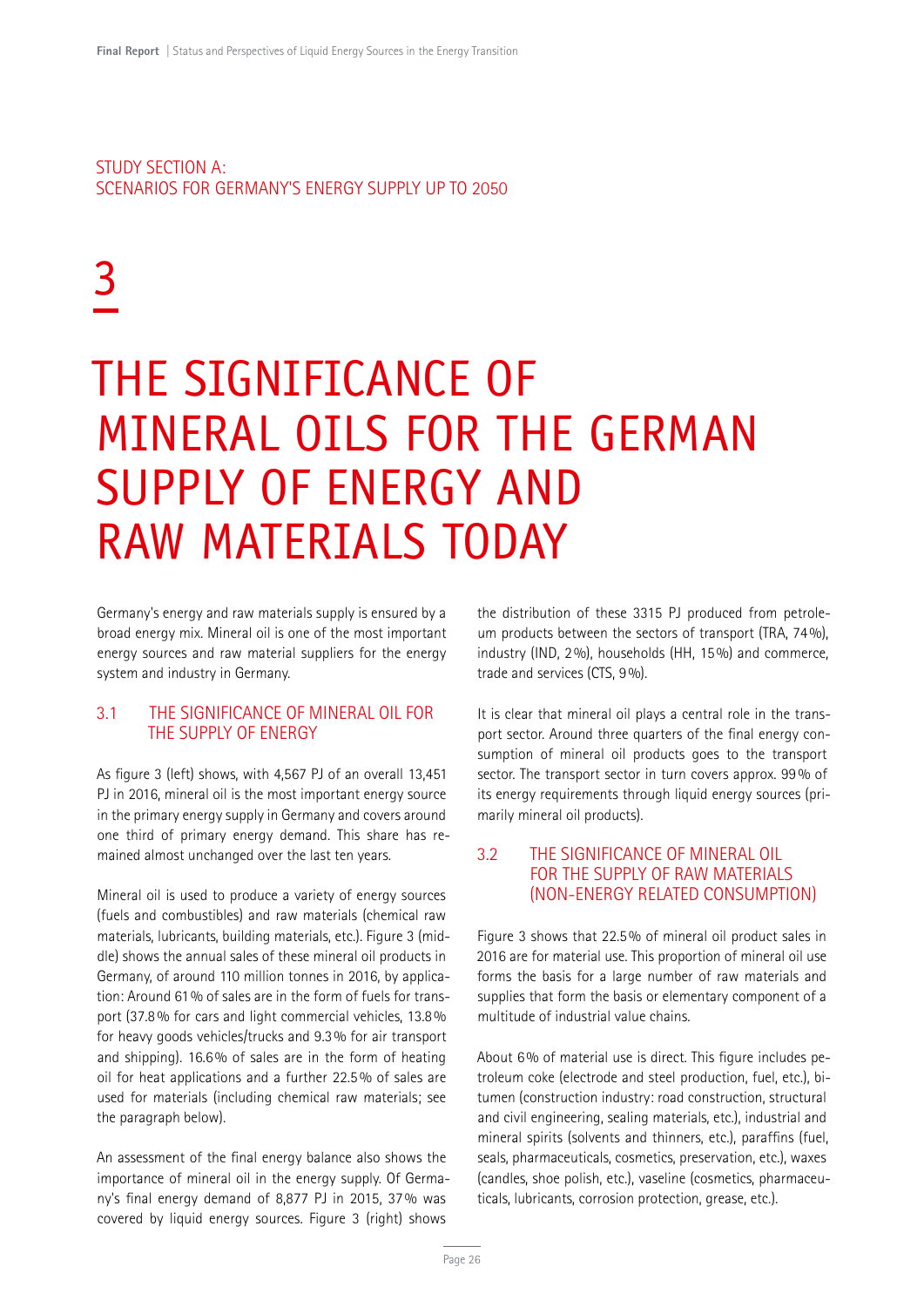# Figure 3: Use of mineral oil in Germany 2016



Left: primary energy consumption in Germany in 2016 (source: (AGEB, AG Energiebilanzen e.V. 2017)). Centre: sales of mineral oil products by application (source: (MWV 2017)). Right: final energy consumption (source: (AG Energiebilanzen e.V. 2017)). Abbreviations CTS, HH, IND, TRA: Commerce/ trade/services, households, industry and transport consumption sectors.

About 16% of material use is in the chemicals industry. Figure 4 shows the raw material base of and ramifications for the chemical industry: A small number of raw materials are converted via a small number of basic chemicals and intermediary chemicals into a large number of end consumer products. The end products for everyday use, such as the fibres in a garment, a plastic bottle or a headache tablet, often no longer show any reference to crude oil (see (Petrochemicals Europe 2017)).

**Organic chemistry** is the **carbon-based** chemistry sector and the main user of mineral oil as a raw material. Approx. 75% of the organic raw material base of the chemicals industry is covered by mineral oil (VCI 2017), and a large part of that is from naphtha.

In the energy balance, material use appears as non-energy consumption (NEC). This is the quantity of separately reported non-energy sources and the proportion of energy sources not used for energy purposes (e.g. as raw materials

for chemical processes). Renewable raw materials are not included in the non-energy consumption in the energy balances.

Figure 5 shows the NEC of the 2015 energy balance. It shows that the 23 million tonnes of raw materials involve carbon suppliers and an approximate carbon balance based on typical carbon content results in 19 million tonnes of carbon. With 86% of the 23 million tons of raw materials in 2015, mineral oil covers around 89% of the carbon content of non-energy consumption in the energy balance.

Mineral oil thus currently forms a large part of the raw material base of many industrial value chains (see also sections 5.3.2, 6 and 13).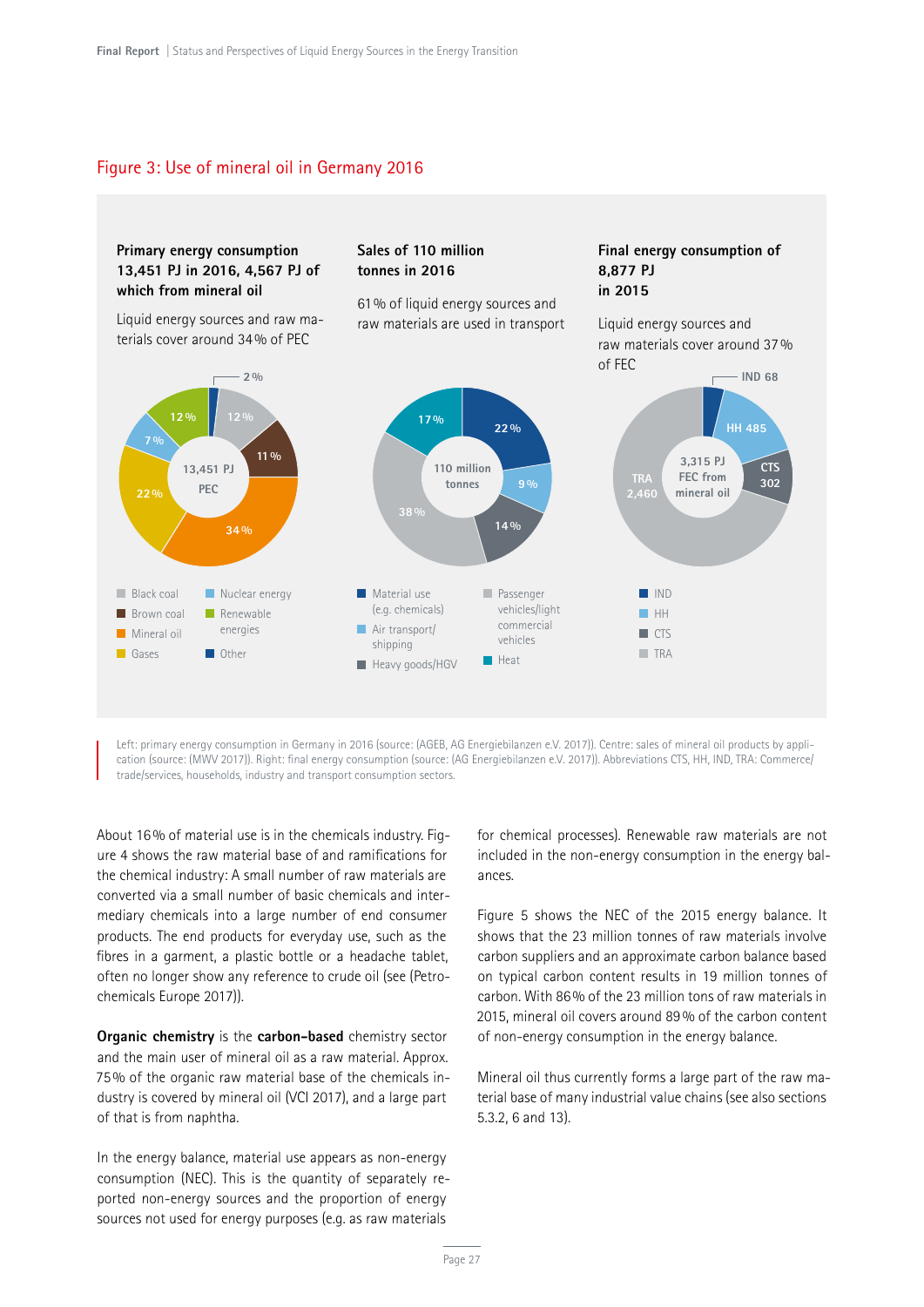# Figure 4: Raw material base in the chemicals industry



\*Naphtha and other mineral oil derivatives

I Source: own figure based on (VCI 2017) and (Jess and Wasserscheid 2013)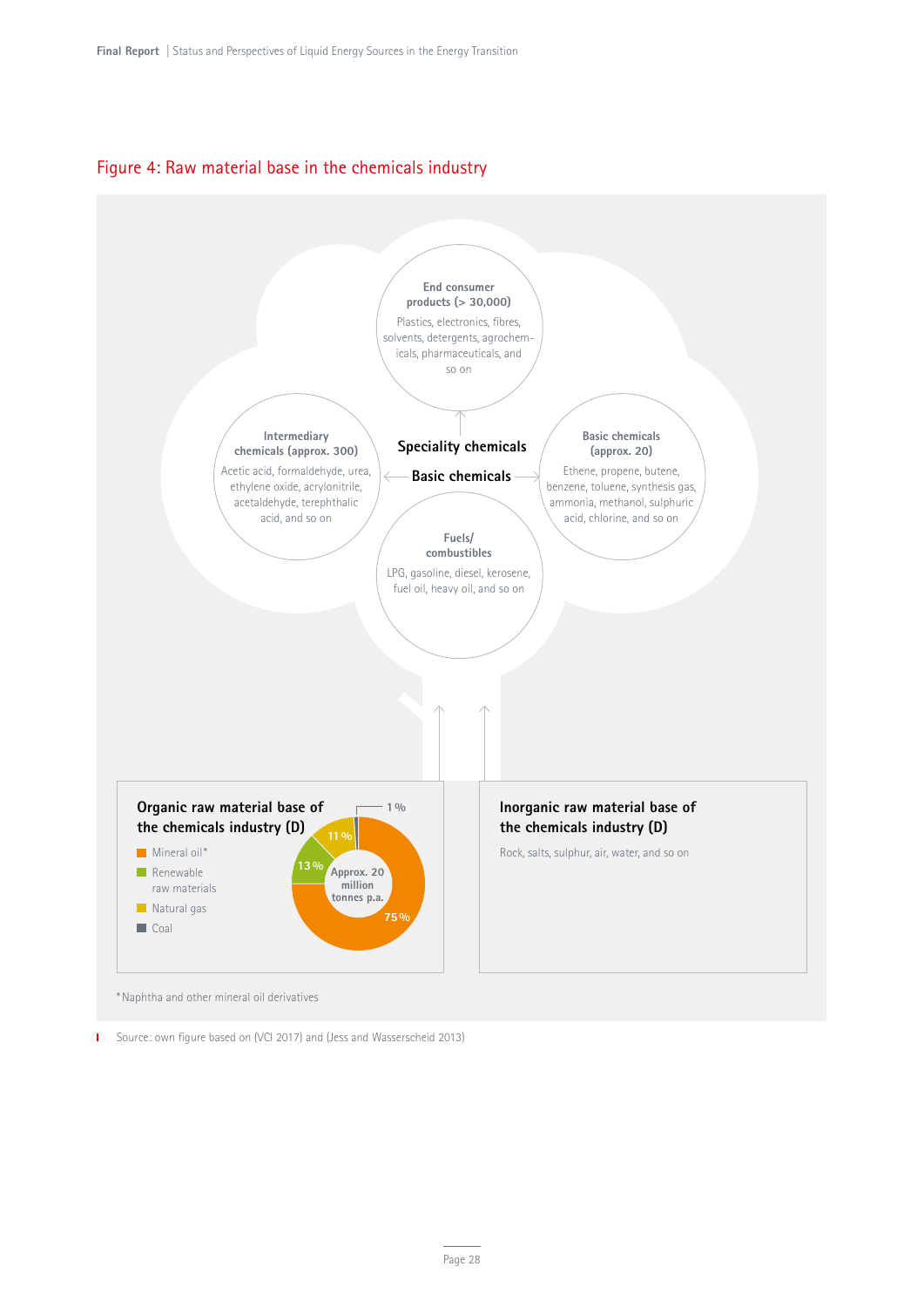

# Figure 5: Non-energy-related consumption in the 2016 energy balance for Germany

Source: AG Energiebilanzen e.V. 2017, researcher's own diagram (mineral oil products in summary)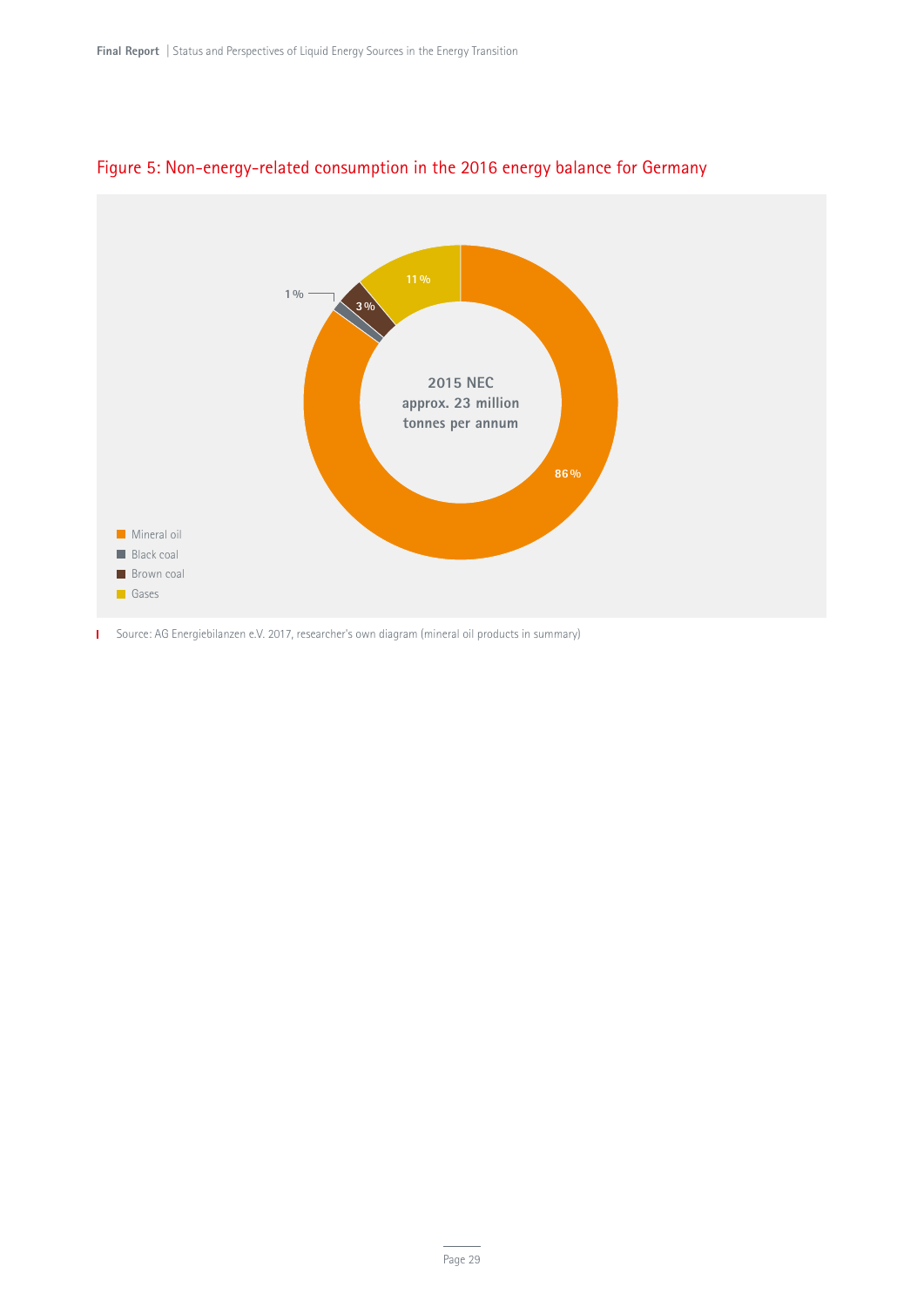# 4

# SCENARIO DESIGN AND DEFINITION OF FRAMEWORK CONDITIONS

## 4.1 SUMMARY AND CENTRAL ASSUMPTIONS

### **Scenario theory**

**Scenarios** are the preferred method for representing potential future developments under different conditions. Since no one can predict the future with certainty, futurologists depend on making assumptions so that they can determine the consequences of these assumptions on future developments. Scenarios are therefore always "if-then" statements that bring causes and effects into a causal relationship.

**Forecasts** in the narrower sense are a special form of scenario. As a rule, they are intended to describe a future development that is as likely as possible. Forecasts are also sometimes referred to as "best-guess" scenarios.

To classify the present work, the different **types of scenarios** are described below. Their presentation does not claim to be complete. As figure 6 shows, the individual scenario types serve different purposes.

Scientific forward-looking statements are divided into indicative and normative scenarios:

**Indicative forward-looking statements** describe possible future developments based on the assumptions made. This process involves testing the effects of instruments, policy approaches, technology paths or market designs. As a rule, these scenarios are open-ended, i.e. the achievement of targets is not assumed, especially if they are not yet legally binding.

Possible subtypes of indicative scenarios include, for example, **reference scenarios** in which the current policy approaches or levels of intervention are extrapolated along with their consequences for the future. Reference scenarios often show the continuation of trends, i.e. the consequences of "continuing as before".

**Explorative scenarios** attempt to investigate the consequences of certain assumptions, such as the introduction of a new policy instrument or technical developments. Explorative scenarios: "What happens if...".

**Target scenarios** must be distinguished from the indicative scenarios. The question here is what measures, instruments or policies are to be used to achieve certain objectives. In these scenarios, the achievement of political goals, such as those resulting from the Paris Climate Conference (COP 21), is assumed. It is assumed that obstacles and difficulties will be overcome.

Actual developments will differ from the scenario results. Examples of causes of such deviations may be:

- $\blacksquare$  Technological breakthroughs, such as the cost degression of photovoltaics, offshore wind energy and power-to-x
- New applications, such as mobile phones
- **Political upheavals, such as German reunification or the** phasing out of nuclear energy
- Economic shocks, such as the financial and economic crisis in 2009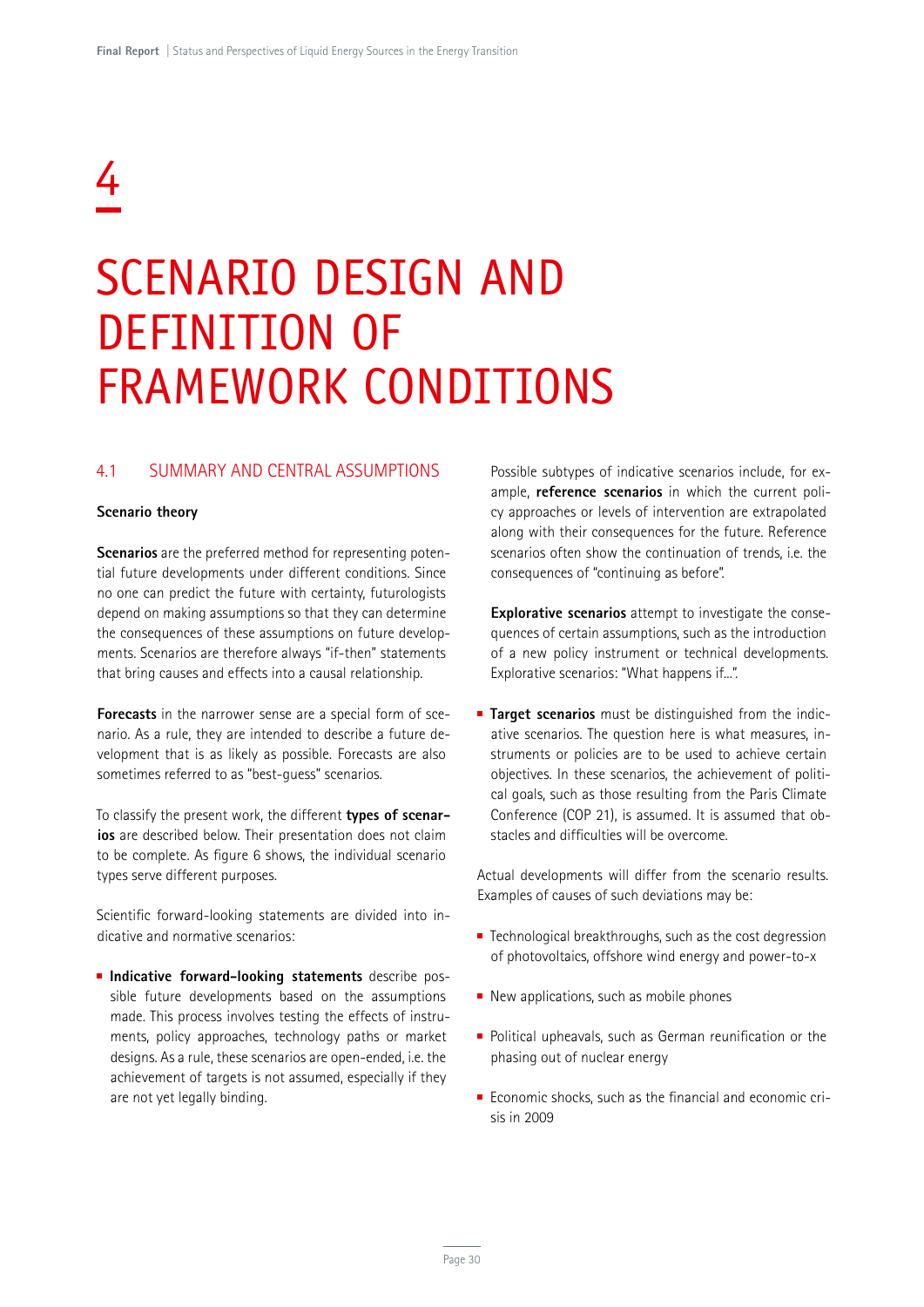# Figure 6: Overview of scenario types



**I** Source: own figure

As a rule, these factors cannot be predicted or can only be predicted to a very limited extent. However, it is possible to analyse deviating developments with the aid of **sensitivity analyses**. These analyses describe a corridor of potential divergent developments "around the expected result" of the selected scenario. This study also looks at sensitivities around expected results (for example, see chapter 11.3 or 12.2).

### **Choice of scenarios for this study**

The scenario approach of this study can be characterised as a hybrid of the "reference", "explorative" and "target scenario" types.

The starting point of the study is the **reference scenario**. It is assumed that the trends and technologies of recent years will be continued. The reference scenario is described in detail in the study "Climate Paths for Germany" by BCG and Prognos. Among other things, this scenario assumes effective carbon leakage protection for industry, which exempts industry from direct and indirect  $CO_{2}$ -related additional costs from the European Emissions Trading System (EU ETS)

that exceed the current level (BCG, Prognos 2018). Several measures are already associated with additional costs in the reference scenario (e.g. energy transition upgrades in the electricity system). For the **PtX 80 and PtX 95** scenarios, it was observed that the expansion of renewable energies in some German federal states is subject to stringent area restrictions. In addition, according to the fifth monitoring report on the energy transition, energy productivity increased by 1.3% per year between 2008 and 2015, which is below the target value of the energy concept of 2.1% per year (BMWi 2016).

The PtX 80 and PtX 95 scenarios in this study assume that this development will continue. As a result, efficiency increases **as described in the reference scenario** and the expansion of renewable energies reaches its limits.

Nevertheless, the objective of the study was to achieve the greenhouse gas reduction **targets** from the German government's energy concept (80% to 95%).

However, the security of energy supply, which is particularly important for an industrialised country such as Germany,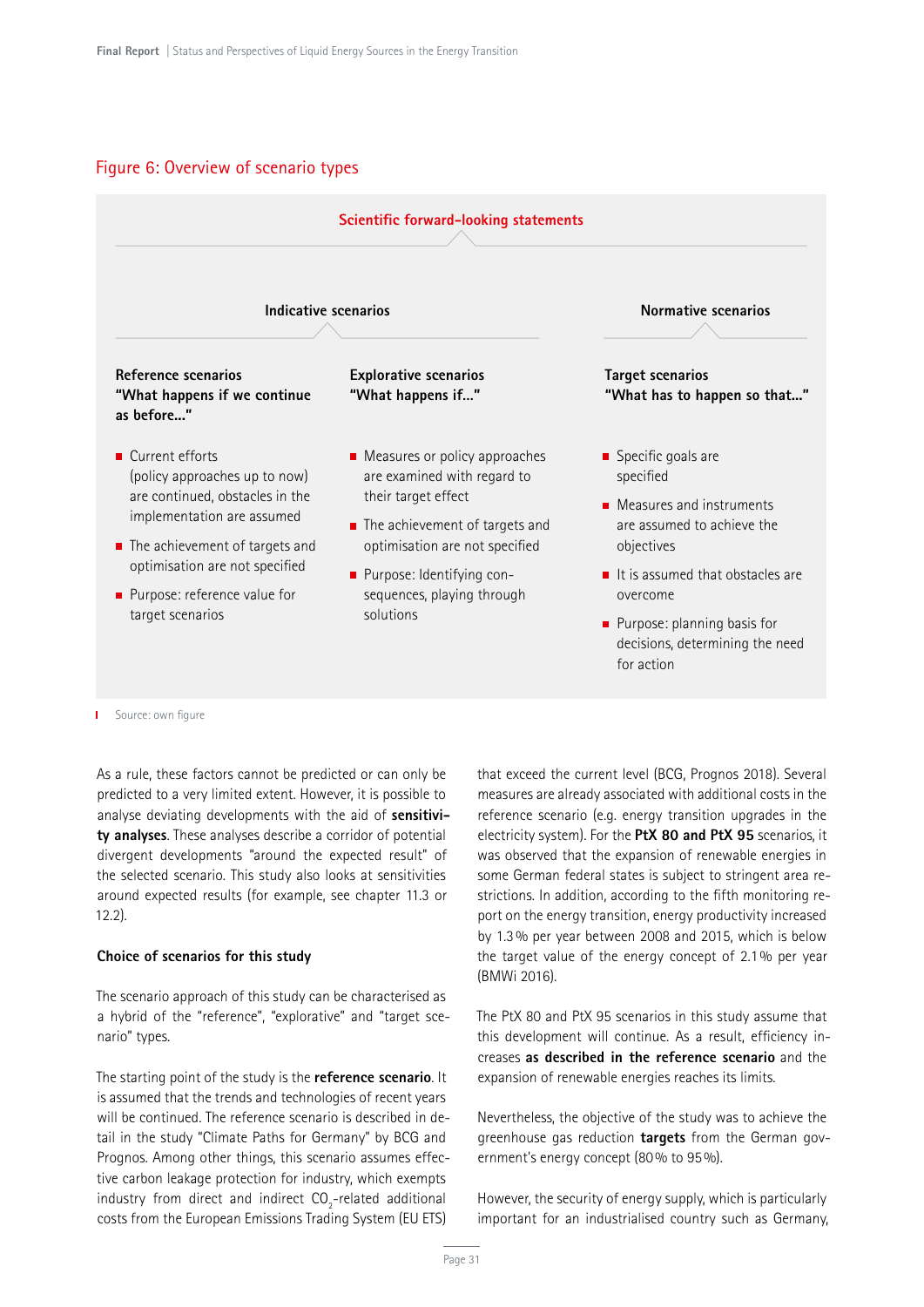# Table 1: Characterisation and parametrisation in the scenarios (input)

| Parameter                                     | Status 2015 | Reference<br>2050         | <b>PtX 80</b><br>2050  | <b>PtX 95</b><br>2050    |
|-----------------------------------------------|-------------|---------------------------|------------------------|--------------------------|
| Climate protection in Europe/World            |             | Business as usual         | steady<br>development  | ambitious<br>development |
| <b>Energy prices</b>                          |             |                           |                        |                          |
| Crude oil world market (\$2015/bbl)           | 51          | 115                       | 115                    | 50                       |
| <b>GHG</b> emissions Germany<br>based on 1990 |             | Model result<br>$(-60\%)$ | $-80%$                 | $-95%$                   |
| Energy productivity                           |             |                           |                        |                          |
| energy consumption per unit GDP (MJ/€2015)    | 6.1         | 2.2                       | $\sim$ as in reference | $\sim$ as in reference   |
| Renewable energies                            |             |                           |                        |                          |
| installed capacity [GW] - Input               | 90          | 224                       | 230                    | 230                      |
| Electricity generation [TWh] - Model result   | 178         | 475                       | 513                    | 506                      |
| Electrification                               |             |                           |                        |                          |
| - Share of electric heat pumps in heating     | 3.8%        | 14%                       | as in reference        | as in reference          |
| - Share of electric vehicles                  | $\sim 0\%$  | 33 %                      | as in reference        | as in reference          |
| - Final energy demand electricity             | 515 TWh     | 525 TWh                   |                        |                          |
| Use of PtX                                    |             | No                        | Yes                    | Yes                      |
| Use of CCS<br>(e.g. industry)                 |             | N <sub>o</sub>            | <b>No</b>              | Yes                      |

**I** Source: Prognos AG

was not discussed in the scenarios. There was no economic cost optimisation. Rather, the costs were assessed from the consumer's perspective.

In this study, the climate protection targets are achieved through a mix of technology. On the one hand, electricity generation from renewable energies in Germany triples, significantly improving the CO<sub>2</sub> balance of the electricity sector. On the other hand, synthetic liquids and gases are used, which in turn achieve significant GHG reductions in the other consumption sectors. The existing infrastructure (e.g. tank infrastructure, networks) and applications for consumers (e.g. vehicles, heating systems) can still be used in this case. Particularly abroad, PtL energy sources and PtL raw materials are produced with electricity from renewable energies.

**Put simply, the scenarios in this study describe how GHG savings targets can be achieved in Germany with the help of greenhouse gas-neutral PtX fuels, irrespective of hurdles regarding their acceptance.**

### **Setting assumptions in the scenarios**

The main assertions and assumptions are briefly explained below. That the assumptions in this study were made in this way reflects the "explorative" nature of the study. There is no statement on the probability or desirability of these assumptions in this regard.

## **Assumption 1: Climate protection is coordinated at an international level**

In all scenarios, we assume that the level of ambition regarding climate protection in Germany is in line with that of the EU and beyond.

No separate scenarios for GHG emissions from other countries were prepared. However, the assumption has an impact, for example, on energy prices and PtX demand. In the PtX 80 and PtX 95 scenarios, we assume that there will also be a growing demand for PtX throughout Europe (at minimum), allowing for learning curves in the relevant technologies.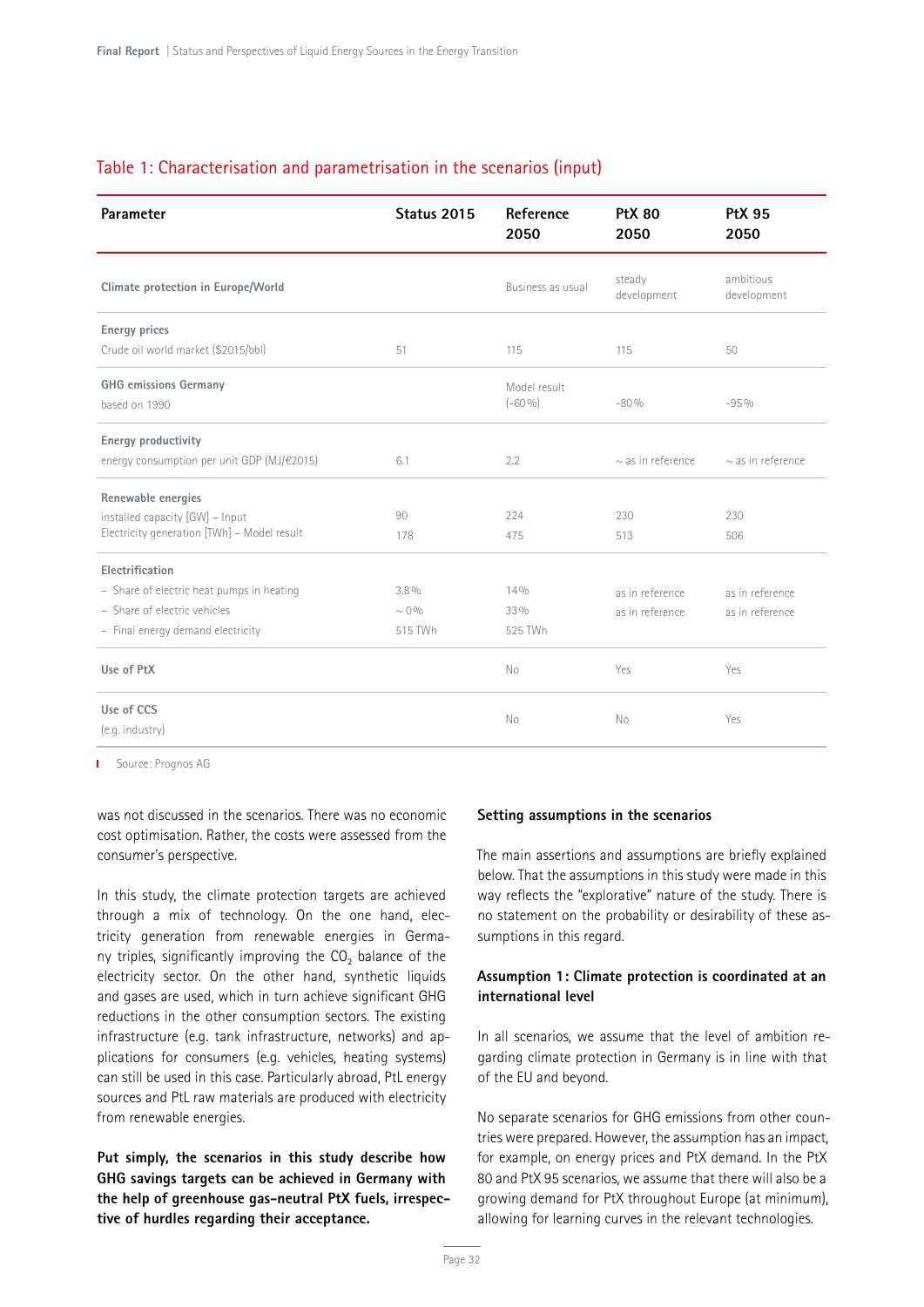

# Figure 7: Blending proportions for synthetic energy sources in the PtX 80 and PtX 95 scenarios

Note: These blending proportions were applied for oil and gas

# **Assumption 2: Lower energy prices in the case of ambitious climate protection**

The reference scenario and PtX 80 assume that the prices of fossil fuels will rise again due to rising international demand. We base this assumption on the New Policies Scenario from the World Energy Outlook 2016 of the International Energy Agency.

In the PtX 95 scenario it was assumed that the demand for fossil fuels would decrease significantly and that the longterm market balance would gradually shift towards lower prices.

## **Assumption 3: GHG emissions in Germany are being reduced**

GHG emissions in the reference scenario were calculated as a model result. The reference scenario is identical to that of the BDI study (BCG, Prognos 2018).

The central premise of the climate protection scenarios in this study is that GHG emissions in Germany must be reduced by 80% and 95% compared with 1990 by 2050. In this respect, the PtX 80 and PtX 95 scenarios are target scenarios. The achievement of the GHG targets in the interim years 2030 and 2040 was not a guideline in the design of the scenarios and has not been considered in the study.

# **Assumption 4: The increase in efficiency of energy use follows the historical trends**

The reference scenario assumes that only economically practical investments in efficiency measures are made in all sectors (private households, commerce, trade and services, transport and industry). It is assumed that the pace of refurbishment will remain the same for existing buildings. These assumptions were used as a basis in all three scenarios.

# **Assumption 5: Area restrictions for renewable energies**

It is assumed that growth limits for domestic expansion will be reached in the forecast period for renewable energies that rely most heavily on land areas. These potentials are assessed separately in chapter 10.1. Due to the wide range of potential, the calculation of the scenarios was based on the simplified assumption that the installed capacity of renewable energies in the PtX 80 and PtX 95 target scenarios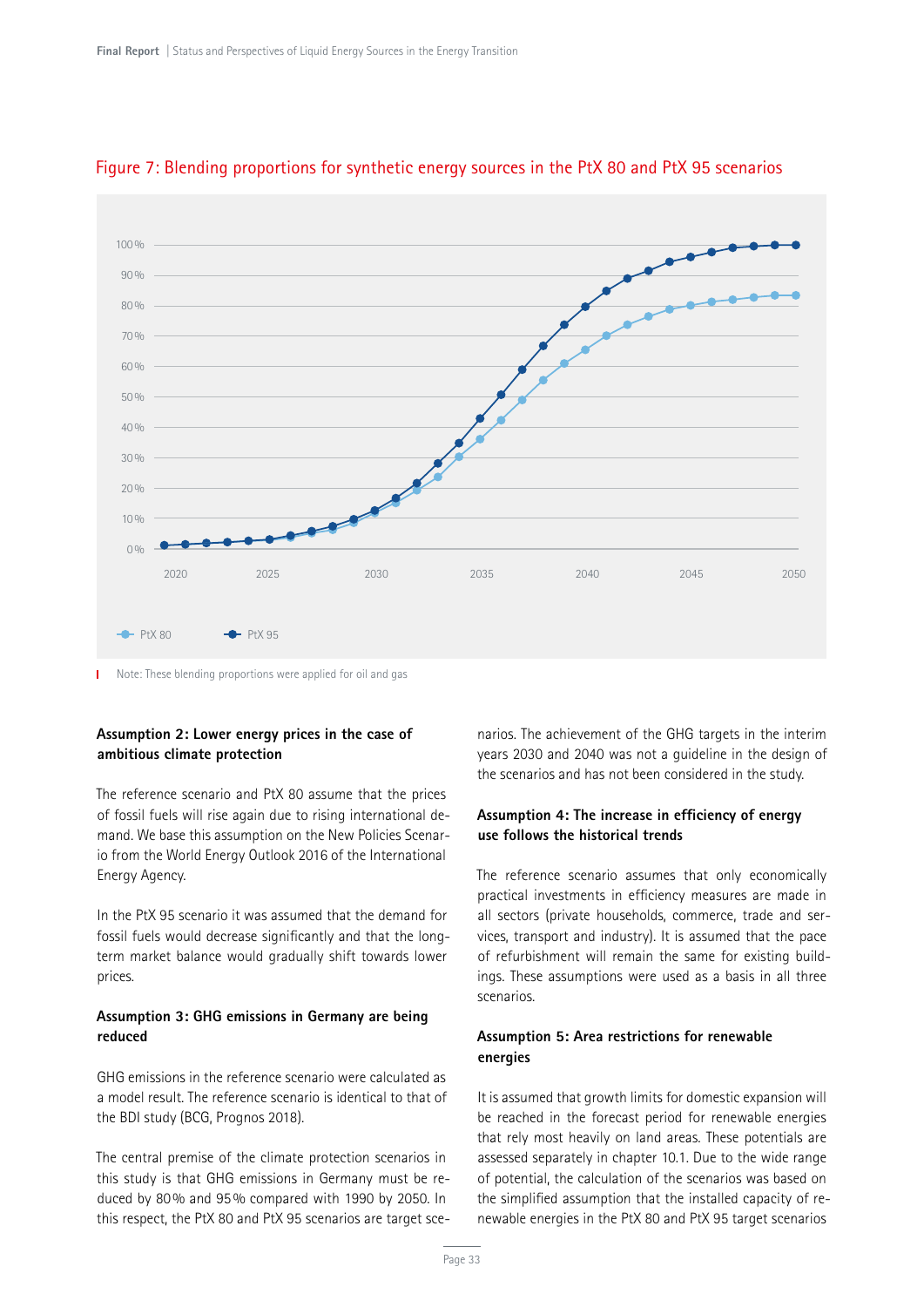in 2050 is identical to the reference scenario. However, the course of events up to 2050 differs between the scenarios.

# **Assumption 6: Electrification continues to make progress**

It is assumed that electrification among consumers will progress in all scenarios as in the reference scenario. For example, the share of electric heat pumps in the heating of living space increases from around 4% (2015) to 14% (2050). The number of electric vehicles also increases: in 2050, we are assuming 14 million electrically powered cars, 5 million of which are plug-in hybrids. This means that in 2050, 20% of cars will be powered purely electrically.

### **Assumption 7: CCS is used in selected applications**

Despite the current political moratorium on the development of CCS (capture and long-term storage of carbon dioxide), from today's perspective CCS is an option that is almost without alternatives for certain industrial applications (e.g. blast furnace gas in steel production). To meet the material demand for long-chain products such as bitumen, refineries sometimes still have to process fossil crude oil. Therefore, CCS would also have to be used here to capture the resulting residual emissions.

### **Assumption 8: PtX is a central solution in this study**

PtL and PtG are used to achieve the GHG reduction targets. The technologies are developed and used throughout Europe (at minimum). This results in learning effects that lead to a reduction in costs. This presupposes that investors are prepared to erect the corresponding plants and have enough space available to erect wind and solar power plants as well as the plants for PtX production. Liquid energy sources become more climate-friendly through the addition of PtL and gaseous energy sources through the addition of PtG. The proportions are the same for liquids and gases. The proportions are set so that the climate targets in the respective scenarios (PtX 80 and PtX 95) are achieved in 2050 (see figure 7).

## **Assumption 9: MENA and Kazakhstan are the search area for PtX production**

The search area for PtX production was limited to a radius of around 5,000 km around the EU. The focus of the literature-based potential analysis was on North Africa (in the MENA states "Middle East and North Africa") and Kazakhstan. This search area contains large areas with high quantities of solar radiation and also very good wind conditions in places. In addition, some countries in this region have an

oil and gas infrastructure that can be used for PtX logistics if necessary. A comprehensive worldwide analysis of locations and potential was not carried out within the scope of this study.

## **Assumption 10: Capital costs of 2% and 7% are assumed**

In economic assessments, the assumed discounting interest rate plays an important role. In this study, the weighted average cost of capital (WACC) was used for this purpose. Since the results are in most cases quite sensitive to the assumed value, two interest rates are assumed for reasons of comparability, and are also used in current comparative studies (BCG, Prognos 2018): On the one hand an economic interest rate of 2% is assumed and, on the other hand an interest rate of 7%, which reflects a higher investment risk, especially with private investments abroad. However, interest rates deviating from these rates are also used on a selective basis, such as in chapters 8.2 and 5.2. This is due to other investment environments where financing conditions differ. For example, chapter 8 looks at investments made in the private household sector.

The assumptions used here are primarily for comparison and do not reflect values based on surveys. In the North African search area in particular, high capital costs should be expected in the short term due to the high investment risk.

# 4.2 ENERGY PRICES

The key guide variables for energy consumption are gross domestic product (GDP), gross value added (GVA), number of persons employed, population, number of households and living space. As a basic principle, identical basic data is used for all three scenarios, with the exception of fuel prices for fossil fuels and CO<sub>2</sub> prices for electricity generation. In the scenario with ambitious global climate protection (PtX 95), lower global prices for fossil fuels are assumed. The reason for this is the lower demand for fossil fuels. On the one hand, this decline in demand compared to the reference leads to the use and, if necessary, the redevelopment of low-cost raw material sources; on the other hand, due to increasing overcapacities in production, there is strong competition among suppliers, which in turn means the goods are brought to market at marginal costs.

#### **Price development of fossil energy sources**

Table 2 shows the **price assumptions for fossil energy sources** on the international markets. The real prices adjusted for inflation are shown with the price basis for 2015.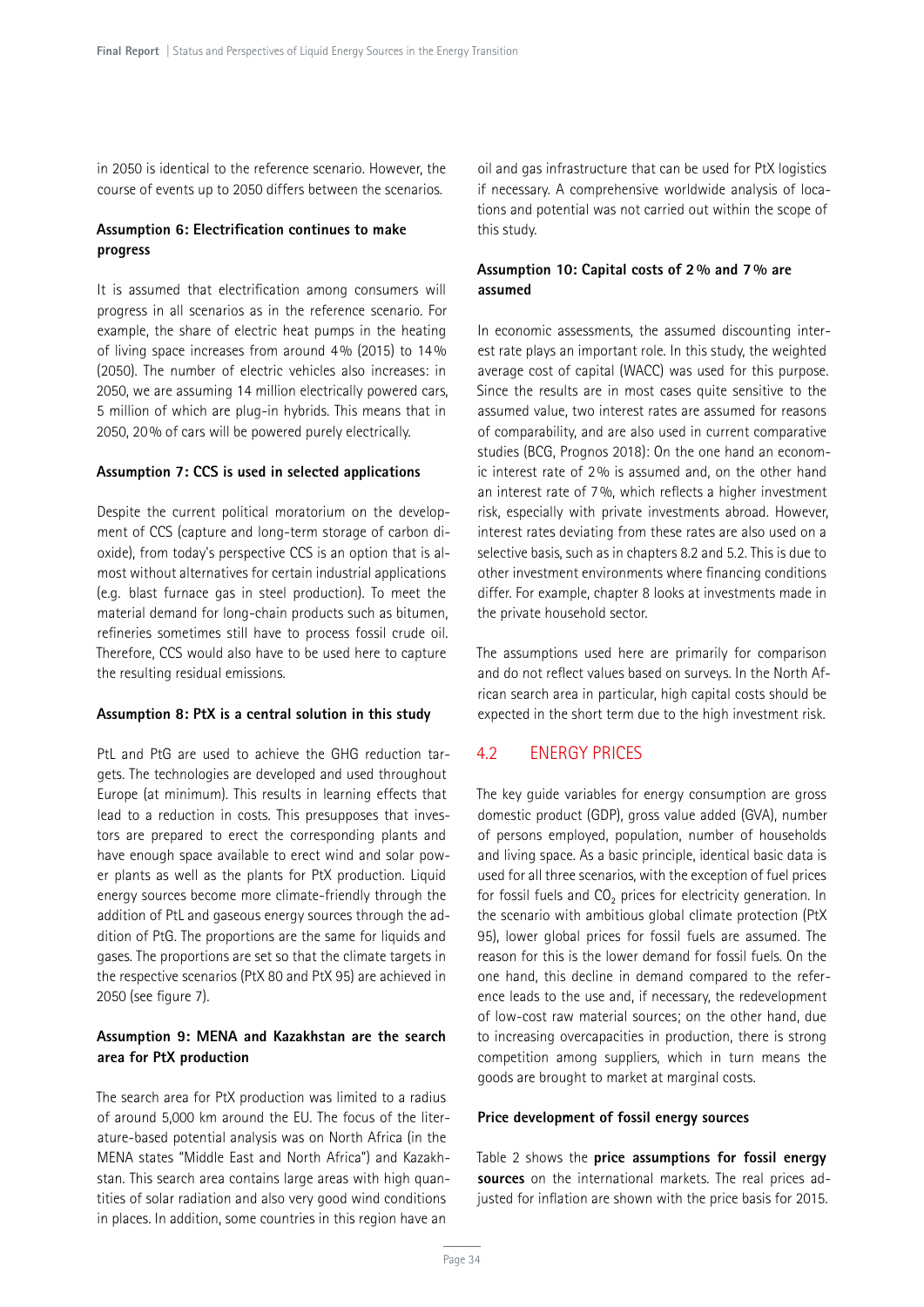|                                      |      | Reference / PtX 80 |      |      |      | <b>PtX 95</b> |      |      |      |      |
|--------------------------------------|------|--------------------|------|------|------|---------------|------|------|------|------|
|                                      | 2015 | 2020               | 2030 | 2040 | 2050 | 2015          | 2020 | 2030 | 2040 | 2050 |
| Crude oil<br>(\$ 2015/bbl)           | 51   | 79                 | 111  | 120  | 115  | 51            | 70   | 80   | 70   | 50   |
| Natural gas<br>(\$2015/Mbtu)         | 7.0  | 7.1                | 10.3 | 11.3 | 11.6 | 7.0           | 6.9  | 9.2  | 9.7  | 9.1  |
| Steam coal<br>(\$ 2015/t 6,000 kcal) | 57   | 63                 | 74   | 74   | 71   | 57            | 56   | 54   | 46   | 33   |
| CO <sub>2</sub><br>(\$2015/t)        | 8    | 12                 | 33   | 45   | 55   | 8             | 20   | 80   | 140  | 150  |

# Table 2: International energy prices in the scenarios from 2015–2050, actual prices in  $\frac{1}{2015}$

Source: Prognos, for reference/PtX 80 based on the New Policies Scenario from World Energy Outlook 2016; for PtX 95 from BDI study "Climate Paths T. for Germany", based on the "450 ppm" scenario from the World Energy Outlook 2016\* Note: The CO<sub>2</sub> price applies only to the ETS sector. The introduction of a price instrument in other sectors was not assumed.

# Table 3: Inflation and exchange rate development 2015–2050

|                             |                     | 2015  | 2020  | 2030  | 2040  | 2050  |
|-----------------------------|---------------------|-------|-------|-------|-------|-------|
| <b>Inflation Germany</b>    | $Index, 2015 = 100$ | 100.0 | 107.8 | 132.5 | 165.0 | 203.1 |
| <b>Inflation USA</b>        | $Index, 2015 = 100$ | 100.0 | 108.6 | 141.4 | 182.8 | 234.0 |
| Exchange rate $\frac{1}{2}$ | \$ nominal          | 1.08  | 1.22  | 1.35  | 1.37  | 1.39  |

**I** Source: Prognos AG, World Report

It is to be assumed that these international prices will also define German import prices due to the small raw material base or lack of raw material base in Germany. The (nominal) exchange rate between \$ and  $\epsilon$  shown in table 3 and the corresponding inflation trend in the two economic areas were used to derive the German import prices.

Taking into account exchange rate and inflation trends, the **cross-border prices** for the fossil fuels crude oil, natural gas (upper calorific value) and hard coal shown in figure 8 were derived for the calculations in the scenarios. To facilitate a direct price comparison, the prices of the energy sources are uniformly listed in  $\epsilon$  per megawatt hour. A table showing the border-crossing prices is also attached (tables 48 and 49).

These border-crossing prices (import prices) form the starting points for the subsequent derivation and differentiation of end consumer prices and prices for gas and coal in electricity generation.

As the first step in deriving the **consumer prices**, the processing costs are taken into account in addition to the import prices. They are not required for natural gas and hard coal, which are used without additional processing. In the case of crude oil, they are determined on the basis of the energy required to separate and process the products in the refinery.

Since the costs within a refinery cannot be clearly allocated to the individual refinery products, 5% of the crude oil is consistently assumed as a loss for all the products and therefore as a surcharge on the crude oil import price.

In the second step, the transport, storage and distribution costs for the individual products and the margins of the processors, dealers and transporters are taken into account. Their levels are derived as mean values for each specific product from historical price analyses and extrapolated for the future as real constant price components.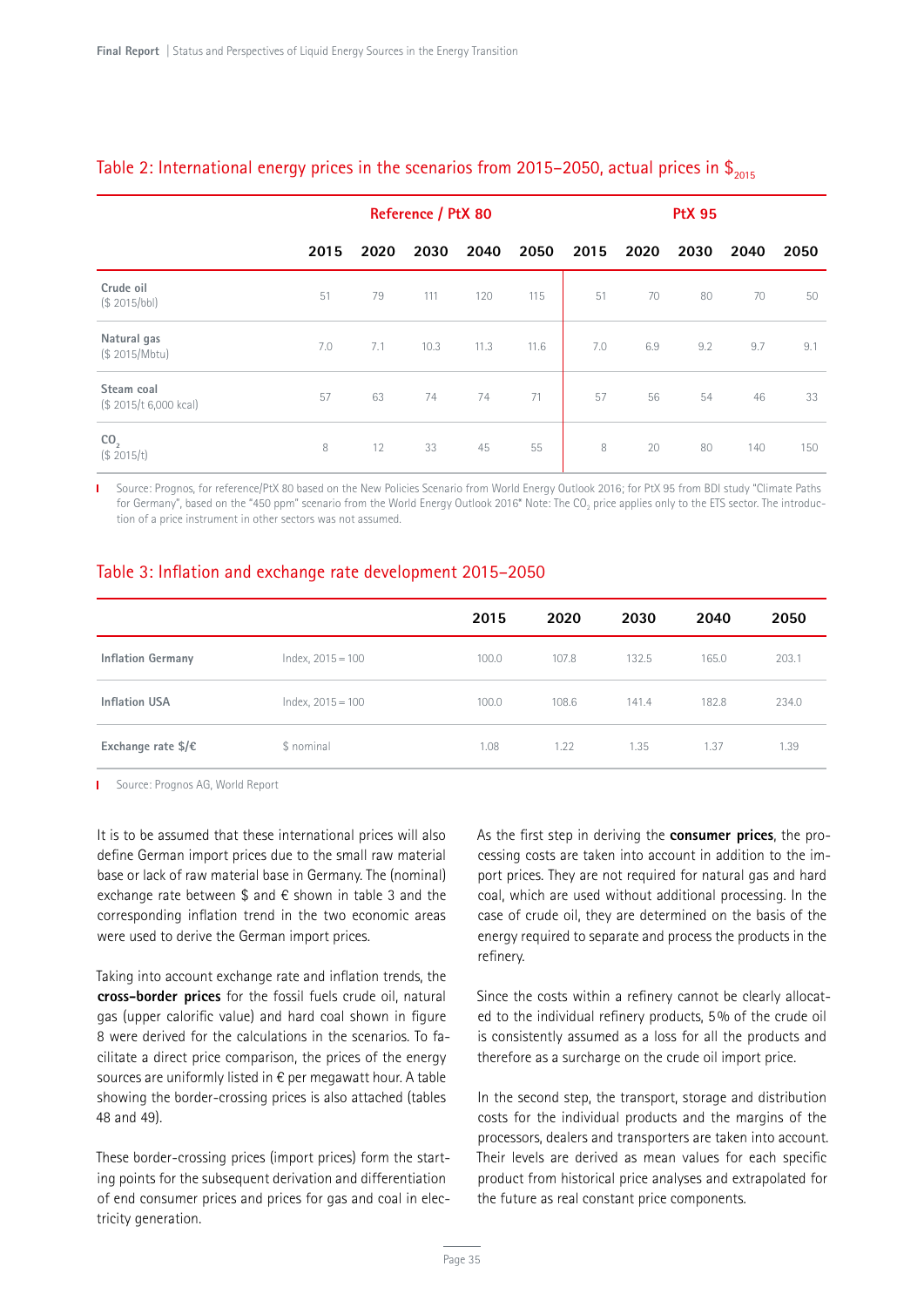

#### Figure 8: Cross-border prices of fossil fuel energy sources in Germany from 2015–2050 in the reference, PtX 80 and PtX 95 scenarios, in  $\epsilon_{2015}$  per MWh

Source: Prognos AG T.

In the last step, state price surcharges in the form of energy taxes and value-added tax are added. For the scenarios, no changes to the current taxation are assumed for exclusively fossil-based energy sources. The current energy tax rates, which have remained unchanged for many years, have therefore been continued at a constant nominal rate of 19 percent. It should be noted that the nominal continuation will make the energy tax less significant in the future.

The **result** of these derivations for the reference scenario and the PtX 80 scenario are the **end consumer prices** for heating oil and natural gas for heat generation in households and for petrol (gasoline) and diesel for private cars shown in figure 9. Figure 10 shows the corresponding price developments for the PtX 95 scenario.

#### **Assumptions for PtX cost development**

The analyses in study section B show the generation potential and the costs associated with its development for the production of PtX. The future costs are based on the assumption of large-scale expansion and the resulting po-

tential progress in efficiency and cost degression, as well as the development of optimal locations. Figure 11 shows the possible cost developments for PtL and PtG. On the one hand, a higher price path is shown that considers a slower increase in electrolysis efficiency and a choice of location that is not always optimal for electricity generation from renewable energies (see chapter 10.2). The low price path assumes a better level of electrolysis efficiency and optimal location conditions for electricity generation (see chapters 10.2 and 12.2).

The first figure for 2015 is based on the (small) plants available at that time and on the average electricity costs from renewable energies in Germany at that time and is therefore not directly comparable with future costs. From 2020, significantly lower electricity costs for the production of PtX in new wind and solar parks at favourable foreign locations are applied. It is assumed that any delays that may occur in the first few years can be offset by greater expansion in subsequent years.

In addition to the production costs of PtX at international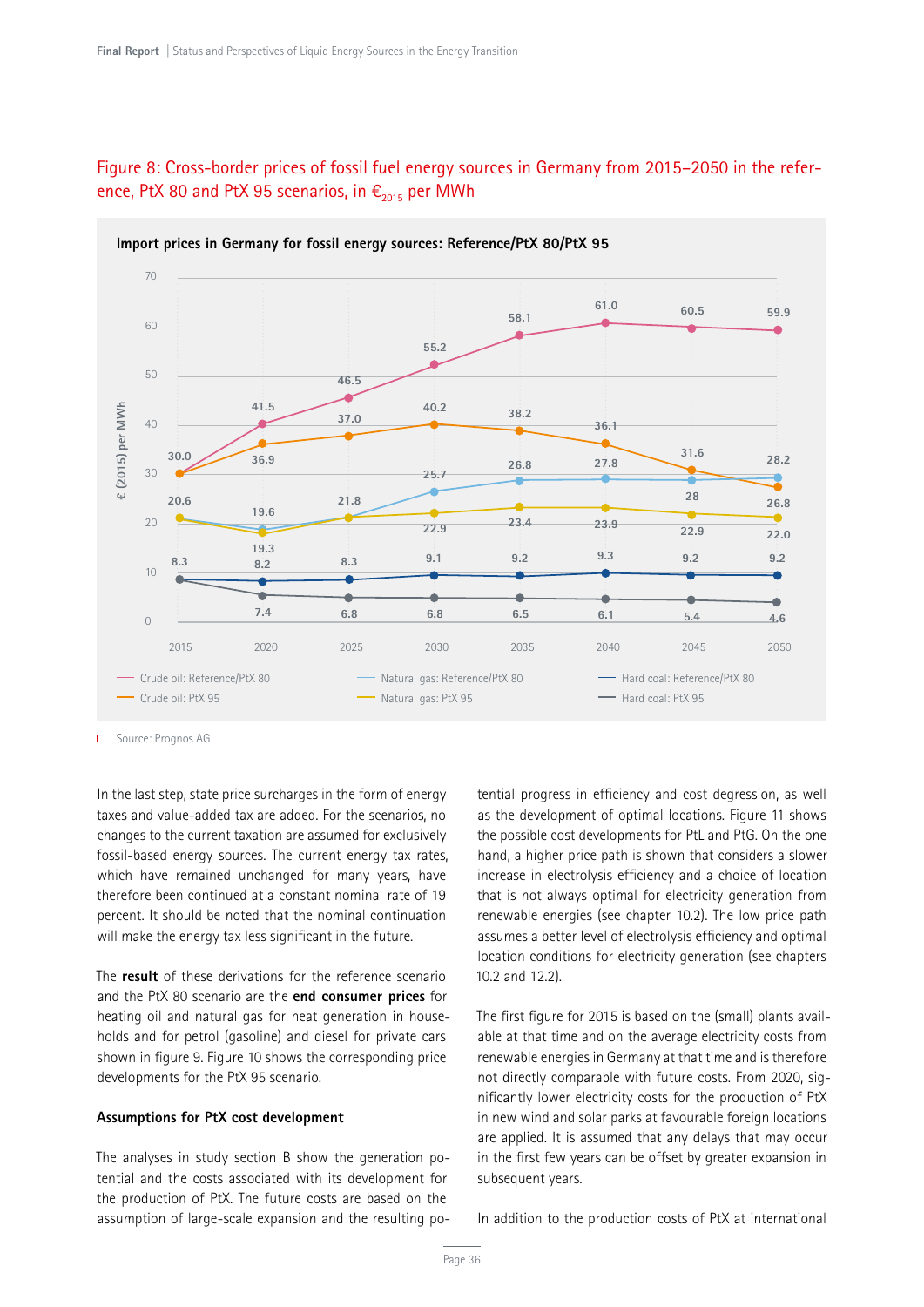#### Figure 9: End consumer prices for fossil fuel energy sources in Germany in the reference and PtX 80 scenarios; real prices from 2015–2050 in cent<sub>2015</sub> per kWh (natural gas) and  $\epsilon_{2015}$  per litre





**Fossil petrol from the filling station: reference/PtX 80**





Margins and transport/ distribution

Natural gas border-crossing

**VAT Energy tax** 

price

refinery products







T.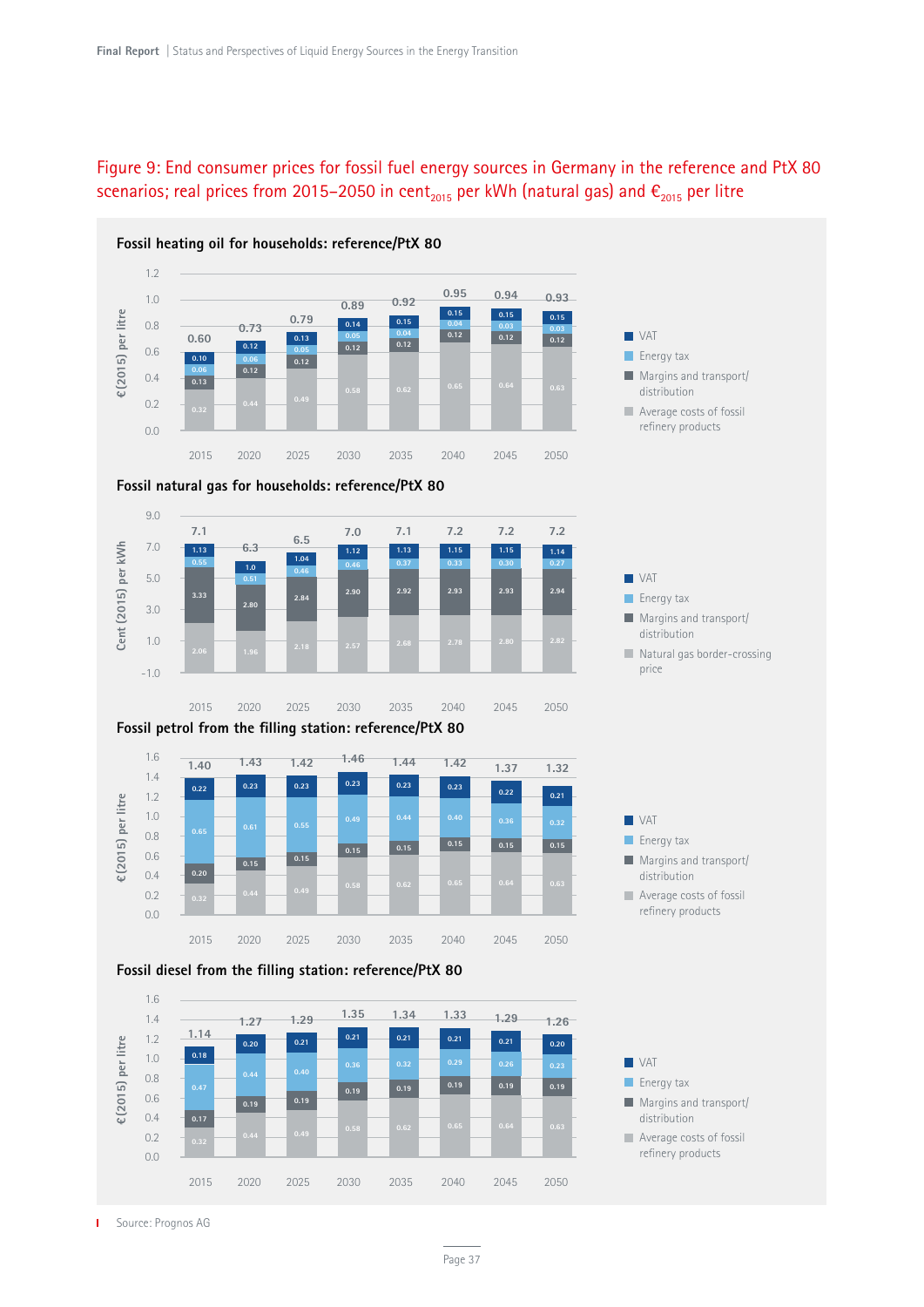

#### Figure 10: End consumer prices for fossil fuel energy sources in Germany in the PtX 95 scenario; real prices from 2015–2050 in cent<sub>2015</sub> per kWh (natural gas) and  $\epsilon_{2015}$  per litre











Average costs of fossil refinery products



2015 2020 2025 2030 2035 2040 2045 2050

**0.39 0.39 0.43 0.40 0.38 0.33 0.28**



refinery products

#### **Fossil petrol from the filling station: reference/PtX 95**

**Fossil diesel from the filling station: reference/PtX 95**

Source: Prognos AG T.

0.0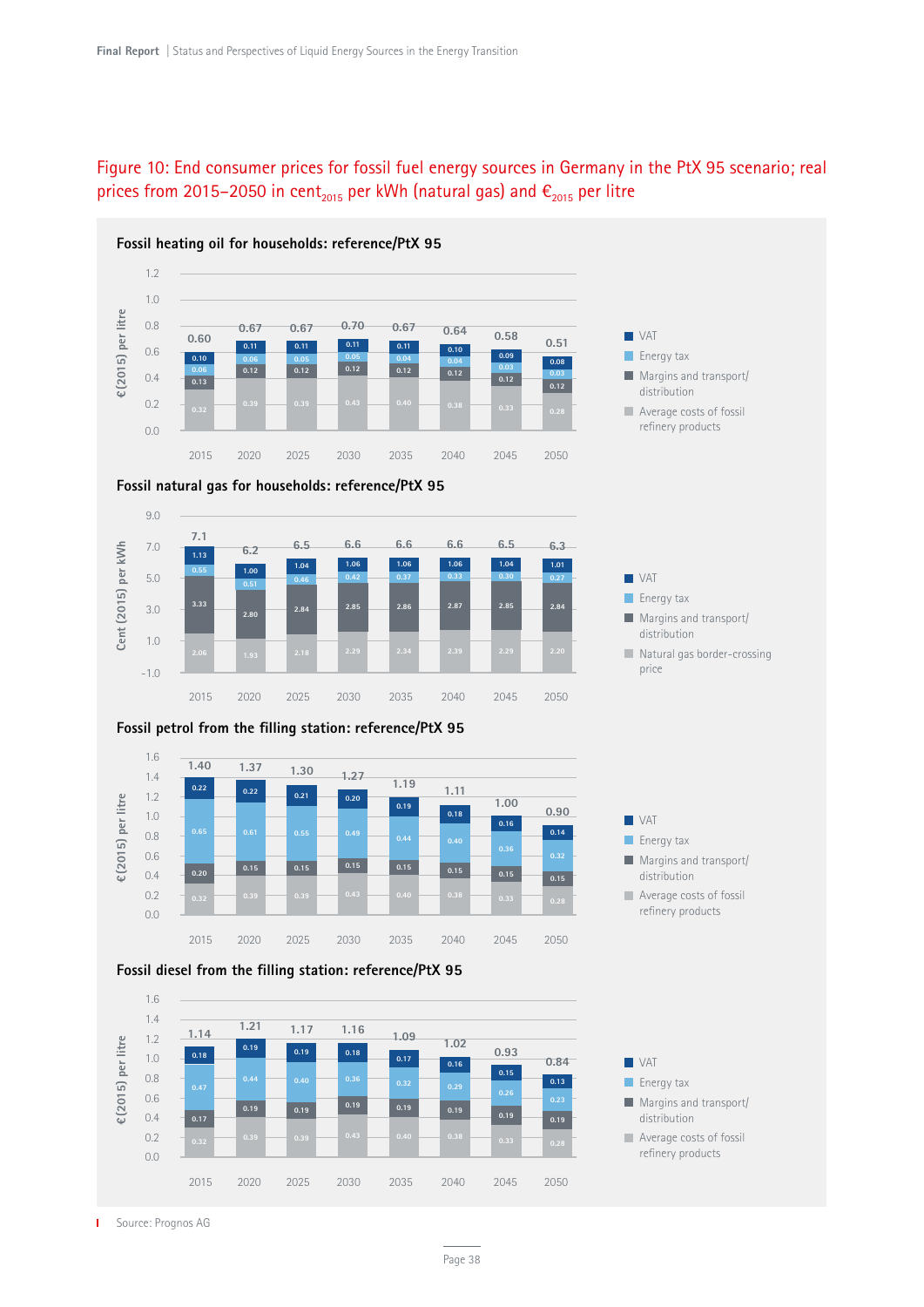





2015 2020 2025 2030 2035 2040 2045 2050

Source: Prognos AG T

0

Page 39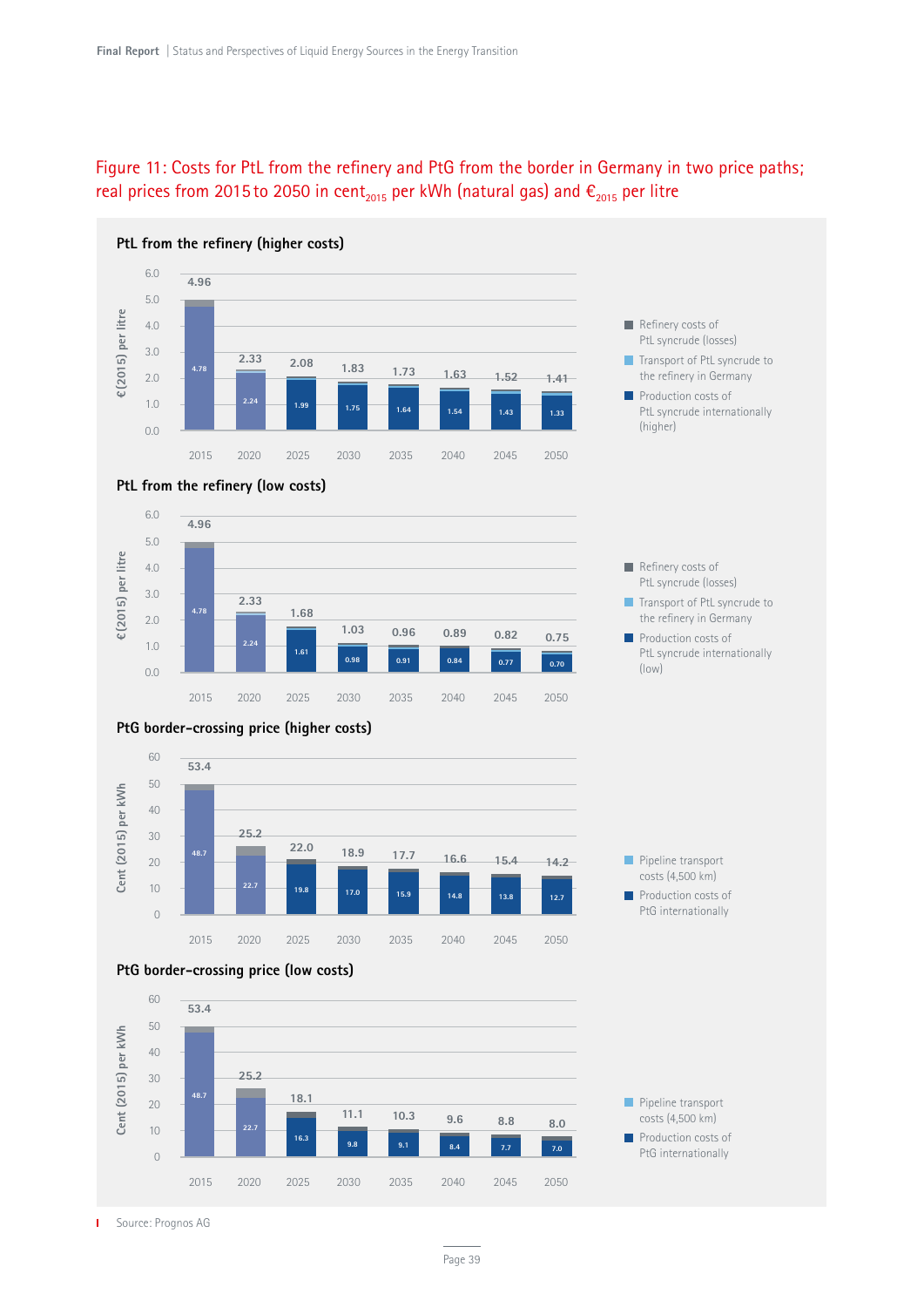locations, transport costs and, for PtL, processing costs at the refinery are also incurred for the supply of Germany. For the transport costs, assertions had to be made which in reality—depending on the international production site may differ, but which are not relevant to the result, especially for PtL. The costs for the pipeline transport of PtG were estimated on the basis of corresponding losses and other costs (pipeline losses, additional gas and other costs for compressors, etc.) for the transport of natural gas in the Eastern European pipeline network for a transport distance of 4,500 km.

The costs of transporting unrefined PtL syncrude to Germany by tanker were assumed at a flat rate of 3% of the costs of the refinery operation (mixture of crude oil and unrefined PtL). As in the case of crude oil processing, the processing costs in the refinery are applied as a lump sum as a proportion of the PtL used. According to the refinery operators, refining losses of 3.5% are, however, lower than the losses in fossil crude oil. Therefore, 3.5% of the international PtL production costs are assumed as costs for preparation (see chapter 13).

#### **Price development for mixed PtX/fossil products**

The prices for the mixed products from PtL and oil products (heating oil, petrol, diesel) or from PtG and natural gas that are used in final consumption are derived from the prices of the respective mixture components. It is assumed that the energy tax for the mixtures will be levied to the same extent as for exclusively fossil end products. The same applies to the assumed transport and distribution costs, margins and VAT.

The price developments for mixed products in the PtX 80 scenario (higher costs) that are shown in figure 12 are based on the end consumer prices shown in figure 9 for fossil energy sources in the reference and PtX 80 scenarios, the blending proportions for PtX for the fossil energy sources in the PtX 80 scenario and the higher costs for PtX from figure 11.

Figure 13 shows the price developments for the mixed products, provided that the optimum conditions for the cost-effective international provision of PtX can be achieved in the PtX 80 scenario (low costs).

In the PtX 95 scenario, the consumer prices for fossil energy sources are significantly lower in the long term than in the PtX 80 scenario due to the lower international prices. As a result, the end consumer prices for the mixed products are also lower than in the PtX 80 scenario—while the price developments for PtX remain constant. Figure 14 below shows the development of mixed prices for end consumers based on the low fossil energy prices from the PtX 95 scenario,

with higher production costs for PtX. Figure 15 shows the corresponding price development with low PtX costs.

#### 4.3 DEMOGRAPHICS AND LIVING

#### **Population and households**

Population trends are usually described by **population size** and **age distribution**. Population size is the main factor in our models. The effects of ageing on energy consumption are low [see (Prognos AG 2014)]. However, what has not yet been investigated are the effects of an ageing population on the willingness to make alterations in buildings or to change heating systems.

With a birth rate of around 1.4 children per woman, a further increase in life expectancy and a net influx of an average of 200,000 people per year, the **population** in Germany will continue to **age**. The proportion of over 65 year-olds increases from 21% today to 30% (13th coordinated population forecast by the German Federal Statistical Office (2015), variant 2). In the assessed period, the population in Germany not only grows older but also shrinks (table 4). In the medium term, the number of inhabitants increases from 80.7 million in 2000 to 82.1 million in 2020. By 2050, however, the population falls to 76.6 million (-5% compared to 2000).

Despite the shrinking population, the number of private **households** initially increases. It rises from 37.1 million in 2000 to 42.3 million in 2035. The reason for this is the continued decline in the average household size. After 2035, the continuing population decline leads to a reduction in the number of households with only a slight decline in the size of households. In 2050, it is 41.4 million, and therefore around 11.5% more than in 2000.

#### **Living space and heating structure**

The number of **dwellings** is linked to the number of households; in general, each household has a dwelling. In line with the number of households, the number of (inhabited) dwellings also rises until 2035 and then declines. However, the total living space continues to increase until 2050 and rises to around 4,223 million  $m^2$  (table 5). That is 23% more than in 2000. The reasons for this include rising per capita income and smaller households. Both factors increase land consumption per capita.

As per the scenario definition, the **heating structure** in the two target scenarios (PtX 80 and PtX 95) is identical to that of the reference. The goals are to be achieved with the reference development infrastructure. The dominant energy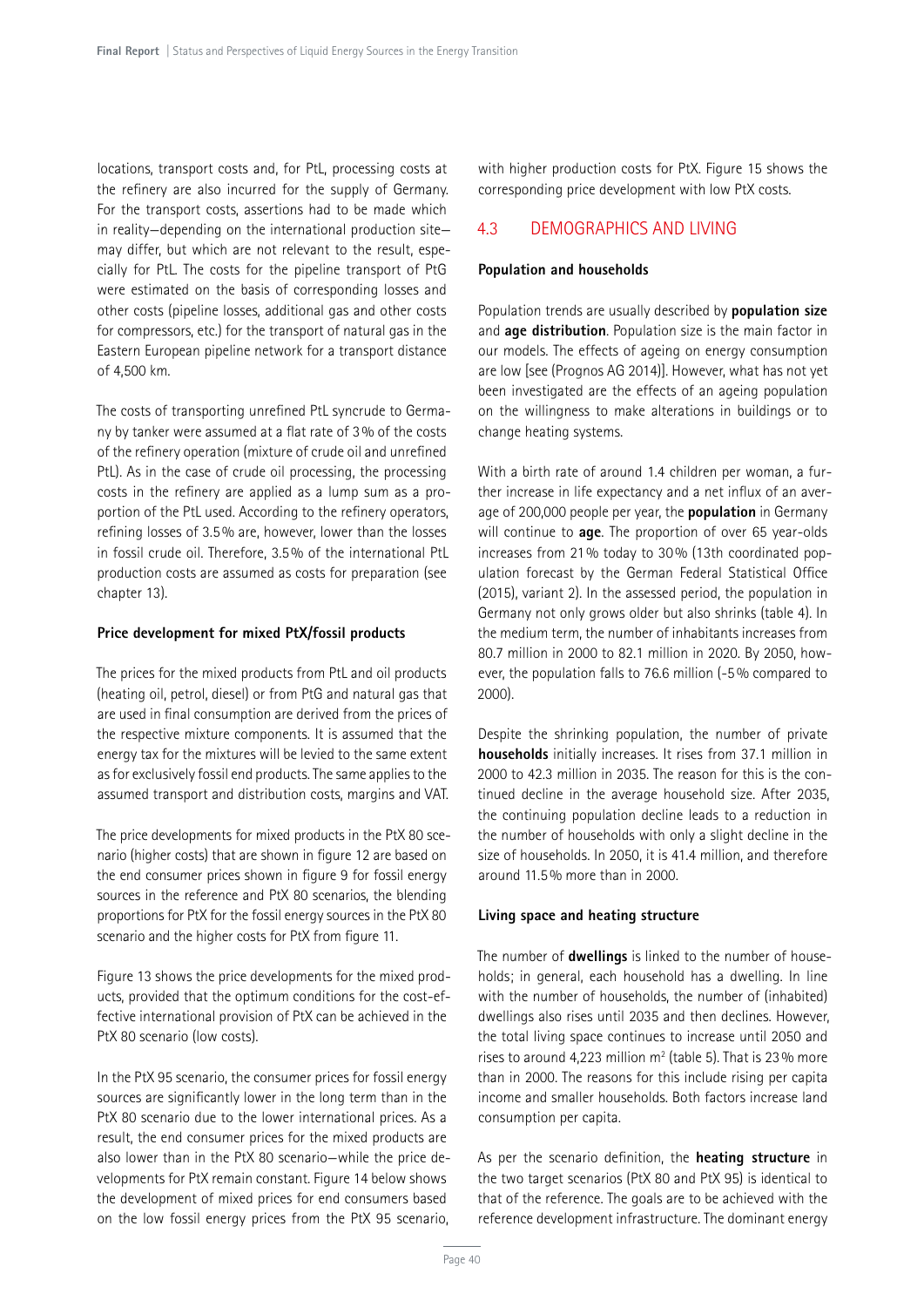#### Figure 12: End consumer prices for mixed PtX (higher costs)/fossil products in Germany in the PtX 80 scenario; real prices from 2015–2050 in cent<sub>2015</sub> per kWh (natural gas) and  $\epsilon_{2015}$  per litre



#### **PtG-natural gas mix for households: PtX 80**













**NO** VAT

**VAT Energy tax** 

**Margins and transport/** distribution

Costs of PtG-natural gas mix from the border (higher)

**N** VAT **Energy tax Margins and transport/** distribution

Costs of PtL-fossil mix from the refinery (higher)

Source: Prognos AG Ï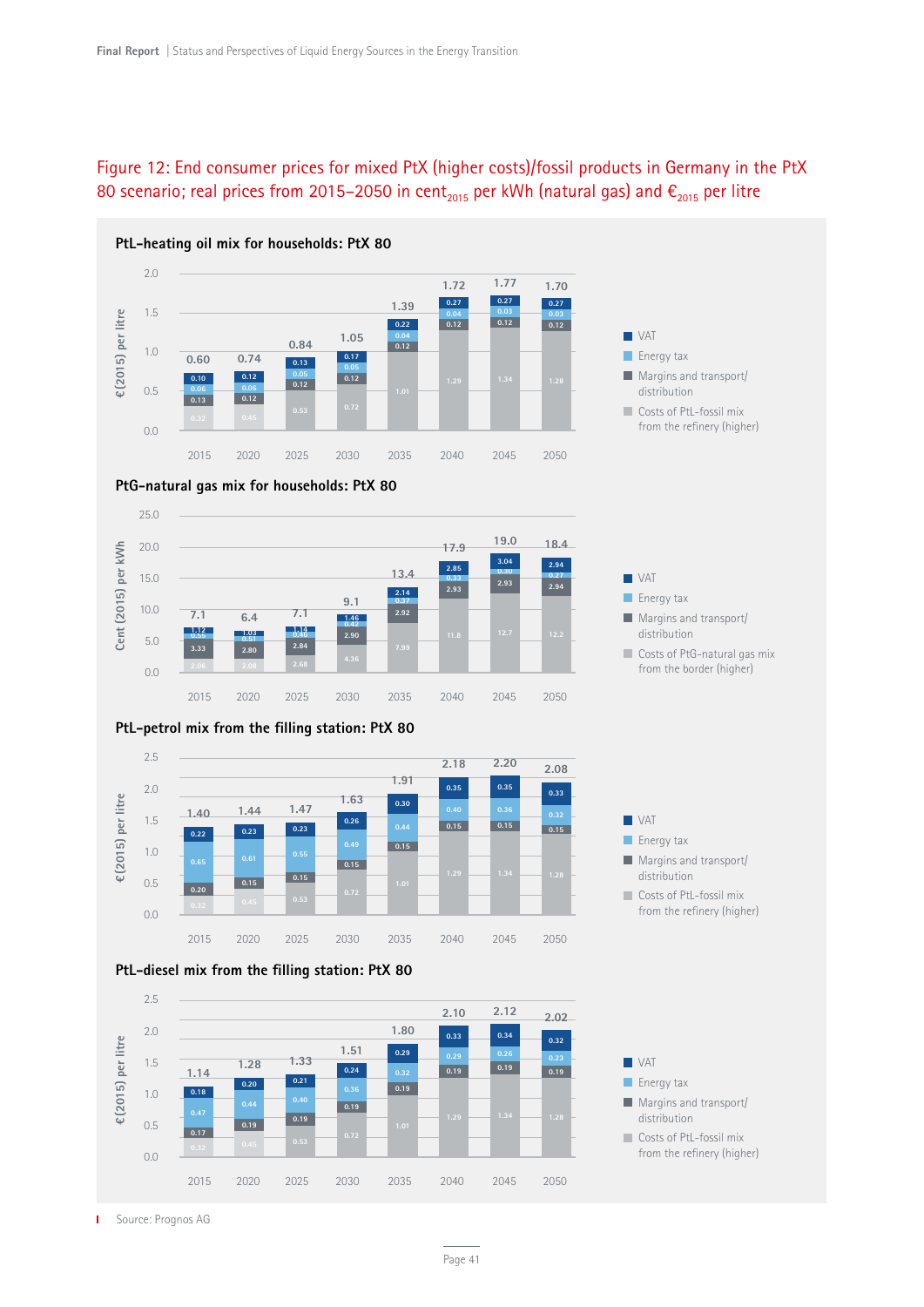#### Figure 13: End consumer prices for mixed PtX (lower costs)/fossil products in Germany in the PtX 80 scenario; real prices from 2015–2050 in cent<sub>2015</sub> per kWh (natural gas) and  $\epsilon_{2015}$  per litre



#### **PtG-natural gas mix for households: PtX 80**



#### **PtL-petrol mix from the filling station: PtX 80**







from the refinery (low)

**Margins and transport/** distribution Costs of PtL-fossil mix

Margins and transport/ distribution

Costs of PtG-natural gas mix from the border (low)

**VAT Energy tax** 

**VAT Energy tax** 



Costs of PtL-fossil mix from the refinery (low)

Source: Prognos AG T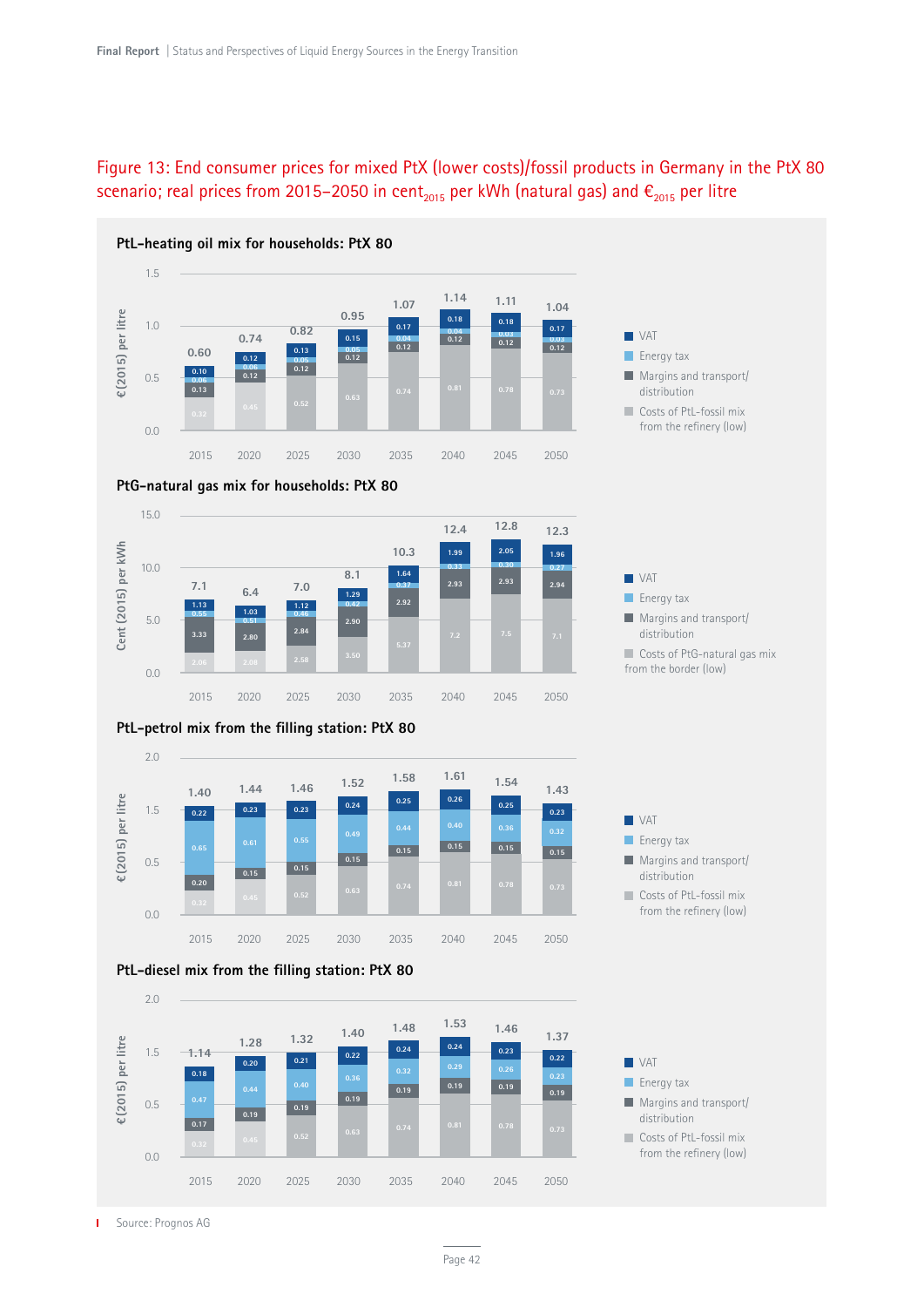#### Figure 14: End consumer prices for mixed PtX (higher costs)/fossil products in Germany in the PtX 95 scenario; real prices from 2015–2050 in cent<sub>2015</sub> per kWh (natural gas) and  $\epsilon_{2015}$  per litre















**Margins and transport/** distribution

Costs of PtG-natural gas mix from the border (higher)

**VAT Energy tax** 



Costs of PtL-fossil mix from the refinery (higher)

Source: Prognos AG Ť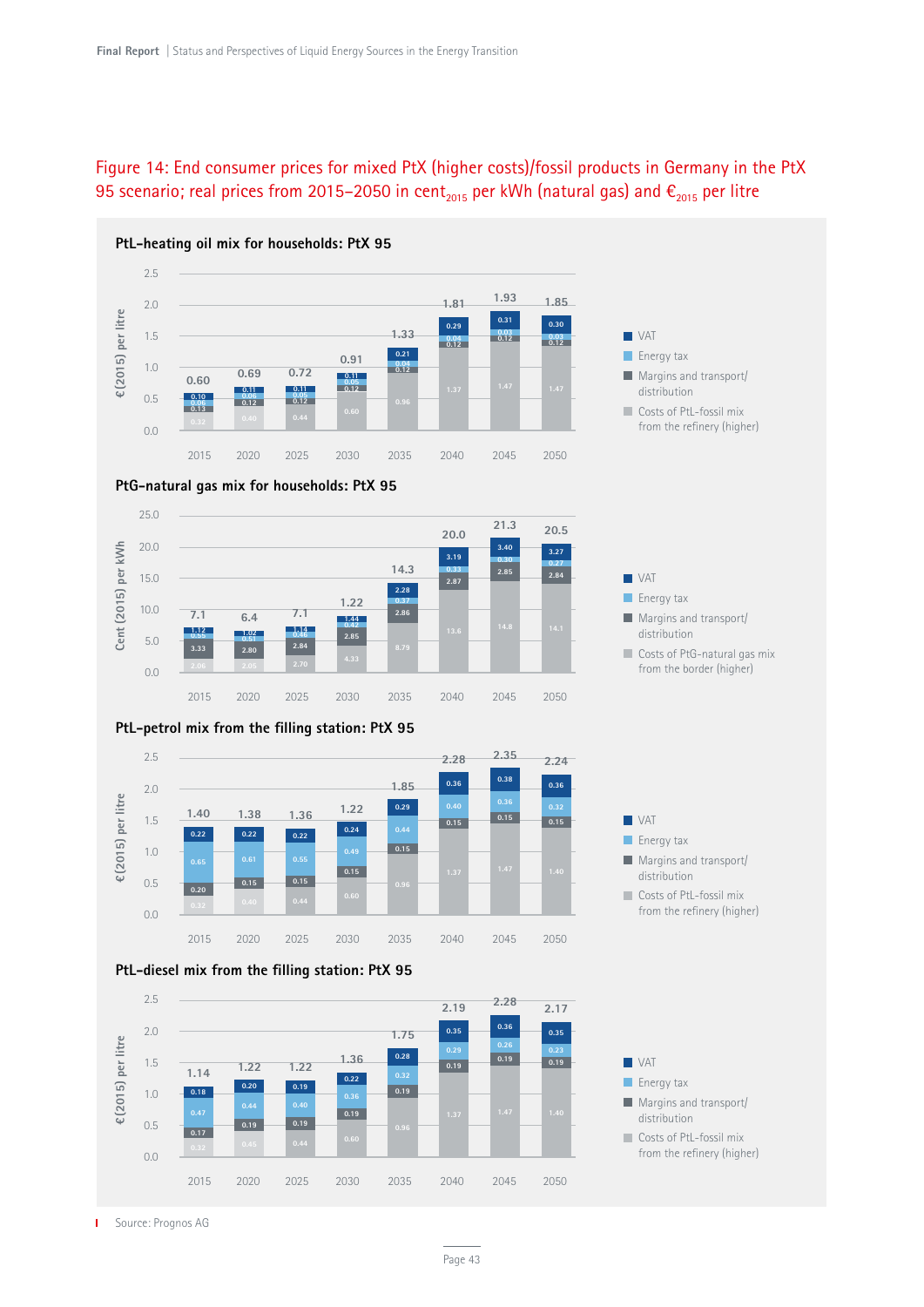#### Figure 15: End consumer prices for mixed PtX (lower costs)/fossil products in Germany in the PtX 95 scenario; real prices from 2015–2050 in cent<sub>2015</sub> per kWh (natural gas) and  $\epsilon_{2015}$  per l







#### **PtL-petrol mix from the filling station: PtX 95**









**Margins and transport/** distribution Costs of PtL-fossil mix from the refinery (low)

Margins and transport/ distribution

Costs of PtG-natural gas mix from the border (low)

**N** VAT **Energy tax** 

**N** VAT **Energy tax** 

Costs of PtL-fossil mix from the refinery (low)

Source: Prognos AG T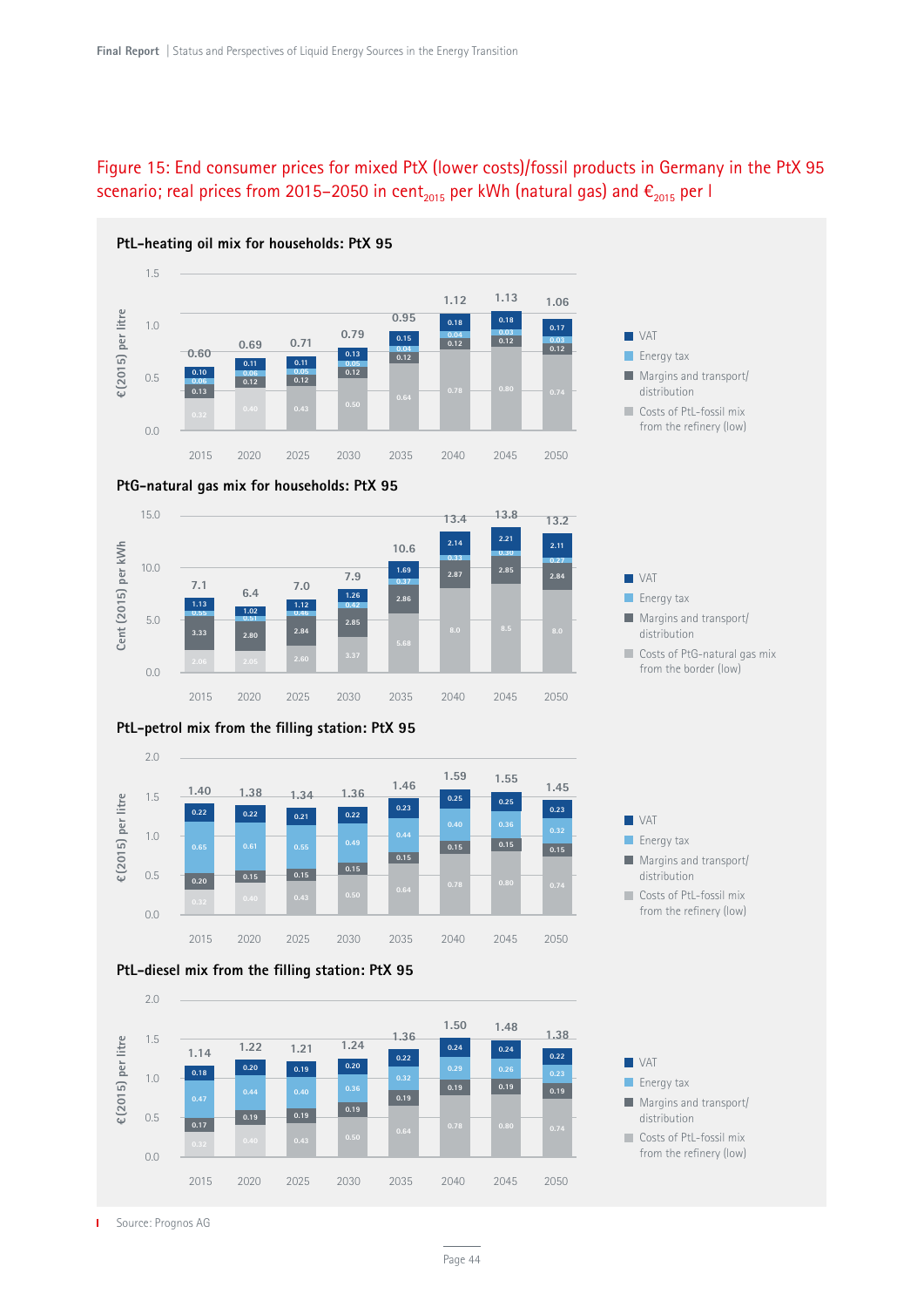source in these scenarios is and remains gas. The share rises from 43% in 2000 to around 50% in 2015 and remains at this level until 2050. The proportion of heating oil sees the greatest decline. Between 2000 and 2015 the proportion decreased by 10% to 25%; by 2050 the share falls to 11%. The heat pump sees the largest increase, with the proportion of living space heated by heat pumps rising to around 14% by 2050.

#### 4.4 ECONOMY AND EMPLOYMENT

The number of employed persons increased in the ex-post period 2000–2015 (+8%) and was 43.2 million in 2015 (table 6). In 2000, it was still at 39.9 million. In the medium and longer term, the number of people in employment declines to 38.0 million in 2050 (-12% compared to 2015). The reason for this is demographic development. The number of people of working age (15–64 years) is 9.1 million lower in 2050 than in 2015.

Despite the decline in the number of people in employment, economic output as measured by gross domestic product increases between 2015 and 2050 at an average annual rate of 1.3%. Overall, GDP increases from € 2,359 billion in 2000 to over € 2,783 billion in 2015 to € 4,291 billion in 2050

(table 7). This represents an increase of 82% over the entire assessment period. GDP per capita increases by 92%, from 29.2 thousand in 2000 to 56 thousand in 2050 (2010 prices).

#### 4.5 TRANSPORT DEMAND

There is currently much discussion as to whether and to what extent **new transport technologies** will influence mobility in the future. Autonomous vehicles are being tested and major research projects are working to achieve ever higher degrees of automation. The main objective of the scenarios in this study is to outline the **changes that are relevant to the energy industry**. Since it is not yet possible to foresee the period in which a significant market penetration of vehicles with high levels of automation is to be expected and to what extent transport performance and energy consumption will be influenced by their availability, a deeper examination of this technological trend is not included in this study.

Irrespective of this issue, no significant changes in traffic behaviour by 2050 are assumed. Therefore, the volume structure for the transport demand is based on established functions, which are essentially based on demographic and economic developments.

#### Table 4: Population and households by size class, mid-year 2000–2050, in thousand units

|                        | 2000   | 2015   | 2020   | 2030   | 2040   | 2050   |
|------------------------|--------|--------|--------|--------|--------|--------|
| Population             | 80,677 | 81,340 | 82,125 | 81,250 | 79,344 | 76,624 |
| households             | 37,148 | 40,525 | 41,567 | 42,127 | 42,181 | 41,433 |
| thereof                |        |        |        |        |        |        |
| 1-Person               | 13,336 | 16,656 | 17,354 | 18,030 | 18,740 | 18,697 |
| 2-Person               | 12,370 | 13,900 | 14,424 | 15,082 | 15,259 | 15,223 |
| 3-Person               | 5,498  | 4,964  | 4,905  | 4,487  | 4,041  | 3,764  |
| 4-Person               | 4,328  | 3,667  | 3,637  | 3,370  | 3,126  | 2,886  |
| $5 (+)$ -Person        | 1,635  | 1,317  | 1,268  | 1,137  | 1,015  | 863    |
| average household size | 2.17   | 2.01   | 1.98   | 1.93   | 1.88   | 1.85   |

Source: Prognos AG, based on German Federal Statistical Office Destatis 2015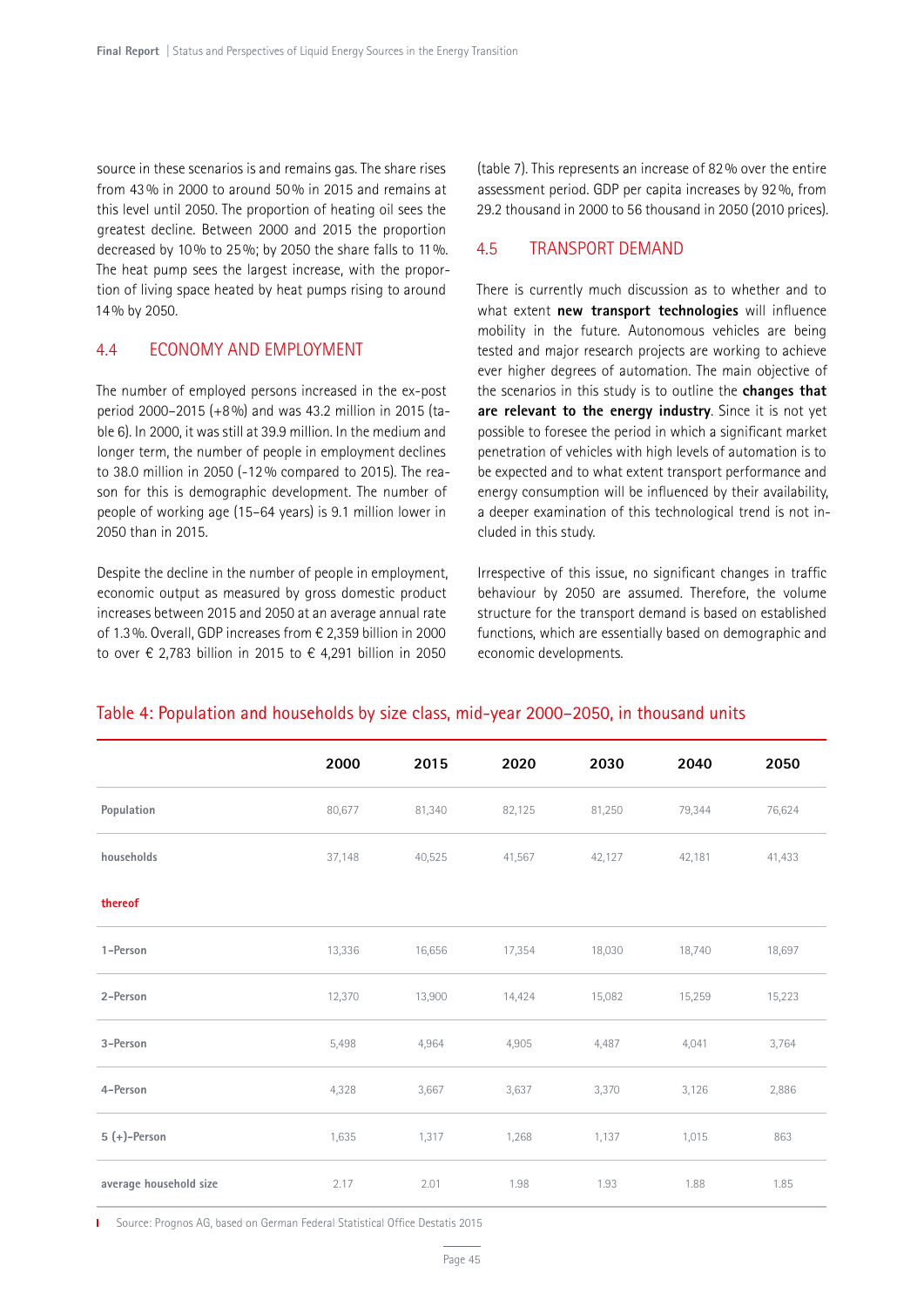|                    | 2000         | 2015  | 2020  | 2030  | 2040  | 2050   |
|--------------------|--------------|-------|-------|-------|-------|--------|
| Total living space | 3,423        | 3,801 | 3,965 | 4,115 | 4,181 | 4,223  |
| thereof            |              |       |       |       |       |        |
| <b>HEL/PtHEL</b>   | 1,220        | 968   | 875   | 693   | 575   | 478    |
| Gas/PtG            | 1,472        | 1,921 | 2,030 | 2,123 | 2,127 | 2,113  |
| Coal               | 105          | 29    | 22    | 15    | $\,9$ | $\,$ 6 |
| Electricity        | 181          | 118   | 103   | 70    | 48    | 36     |
| Wood               | 93           | 185   | 217   | 267   | 300   | 326    |
| District heating   | 339          | 416   | 461   | 521   | 557   | 576    |
| Solar              | $\mathbf{1}$ | 19    | 27    | 50    | 73    | 97     |
| Heat pump          | 11           | 144   | 231   | 378   | 493   | 590    |

#### Table 5: Heated living spaces, by energy source, 2000–2050, in million m2

Source: Prognos AG, ex-post period based on German Federal Statistical Office

#### Table 6: Workforce by economic sector, 2000–2050, in thousand units

|                                | 2000   | 2015   | 2020   | 2030   | 2040   | 2050   |
|--------------------------------|--------|--------|--------|--------|--------|--------|
| Agriculture, Forestry, Fishery | 758    | 651    | 624    | 525    | 451    | 403    |
| Mining                         | 120    | 61     | 55     | 42     | 33     | 27     |
| Manufacturing                  | 7,828  | 7,540  | 7,539  | 6,873  | 6,252  | 5,831  |
| Energy, Water, Waste           | 516    | 522    | 517    | 471    | 434    | 409    |
| Construction                   | 2,894  | 2,440  | 2,452  | 2,280  | 2,122  | 1,955  |
| <b>Services</b>                | 27,801 | 31,944 | 32,640 | 31,541 | 30,228 | 29,328 |
| Total                          | 39,917 | 43,158 | 43,827 | 41,734 | 39,519 | 37,952 |

Ť. Source: Prognos AG, ex-post period based on German Federal Statistical Office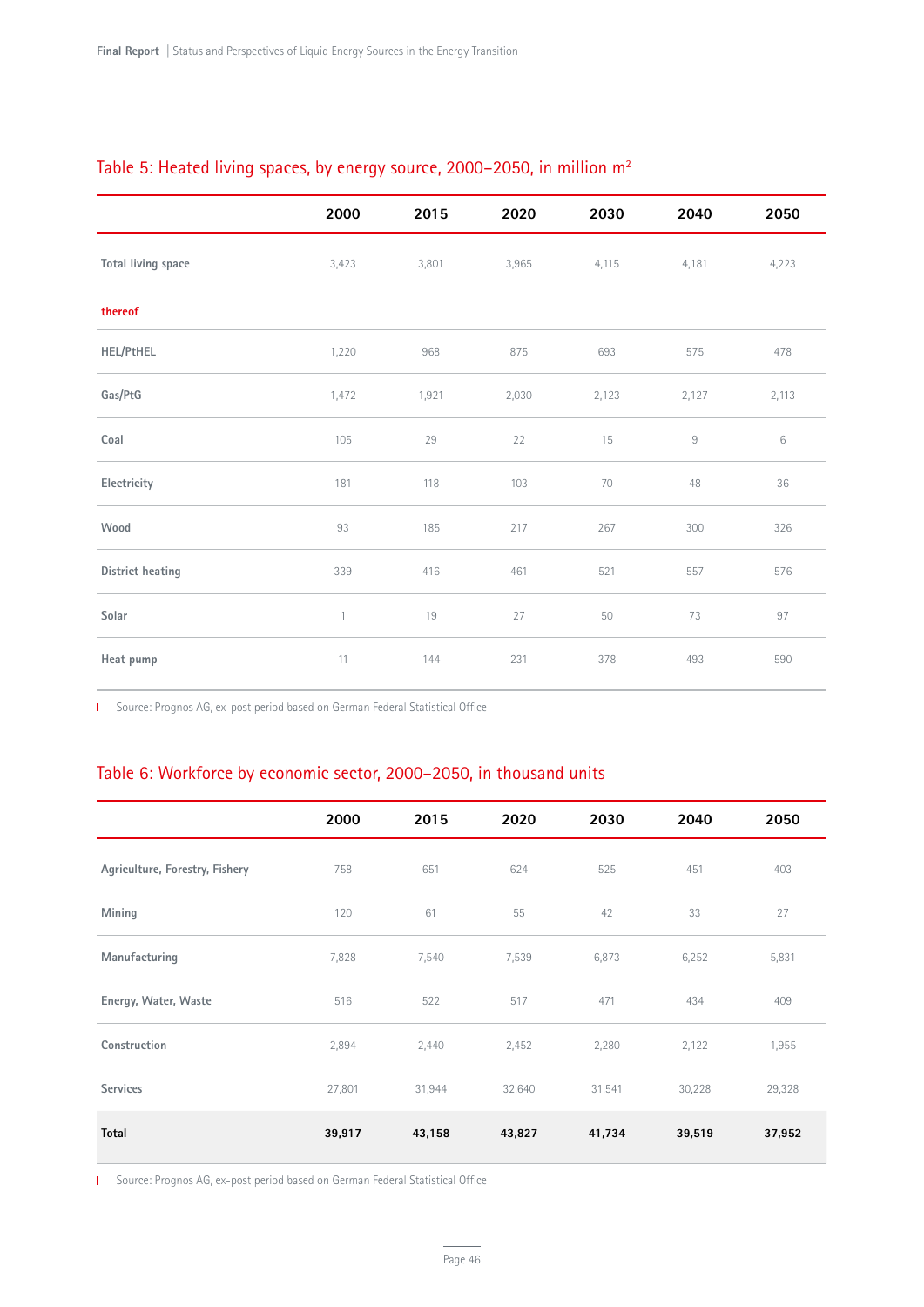| Table 7: Gross value added and gross domestic product from 2000–2050, actual in prices from 2010, |  |  |  |  |  |
|---------------------------------------------------------------------------------------------------|--|--|--|--|--|
| in billion $\bm{\epsilon}$                                                                        |  |  |  |  |  |

|                                | 2000  | 2015           | 2020           | 2030  | 2040  | 2050  |
|--------------------------------|-------|----------------|----------------|-------|-------|-------|
| GDP, in billion $\epsilon$     | 2,359 | 2,783          | 2,995          | 3,454 | 3,866 | 4,291 |
| GDP/capita, in thousand €      | 29.2  | 34.2           | 36.5           | 42.5  | 48.7  | 56.0  |
| Gross value added:             |       |                |                |       |       |       |
| Agriculture, Forestry, Fishery | 17    | 14             | 14             | 14    | 14    | 15    |
| Mining                         | 7     | $\overline{4}$ | $\overline{4}$ | 3     | 3     | 3     |
| Manufacturing                  | 460   | 590            | 629            | 713   | 785   | 856   |
| Energy, Water, Waste           | 70    | 79             | 83             | 95    | 106   | 118   |
| Construction                   | 121   | 102            | 107            | 120   | 131   | 13    |
| <b>Services</b>                | 1,448 | 1,734          | 1,843          | 2,151 | 2,442 | 2,714 |
| <b>Total</b>                   | 2,123 | 2,523          | 2,680          | 3,096 | 3,482 | 3,843 |

**I** Source: Prognos AG

A key driver for the development of energy demand in transport is the development of traffic volumes. Transport performance is the measure by which the development of transport demand is usually gauged. Passenger-kilometres (pkm) are relevant for passenger transport and tonne-kilometres (tkm) for freight transport.

Rising incomes and growing mobility needs lead to a slight increase in **passenger transport** services until 2020, after which transport services stagnate. The reason for this is demographic development: the population is getting older and as older people statistically have a low transport performance level, passenger transport performance does not increase strongly after 2020 and even decreases slightly after 2030. The modal split changes slightly in favour of rail and bus transport, but there are no structural modal split shifts and thus the MIT remains the dominant mode of transport in the long term with a share of over 80% in terms of transport performance.

**Passenger air transport** has a significant share in passenger transport with a transport performance of around 210 billion pkm (transport performance leaving Germany). According to current forecasts, this mode of transport will continue to grow strongly until 2050 and therefore gain in importance.

#### **Development by drive in passenger cars for the reference scenario**

The passenger car is by far the most dominant mode of passenger transport, both in terms of transport services and with regard to energy consumption and  $CO<sub>2</sub>$  emissions. Mobility by passenger car requires around 1,500 PJ of final energy in 2015. This corresponds to a share of almost 60% of the final energy consumption of the transport sector in Germany. Both the number of passenger cars and new passenger car registrations are dominated by petrol and diesel vehicle drives (market share of  $> 98\%$  in 2015). Driven significantly by the CO<sub>2</sub> fleet limits for passenger cars (European Parliament 2014), the importance of alternative drive systems in new passenger car registrations is increasing significantly (see figure 18).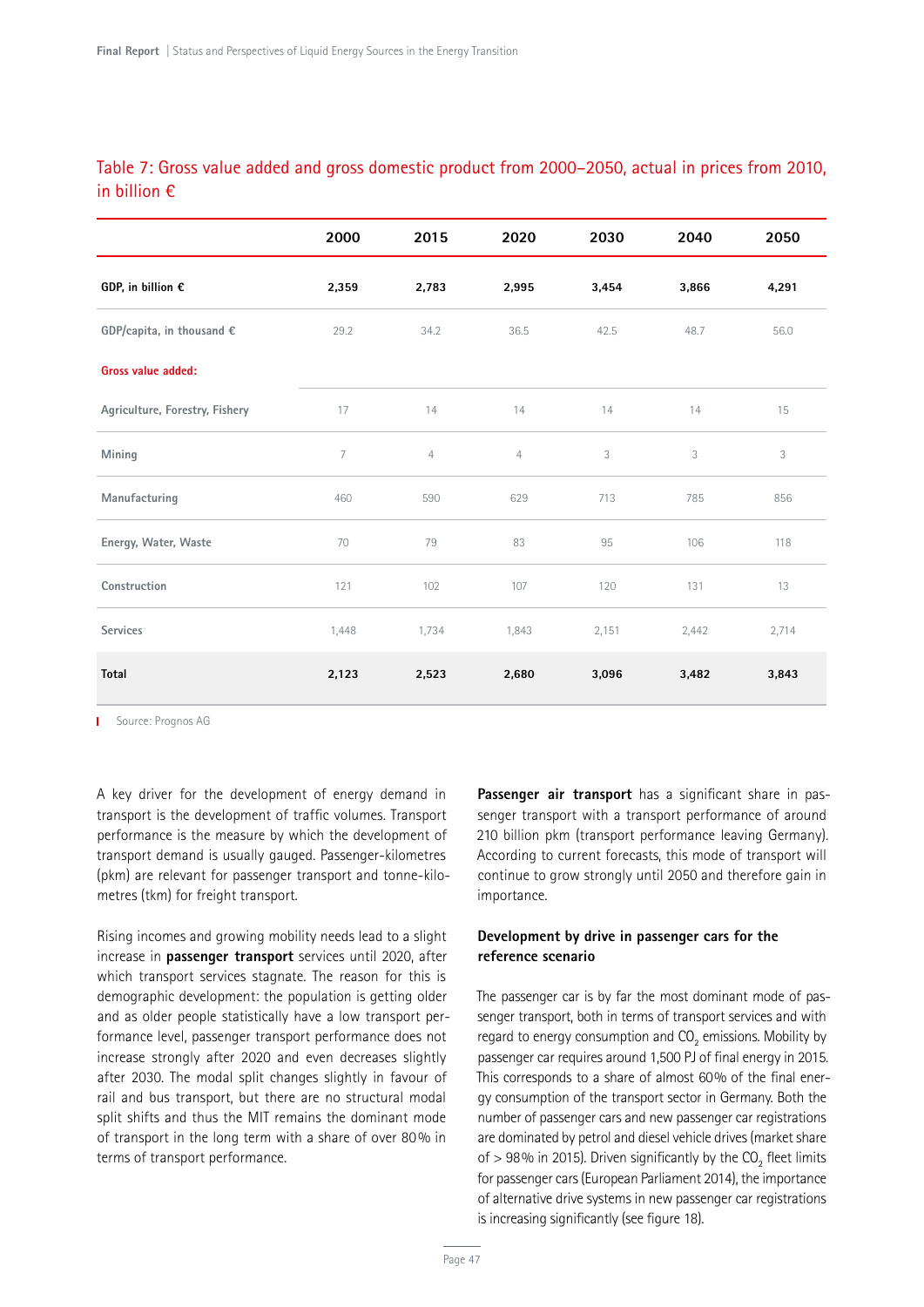The reference assumes the EU fleet limit values for passenger cars (95 g in 2021). This results in the development of the drive structure and efficiency by 2020. In the reference development, there are no further fleet limits after that because no limits for after 2021 are agreed at the time of the study. The reference development of the drive structure reflects our expectation for the autonomous market ramp-up of various passenger car drive technologies.



#### Figure 16: Passenger transport performance by mode of transport, reference development, forecast up to 2050, in billion pkm

Source: BCG/Prognos (2018) T.





Source: BCG/Prognos (2018)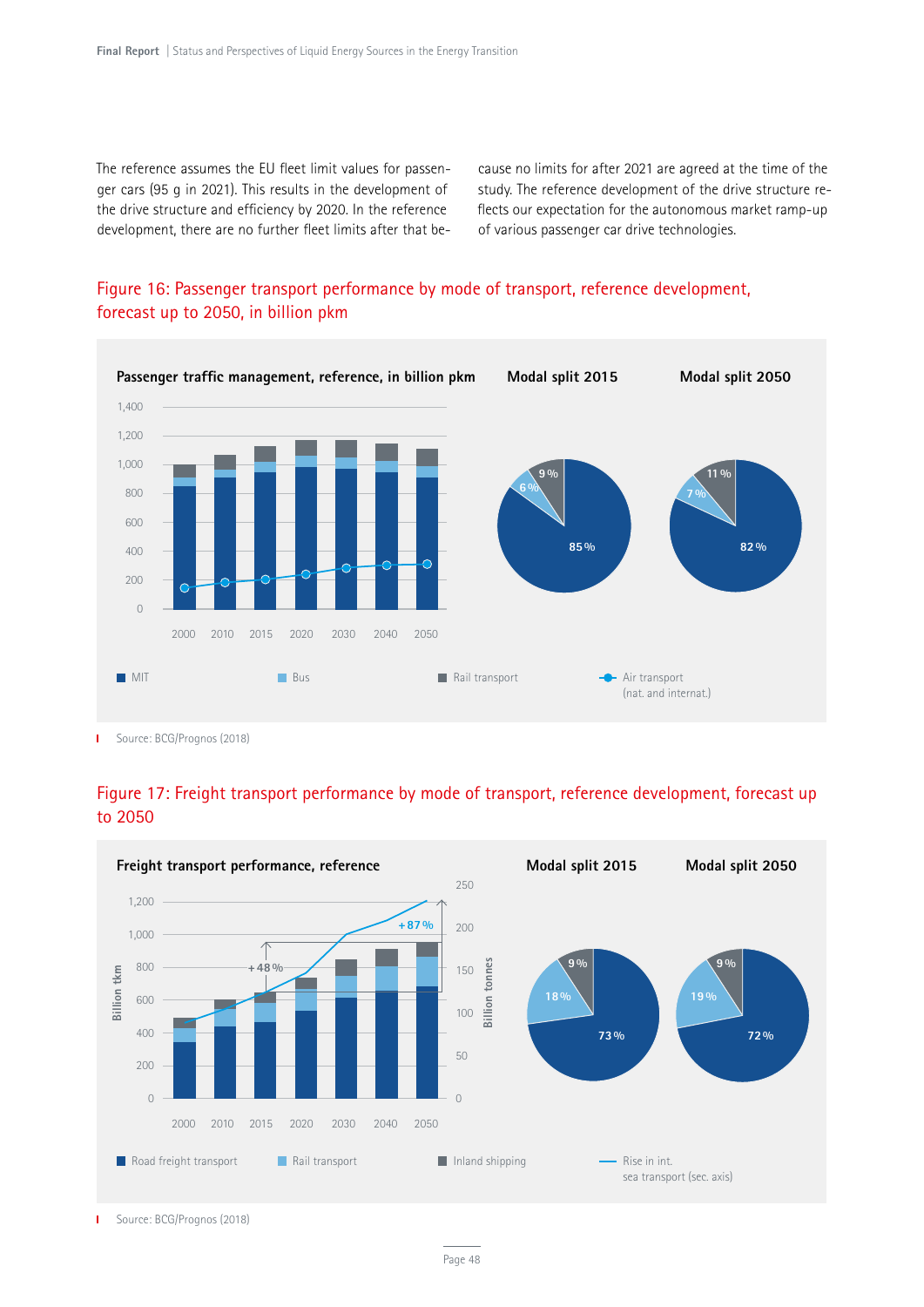In the reference scenario, 46% of new registrations in 2020 are for petrol and 35% for diesel engines. The remaining 19% of new passenger car registrations are passenger cars with hybrid (9%), electric $1$  (7.5%) or gas engines $2$  (2%).

The proportion of electrically powered passenger cars increases to 17% by 2030 and to around 60% by 2050. The share of all-electric vehicles is 10% in 2030 and 40% in 2050.

The development of the passenger car population by drive is based on new car registrations using a cohort model and is shown in figure 18.

In the scenarios in this study, electric cars do not have a substantial share of the vehicle population by 2030. Around 460 thousand electric cars will be registered in 2020. In the reference scenario, a million electric vehicles is reached in 2023 and by 2030 it is expected to be around 3.7 million electric cars, which corresponds to a share of 8% of the vehicle population. However, new registrations already show a significant proportion of electric vehicles in 2030 (around 20%), which means that, in the longer term, electric drives for passenger cars also become significantly more important in the reference market. In 2050, they account for

around 35% of the vehicle population. Electric mobility in passenger cars is thus clearly picking up speed in the long term, but combustion engines and hybrids remain the dominant forms of drive in the reference scenario.

#### **Development by drive for road freight transport**

In freight transport in Germany, road freight transport accounts for 70% of land-based freight transport performance. In terms of energy consumption and CO<sub>2</sub> emissions, the proportions are again significantly higher. The transport performance is mainly provided by heavy road goods vehicles with a maximum permissible mass of more than 3.5 tonnes. In Germany, 713,000 heavy commercial vehicles (HCVs) are registered in 2015. Compared to light commercial vehicles (LCV), with a population of 2.1 million in 2015, the number of HCVs is significantly lower.

The number of HCVs grew to around 2.2 million vehicles in 2015—an increase of +26% compared to 2000 (and +133% compared to 1990). Due to the positive market forecasts in the field of use of HCVs, their number continues to grow in the medium to long term. According to current forecasts, saturation in vehicle population development is only reached after 2040.

1 Electric drive: battery-electric vehicles (BEV), plug-in hybrids (PHEV) and fuel-cell vehicles (FCV)

2 Gas drives: natural gas (CNG) and liquid gas (LPG)



#### Figure 18: New passenger car registrations by motor, reference, up to 2050, in %

Source: Prognos AG, BEV: Battery-electric vehicle, PHEV: plug-in hybrid, FCV: fuel-cell car T.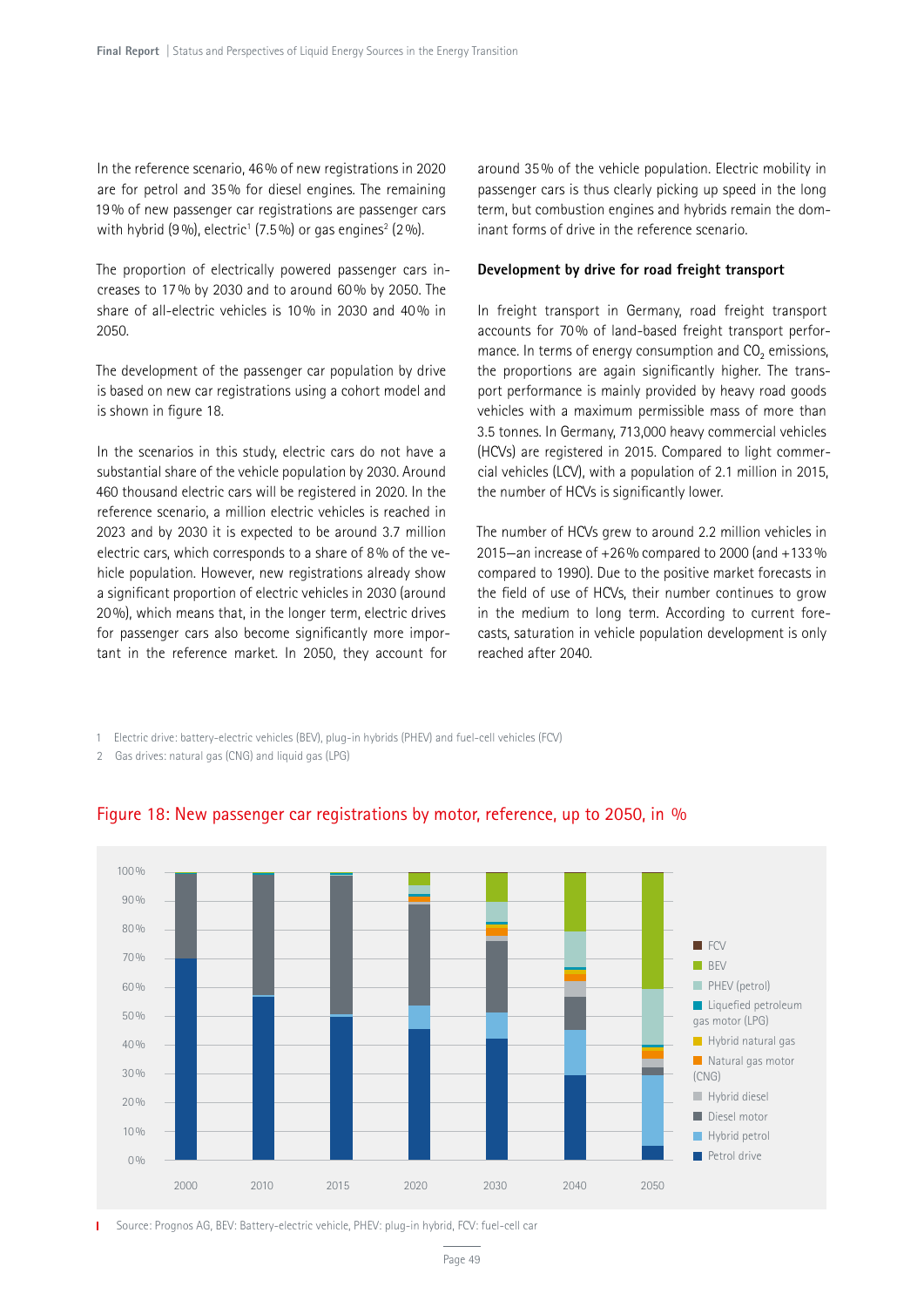

#### Figure 19: Number of passenger cars by motor, reference, up to 2050, in thousand units passenger car

Source: Prognos AG т

Since the vehicle technology is similar to passenger cars, it is assumed that the drive structure for HCVs will develop in line with the development of passenger cars. Longer product cycles and a higher cost orientation for the owners typically mean that innovations in passenger cars are implemented about 6 to 8 years later in HCVs. On the other hand, there are reasons why battery-electric drives can develop faster in HCVs. Since the mileage is often higher in a comparatively small radius (especially in the CEP sector), the use of a battery-powered vehicle is economical for a large part of the vehicle cohorts in light commercial traffic.

The number of heavy commercial vehicles decreased significantly between 2000 and 2010. This development is mainly due to increasing loads (which means that the same transport performance can be achieved with fewer vehicles) and a shift towards smaller vehicles with a maximum permissible mass of less than 3.5 tonnes. Due to the heavy loads and the high daily mileage, there is no extensive electrification of heavy commercial vehicles in the long term either, according to the reference development. In contrast, a slight hybridisation of the existing fleet (12% in 2050) and minor penetration with fuel-cell drives is quite likely.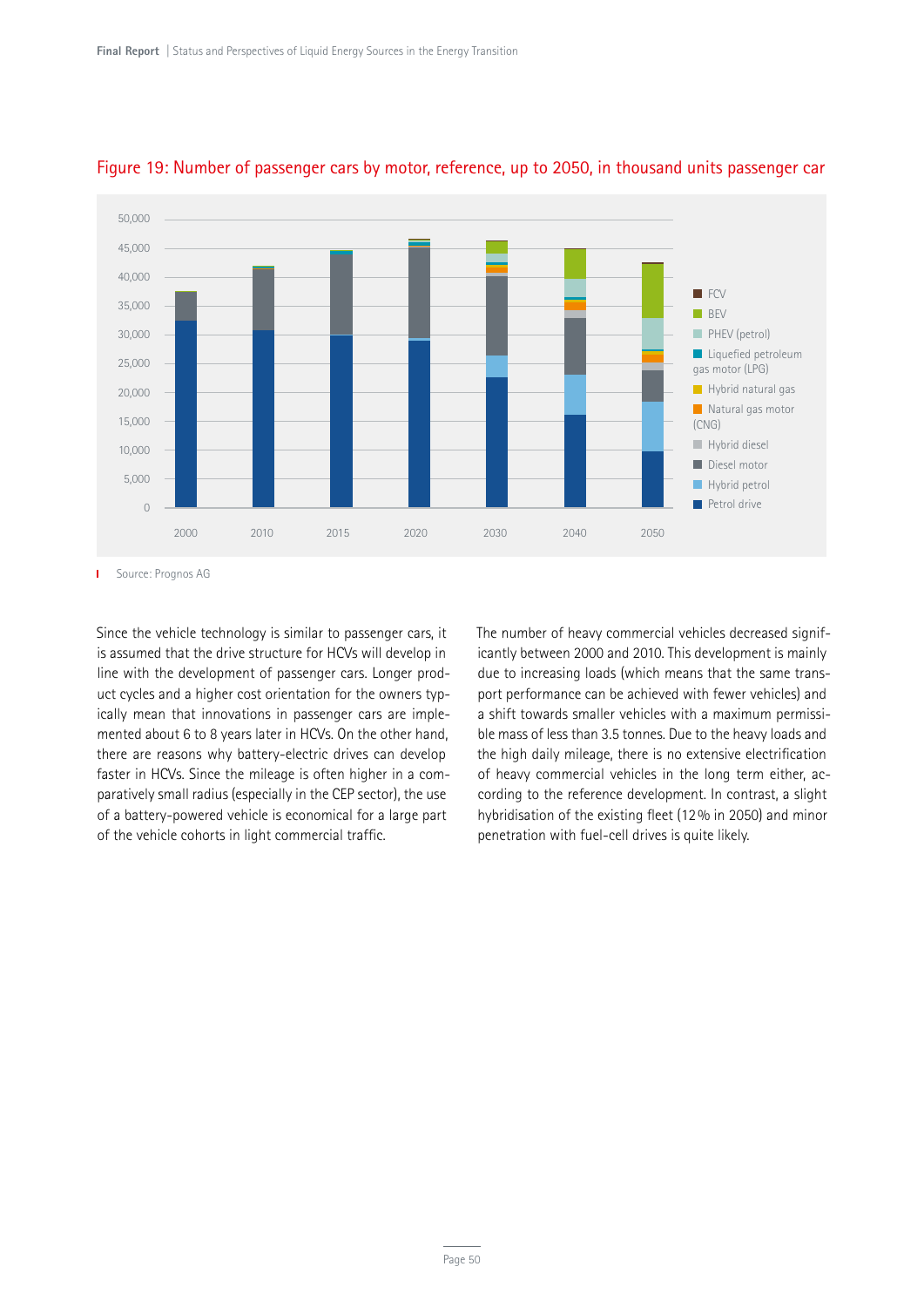

#### Figure 20: Number of LCVs by motor, reference, up to 2050, in thousand units LCV

Source: Prognos AG  $\mathbf I$ 



#### Figure 21: Number of HGVs and tractors by motor, reference, up to 2050 in thousand units

**I** Source: Prognos AG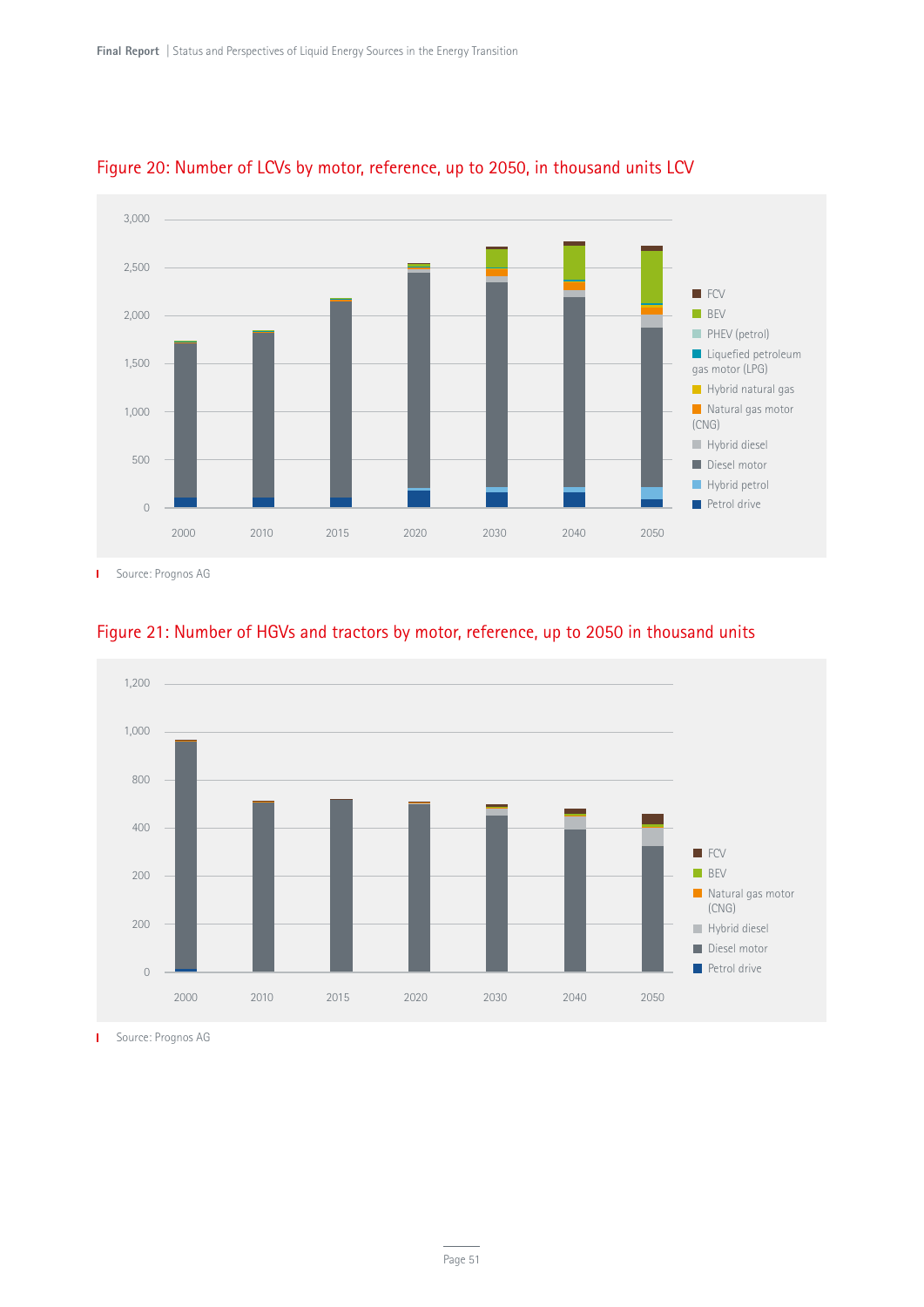## 5

### ENERGY RESULTS UP TO 2050

#### 5.1 FINAL ENERGY CONSUMPTION

Final energy consumption is currently dominated by applications for space heating and hot water (2015 share: 32%), process heat (2015 share: 19%) and mechanical drives (including mobility; 2015 share: 40%). The demand for process heat decreases only slightly in the scenario period (-3%), while consumption for space heating and hot water (-28%) and mechanical drives (-20%) decreases significantly (table 8, consumption including international air and sea traffic). The largest increase in consumption can be seen in the reference scenario for cooling and ventilation (50 PJ,  $+51\%$ ), which can be attributed to the expected level of global warming and further increasing comfort requirements. Overall, final energy consumption in the reference scenario decreases from 8,993 PJ in 2015 to 7,344 PJ in 2050 (-18%).

Since no additional efficiency measures are applied in the target scenarios in comparison to the reference scenario, the final energy consumption and usage structure basically remain identical to those in the reference. There are minor differences in the industrial sector. The increased use of biogas and solid biomass and the greater decrease in coal consumption result in somewhat lower energy consumption.

The final energy consumption by **energy source** in the three scenarios is described in table 9. Electricity consumption does not change significantly in the 2015–2050 period  $(+2\%)$ . By contrast, there are significant increases in renewable energies (+316 PJ; +50%) and district heating (+55 PJ; +14%). Consumption of fossil energy sources declines in the reference scenario: coal consumption decreases by 90 PJ (-19%), consumption of petroleum products decreases by 1,443 PJ

(-43%) and natural gas consumption decreases by 553 PJ (-25%). The main reasons for the decline in mineral oil products are the decrease in space heating consumption

|                             | 2000  | 2015  | 2020  | 2030  | 2050  | $'15 - '50$ in % |
|-----------------------------|-------|-------|-------|-------|-------|------------------|
| Space heating and hot water | 3,289 | 2,883 | 2,867 | 2,547 | 2,080 | $-28%$           |
| Lighting                    | 257   | 260   | 231   | 188   | 125   | $-52%$           |
| Cooling and ventilation     | 82    | 98    | 103   | 116   | 149   | $+51%$           |
| ICT                         | 181   | 200   | 194   | 196   | 194   | $-3\%$           |
| Other building services     | 34    | 41    | 41    | 38    | 39    | $-5\%$           |
| Process heat                | 1,777 | 1,741 | 1,704 | 1,716 | 1,695 | $-3\%$           |
| Process cooling             | 63    | 67    | 70    | 80    | 93    | $+40%$           |
| <b>Mechanical drives</b>    | 3,752 | 3,626 | 3,698 | 3,536 | 2,891 | $-20%$           |
| Electrolysis                | 71    | 77    | 76    | 79    | 78    | $+1\%$           |
| <b>Total</b>                | 9,506 | 8,993 | 8,986 | 8,496 | 7,344 | $-18%$           |

#### Table 8: Reference scenario: final energy consumption by application area, 2000–2050, in PJ

**I** Source: Prognos AG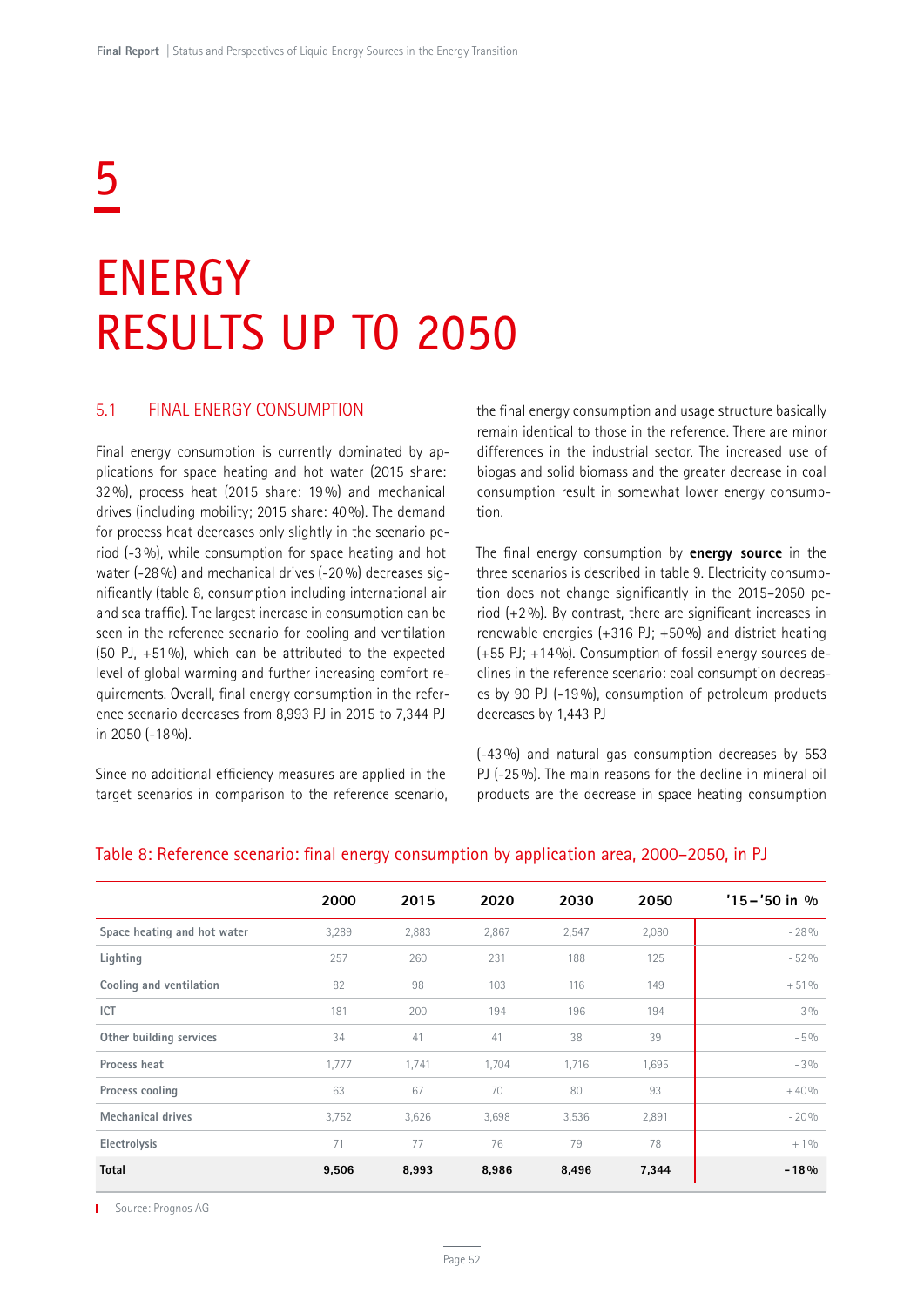#### Table 9: Scenario comparison: final energy consumption by energy source, 2000–2050, in PJ. Figures include international air and sea transport

|                        | 2000                | 2015                | 2020        | 2030           | 2050           | $'15 - '50$ in % |
|------------------------|---------------------|---------------------|-------------|----------------|----------------|------------------|
| <b>Reference</b>       |                     |                     |             |                |                |                  |
| Coal                   | 514                 | 466                 | 424         | 396            | 377            | $-19%$           |
| Mineral oils           | 4,203               | 3,391               | 3,372       | 2,875          | 1,948          | $-43%$           |
| Mineral gases          | 2,364               | 2,184               | 2,166       | 1,960          | 1,632          | $-25%$           |
| Other energy sources   | 55                  | 71                  | 80          | 92             | 100            | 41 %             |
| Renewable energies     | 201                 | 627                 | 732         | 867            | 942            | 50%              |
| Electricity            | 1,770               | 1,853               | 1,833       | 1,842          | 1,888          | 2%               |
| District heating       | 400                 | 402                 | 429         | 462            | 456            | 14%              |
| PtX                    | $\mathcal O$        | $\mathcal O$        | $\mathbf 0$ | $\circledcirc$ | $\circledcirc$ |                  |
| Total                  | 9,506               | 8,993               | 8,986       | 8,496          | 7,344          | $-18%$           |
| <b>Scenario PtX 80</b> |                     |                     |             |                |                |                  |
| Coal                   | 514                 | 466                 | 382         | 330            | 286            | $-39%$           |
| Mineral oils           | 4,203               | 3,391               | 3,369       | 2,638          | 369            | $-89%$           |
| Mineral gases          | 2,364               | 2,184               | 2,112       | 1,541          | 280            | $-87%$           |
| Other energy sources   | 55                  | 71                  | 110         | 123            | 122            | 72%              |
| Renewable energies     | 201                 | 627                 | 769         | 976            | 1,245          | 99%              |
| Electricity            | 1,770               | 1,853               | 1,832       | 1,835          | 1,874          | 10/0             |
| District heating       | 400                 | 402                 | 429         | 462            | 456            | 14%              |
| PtX                    | $\mathcal O$        | $\mathsf{O}\xspace$ | 29          | 602            | 2,683          |                  |
| PtL                    | $\mathsf{O}\xspace$ | $\mathsf{O}\xspace$ | 18          | 326            | 1,681          |                  |
| PtG                    | $\mathcal O$        | $\mathbf 0$         | 11          | 276            | 1,002          |                  |
| Total                  | 9,506               | 8,993               | 9,034       | 8,507          | 7,316          | $-19%$           |
| <b>Scenario PtX 95</b> |                     |                     |             |                |                |                  |
| Coal                   | 514                 | 466                 | 382         | 330            | 286            | $-39%$           |
| Mineral oils           | 4,203               | 3,391               | 3,370       | 2,599          | 31             | $-99%$           |
| Mineral gases          | 2,364               | 2,184               | 2,112       | 1,499          | 80             | $-96%$           |
| Other energy sources   | 55                  | 71                  | 110         | 123            | 120            | 69 %             |
| Renewable energies     | 201                 | 627                 | 769         | 976            | 1,245          | 99%              |
| Electricity            | 1,770               | 1,853               | 1,832       | 1,835          | 1,874          | 10/0             |
| District heating       | 400                 | 402                 | 429         | 462            | 456            | 14%              |
| PtX                    | $\mathsf{O}\xspace$ | $\circlearrowright$ | 29          | 683            | 3,223          |                  |
| PtL                    | $\mathsf{O}\xspace$ | $\circlearrowright$ | 17          | 365            | 2,017          |                  |
| PtG                    | $\mathbf 0$         | $\mathbb O$         | 11          | 318            | 1,206          |                  |
| Total                  | 9,506               | 8,993               | 9,034       | 8,507          | 7,316          | $-19%$           |

Source: Prognos AG, PtL: liquid synthetic energy sources, PtG: gaseous synthetic energy sources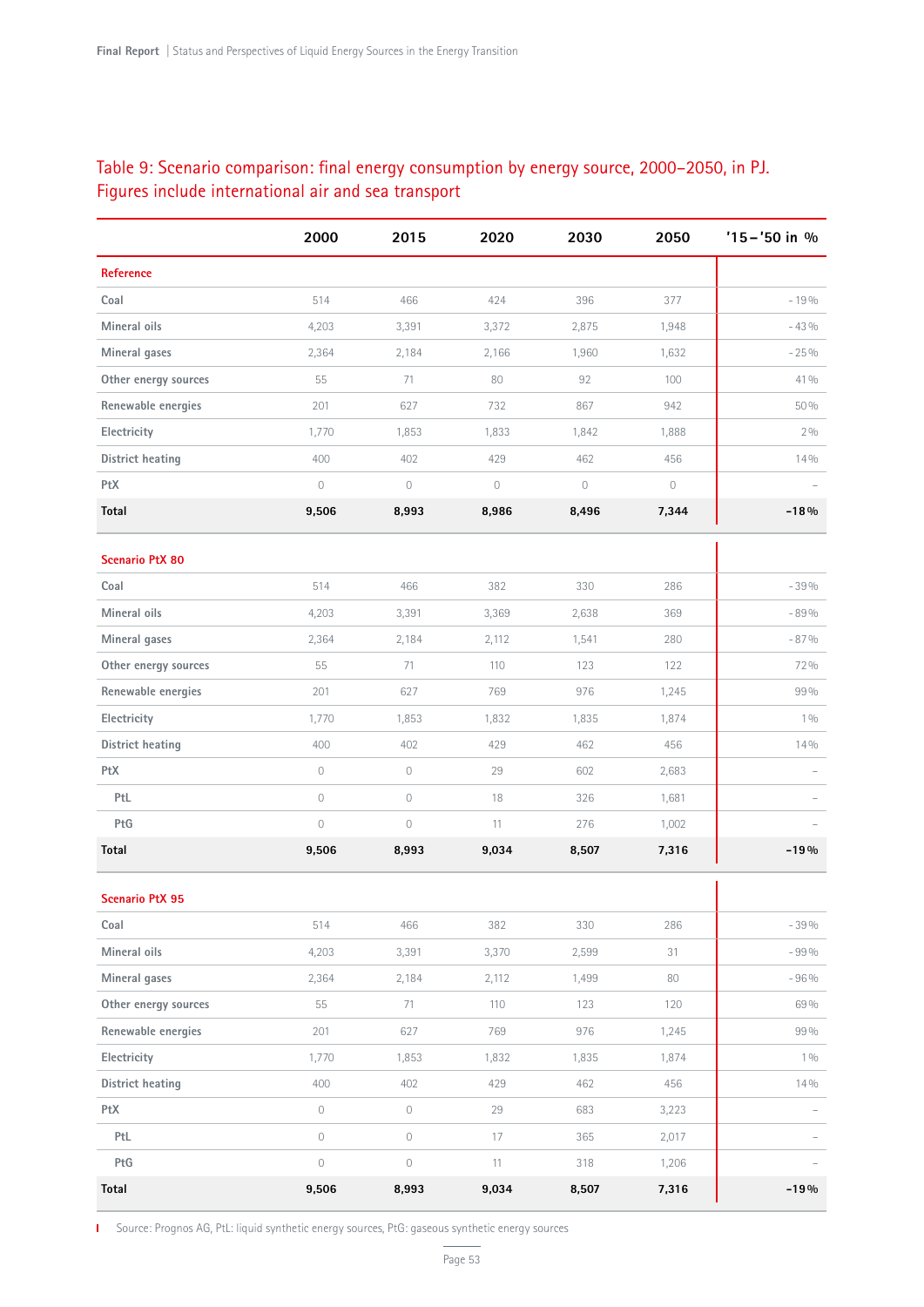|                                   | 2000  | 2015  | 2020  | 2030  | 2050  | $'15 - '50$ in % |
|-----------------------------------|-------|-------|-------|-------|-------|------------------|
| Private households                | 2,584 | 2,302 | 2,278 | 2,015 | 1,677 | $-27%$           |
| <b>CTS</b>                        | 1,566 | 1,428 | 1,392 | 1,308 | 1,193 | $-16%$           |
| Industy                           | 2,523 | 2,548 | 2,507 | 2,506 | 2,407 | $-6%$            |
| Transport                         | 2,834 | 2,715 | 2,809 | 2,666 | 2,067 | $-24%$           |
| <b>Total</b>                      | 9,506 | 8,993 | 8,986 | 8,496 | 7,344 | $-18%$           |
| <b>Target scenarios PtX 80/95</b> |       |       |       |       |       |                  |
| Private households                | 2,584 | 2,302 | 2,278 | 2,015 | 1,677 | $-27%$           |
| <b>CTS</b>                        | 1,566 | 1,428 | 1,392 | 1,308 | 1,193 | $-16%$           |
| Industy                           | 2,523 | 2,548 | 2,555 | 2,518 | 2,379 | $-7%$            |
| Transport                         | 2,834 | 2,715 | 2,809 | 2,666 | 2,067 | $-24%$           |
| Total                             | 9,506 | 8,993 | 9,034 | 8,507 | 7,316 | $-19%$           |

#### Table 10: Reference scenario: Final energy consumption by consumption sector, 2000–2050, in PJ. Transport sector including international traffic

**I** Source: Prognos AG

(better insulated buildings, more efficient plants, warmer climate), replacement with alternative heating systems and the increasing penetration of electric vehicles in transport.

In the **target scenarios**, fossil mineral oils and gases are replaced by **GHG-free synthetic energy sources** . The extent to which they are replaced is determined by the specified blending proportions (see figure 7). A proportion of 82.5% is reached in 2050 in PtX 80 and 100% in the PtX 95 scenario. As a result, the demand for PtX in the PtX 95 scenario increases more than in the PtX 80 scenario. In the industrial sector, coal consumption is reduced more in the target scenarios than in the reference. PtX is generally not a substitute for coal; rather, solid and gaseous biomass is used instead of coal.

Energy consumption decreases in all **sectors**, and decreases the most in the private households and transport sectors (table 10). Consumption in the household sector is dominated by consumption for space heating. This kind of consumption has declined sharply over time due to building renovations, the replacement of old heating systems with more efficient new heating systems, the replacement of old buildings with efficient new buildings and the warmer climate. In the CTS sector, too, the decline in consumption is mainly due to the development in space heating. The main driver for the decline in consumption in the transport sector is the increasing electrification of private transport after 2030. The decline is exacerbated by the shrinking population.

In the private household, CTS and transport sectors, there is no difference between the reference and target scenarios in terms of final consumption. The replacement of fossil heating oils, gases and fuels does not lead to a change in the levels of efficiency of systems and vehicles. As mentioned already, coal is also being replaced in the industrial sector, and at the same time solid and gaseous biomass are increasingly being used. The use of biomass in the industrial sector increases by around 400 PJ compared to the reference. This results in a slightly different level of consumption from the reference development; however, the difference is small  $({\sim}1\%)$ .

#### 5.2 ELECTRICITY SYSTEM

The basic framework data for the electricity system used in the modelling, including investment costs, operating costs and technical service life, is listed in section 16 in the appendix.

The electricity system in Germany is currently heavily shaped by fossil-thermal generation. In 2015, around 250 TWh of electricity was generated from brown and hard coal, which corresponds to over 40% of total generation. In addition, 61 TWh of electricity was generated from natural gas and 87 TWh from nuclear power. Furthermore, around 30 TWh was generated from other fossil fuels, such as waste and by-product gases.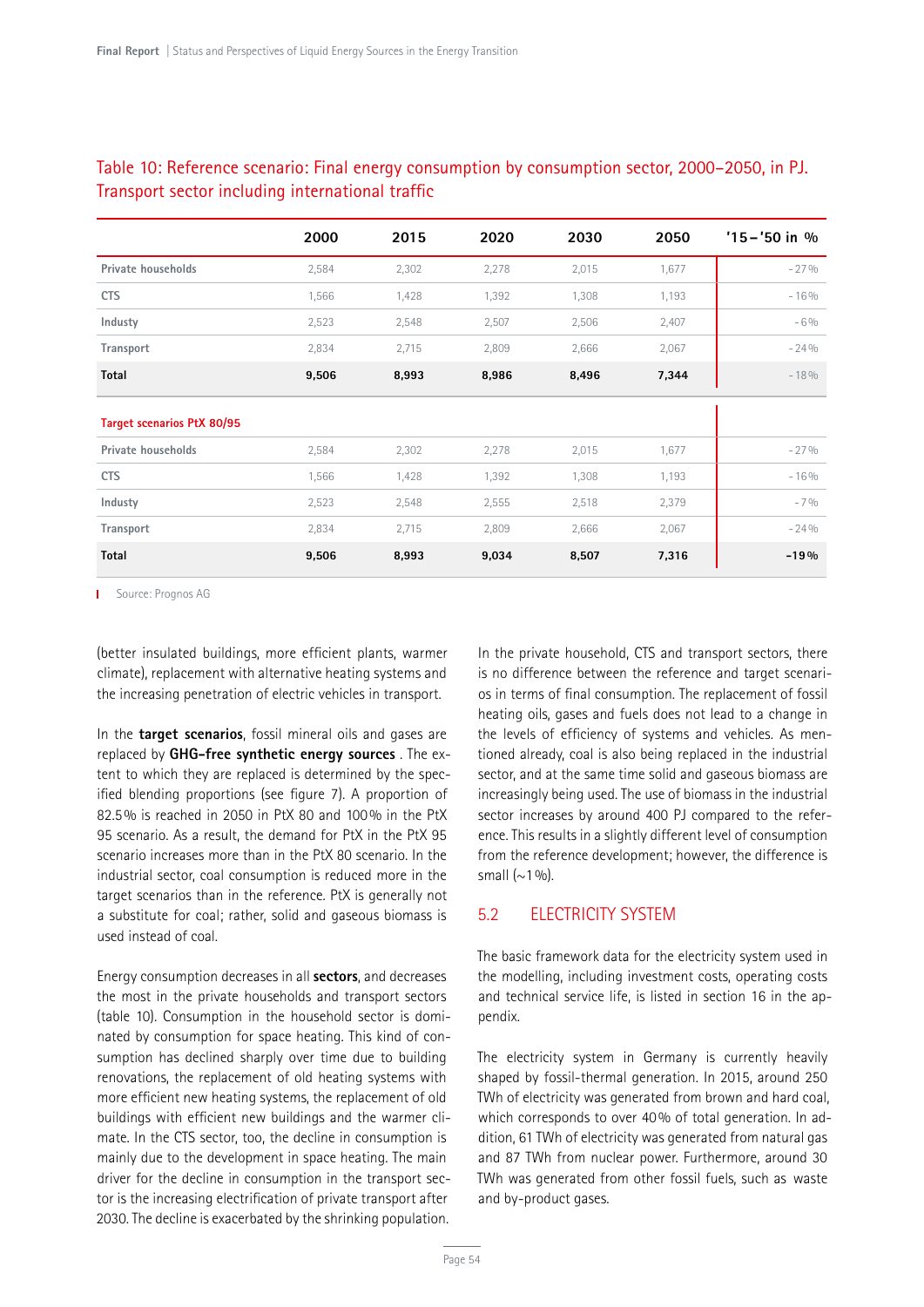

#### Figure 22: Reference scenario: final energy consumption by consumption sector, 2000–2050, in PJ (transport sector including international traffic)

Source: Prognos AG т

On the other hand, around 180 TWh of electricity is generated from renewable energies, of which almost 40% was from onshore wind, and 23% each from biomass and photovoltaics. Electricity generation from offshore wind accounted for 4% of total generation.

The reference scenario assumes that the existing regulatory framework will remain in place and that the energy policy measures will be continued. This means that a level of support for electricity generation from renewable energies that is comparable to the EEG will be maintained until 2050. However, no additional measures will be taken.

In the reference scenario, the expansion of renewable energies is therefore based on EEG 2017. The upgrade rates and expansion targets defined for the individual technologies in the act are assumed. In the long term, the expansion is based on the stated goal that in 2050 at least 80% of gross electricity consumption will be covered by renewable energies. In the reference scenario, this leads to net electricity generation of 475 TWh in 2050. The distribution among the individual technologies is based on an overall view that takes into account generation costs, feed-in profiles and social acceptance for the individual technologies. In the reference scenario, wind turbines at sea and on land together generate around 345 TWh. PV electricity generation

is 90 TWh. Electricity generation from water and biomass accounts for 20 TWh each. Figure 24 shows the capacities required to do so.

In the reference scenario, the expansion of renewable energies is accompanied by a decline in thermal generation. On the one hand, nuclear power generation is phased out by 2022, due to the phase-out decided in 2011. On the other hand, the majority of today's existing coal-fired power plants are decommissioned due to their age. Of the 50 GW of coal-fired power plants today, 9 GW each of lignite and hard coal are in operation in 2050. New backup gas-fired power plants are needed to ensure that sufficient capaci $ty<sup>3</sup>$  is available at all times to safeguard the energy system. In addition, CHP gas-fired power plants are upgraded with heat extraction due to the KWKG (German federal combined heat and power act).

Both the PtX 80 and PtX 95 scenarios were defined in such a way that the installed renewable energy capacity is not higher than in the reference. The achievement of the GHG targets in the interim years 2030/2040 has not been considered in the study.

To reduce greenhouse gases in the electricity sector, coal-fired electricity generation must be prematurely phased out. In

3 The amount of guaranteed capacity required is simplified here based on the maximum load for domestic, inflexible power consumption (including a safety margin of 10%).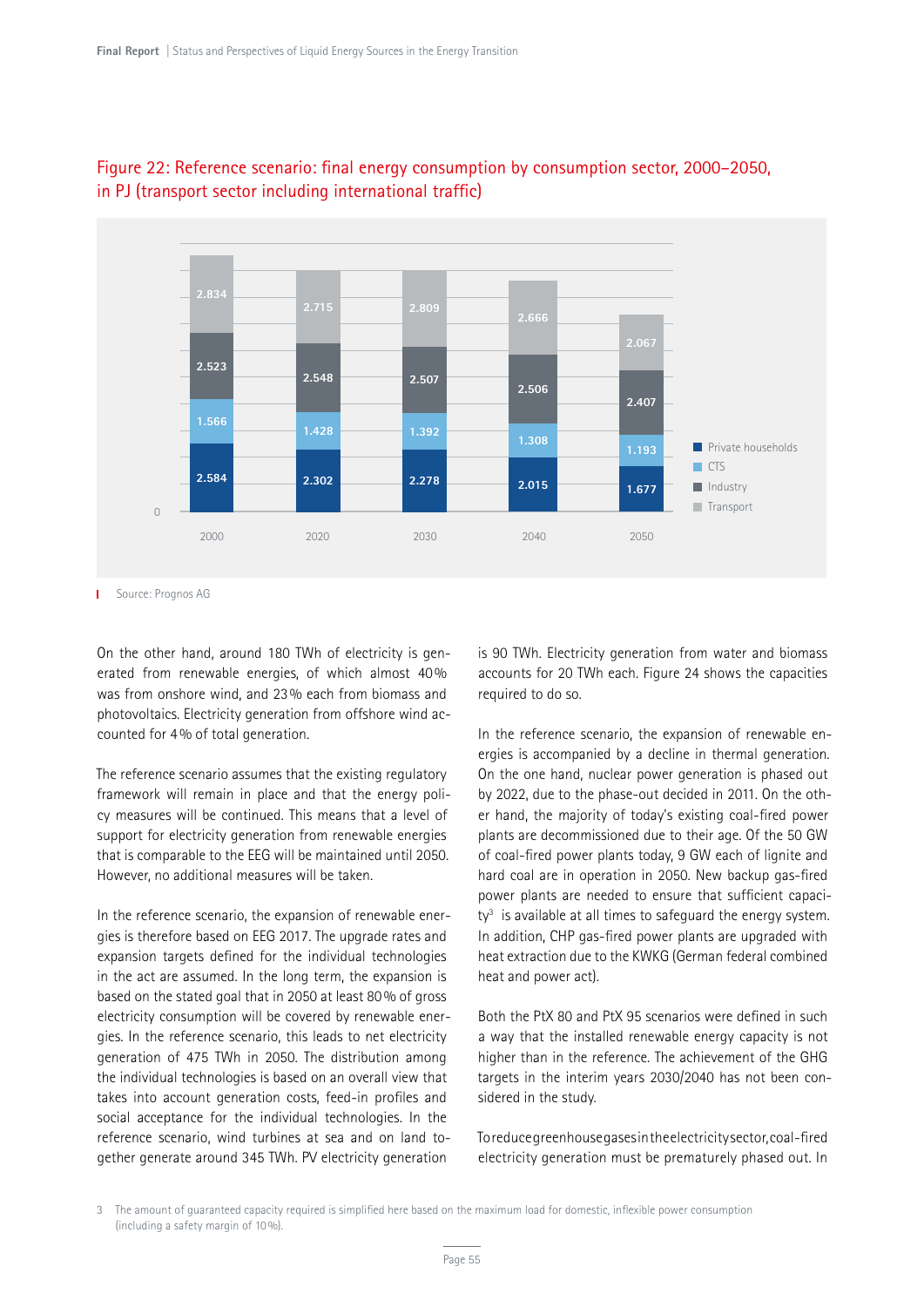

#### Figure 23: Net electricity generation in the reference, PtX 80 and PtX 95 scenarios



**Renewable energies in TWh**



Source: Prognos AG Ï.

the PtX 80 scenario, coal-fired electricity generation will be phased out completely by 2050. Since no additional renewable energies can be added in this scenario due to the assumptions (see chapter 4.1), the shortfall in generation is compensated by the increased use of natural gas and biomass. In addition, electricity imports increase in the PtX 80 scenario. Germany develops from a net exporter to a net importer.

In the PtX 95 scenario, a faster decline in coal electricity generation than in the PtX 80 scenario is required due to the higher level of ambition. This decline in PtX 95 is driven purely by the market, based on the assumed CO<sub>2</sub> and fuel prices. In addition, gas electricity generation increases in the short term to more than 110 TWh in 2030. In the long term, however, it falls again. Due to the greenhouse gas target, almost no greenhouse gas emissions will be allowed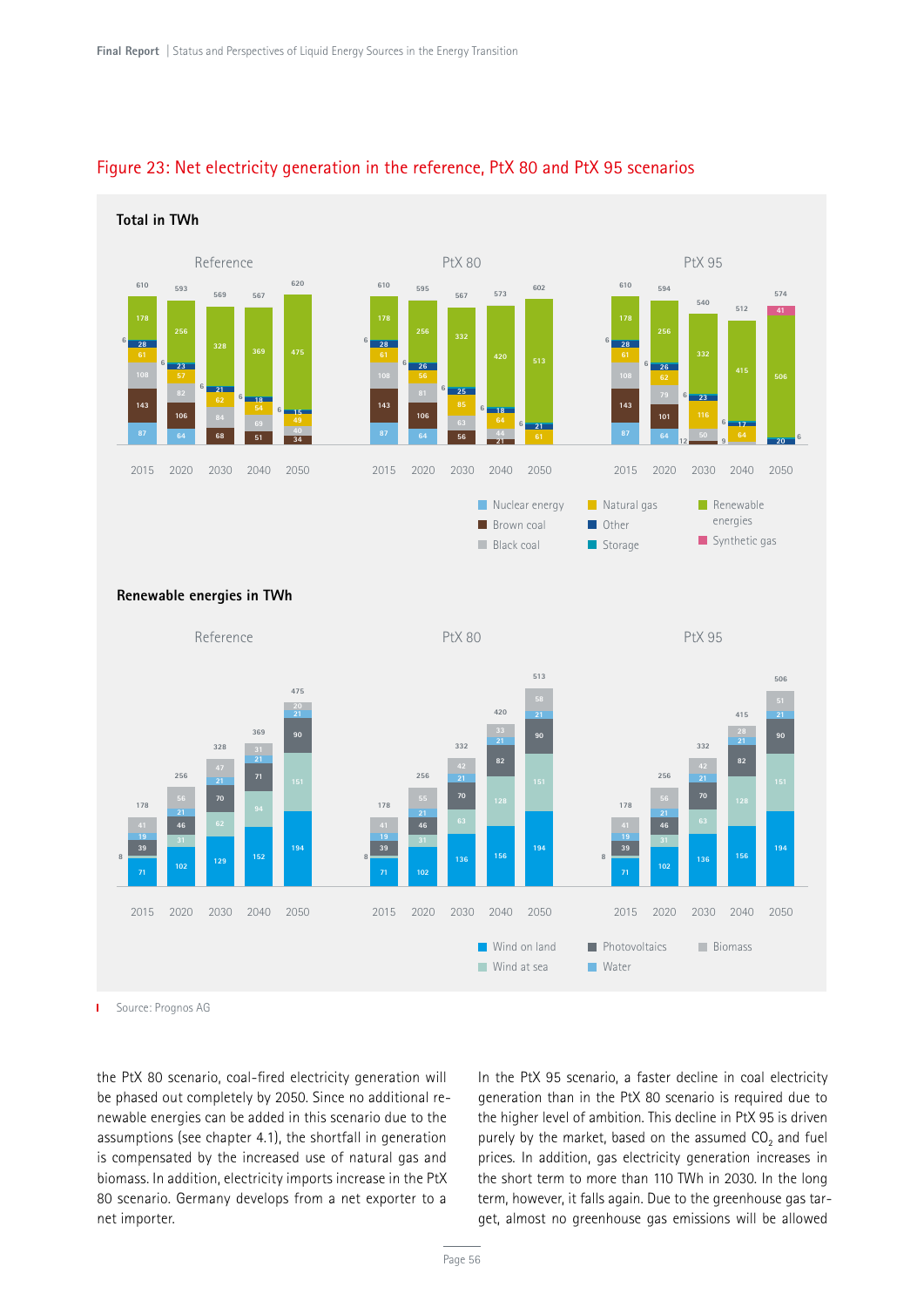#### Figure 24: Electricity generation capacities (net) in the reference, PtX 80 and PtX 95 scenarios



#### **Conventional power plants in GW**

**Renewable energies in GW**



Ï. Source: Prognos AG

to be emitted in the electricity sector in 2050. Natural gas must therefore gradually be replaced by synthetically produced PtG from 2040.

Due to the high costs of this fuel and the potential of renewable energies<sup>4</sup> in neighbouring European countries, this results in higher imports in hourly dispatch than in the other scenarios (see figure 25).

 It is assumed that the other European countries are pursuing similar climate protection ambitions to Germany (see chapter 4.1) and are decarbonising their electricity sectors accordingly.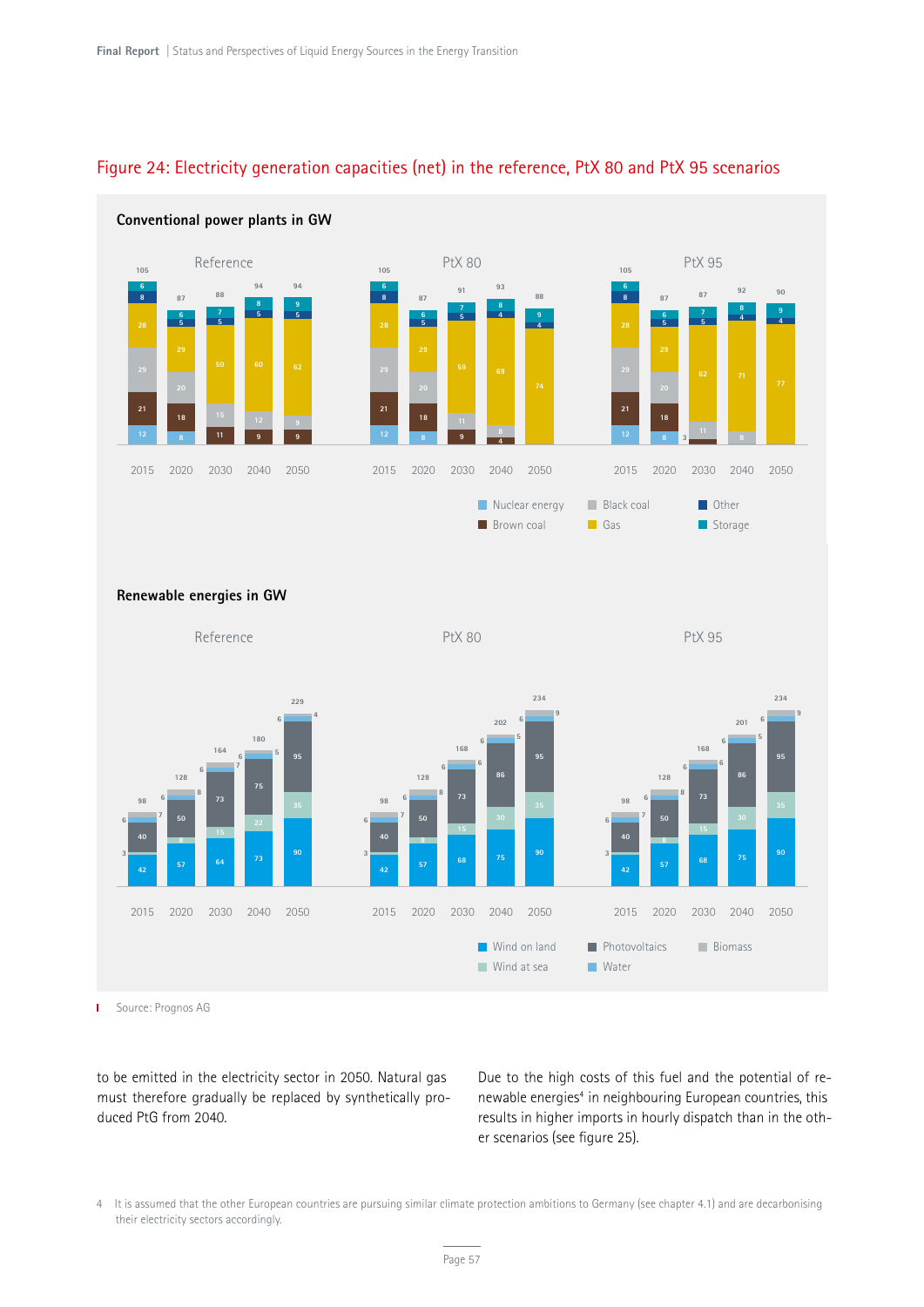

#### Figure 25: German electricity imports and exports in the reference, PtX 80 and PtX 95 scenarios

Source: Prognos AG T.

#### **Electricity prices**

The current household electricity price for a demand of 3,500 kWh is roughly 29 cents per kWh on average in Germany. This price is made up of various components. The largest proportion is accounted for by procurement costs, the EEG levy and grid charges. Depending on the power consumption, tariff and grid area, the electricity prices deviate significantly from the indicated average value. Electricity for controllable consumers (e.g. night storage heaters, heat

pumps and electricity for electromobility) is significantly cheaper than "normal" household electricity, because the grid operators can provide reduced grid charges for these consumers based on the regulation in §13.2 EnWG (the German Energy Industry Act). These tariffs were not considered in the scenarios. The development of the standard household electricity price in the scenarios is derived below.

For the calculation of future electricity prices, the individual components of today's end consumer electricity price for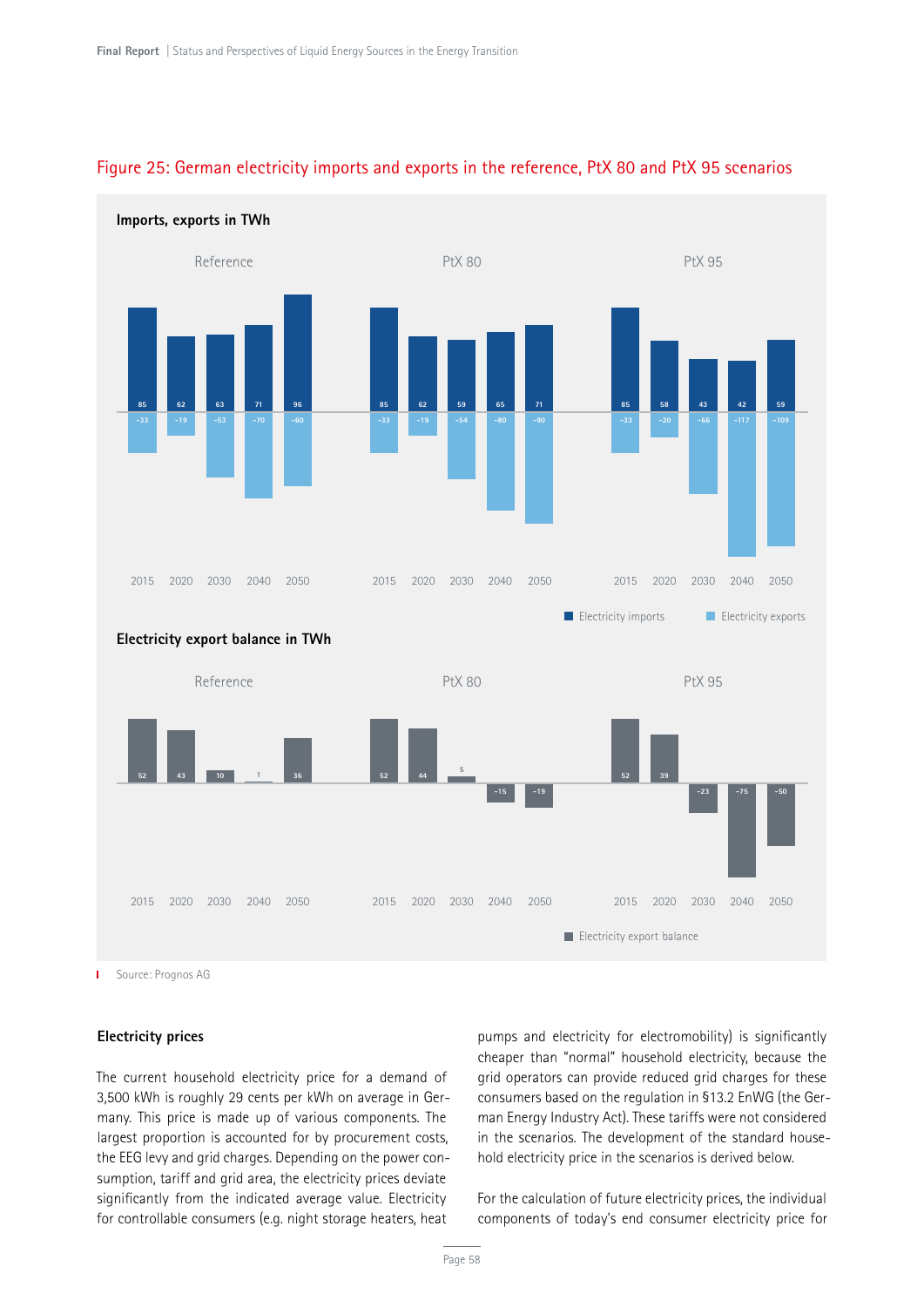

#### Figure 26: Composition of the mean electricity prices today in cent<sub>2015</sub> per kWh with a reference quantity of 3,500 kWh per year

Source: Prognos AG, researcher's own diagram based on the Federal Association of the German Energy and Water Industries (BDEW) 2018 electricity price (BDEW 2018). Abbreviations: HV (high and extra-high voltage and offshore connection), MV (medium voltage), LV (low voltage)

private households were first arranged into three groups. They were then extrapolated into the future using a variety of methods. These methods are discussed in more detail below:

#### **Generation**

The generation block accounts for around 50% of the total electricity price. It includes the costs for procurement, metering and billing as well as all relevant levies (EEG, CHP, offshore, interruptible loads, §19 StromNEV).

The generation was extrapolated using a calculated index. The index is based on the development of generation costs.5 The main drivers for generation costs are conventional power plants and renewable energies.

The rising absolute costs for renewable energy generation are offset by falling costs for conventional power plants. In the PtX 80 scenario, they fall from  $\epsilon_{2015}$  24 billion today to  $\epsilon_{2015}$  13 billion by 2050. On the one hand, fuel and operating costs are halved due to the reduced use of conventional fuels. On the other hand, the future conventional power plant park based on installed capacity is only half as expensive as today. $6$  In addition, the costs of  $CO<sub>2</sub>$  certificates and electricity imports must be taken into account in the generation costs. Net electricity imports were valued with costs at a flat rate of  $\epsilon_{2015}$  80 per MWh. Exports were not evaluated. However, both items are relatively small compared to the other costs.

In the PtX 95 scenario, there are higher  $CO<sub>2</sub>$  costs in 2030 and 2040 due to the higher CO<sub>2</sub> price path. In 2050, the use of synthetically produced gas doubles fuel costs compared to today. In addition, the costs for electricity imports rise slightly.

<sup>5</sup> The calculation of specific electricity prices for private households is based on the development of the overall costs of the electricity system. The fuel costs are based on the fuel quantities used and the respective fuel prices free power plant (see chapter 3). In addition, the capital costs of the plants (annualised at 6% over the technical service life), the operating costs and the costs of  $CO<sub>2</sub>$  emissions were taken into account.

<sup>6</sup> Even in the event of early decommissioning, the power plants are fully depreciated over their technical service lives.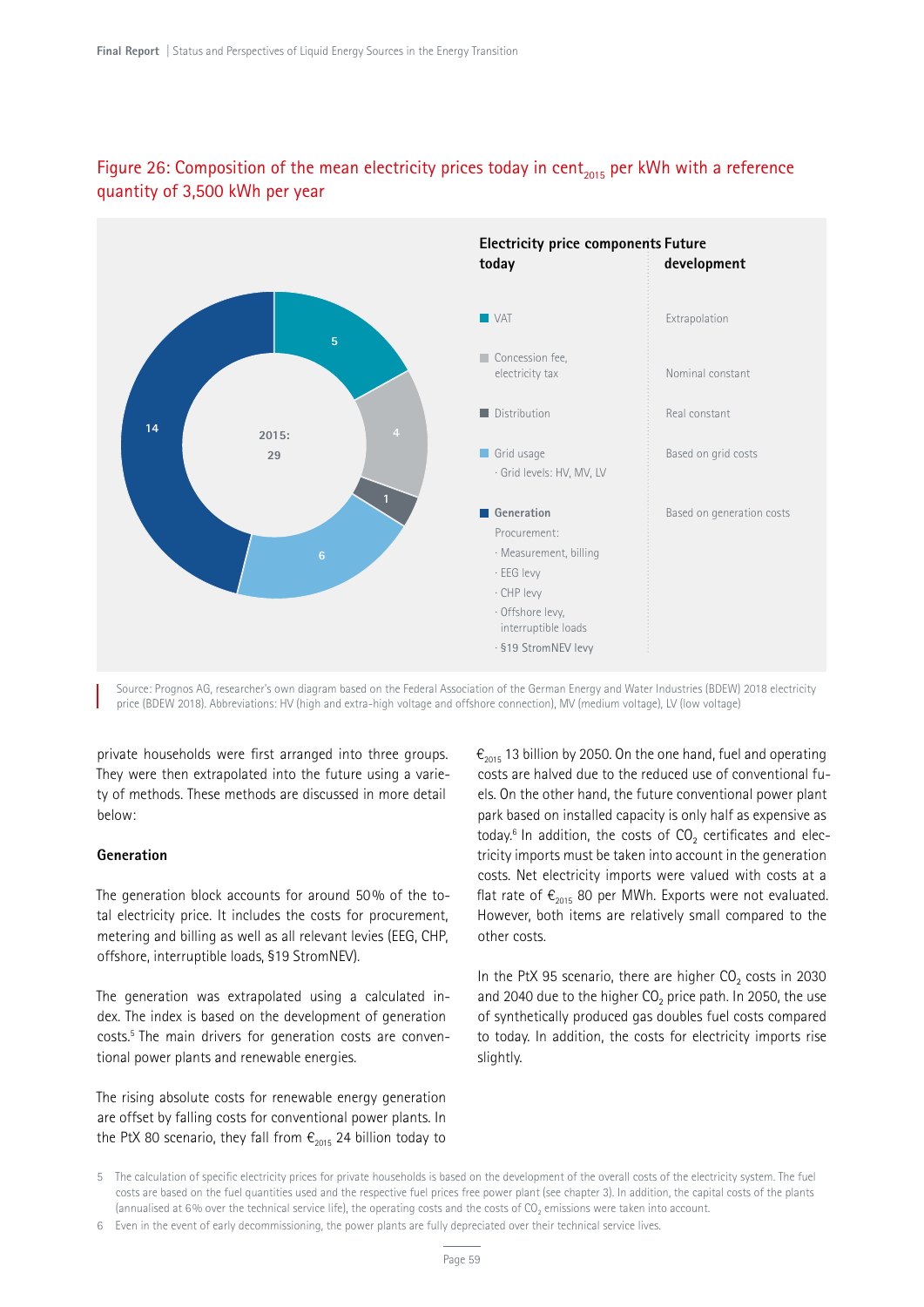



Ï. Source: Prognos AG



#### Figure 28: Development of electricity system costs in the PtX 95 scenario in billion  $\epsilon_{2015}$

Source: Prognos AG; conventional power plants (PPs) includes the fuel costs of synthetic gas in 2050. Ĭ.

#### **Grids**

The grid costs of the electricity system comprise the costs of the existing grid and the additional costs for the transmission grid, the distribution grid (high voltage, medium voltage and low voltage) and for the offshore connection. There are three central drivers for the expansion of the grid: the expansion of renewable energies, which affects all levels

of the grid, the development of electromobility with effects on low and medium voltage, and the increased use of heat pumps, which makes it necessary to strengthen the low voltage grid.

At  $\epsilon_{2015}$  20 billion, the largest block of grid costs is accounted for by the existing grid. The additional costs in both target scenarios are  $\epsilon_{2015}$  11 billion in 2050. Around  $\epsilon_{2015}$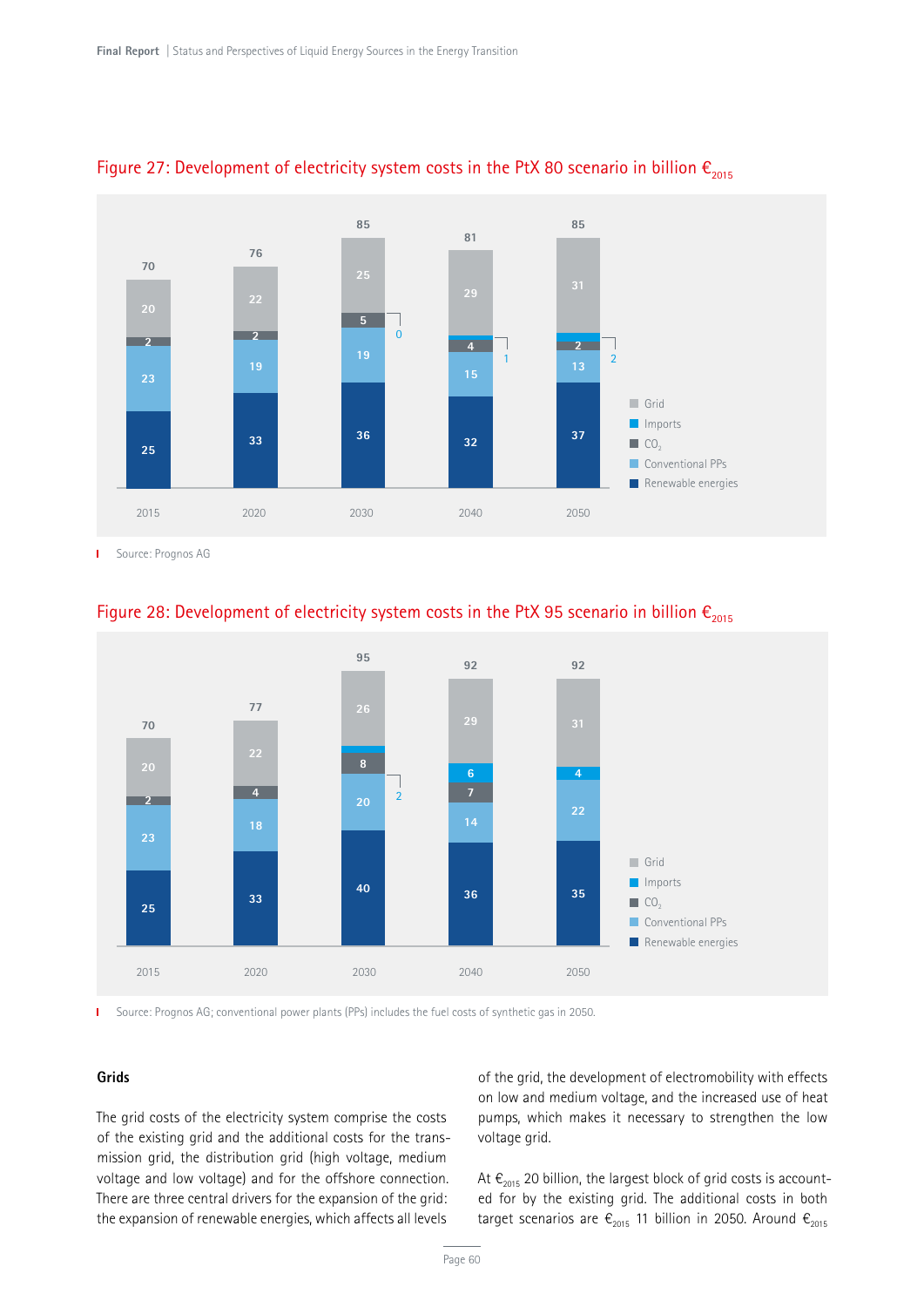

#### Figure 29: End customer electricity prices for private households for the PtX 80 and PtX 95 scenarios in cent $_{2015}$  per kWh

Source: Prognos AG T.

3 billion of this amount is used to expand the distribution grid—primarily driven by the expansion of electromobility. The expansion of the medium voltage grid, primarily due to the expansion of renewable energies, involves around  $\epsilon_{2015}$  2 billion. The expansion of the high voltage grid accounts for  $\epsilon_{2015}$  one billion. The cost increases for the transmission grid and the costs of the offshore connections have been taken from the 2030 grid development plans (2017). They amount to around  $\epsilon_{2015}$  billion for the transmission grid in 2050 and around  $\epsilon_{2015}$ billion for offshore connections.

In the second step, the costs determined for each voltage level were allocated to the individual consumption groups (private households, CTS, industry) based on the current grid charge structure and a specific cost development was derived for the future grid load of the consumption groups. The development of electricity demand for the consumption groups in the scenarios was used to do so. An index was created from the temporal development of these specific grid costs, and was used to extrapolate the current specific grid costs for private households.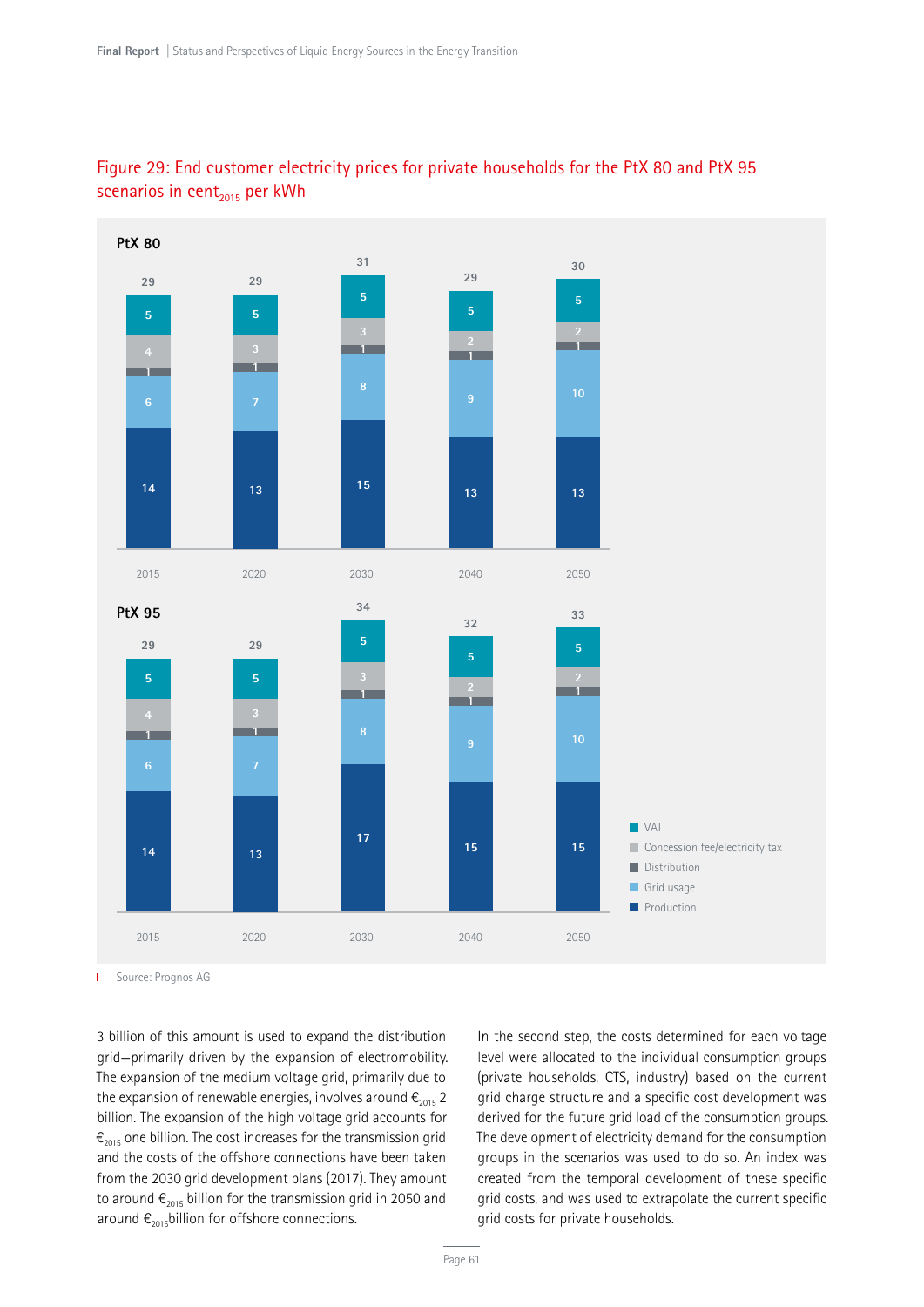The largest item in the grid costs for private households is the cost of the existing grid. In 2050, these costs still account for almost 80% of grid costs. Around 13% are attributable to additional grid costs due to the expansion of the low-voltage grid (for heat pumps, electromobility and photovoltaics). The remaining 9% results from the expansion of the other voltage levels—including offshore connection. This proportion is comparatively low because it is also supported by the other consumers.

#### **Distribution, concession fee, electricity tax, value added tax**

Distribution costs are extrapolated consistently on an actual basis for the calculation of the future electricity prices. The concession fee and electricity tax as well as the energy tax for fossil fuels in the final consumption sectors are kept nominally constant. In the scenarios considered, it is assumed that the regulatory framework for fees and levies remains unchanged from today. In addition, value-added tax was set at a constant 19% over the period under assessment.

The figures below show the end customer electricity prices for private households resulting from these assumptions and calculations in the PtX 80 and PtX95 scenarios. In 2005, the end-customer electricity price in Germany was 20 cents<sub>2015</sub> per kWh and has since risen to the current level of almost 30 cents<sub>2015</sub> per kWh, primarily due to the increase in the EEG levy. In both assessed scenarios, the electricity price continues to rise slightly until 2030, to a level of 31 and 34 cent<sub>2015</sub> per kWh respectively. In both scenarios, the electricity price falls slightly again in the long term after 2030, until 2050.

The end-customer electricity prices shown form the basis for assessing the economic efficiency of individual applications in chapter 8.

#### 5.3 OTHER TRANSFORMATION SECTORS

#### 5.3.1 District Heating

In the assessed scenarios, the demand for district heating and the required district heating generation associated with that increases by about 15% from today to 2030 and then remains at about the same level until 2050. The district heating generation structure changes significantly over time in all three scenarios. District heating generation from coal-fired power plants declines with the gradual decommissioning of coal-fired power plants. This decline is offset in the medium term by increasing district heating generation from gas power plants and increasing proportions of

renewable heat generation. In the PtX 80 and PtX 95 scenarios, around 40% of district heating is generated electrically in the long term, mainly by large heat pumps and to a lesser extent by electric boilers. Furthermore, the use of solar and geothermal energy and the use of industrial waste heat to generate district heating increase in the scenarios. The use of biomass declines slightly compared to today due to increasing competition for use.

#### 5.3.2 Refineries

In the energy balance sheet, the provision of mineral oil products to meet demand is covered by two lines. One is the "Mineral oil processing" line that shows the refinery plants for crude oil. In addition, the "Other energy producers" includes the return of mineral oil products from the chemicals industry to the refineries. In the logic of the scenarios, the domestic provision of hydrogen, PtG and PtL syncrude is also listed under "Other energy producers". Therefore, to obtain a complete picture of the supply side for mineral oil and PtX products, both lines must be assessed together. In the PtX 80 scenario, the transformation output of all mineral oil products decreases significantly. However, there is a clear difference between the decline of products used for energy purposes (diesel, petrol, etc.) and products used for material purposes (naphtha and other mineral oil products).

The difference results from the provision of products used for material purposes by refineries, which continue to process some fossil crude oil (see chapters 5.3.2 and 6 for the reasons for this assumption).

In addition, the existing refineries process PtL syncrude into electricity-based fuels that increasingly meet the energy demand for liquid energy sources.

For the chart in table 11, it is irrelevant whether the PtL syncrude and fossil oil are processed in separate or combined plants. According to current estimates, the PtL syncrude can be added up to a certain proportion in the refineries, but modification measures are necessary from a certain proportion onwards, which varies depending on the plant. The extent to which processing takes place in combined or separate plants by the end of the assessment period cannot be conclusively answered.

With regard to the raw material used, imported PtL syncrude is the primary raw material processed. In addition, a small amount of PtL syncrude is produced domestically in pilot plants and is shown as transformation output in table 12. The production of domestic PtG is also based on pilot plants. In addition, a large part of the electricity-based hydrogen demand is still covered domestically.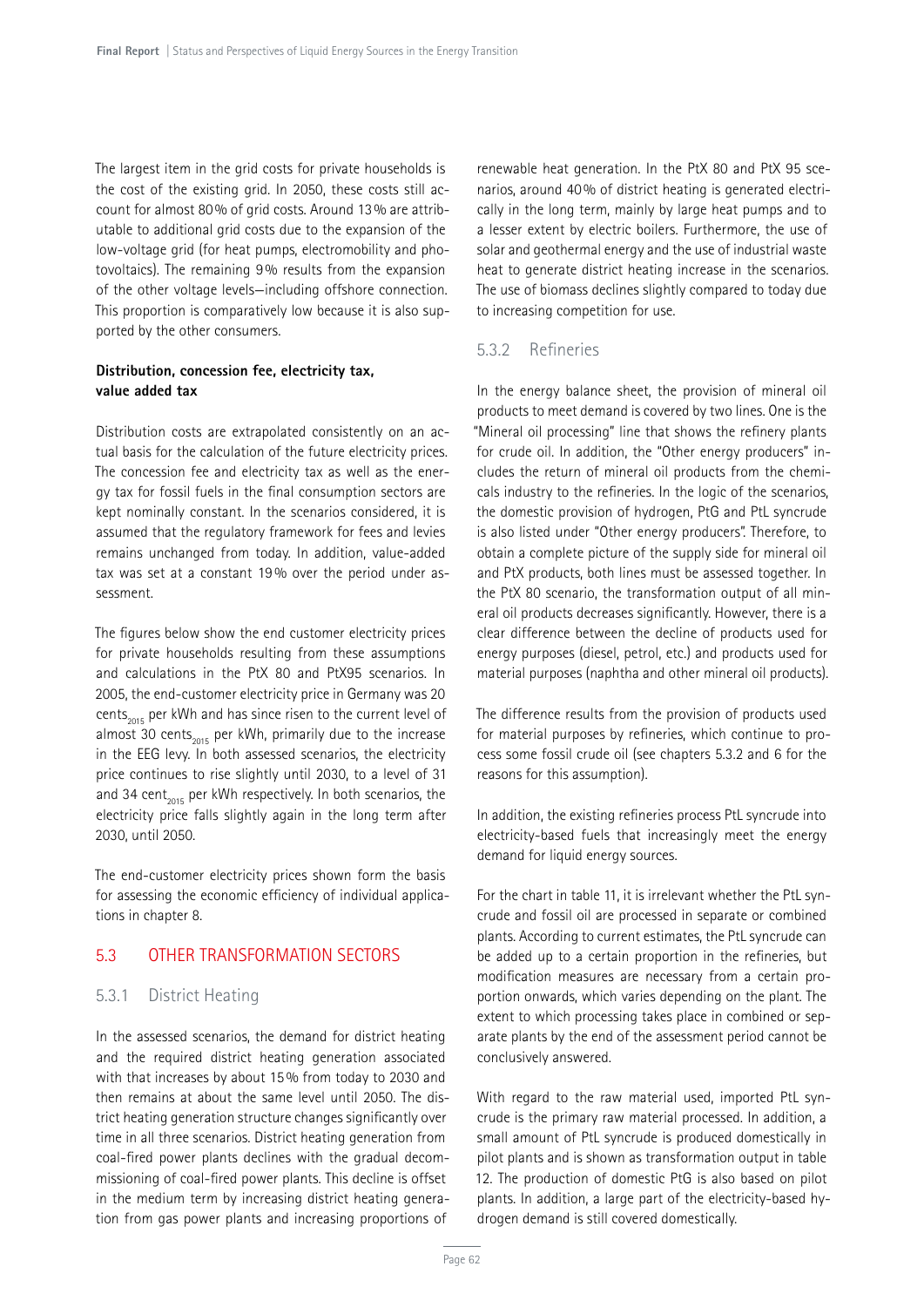

#### Figure 30: District heat generation in the reference, PtX 80 and PtX 95 scenarios in TWh

Source: Prognos AG т

Due to the decline in demand in all scenarios, refinery processing volumes fall, which also reduces the refineries' self-consumption in all the scenarios. The same applies to emissions caused by the refineries' self-consumption. By about 2030, emissions in the PtX 80 and PtX 95 scenarios are at the same level as in the reference. In both target scenarios, the transformation output decreases more than in the reference; however, the specific self-consumption of the refineries initially increases in a transitional phase due to the blending proportions. The increase is due to the underutilisation of existing plants, which continue to be operated for the processing of conventional crude oils.

In the PtX 95 scenario, emissions are significantly lower than the emissions of the reference and PtX 80 scenario from around 2030 onwards and fall below 0.5 million tonnes by 2050. This development is achieved through the use of CCS in existing oil refineries, which in the PtX 95 scenario provide only material input. Without the use of CCS, the emissions caused by the higher specific self-consumption of these refineries would be roughly at the level of the 80% scenario, with refineries still providing final energy sources.

#### 5.3.3 Waste Incineration

The scenarios assume that plastics contained in products and packaging will continue to be produced from fossil raw materials (see chapter 5). The thermal recycling of waste therefore continues to generate greenhouse gas emissions. Waste that is not based on petrochemical products also generates emissions in waste incineration. In the PtX 80 scenario, these emissions are "tolerated" in 2050. In the PtX 95 scenario, CCS is used in waste incineration to avoid these emissions to the greatest extent possible.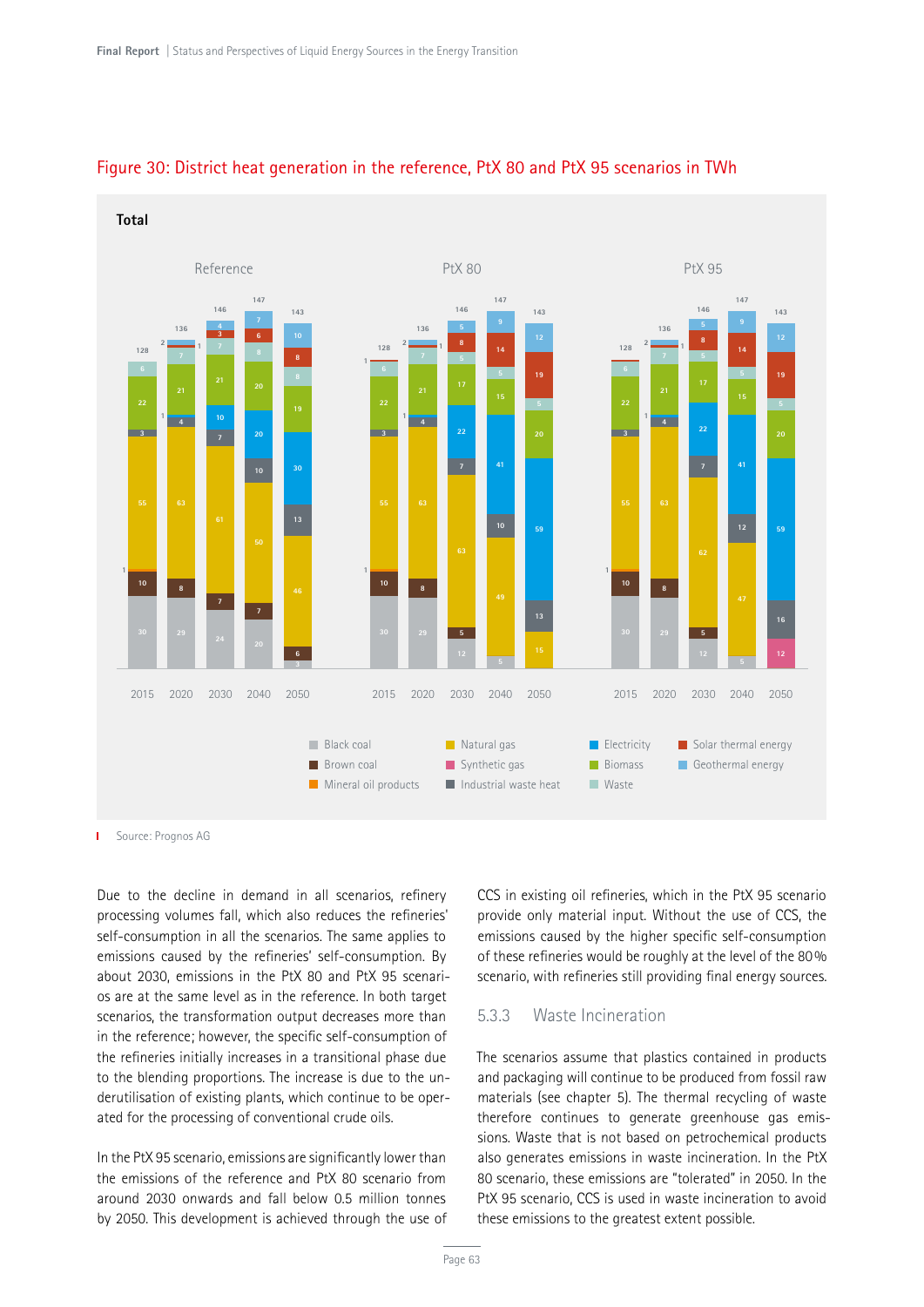#### Table 11: Transformation input and transformation output of liquid energy sources and PtX in the PtX 80 scenarios in Germany

|                                                | 2015                     | 2020                     | 2030                     | 2040  | 2050            | $'15 - '50$ in % |
|------------------------------------------------|--------------------------|--------------------------|--------------------------|-------|-----------------|------------------|
| Transformation input in PJ<br>Scenario PtX 80  | 4,534                    | 4,558                    | 4,093                    | 3,420 | 2,875           | $-37%$           |
| Crude oil and mineral<br>oil products          | 4,534                    | 4,540                    | 3,710                    | 1,748 | 1,098           | $-76%$           |
| PtL-Syncrude                                   | $\mathcal O$             | 18                       | 326                      | 1,624 | 1,681           |                  |
| Electricity for PtX generation                 | $\mathcal O$             | $\mathcal O$             | $\overline{4}$           | 54    | 108             |                  |
| Transformation output in PJ<br>Scenario PtX 80 | 4,455                    | 4,496                    | 3,987                    | 3,370 | 2,815           | $-37%$           |
| <b>Mineral oil products</b>                    |                          |                          |                          |       |                 |                  |
| Petrol                                         | 897                      | 867                      | 711                      | 286   | 138             | $-85\%$          |
| Naphtha*                                       | 454                      | 441                      | 428                      | 412   | 307             | $-32%$           |
| Jet fuels                                      | 221                      | 247                      | 243                      | 65    | 20              | $-91%$           |
| Diesel fuel                                    | 1,227                    | 1,327                    | 1,056                    | 261   | 117             | $-90%$           |
| Light heating oil                              | 620                      | 599                      | 384                      | 148   | 81              | $-87%$           |
| Heavy heating oil                              | 353                      | 356                      | 290                      | 165   | 103             | $-81%$           |
| Petroleum coke                                 | 60                       | 61                       | 50                       | 23    | 15              | $-67%$           |
| Liquid gas                                     | 124                      | 79                       | 75                       | 64    | 46              | $-64%$           |
| Refinery gas                                   | 175                      | 174                      | 140                      | 63    | 38              | $-79%$           |
| Other mineral oil products                     | 324                      | 328                      | 278                      | 228   | 203             | $-44%$           |
| Total                                          | 4,455                    | 4,477                    | 3,627                    | 1,716 | 1,070           | $-77%$           |
| <b>PtX</b>                                     |                          |                          |                          |       |                 |                  |
| PtL-Syncrude**                                 | $\overline{\phantom{0}}$ |                          | $\overline{\phantom{a}}$ | 5     | 10 <sup>°</sup> |                  |
| Hydrogen                                       | $\overline{\phantom{a}}$ | $\overline{\phantom{a}}$ | $\overline{\phantom{a}}$ | 25    | 53              |                  |
| PtG                                            |                          |                          |                          | 5     | 11              |                  |
| PtHEL                                          |                          | 3                        | 49                       | 24    | 252             |                  |
| PtDiesel                                       |                          | $\overline{7}$           | 140                      | 739   | 773             |                  |
| PtPetrol                                       |                          | $\overline{4}$           | 75                       | 349   | 336             |                  |
| PtKerosene                                     |                          | $\overline{4}$           | 62                       | 229   | 319             |                  |
| Total                                          |                          | $19\,$                   | 337                      | 1,654 | 1,724           |                  |

Ï. Source: Prognos AG. \*Theoretically, naphtha can also be produced from PtX. \*\* This PtL syncrude is manufactured domestically in pilot plants and is therefore listed here.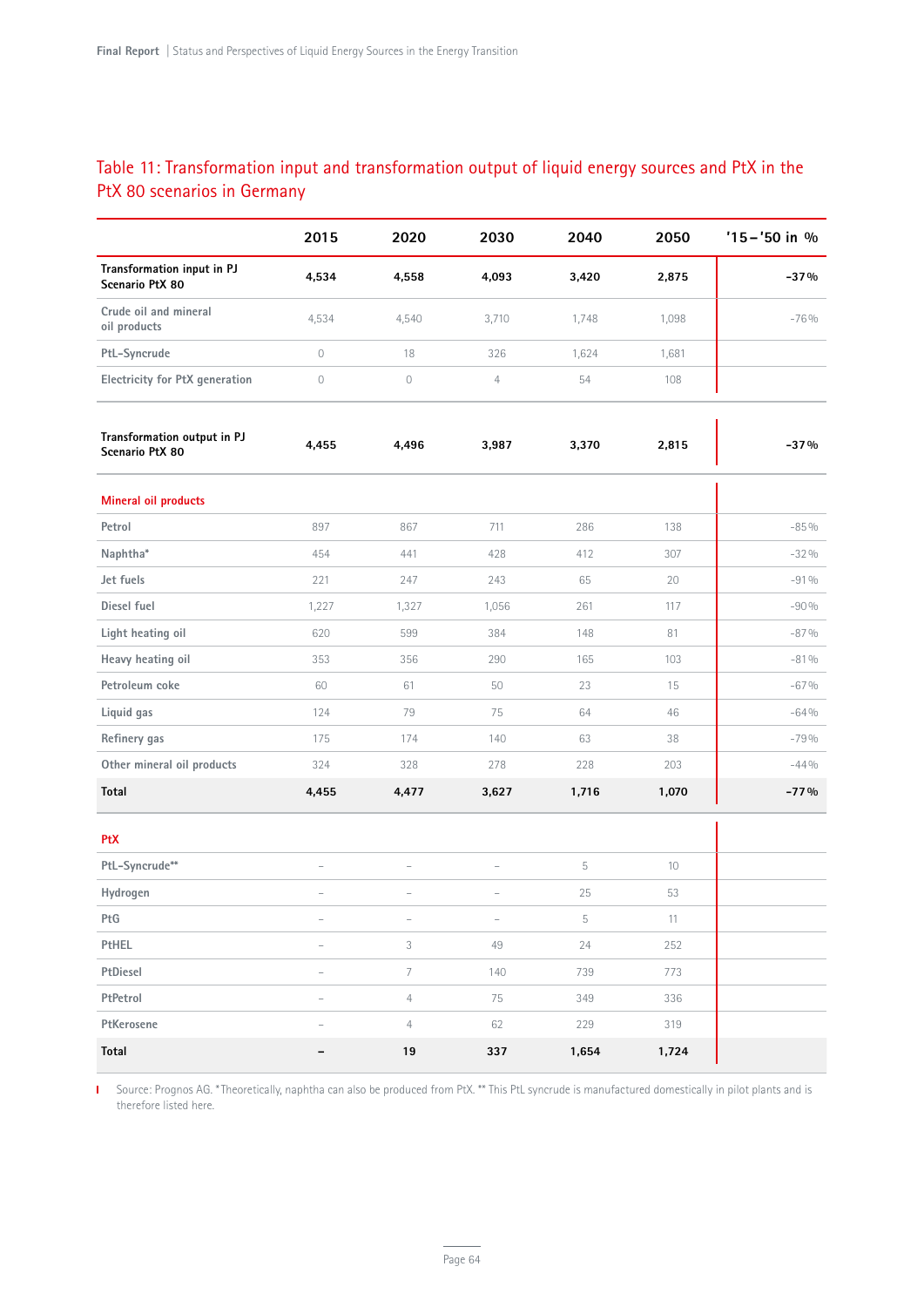



**I** Source: Prognos AG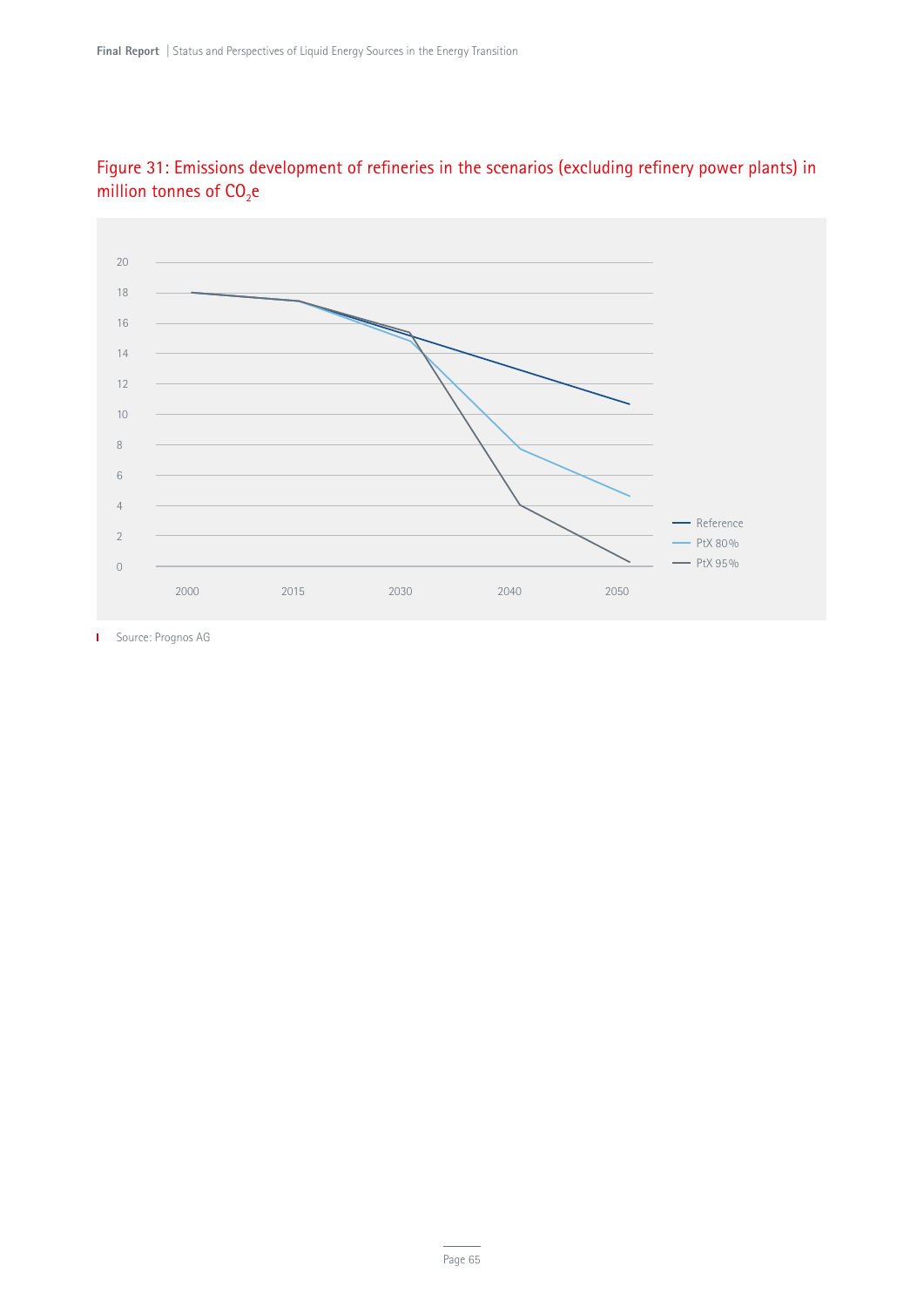## 6

### NON-ENERGY-RELATED CONSUMPTION – THE FUTURE USE OF LIQUID ENERGY SOURCES AS RAW MATERIALS

In the energy balance, non-energy-related consumption (NEC) refers to the quantities of energy sources that are not required for energy use. The majority are mineral oil products and natural gas for material use in the chemical industry (see chapter 3.2). The most important proportion of this is naphtha, which is used in steam crackers, the starting material for numerous plastics, crop protection agents and rubber products. As the basic materials in ammonia production, natural, refinery and liquefied gases form the raw materials for fertilisers and pharmaceutical products. Naphtha can also be used for these purposes.

Other mineral oil products such as light and heavy fuel oils are used for methanol production and industrial carbon black production. Petroleum coke is used in the production of anodes for aluminium production and in steel production. A large number of different mineral oil products are grouped together as "other mineral oil products". They include bitumen for the construction industry (roads, building and civil engineering, sealing materials), lubricants and sealants as well as vaseline, paraffins and speciality fuels. In addition to these products, a small proportion of coal products is also used as material in steel production.

Theoretically, the light proportion of mineral oil products can also be replaced by PtL products. In addition to the approaches considered in this study (PtL, BtL and PBtL), there are also a large number of alternatives to today's material use. For instance, the raw material base could increasingly develop towards the direct use of renewable raw materials in the future, as (Türk 2014) describes. There is also potential and probably also a need to develop towards a higher recycling rate for plastics and other waste streams.

An alternative energy and raw material base to reduce GHG emissions for the European chemicals industry is investigated in (Bazzanella and Ausfelder 2014). The authors of DECHEMA show that the syntheses of chemical raw materials from renewable electricity, water and CO<sub>2</sub> generally have a higher energy requirement and therefore lower efficiency level than syntheses based on fossil raw materials.

In the field of chemical raw materials, the additional costs resulting from the higher energy input have multiple effects on the product price, because they require additional synthesis steps and each synthesis step requires process energy from PtL.

For this reason, the substitution of crude oil-based energy raw materials in non-energy consumption by PtL products is seen as a last option in the scenarios and alternative options for GHG reduction are given preference.

This seems particularly justified against the backdrop of a high level of competition in the global market for chemical products, which means that companies in the chemicals industry are unable to pass the additional costs of PtL input compared to crude oil products on to end customers. In the PtX 80 scenario, the price of crude oil triples by 2050 compared to 2015, and this also suggests that the price of naphtha will triple. However, the PtL costs in 2050 are still 4.3 times higher than the price for naphtha in 2015, which means that the competitive use of PtL in industry would not be possible. Compared to the PtX 80 scenario, the use of PtL products would not lead to a loss of competitiveness in the PtX 95 scenario due to the assumed worldwide climate protection level. However, in this scenario, the crude oil price remains at the 2015 level, meaning that the further use of petroleum-based naphtha in conjunction with CCS is the cheaper alternative.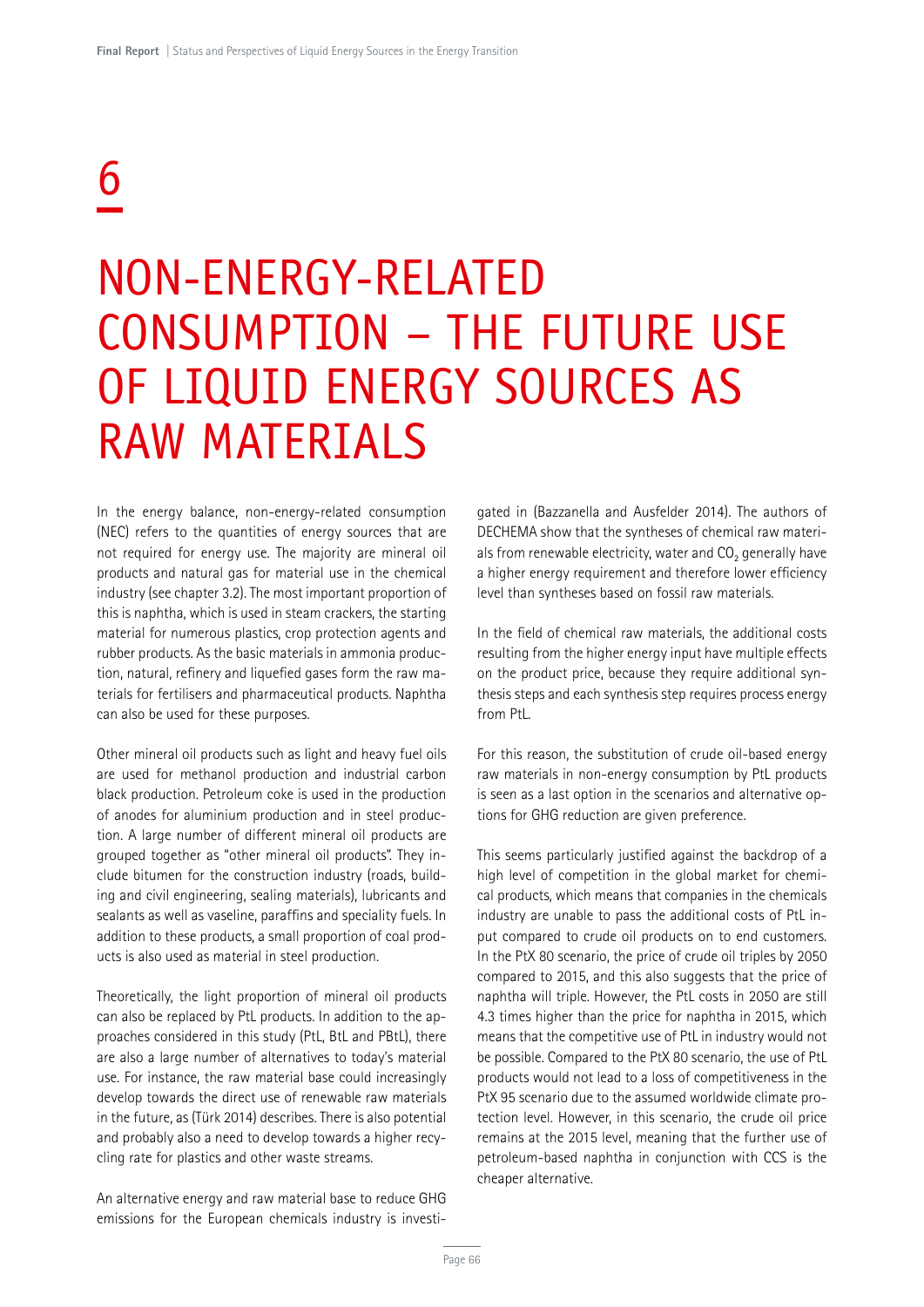

#### Figure 32: Non-energy-related consumption: PtX 80 and PtX 95 scenarios in PJ

T. Source: Prognos AG

PtL is no substitute for the heavy proportion of the mineral oil products used for material purposes: They include, for example, the "other mineral oil products" category. This category primarily includes bitumen, which is used as a sealing material and for road construction. Due to the length of the hydrocarbon chains, these products cannot be produced using the PtL process of Fischer-Tropsch synthesis and must continue to be produced using fossil crude oil.

The development of NEC volumes in the scenarios is based on a production index derived from the development of gross value added in the basic chemicals sector. A moderately rising trend is assumed until 2050. However, as the specific NEC declines compared to the production index, a moderate overall decline in NEC is assumed until 2050. This decline has already been observed between 2000 and 2015 and is also assumed in current industry assessments (see (ExxonMobil 2018)). Within the target scenarios, the same development of NEC is assumed as in the reference. One exception is the use of electricity-based hydrogen, which is used for ammonia production in the PtX scenarios. The proportion of electricity-based hydrogen substitutes the proportion of natural gas in NEC compared to the reference.

The decline in NEC is primarily due to the reduced use of heating oils and natural gases in the chemicals industry. Demand for naphtha and "other mineral oil products" declines only moderately.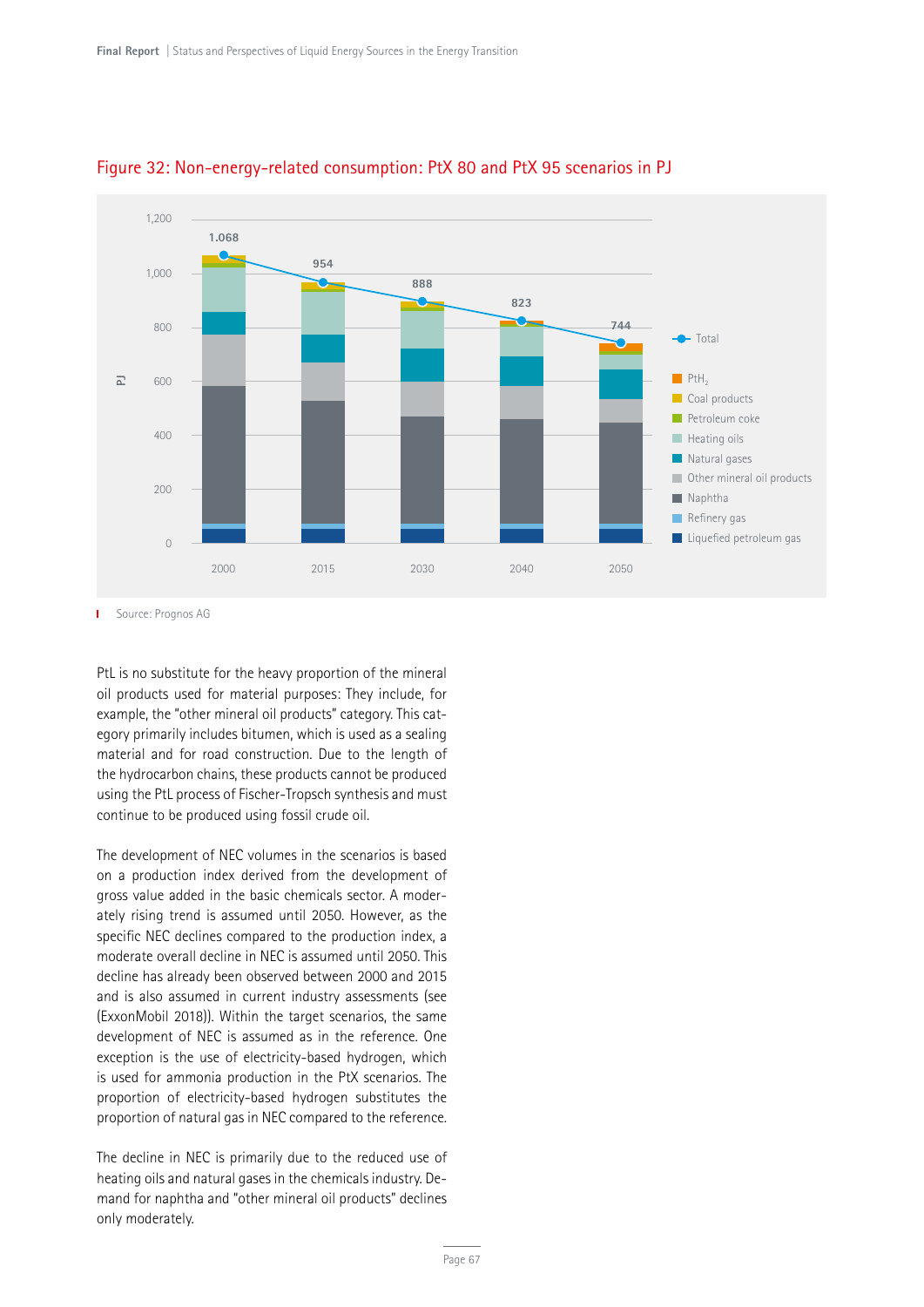# 7 OVERALL BALANCE

#### 7.1 PRIMARY ENERGY BALANCE

The level of primary energy consumption differs only slightly between the scenarios. Primary energy consumption fell from 14,365 PJ to 13,424 PJ between 2000 and 2015. In the reference development, it drops to 9,241 PJ (-31% compared to 2015). In the PtX 80 target scenario, primary energy consumption is reduced to 8,998 PJ (-33% compared to 2015); in the PtX 95 target scenario, it is reduced to 8,875 PJ (-34%). The greater decline in the target scenarios is mainly due to the development in electricity generation. In the target scenarios, the proportion of comparatively inefficient coal-fired generation is reduced; in addition, less electricity is exported, and towards the end of the assessment period more electricity is imported than exported.

In the reference, primary energy consumption per unit of GDP produced falls from 6.1 MJ/ $\in$  to 2.2 MJ/ $\in$  (-55%) in the period from 2000–2050. In the target scenarios, consumption drops to 2.1 MJ/ $\in$  (-57%).

The main differences between the structures of the **energy sources** used in the reference and the target scenarios are as follows:

- $\blacksquare$  The consumption of fossil gases and mineral oils declines more sharply in the target scenarios, which is due to their substitution by synthetic energy sources (PtX).
- The use of **coal** also declines more sharply in the target scenarios, especially lignite. Hard coal remains important in metal production (as a reducing agent).
- On the other hand, **biomass consumption** increases more sharply in the target scenarios. In both target scenarios, the available biomass potential is largely exhausted.
- Towards the end of the period assessed, more **electricity is imported** than exported in the target scenarios (net imports).

There are only minor differences between the scenarios for other renewable energies (including wind, PV, solar thermal and environmental heat). This corresponds to the specifications of the scenario definition with the capped expansion of wind and PV and an identical heating structure in all the scenarios.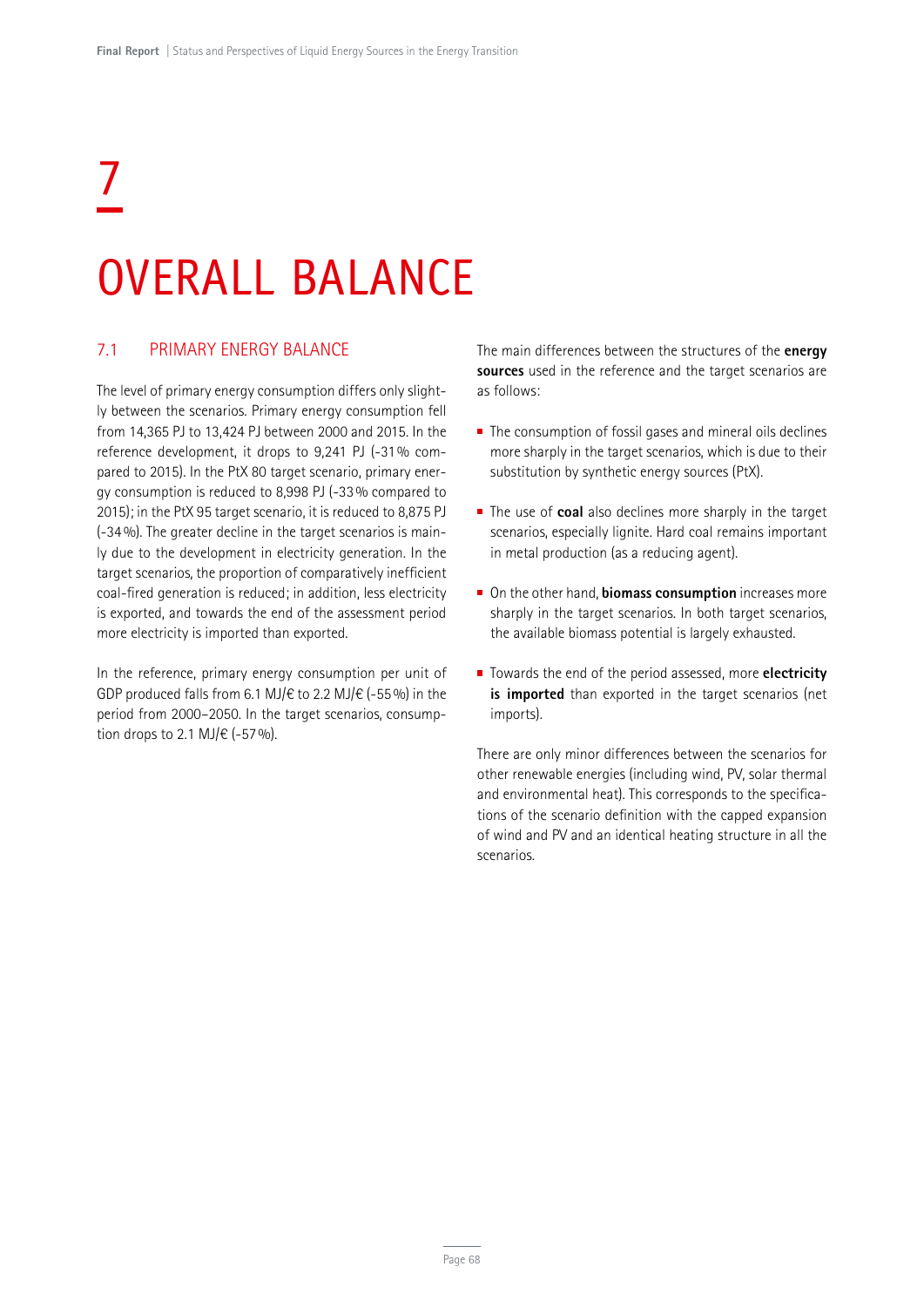|                             | 2000       | 2015           | 2020           | 2030           | 2050           | $'15 - '50$ in % |
|-----------------------------|------------|----------------|----------------|----------------|----------------|------------------|
| <b>Reference</b>            |            |                |                |                |                |                  |
| Hard coal                   | 1,818      | 1,480          | 1,157          | 1,112          | 646            | $-56%$           |
| Lignite                     | 1,538      | 1,555          | 1,124          | 712            | 394            | $-75%$           |
| Mineral oils                | 5,390      | 4,397          | 4,338          | 3,812          | 2,709          | $-38%$           |
| Natural gas                 | 3,299      | 3,197          | 3,163          | 3,031          | 2,458          | $-23%$           |
| Nuclear energy              | 1,851      | 1,001          | 675            | $\overline{0}$ | $\overline{0}$ | $-100%$          |
| Electricity (Export/Import) | 11         | $-174$         | $-154$         | $-36$          | $-130$         | $-25%$           |
| PtX                         | $\circ$    | $\overline{0}$ | $\overline{0}$ | $\overline{0}$ | $\circ$        |                  |
| <b>Biomass</b>              | 266        | 1,202          | 1,274          | 1,223          | 909            | $-24%$           |
| Other renewables            | 136        | 573            | 860            | 1,266          | 2,085          | 264%             |
| Non-renewable waste         | 56         | 191            | 196            | 193            | 169            | $-12%$           |
| Total                       | 14,365     | 13,424         | 12,630         | 11,313         | 9,241          | $-31%$           |
| <b>Scenario PtX 80</b>      |            |                |                |                |                |                  |
| Hard coal                   | 1,818      | 1,480          | 1,110          | 850            | 284            | $-81%$           |
| Lignite                     | 1,538      | 1,555          | 1,105          | 551            | 14             | $-99%$           |
| Mineral oils                | 5,390      | 4,397          | 4,256          | 3,463          | 986            | $-78%$           |
| Natural gas                 | 3,299      | 3,197          | 3,162          | 2,835          | 1,057          | $-67%$           |
| Nuclear energy              | 1,851      | 1,001          | 675            | $\mathbf 0$    | $\circ$        | $-100%$          |
| Electricity (Export/Import) | 11         | $-174$         | $-156$         | $-15$          | 68             | $-139%$          |
| PtX                         | $\circ$    | $\mathbf 0$    | 29             | 602            | 2,712          |                  |
| <b>Biomass</b>              | 266        | 1,202          | 1,355          | 1,293          | 1,563          | 30%              |
| Other renewables            | 136        | 573            | 868            | 1,287          | 2,132          | 272%             |
| Non-renewable waste         | 56         | 191            | 222            | 211            | 182            | $-5\%$           |
| Total                       | 14,365     | 13,424         | 12,626         | 11,077         | 8,998          | $-33%$           |
| <b>Scenario PtX 95</b>      |            |                |                |                |                | п                |
| Hard coal                   | 1,818      | 1,480          | 1,101          | 750            | 284            | $-81\%$          |
| Lignite                     | 1,538      | 1,555          | 1,053          | 169            | 14             | $-99%$           |
| Mineral oils                | 5,390      | 4,397          | 4,247          | 3,401          | 644            | $-85%$           |
| Natural gas                 | 3,299      | 3,197          | 3,157          | 3,030          | 364            | $-89%$           |
| Nuclear energy              | 1,851      | 1,001          | 677            | $\circ$        | $\circ$        | $-100%$          |
| Electricity (Export/Import) | 11         | $-174$         | $-139$         | 83             | 181            | $-204%$          |
| PtX                         | $\bigcirc$ | $\circ$        | 29             | 683            | 3,586          |                  |
| <b>Biomass</b>              | 266        | 1,202          | 1,358          | 1,296          | 1,481          | 23 %             |
| Other renewables            | 136        | 573            | 870            | 1,479          | 2,144          | 274%             |
| Non-renewable waste         | 56         | 191            | 222            | 211            | 178            | $-7.0/0$         |
| Total                       | 14,365     | 13,424         | 12,575         | 11,103         | 8,875          | $-34%$           |

#### Table 12: Primary energy consumption by energy source group, 2000–2050, in PJ, by scenario

**I** Source: Prognos AG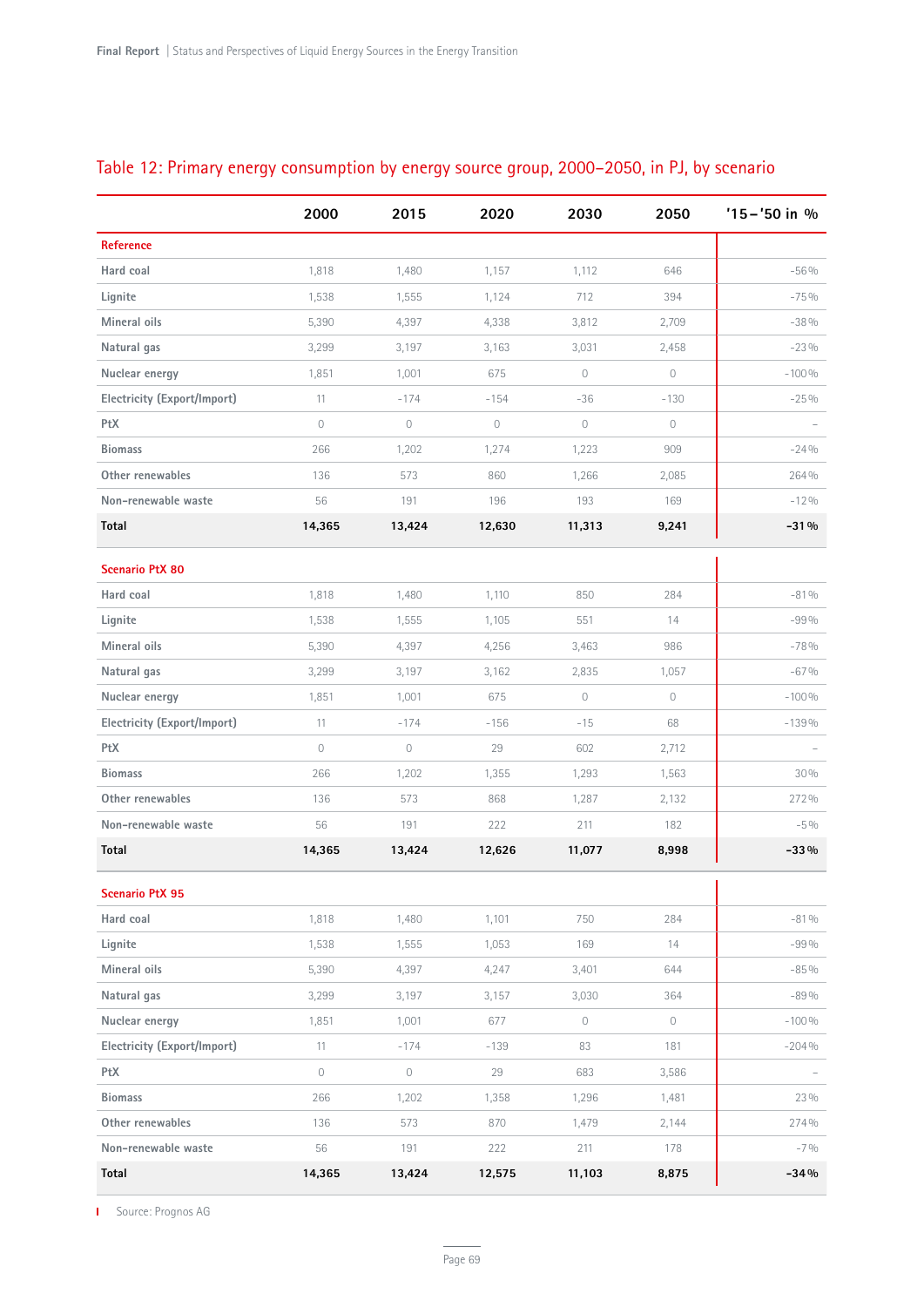#### 7.2 CONSUMPTION OF MINERAL OIL PRODUCTS AND PTX

The consumption of petroleum products in the reference scenario is shown in table 13. A distinction is made between use in final consumption sectors, use in non-energy consumption (material consumption; see chapter 5) and use in the conversion sector. In terms of **final energy consumption**, only jet fuels and heavy heating oil show increases in consumption during the scenario period. The development of this consumption is strongly influenced by international air and sea traffic (increasing traffic volumes). Consumption of petrol (-323 PJ; -45%) and diesel (-644 PJ; -43%) decline sharply. Consumption of petrol has already declined significantly in the past: In the period 2000 to 2015, consumption decreased from 1,253 PJ to 715 PJ. By contrast, diesel consumption rose from 1,264 PJ to 1,499 PJ between 2000 and 2015. The picture for light heating oil is comparable to that of petrol. Between 2000 and 2015, sales fell from around 1,150 PJ to 660 PJ. In the reference scenario, this trend continues, with consumption at around 160 PJ in 2050. Overall, mineral oil consumption in the final consumption sectors decreases by 43% to approximately 1,950 PJ between 2015 and 2050.

The **non-energetic use** of mineral oils also declines. However, the decline is less than that of final consumption. Material use decreased from 960 PJ in 2000 to 826 PJ in 2015. By 2050, consumption will have fallen to 617 PJ (-25% compared to 2015).

A small proportion of mineral oil consumption is accounted for by the conversion sector. A small amount of that is used to generate electricity and heat, the remainder is used by the refineries (internal consumption/conversion losses of around 5%).

In the target scenarios, fossil mineral oils are gradually replaced by greenhouse gas-neutral synthetic energy sources in the **end-consumption sectors**, in line with the assumed blending proportions. Not only fossil mineral oil products, but also fossil gases are substituted.

The use of fossil fuels in **non-energy consumption** (i.e. in the production of raw materials and products (mainly) from oils) does not directly lead to GHG emissions. GHG emissions only arise when these products are thermally recycled as waste. The replacement of fossil raw materials with PtX for non-energy consumption is not absolutely necessary to achieve the targets. Due to economic considerations, comparatively cheaper fossil raw materials therefore continue to be used.

| in PJ                                                        | 2000  | 2015  | 2020  | 2030  | 2050  | $'15 - '50$ in % |
|--------------------------------------------------------------|-------|-------|-------|-------|-------|------------------|
| Final energy demand (incl. int. air<br>traffic and shipping) |       |       |       |       |       |                  |
| Diesel fuel                                                  | 1,264 | 1,499 | 1,550 | 1,345 | 855   | $-43%$           |
| Jet fuels                                                    | 307   | 365   | 390   | 416   | 401   | $10\%$           |
| Liquid Gas                                                   | 42    | 45    | 39    | 23    | 9     | $-79%$           |
| Light heating oil                                            | 1,149 | 660   | 579   | 351   | 159   | $-76%$           |
| Heavy heating oil                                            | 166   | 89    | 90    | 112   | 120   | $-34%$           |
| Petrol                                                       | 1,253 | 715   | 708   | 613   | 392   | $-45%$           |
| Petroleum coke                                               | 8     | 5     | 5     | 4     | 3     | $-52%$           |
| Other mineral oil products                                   | 12    | 12    | 11    | 11    | 10    | $-12%$           |
| <b>Total</b>                                                 | 4,203 | 3,391 | 3,372 | 2,875 | 1,948 | $-43%$           |
| Non-energy-related consumption                               | 960   | 826   | 788   | 755   | 617   | $-25%$           |
| <b>Transformation sector</b>                                 | 227   | 180   | 177   | 182   | 144   | $-20%$           |
| Total consumption of mineral oil                             | 5,390 | 4,397 | 4,338 | 3,812 | 2,709 | $-38%$           |

#### Table 13: Reference scenario: Energy and non-energy-related consumption of mineral oil products in PJ

Source: Prognos AG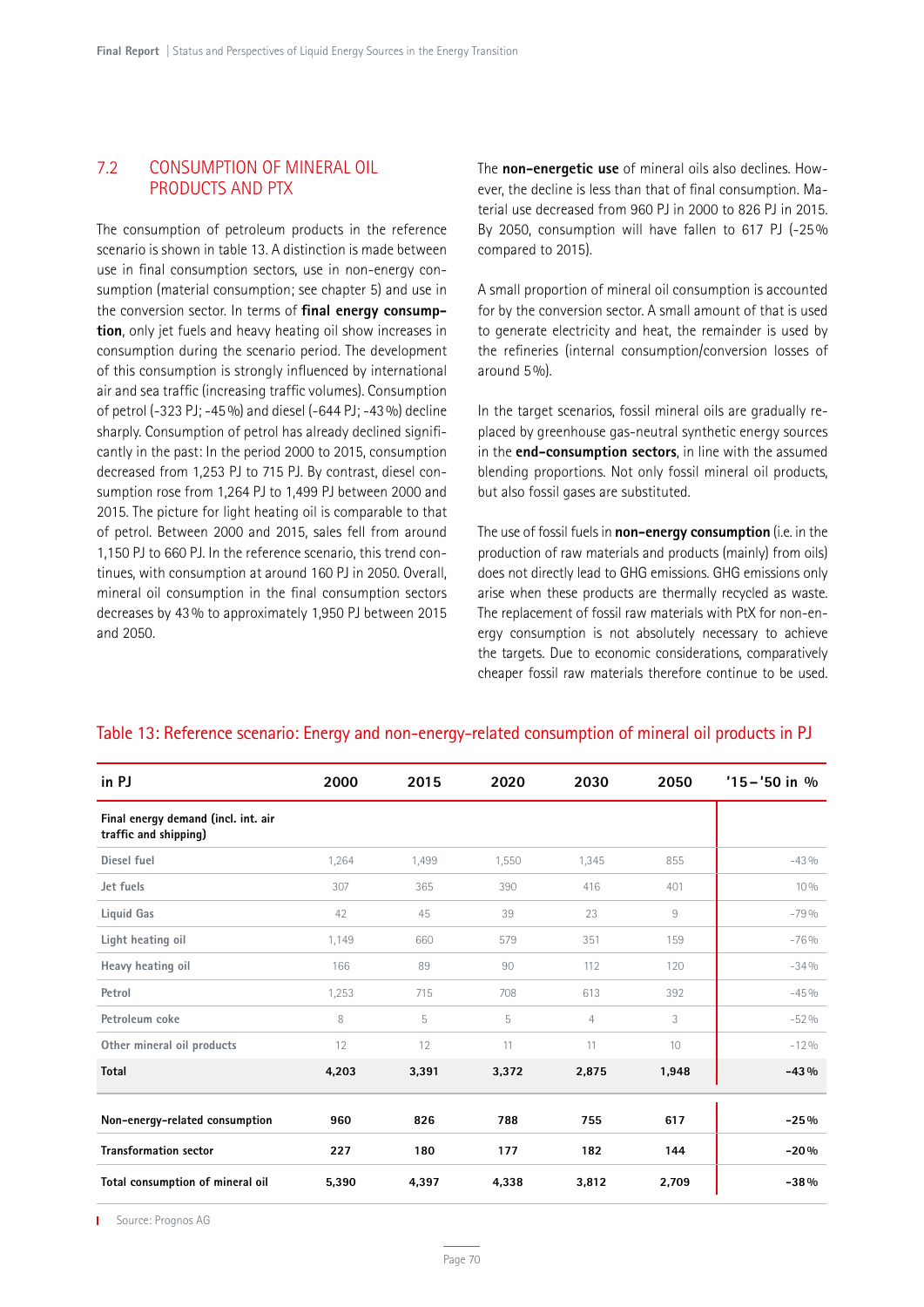|                        | 2000           | 2030         | 2040  | 2050  |
|------------------------|----------------|--------------|-------|-------|
| <b>Scenario PtX 80</b> |                |              |       |       |
| PtDiesel               | 8              | 154          | 760   | 765   |
| PtG                    | 11             | 275          | 945   | 993   |
| PtH <sub>2</sub>       | $\mathcal O$   | $\mathbf{1}$ | 15    | 39    |
| PtHEL                  | $\overline{4}$ | 57           | 231   | 237   |
| PtKerosine             | $\overline{2}$ | 45           | 271   | 329   |
| PtPetrol               | $\overline{4}$ | 69           | 361   | 350   |
| Total                  | 29             | 602          | 2,584 | 2,712 |
| Thereof share of PtL   | 61%            | 54%          | 63%   | 62 %  |
| <b>Scenario PtX 95</b> |                |              |       |       |
| PtDiesel               | 8              | 171          | 914   | 910   |
| PtG                    | 11             | 318          | 1,146 | 1,528 |
| PtH <sub>2</sub>       | $\mathcal O$   | $\mathbf{1}$ | 17    | 41    |
| PtHEL                  | $\overline{4}$ | 63           | 277   | 283   |
| PtKerosine             | $\overline{2}$ | 51           | 331   | 397   |
| PtPetrol               | $\overline{4}$ | 79           | 445   | 427   |
| Total                  | 29             | 683          | 3,130 | 3,586 |
| Thereof share of PtL   | 61%            | 53%          | 63%   | 56%   |

#### Table 14: Use of synthetic energy sources, 2020–2050, by scenario, in PJ

**I** Source: Prognos AG

Even if non-energy consumption were to be replaced by synthetic oils and gases, the PtX requirement would be correspondingly higher, by up to an additional 500 PJ PtL.7 This would make it possible to avoid some of the GHG emissions from waste incineration in the balance. However, since only part of the waste consists of petrochemical raw materials, this measure could not completely reduce CO<sub>2</sub> emissions from waste incineration.

The PtX95 scenario also assumes that CCS provides technology that enables plastics and other products made from mineral oils to be decarbonised "end-of-pipe" at the end of their life cycle. As a result, the use of comparatively more expensive PtL starting materials can be dispensed with. CCS of GHG-neutral synthetic energy sources could generate negative emissions on the balance sheet, which could offset emissions in other areas.

Table 14 describes the total quantities of synthetic energy sources used in the target scenarios. In the PtX 80 scenario, the demand for synthetic energy sources increases to 2,840 PJ in 2045. After 2045, consumption is slightly lower again. The further increase in efficiency and substitution with electricity applications reduces demand to 2,712 PJ in 2050 (figure 33).

Approximately 40% of the demand for PtX is for gaseous PtX, most of which is synthetic natural gas (PtG). The level of consumption of PtH<sub>2</sub> remains low. Since most of the existing infrastructure can be used, there is no widespread switch to hydrogen drives. Just over 50% of demand is for motor fuels (PtKerosene, PtDiesel, PtPetrol) and just under 10% for heating fuels (PtHel).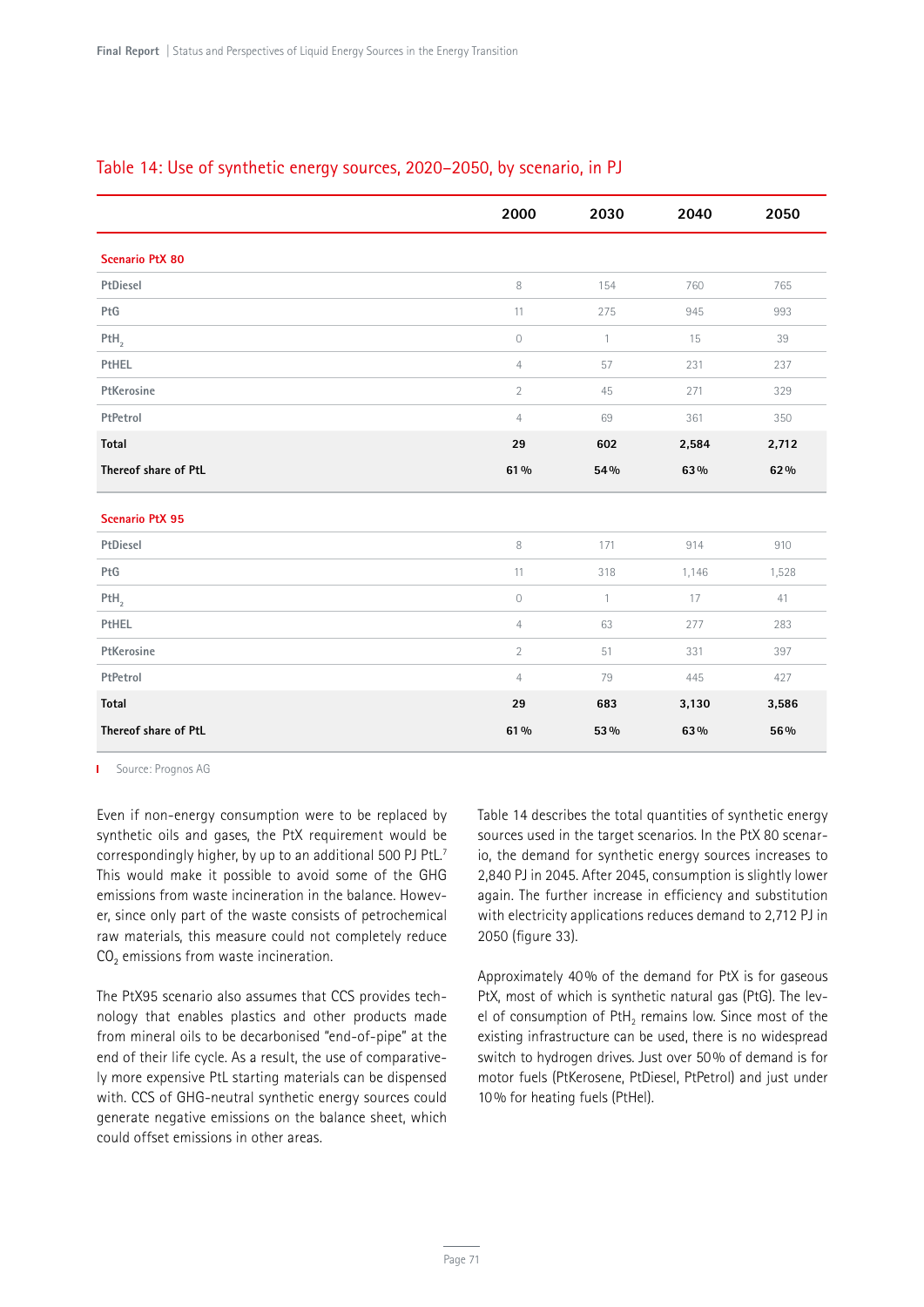

#### Figure 33: PtX 80 scenario – use of synthetic energy sources from 2020–2050, in PJ

In the PtX 95 scenario, the consumption of synthetic energy sources increases to 3,586 PJ in 2050. In the PtX 95 scenario, PtG is also used for electricity generation in the transformation sector from 2045, increasing the proportion of gaseous synthetic energy sources in the PtX 95 scenario to almost 45% in 2050.

The maximum demand for PtX in the PtX 95 scenario is not reached before 2050. This is due to the additional use in the transformation sector, while consumption in the other sectors declines after 2045, analogous to the -80% scenario (table 15 and figure 34).

In 2050, most PtX is used in the transport sector and in the household sector (residential buildings). In the PtX 80 scenario, the share of the transport sector in total PtX consumption is 58% (PtX 95: 53%) and that of the household sector is 20% (PtX 95: 18%). While PtL (especially PtDiesel, PtPetrol and PtKerosene) is used almost exclusively in the transport sector, PtL competes with PtG in the household sector.

For cost reasons, there is no mix with PtX for non-energy-related consumption in the target scenarios; comparatively cheaper fossil raw materials remain the starting materials.

One exception is the use of synthetic hydrogen  $(\text{PtH}_2)$  for ammonia synthesis. This can reduce the use of natural gas for non-energy-related consumption. The amount of synthetic hydrogen used is up to 29 PJ.

Most PtX is used in the transport sector, and around 95% is liquid PtL. In the PtX 80 scenario, consumption in the transport sector in 2050 is 1,570 PJ; in the PtX 95 scenario, it is 1,884 PJ (table 16, figures 35 and 36). The structure is identical in both target scenarios; the differences between the scenarios are solely due to the different blending proportions. Road traffic accounts for 70% of the total use of PtX in the transport sector. The development of passenger road transport and freight road transport differ slightly. In passenger transport, maximum PtX demand is reached around 2040, after which demand is significantly reduced again. The main cause is the increasing electrification of private motorised transport. In freight transport, the maximum is reached around 2045. Demand does not change significantly in subsequent years.

The importance of international traffic to PtX volumes sold increases over time. The share increases from 20% in 2030 to 27% in 2050.

Source: Prognos AG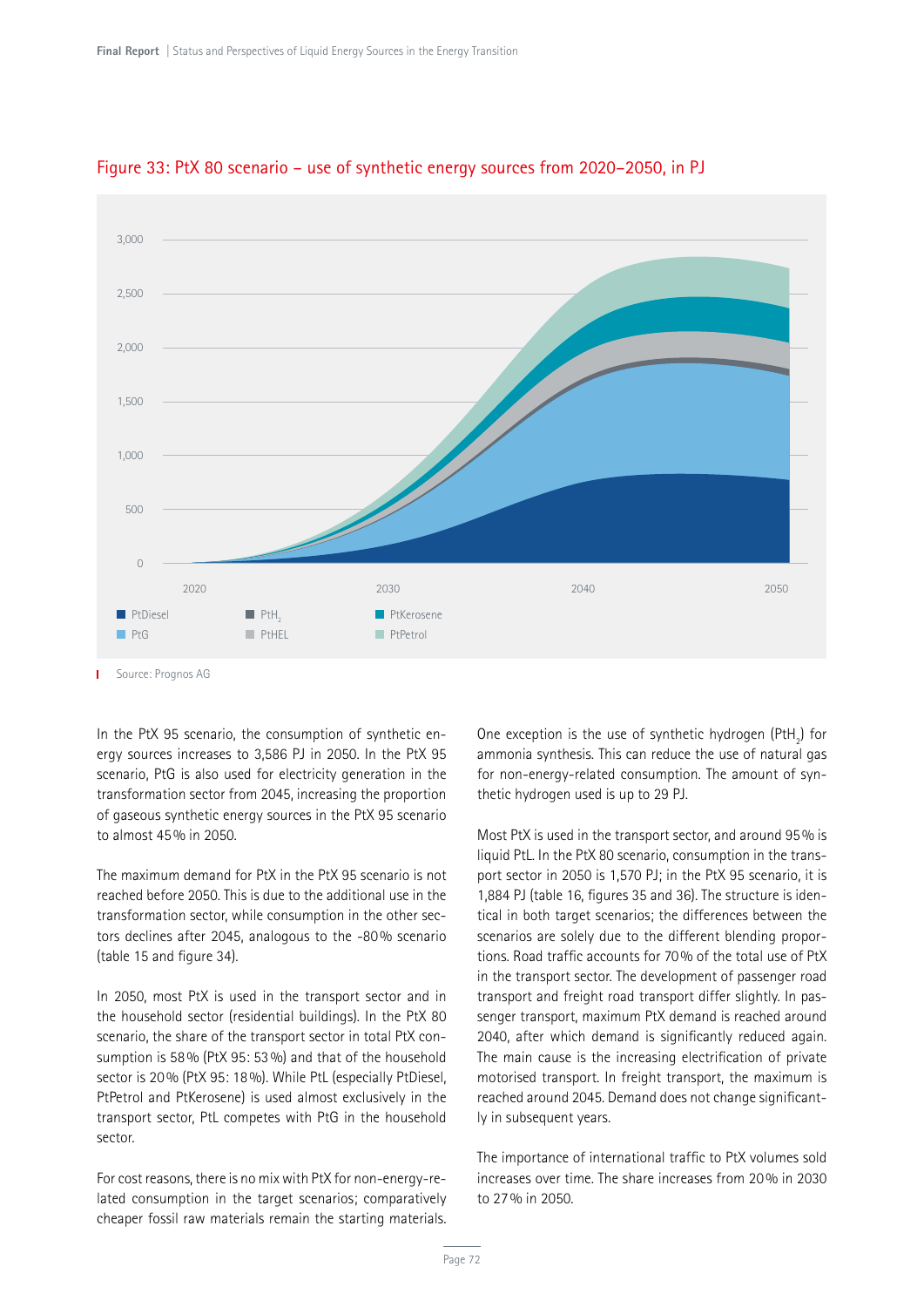|                                | 2020                     | 2030                     | 2040                     | 2050    |
|--------------------------------|--------------------------|--------------------------|--------------------------|---------|
| <b>Scenario PtX 80</b>         |                          |                          |                          |         |
| Commerce, Trade, Services      | $\overline{4}$           | 58                       | 283                      | 301     |
| Industry                       | 5                        | 160                      | 300                      | 278     |
| Private households             | $\overline{7}$           | 105                      | 507                      | 535     |
| Transport                      | 14                       | 280                      | 1.485                    | 1.570   |
| <b>Transformation sector</b>   | $\circ$                  | $\circ$                  | $\circ$                  | $\circ$ |
| Non-energy-related consumption | $\circ$                  | $\circ$                  | 10                       | 29      |
| <b>Total</b>                   | 29                       | 602                      | 2.584                    | 2.712   |
| <b>Scenario PtX 95</b>         |                          |                          |                          |         |
| Commerce, Trade, Services      | 3                        | 65                       | 343                      | 361     |
| Industry                       | 5                        | 189                      | 365                      | 337     |
| Private households             | $\overline{7}$           | 117                      | 614                      | 641     |
| Transport                      | 14                       | 313                      | 1.799                    | 1.884   |
| <b>Transformation sector</b>   | $\overline{\phantom{a}}$ | $\overline{\phantom{a}}$ | $\overline{\phantom{a}}$ | 334     |
| Non-energy-related consumption | $\overline{\phantom{a}}$ | $\overline{\phantom{a}}$ | 10                       | 29      |
| <b>Total</b>                   | 29                       | 683                      | 3.130                    | 3.586   |

#### Table 15: Use of synthetic energy sources in the sectors from 2020–2050, by scenario, in PJ

**I** Source: Prognos AG

## 7.3 GHG BALANCE

In the reference scenario, GHG emissions fall to 496 million tonnes of  $CO<sub>2</sub>e$  by 2050 (table 17). Emissions from international air and sea transport are not taken into account. The lower reduction target, a reduction of at least 80% compared to 1990, is missed by 246 million tonnes of CO<sub>2</sub>e in the reference. The largest reductions are in the energy, household and CTS sectors. Emissions in these sectors decrease by around 70% between 1990–2050. In the industry (-52%) and transport (-43%) sectors, the percentage reductions are significantly lower. In the agricultural sector and in industrial processes, emissions have been significantly reduced in the past. In the years up to 2050, however, emissions in these sectors only decrease slightly. High percentage savings have also been achieved in the areas of waste, military and fugitive emissions in the past. In terms of quantity, however, these areas are only of minor importance.

In the PtX 80 target scenario, GHG emissions are reduced to 247 million tonnes of  $CO<sub>2</sub>$ eq by 2050. This corresponds to a reduction of -80.3% compared to 1990. The set emission target is achieved (figure 37). In terms of energy-related emissions, the reductions in the household, CTS, transport and energy sectors are all in a range from just under 90% to 95%. The reduction in the industrial sector is lower (-75%). Nearly half of the remaining emissions are in the non-energy sector, particularly agriculture and industrial processes. In agriculture, the emissions are identical to the reference development. In industrial processes, emissions are slightly lower: the use of PtH<sub>2</sub> in ammonia synthesis leads to a reduction here of around 3 million tonnes of  $CO<sub>2</sub>e$ .

The highly ambitious PtX 95 target scenario aims to reduce GHG emissions to below 65 million tonnes of  $CO<sub>2</sub>$ eq. Energy efficiency, the heating structure (buildings), but also the drive structure for traffic should develop analogously to the reference. The main strategy for the reduction is to switch to PtX, including for electricity and district heating generation. The proportion of blending increases to 100% in 2050. In addition, the potential of biomass is fully exploited.

These two measures are not sufficient for a GHG reduction of 95%. Additional process changes and efficiency measures are needed in the areas of agriculture and industrial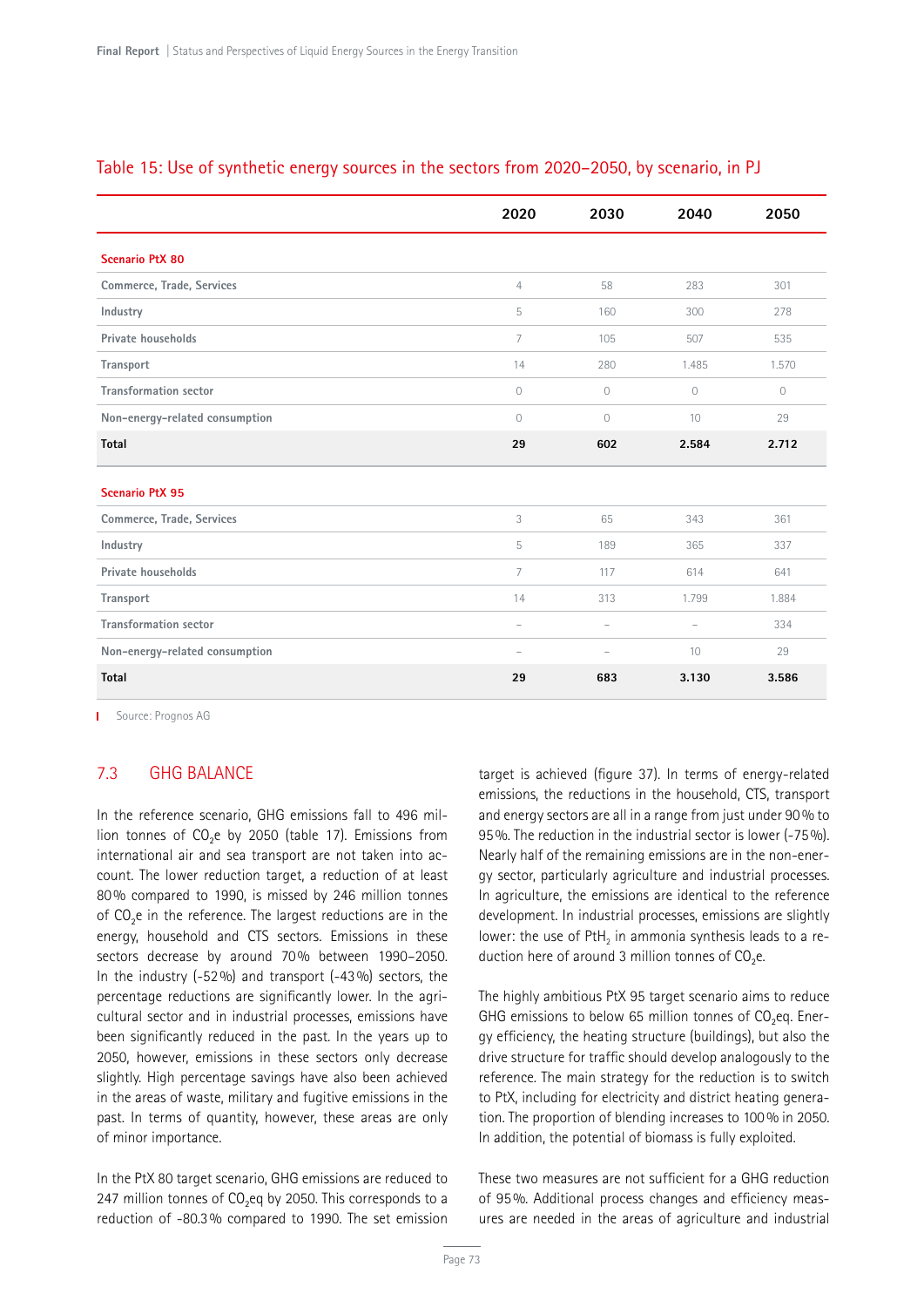

## Figure 34: PtX 95 scenario – use of synthetic energy sources from 2020–2050 by sector, in PJ

Figure 35: Transport sector, PtX 80 scenario – use of synthetic energy sources from 2020–2050 by mode of transport, in PJ



Source: Prognos AG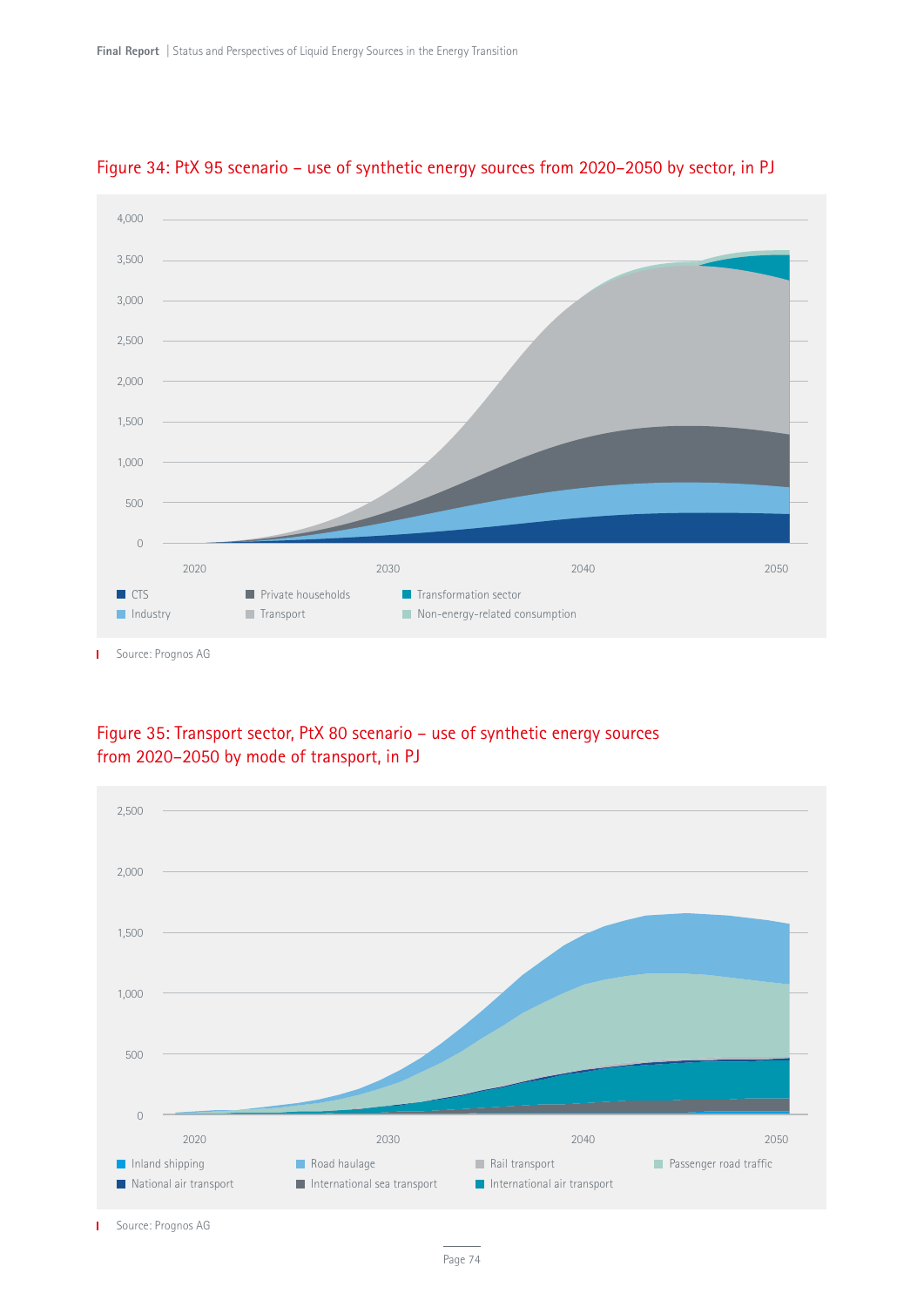

## Figure 36: Transport sector, PtX 95 scenario – use of synthetic energy sources from 2020–2050 by mode of transport, in PJ

Source: Prognos AG

processes. The area of agriculture was not separately calculated in this project; the development was taken from an existing study (BCG, Prognos, 2018).

In some processes, including the production of primary steel, PtX does not seem to be a sensible substitute. Following the study by BCG and Prognos (2018), it was decided to capture these emissions using CCS. A possible technical alternative for steel production would be to use hydrogen as a reducing agent instead of coal. This would require far-reaching modifications to the production facilities, which would entail high costs. By using CCS, GHG emissions can be reduced to 71 million tonnes of CO<sub>2</sub>eq by 2050 in the -95% scenario. With a reduction of 94.3% compared to 1990, the target is almost achieved. The remaining emissions are mainly distributed between agriculture (40 million tonnes of  $CO_2$ eq), industry (10 million tonnes of  $CO_2$ eq) and industrial processes (12 million tonnes of  $CO_2$ eq). In the household, CTS, transport and energy sectors, emissions are almost fully reduced.

#### **Carbon Capture and Storage – CCS**

One way to reduce the proliferation of the greenhouse gas CO<sub>2</sub> is to separate it from large emission sources and keep it in long-term storage in deep geological formations. This option is called carbon capture and storage (CCS).

A geological  $CO<sub>2</sub>$  store requires porous rock with sufficient pore space to absorb liquid. For the storage of  $CO<sub>2</sub>$  to have an impact on the climate, the greenhouse gas must remain underground for at least 10,000 years (BGR 2009). $8$  CO<sub>2</sub> can be stored most effectively in the pore space of rocks at a depth of at least 800 m. Due to the prevailing pressure and temperature conditions at these depths, the  $CO<sub>2</sub>$  remains in a supercritical phase state. This quasi-liquid  $CO<sub>2</sub>$  has a greatly reduced volume compared to the initial gas.

There are a number of different geological storage options, including deep saline aquifers, depleted gas and oil fields, coal seams and salt caverns. The greatest storage potential is assumed to be in deep aquifers, which according to a study by the Wuppertal Institute could contain 2 to 9

8 German Federal Institute for Geosciences and Natural Resources: CO<sub>2</sub> storage (German only), https://www.bgr.bund.de/DE/Themen/Nutzung\_tieferer\_Untergrund\_CO2Speicherung/CO2Speicherung/co2speicherung\_node.html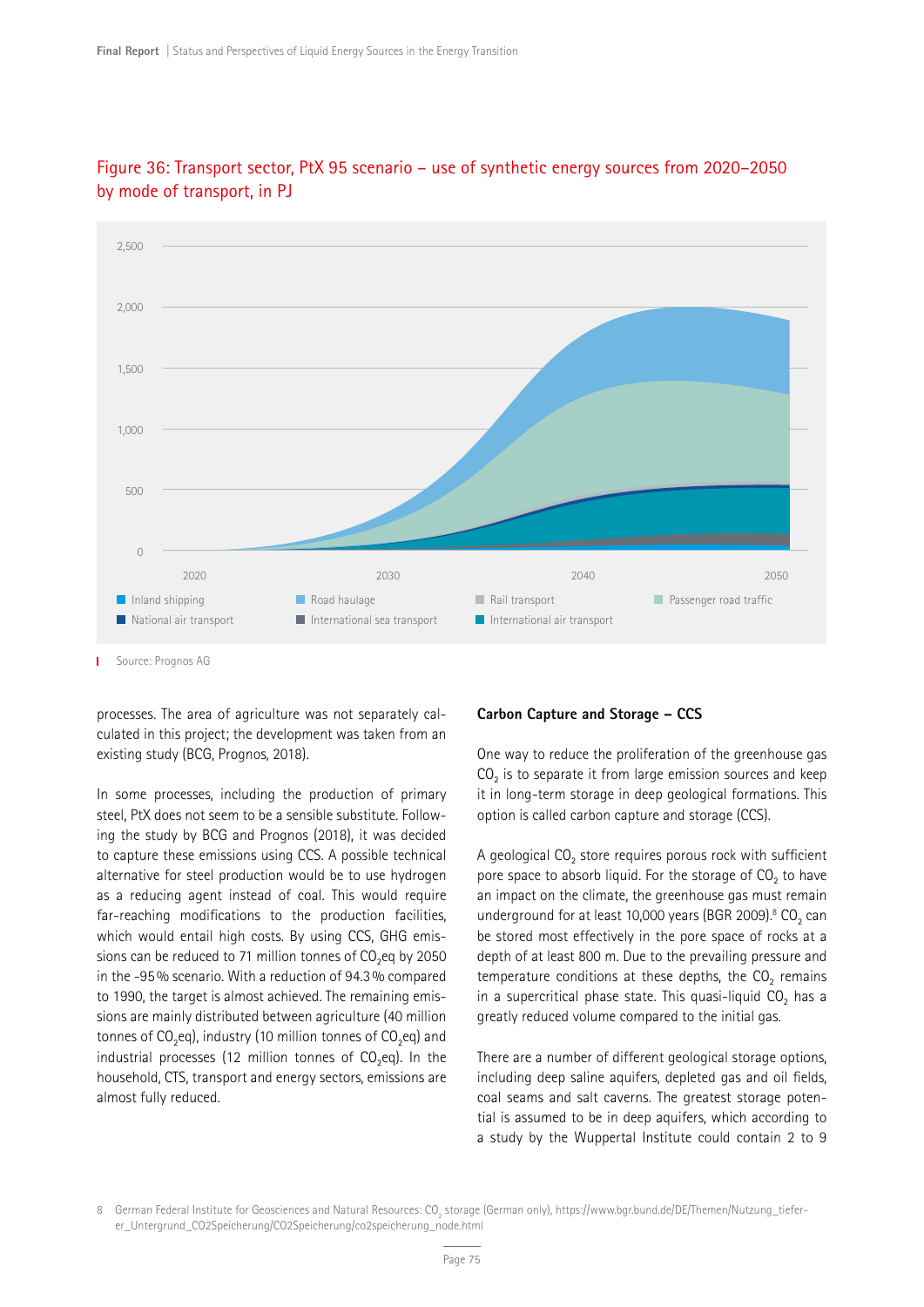## Table 16: Use of synthetic energy sources in the transport sector, 2020–2050, by mode of transport, in PJ

|                           | 2020           | 2030           | 2040  | 2050  |
|---------------------------|----------------|----------------|-------|-------|
| <b>Scenario PtX 80</b>    |                |                |       |       |
| Inland shipping           | 0              | $\overline{2}$ | 13    | 17    |
| International shipping    | 0              | 13             | 79    | 112   |
| International air traffic | $\overline{2}$ | 42             | 257   | 312   |
| National air traffic      | 0              | 3              | 15    | 17    |
| Rail transport            | 0              | $\overline{2}$ | 14    | 18    |
| Passenger road transport  | 8              | 145            | 689   | 594   |
| Freight road transport    | 3              | 72             | 419   | 500   |
| Total                     | 14             | 280            | 1,485 | 1,570 |
| Thereof share of PtL      | 99%            | 97%            | 95%   | 94%   |
| <b>Scenario PtX 95</b>    |                |                |       |       |
| Inland shipping           | 0              | $\overline{2}$ | 16    | 20    |
| International shipping    | $\overline{0}$ | 15             | 96    | 134   |
| International air traffic | $\overline{2}$ | 47             | 311   | 374   |
| National air traffic      | 0              | 3              | 18    | 20    |
| Rail transport            | $\overline{0}$ | $\overline{2}$ | 17    | 22    |
| Passenger road transport  | 8              | 162            | 834   | 713   |
| Freight road transport    | 3              | 81             | 507   | 600   |
| <b>Total</b>              | 14             | 313            | 1,799 | 1,884 |
| Thereof share of PtL      | 99%            | 97%            | 95%   | 94%   |

**I** Source: Prognos AG

gigatonnes of  $CO<sub>2</sub>$ . $^{\circ}$  Based on conservative estimates, the remaining sources could accommodate a further 3 gigatonnes of  $CO<sub>2</sub>$ .

In the PtX 95 target scenario, CCS is used gradually after 2030. CCS is used in industry, especially in steel production and cement production. CCS is used in electricity generation where non-renewable waste or industrial gases (including blast furnace gas from steel production) are used. These quantities cannot be replaced by synthetic energy sources, or can only be replaced to a very limited extent, because the blast furnace gases are produced anyway. GHG emissions from refineries, which continue to process fossil mineral oils for material use, are also captured by CCS in the PtX 95 scenario. Another possible alternative to the chosen approach would be the use of PtX for non-energy-related consumption. This would reduce emissions from refineries and waste incineration. It would entail higher costs for the chemical starting products. However, CCS could not be dispensed with because emissions are still generated in steel and cement production.

Overall, annual emissions increase to 56 million tonnes of CO<sub>2</sub>e by 2050 (table 18). Cumulated over the entire period, this results in a captured amount of 615 million tonnes of  $CO<sub>2</sub>e$ .

<sup>9</sup> Wuppertal Institute for Climate, Environment and Energy (2009) (German only): *CCS – und viele Fragen.* Published in Energie & Management. 15 January 2010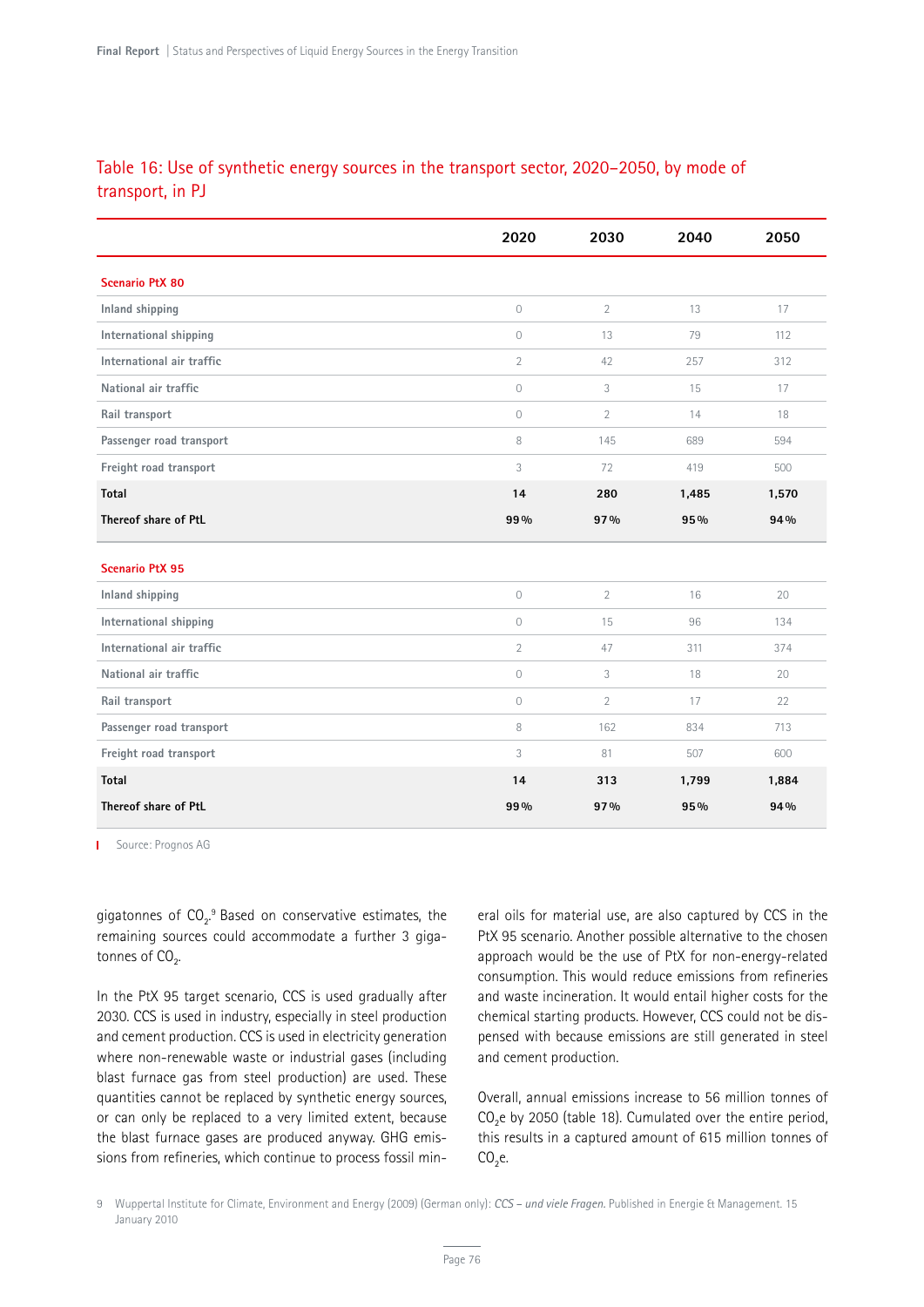## Table 17: GHG emissions by source, 1990 to 2050, in million tonnes  $\mathsf{CO}_\mathrm{_2}$ e, by scenario, excluding international traffic

|                           | 1990  | 2015           | 2020               | 2030           | 2050           | 1990-2050 in % |
|---------------------------|-------|----------------|--------------------|----------------|----------------|----------------|
| <b>Reference</b>          |       |                |                    |                |                |                |
| Private households        | 132   | 86             | 80                 | 60             | 39             | $-70%$         |
| Industry                  | 187   | 127            | 101                | 97             | 90             | $-52%$         |
| <b>CTS</b>                | 76    | 41             | 42                 | 33             | 22             | $-71%$         |
| Transportation            | 164   | 161            | 163                | 145            | 93             | $-43%$         |
| Energy sector             | 427   | 335            | 274                | 223            | 124            | $-71%$         |
| Agriculture               | 80    | 67             | 65                 | 64             | 60             | $-25%$         |
| Waste sector              | 38    | 11             | 8                  | $\overline{4}$ | 3              | $-93%$         |
| <b>Fugative emissions</b> | 38    | 11             | 10                 | $\,9$          | $\overline{7}$ | $-81%$         |
| Military                  | 12    | $\mathbf{1}$   | $\mathbf{1}$       | $\mathbf{1}$   | $\mathbf{1}$   | $-94%$         |
| Process-induced emissions | 97    | 62             | 62                 | 60             | 57             | $-41%$         |
| Total                     | 1,251 | 902            | 806                | 696            | 496            | $-60%$         |
| <b>Scenario PtX 80</b>    |       |                |                    |                |                |                |
| Private households        | 132   | 86             | 80                 | 54             | 7              | $-94%$         |
| Industry                  | 187   | 127            | 100                | 76             | 47             | $-75%$         |
| <b>CTS</b>                | 76    | 41             | 41                 | 28             | 3              | $-96%$         |
| Transportation            | 164   | 161            | 163                | 135            | 18             | $-89%$         |
| Energy sector             | 427   | 335            | 273                | 200            | 54             | $-87%$         |
| Agriculture               | 80    | 67             | 65                 | 64             | 60             | $-25%$         |
| Waste sector              | 38    | 11             | 8                  | $\overline{4}$ | 3              | $-93%$         |
| <b>Fugative emissions</b> | 38    | 11             | $\hbox{ }^{\rm 9}$ | $\,6$          | $\mathbf{1}$   | $-96%$         |
| Military                  | 12    | $\mathbf{1}$   | $\mathbf{1}$       | $\mathbf{1}$   | $\mathbf{1}$   | $-94%$         |
| Process-induced emissions | 97    | 62             | 62                 | 60             | 54             | $-45%$         |
| Total                     | 1,251 | 902            | 802                | 627            | 247            | $-80%$         |
| <b>Scenario PtX 95</b>    |       |                |                    |                |                |                |
| Private households        | 132   | 86             | 80                 | 53             | $\mathbf{1}$   | $-99%$         |
| Industry                  | 187   | 127            | 100                | 74             | $10\,$         | $-95\%$        |
| <b>CTS</b>                | 76    | 41             | 42                 | 29             | $\bigcirc$     | $-100%$        |
| Transportation            | 164   | 161            | 163                | 133            | $\mathbf{1}$   | $-99%$         |
| Energy sector             | 427   | 335            | 264                | 159            | $\overline{2}$ | $-100%$        |
| Agriculture               | 80    | 67             | 61                 | 54             | 40             | $-50%$         |
| Waste sector              | 38    | 11             | 8                  | $\overline{4}$ | 3              | $-93%$         |
| <b>Fugative emissions</b> | 38    | 11             | $\hbox{ }^{\rm 9}$ | $\,6$          | $\mathbf{1}$   | $-98%$         |
| Military                  | 12    | $\overline{1}$ | $\mathbf{1}$       | $\mathbf{1}$   | $\mathbf{1}$   | $-94%$         |
| Process-induced emissions | 97    | 62             | 56                 | 41             | 12             | $-87%$         |
| Total                     | 1,251 | 902            | 784                | 552            | ${\bf 71}$     | $-94%$         |

Source: National trend tables for German reporting of atmospheric emissions 1990–2015, German Environment Agency 2017, new updates by Prognos AG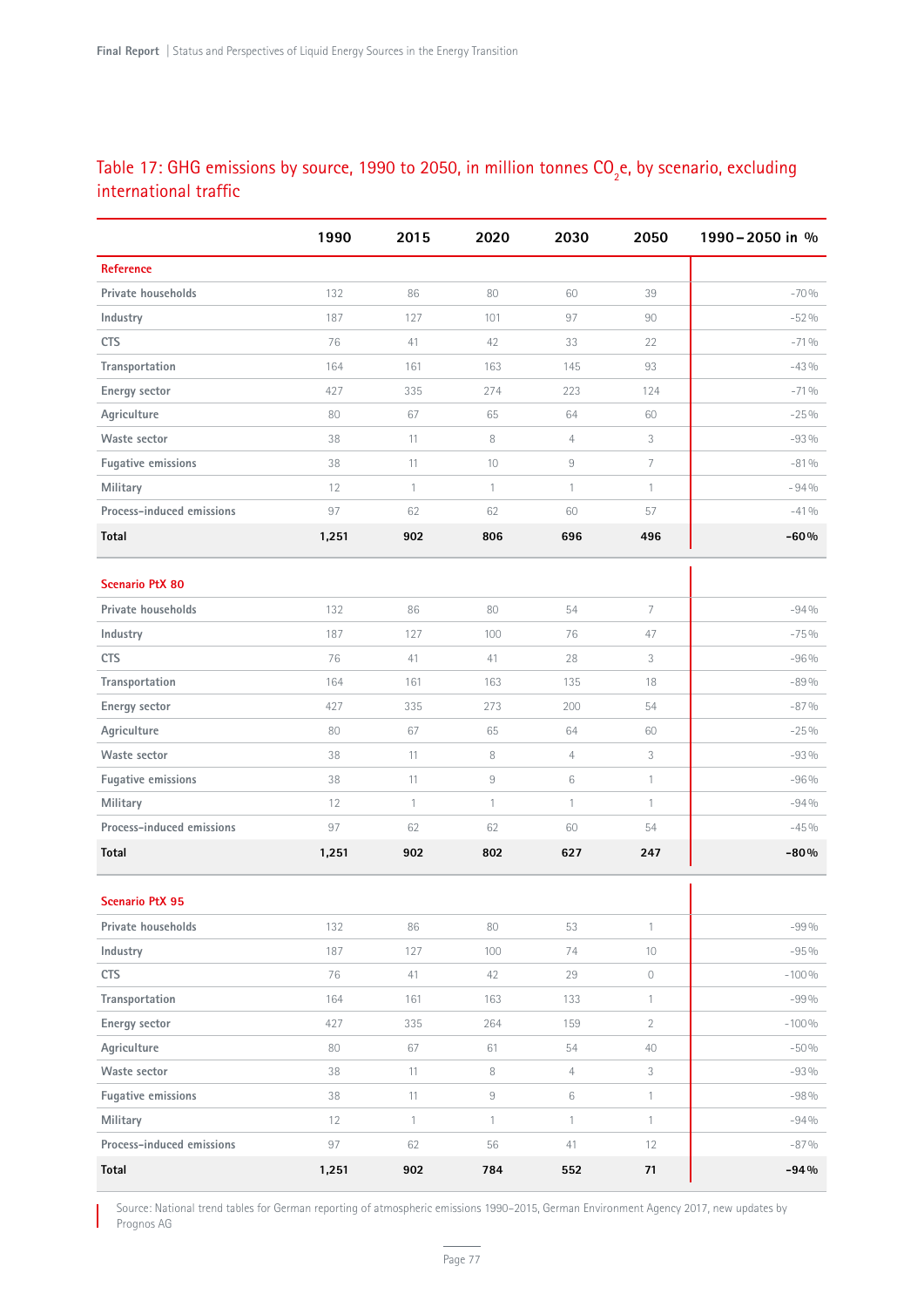

#### Figure 37: GHG emissions by source, 1990 to 2050 in the PtX 80 scenario, in million tonnes  $CO<sub>2</sub>e$

Source: National trend tables for German reporting of atmospheric emissions 1990–2015, German Environment Agency 2017, new updates by Prognos AG, dotted line: target limit for the -80% reduction

Not all the  $CO<sub>2</sub>$  is captured. Some of the  $CO<sub>2</sub>$  emissions escape into the atmosphere despite the CCS. A separation efficiency of 95% is assumed. The operation of the CCS plants requires energy; induced power consumption increases to 27 TWh. The use of fuel in industry also increases slightly.

## 7.4 ECONOMIC CLASSIFICATION

The PtX 80 and PtX 95 scenarios show that it is also possible to achieve GHG targets by extensively utilising the infrastructure and the applications on the consumption side and in the infrastructure. The energy costs and the additional investments in infrastructure and applications required in comparison to the reference development are assessed to estimate the direct costs for the energy system in these scenarios. The comparison is made from an overall economic perspective. No second-round effects are taken into account, i.e. effects that result only indirectly from changes in the flow of goods or commodities.

#### 7.4.1 Costs of energy consumption

The **cumulative (totalled) energy costs** in the period from 2015–2050 are assessed. For this purpose, the energy consumption in the scenarios is evaluated using economic energy prices. The border-crossing prices plus the refining costs are also used.10 Taxes, levies and distribution costs

are taken into account in the economic prices. Figure 38 shows the "economic energy costs" used.

**Two price paths** for the prices of fossil energy sources were defined in the framework data. A reference path with comparatively high prices for fossil energy sources, which are applied in the reference scenario and the PtX 80 scenario. If very ambitious global climate protection targets such as those in the PtX 95 scenario are targeted, the demand for fossil fuels declines more sharply. This leads to lower world market energy prices compared to the reference development. No distinction is made for PtX prices between the two scenarios. The price development corresponds to the derived generation costs. The prices of the upper PtL price path are used (see table 48 in the appendix and chapter 3).

The annual energy costs are made up of the following areas:

- $\blacksquare$  Heating and motor fuel consumption in the four final consumption sectors (households, industry, CTS, transport)
- The transformation input for the generation of electricity and district heating,
- Non-energy-related consumption
- The refineries' self-consumption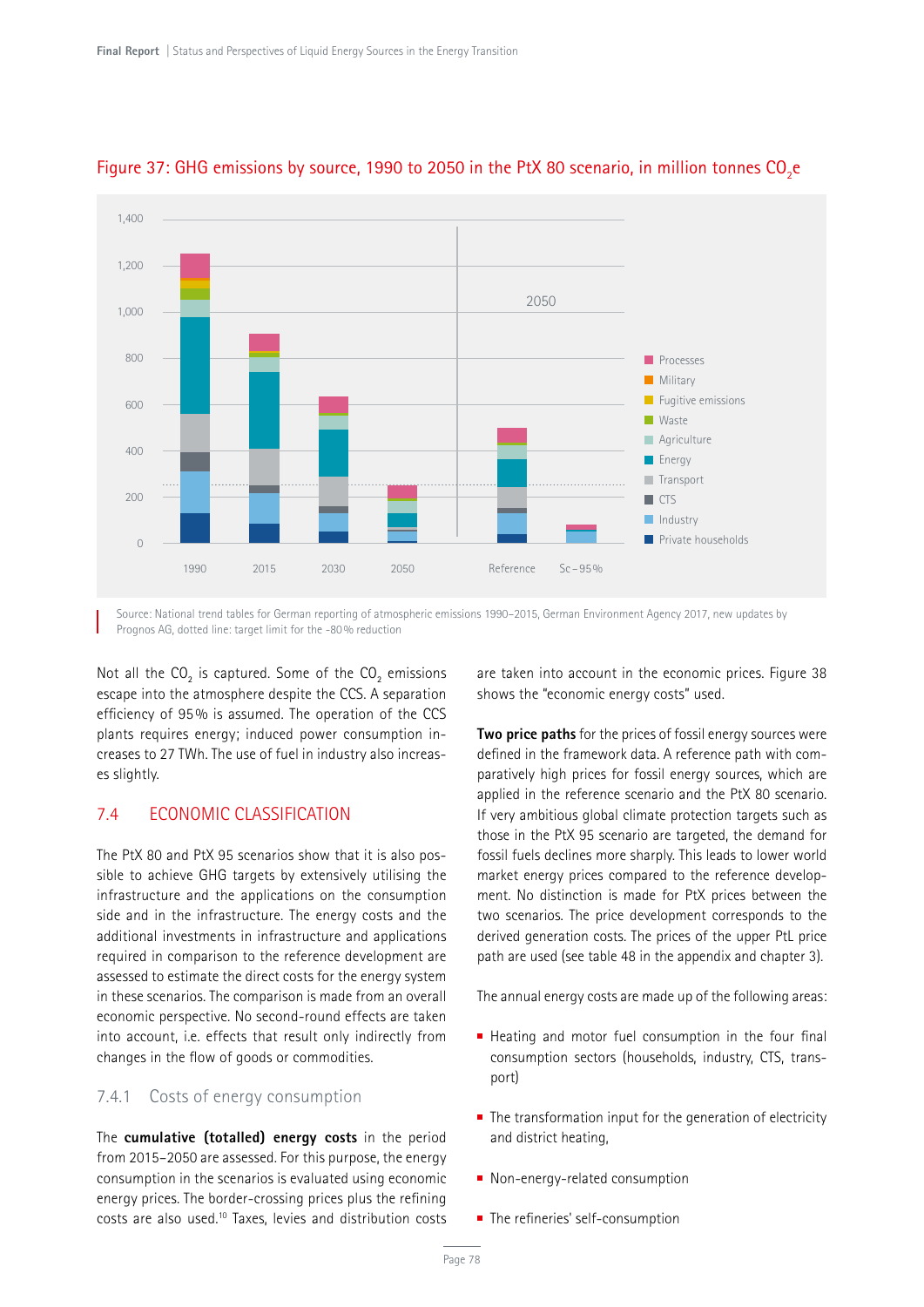By definition, this presentation does not include any costs of capital. The environmental heat used (ambient heat, solar radiation) and wind energy do not result in any energy costs. However, the infrastructure costs are taken into account unless they are already included in the reference development (see the next chapter).<sup>11</sup>

In the reference development, annual energy costs remain almost constant at around € 100 billion until 2040, and decrease to around  $\epsilon$  85 billion annually after 2040. The decline is mainly due to declining demand for diesel and petrol.

In the PtX 80 scenario, annual energy costs rise to over € 180 billion in 2040. The increase is mainly due to the increasing blending of more expensive PtX energy sources. After 2040, with the expected decline in production costs for PtX, annual energy costs also decrease. They fall back below  $\epsilon$  160 billion in 2050.

In the PtX 95 scenario, highly ambitious climate protection and lower world market prices for fossil fuels are assumed (including internationally). As a result of these lower prices, energy costs initially rise less sharply than in the PtX 80 scenario with the higher world market prices. Due to the higher blending proportions, however, the annual energy costs are higher in the PtX 95 scenario than in the PtX 80 scenario from 2040 onwards.

If the annual energy costs for the years 2015–2050 are cumulated, the total energy costs are  $\epsilon$  3,400 billion for the reference scenario and  $\epsilon$  4,900 billion for the PtX 80 scenario. The reduction in GHG emissions to -80% compared to 1990, which is greater than the reference development where the target is not achieved, therefore increases the cumulated energy costs by  $\epsilon$  1,500 billion (+44%; figure 39).

If the PtX 95 scenario were based on the same world market prices for energy as the PtX 80 scenario (see 4.2), the cumulative additional costs for energy would amount to  $\epsilon$  1,800 billion (+53% compared to the reference). This is shown in the third column in figure 39 ("high WMP").

However, based on our assumptions in the PtX 95 scenario, global climate protection reduces the prices of fossil energy sources. In the PtX 95 scenario, the total energy costs for the years 2015–2050 are therefore even slightly lower than in the PtX 80 scenario, although more PtL is used. In total, the cumulative costs are  $\epsilon$  1,400 billion higher than in the reference scenario where the target is not achieved.

## 7.4.2 Required Investment in Germany

For methodological reasons, the investments cannot be specified in the reference scenario. Therefore, the analysis of investments in the PtX 80 and PtX 95 scenarios focuses on the question of which investments must be made **in addition** to the reference scenario. In contrast to energy costs, the additional costs arising from higher investments in the PtX 80 and PtX 95 scenarios are relatively low. This is mainly due to the fact that the existing infrastructure and applications can continue to be used by the end user. Investments are made in the transformation sector because the refineries have to be adapted to the blending of PtL syncrude. To do so, the plants need to be upgraded, especially with the increased of PtL syncrude (see the chapter "Refineries in Germany"). In the 80% scenario, around  $\epsilon$  4.5 billion is required for this upgrade work. In the PtX 95 scenario, upgrade costs increase to around  $\epsilon$  6 billion due to the higher proportion of blending. In addition to the costs in the refinery sector, higher investments than the reference are made in the electricity sector even though the proportion of renewable energies remains the same in 2050.

<sup>11</sup> Since the expansion of wind energy and photovoltaics in the scenario definitions for the PtX 80 and PtX 95 scenarios does not extend beyond the expansion in the reference scenario, no additional investment costs for renewable electricity are required in Germany.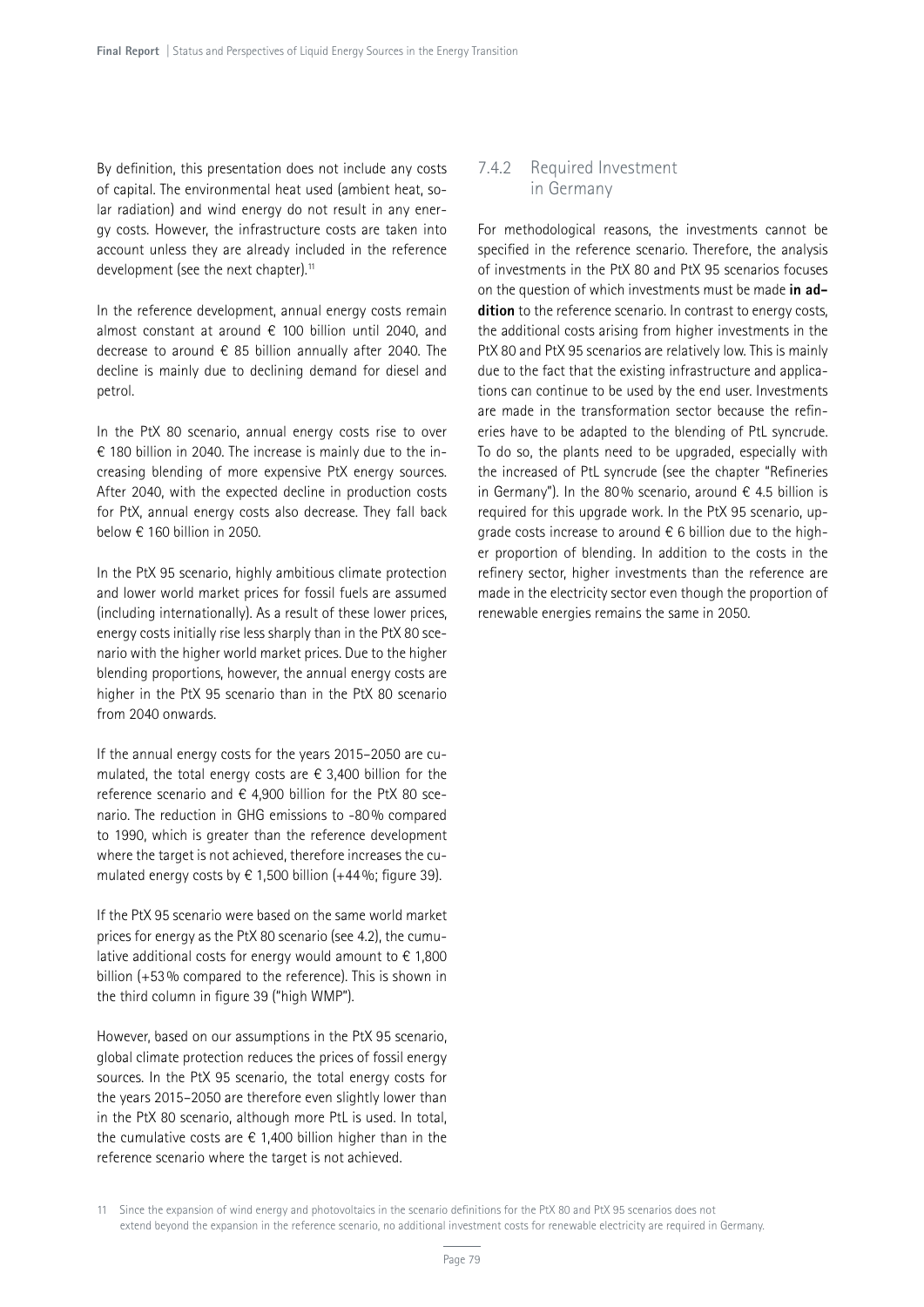|                               | 2035           | 2040           | 2045           | 2050 |
|-------------------------------|----------------|----------------|----------------|------|
| Industry                      | 10             | 19             | 28             | 36   |
| <b>Electricity generation</b> | $\overline{4}$ | $\overline{7}$ | 11             | 15   |
| Refineries                    | 3              | $\overline{4}$ | $\overline{4}$ | 5    |
| Total                         | 16             | 30             | 43             | 56   |
| <b>Power consumption, TWh</b> | 8              | 14             | 21             | 27   |

## Table 18: CCS in scenario PtX 95 – annual GHG emissions by sector in million tonnes CO<sub>2</sub>e and induced power consumption in terrawatt hours (TWh)

**I** Source: Prognos AG

In the 80% scenario, the replacement of 18 GW of coalfired power plants by gas-fired power plants, as well as the earlier expansion of renewable energies, leads to an increase in investments of  $\epsilon$  34 billion. In the PtX 95 scenario, the additional investments increase only slightly.

In the PtX 95 scenario, CCS is used to avoid emissions in the transformation sector and in industry. This results in investments of around € 2 billion in the transformation sector for waste and blast furnace gas incineration. CCS is also used for the remaining emissions in the refinery sector, which requires investments of around  $\epsilon$  2.5 billion. This does not include the operating costs, which amount to around  $\epsilon$  1.5 billion per year during operation.

By comparison, in the industrial sector, steel and cement production for CCS involves significantly higher investments. The necessary investments here amount to around € 18.5 billion. Also not included are the operating costs, which amount to around  $\epsilon$  11 billion over the assessment period.

In the 80% scenario, investments for domestic PtX plants amount to around  $\epsilon$  5 billion. This figure covers the plants to meet the additional hydrogen demand and the pilot plants for electricity-based PtL syncrude and synthetic methane. In the 95% scenario, the investments are roughly  $\epsilon$  1 billion and therefore lower than in the 80% scenario. The reason for this is that there is no production of domestic PtL or electricity-based methane and fewer domestic hydrogen production plants are required. The lower investments in domestic PtX plants in the PtX 95 scenario are due to the fact that CCS is used as the technology in this scenario, which was asserted to be excluded in the PtX 80 scenario.

#### 7.4.3 Investment and Other Effects Abroad

For the overall assessment, it is important to point out that considerable investments have to be made in the countries where the greenhouse gas-neutral PtL or PtG motor and heating fuels are to be produced on a large scale. To estimate the level of investment, we assume that climate protection efforts will be consistent, at least across Europe. In this respect, it can be assumed in a first approximation that the other European countries will also trigger investments in PtX production plants. Only with these investments will the corresponding learning effects be triggered and will the cost reductions identified in this study be achieved.

The demand for PtX for Germany in 2050 was determined to be 2,713 PJ in the PtX 80 scenario and 3,586 PJ in the PtX 95 scenario. To produce this amount of PtX, cumulative foreign investments of  $\epsilon$  1,440 billion or  $\epsilon$  1,840 billion in the period from 2020–2050 would be required, based on the assumptions made as shown in table 20.

For comparison: Morocco's GDP in 2016 was € 91 billion, while Algeria's was € 141 billion and Kazakhstan's was € 121 billion (at an exchange rate of \$1.11/€).

This comparison alone shows that the path to large-scale PtX production described in our scenarios would have considerable economic effects in the countries in our search area. However, without a differentiated analysis, it is not yet possible to predict in detail what these effects might look like (e.g. what proportion of investments leads to value added in the producer countries).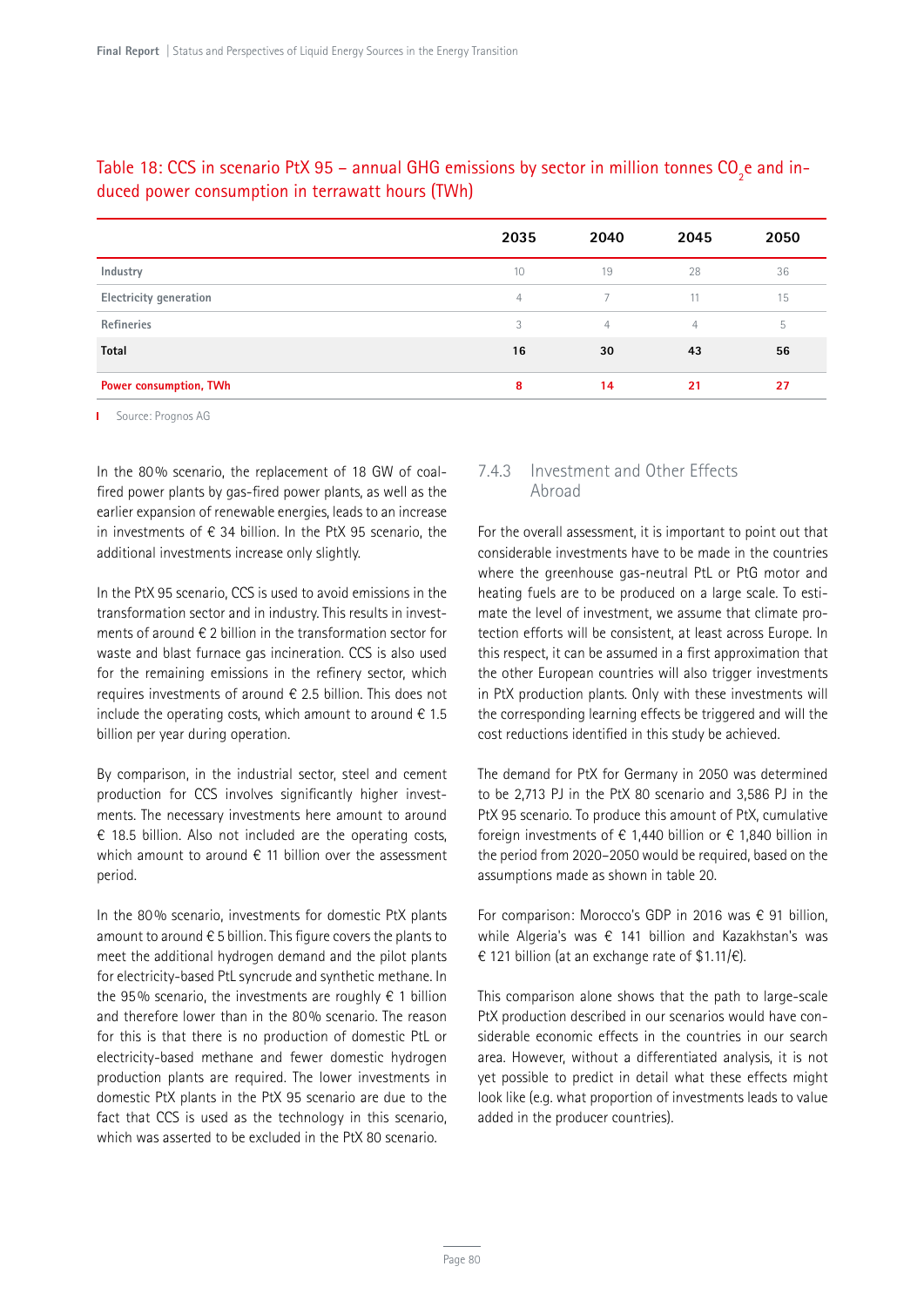



T. Source: Prognos AG, \*including refinement



## Figure 39: Cumulative economic energy costs between 2015–2050 in billion € (actual 2015), basis for higher PtL price path

**I** Source: Prognos AG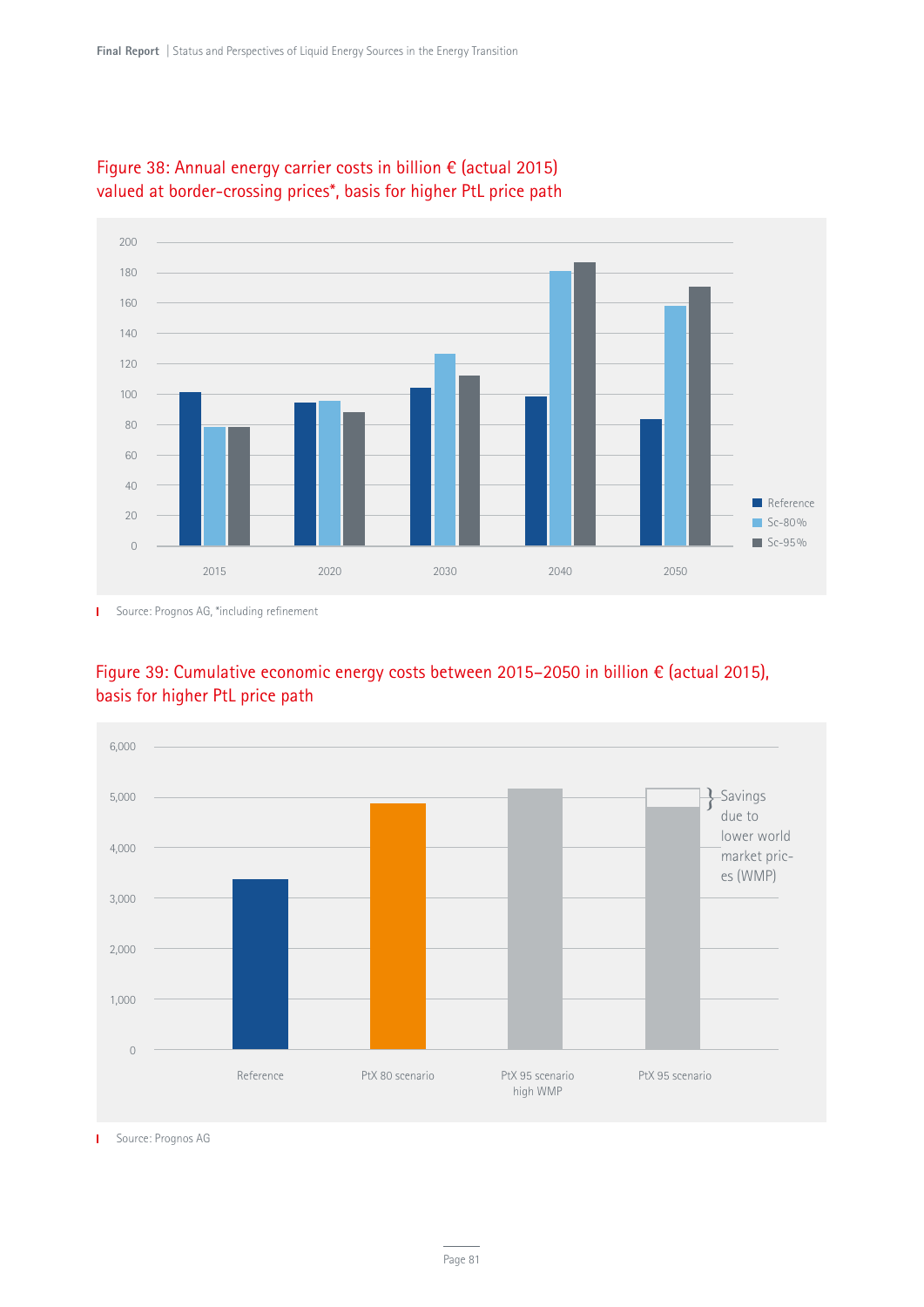|                             | Scenario PtX 80<br>Additional investments compared to<br>the reference in billion $\epsilon$ | <b>Scenario PtX 95</b><br>Additional investments compared to<br>the reference in billion $\mathbf{f}$ " |
|-----------------------------|----------------------------------------------------------------------------------------------|---------------------------------------------------------------------------------------------------------|
| Power supply                | 24                                                                                           | 29                                                                                                      |
| Refinery plant modification | 5                                                                                            | 6                                                                                                       |
| <b>CCS</b>                  |                                                                                              | 23                                                                                                      |
| National PtX generation     | 5                                                                                            |                                                                                                         |
| <b>Total</b>                | 34                                                                                           | 59                                                                                                      |

#### Table 19: Estimated additional investments in Germany compared to the reference, cumulated until 2050

**I** Source: Prognos AG

A further analysis of the effects abroad should also show that the production of PtL and PtG opens up future opportunities for countries that currently derive a large part of their revenues from the sale of fossil hydrocarbons. Without these perspectives, these countries are less likely to support global climate protection policy. They may also have a competitive advantage, because some of their export infrastructure can continue to be used.

The comparison also gives an indication of the high rates of expansion that have to be achieved by the generation plants in the search area: In the PtX 80 scenario, annual generation capacities of around 30 GW of onshore wind and 9 GW of solar PV must be built between 2030–2050 to meet the blending quotas set for Germany. In the PtX 95 scenario, 40 GW of onshore wind and 13 GW of solar PV per year are required in the same period. Much of the expansion is concentrated in the phase between 2030 and 2040, in line with the assumed strong increase in the blending proportions in this decade (see figure 7).

The question of whether there is enough space available for the necessary facilities in the search area countries was not examined in depth. In particular, the area required for  $CO<sub>2</sub>$  direct air capture is currently still unclear. Prognos has estimated the area required for the wind and solar plants needed to realise the investments in table 20, as shown in table 21.

For the wind and solar plants alone, approx. 41,000 km<sup>2</sup> would be required in the PtX 80 scenario and 53,000 km² would be required in the PtX 95 scenario. If the plants were partly built on overlapping areas, the area required could be reduced to approx. 37,000 km² and 48,000 km² respectively.

## Table 20: Estimated investments resulting from German PtX demand abroad by scenario, cumulated until 2050

|                           | Szcenario PtX 80                               |                | Szcenario PtX 95                               |                |  |  |
|---------------------------|------------------------------------------------|----------------|------------------------------------------------|----------------|--|--|
|                           | Estimated investments in<br>billion $\epsilon$ | <b>Share</b>   | Estimated investments in<br>billion $\epsilon$ | <b>Share</b>   |  |  |
| Wind and solar parks      | 860                                            | 60 %           | 1,130                                          | 61%            |  |  |
| Electrolysis              | 380                                            | 26%            | 470                                            | 26%            |  |  |
| CO2-Capture               | 130                                            | 9%             | 160                                            | 9%             |  |  |
| Synthesis plants          | 50                                             | 3%             | 60                                             | $3\%$          |  |  |
| Seawater desalination     | $<$ 1                                          | < 10/0         | $<$ 1                                          | $< 1\%$        |  |  |
| <b>Storage facilities</b> | 16                                             | 1 <sub>0</sub> | 20                                             | 1 <sub>0</sub> |  |  |
| <b>Total</b>              | 1,440                                          | 100 %          | 1,840                                          | 100 %          |  |  |

**I** Source: Estimates/calculations by Prognos AG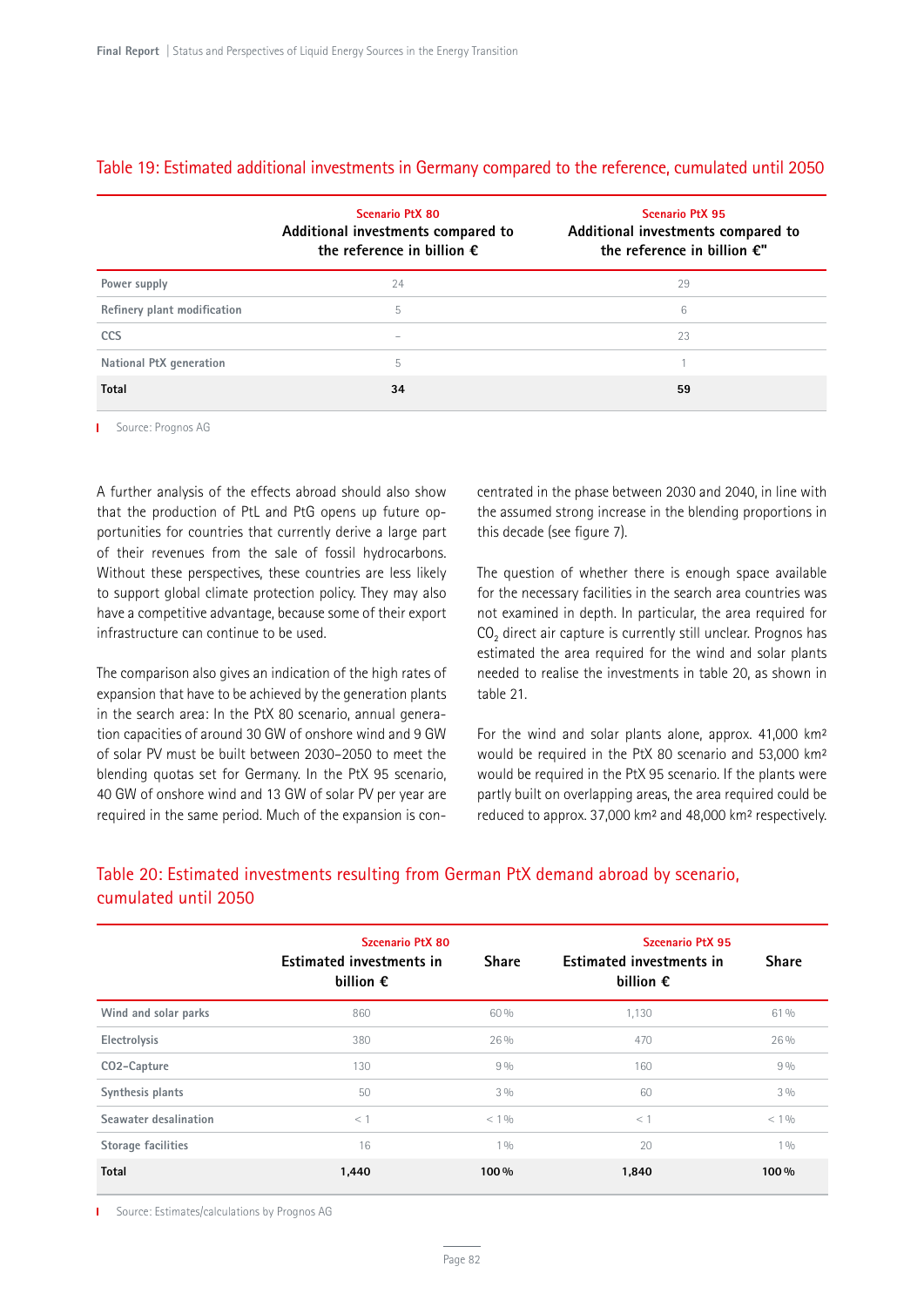## Table 21: Estimated surface area required to generate German PtX demand by scenario

| Estimated surface in km <sup>2</sup> | <b>PtX 80</b> | <b>PtX 95</b> |
|--------------------------------------|---------------|---------------|
| Wind parks                           | 37,000        | 48,000        |
| Solar parks                          | 4,000         | 5,000         |
| All other components                 |               | Not analysed  |
| Total                                |               | Not analysed  |

**I** Source: Prognos AG

For comparison: Morocco covers 446,000 km², Algeria 2,382,000 km² and Kazakhstan 2,725,000 km².

If, similar to the procedure described here, it is assumed that the **European** oil and gas demand from the EU 2016 reference scenario (European Commission 2016) is also covered to a large extent by synthetic oil and gas as per the blending proportions from the 95% scenario, the required electricity generation plants would take up a total area of around 523,000 km².

#### 7.4.4 Total Costs and Classification

In the overall assessment of costs from a domestic perspective, the energy costs, which rise gradually in our PtX scenarios and which towards the end of the assessment period are about twice as high as in the reference scenario, are of particular importance. On the other hand, the investments required in Germany do not reach this magnitude, because most of the existing infrastructure and applications can be used. If energy costs and investments are totalled over the entire assessment period, the additional costs compared to the reference scenario amount to  $\epsilon$  1,534 billion in the PtX 80 scenario and € 1,459 billion in the PtX 95 scenario. The lower costs in the PtX 95 scenario can be explained by the lower prices of fossil energy sources, which is used in the PtX scenario due to the ambitious climate protection.

An economic evaluation of the effects on gross domestic product was not carried out.

As we have shown, the investments in our scenarios are made primarily abroad. This creates an economic opportunity for German technology manufacturers, especially if the PtL technology path is developed in good time in Germany. However, it is not possible to assess the macroeconomic effects without an in-depth examination of the external economic relationships.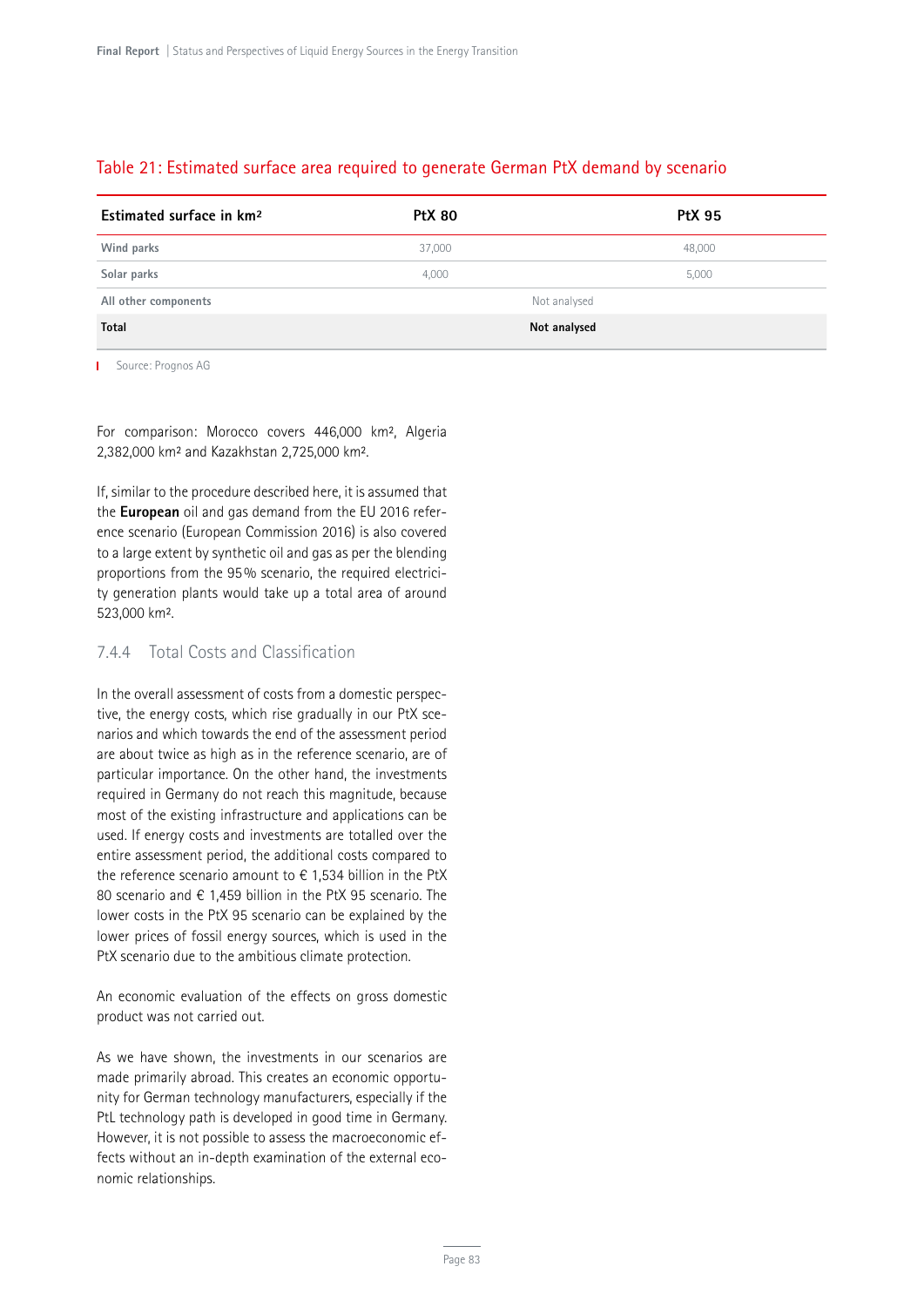# 8

## THE PERSPECTIVE OF THE CONSUMER

#### 8.1 INTRODUCTION

Studies on a country's energy development usually do not focus on the **consumer perspective**. What is optimal from an economic point of view can, but does not have to, agree with the individual preferences of consumers. This is exemplified by the development of electromobility: Although the German government considers the development of electric mobility to be a top priority and thus set a target of 1 million electric vehicles for 2020, the number of vehicles has so far fallen short of expectations. There may be a number of reasons for this, such as lack of infrastructure or lack of models. So far, it has not been possible to convince enough consumers to buy battery-powered-only vehicles.

Often an economic incentive is not enough to help a new technology break through. One example of this is natural gas-powered vehicles, which would have been economically advantageous for many drivers because of their tax exemption. However, they were not able to establish themselves on the market.

Products are successful if they receive a positive assessment in the **overall assessment** by consumers. In addition to economic aspects, criteria such as usability ("usage aspects"), environment and emotional aspects are also included in this overall evaluation.

From a scientific point of view (and without a broad empirical basis), only part of such criteria can be analysed. Emotional aspects, which play an important role in the decision to purchase, are difficult to describe analytically.

The following criteria evaluation attempts to **compare the most important technologies** in residential heating and mobility from the point of view of consumers <sup>12</sup> The comparison focuses on liquid energy carriers, but similar arguments could also be made for gaseous energy carriers.

The criteria examined are:

- $\blacksquare$  economic efficiency
- aspects of use
- surroundings

Other criteria that may be decisive for purchasing were ignored, either because they cannot be measured or because they play no role in the comparison between electricity-based and fuel-based systems (e.g. comfort).

The PtX 80 scenario is at the heart of considerations to prevent the number of cases from becoming too large.

#### 8.2 ECONOMIC EFFICIENCY

#### 8.2.1 Heat Supply in Existing Residential Buildings

The following sample calculations are based on the installation of a new heating system in existing residential buildings. The oil heating and electric heat pump systems are compared, whereby increasing amounts of PtL are gradually added to the oil heating system. Amounts vary in the sample calculations. The comparison takes the following variables into account, among other variables:

- $\blacksquare$  The use in various types of residential buildings, including single-family and double-family houses, row houses and multi-family houses
- Various analysis times (e.g., per decade in 2030, 2040, 2050) with mixtures containing different proportions of PtL, different energy carrier prices and different technical status of the systems

<sup>12</sup> The perspective of the private consumer was taken into account in the economic efficiency comparison. In the criteria grids in the mobility sector, light and heavy commercial vehicles, which are more likely to be used commercially, are also assessed.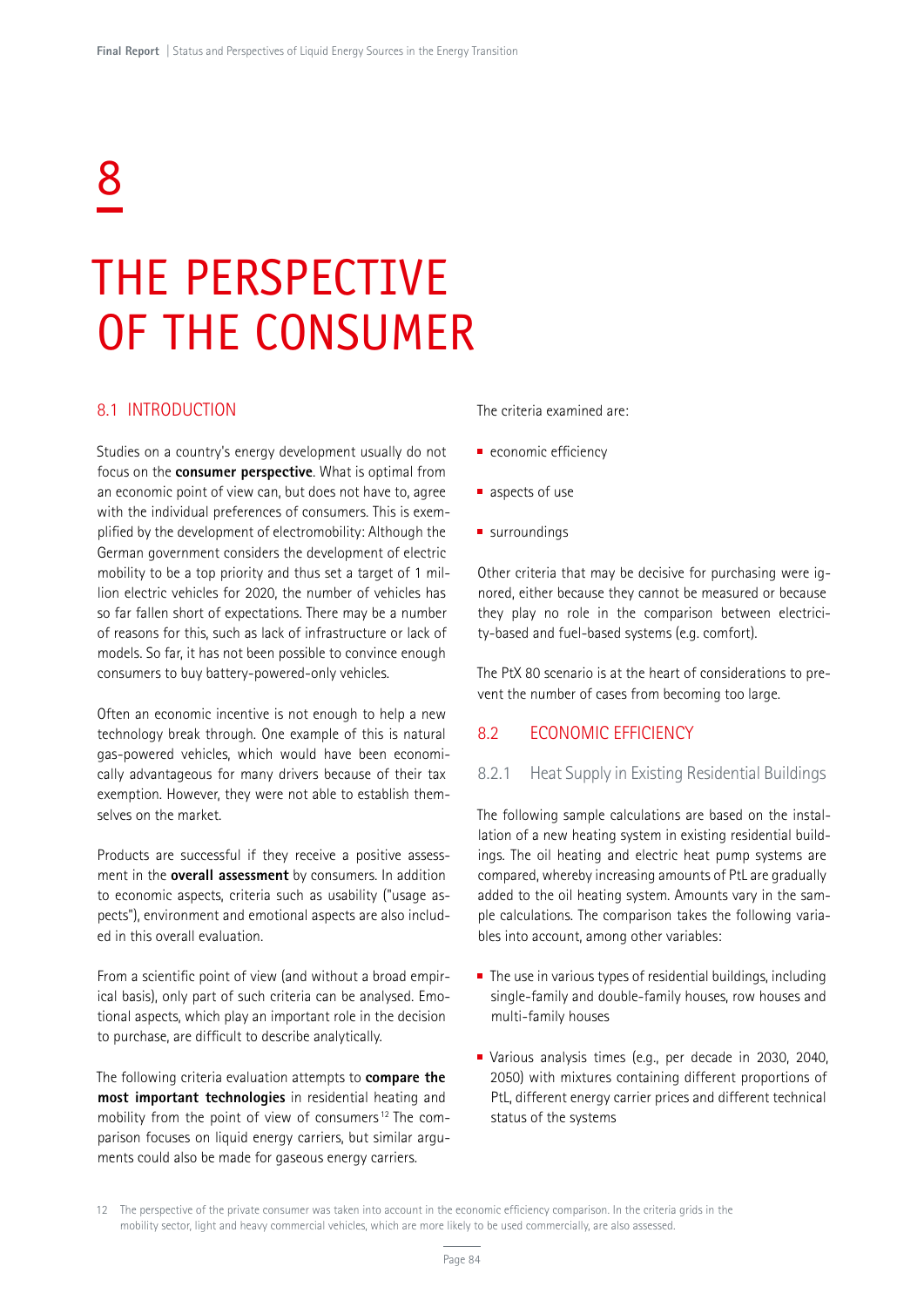| <b>Building</b><br>type | IWU-Nr. | construction<br>year | Number of<br>dwellings in<br>thousand | Share in<br>dwellings<br>in $\frac{0}{0}$ | Living space<br>in million m <sup>2</sup> | Share in<br>living space<br>in $\frac{0}{0}$ |
|-------------------------|---------|----------------------|---------------------------------------|-------------------------------------------|-------------------------------------------|----------------------------------------------|
| DFH                     | EFH E   | 1958-1968            | 1,948                                 | $5\%$                                     | 218                                       | $6\%$                                        |
| SFH                     | EFH H   | 1984-1994            | 1,397                                 | 4%                                        | 178                                       | $5\%$                                        |
| <b>RH</b>               | RH C    | 1919-1948            | 840                                   | $2\%$                                     | 125                                       | 4%                                           |
| <b>MFH</b>              | MFH E   | 1958-1968            | 3,348                                 | 9%                                        | 225                                       | $6\%$                                        |
| <b>MFH</b>              | MFH H   | 1984-1994            | 1,826                                 | $5\%$                                     | 133                                       | 4%                                           |
|                         |         |                      |                                       |                                           |                                           |                                              |

#### Table 22: Selected building types and their significance in the German housing market

I Source: IWU 2011, TABULA – Typology of German residential buildings

Existing buildings with varying levels of energy quality, including partially renovated buildings with higher consumption and energy-related renovations in buildings with comparatively low consumption.

New buildings are not included in the comparison. The comparison date is based on the year in which the investment is made in the new system. The comparison is made by a private investor. The annual costs for energy, system and capital costs serve as a figure for comparison.

- The cost of purchased energy is calculated from the annual energy consumption and the price of the energy carrier in the year under review<sup>13</sup>
- $\blacksquare$  The investment for the new system and the cost of capital are converted into annuities (amounts remain constant annually).

A service life of 25 years and an interest rate of 4% for the cost of capital are used as the basis for calculating the investment annuities. Upkeep costs, e.g. maintenance-related, chimney sweeper, disposal costs (e.g. for the tank), are not taken into account in the cost analysis. All calculations are made in real prices.

The installation of climate-friendly heating systems, including heat pumps, is being promoted by the market incentive programme, for example. No funding programmes were taken into account in the following sample calculations.

Hybrid heating systems are not considered in the comparison, e.g. a heating, oil and PtL combination system with solar thermal support or the combination of an oil condensing boiler with a heat pump. The advantage of hybrid heating systems using oil condensing boilers and heat pumps is that no additional electricity is necessary at times with high heating requirements but also a low supply of renewable electricity (e.g., in cold, dark seasons), as the storable liquid energy source can be used in these times. In existing buildings with poorer insulation, hybrid heaters can also compensate for the inherent disadvantage of a heat pump with poorer efficiency when outside temperatures are low and the high system temperatures associated with this by operating the condensing unit.

#### **Selected model buildings**

The calculations are based on model buildings using the building typology from the Institute for Housing and Environment (IWU). Five model buildings were selected, which on the one hand represent different building types and on the other hand have a high relevance in terms of the number of residential building. The following table describes the selected model buildings and their representativeness in the German housing market.

For the different model buildings, the IWU building typology describes, among other things, the size, cubic content and energy quality of the components as well as the energy requirements for space heating, hot water and building technology. Since the analysis dates are in the distant future (2030–2050), the initial values of the components were adjusted and provided with various states of renovation. Insulation for two buildings was assumed to be in accordance with EnEV 2009. For the other three buildings, some components were left in their original condition. while others were renovated in accordance with the requirements of EnEV 2002 (i.e., partially renovated buildings). The calculation of the energy requirements of the adapted

<sup>13</sup> Only the price of energy for the year under review is used for the energy prices. In cases where energy prices increase over time, average energy costs, which are averaged over the service life of the system, are underestimated.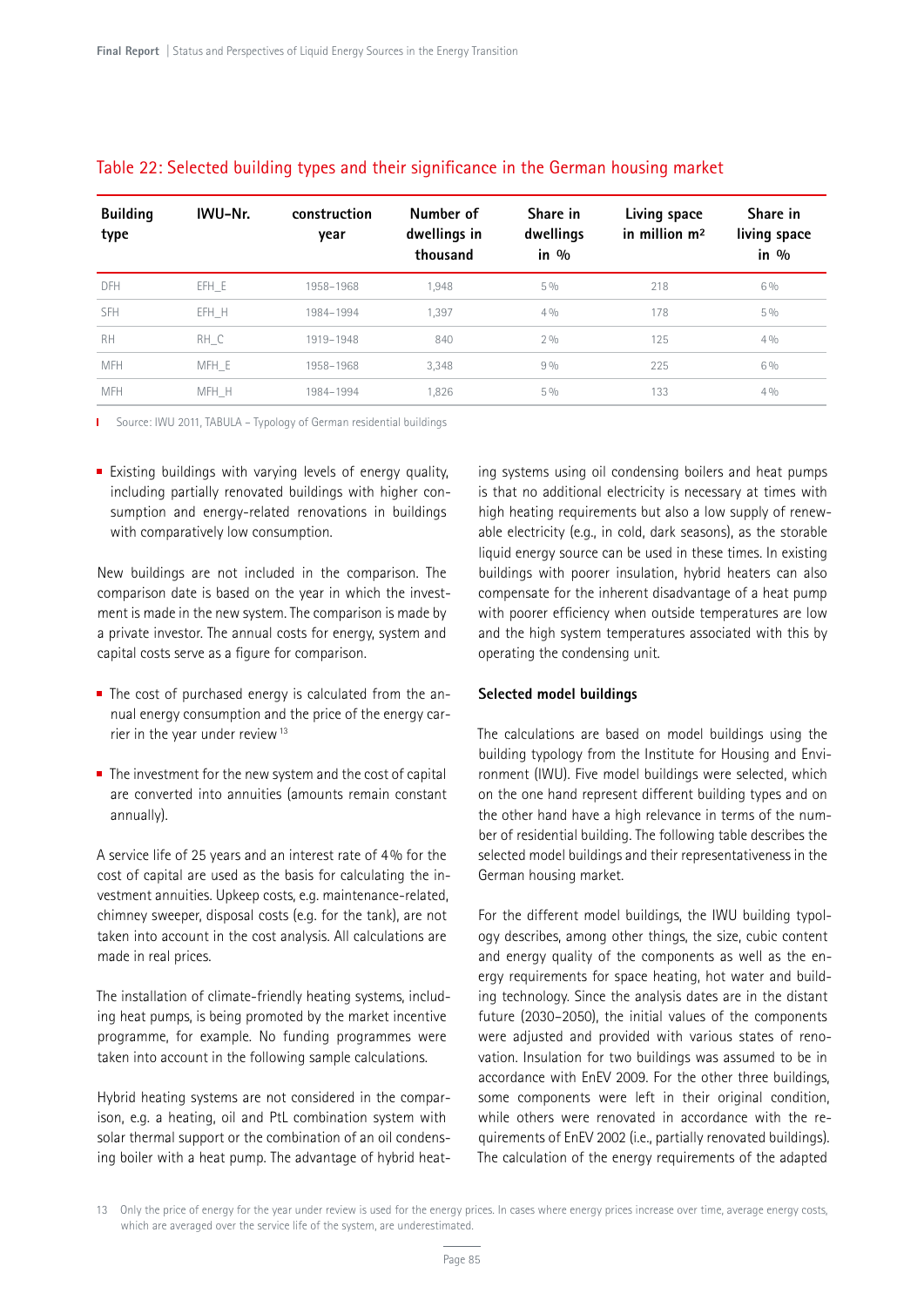| <b>Building</b><br>type | IWU-Nr. | Construction<br>year | condition           | Living space<br>in $m2$ | Number of<br>dwellings | specific consumption<br>in kWh/m |
|-------------------------|---------|----------------------|---------------------|-------------------------|------------------------|----------------------------------|
| <b>DFH</b>              | EFH E   | 1958-1968            | partially renovated | 242                     | $\overline{2}$         | 180                              |
| SFH                     | EFH H   | 1984-1994            | renovated           | 137                     |                        | 117                              |
| <b>RH</b>               | RH C    | 1919-1948            | partially renovated | 103                     |                        | 164                              |
| MFH large               | MFH E   | 1958-1968            | partially renovated | 2,845                   | 32                     | 139                              |
| <b>MFH</b>              | MFH H   | 1984-1994            | renovated           | 707                     | 8                      | 98                               |

#### Table 23: Description of the selected sample buildings, dimensioning and consumption

Source: IWU 2011, TABULA – Typology of German residential buildings and own calculations

model buildings was carried out using a building simulation tool, which takes into account not only the dimensioning and energy quality of the components, but also distribution losses and heat gains. The resulting key energy figures and the characterisation of the model buildings are described in the following table.

#### **Heating systems**

#### a) Oil boiler

In the case of oil boilers, condensing boilers with a high annual efficiency are taken into account. An annual efficiency of 0.98 was used for generating space heating. A lower degree of utilisation is used for generating hot water (0.85) due to storage and distribution losses. No further technological improvements are foreseeable. The degrees of efficiency are identical across all points of time considered. A degression of costs is not taken into consideration for system costs. These remain constant in real terms. The dimensioning of the system depends on the calculated annual consumption in the buildings. The parameters of the oil heaters used in the five model buildings are described in Table 24.

#### b) Electric heat pump

The relevant heat pumps (HP) use the outside air as a heat source; there is no need to drill and install a geothermal probe. The annual performance factor (APF) for room heating depends on the power status of the model buildings. In poorly insulated buildings, a higher flow temperature is required, which has a negative effect on system efficiency. The annual performance factor also depends on the time of installation. Further increases in annual utilisation rates due to technological development and maturation are expected.

The efficiency of hot water generation is also lower for HPs than for space heating. An APF of 2.5 is used for all years and system types. Similar to the procedure for oil heating systems, the dimensioning of the systems is dependent on annual consumption in the building (identical system outputs for both systems). No degression of the system costs is assumed for the HPs. In addition to the system costs, costs of  $\epsilon$  40/m<sup>2</sup> are taken into account for adjusting the heat distribution and radiators. These contain, for example, the enlargement of the radiator surfaces; however, the installation of underfloor heating is not a precondition.

| <b>Building type</b> | <b>Plant size</b><br>in kW therm. | System cost<br>in $\epsilon$ | Cost per kW<br>in $\epsilon$ | Annuity<br>in $\epsilon$ |
|----------------------|-----------------------------------|------------------------------|------------------------------|--------------------------|
| DFH                  | 20                                | 11,269                       | 563                          | 721                      |
| SFH                  | 11                                | 10,400                       | 945                          | 666                      |
| <b>RH</b>            | 11                                | 10,400                       | 945                          | 666                      |
| MFH large            | 170                               | 27,920                       | 164                          | 1,787                    |
| <b>MFH</b>           | 35                                | 16,680                       | 477                          | 1,068                    |

#### Table 24: Performance characteristics of the oil-fired boilers considered, by sample building

Source: Cost values based on the BDEW (Federal Association of the German Energy and Water Industries) comparison of heating costs for pre-war T. buildings 2017 and BMVBS (German Federal Ministry of Transport, Building and Urban Development) 2012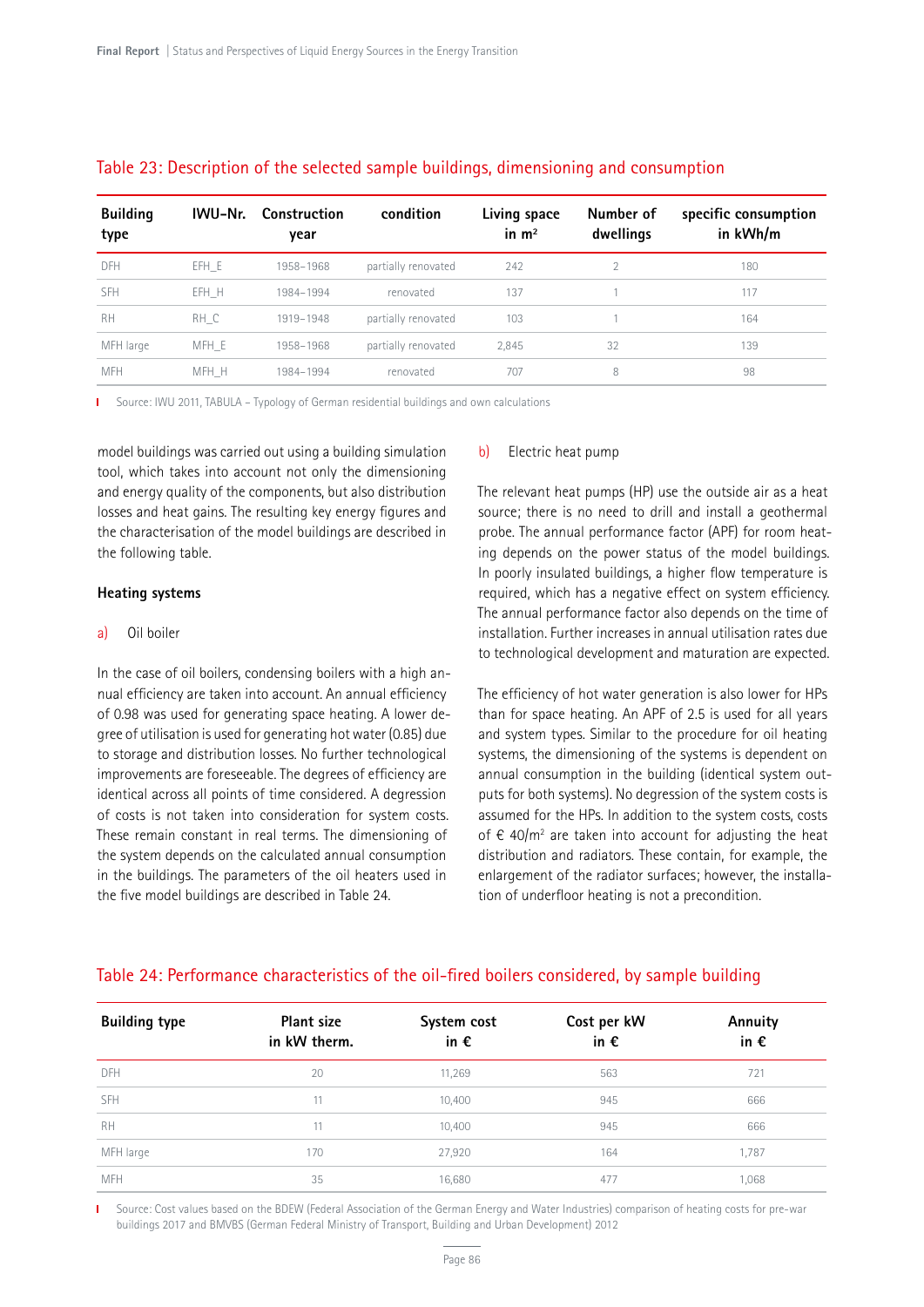## Table 25: Development of annual performance figures for air-source heat pumps based on the energetic condition of the buildings and assessment time

|                         | 2015 | 2030 | 2040 | 2050 |
|-------------------------|------|------|------|------|
| Renovated               | 3.0  | 3.3  | 3.5  |      |
| Partially renovated     | 2.5  | 2.7  | 2.85 | 3.0  |
| New building (not used) | 3.5  | 3.8  | 4.C  | 4.2  |

I Source: BCG, Prognos 2018, based on an assessment by dena, own projects for partially renovated buildings

#### **Consumer prices for energy**

The energy prices used in the sample invoices are real retail prices including sales margins, grid costs, taxes and duties (Table 27). They are based on the world market prices assumed in the general data and the cost developments for PtL and electricity described in the previous chapters. The basic comparison is based on the PtX 80 scenario. The blending proportions for PtL, the world market prices for energy and the electricity prices for households are taken from this comparison. PtL costs are initially expected to be higher, with production costs of  $\epsilon$  1.33 per litre in 2050. In one sensitivity analysis, the comparison with the low power-to-liquid production costs of € 0.7/litre in 2050 was subsequently made.

It was assumed that the energy tax on heating oil would not be adjusted over time and would remain at current levels in nominal terms.

Today, many distributors offer special heat pump tariffs that are cheaper than the average household electricity prices. These were not taken into account in the calculation of economic efficiency.

#### **Results: higher PtL production costs**

The results of the cost comparison for the five model buildings with a higher PtL price path are shown in Table 28. The system costs including the costs for adjusted heat distribution and the capital costs are identical across all points in time, as cost degression is not assumed for either system.

With the heating oil PtL solution, energy costs increase along with increasing blending proportions. Between 2040 and 2050, however, energy costs will increase comparatively little, since the cost reduction in PtL synthesis counteracts the increasing blending proportions. Energy costs for heat pumps decrease over time. This is due to technical progress and the resulting higher annual utilisation rates. In addition, the price of electricity will fall again after 2030.

In 2030, the heating oil PtL system will be the more economical solution from a private-sector perspective without taking incentives into account. The annual costs are 23% lower on average.

In the years following 2030, the cost advantage decreases due to the increasing PtL blending proportions. In 2040, with a blending proportion of 65%, the HP will be the more

| <b>Building type</b> | Plant size<br>in kW therm. | System cost<br>in $\epsilon$ | Cost per kW<br>in $\epsilon$ | Annuity<br>in $\epsilon$ |
|----------------------|----------------------------|------------------------------|------------------------------|--------------------------|
| ZFH                  | 20                         | 24,580                       | 1,229                        | 2,186                    |
| EFH                  | 11                         | 19,200                       | 1,745                        | 1,575                    |
| <b>RH</b>            | 11                         | 19,200                       | 1,745                        | 1,488                    |
| MFH groß             | 170                        | 68,120                       | 401                          | 11,558                   |
| <b>MFH</b>           | 35                         | 34,015                       | 972                          | 3,966                    |

## Table 26: Performance characteristics of the heat pumps considered, by sample building, plant costs without the heat distribution proportion, annuity incl. costs for heat distribution

Source: Cost values based on the BDEW (Federal Association of the German Energy and Water Industries) comparison of heating costs for pre-war buildings 2017 and BMVBS (German Federal Ministry of Transport, Building and Urban Development) 2012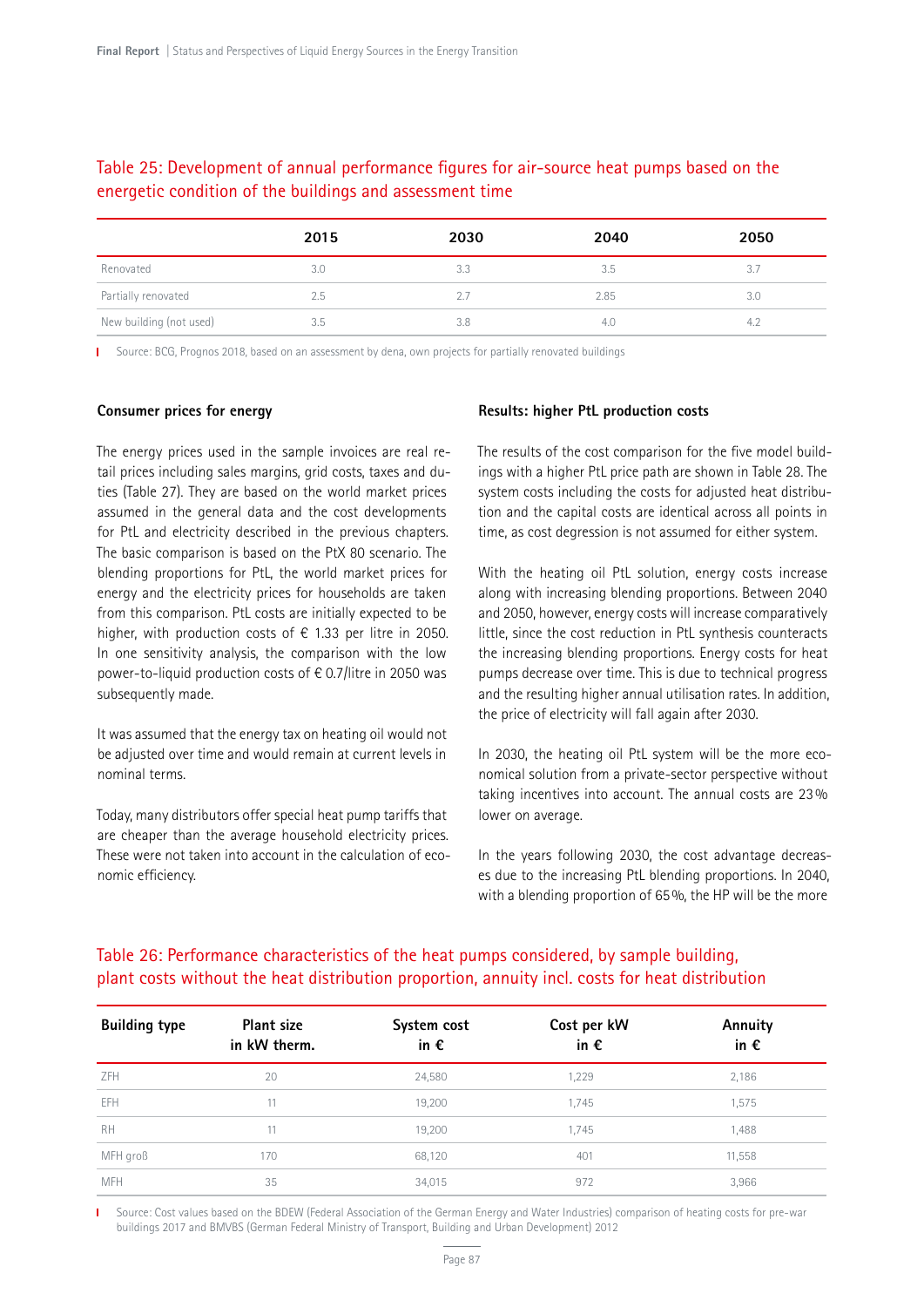## Table 27: End consumer prices for heating oil, PtL and electricity, in € cent/kWh, actual 2015 prices, basis for higher PtL price path, electricity price based on PtX 80 scenario

|                      | Unit     | 2015  | 2030  | 2040  | 2050  |
|----------------------|----------|-------|-------|-------|-------|
| Heating oil          | Cent/kWh | 6.0   | 8.9   | 9.5   | 9.3   |
| PtL (higher price)   | Cent/kWh | 64.0  | 24.8  | 22.1  | 19.4  |
| Blending proportions | 0/0      | $0\%$ | 10.9% | 65.1% | 82.5% |
| HEL-PtL-mixed price  | Cent/kWh | 6.0   | 10.6  | 17.8  | 17.6  |
| Electricity          | Cent/kWh | 28.7  | 30.7  | 28.5  | 29.1  |

**I** Source: Own calculations

economical solution. The annual costs are between 16% and 42% lower for the HP. In the case of small buildings, system costs are more important. The cost differences between the systems are less than in the case of larger buildings with larger systems.

By 2050, the price for PtL will be reduced while at the same time the blending proportion will increase to 82.5%. The blended price is slightly higher than in 2040. The higher additional costs of the fuel oil PtL system are insignificant compared to 2040. The differences lie between 16–43% (approximately +30% on average).

## Table 28: Comparison of annual costs, in  $\epsilon$ , by sample building (actual 2015 prices), basis for higher PtL price path

| <b>Building type</b>   | Condition          |           | Heating oil |        |           | Heat pump |        |                  | <b>Difference</b> |
|------------------------|--------------------|-----------|-------------|--------|-----------|-----------|--------|------------------|-------------------|
|                        |                    | Equipment | Energy      | Total  | Equipment | Energy    | Total  | in $\frac{0}{0}$ | in €              |
| Year under review 2030 |                    |           |             |        |           |           |        |                  |                   |
| <b>DFH</b>             | partialy renovated | 721       | 4,509       | 5,231  | 2,186     | 4,682     | 6,867  | $-24%$           | $-1,636$          |
| SFH                    | renovated          | 666       | 1,661       | 2,327  | 1,575     | 1,468     | 3,043  | $-24%$           | $-716$            |
| <b>RH</b>              | partialy renovated | 666       | 1,735       | 2,401  | 1,488     | 1,798     | 3,286  | $-27%$           | $-886$            |
| MFH large              | partialy renovated | 1,787     | 41,047      | 42,834 | 11,558    | 42,822    | 54,380 | $-21%$           | $-11,546$         |
| <b>MFH</b>             | renovated          | 1,068     | 7,219       | 8,286  | 3,966     | 6,591     | 10,557 | $-22%$           | $-2,271$          |
| Year under review 2040 |                    |           |             |        |           |           |        |                  |                   |
| <b>DFH</b>             | partialy renovated | 721       | 7,554       | 8,275  | 2,186     | 4,165     | 6,351  | $+30%$           | $+1,924$          |
| SFH                    | renovated          | 666       | 2,782       | 3,448  | 1,575     | 1,310     | 2,884  | $+20%$           | $+563$            |
| <b>RH</b>              | partialy renovated | 666       | 2,906       | 3,572  | 1,488     | 1,601     | 3,090  | $+16%$           | $+482$            |
| MFH large              | partialy renovated | 1,787     | 68,756      | 70,543 | 11,558    | 38,277    | 49,835 | $+42%$           | $+20,709$         |
| <b>MFH</b>             | renovated          | 1,068     | 12,092      | 13,160 | 3,966     | 5,921     | 9,888  | $+33%$           | $+3,272$          |
| Year under review 2050 |                    |           |             |        |           |           |        |                  |                   |
| <b>DFH</b>             | partialy renovated | 721       | 7,502       | 8,223  | 2,186     | 4,060     | 6,245  | $+32%$           | $+1,978$          |
| SFH                    | renovated          | 666       | 2,763       | 3,429  | 1,575     | 1,281     | 2,855  | $+20%$           | $+573$            |
| <b>RH</b>              | partialy renovated | 666       | 2,886       | 3,552  | 1,488     | 1,563     | 3,051  | $+16%$           | $+501$            |
| MFH large              | partialy renovated | 1,787     | 68,287      | 70,074 | 11,558    | 37,502    | 49,060 | $+43%$           | $+21,014$         |
| <b>MFH</b>             | renovated          | 1,068     | 12,009      | 13,077 | 3,966     | 5,834     | 9,800  | $+33%$           | $+3,277$          |

Source: Own calculations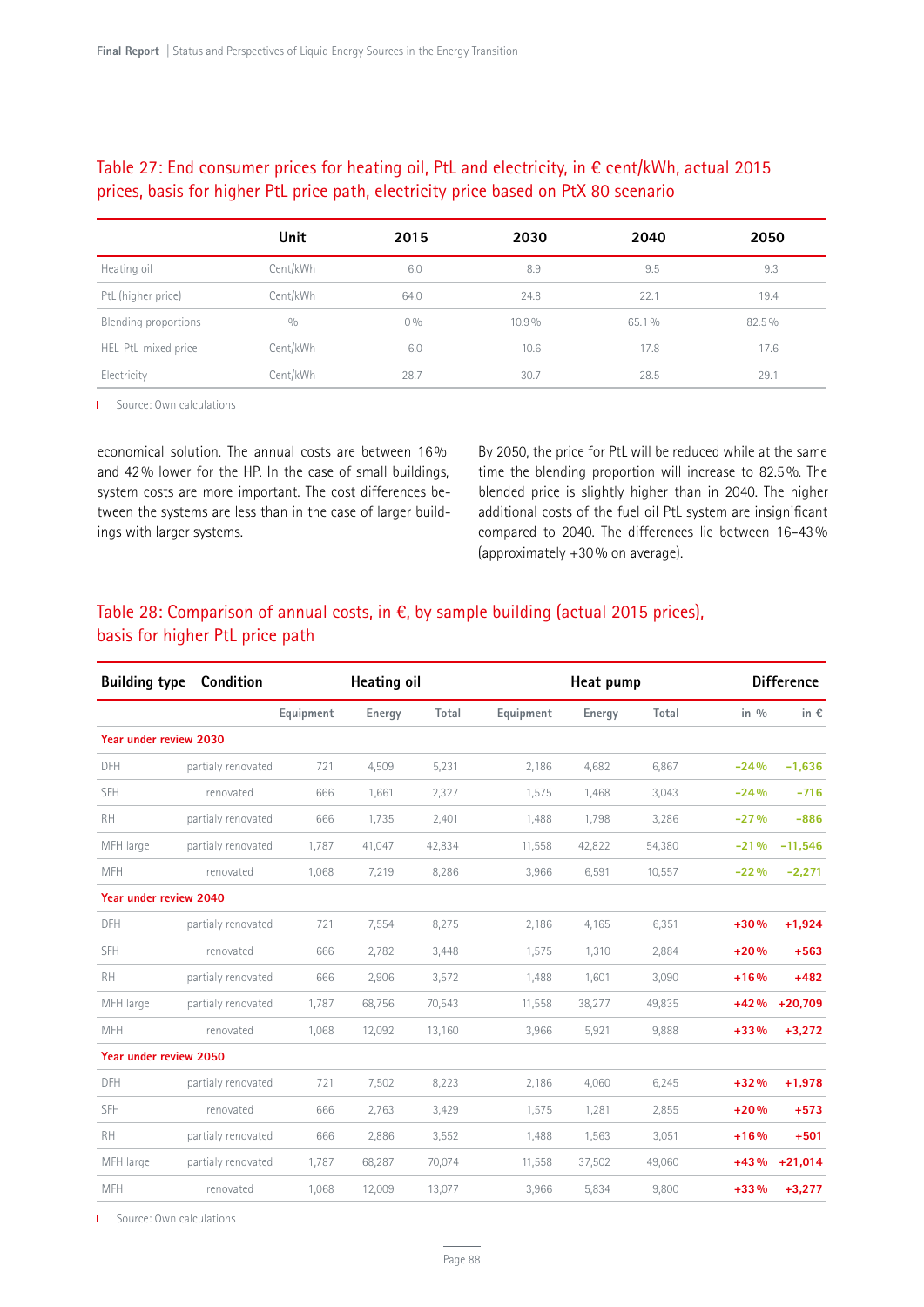

## Figure 40: Small buildings – actual annual costs of heating systems by cost type in the higher PtL price path (in  $\epsilon_{2015}$ )

Source: Prognos AG Ï

## Figure 41: Medium-size buildings – actual annual costs of heating systems by cost type in the higher PtL price path (in  $\epsilon_{2015}$ )



**I** Source: Prognos AG

#### **Result: low PtL production costs**

In a sensitivity analysis, the economic efficiency of the two heating solutions is examined based on the low PtL production costs. According to this lower price path, PtL can be

produced in 2050 at a cost of € 0.7/litre. This significantly changes the heating oil PtL blended price. The electricity price remains unchanged with respect to the basic variant (Table 29).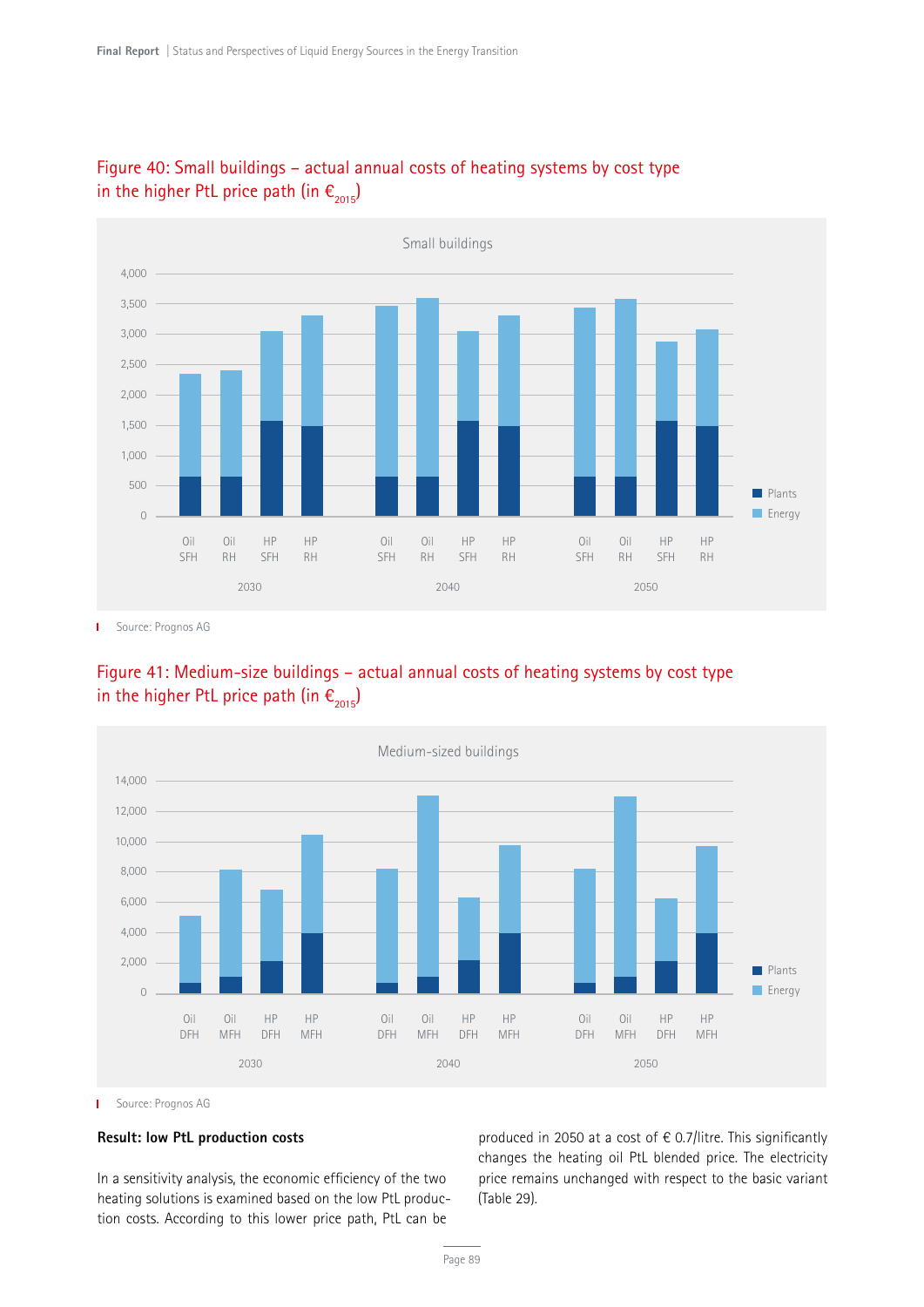## Table 29: End consumer prices for heating oil, PtL and electricity, in € cent/kWh, with lower PtL generation costs, electricity price based on PtX 80 scenario, actual 2015 prices

|                             | Unit     | 2015 | 2030  | 2040  | 2050  |
|-----------------------------|----------|------|-------|-------|-------|
| Heating Oil                 | Cent/kWh | 6.0  | 8.9   | 9.5   | 9.3   |
| PtL (lower costs)           | Cent/kWh | 64.0 | 14.9  | 13.0  | 11.1  |
| <b>Blending proportions</b> |          | 0%   | 10.9% | 65.1% | 82.5% |
| HEL-PtL-mixed price         | Cent/kWh | 6.0  | 9.5   | 11.8  | 10.8  |
| Electricity                 | Cent/kWh | 28.7 | 30.7  | 28.5  | 29.7  |

**I** Source: Own calculations

## Table 30: Sensitivity of lower PtL generation costs – comparison of annual costs, in  $\epsilon$ , by sample building (actual 2015 prices)

| <b>Building type</b>          | Condition          |           | Heating oil |        |           | Heat pump |        |                  | <b>Difference</b> |
|-------------------------------|--------------------|-----------|-------------|--------|-----------|-----------|--------|------------------|-------------------|
|                               |                    | Equipment | Energy      | Total  | Equipment | Energy    | Total  | in $\frac{0}{0}$ | in €              |
| Year under review 2030        |                    |           |             |        |           |           |        |                  |                   |
| DFH                           | partialy renovated | 721       | 4,022       | 4,743  | 2,186     | 4,682     | 6,867  | $-31%$           | $-2,124$          |
| <b>SFH</b>                    | renovated          | 666       | 1,481       | 2,147  | 1,575     | 1,468     | 3,043  | $-29%$           | $-896$            |
| <b>RH</b>                     | partialy renovated | 666       | 1,547       | 2,213  | 1,488     | 1,798     | 3,286  | $-33%$           | $-1,073$          |
| MFH large                     | partialy renovated | 1,787     | 36,611      | 38,398 | 11,558    | 42,822    | 54,380 | $-29%$           | 15,982            |
| <b>MFH</b>                    | renovated          | 1,068     | 6,439       | 7,506  | 3,966     | 6,591     | 10,557 | $-29%$           | $-3,051$          |
| Year under review 2040        |                    |           |             |        |           |           |        |                  |                   |
| DFH                           | partialy renovated | 721       | 5,013       | 5,734  | 2,186     | 4,165     | 6,351  | $-10%$           | $-616$            |
| <b>SFH</b>                    | renovated          | 666       | 1,846       | 2,512  | 1,575     | 1,310     | 2,884  | $-13%$           | $-372$            |
| <b>RH</b>                     | partialy renovated | 666       | 1,929       | 2,594  | 1,488     | 1,601     | 3,090  | $-16%$           | $-495$            |
| MFH large                     | partialy renovated | 1,787     | 45,629      | 47,416 | 11,558    | 38,277    | 49,835 | $-5%$            | $-2,419$          |
| <b>MFH</b>                    | renovated          | 1,068     | 8,024       | 9,092  | 3,966     | 5,921     | 9,888  | $-8%$            | $-795$            |
| <b>Year under review 2050</b> |                    |           |             |        |           |           |        |                  |                   |
| DFH                           | partialy renovated | 721       | 4,589       | 5,310  | 2,186     | 4,060     | 6,245  | $-15%$           | $-935$            |
| SFH                           | renovated          | 666       | 1,690       | 2,356  | 1,575     | 1,281     | 2,855  | $-17%$           | $-499$            |
| <b>RH</b>                     | partialy renovated | 666       | 1,766       | 2,431  | 1,488     | 1,563     | 3,051  | $-20%$           | $-620$            |
| MFH large                     | partialy renovated | 1,787     | 41,772      | 43,559 | 11,558    | 37,502    | 49,060 | $-11\%$          | $-5,501$          |
| <b>MFH</b>                    | renovated          | 1,068     | 7,346       | 8,414  | 3,966     | 5,834     | 9,800  | $-14%$           | $-1,386$          |

**I** Source: Own calculations

The resulting annual energy and system costs in the sensitivity analysis of low PtL production costs are described in Table 30. The system costs (both heating oil and heat pump) and the energy costs for the HP are identical to those of the basic comparison. Due to the lower PtL production costs, however, the price of the heating oil PtL blend and thus also the energy costs are significantly lower.

In 2030, the efficiency of the heating oil PtL solution will be slightly higher in comparison to the higher PtL price path. With respect to the average of the sample buildings under consideration, the annual costs for the heating oil system are approximately 30% lower than those for the heat pump. The cost advantage of oil-based systems decreases over time due to increasing blended proportions, but will remain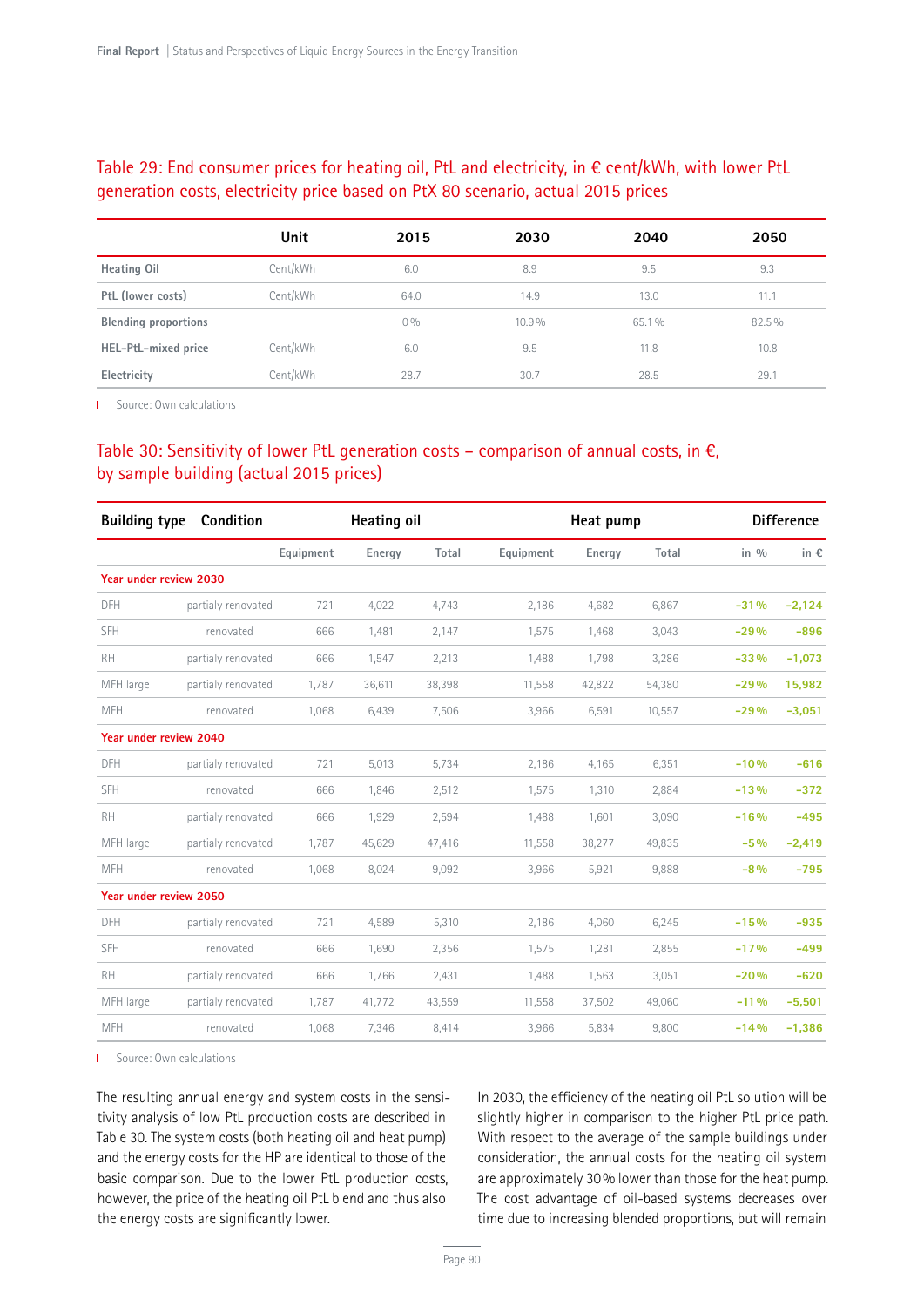

## Figure 42: Sensitivity of lower PtL generation costs: small buildings – annual costs in comparison, in €, based on energy and system costs (actual 2015 prices)

Source: Prognos AG т





Ï. Source: Prognos AG

until 2050. If the PtL production costs are reduced to this low price level, the heating oil PtL solution would be the **more economical** solution for all buildings across all years. The biggest cost advantage is for small buildings (15–20%) and the smallest is for large apartment buildings (11 %).

If the heat pumps were operated with a heat tariff approximately  $\epsilon$  4.5 cents per kWh under the usual household tariff, the annual costs for the HP would be approximately the same as for the heating oil PtL blended system with low production costs.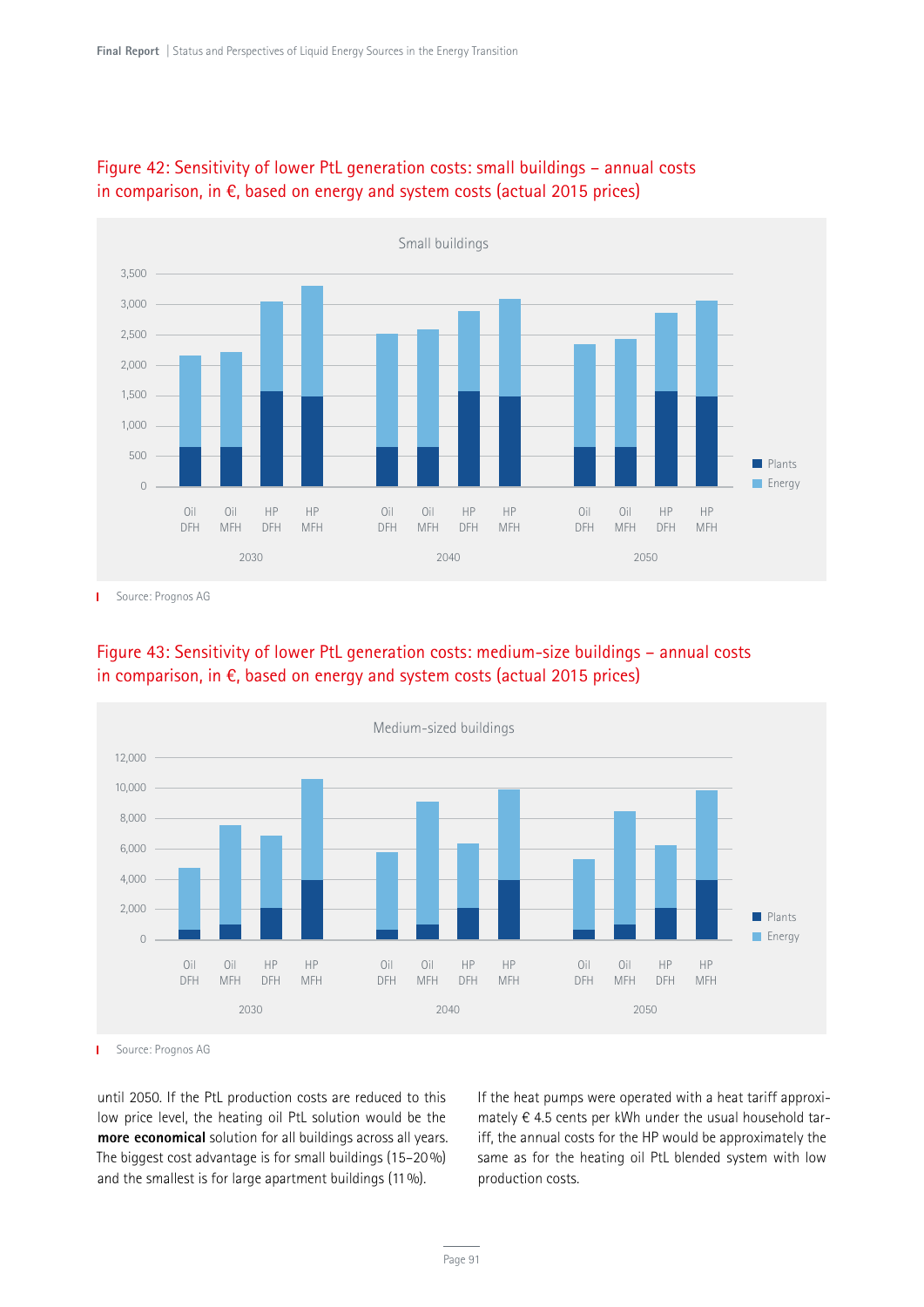#### **Sensitivity: without energy taxes**

In another sensitivity analysis, the economic efficiency of the two heating solutions is compared without taking energy taxes into account, i.e. without energy or electricity taxes (cf. analog example calculation for the vehicles). The energy tax currently amounts to  $\epsilon$  0.6 cents per kWh for heating oil. The electricity tax is  $\epsilon$  2 cents per kWh. With a nominal update of the tax rates, taxes will be reduced nominally to  $\epsilon$ 0.3 cents per litre for heating oil (and PtL) and approximate- $\vert \psi \vert \in 1$  cent per kWh for electricity by 2050. These amounts are deducted from the energy prices of the basic variant (taking VAT into account). This results in the energy prices in Table 31.

In 2030, the price of the PtL blend will be reduced by 5% and the electricity price by 6% due to the deduction of energy taxes. In 2050, the difference with respect to the basic variant is smaller. The price for the heating oil PtL blend is 2% below the basic variant and the electricity price is 4% below the basic variant.

The energy costs of both systems are also reduced by these percentages. In relation to the total costs, the difference compared to the basic variant is smaller, since the costs for the systems, heat distribution and capital do not change. Compared to the basic version, the elimination of the energy tax reduces the total annual costs for the heating oil PtL blended solution by 2 % and for the heat pump by 2.5 %. Compared to the basic version, the efficiency of the heat pump improves slightly more than the PtL solution (Table 32).

#### **Discussion of the results**

The advantage of oil heating over heat pumps is the **lower investment costs**. However, due to lower efficiency and rising energy prices, which are partly due to the blending of PtL, the higher PtL price path after 2030 will result in significantly higher energy costs compared with the roughly unchanged electricity prices calculated here for end customers.

Overall, **energy costs** are more relevant than system costs, especially for larger buildings. In the case of oil heating, they amount on average to about 80% of the total costs in 2030. In 2050, the average value will be approximately 90% (see bar length in Figures 40 and 41). With the heat pump, the proportion of the energy costs is smaller. The proportion of the total costs amounts to approximately 60%.

The results react strongly to the assumed **interest rate** for the investment capital. With rising interest rates, the advantage of oil heating increases (lower investments). The blending proportion also has a strong influence on the results. With increasing blending proportions, the price of the heating oil PtL blend will increase. Starting in 2040, the heat pump in the path with the higher PtL price path will become the more economical solution.

Due to technological development and increasingly better implementation during installation, the annual performance factor of heat pumps will increase during the period under consideration. In addition, the electricity price will be slightly lower in the model calculations between 2030 and 2050 (e.g. due to the decreasing EEG levy in the scenario -80%). The combination of these two factors significantly reduces energy costs for the HP (-12% compared to 2030).

Figure 44 describes the **economic efficiency** depending on the **energy prices** for electricity and PtL. The points represent calculated tipping points at which the first/last sample building based on PtL becomes more economical than the heat pump system at a given electricity price. In the middle white range, there are no clear cost advantages for either system. For example, if the electricity price is  $\epsilon$  30 cents per kWh, oil heating becomes the more economical solution with respect to a heating oil PtL blended price of be-

## Table 31: End consumer prices for heating oil, PtL and electricity, in  $\epsilon$  cent/kWh, without heating oil tax, respectively without electricity tax, actual 2015 prices

|                             | Unit     | 2015 | 2030     | 2040  | 2050  |
|-----------------------------|----------|------|----------|-------|-------|
| Heating Oil                 | Cent/kWh | 5.3  | 8.4      | 9.2   | 9.0   |
| PtL (lower costs)           | Cent/kWh | 63.3 | 24.3     | 21.8  | 19.1  |
| <b>Blending proportions</b> | 0/0      | 0%   | $10.9\%$ | 65.1% | 82.5% |
| HEL-PtL-mixed price         | Cent/kWh | 5.3  | 10.1     | 17.3  | 17.2  |
| Electricity                 | Cent/kWh | 26.7 | 28.8     | 27.0  | 27.9  |

**I** Source: Own calculations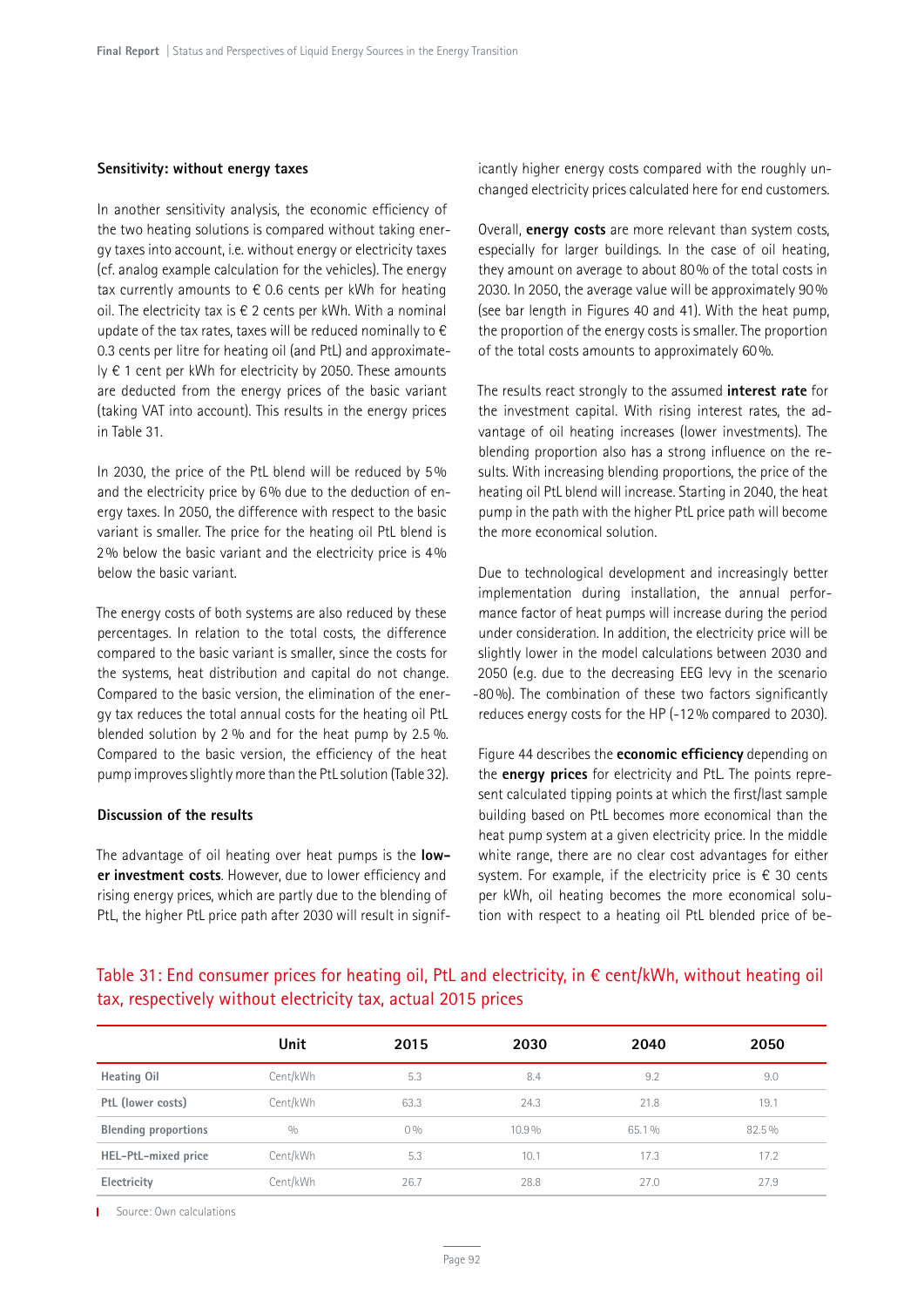## Table 32: Sensitivity of calculation without energy taxes – comparison of annual costs, in  $\epsilon$ , by sample building (actual 2015 prices), basis of higher PtL price path

| <b>Building type</b>          | Condition          |           | Heating oil |        |           | Heat pump |        |          | <b>Difference</b> |
|-------------------------------|--------------------|-----------|-------------|--------|-----------|-----------|--------|----------|-------------------|
|                               |                    | Equipment | Energy      | Total  | Equipment | Energy    | Total  | in $0/0$ | in $\epsilon$     |
| Year under review 2030        |                    |           |             |        |           |           |        |          |                   |
| DFH                           | partialy renovated | 721       | 4,304       | 5,025  | 2,186     | 4,401     | 6,586  | $-24%$   | $-1,561$          |
| SFH                           | renovated          | 666       | 1,585       | 2,251  | 1,575     | 1,380     | 2,954  | $-24%$   | $-704$            |
| <b>RH</b>                     | partialy renovated | 666       | 1,656       | 2,322  | 1,488     | 1,690     | 3,178  | $-27%$   | $-857$            |
| MFH groß                      | partialy renovated | 1,787     | 39,177      | 40,964 | 11,558    | 40,251    | 51,809 | $-21%$   | $-10,844$         |
| <b>MFH</b>                    | renovated          | 1,068     | 6,890       | 7,958  | 3,966     | 6,195     | 10,161 | $-22%$   | $-2,204$          |
| Year under review 2040        |                    |           |             |        |           |           |        |          |                   |
| DFH                           | partialy renovated | 721       | 7,340       | 8,062  | 2,186     | 3,949     | 6,135  | $+31%$   | $+1,927$          |
| <b>SFH</b>                    | renovated          | 666       | 2,703       | 3,369  | 1,575     | 1,242     | 2,816  | $+20%$   | $+553$            |
| <b>RH</b>                     | partialy renovated | 666       | 2,824       | 3,490  | 1,488     | 1,518     | 3,007  | $+16%$   | $+483$            |
| MFH groß                      | partialy renovated | 1,787     | 66,814      | 68,601 | 11,558    | 36,292    | 47,850 | $+43%$   | $+20,750$         |
| <b>MFH</b>                    | renovated          | 1,068     | 11,750      | 12,818 | 3,966     | 5,614     | 9,581  | $+34%$   | $+3,237$          |
| <b>Year under review 2050</b> |                    |           |             |        |           |           |        |          |                   |
| <b>DFH</b>                    | partialy renovated | 721       | 7,334       | 8,055  | 2,186     | 3,892     | 6,078  | $+33%$   | $+1,977$          |
| <b>SFH</b>                    | renovated          | 666       | 2,701       | 3,367  | 1,575     | 1,228     | 2,802  | $+20%$   | $+564$            |
| <b>RH</b>                     | partialy renovated | 666       | 2,821       | 3,487  | 1,488     | 1,499     | 2,987  | $+17%$   | $+500$            |
| MFH groß                      | partialy renovated | 1,787     | 66,753      | 68,540 | 11,558    | 35,955    | 47,513 | $+44%$   | $+21,028$         |
| <b>MFH</b>                    | renovated          | 1,068     | 11,740      | 12,807 | 3,966     | 35,955    | 9,559  | $+34%$   | $+3,248$          |

**I** Source: Own calculations

tween  $\epsilon$  12.5 and  $\epsilon$  14.5 cents per kWh (assuming otherwise identical assumptions). With a PtL blended price of  $\epsilon$  17.6 cents per kWh in 2050 (higher PtL price path), the electricity price would have to increase to approximately  $\epsilon$  40 cents per kWh for the PtL system to become the more economical solution. With a PtL blended price of only  $\epsilon$  10.8 cents per kWh in 2050 (lower PtL price path), the PtL system would be the more economical option in all cases investigated if the electricity price is above  $\epsilon$  0.23–0.24 cents per kWh. Economic efficiency of PtL systems is most likely achieved in small buildings with small systems.

If the heat pump systems in the buildings only reached an APF of about 2 (or lower), the PtL solution would be the more economical option in all cases investigated (in 2050), given otherwise identical assumptions. However, we consider this unlikely due to technical developments.

If the heat pump can be operated with a reduced electricity tariff, the energy costs decrease. It is true that fewer and fewer heat pump tariffs are being offered and/or the discount is decreasing. However, the willingness for flexible operation should also be compensated in the future. In the modelling, it is assumed that some of the heat pumps can be switched off temporarily by the supplier to temporarily balance the load. This improves the economic efficiency compared to the heating oil PtL mixing system.

#### 8.2.2 Traffic – Passenger Cars

This section compares two possible technical approaches to GHG reduction for passenger vehicles in terms of consumer costs. The cost comparison has been carried out for a battery-electric (BEV) and a conventional (ICEV) vehicle with an internal combustion engine. Increasing proportions of PtL were added to the gasoline and diesel over time in accordance with the scenarios in this study. The comparison is based on the total cost of ownership (TCO) for a private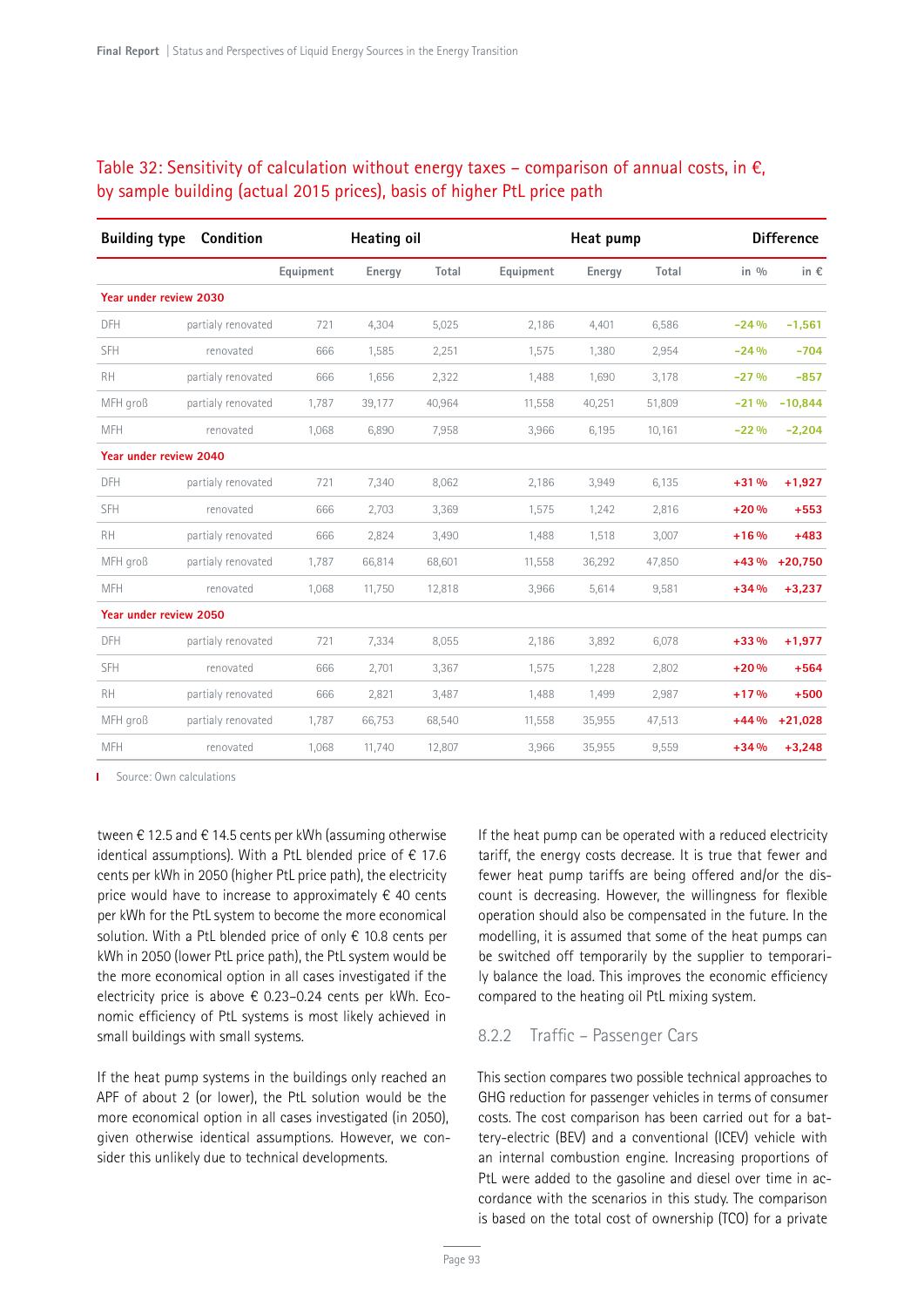

## Figure 44: Economic efficiency based on energy prices for electricity and PtL, in the year 2050

Source: Prognos AG

first-time buyer. The comparative calculations show the development of costs between the two approaches over time from today (2015) to 2050. In this economic analysis, four cases are investigated, each with different vehicle sizes, purposes of use, annual mileages and service lives. The cases are defined as follows:

In this way, the efficiency of four different passenger vehicle segments with different usage intensities over time is shown up to 2050. The segment selection is derived from statistics from the German Federal Motor Transport Authority (KBA) on new registrations and number of segment-based vehicles (KBA 2016). KBA distinguished 13 different segments of passenger vehicles with over 800,000 new registrations in the compact class in 2017, the segment with the highest number of registrations. The SUV, small and medium-sized vehicles, segments that are also included in this analysis, occupied second, third and fourth places. Together, the four segments account for just under 65% of new passenger car registrations in 2017.

Since 2013, the KBA has differentiated between SUVs and off-road vehicles. The SUV segment has become increasingly important in recent years, while the development of

newly registered SUVs has remained relatively constant. Vehicles must meet certain technical criteria (e.g. four-wheel drive) in order to be registered as off-road vehicles. As a result, off-road vehicles are generally considerably heavier than SUVs and therefore also consume more energy.

The amount of usage, i.e. the mileage, has a relevant influence on user costs. The annual mileage varies greatly from individual to individual. Various mobility surveys (MiD 2008, Mileage Survey 2014, etc.) show that the average annual mileage depends on various factors, such as vehicle drive, vehicle size, vehicle age, etc. The average mileage for gasoline vehicles is around 11,000 km and for diesel cars it is just over 20,000 km. These fuel-specific average annual mileages are covered in cases 2 and 4. In order to vary the annual mileage in as wide a range as possible, the costs for a user type with low annual mileage (type 1) and for a frequent driver (type 4) are also considered.

Depending on the annual mileage, the service life is also defined, whereby a maximum initial use of 10 years is assumed. For high annual mileages (types three and four), maximum first-user mileage is assumed to be 120,000 km. After the corresponding service lives, the vehicle is sold with a residual value.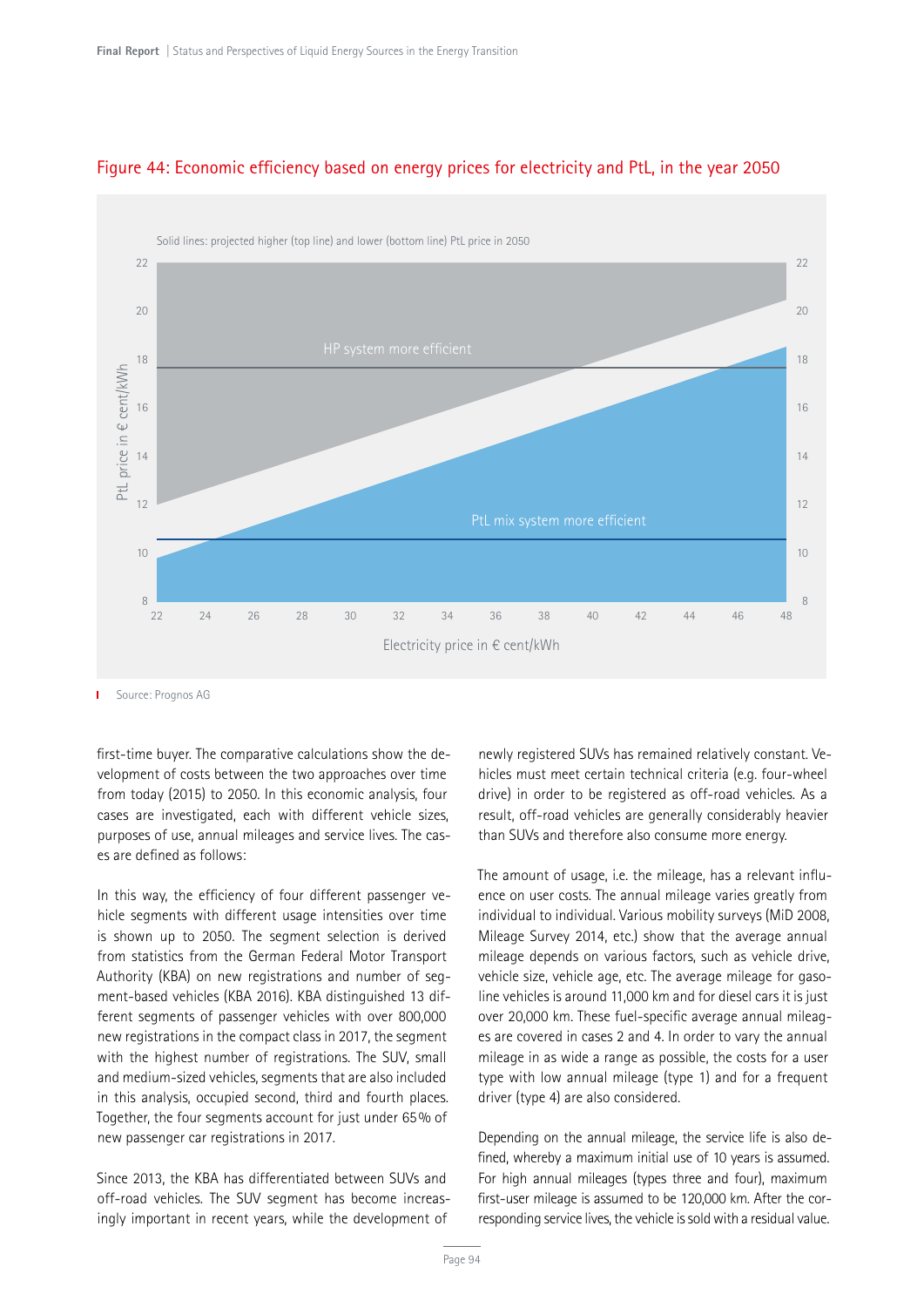|                       | Type 1                 | Type 2                 | Type 3                      | Type 4                |
|-----------------------|------------------------|------------------------|-----------------------------|-----------------------|
| passenger car segment | Small-sized            | Compact class          | Medium-sized                | <b>SUV</b>            |
|                       |                        |                        |                             |                       |
| Purpose               | $City - short-trip$    | Allround - private use | $FRQ$ driver $-$ long range | Allround - commercial |
| Annual mileage (km/a) | 5,000                  | 10,900                 | 30,000                      | 20,300                |
| Drive ICEV            | Petrol                 | Petrol                 | Diesel                      | Diesel                |
| Sample vehicle        | Opel Corsa, Renaul Zoe | VW Golf, e-Golf        | <b>VW Passat</b>            | Mercedes GLC          |
| Service life (a)      | 10                     | 10                     | $\overline{4}$              | 6                     |
| Battery change        | No                     | No                     | Yes                         | No                    |

#### Table 33: Case definition for sample calculations for passenger cars

**I** Source: Prognos AG

Battery manufacturers currently guarantee mileages of between 100,000 and 160,000 kilometers. The service life of existing batteries in electric cars is currently assumed to be eight to ten years and 500 to 1,000 charging cycles, after which the battery has less than 80% of the charging capacity. With type three, it is assumed that the battery is replaced during the vehicle use phase due to the high daily mileage and corresponding high number of charging cycles with high charging power (quick charging).

#### **Vehicle purchase**

Vehicle purchase covers the costs for the purchase of the vehicle. The acquisition costs are regarded as an investment which bears interest over the period of use and can then be sold on the market at a residual value. The analysis of residual values by vehicle segment, mileage, vehicle age and drive is carried out via an evaluation of the DAT database (Deutsche Automobil Treuhand GmbH) (DAT 2018). The purchase costs have an imputed interest rate of 4% as an annuity (annual costs) and can be added to the other cost components. In order to update purchase costs in the future, the change in battery prices has been taken into account.

The change in battery prices has been very dynamic in recent years. According to Claire 2017, the cost per kWh Li-Ion battery pack for passenger cars has fallen almost 73% since 2010 from \$1,000 to \$273 per kWh. In Lutsey 2016, a meta-analysis of various data and studies was performed in order to estimate future costs of battery development. In the passenger vehicle segment, further cost reductions of up to € 130–180 per kWh are expected for the period up to 2025 (Lutsey 2016). Using a learning curve development

with a moderate ramp-up of electric mobility, we anticipate a battery price of € 92 per kWh in 2050.

In addition to this, there will also be costs for the private charging infrastructure for electric vehicles. The costs for the Wallbox are taken into account for the electric vehicle just once. Depending on the charging capacity and equipment, the price currently ranges from  $\epsilon$  400 for a Wallbox with a charging current of 3.7 kW and € 2,000 for a Wallbox that allows two cars to charge 11 kW simultaneously (Wallbox Test 2018). In this sample invoice, a flat rate of  $\epsilon$  1,000 for the Wallbox and another  $\epsilon$  1,000 for the installation is estimated (Amato 2018).

#### **Energy consumption and energy prices**

The vehicles under consideration are allocated segment-specific energy consumption. The KBA (German Federal Motor Transport Authority) categorises the specific energy consumption figures for newly registered vehicles according to their drive system and vehicle class. However, the figures for passenger cares with alternative drive systems only specify the number of newly registered vehicles, not the specific fuel consumption figures. As such, the energy consumption figures for the BEVs are taken from an internal car database. The expected purpose of use is also taken into account for the energy consumption figures. Type three (intermediate class) demonstrates a high daily mileage, and much of its energy consumption thus comes from motorway driving. Driving on the motorway at a continuous high speed gives the electric drive little opportunity to recover (energy recovery when braking). The BEV SUV is used more frequently in stop-and-go traffic, and thus has a lower energy consumption than the intermediate-class BEV passenger car.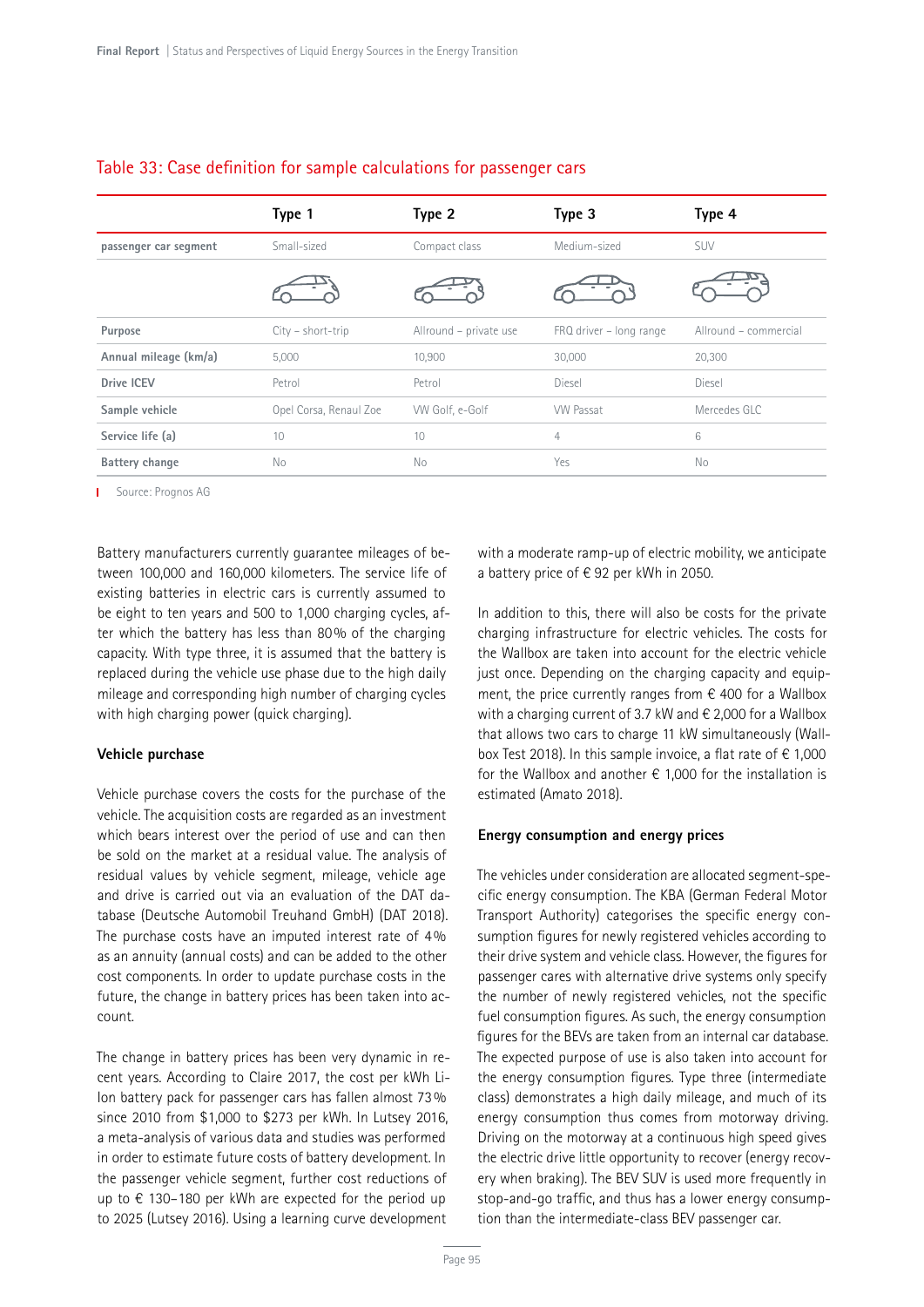According to (ICCT 2017) 2016, the consumption figures provided by the manufacturer may deviate upwards by 30% to over 50%. The tables below provide an overview of the expected energy consumption figures.

An increase in efficiency is assumed for both drive concepts in future assessments. In terms of the overall vehicle concept, however, a slightly greater potential efficiency increase of around 35% between 2015 and 2050 is expected for the ICEV passenger car. An increase of 30% has been applied for the BEV over the same period, primarily due to the higher efficiency already offered by an electric drive compared to an internal combustion engine.

The sample calculations are based on the energy source prices in the 80% scenario. Since these figures relate to the consumer perspective, the energy prices are calculated inclusive of current tax rates. Due to energy tax, petrol and diesel are subject to higher taxes than electricity. As such, a comparison calculation excluding tax (both energy tax and electricity tax) will also be provided.

The figures for charging electric vehicles may vary depending on the specific situation. Different electricity tariffs may apply depending on the location, electricity provider and charging rate. Three different basic charging situations (public, semi-public and private) are included in the calculations. In addition to this, public charging is split into two sub-categories: quick charge and normal charging. "Semi-public" charging refers to charging while at work or out shopping. While semi-public charging is potentially cheaper than private charging – since companies benefit from lower electricity tariffs than private citizens – quick charges at high charging rates will probably be more expensive. During private charging, owners can use electricity from the public grid. However, they may also choose to use self-generated PV electricity, which is much cheaper than the normal price for domestic electricity. These sample calculations are based exclusively on a domestic electricity price, and thus assume use of private charging. As a result, consumers who frequently travel longer daily distances and (have to) quick-charge away from home will probably have higher energy costs than those shown in these sample calculations.

In addition to the procurement and energy costs, the cost comparison also takes into account vehicle tax and the costs of maintenance and repairs.

Electric vehicles are currently exempt from vehicle tax for 10 years.14 From 2020 onwards, the vehicle tax for electric vehicles will be charged based on the permissible total weight, and will reach approximately the same level as for petrol passenger cars. Vehicle tax for diesel passenger cars is substantially higher.

While vehicle tax is charged on an annual basis and does not vary depending on actual mileage, outgoings for main-

14 Kraftfahrzeugsteuergesetz (German Motor Vehicle Tax Act), Section 3d "Tax exemption for electric vehicles"

| Segment       | <b>Drive</b> | <b>Battery capacity</b><br>in kWh (2015/2050) | Battery cost in $\epsilon$<br>(2015/2050) | <b>Acquisition cost</b><br>in $\epsilon$ | in $\epsilon$ | Additional cost electric<br>in $\frac{0}{0}$ |
|---------------|--------------|-----------------------------------------------|-------------------------------------------|------------------------------------------|---------------|----------------------------------------------|
|               | Petrol       |                                               |                                           | 18,200                                   |               |                                              |
| Small-sized   | Electric     | 22/33                                         | 7,500/3,000                               | 24,700                                   | 6,500         | 36%                                          |
|               | Petrol       |                                               |                                           | 24,100                                   |               |                                              |
| Compact class | Electric     | 36/54                                         | 12,300/5,000                              | 33,000                                   | 8,900         | 37 %                                         |
|               | Diesel       |                                               |                                           | 33,000                                   |               |                                              |
| Medium-sized  | Electric     | 60/89                                         | 20,500/8,200                              | 50,000                                   | 17,000        | 52 %                                         |
|               | Diesel       |                                               |                                           | 30,000                                   |               |                                              |
| <b>SUV</b>    | Electric     | 55/80                                         | 17,100/7,335                              | 45,000                                   | 15,000        | 50%                                          |

#### Table 34: Overview of the acquisition costs for the passenger car segments examined

Source: Prognos AG T.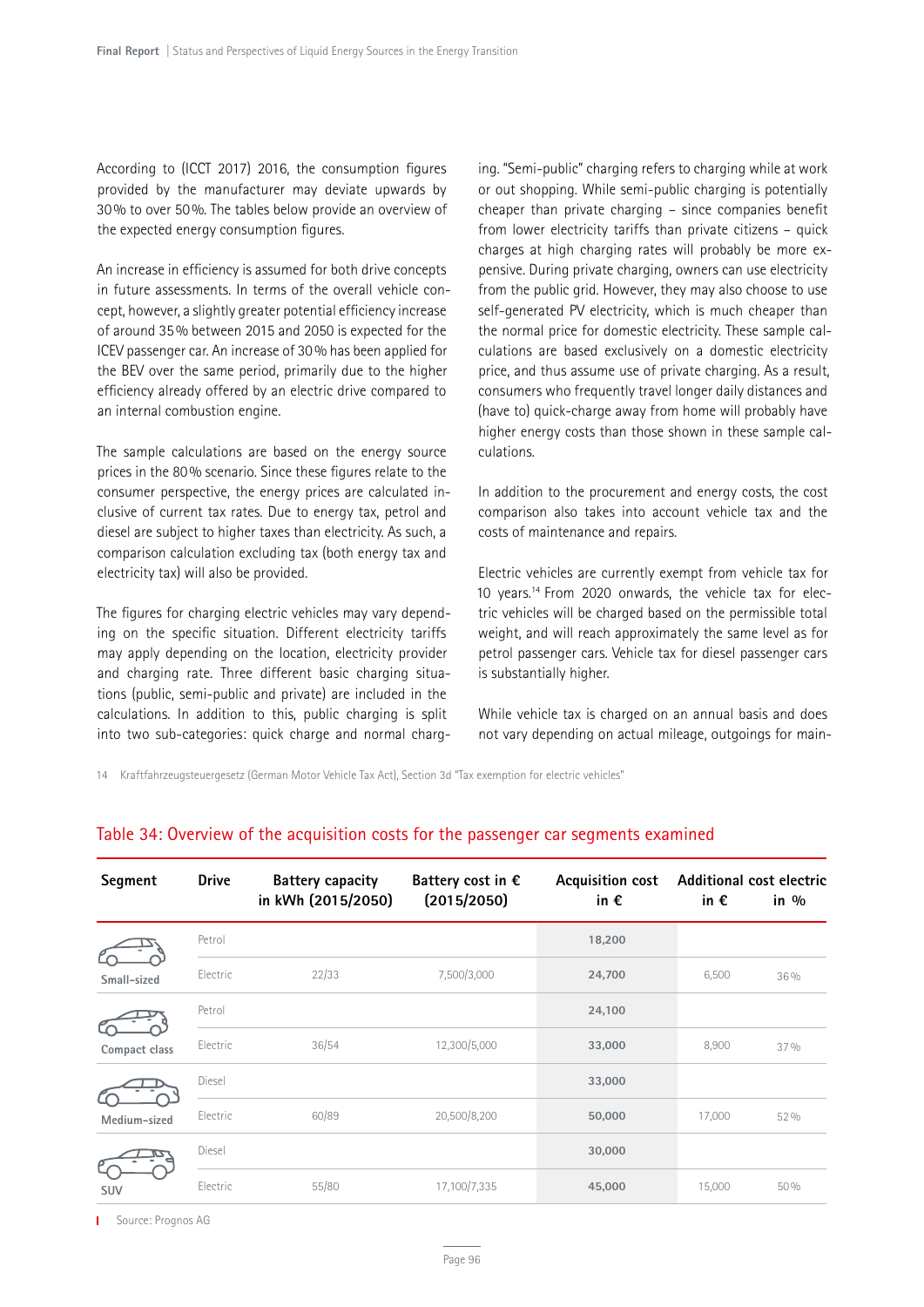|               |                      | Segment<br>consumption (KBA) | <b>NEDC</b> | Real consumption | Real compared<br>to NEDC |
|---------------|----------------------|------------------------------|-------------|------------------|--------------------------|
|               | Petrol (I/100km)     | 4.9                          | 4.5         | 6.2              | 37.8%                    |
| Small-sized   | Electric (kWh/100km) |                              | 13.0        | 18.2             | $40.5\%$                 |
|               | Petrol (I/100km)     | 5.4                          | 5.0         | 6.8              | 36.0%                    |
| Compact class | Electric (kWh/100km) |                              | 12.5        | 19.0             | 52.0%                    |
|               | Diesel (I/100km)     | 4.5                          | 4.1         | 6.0              | 46.3 %                   |
| Medium-sized  | Electric (kWh/100km) |                              |             | 21.5             |                          |
|               | Diesel (I/100km)     | 4.8                          | 4.8         | 7.0              | 45.8%                    |
| <b>SUV</b>    | Electric (kWh/100km) |                              |             | 21.3             |                          |

#### Table 35: Specific energy consumption by passenger car segment for the 2015 basis year

Source: Prognos AG

tenance and repairs are defined based on mileage. Fewer of the parts installed in electric vehicles are subject to wear, repairs and regular maintenance. For example, oil lubrication, the belt drive, gaskets and many of the wear parts relating to the internal combustion engine and the gearbox are not included in maintenance work for electric vehicles. Likewise, no regular exhaust emissions inspection is required for vehicles with an electric drive. A current cost comparison for BEVs and PtL passenger cars estimated the outgoings for BEVs to be half those for PtL passenger cars (Kasten 2018). Maintenance and repair work was estimated to be between three and four percent per kilometre (segment-specific), and half of this figure for electric vehicles. Battery changes are expected for type 3; the costs of this were included in the procurement costs category.

There are no notable differences between electric and conventional vehicles in terms of vehicle insurance costs; as such, these were not included in the comparison. Likewise, other costs such as outgoings for parking, tyre changes, etc. are not drive specific, and are thus not included in the comparison.

#### **Cost comparison results**

The following section presents the results of the TCO calculation for the four passenger car segments included in the study, calculated for regular intervals up to 2050. There are two diagrams for each segment: the first shows the cost structures for the drive variants Battery Electric Vehicle (BEV) and internal combustion engine with PtL fuel for the

PtX 80 scenario, while the second compares the overall TCO for different energy price paths for the two different drive variants.

These are followed by a final comparison of results, which shows the costs for 2050 in the compact car segment based on battery size and annual mileage (see Figure 53).

The calculations for the **supermini** segment assume a low annual mileage of 5,000 km; as such, the energy costs for this segment make up only a small part of the total cost. For petrol PtL drives, fuel costs make up 21% of the TCO in 2015 and 27% in 2050. The energy costs for BEVs naturally make up a smaller percentage of the TCO; however, the investment costs (fixed costs) for this variant are higher due to the cost of the battery.

For our base year, 2015, the TCO for a BEV is around 30% higher than that for a petrol-driven supermini with a lower annual mileage. Thanks to falling battery prices and increases in energy costs for the petrol PtL mixture, the difference in the respective TCOs will balance out in the long term. For consumers with low annual mileages, passenger cars with internal combustion engines will remain cheaper than the BEV variant. According to this sample calculation, the petrol PtL supermini will be 4% cheaper than the BEV in terms of TCO in 2050.

The cost benefit of the ICEV as compared to the BEV increases if we take the lower PtL price path into account. The ICEV supermini with low annual mileage also remains the more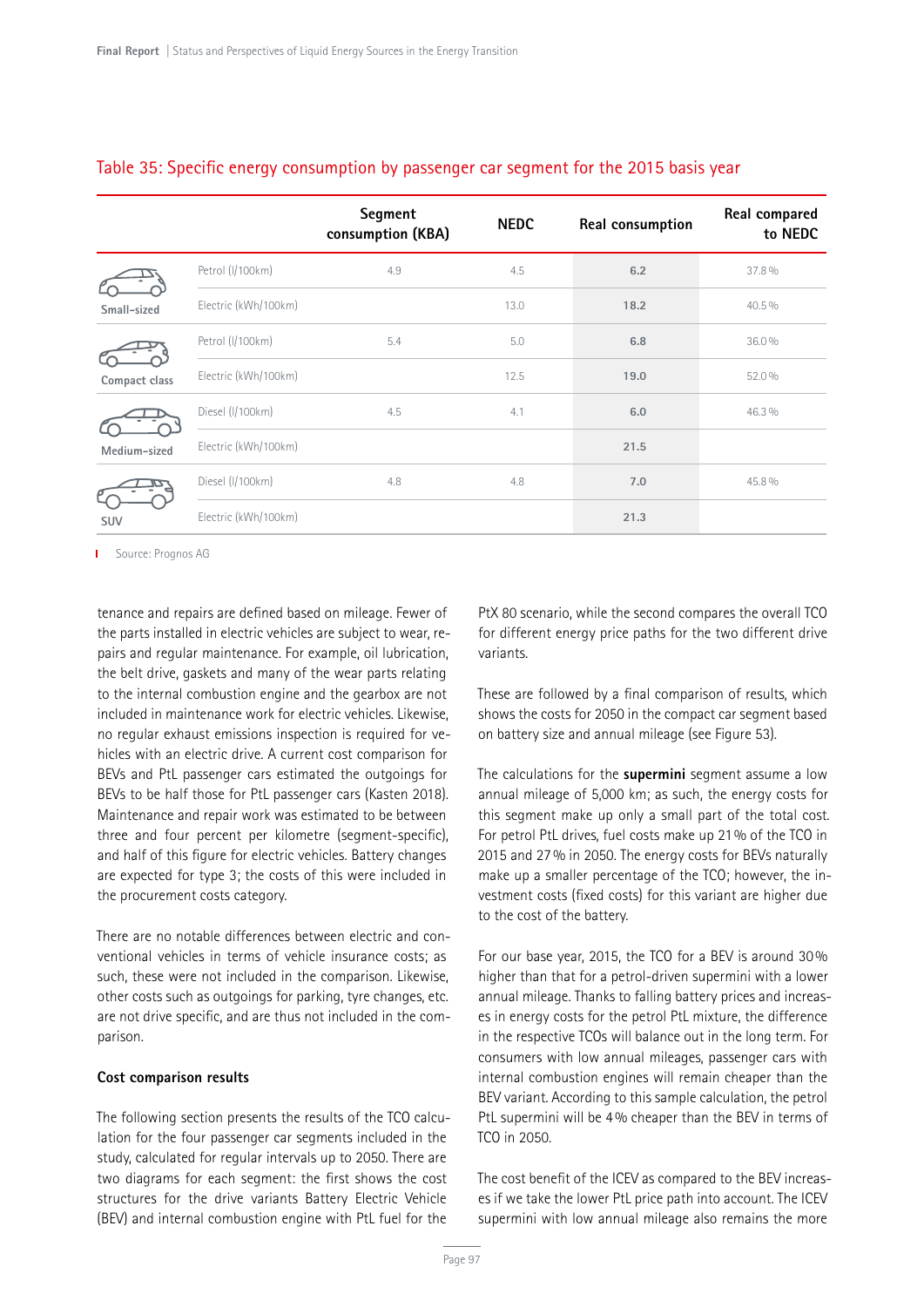affordable option in the comparison excluding tax. With the lower PtL price path, the cost benefit of the internal combustion engine with petrol will be 12% in 2020, and 8% in the cost comparison excluding tax.

Calculations for the **compact class** segment were made using an annual mileage of 10,900 km; this corresponds to the average annual mileage for a petrol-driven passenger car in Germany. In 2015, the battery capacity for the electric passenger car is 36 kWh. This gives the compact-class car a range of around 200 km. Thanks to progress in terms of efficiency and an increase in battery capacity to around 50 kWh, the range will increase to 300 km by 2050.

The TCO for a petrol PtL passenger car is a good  $\epsilon$  4,000 per year in 2015. Despite its lower energy costs, the BEV has additional costs of around 13% in 2015 due to its higher procurement costs (fixed costs). Due to falling battery costs, the TCO of BEVs will fall. In this sample calculation, the break-even point (the point at which both drives cost the same) will be reached in 2030. After 2030, the BEV will be cheaper in terms of TCO. In 2050, the cost benefit of the BEV will be around 15%.

The battery electric vehicle is also cheaper than the internal combustion engine with PtL petrol in the long term in the comparison using different energy price paths. With a lower PtL price path, the TCO for both drive types will be similar in 2050, with the BEV offering a slight cost benefit. There is no change to these ratios in the variant calculation without tax; the only difference is that the BEV takes longer to

become the cheaper option in this comparison. The breakeven point here is 2035.

The sample calculation for the **intermediate class passenger car segment** is based on a usage profile with a high daily mileage. As such, the battery is charged frequently and at a high charging rate (quick charge) accordingly. In this vehicle segment, it is assumed that a battery replacement will be required during the usage period. Due to the battery replacement, the fixed costs for the BEV are 1.7 times higher than those for an intermediate-class passenger car with an internal combustion engine in our base year, 2015. Thanks to falling battery costs, the electric car remains competitive at a high annual mileage – despite the battery replacement. In 2050, the TCO for both drive variants will be around € 11,500 2015 per year.

With low PtL costs, the internal combustion engine will be cheaper than the BEV in the long term due to the battery replacement. In 2050, the cost benefit will be around 8%. Likewise, in the calculation without tax, the diesel PtL passenger car is cheaper than the electric car.

The fourth passenger car class included in the TCO investigation is the **SUV segment**. The fixed costs for an SUV with an internal combustion engine are  $\epsilon$ 5,000<sub>2015</sub> per year. The additional procurement costs associated with the BEV compared to the ICEV are around 55% in 2015 and will fall to around 15% in 2050. In the other cost categories, particularly energy costs, the BEV SUV is significantly cheaper.

|                                         | Unit           | 2015  | 2030   | 2040 | 2050 |
|-----------------------------------------|----------------|-------|--------|------|------|
| Petrol                                  | $\epsilon$ /l  | 1.40  | 1.46   | 1.42 | 1.32 |
| Diesel                                  | $\epsilon$ /l  | 1.14  | 1.35   | 1.33 | 1.26 |
| Blending proportions                    |                | $0\%$ | $11\%$ | 65 % | 83 % |
| Petrol PtL mixed price                  | $-\epsilon$ /l | 1.40  | 1.63   | 2.18 | 2.08 |
| Petrol PtL mixed price lower cost       | $\epsilon$ /l  | 1.40  | 1.52   | 1.61 | 1.43 |
| Petrol PtL mixed price excl. taxes      | $\epsilon$ /l  | 0.62  | 1.04   | 1.71 | 1.70 |
| Diesel PtL mixed price                  | $\epsilon$ /l  | 1.14  | 1.51   | 2.10 | 2.02 |
| Diesel PtL mixed price lower cost       | $\epsilon$ /l  | 1.14  | 1.40   | 1.53 | 1.37 |
| Diesel PtL mixed price excl. energy tax | $\epsilon$ /l  | 0.58  | 1.09   | 1.76 | 1.75 |
| Electricity                             | Cent/kWh       | 28.7  | 31.2   | 29.3 | 29.9 |
| Electricity excl. taxes                 | Cent/kWh       | 26.2  | 28.8   | 27.0 | 27.9 |

## Table 36: End consumer prices in the PtX 80 scenario for petrol, diesel, PtL and electricity, in  $€/$ l or in  $€$  cent/kWh, actual prices (2015 price basis)

**I** Source: Own calculations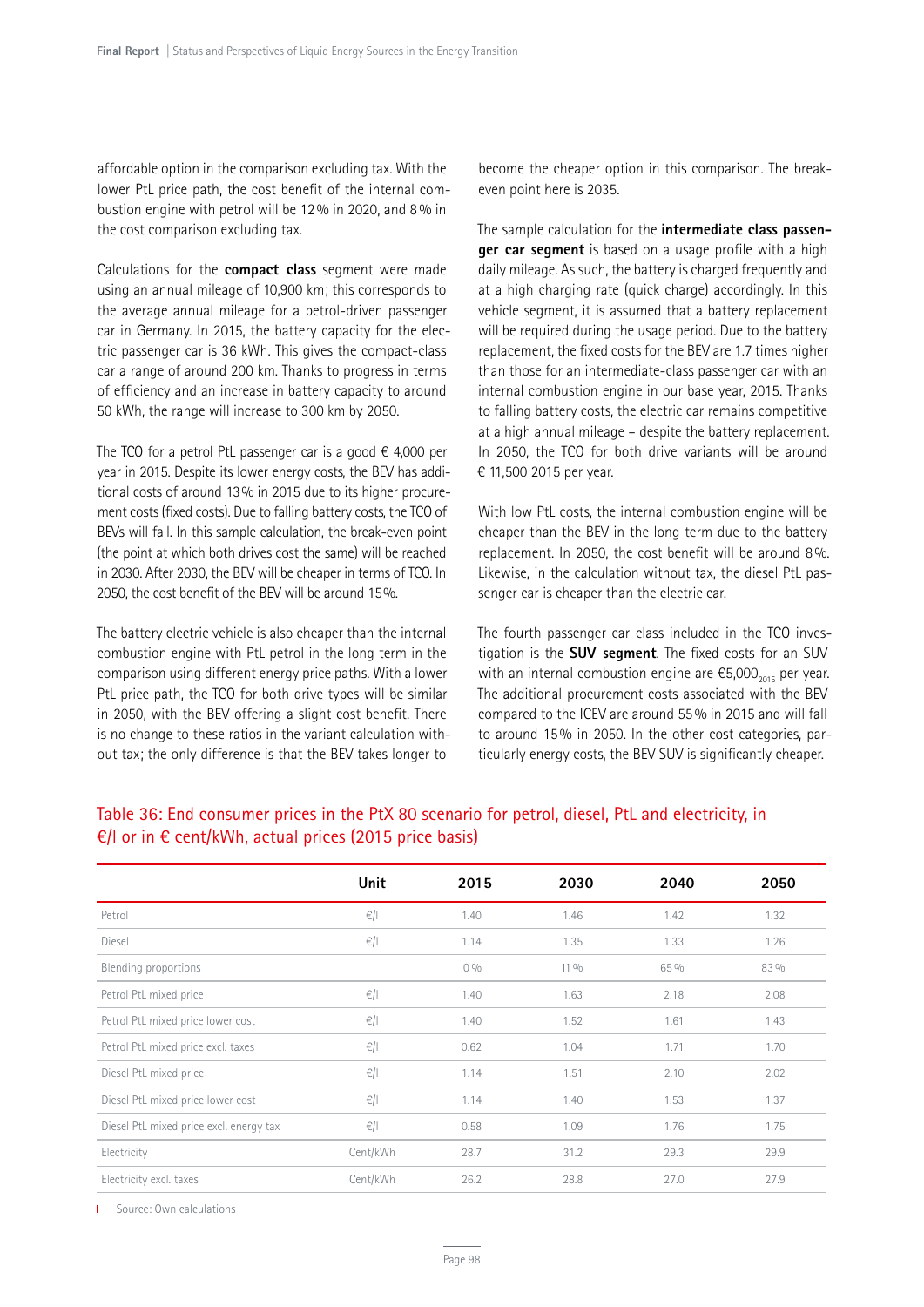

## Figure 45: TCO comparison, petrol PtL vs. BEV by cost category, 2015–2050 in €/a, type 1: supermini segment

Source: Own calculations T.

## Figure 46: TCO comparison, petrol PtL vs. BEV, various energy price paths, 2015–2050 in €/a, type 1: supermini segment



Source: Own calculations f,

In our base year, the TCO additional costs for the BEV SUV are around 25%. The break-even point will be reached in 2030; after this point, the BEV-SUV will be cheaper than the ICEV in terms of TCO.

As demonstrated in these four sample calculations, the TCO varies in favour of either the electric drive or the internal

combustion engine, depending on the annual mileage and the battery costs. When the annual mileage is equal, the BEV offers a TCO benefit thanks to its lower energy costs. At the same time, greater mileages generally require larger batteries in order for an electric vehicle to achieve the required range. However, larger batteries are a big cost driver for electric cars. As such, electric cars with high battery capacities are more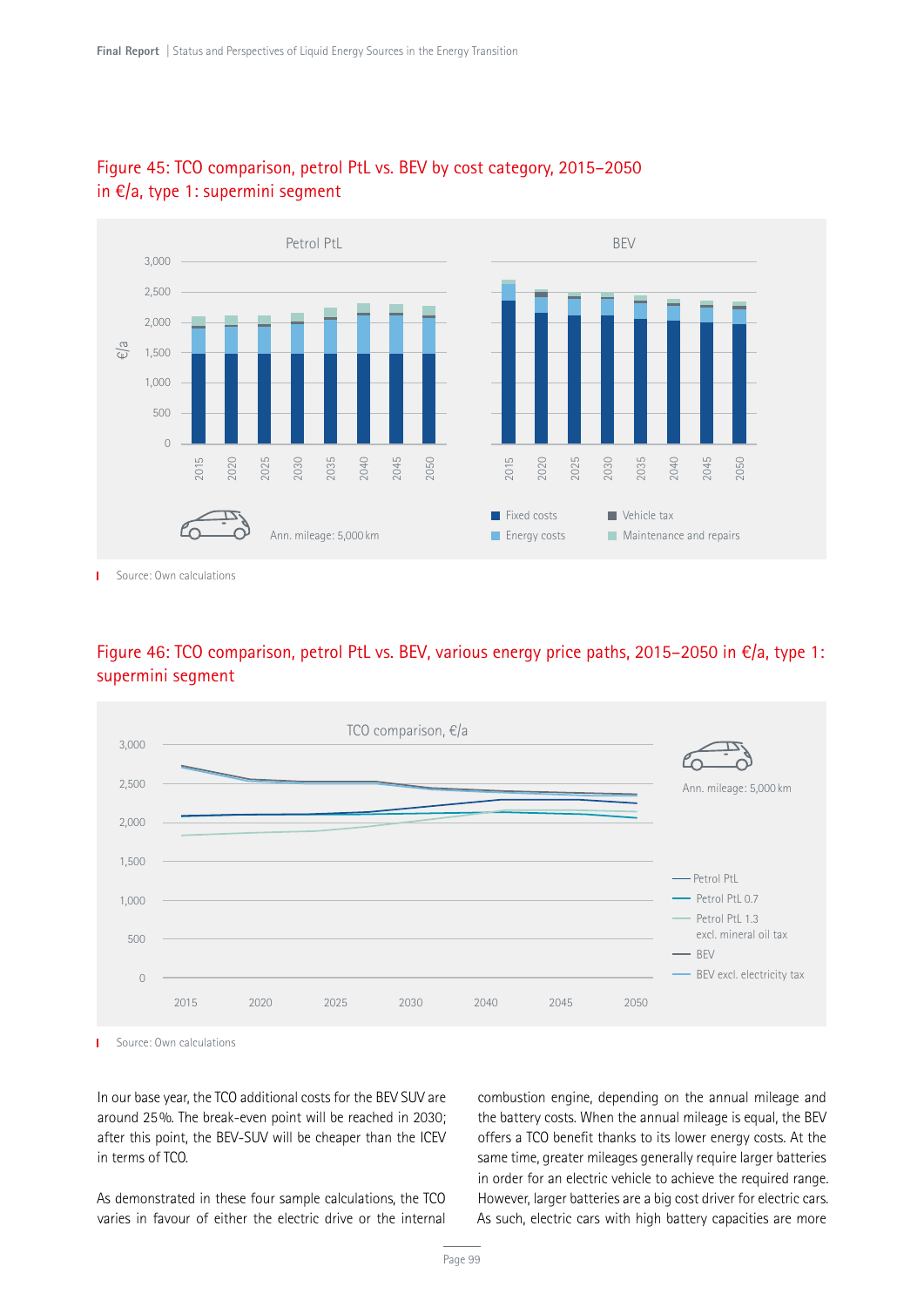

## Figure 47: TCO comparison, petrol PtL vs. BEV by cost category, 2015–2050 in €/a, type 2: compact class segment

T.

## Figure 48: TCO comparison, petrol PtL vs. BEV, various energy price paths, 2015–2050 in €/a, type 2: compact class segment



Source: Own calculations  $\mathbf{L}$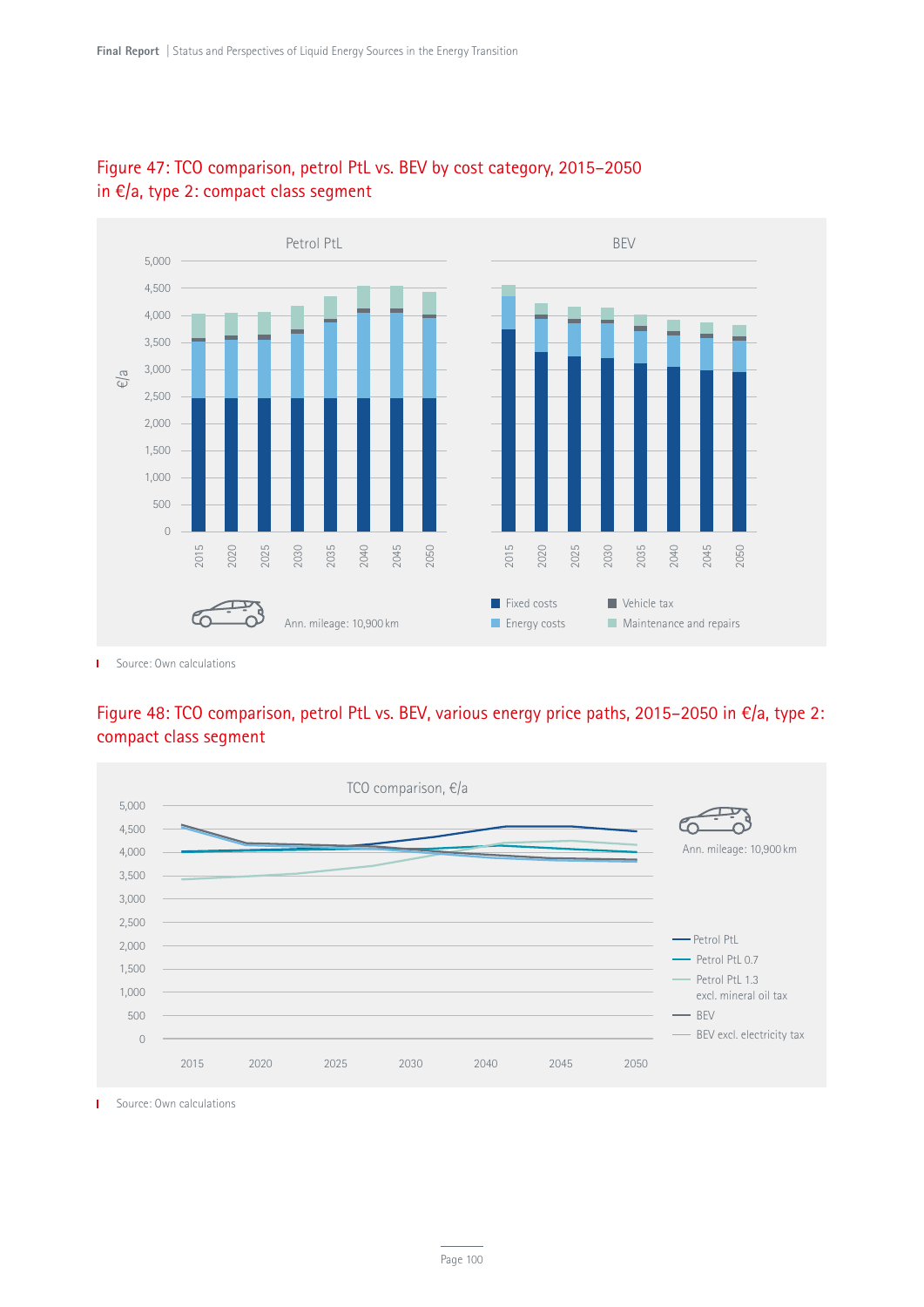



Source: Own calculations т

## Figure 50: TCO comparison, diesel PtL vs. BEV, various energy price paths, 2015–2050 in €/a, type 3: intermediate class segment



Source: Own calculations  $\mathbf{L}$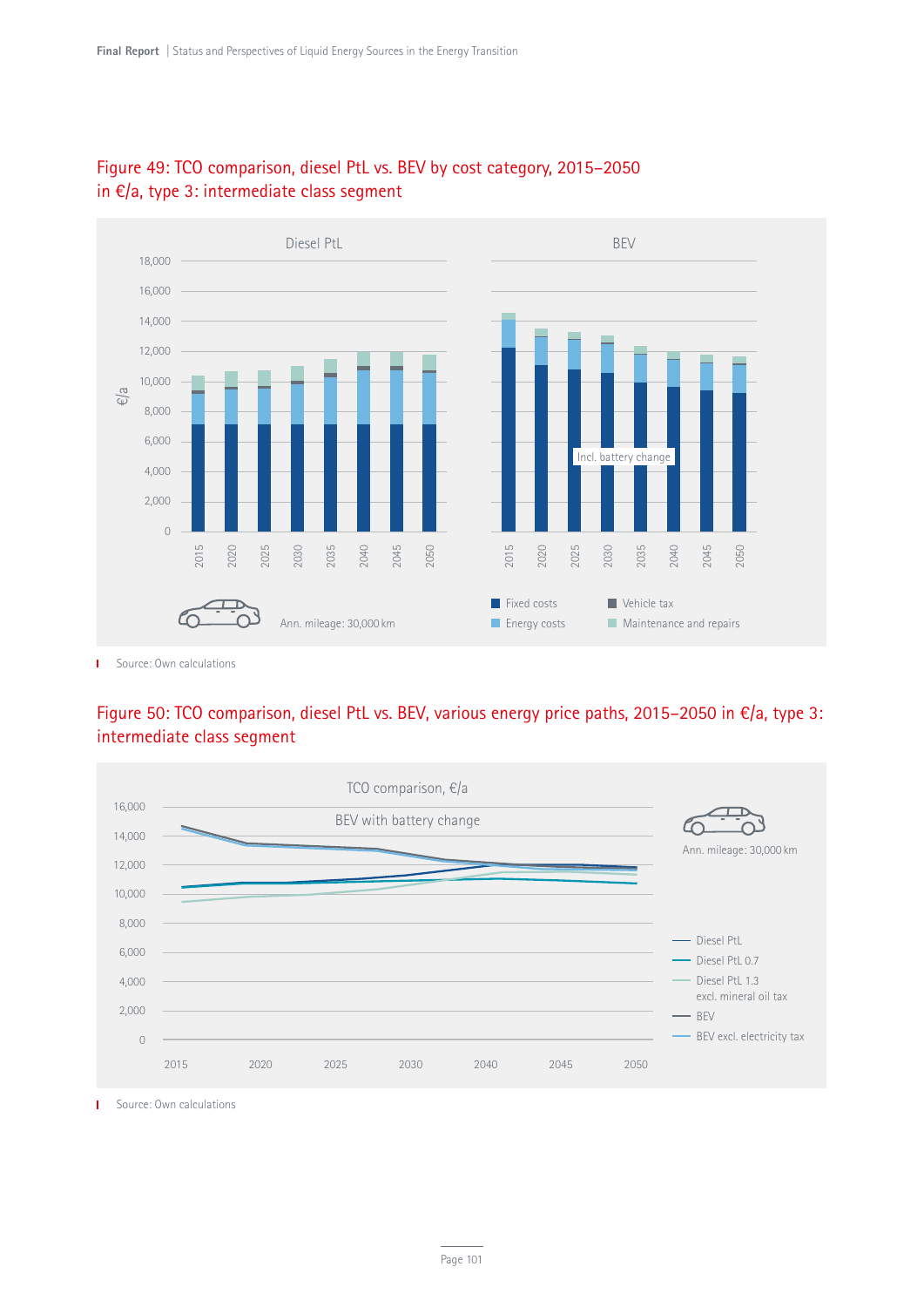

## Figure 51: TCO comparison, diesel PtL vs. BEV by cost category, 2015–2050 in €/a, type 4: SUV segment

т

## Figure 52: TCO comparison, diesel PtL vs. BEV, various energy price paths, 2015–2050 in €/a, type 4: SUV segment



Source: Own calculations T.

expensive, and only more economically efficient than a combustion engine with PtL for consumers with a high annual mileage. The final diagram shows the break-even point for the two drive concepts included in the study, based on the

criteria of annual mileage and battery capacity. This is based on the explicit assumption that there will be no variation in the other parameters involved in the TCO calculation (energy consumption, procurement costs, etc.).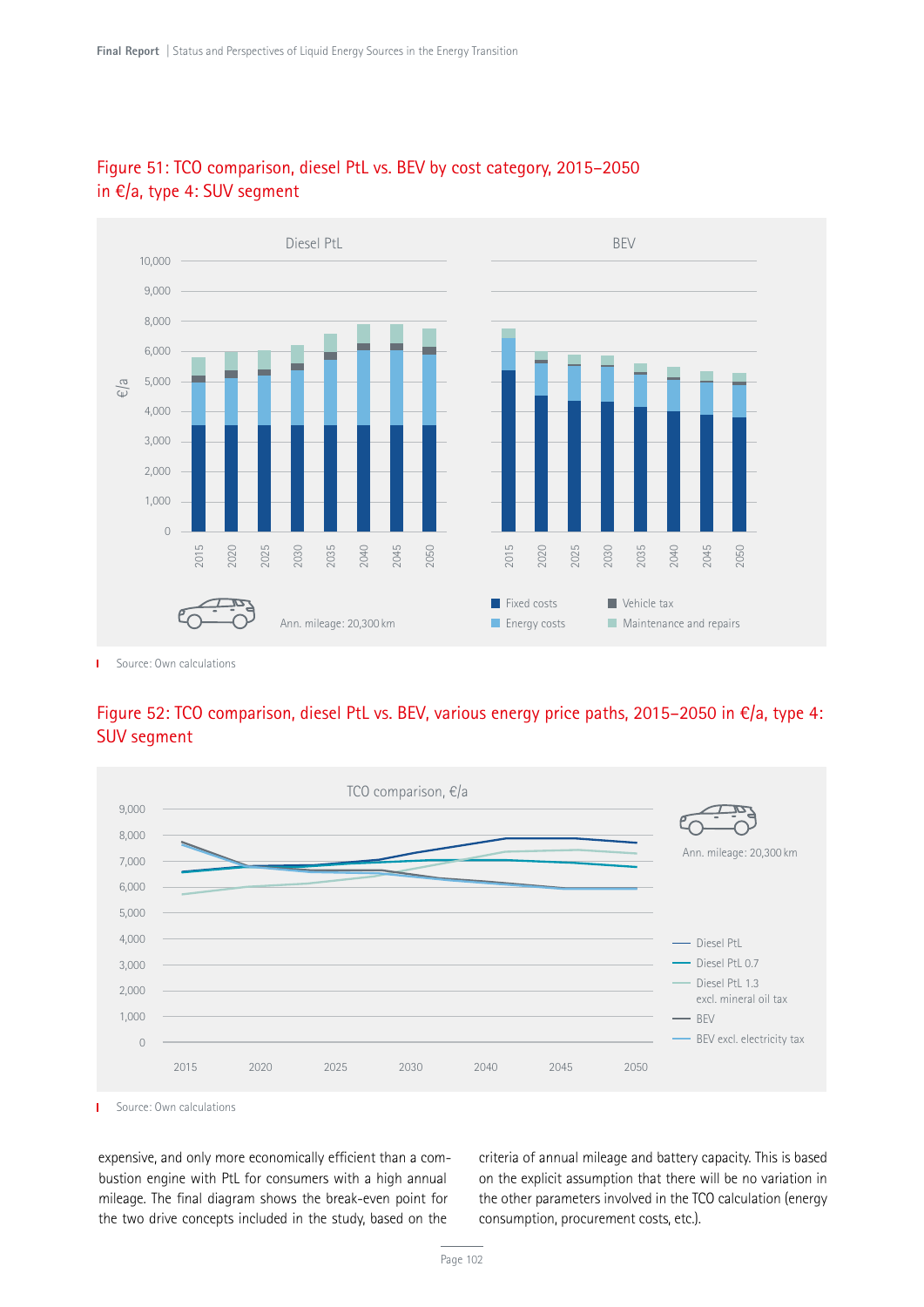

## Figure 53: TCO comparison for the compact passenger car segment based on battery capacity and annual mileage for the year 2050

#### 8.3 ASPECTS OF USE

#### 8.3.1 Consumer Friendliness Index

Certain heat and traffic applications are experiencing increasing competition between applications based on **electricity** and those based on **liquid fuels.** Based on renewable energy, both options offer the ability to reduce GHG emissions in the respective sectors.

In terms of efficiency in the provision of heat and movement energy, the electricity-based applications offer a clear advantage. There are also a range of other aspects that play a key role in consumer ratings; these shall be discussed and compared in this section under the umbrella term "consumer friendliness".

The **ratings** will be presented using a **scale** with five levels, defined as  $-$ ,  $-$ ,  $0$ ,  $+$ ,  $+$ +. Since not all the criteria are available with cardinal scaling, this ordinal scale shall be used instead.

"--" is awarded for a major advantage in favour of the electric application, "-" for a minor advantage in favour of the electric application, "0" for if there is zero or only negligible

difference between the use of electricity and that of liquid fuels, "+" for a minor advantage in favour of liquid fuels and "++" for a major advantage in favour of liquid fuels.

The applications are rated from a consumer perspective based on an expert assessment that is supported by literary research. A variety of comparison criteria have been divided into the categories of economic efficiency, aspects of use and environment. The economic efficiency rating is based on the sample calculations (see section 8.2).

#### 8.3.2 Heat

The **differences in use** between the heating systems in the field of heat supply are low. The heat pump technology requires less space in the building, but more outside it. The maintenance workload for a heat pump is estimated to be lower than that for an oil heating system. The possibility of failure should be about the same for both systems, but the cost risk associated with incorrect installation is higher for a heat pump, as even small errors made with this technology (e.g. in terms of supply temperature) can lead to relatively high additional consumption. Many towns and cities now have cheap tariffs for heat pumps, providing they can be shut off. Such cases result in a better total cost. Since our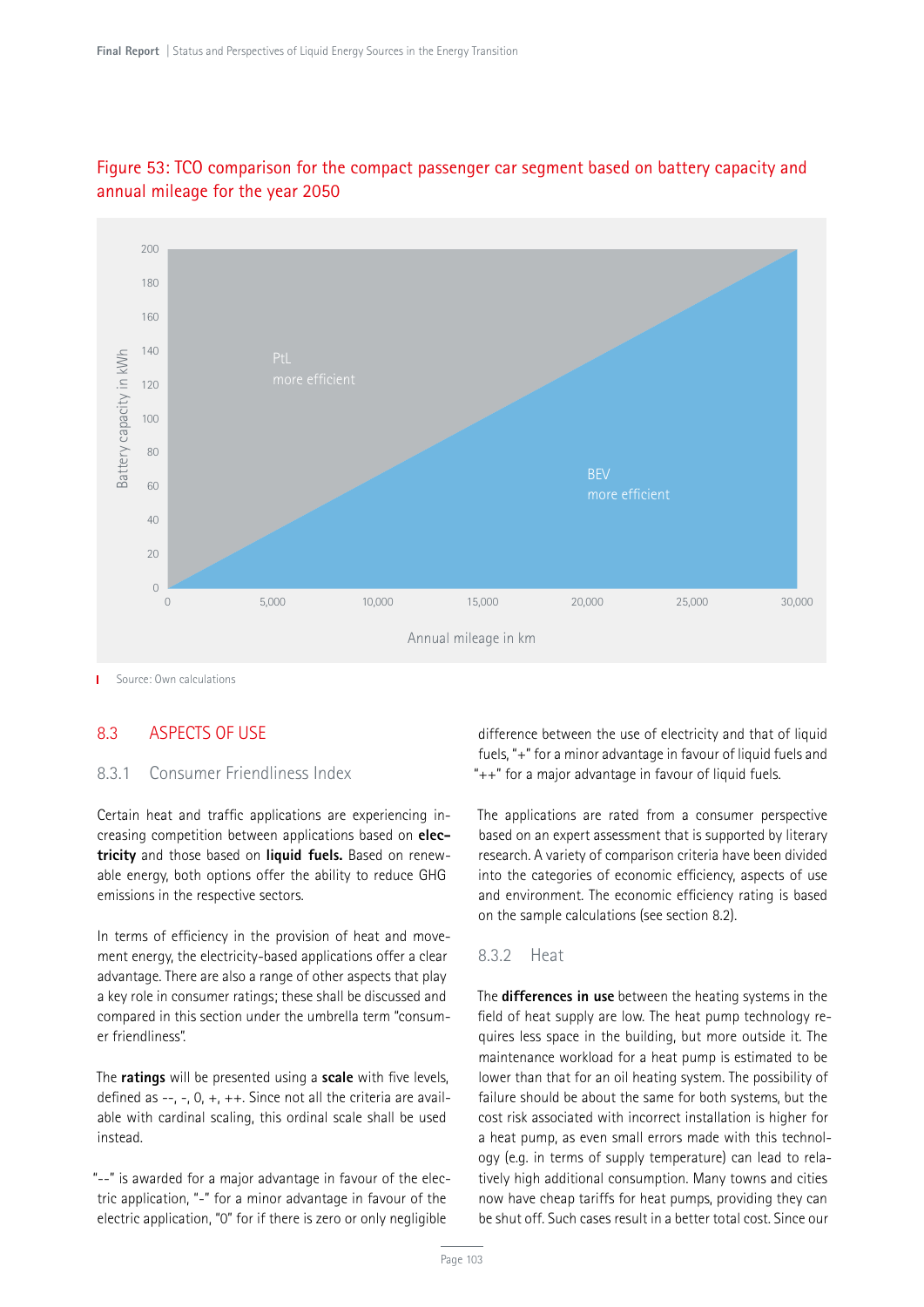calculations are not based on the use of a heat pump tariff, it is not relevant for us to determine whether or not the ability to shut off a heating system results in a disadvantage in use. The overall picture in terms of aspects of use is quite well balanced. Individual circumstances (e.g. relating to construction) can tip the balance.

As shown in the index, from a consumer perspective, the **economic efficiency** rating is primarily determined by the costs of PtL generation. Until 2030, oil-powered systems should be more economically efficient than electric heat pumps. After this, there is a split in the pattern: if the PtL costs develop along the low price path, oil heating systems will remain the "more efficient" solution. In the top price path for PtL, however, electric heat pumps will be cheaper in 2050. Furthermore, no subsidies or discounted tariffs for heat pumps were taken into account in our calculations.

#### 8.3.3 Traffic

For the transport sector, we compared battery electric vehicles (BEVs) and vehicles with internal combustion engines (ICEVs). The vehicles were divided into three classes: passenger cars, light commercial vehicles and heavy commercial vehicles. A typical route was defined for each type of vehicle:

- For passenger cars, two different situations (short and long trip  $-$  < 50 km/day and > 200 km/day) were used
- For light commercial vehicles, the typical route was assumed to be approx. 100 km/day
- For heavy commercial vehicles, the typical route was assumed to be approx. 200 km/day

The comparison criteria are discussed below.

#### **Range**

The **range per full tank** is calculated using the vehicle's **consumption** and the **energy yield per full tank** (this term also applies to the energy content of the battery). In terms of consumption, the BEV has the advantage due to its more efficient drive; in terms of energy yield per full tank, the combustion engine has the advantage due to the significantly higher gravimetric and volumetric energy density of the liquid energy source.

In 2018, BEVs in the passenger car segment can achieve ranges of around 100 km to a few 100 km per battery charge (based on the New European Driving Cycle, NEDC). Vehicles with an **internal combustion engine** offer an advantage for long journeys, with typical ranges in the passenger car segment of up to **1,000 km** per full tank.

For both drive technologies, deviations from the standard conditions of the NEDC lead to a reduction in range due to the resulting additional consumption. The **"robustness of range"** criteria has been introduced to account for this factor. Due to the lower energy yield per full tank in the BEV, the robustness of range tends to be lower for this drive type:

The **consumption benefit offered by the BEV is reduced at lower temperatures** due to the additional loads drawing power from the battery (winter: heating/summer: air conditioning). Especially in extremely cold conditions, depending on the exact temperature and how well the passenger compartment are insulated, additional consumption may reach 100% more than the standard consumption. Since vehicles with a combustion engine use the exhaust heat for the heating system, the efficiency advantage offered by the electric drive is lower at extreme temperatures (ÖKV, Austrian Society of Automotive Engineers, 2012).

The **BEV's consumption advantage depends on the consumer's driving profile.** It is more pronounced in short-trip applications and on journeys that require a lot of stop-and-go operations (inner-city/delivery traffic) as, in addition to the general higher efficiency, these situations allow the electric drive to recover energy when breaking, while combustion engines are especially inefficient in such conditions. On journeys where a constant high speed is maintained (motorway driving), the electric drive has less of an advantage over the combustion engine, as such situations offer little opportunity for energy recovery, and also provide the conditions in which the combustion engine runs at optimum efficiency.

In the scenario shown here, we have assumed a battery capacity of 55 kWh for new BEVs in 2050. With a consumption of 16 kWh/100 km, this gives us a theoretical range of 350 km (in reality, it is not possible to run the battery down to 0%). In our reference scenario, we have assumed the 80% of all BEVs can be charged flexibly.

#### **Refuelling time**

Liquid fuels allow consumers to achieve refuelling rates of up to **15 MW** (calculated at 25 l diesel/min); as such, the refuelling process for a passenger car with an ICE takes just a few minutes.

At the time of writing, an electric vehicle can achieve a charging rate of between 3.5 kW (single-phase domestic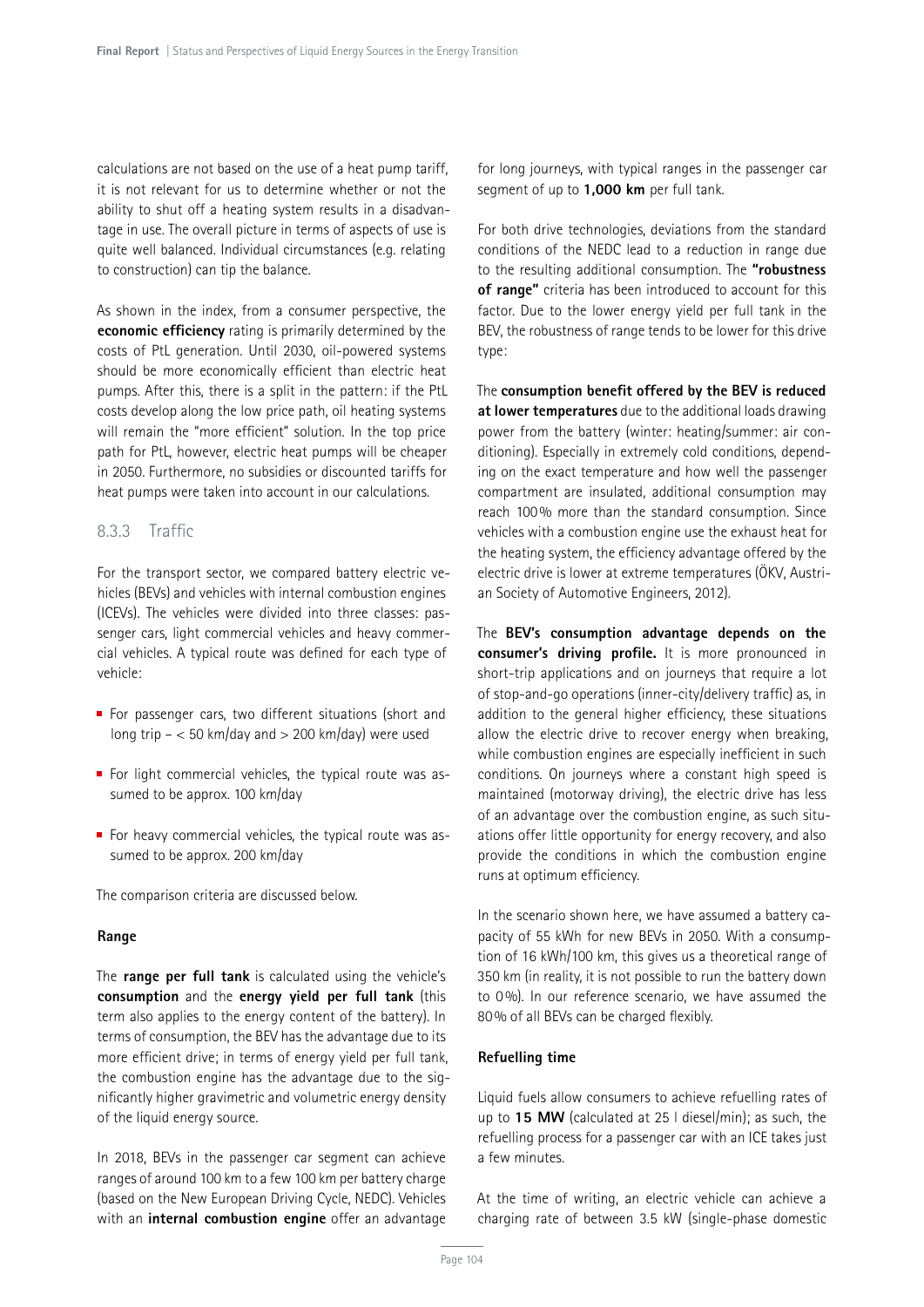outlet) and 350 kW (Tesla Supercharger), depending on the vehicle's equipment (quick charge technology) and the power outlet/charging station. The ultrafast charging option at the top of this range only allows the battery to be charged to 80%.

One benefit of the BEV in terms of refuelling is that vehicles can be refuelled during downtime, providing a parking space with a charging station is available.

Overall, the liquid energy sources have the advantage in terms of the refuelling time criterion, especially when fuel is required for long-range journeys.

For future refuelling figures, we have assumed that further developments in battery and charging technology will allow BEVs to be charged more quickly at quick charge stations when required. However, even in the long term, they will take longer to refuel than ICEVs.

#### **Refuelling infrastructure**

The **refuelling infrastructure for liquid fuels** currently extends to approx. 14,000 petrol stations in Germany. It has proven to be effective over the course of several decades, and is also available all around the world.

The refuelling infrastructure for **electric vehicles** (charging infrastructure):

- $\blacksquare$  Theoretically includes all power outlets (approx. 3.5 kW). However, the charge rates are slower accordingly, meaning that refuelling takes longer. Furthermore, practical experience has shown that solutions that use "extension cables" from private outlets are not particularly practical.
- Can be increased to up to 22 kW in households with a high-voltage power outlet (440 V, three-phase alternating current).
- If Is still in the process of being built up, with 11,000 public charging stations in Germany at the time of writing.
- $\blacksquare$  Is also poor in immediately neighbouring European countries such as France, Poland the Czech Republic, Italy, Austria and Switzerland, which will remain a problem in the medium term for typical usage behaviour on holiday trips. Requires a change in refuelling behaviour compared to ICEVs: refuelling takes place primarily during vehicle downtimes (when the car is parked, when the driver is shopping or running errands, etc.). Charging during a trip is rare, and is performed using a quick-charge station.
- Offers vehicle users who own their own parking spaces a significant advantage over those who have to rely on public parking spaces. Parking space owners (e.g. people with a garage or a private parking space by a detached house) can install their own charging infrastructure. E-mobility users who park their vehicles out in public, on the other hand, are reliant on the availability of parking spaces with charging infrastructure.
- $\blacksquare$  Has legal hurdles (right to connection, downtimes at public charging stations, cables in public spaces).
- Requires an expansion of the power grid.
- $\blacksquare$  The liquid energy sources have the advantage, particularly when it comes to long-range applications. The central quick-charge infrastructure for BEVs is still being built up.

In the future, if quick-charge stations become available everywhere and have capacity to cater to everyone's needs (due to the longer refuelling times and shorter ranges, the demand for charging stations will rise significantly compared to that for petrol stations), battery electric vehicles will be at less of a disadvantage when it comes to cross-country trips.

Our future figures for the refuelling infrastructure criterion are based on the assumption that electric charging facilities will continue to be expanded. It is likely that we will start to see central charging points similar to modern petrol stations. In addition to this, there are also other locations that could house charging facilities, such as multi-storey car parks, shopping centre car parks, motorway lay-bys, etc.

#### **Degradation**

The capacity of a battery deteriorates over the course of its lifetime (Fraunhofer ISI 2013). There are two types of degradation: cyclic ageing (the ratio between battery use and ageing) and calendar ageing (the storage capacity of the battery diminishes over time of its own accord, including when the car is parked or in storage).

The fact that the battery capacity deteriorates with time and use represents a disadvantage compared to the drive of the combustion engine, especially for users who require the full battery capacity.

It is assumed that degradation will reduce in the future due to further developments in battery technology.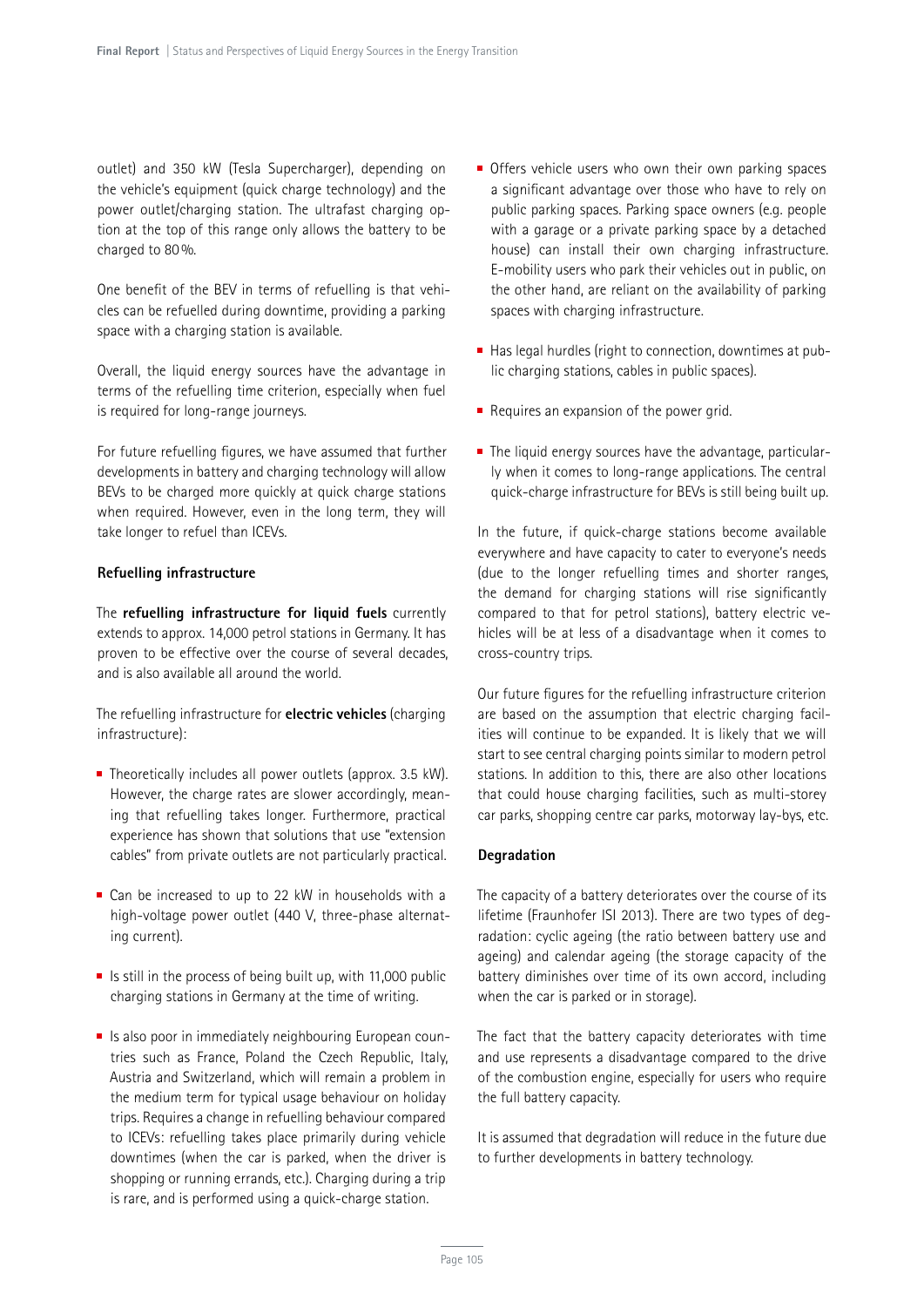#### **Driving dynamics**

The key difference between BEVs and ICEVs is in their respective torque curves based on their rotational speed. Battery electric vehicles generally offer very good acceleration from a standing start, since the electric motor can hit its maximum torque straight away. The combustion engine increases its torque gradually as its speed of rotation increases. In terms of acceleration from a standing start, the BEV is thus superior to the ICEV.

An electric motor's torque drops as its speed increases due to the scattering of the magnetic fields between the rotor and the stator. As such, the advantage the BEV offers over the combustion engine in terms of acceleration decreases at higher speeds, in part due to the lack of a gear ratio (and, indeed, a gearbox) (Stan 2015).

General speaking, high speeds can be achieved with both drive types. As a rule of thumb, high speeds lead to a disproportionate increase in consumption regardless of the drive system. Battery electric vehicles are at a disadvantage in terms of top speed, as the additional consumption in turn severely affects the vehicle's range.

Regardless of drive type, increased vehicle speeds and acceleration have negative effects on the environment, such as increased tyre wear and energy consumption.

#### **Maintenance**

In Germany, vehicles of all drive types are required to undergo a main inspection (MOT) every 24 months (or after 36 months following initial registration). However, no exhaust gas inspection is required for BEVs. Regardless of drive type, maintenance cycles are required on an annual basis/at certain mileages (annual inspection).

The differences are a result of the **vehicle technology** (wear parts). As a rule, modern electric motors in BEVs do not require any maintenance. The large vehicle batteries in BEVs are usually subject to maintenance. Both drive types have a similar maintenance expense and workload in relation to safety-related components, such as brakes. However, the BEV has a series of advantages compared to the combustion engine in terms of the normal wear parts: There are fewer wear parts, e.g. there is no filter, toothed belt, drive chain, spark plug or exhaust system. No oil change is required. The brakes are generally subjected to less wear, as much of the brake energy used by an electric motor is recovered by the drive system.

In terms of workshop availability, the widespread combustion engine currently has the advantage, as not all car workshops can currently offer maintenance and repairs for BEVs.

Since market penetration is still shallow, spare parts and services for electric cars are not yet available to the same extent as they are for ICEVs, either.

Some of these aspects will change over time, particularly those linked to market evolution. For example, disadvantages of use relating to a lack of infrastructure will already be much less prevalent in 2030, and may no longer be relevant at all by 2050.

## 8.4 ENVIRONMENT

#### 8.4.1 Heat

In terms of **GHG emissions**, heat pumps in Germany already have an advantage of about one third over oil heating systems. In the medium term (by 2030), this advantage will increase due to the rising proportion of renewable energy involved in the generation of electricity. In the scenarios, this will increase more quickly than the blending of synthetic ingredients into heating oil. In the long term (2050) scenario PtX 95 projects that the rating will drop back to neutral, as blending in of GHG-neutral fuels approaches 100%.

In terms of air pollution emissions, heat pups have an advantage in the short, medium and long terms, as they do not generate any local emissions. Noise emissions from air heat exchangers may have a role to play, especially in compact spaces. Oil systems offer advantages in this regard.

#### 8.4.2 Traffic

#### **GHG emissions (polluter pays principle)**

The polluter pays principle applies to both GHG emissions at the site of use and power generation.

Based on the current electricity mixture in Germany (approx. 530 g CO2/kWh el; cf. (UBA 2017)) an electric car already generally produces lower emissions than a vehicle with an internal combustion engine. In 2030, the electric vehicle will have a significant advantage, since by then the CO<sub>2</sub> factor in power generation will have been reduced significantly due to more widespread use of renewable energy while levels of blended synthetic substances in PtLs remain relatively low.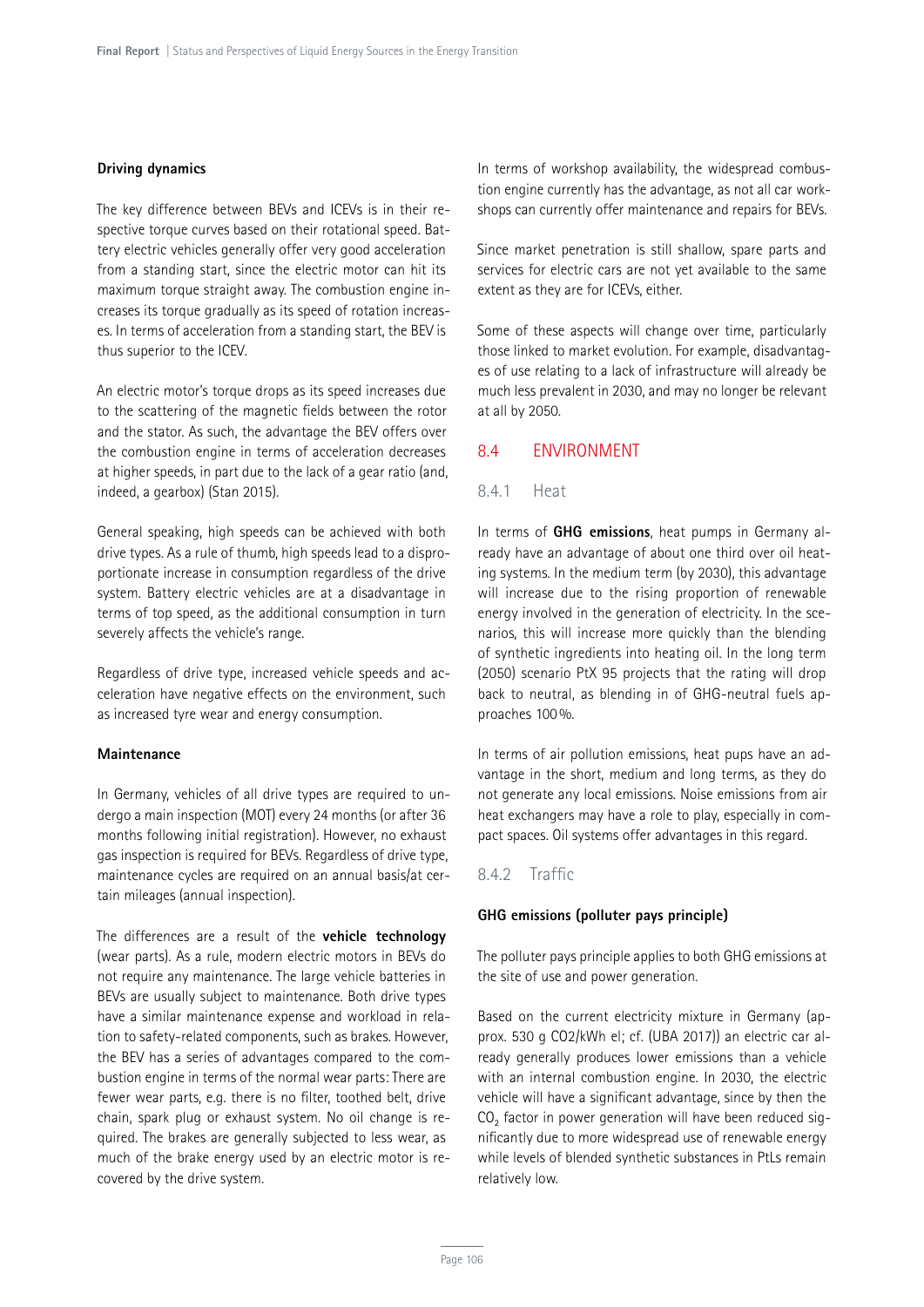| 2018                   |     | <b>Building type</b>                             | SFH/DFH/RH | <b>MFH</b> |
|------------------------|-----|--------------------------------------------------|------------|------------|
|                        |     | Space requirement inside the building            |            |            |
|                        |     | Space requirement outside the building           |            |            |
|                        |     | Space requirement heating element                |            |            |
| <b>Utilisation</b>     |     | Maintenance workload                             |            |            |
|                        |     | Possibility of failure                           |            |            |
|                        |     | Cost risk associated with incorrect installation |            |            |
|                        |     | Cost of procurement                              |            |            |
|                        | 1.3 | Running cost                                     |            |            |
| Economic               |     | Total cost                                       |            |            |
| efficiency<br>with PtL |     | Cost of procurement                              |            |            |
|                        | 0.7 | Running cost                                     |            |            |
|                        |     | Total cost                                       |            |            |
|                        |     | GHG emissions                                    |            |            |
| Environment            |     | Air pollution emissions                          |            |            |
|                        |     | Noise emissions                                  |            |            |

## Table 37: Result of the criteria evaluation from the perspective of the consumer – heat

| 2030                   |     | <b>Building type</b>                                           | SFH/DFH/RH                                                        | <b>MFH</b>               |
|------------------------|-----|----------------------------------------------------------------|-------------------------------------------------------------------|--------------------------|
|                        |     | Space requirement inside the building                          |                                                                   |                          |
|                        |     | Space requirement outside the building                         |                                                                   |                          |
|                        |     | Space requirement heating element                              |                                                                   |                          |
| Utilisation            |     | Maintenance workload                                           |                                                                   |                          |
|                        |     | Possibility of failure                                         |                                                                   |                          |
|                        |     | Cost risk associated with incorrect installation               |                                                                   |                          |
|                        |     | Cost of procurement                                            |                                                                   |                          |
|                        | 1.3 | Running cost                                                   |                                                                   |                          |
| Economic               |     | Total cost                                                     |                                                                   |                          |
| efficiency<br>with PtL |     | Cost of procurement                                            |                                                                   |                          |
|                        | 0.7 | Running cost                                                   |                                                                   |                          |
|                        |     | Total cost                                                     |                                                                   |                          |
|                        |     | GHG emissions                                                  |                                                                   |                          |
| Environment            |     | Air pollution emissions                                        |                                                                   |                          |
|                        |     | Noise emissions                                                |                                                                   |                          |
|                        |     | Electricity advantage (major)<br>Electricity advantage (minor) | $\blacksquare$ Neutral<br>$\blacksquare$ Liquid advantage (minor) | Liquid advantage (major) |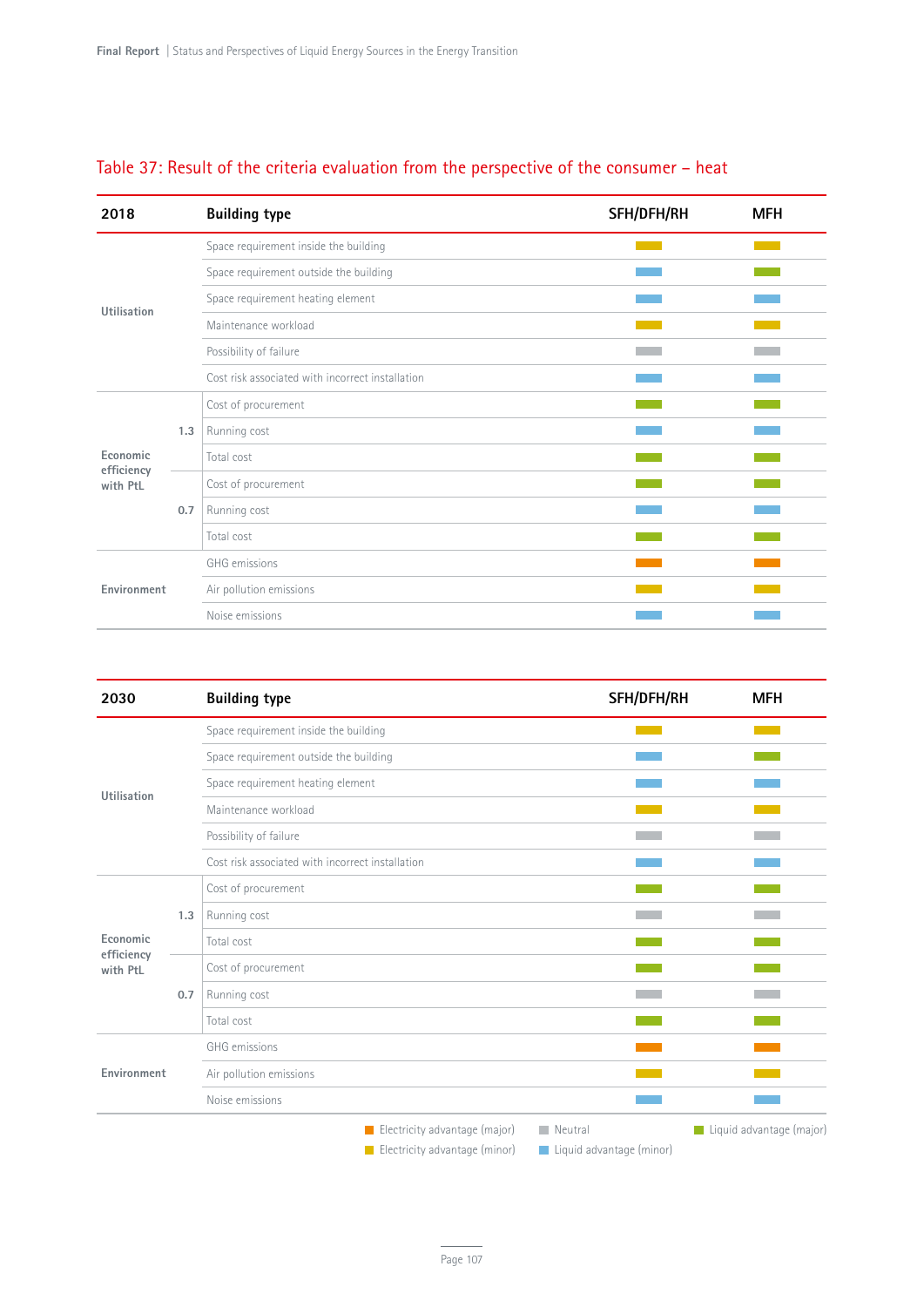| 2050                   |     | <b>Building type</b>                                           | SFH/DFH/RH                                         | <b>MFH</b>               |
|------------------------|-----|----------------------------------------------------------------|----------------------------------------------------|--------------------------|
|                        |     | Space requirement inside the building                          |                                                    |                          |
|                        |     | Space requirement outside the building                         |                                                    |                          |
|                        |     | Space requirement heating element                              |                                                    |                          |
| Utilisation            |     | Maintenance workload                                           |                                                    |                          |
|                        |     | Possibility of failure                                         |                                                    |                          |
|                        |     | Cost risk associated with incorrect installation               |                                                    |                          |
|                        |     | Cost of procurement                                            |                                                    |                          |
|                        | 1.3 | Running cost                                                   |                                                    |                          |
| Economic               |     | Total cost                                                     |                                                    |                          |
| efficiency<br>with PtL |     | Cost of procurement                                            |                                                    |                          |
|                        | 0.7 | Running cost                                                   |                                                    |                          |
|                        |     | Total cost                                                     |                                                    |                          |
|                        |     | GHG emissions                                                  |                                                    |                          |
| Environment            |     | Air pollution emissions                                        |                                                    |                          |
|                        |     | Noise emissions                                                |                                                    |                          |
| Source: Prognos AG     |     | Electricity advantage (major)<br>Electricity advantage (minor) | $\blacksquare$ Neutral<br>Liquid advantage (minor) | Liquid advantage (major) |

In the long term – i.e. once BEVs and PtL are almost exclusively using renewable electricity – both drive types will offer an option for GHG-emissions-free mobility.

#### **Air pollution: local emissions (tank to wheel)**

BEVs produce not exhaust gas at the local level. However, this does not mean that electric passenger cars cause zero air pollution- Particle emissions caused by re-suspension and wear to tyres and brakes are generated by vehicles of all drive types. In addition to this, the combustion process in an internal combustion engine also produces local exhaust gas emissions (soot particles, NOx, etc.).

By their very nature, ICEVs generate local emissions. These can be reduced through the use of synthetic PtL fuels. In the long term, the local emissions of the ICEV will be neutralised by exhaust gas treatment in line with pollution limits.

#### **Noise emissions**

Battery electric vehicles are quieter at low and medium speeds. At speeds of approx. 50 to 70 km/h, they mainly produce tyre and driving noises.

#### **Resource consumption**

BEVs tend to consume higher levels of energy and resources during manufacturing and disposal. This balance is expected to improve as the technology continues to develop.

## 8.5 CONCLUSION FROM THE CONSUMER'S **PERSPECTIVE**

Consumers consider other criteria, such as aspects of use and environmental aspects, to be of equal importance to economic criteria when making a purchase decision. The criteria evaluation shows a varied picture:

#### **Heat**

In terms of **economic efficiency** heating systems with liquid fuels have the advantage in **existing buildings** in the short-to-medium term (2030), since they have a lower total cost. However, this projection does not take into account heat pump tariffs or funding measures such as investment subsidies. As such, heat pumps may prove more advantageous to individual consumers even before 2030.

If the requirements for reduction of greenhouse gases increase (thus leading to an increase in the proportion of synthetic fuels blended into PtL systems), the overall cost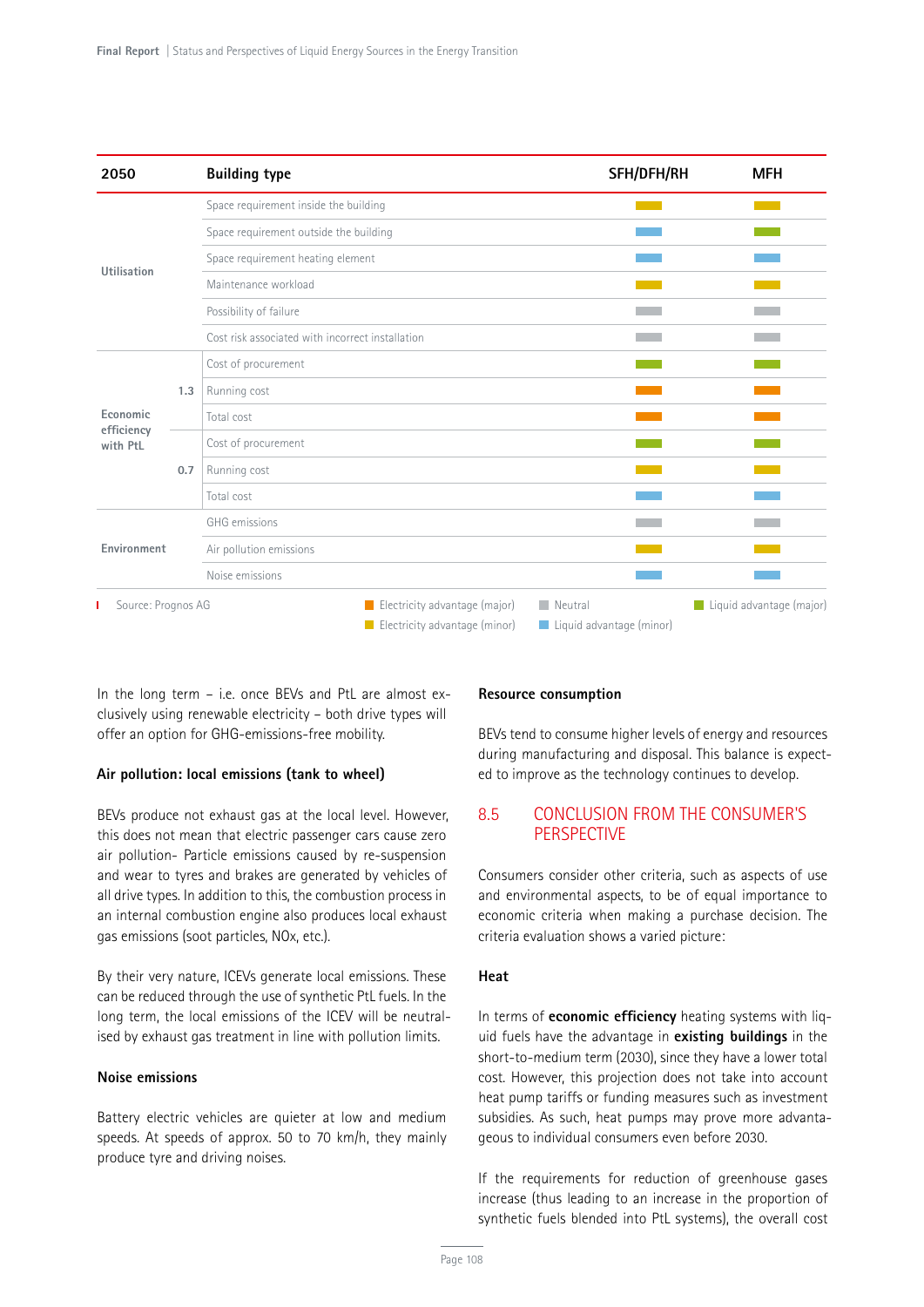comparison will present a varied picture. If PtL generation costs increase, heat pumps could be more economically efficient from 2030 onwards. However, this relies on the end consumer prices for electricity in Germany "freezing" at their 2015 price level in the long term. If PtL generation costs remain low, on the other hand, heating systems with liquid energy sources will continue to be more economically efficient than heat pumps.

The rating for the **aspects of use** for combustion heating systems and heat pumps is neutral – there is no clear advantage to either system.

From an **environmental perspective**, heat pumps generate lower emissions at their site of use. While modern oil heating systems cause local air pollution, this is of little relevance to the problem of air quality as a whole, and can also be largely eliminated through increased use of PtL. Greenhouse gas emissions from electric heat pumps today are lower than those of oil heating systems, and will remain so in the medium term (2030). As the proportion of synthetic materials blended into PtL systems increases (after 2040), the difference in GHG emissions levels between the two systems will decrease, and the rating between heat pumps and PtL-based heating systems will be neutral by 2050. This is assuming that both electricity generation in Germany and electricity imports from the domestic European electricity market will be decarbonised by this point, and that PtL will be used as greenhouse-gas-neutral liquid energy sources in the appropriate heating systems.

#### **Traffic**

In terms of **use** and taking into account all the criteria used in the evaluation, vehicles with an internal combustion engine offer an advantage over the electric drive and will probably continue to do so for the next few decades. The advantages are particularly pronounced in terms of the robust range, short refuelling time and established, widely available refuelling infrastructure of a vehicle with liquid fuel. These criteria are particularly important to long-distance drivers and drivers of heavy commercial vehicles. The comparison of the evaluation over shorter distances for passenger cars and light commercial vehicles revealed a less pronounced advantage in favour of the ICEV, as long range is weighted less heavily for such situations, and the BEV's driving dynamics can match those of the ICEV in every area, even surpassing them in "stop-and-go" situations. Based on impending technological developments, the disadvantages of using a BEV are expected to be reduced in the future. However, vehicles with combustion engines and liquid energy sources are expected to retain their significant advantages for a long time yet.

The **economic efficiency evaluation** for passenger cars revealed a similar overall picture. Electric applications will become cheaper over time as battery prices fall, while passenger cars with internal combustion engines will be more expensive by 2040 due to the increase in PtL blending. After 2040, the PtL cost reductions will outweigh further increases in PtL blending due to the learning curve. In our base year, 2015, the TCO for an electric car was 15% to 40% higher than for an ICEV in all passenger segments. In case of low annual mileages or high battery costs (e.g. when a battery change is required), the TCO calculation shows passenger cars with combustion engines and PtL fuel to be the more affordable option for consumers in the long term, too, due to the lower cost of procurement when compared to an electric car.

Due to their higher storage densities and faster fuelling processes, liquid energy sources will also continue to offer advantages in use in the long term with regard to longrange mobility (holidays and road goods transport). In cases of more frequent use but lower mileage (car sharing, taxis, delivery services), BEVs have the advantage in terms of both economic and ecological factors. Due to their low energy costs, electric drives are cheaper than combustion engines for consumers with high annual mileages. When driving in densely populated areas, it is also important to note that BEVs are relatively quiet (no engine noise) and do not emit any toxic air pollutants.

On the other hand, it should also be noted that electric vehicles also consume more resources from an environmental point of view during manufacturing and disposal. This is due to the energy-intensive battery manufacturing and recycling processes. If the environmental comparison is conducted based on an eco-balance (incl. upstream and downstream effects), combustion engines may also prove more attractive than electric vehicles from an ecological perspective for consumers with very low mileages. However, this depends primarily on the indirect emissions produced during generation of the electricity (both the electricity used to drive the electric vehicle and that used in the manufacturing of the battery).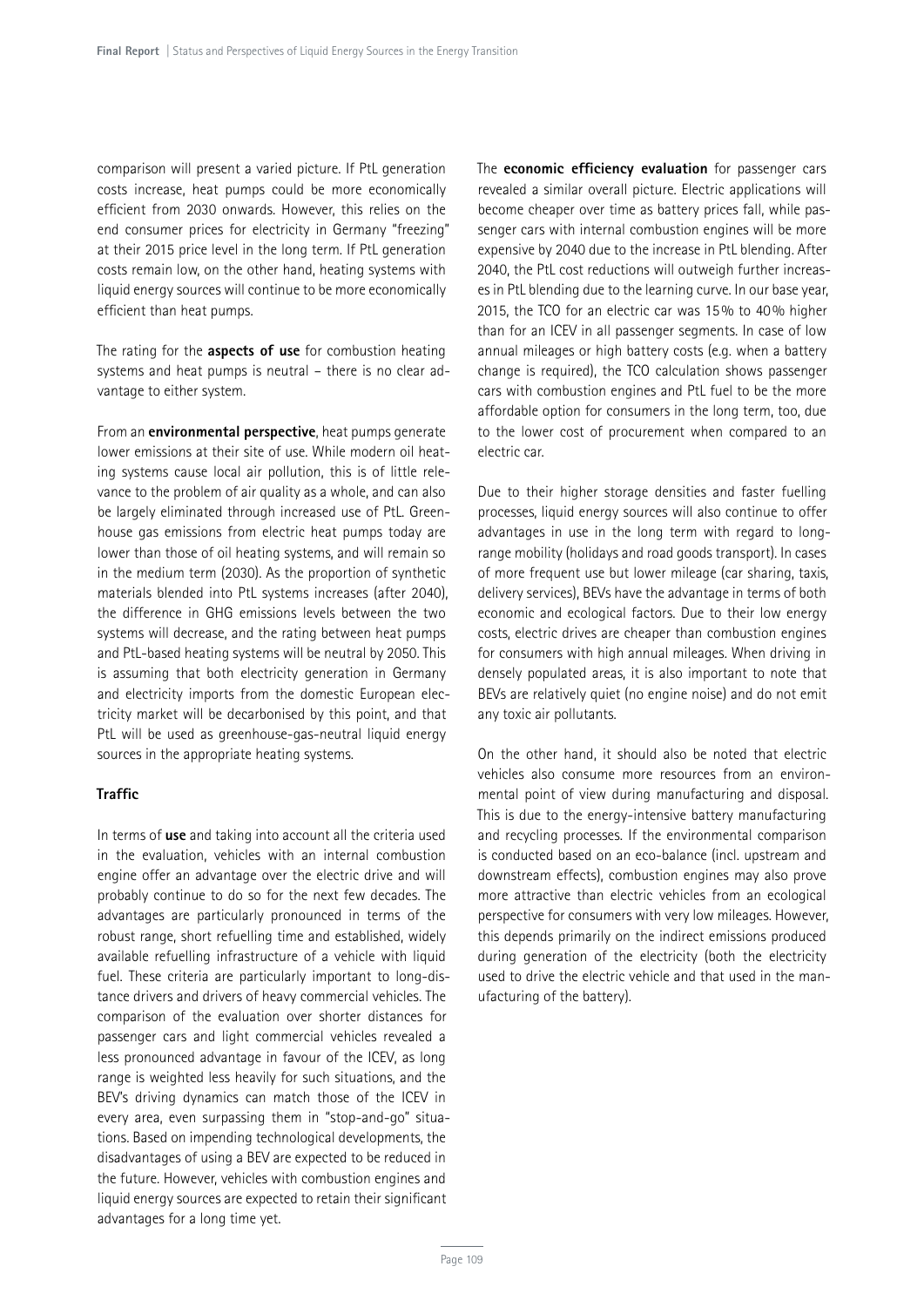| <b>Mobility</b><br>2018                                                                                                                                                                                                                                                                                                                                                                                                                                                                                                                                                                        |                                   |          |      |      | LCV     | <b>HCV</b> |
|------------------------------------------------------------------------------------------------------------------------------------------------------------------------------------------------------------------------------------------------------------------------------------------------------------------------------------------------------------------------------------------------------------------------------------------------------------------------------------------------------------------------------------------------------------------------------------------------|-----------------------------------|----------|------|------|---------|------------|
|                                                                                                                                                                                                                                                                                                                                                                                                                                                                                                                                                                                                |                                   | [km/day] | < 50 | >200 | ca. 100 | >200       |
|                                                                                                                                                                                                                                                                                                                                                                                                                                                                                                                                                                                                | New European Driving Cycle (NEDC) |          |      |      |         |            |
| Passenger car<br>Robustness of range<br>Refuelling time (BEV with/without quick charge)<br>Refuelling infrastucture (city/countryside)<br>Usage<br>Degradation (cyclic ageing, calendar ageing)<br>Driving dynamics (acceleration, maximum speed)<br>Maintenance<br>Cost of procurement<br>Resale value<br>Economic<br>Maintenance<br>efficiency<br>Running cost (PtL 0.7 and PtL 1.3)<br>Total cost (PtL 0.7 and PtL 1.3)<br>GHG emissions<br>Air pollution emissions: local emissions (tank to wheel)<br>Environment<br>Noise emissions<br>Resource consumption (manufacturing and disposal) |                                   |          |      |      |         |            |
|                                                                                                                                                                                                                                                                                                                                                                                                                                                                                                                                                                                                |                                   |          |      |      |         |            |
|                                                                                                                                                                                                                                                                                                                                                                                                                                                                                                                                                                                                |                                   |          |      |      |         |            |
|                                                                                                                                                                                                                                                                                                                                                                                                                                                                                                                                                                                                |                                   |          |      |      |         |            |
|                                                                                                                                                                                                                                                                                                                                                                                                                                                                                                                                                                                                |                                   |          |      |      |         |            |
|                                                                                                                                                                                                                                                                                                                                                                                                                                                                                                                                                                                                |                                   |          |      |      |         |            |
|                                                                                                                                                                                                                                                                                                                                                                                                                                                                                                                                                                                                |                                   |          |      |      |         |            |
|                                                                                                                                                                                                                                                                                                                                                                                                                                                                                                                                                                                                |                                   |          |      |      |         |            |
|                                                                                                                                                                                                                                                                                                                                                                                                                                                                                                                                                                                                |                                   |          |      |      |         |            |
|                                                                                                                                                                                                                                                                                                                                                                                                                                                                                                                                                                                                |                                   |          |      |      |         |            |
|                                                                                                                                                                                                                                                                                                                                                                                                                                                                                                                                                                                                |                                   |          |      |      |         |            |
|                                                                                                                                                                                                                                                                                                                                                                                                                                                                                                                                                                                                |                                   |          |      |      |         |            |
|                                                                                                                                                                                                                                                                                                                                                                                                                                                                                                                                                                                                |                                   |          |      |      |         |            |
|                                                                                                                                                                                                                                                                                                                                                                                                                                                                                                                                                                                                |                                   |          |      |      |         |            |
|                                                                                                                                                                                                                                                                                                                                                                                                                                                                                                                                                                                                |                                   |          |      |      |         |            |
|                                                                                                                                                                                                                                                                                                                                                                                                                                                                                                                                                                                                |                                   |          |      |      |         |            |

## Table 38: Result of the criteria evaluation from the perspective of the consumer – mobility

| <b>Mobility</b><br>2030               |                                                                                                                                                                                                                                                                                                                                                                                                                                                                                                                                                                                                  |          |     |      | <b>LCV</b> | <b>HCV</b> |
|---------------------------------------|--------------------------------------------------------------------------------------------------------------------------------------------------------------------------------------------------------------------------------------------------------------------------------------------------------------------------------------------------------------------------------------------------------------------------------------------------------------------------------------------------------------------------------------------------------------------------------------------------|----------|-----|------|------------|------------|
|                                       |                                                                                                                                                                                                                                                                                                                                                                                                                                                                                                                                                                                                  | [km/day] | <50 | >200 | ca. 100    | >200       |
|                                       | New European Driving Cycle (NEDC)                                                                                                                                                                                                                                                                                                                                                                                                                                                                                                                                                                |          |     |      |            |            |
|                                       | Passenger car<br>Robustness of range<br>Refuelling time (BEV with/without quick charge)<br>Refuelling infrastucture (city/countryside)<br>Degradation (cyclic ageing, calendar ageing)<br>Driving dynamics (acceleration, maximum speed)<br>Maintenance<br>Cost of procurement<br>Resale value<br>Maintenance<br>Running cost (PtL 0.7 and PtL 1.3)<br>Total cost (PtL 0.7 and PtL 1.3)<br>GHG emissions<br>Air pollution emissions: local emissions (tank to wheel)<br>Noise emissions<br>Resource consumption (manufacturing and disposal)<br>Ressourcenverbrauch (Herstellung und Entsorgung) |          |     |      |            |            |
|                                       |                                                                                                                                                                                                                                                                                                                                                                                                                                                                                                                                                                                                  |          |     |      |            |            |
| Usage                                 |                                                                                                                                                                                                                                                                                                                                                                                                                                                                                                                                                                                                  |          |     |      |            |            |
|                                       |                                                                                                                                                                                                                                                                                                                                                                                                                                                                                                                                                                                                  |          |     |      |            |            |
|                                       |                                                                                                                                                                                                                                                                                                                                                                                                                                                                                                                                                                                                  |          |     |      |            |            |
|                                       |                                                                                                                                                                                                                                                                                                                                                                                                                                                                                                                                                                                                  |          |     |      |            |            |
| Economic<br>efficiency<br>Environment |                                                                                                                                                                                                                                                                                                                                                                                                                                                                                                                                                                                                  |          |     |      |            |            |
|                                       |                                                                                                                                                                                                                                                                                                                                                                                                                                                                                                                                                                                                  |          |     |      |            |            |
|                                       |                                                                                                                                                                                                                                                                                                                                                                                                                                                                                                                                                                                                  |          |     |      |            |            |
|                                       |                                                                                                                                                                                                                                                                                                                                                                                                                                                                                                                                                                                                  |          |     |      |            |            |
|                                       |                                                                                                                                                                                                                                                                                                                                                                                                                                                                                                                                                                                                  |          |     |      |            |            |
|                                       |                                                                                                                                                                                                                                                                                                                                                                                                                                                                                                                                                                                                  |          |     |      |            |            |
|                                       |                                                                                                                                                                                                                                                                                                                                                                                                                                                                                                                                                                                                  |          |     |      |            |            |
|                                       |                                                                                                                                                                                                                                                                                                                                                                                                                                                                                                                                                                                                  |          |     |      |            |            |
|                                       |                                                                                                                                                                                                                                                                                                                                                                                                                                                                                                                                                                                                  |          |     |      |            |            |
|                                       |                                                                                                                                                                                                                                                                                                                                                                                                                                                                                                                                                                                                  |          |     |      |            |            |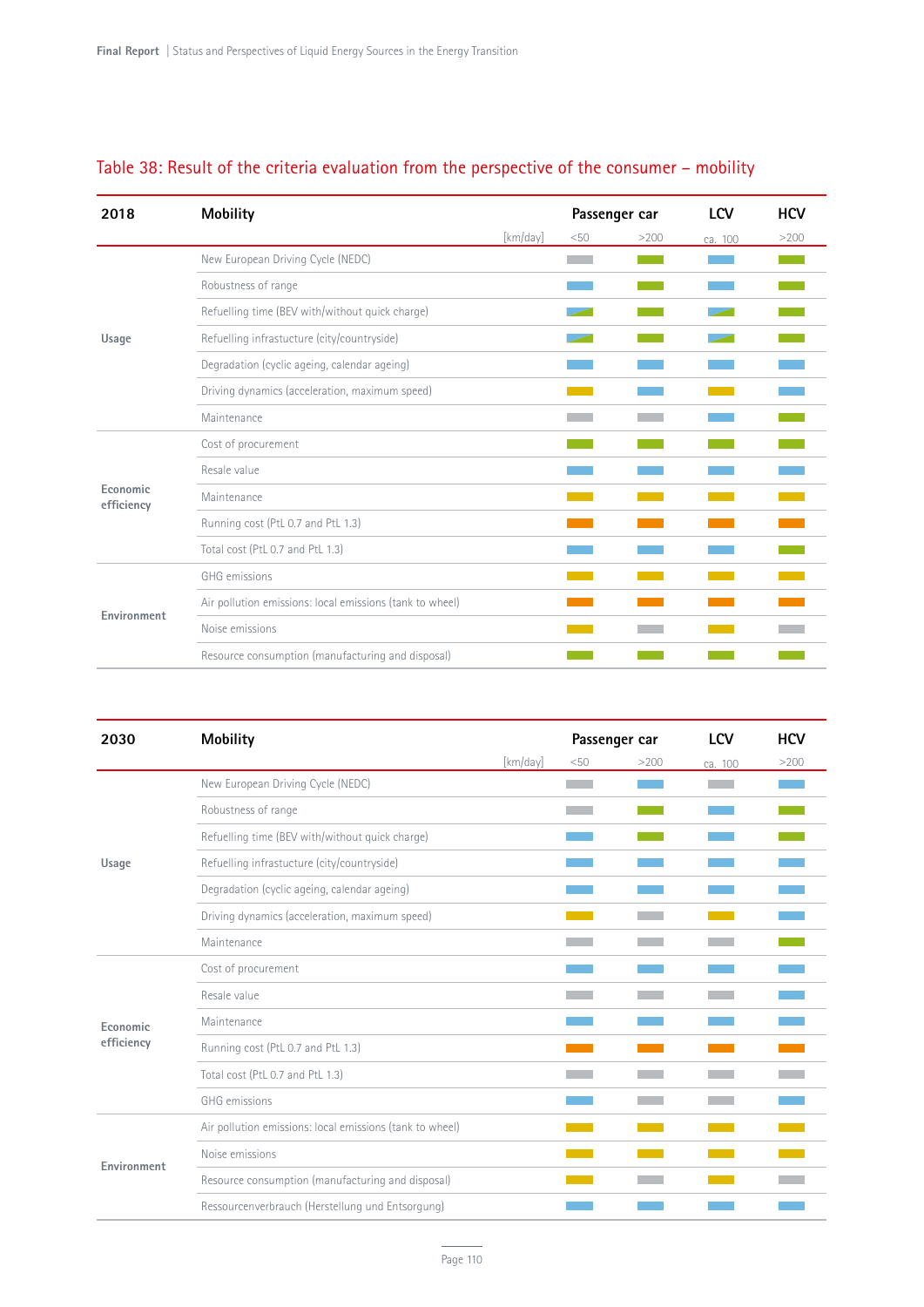| 2050               | <b>Mobility</b>                                          |                                                                                                                                       |      |      | <b>LCV</b> | <b>HCV</b>               |
|--------------------|----------------------------------------------------------|---------------------------------------------------------------------------------------------------------------------------------------|------|------|------------|--------------------------|
|                    |                                                          | [km/day]                                                                                                                              | < 50 | >200 | ca. 100    | >200                     |
|                    | New European Driving Cycle (NEDC)                        |                                                                                                                                       |      |      |            |                          |
|                    | Robustness of range                                      |                                                                                                                                       |      |      |            |                          |
|                    | Refuelling time (BEV with/without quick charge)          |                                                                                                                                       |      |      |            |                          |
| Usage              | Refuelling infrastucture (city/countryside)              |                                                                                                                                       |      |      |            |                          |
|                    | Degradation (cyclic ageing, calendar ageing)             |                                                                                                                                       |      |      |            |                          |
|                    | Driving dynamics (acceleration, maximum speed)           |                                                                                                                                       |      |      |            |                          |
|                    | Maintenance                                              |                                                                                                                                       |      |      |            |                          |
|                    | Cost of procurement                                      |                                                                                                                                       |      |      |            |                          |
|                    | Resale value                                             | Passenger car<br>Electricity advantage (major)<br>$\blacksquare$ Neutral<br>Electricity advantage (minor)<br>Liquid advantage (minor) |      |      |            |                          |
| Economic           | Maintenance                                              |                                                                                                                                       |      |      |            |                          |
| efficiency         | Running cost (PtL 0.7 and PtL 1.3)                       |                                                                                                                                       |      |      |            |                          |
|                    | Total cost (PtL 0.7 and PtL 1.3)                         |                                                                                                                                       |      |      |            |                          |
|                    | GHG emissions                                            |                                                                                                                                       |      |      |            |                          |
|                    | Air pollution emissions: local emissions (tank to wheel) |                                                                                                                                       |      |      |            |                          |
|                    | Noise emissions                                          |                                                                                                                                       |      |      |            |                          |
| Environment        | Resource consumption (manufacturing and disposal)        |                                                                                                                                       |      |      |            |                          |
|                    | Ressourcenverbrauch (Herstellung und Entsorgung)         |                                                                                                                                       |      |      |            |                          |
| Source: Prognos AG |                                                          |                                                                                                                                       |      |      |            | Liquid advantage (major) |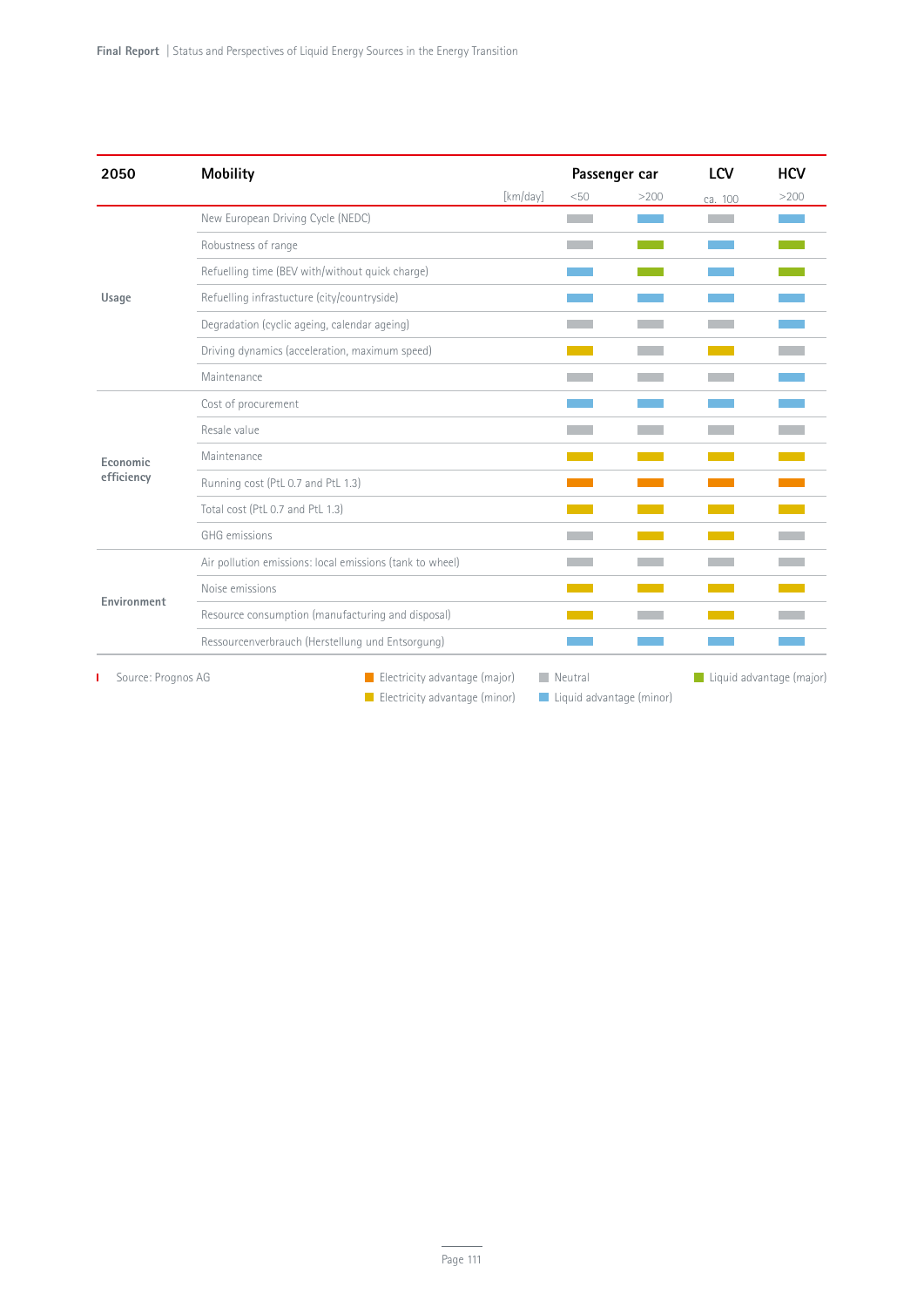# 9

## INTERIM CONCLUSION ON THE SCENARIOS

The scenarios show that the German federal government's GHG targets for 2050 remain achievable even if domestic developments in energy efficiency and renewable energy continue at only a moderate pace. If this turns out to be the case, GHG reduction can be achieved by continually increasing the proportion of GHG-neutral synthetic fuels in conventional liquid and gaseous energy sources.

In the scenarios, **end energy consumption** is projected at the "reference level", as is the maximum expansion of renewable energy in Germany. Due to the stricter requirements, however, the **electricity sector** is de-carbonised more quickly in the PtX scenarios, and more electricity is imported from abroad. In the reference scenario, German generation of electricity still includes coal power plants, while natural gas is the only remaining fossil fuel in the PtX scenarios. In PtX 95, natural gas is projected to be completely superseded by PtG by 2050. This will lead to higher electricity prices. A further increase in electricity prices will be prevented by the European embedding of the German electricity market.

Since PtL and PtG are currently still relatively expensive to produce, we have forecast a gradual market evolution that is not calibrated to the intermediate targets, such as those in the environmental protection plan. This market evolution will not pick up speed until between 2030 and 2040, at which point it will accelerate rapidly. The GHG targets for the energy concept in 2050 will be achieved. The cumulative GHG emissions will thus be higher than for a course that includes the government's intermediate targets.

**PtL demand** in Germany could reach around 1,700 PJ by 2050 in scenario PtX 80, and around 2,000 in PtX 95. This is equivalent to around 37% to 44% of the primary energy consumption currently covered by mineral oil in Germany. Our scenarios also show a significant increase in PtG demand.

Our scenarios require **relatively low investment** in Germany. As a result, most heating customers will retain the same heating system they use today. The number of electric heat pumps and electric vehicles will increase significantly, but they will not dominate the market until 2050. Infrastructure investments, such as those in electricity grids, will also remain moderate. Electricity infrastructure on motorways (for trucks with overhead cables) should not be absolutely necessary. In total , the PtX scenarios for Germany up to 2050 indicate that €34 bn or €59 bn more needs to be invested than in the reference scenario, a third of which (in PtX 95) will go to CCS; based on current understanding, this should not make achieving the targets significantly more expensive. These investments are low compared to other studies.

In order for the market evolution we have projected to actually occur, however, **extensive investment abroad** will be necessary. In scenario PtX 80, this investment totals around €1,440 bn over the entire scenario period, while a cumulative investment of €1,840 bn by 2050 has been assumed in PtX 95 (supply in Germany only).

Large areas will also be required for wind farms and solar parks. There has been no investigation of how much area is actually available for use in the countries included in the evaluation. However, these countries do possess large areas of land compared to Germany, much of which is desert or steppe.

The high levels of investment abroad are reflected in **rises in domestic energy costs.** It should be assumed that the energy costs in the PtX 80 scenario will reach **around €1,500 bn**<sub>2015</sub> more than in the reference scenario by 2050, without the climate protection targets actually being achieved. The additional cost of energy consumption in scenario PtX 95 as compared to the reference are at a similar level, as we have assumed that ambitious climate protection action on a global scale will cause the price of fossil energy sources to fall.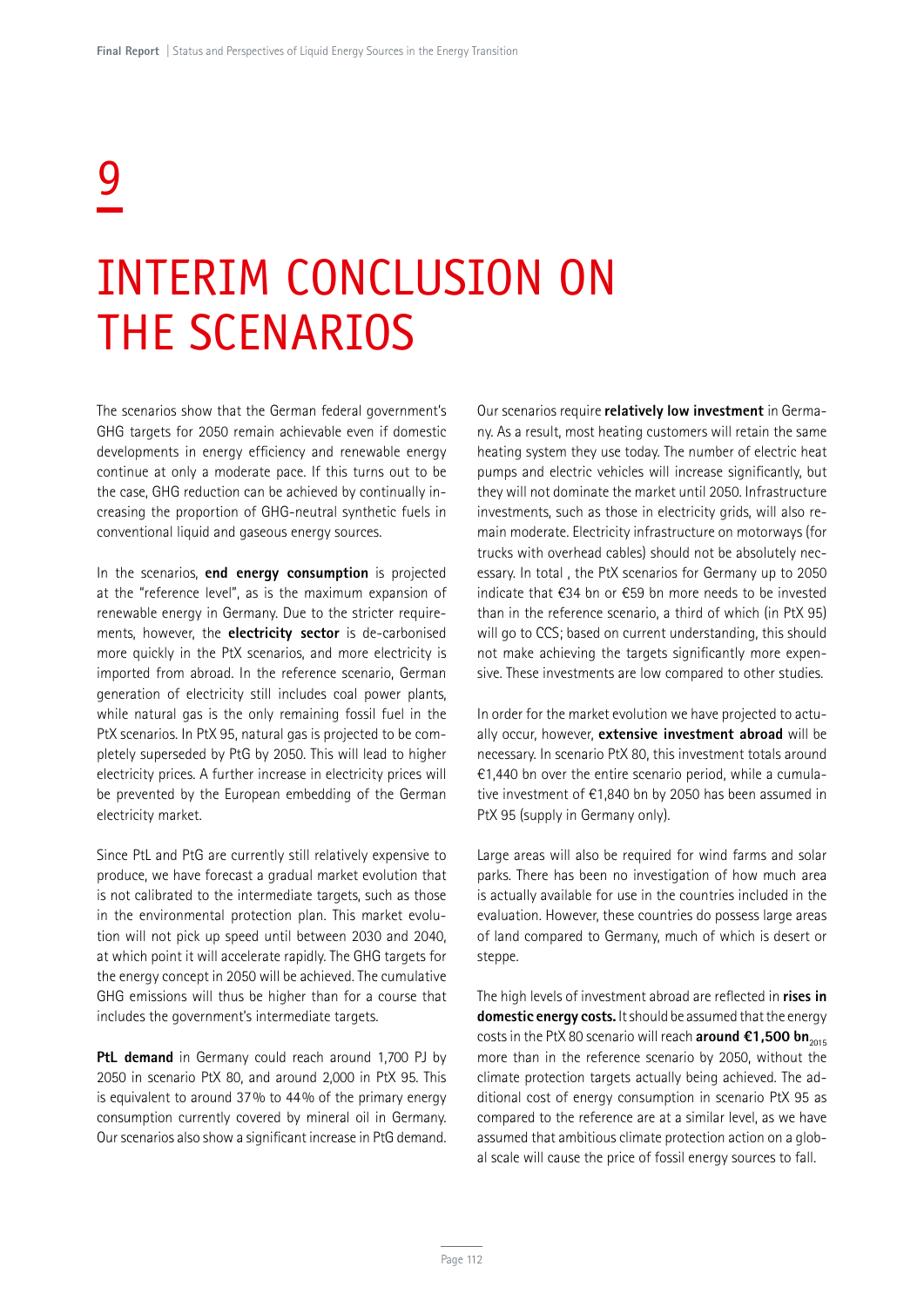From a **consumer perspective**, there are several criteria that play a role in the choice of heating system or vehicle type. The factors included in our study are economic efficiency, aspects of use and environment. Up until 2030, combustion-based engines and heating systems will hold a significant advantage over electric vehicles and electric heat pumps in terms of economic efficiency. After 2030, however, assuming that electricity prices remain the same but there is a higher PtL blending proportion, electric solutions will be cheaper in many cases. If PtL costs reach the lower end of the cost range used in this study, PtL-based liquid energy sources will also remain the more economically efficient solution after 2030. However, heat pump tariffs and subsidies for heat pumps (which already exist today) may result in cost benefits for heat pumps.

In terms of aspects of use for heating solutions, the authors of this study see no significant difference between oil, gas and electric solutions. In many cases, building conditions will be the decisive factor. In terms of mobility, electric vehicles are at a disadvantage with regard to aspects of use due to the current physical properties of the batteries and the fact that the charging infrastructure is still under development. Some of these disadvantages will have been eliminated by 2030. Others – such as refuelling time versus charging time – are likely to remain. However, whether or not these disadvantages in use are deemed to be relevant will be a case of individual preference.

From an environmental perspective, electric solutions offer the advantage of not causing air pollution at the site of consumption. GHG emissions from electric solutions are lower than those of combustion-based engines and heating systems, and will remain so in the medium term. As the ratio of GHG neutral PtL blended into the fuel mixture increases, the gap between the solutions will close. High blending proportions – such as those shown in the PtX 95 scenario – will result in a neutral evaluation.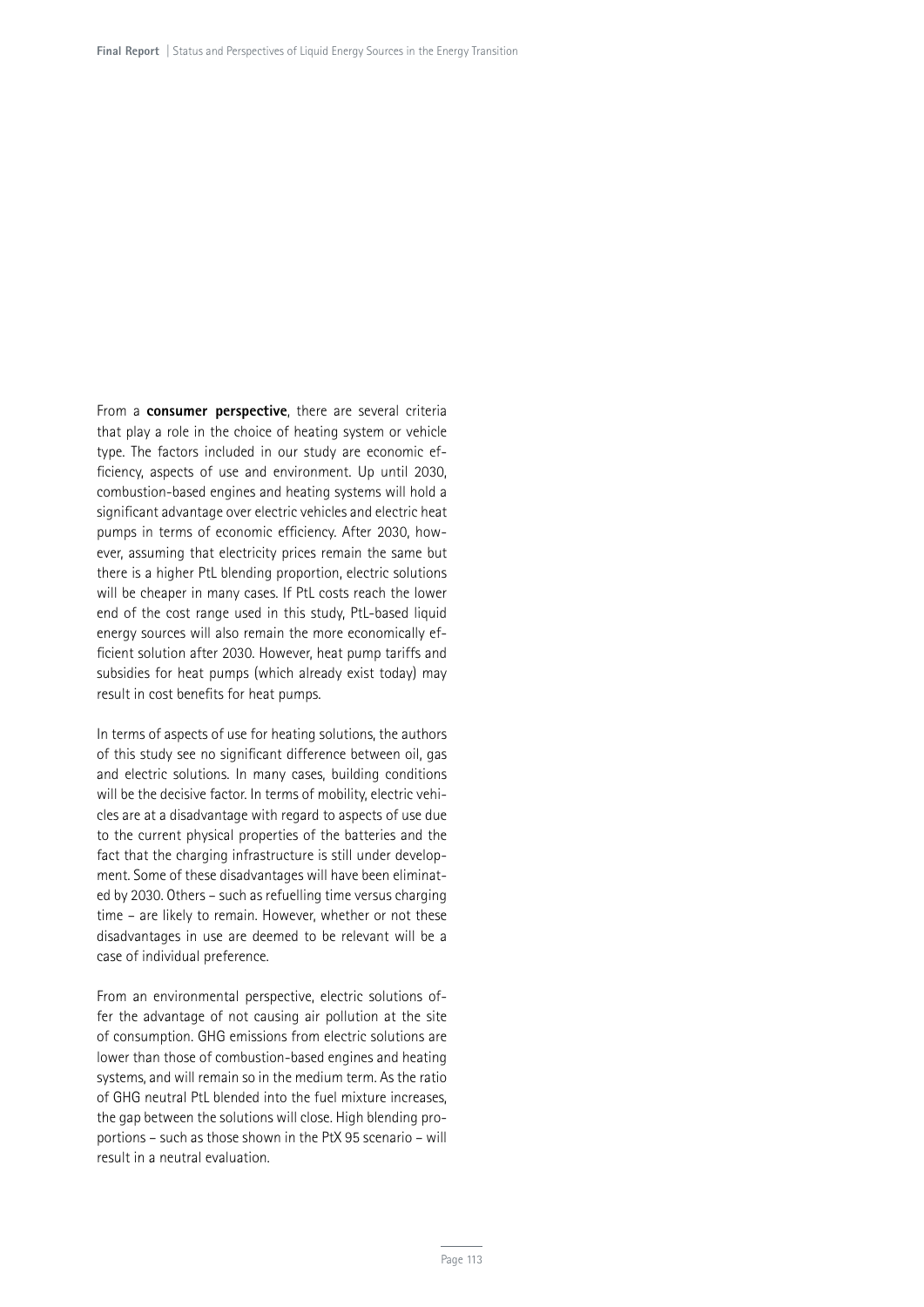#### STUDY SECTION B: DESCRIPTION OF SELECTED TECHNOLOGY PATHS

The following description of selected technology paths played a key role on the first phase of this study. At its core, the study focuses on three technology paths:

- First, we wanted to show the potential of wind and solar power generation at both the national and international levels. Wind and solar energy are the only forms of renewable energy with sufficient potential. Despite this, there may still be limits to their growth; we will get to the bottom of these limits in this section. In addition to this, the costs of producing electricity are higher in Germany than in countries with more favourable weather conditions.
- We also focused on the potential and cost associated with biomass. This area of focus was included in the study in recognition of the fact that biomass is already used to produce a portion of our current liquid energy sources. Our aim was to test the hypothesis regarding whether and to what extent domestic biomass seems a suitable replacement for carbon-based energy sources, particularly for the production of liquid energy sources.
- The third technology path investigated in depth in this study is the production of synthetic liquid (and gaseous) energy sources using "renewable hydrogen" and carbon dioxide taken from the air. To this end, we have described the technical processes and costs that make this possible.

The results of part B of this study were used to create the scenarios described in part A.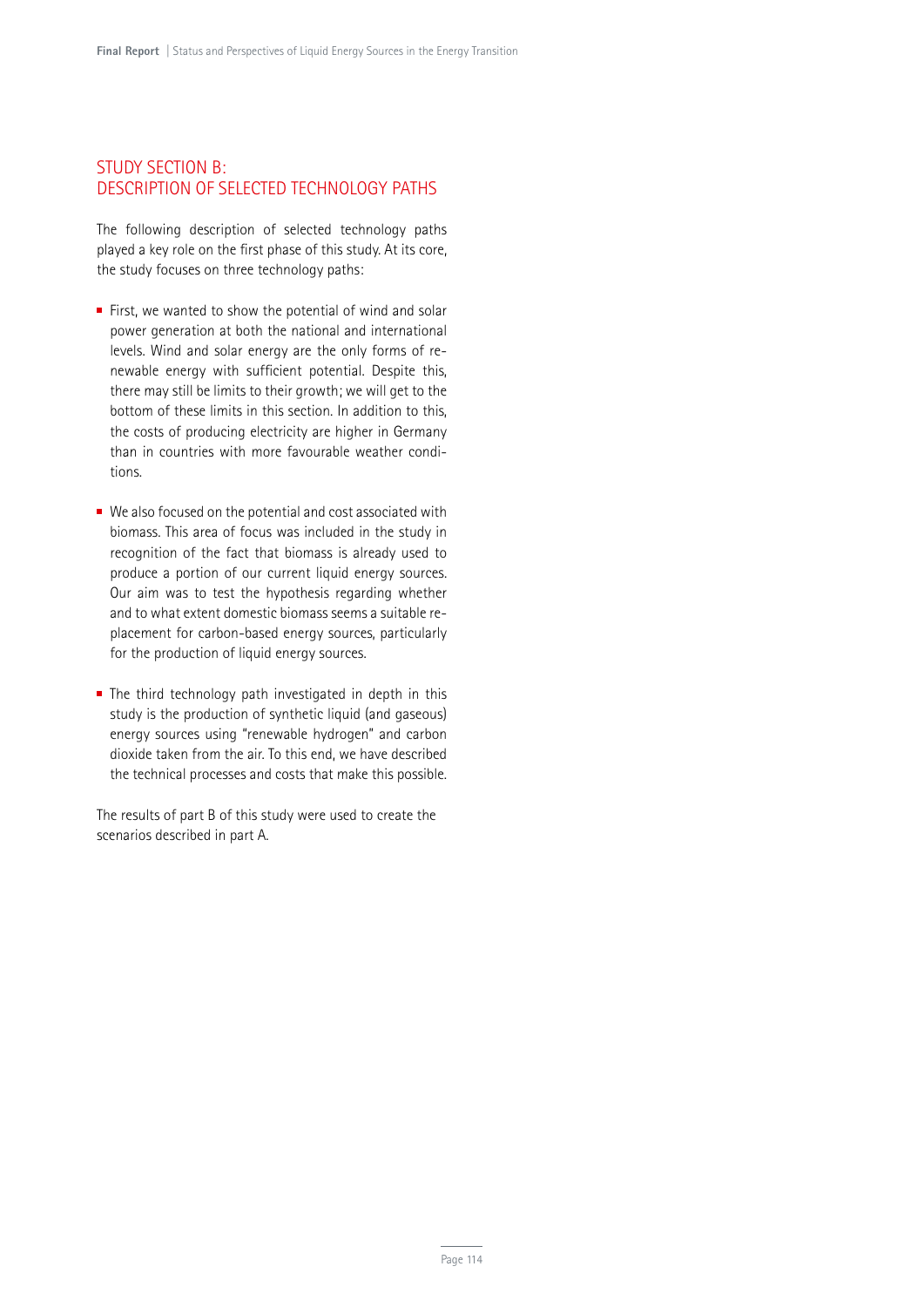# 10

## POTENTIAL AND TECHNOLOGIES OF RENEWABLE ENERGIES FOR ELECTRICITY GENERATION

#### 10.1 POTENTIAL AND COSTS IN GERMANY

The generation of electricity using renewable energy has been significantly expanded in Germany in recent years. While only 104 TWh were generated in 2014, by 2016, generation figures had reached around 188 TWh (Umweltbundesamt (German Federal Environment Agency) 2017). 2017 saw a further significant increase to around 217 TWh (BDEW (Federal Association of the German Energy and Water Industries) 2017).

However, spatial development is of far greater importance in the use of renewable energy for power generation is than in the use of fossil fuels. As a result, the issue of availability of areas of potential use is becoming increasingly prominent in the political discussion (BMVI (German Federal Ministry of Transport and Digital Infrastructure) 2015). This begs the question of whether electricity demand in Germany can be covered by domestic generation using renewable energy in the long term, or whether the limits of social acceptance will be reached before this level of generation is attained.



## Figure 54: Ratio of designated priority areas for wind power to the overall area of the German federal states\*

Source: Own chart based on (Zaspel-Heisters 2015), \* date: 2015 T.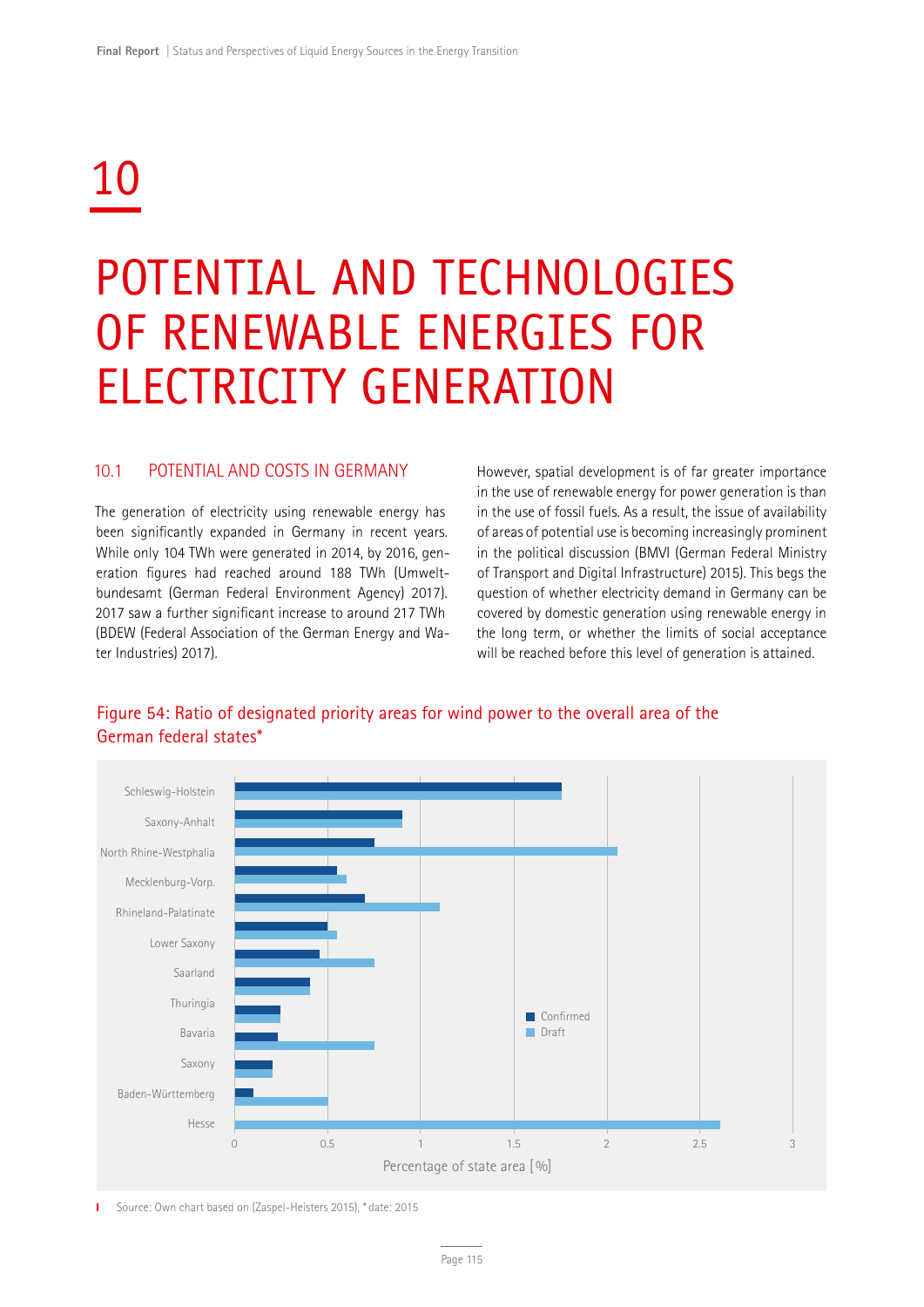

## Figure 55: Output achievable in Germany in GW and electricity generation potential in TWh of renewable energies

Source: Prognos AG, \*Additional offshore capacity in cluster 14 potentially possible, a yet-to-be-developed offshore cluster further out from the T. coast, with an area of 2,715 km<sup>2</sup> and an additional installable capacity of  $\sim$  50 GW and generation potential of  $\sim$  200 TWh. (Cf. BSH (Federal Maritime and Hydrographic Agency of Germany) national technical plan for offshore for North Sea/Baltic Sea, 2017)

Generally speaking, acceptance levels for renewable electricity generation in Germany remain high. The annual representative surveys conducted by the Agentur für erneuerbare Energien (German Renewable Energies Agency) have provided a stable picture for many years. The majority of those surveyed rated the generation of electricity using renewable resources in their local area as positive. Solar parks and wind farms received the highest approval ratings. However, project planners and operators of new wind farms have reported experiencing more frequent protests from local citizens affected by their developments on recent projects (Agora Energiewende 2018).

#### **Potential**

The domestic **generation potential** for electricity using renewable energy is dependent particularly on social acceptance of the use of the land in question. In the long term, we should expect future projects to be limited not by the physical availability of sites, but rather by how much land is permitted to be used for the generation of renewable energy.

At the time of writing, there have been no scientific studies of what level of development is deemed acceptable, particularly for onshore wind energy and open-space solar energy, though such a study would also be difficult to implement with regard to methodology. In some of Germany's federal states, the expansion of renewable energy has been restricted due to strict demands for the distance required between wind farms and residential developments. For example, Bavaria requires a minimum distance that is equal to ten times the total height of wind turbines (hub height plus rotor radius).15

The current land use plans for Germany mark out approx. 1% of the country's area, or 3,515 km², as wind priority areas (as of April 2015). This already includes areas that are thus far only included in drafts and have thus not yet been

15 In exceptional cases and with the permission of the local councils in question, shorter distances can be used in the construction plans.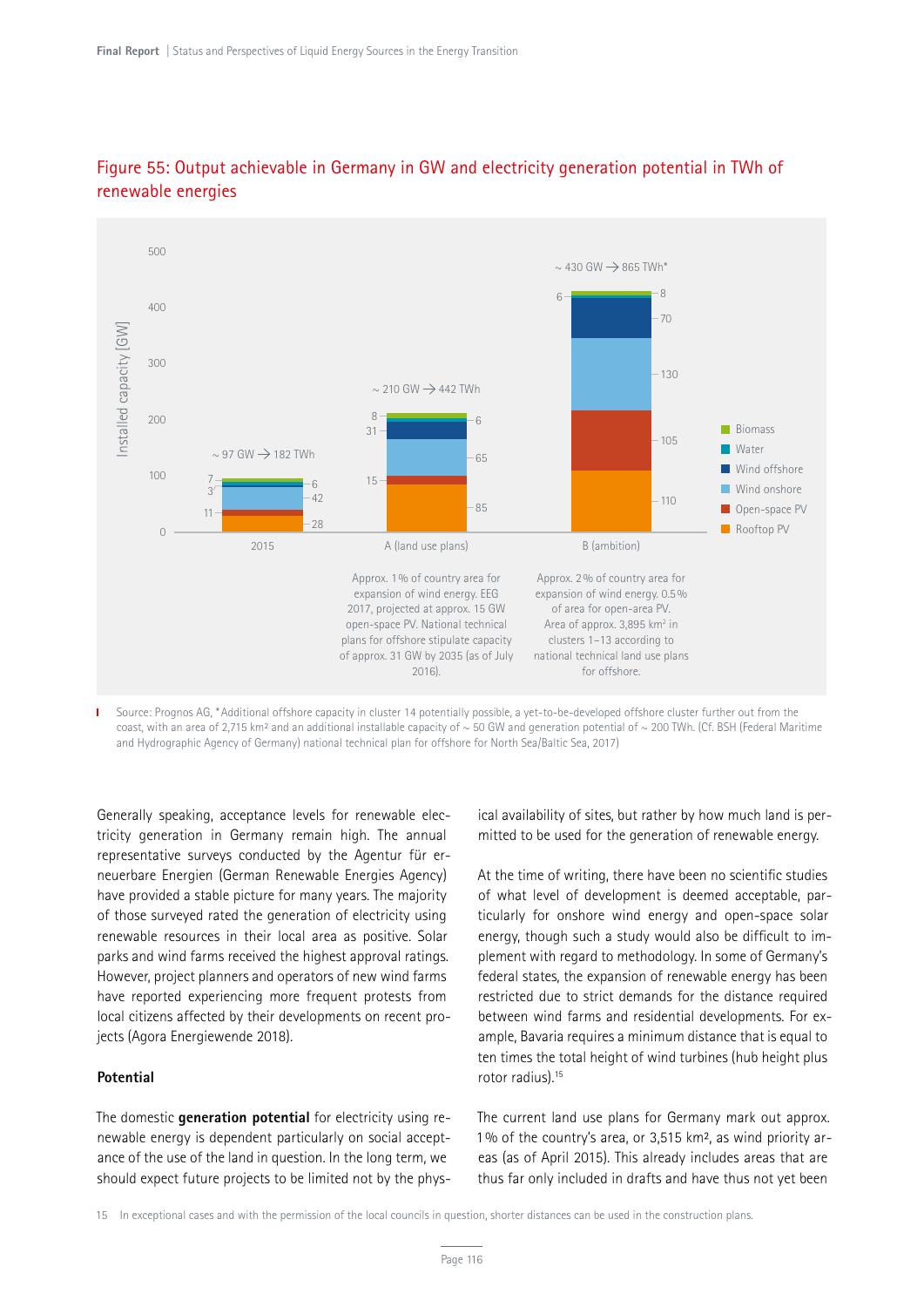

## Figure 56: Electricity generation costs of renewable energies in Germany with capital costs between 2% and 7% (actual 2015 prices)

Source: Own calculations

set in stone. Figure 54 shows the distribution of the wind priority areas across the individual states. If these areas are utilised to their full extent, they could be used to install around 65 GW of wind energy. In all the scenarios calculated in this study, this capacity would be exceeded before 2030. Enough area for a further 25 GW would be required by 2050.

If 2% of the country's area were to be used for onshore wind energy and a further 0.5% for photovoltaic plants (PV) (a total area of nearly 9,000 km²), this, combined with the other options available (offshore wind energy, rooftop PV, biomass, hydro-electricity) would result in 865 TWh of electricity potentially being produced per year, taking into account moderate developments in the performance of the systems in question.

In keeping with this approach, Prognos has drawn up two estimates for the total potential for electricity generated using renewable energy in Germany: one with limited land use (variant A) and one with fewer restrictions on land use and a greater acceptance for the expansion of renewable energy (variant B). This resulted in a feasible potential of between 442 TWh and 865 TWh for the country's annual generation of electricity. Figure 5 shows the results by type of generation technology. The fundamental assumptions with regard to land use are provided in Table 54, in the appendix to this study.

In variant A we deliberately included heavy restrictions on the further expansion of renewable energy in our calculations in order to demonstrate clear alternative methods of environmental protection in comparison to other conventional energy system scenarios. For example, the installed capacity for onshore wind can only increase by 14 GW compared to the capacity level in 2017. The 15 GW total capacity limit for open-space PV plants is also relatively low in view of the high current level of acceptance for PV parks and the spaces available with little competition for use (e.g. alongside motorway, railways, re-cultivation areas, etc.).

At this point, we are not intending to provide an estimation as to which of the two values is most realistic. Nevertheless, the scenarios in this study posit that there will be restrictions in Germany, and that the expansion of renewable energy will remain restricted to somewhere around the level used in the reference scenario.

What is certain is that the full utilisation of the land planned for renewable energy use in scenario A is not sufficient to cover current energy demands alone (gross consumption in 2016 was 595 TWh). An evaluation of various current energy system studies indicates that domestic electricity requirements will reach between 450 and 1,100 TWh by 2050 (Agentur für erneuerbare Energien (German Renewable Energies Agency) 2016).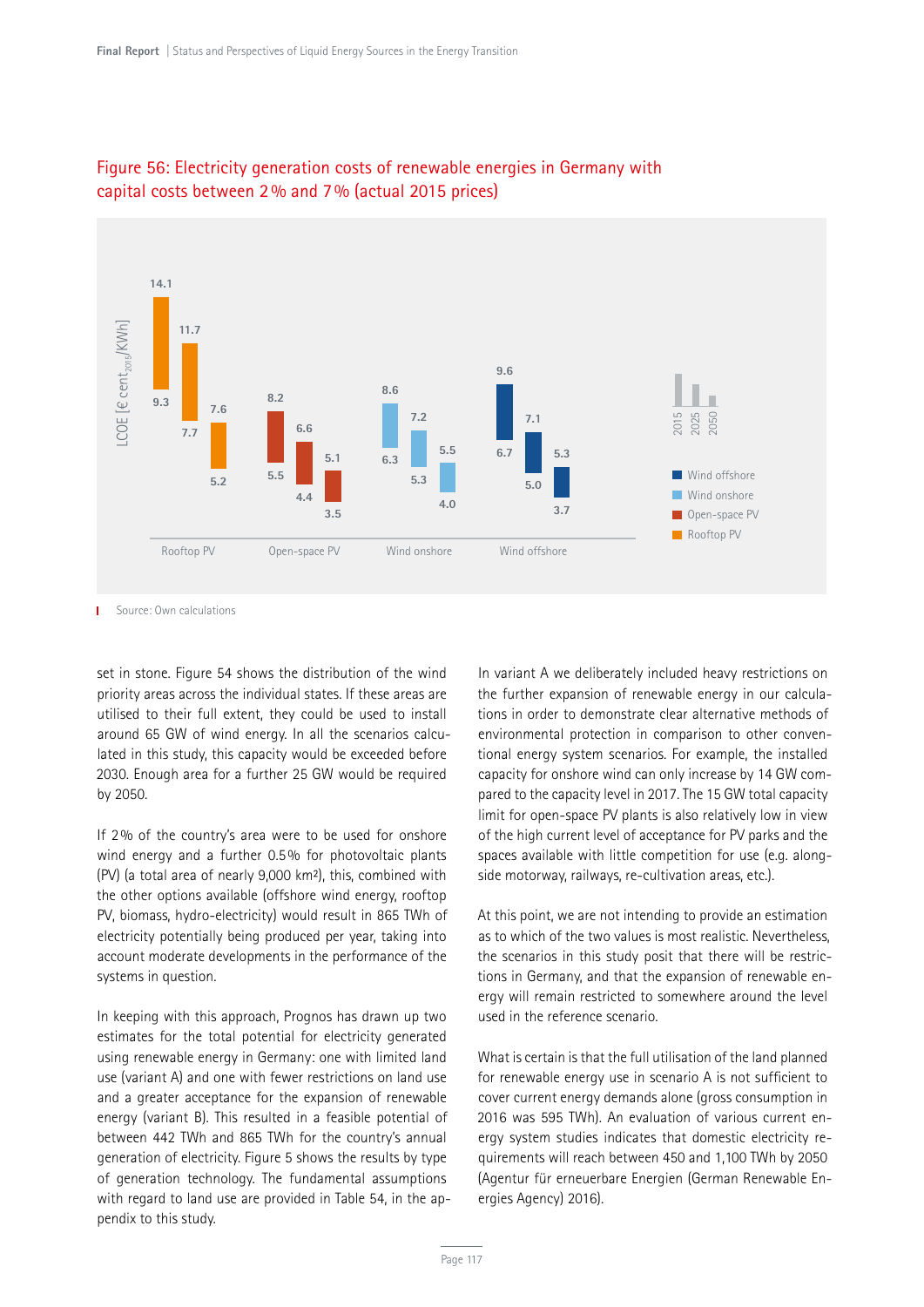

#### Figure 57: Cost-potential curve for onshore wind energy in the MENA region for the year 2050

Source: Own chart based on (Zickfeld and Wieland 2012)

#### **Costs**

The specific costs of generating electricity using renewable energy have fallen dramatically over the past few years, and are now lower than the costs of generation using fossil-fuel power plants in some cases. It can be assumed that this cost degression will have continued further by 2050. Figure 56 shows the projected development in the costs of producing electricity using renewable energy with based on different capital costs. The fundamental assumptions are provided in Table 54. The upper and lower values are based on capital costs of 7% and 2% respectively. The remaining projected parameters<sup>16</sup> remain constant, however. The calculated figures reflect an average for newly installed plants in Germany in the years 2015, 2025 and 2050. This means that some plants may have much higher electricity production costs, especially if there is an aim to realise large potential overall (as in variant B, Figure 55).

In order to allow a proper understanding of the electricity production costs, it is important to note the following information on the next section, especially for the purposes of

comparison: no explicit evaluation of a cost-potential curve for Germany has been conducted in the course of this study. As such, the study does not document the full extent of the potential increase in costs that could result from the need to utilise sites with poorer generation conditions, and thus fewer achievable full-load hours. However, this factor is accounted for in part – particularly for onshore wind technology, where this issue is of particular relevance – by the fact that the calculation uses a lower projected number of full-load hours than many other system studies (e.g. (BMWi, Fraunhofer ISI et al. 2017), (enervis energy advisors GmbH 2017)).

## 10.2 POTENTIAL AND COSTS ABROAD

As explained in the previous chapter, the increasing utilisation of the domestic potential for electricity generation using renewable energy in Germany may be limited due to restrictions in acceptance and the land approved for use. As an alternative, electricity could be acquired by importing renewable electricity from other European states.

<sup>16</sup> Assumptions: Plant service life: 25 years; constant yields and running costs; all investment costs (incl. reserve and demolition costs) incurred at start of project; excl. tax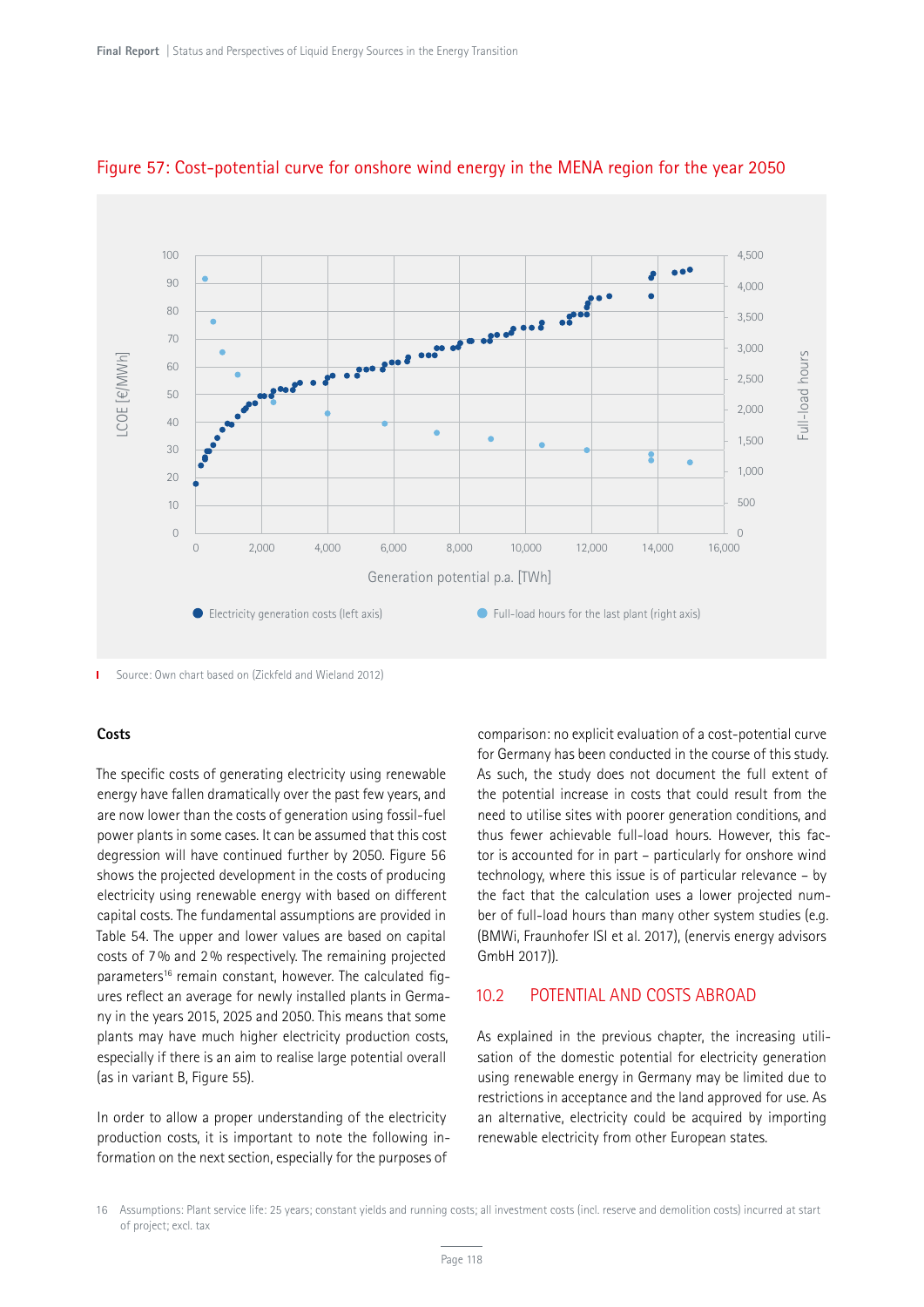

#### Figure 58: Cost-potential curve for solar PV in the MENA region for the year 2050

Source: Own chart based on (Zickfeld and Wieland 2012)

For the purposes of this study, the authors have assumed that the other EU nations will be pursuing similarly ambitious climate environmental targets to Germany, and will thus initially prioritise their ability to cover their own domestic electricity requirements. Any surplus could potentially be exported to Germany. However, the transportation of electricity from southern Europe would entail bearing specific grid costs of between 2.8 € cent/kWh and 3.9 € cent/kWh in addition to the specific generation costs.17

The "accepted" potential of commercial PtX generation in Germany is not sufficient, nor are the production costs that can be achieved by ensuring greater plant utilisation attractive enough. This would primarily involve sites outside of Europe. As such, the observations in this study are focused primarily on the potential of wind energy and solar PV in the MENO (Middle East and North Africa) region.

#### **Potential**

This study illustrates the potential in the MENA region using existing potential estimated from the literature (Zickfeld and Wieland 2012).

Since large amounts of electricity would be required to supply Europe with synthetic liquid energy sources, it is particularly important to know what amounts of electricity could be provided under what generation conditions (here: achievable full-load hours). Conclusions on this can be drawn using cost-potential curves.

Figure 57 shows the cost-potential curve for onshore wind energy in the MENA region in 2050. The curve illustrates the generation potential together with the associated costs of production and the achievable full-load hours for the last plant erected. At 15,000 TWh per year, the generation potential of wind energy in the MENA region is almost 50 times greater than the feasible potential of onshore wind energy in Germany projected in variant B. However, the curve also shows that only around 2,000 TWh of this can be generated at sites that achieve more than 2,000 full-load hours and thus offer lower generation costs than in Germany.

The cost-potential curve for solar PV in the MENA region is shown in Figure 58. At around 53,000 TWh, the annual generation potential is almost 260 times the projected

<sup>17</sup> Based on own calculations. Projected service life of power cable: 40 years; capital costs: 6%.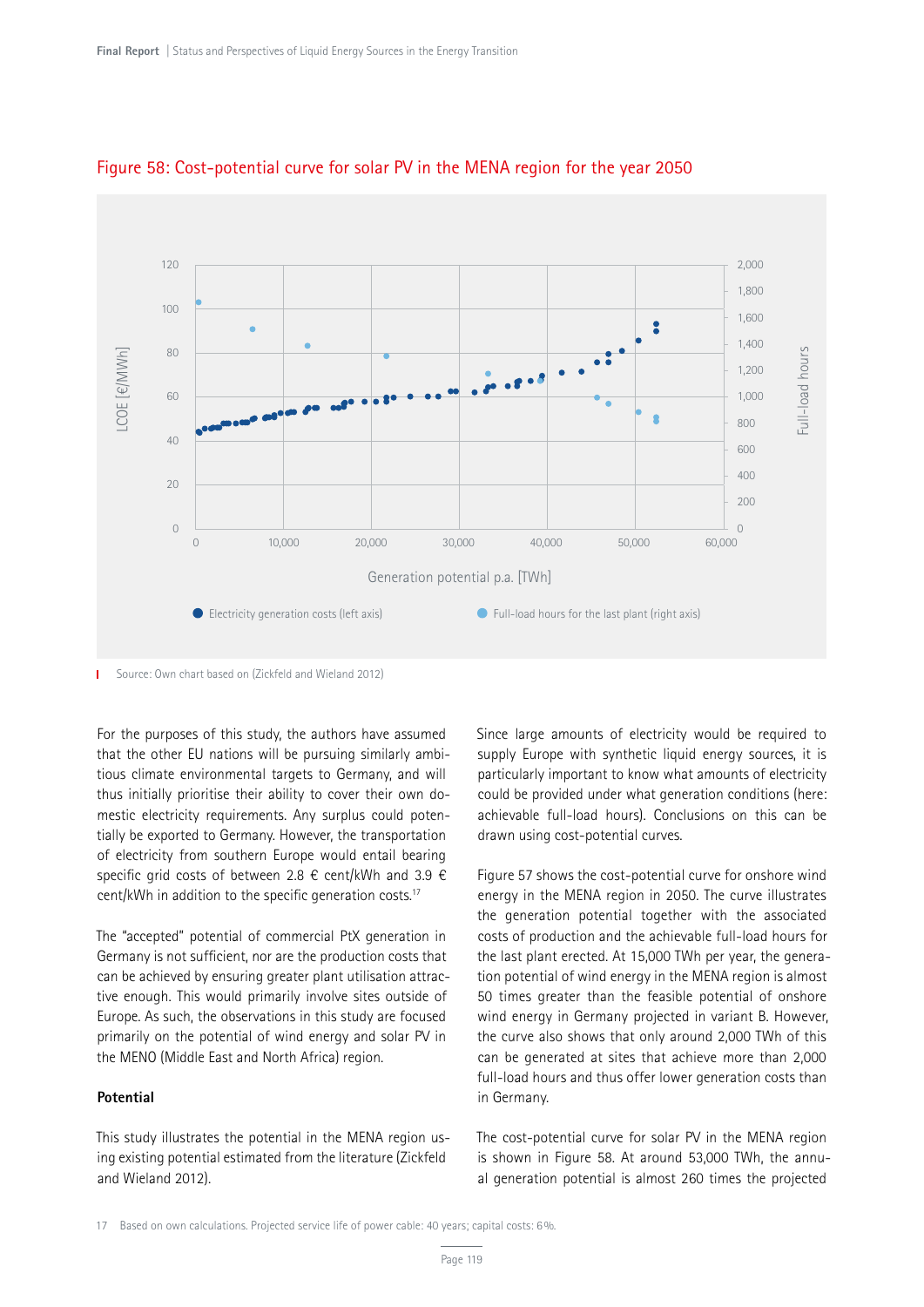

## Figure 59: Mean achievable full-load hours for onshore wind while utilising the necessary potential in the MENA region

Source: Own chart based on (Zickfeld and Wieland 2012) T.

feasible potential for solar PV in Germany. Of this, around 45,000 TWh can even be generated under better conditions than those available at German sites.

#### **Costs**

In order to draw up an estimate of the electricity production costs for the electricity used in the generation of synthetic liquid energy sources, we must first consider what quantities of electricity are required, as not all sites are able to offer the same conditions for the generation of electricity.

Furthermore, it has been assumed for the purposes of this study that a majority of the European demand for oil and gas shown in the EU reference scenario for 2016 (European Commission 2016) must be covered using synthetic oil and gas, in line with the blending ratios in the 95% scenario (see Figure 7). If we assume that the synthesis process offers a total efficiency of 53%, this would required around 18,800 TWh of electricity in 2050 – almost 32 times the electricity required in Germany in 2016. Furthermore, we have assumed that 75% of this electricity will be supplied by onshore wind farms and 25% by solar PV parks. This results in an annual electricity requirement of 14,100 TWh from onshore wind farms and 4,700 TWh from solar PV parks.

If we apply these quantities to the cost-potential curves for onshore wind and solar PV energy, this allows us to estimate the **average** full-load hours that the plants can achieve if the potential required in the MENA region is utilised to the full. Considering the huge quantities of electricity required, it does not seem appropriate to draw conclusions using just the cheapest sites. The corresponding qualities of electricity are marked by the vertical red lines in Figures 59 and 60. The marking on the line shows the resulting average fullload hours for every generation plant, weighted according to quantity. The results for onshore wind energy indicate an average of 1,766 full-load hours, while those for solar PV indicate an average of 1,665 full-load hours. In order to calculate the electricity costs involved in the operation of the electrolysis plants, we will now assume that a utilisation of 5,000 full-utilisation hours will be required for the electrolysis process. To this end, both solar PV and wind energy plants will be installed, and the installed connection capacity for the electrolysis plant will be built over to such an extent that the plant can reach the required utilisation. This will be followed by an hourly supply simulation, which will be generated at the Foum el-Oued site in Morocco using NASA MERRA datasets.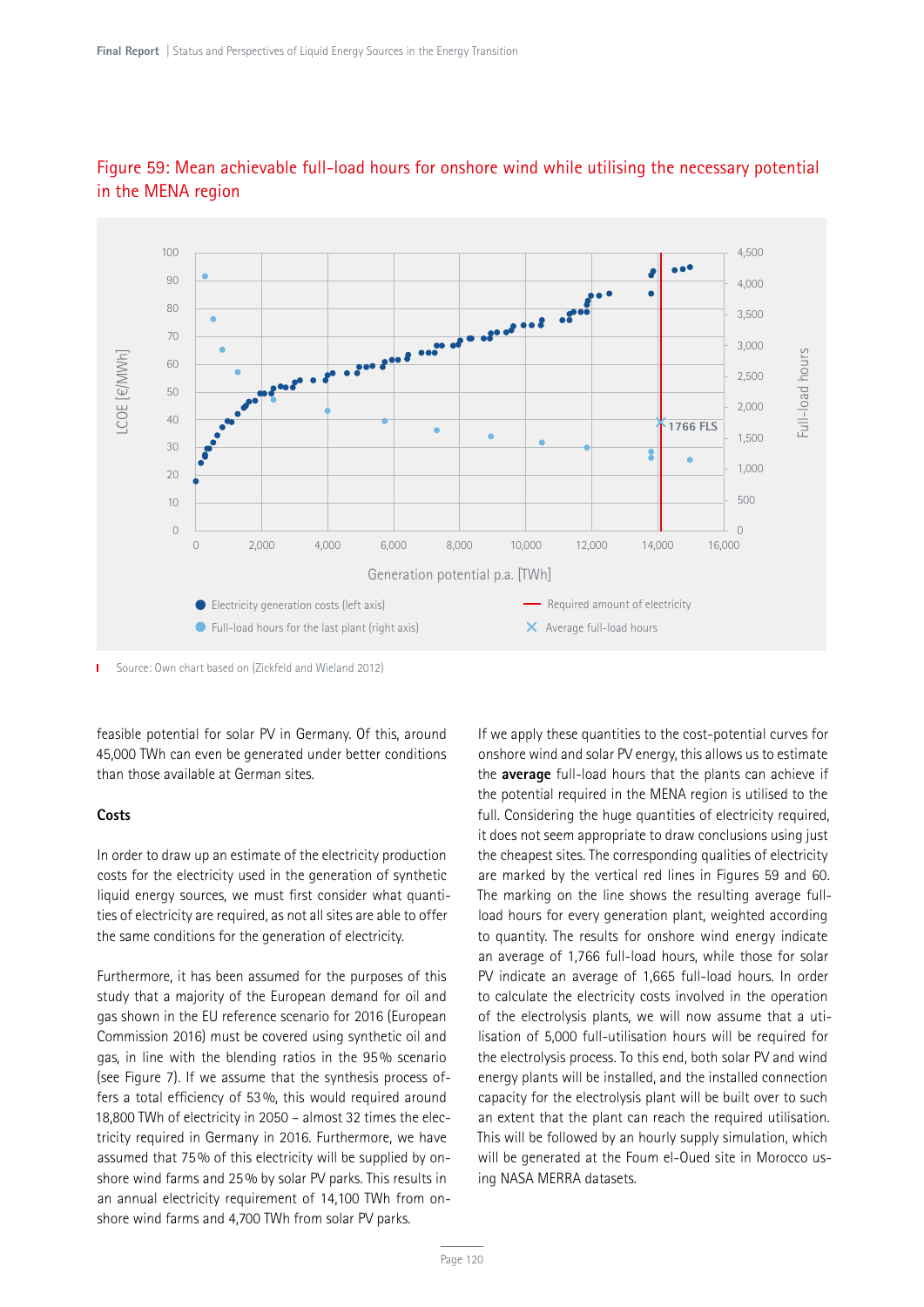

## Figure 60: Mean achievable full-load hours for solar PV while utilising the necessary potential in the MENA region

Source: Own chart based on (Zickfeld and Wieland 2012) T.

An example of the resulting generation profile is shown in Figure 61. The daily supply for the solar PV plants can be seen clearly, while the wind energy plants often cover the night hours during which PV generation is not possible. The solid horizontal line indicates the maximum reference performance of the electrolysis plant. If generation increases beyond this performance, the electrolysis plant will be unable to absorb any more of the electricity. For the purposes of this study, it has been initially assumed that the generation plant would be turned down in such situations, and that no further electricity would be purchased or stored in power stores.

In order to achieve the annual utilisation of 5,000 full-utilisation hours for the electrolysis plant, the dimensions of the electricity generation plants must be designed to ensure higher performance than the electrolysis plant once installed. Based on the hourly yield simulation, the utilisation rate for the electricity generated by the plants would then be only 93.5%. As a result, the cost of electricity for the electrolysis process will be higher than the plain electricity production costs for the plants (LCOE).

As such, two electricity costs have been calculated for the cost of producing the synthetic liquid energy sources: The



## Figure 61: Sample supply profile for electricity generation plants over 10 days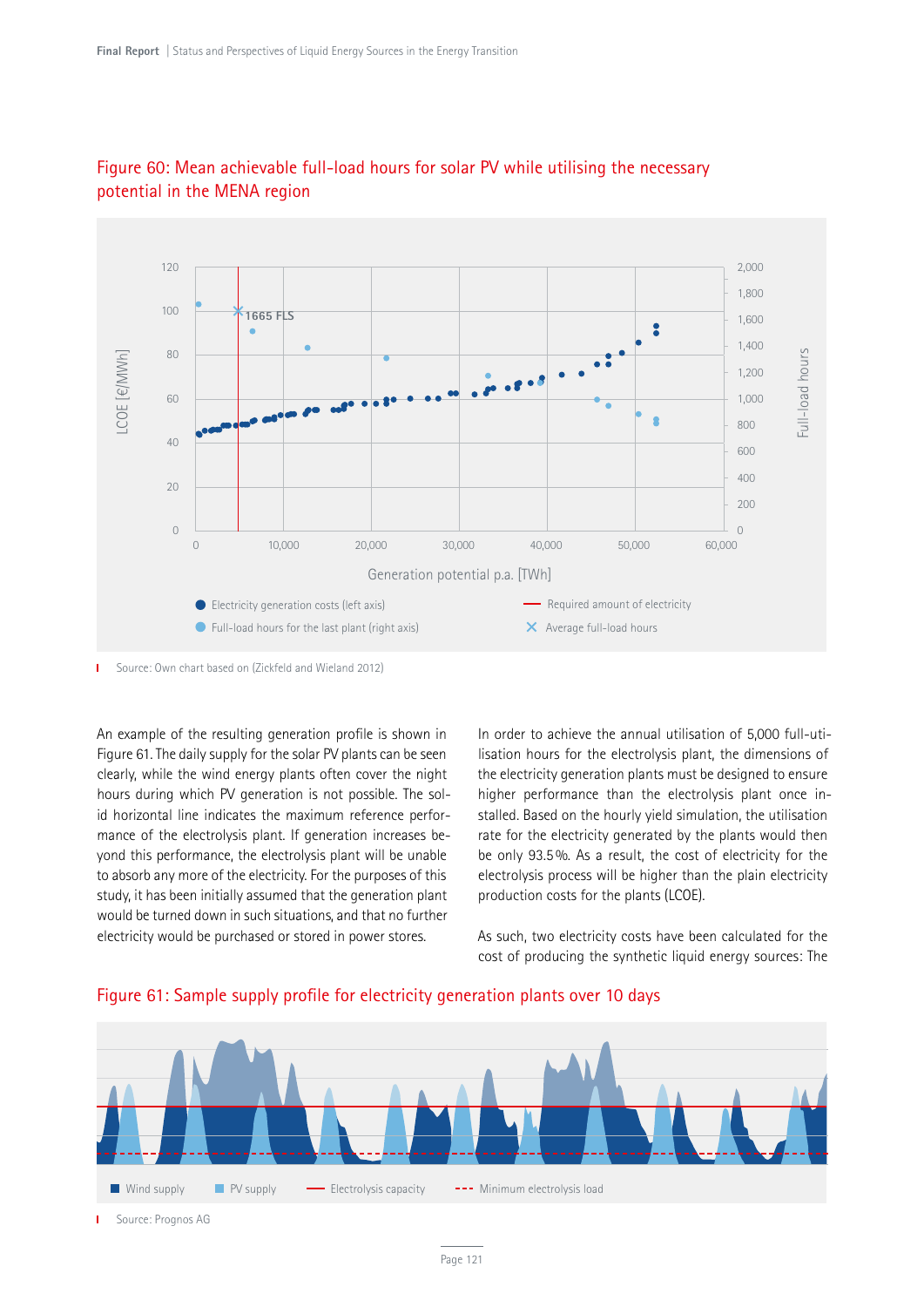## Table 39: Electricity costs for electrolysis at particularly cheap locations in the MENA region of up to around 400 TWh of annual electricity generation

| <b>WACC</b> | 2020<br>[Cent/kWh] | 2030<br>[Cent/kWh] | 2050<br>[Cent/kWh] |
|-------------|--------------------|--------------------|--------------------|
| 2%          | 2.3                |                    | 1.9                |
| 70/0        | 3.4                |                    |                    |

**I** Source: Prognos AG

## Table 40: Electricity costs for electrolysis at average locations in the MENA region up to 18,800 TWh of annual power generation

| <b>WACC</b> | 2020<br>[Cent/kWh] | 2030<br>[Cent/kWh] | 2050<br>[Cent/kWh] |  |
|-------------|--------------------|--------------------|--------------------|--|
| $2\%$       | 4.8                | 4.4                | 3.9                |  |
| 7%          | 7.0                | 6.4                | $- -$<br>5.1       |  |

**I** Source: Prognos AG

first is the electricity cost that would apply at particularly **cheap sites** in the MENA region. Such sites would be on the far left of the cost-potential curve, and could generate around 400 TWh of electricity per year, or 16 m t of PtX18. The second is the electricity cost that would apply to an average site in the MENA region. If such sites were utilised to the full extent, they could generate around 18,800 TWh of electricity per year to manufacture 858 m t of PtX<sup>19</sup>. Table 39 shows the electricity costs for the electrolysis process, based on projected capital costs of 2% and 7% for a particularly cheap site in the MENA region.

Table 40 shows the electricity costs for an average site in the MENA region, likewise based on capital costs of 2% and 7%.

The potential specific sites for the electricity generation plants and electrolysis plants were not investigated in detail. In practice, the distances between the plants will vary from region to region. The greater the quantity of PtL that needs to be produced, the greater the distances between the systems will be. In order to simplify the cost estimates, we have assumed that PtX production will take place in the immediate vicinity of the renewable electricity generators, and that there will be no costs for power grids. If the renewable electricity generated needs to be transported over greater distances, new power lines will generally be required. This would cause the electricity costs to rise accordingly. The detailed assumptions and intermediate results are provided in Table 55, in the appendix to this study.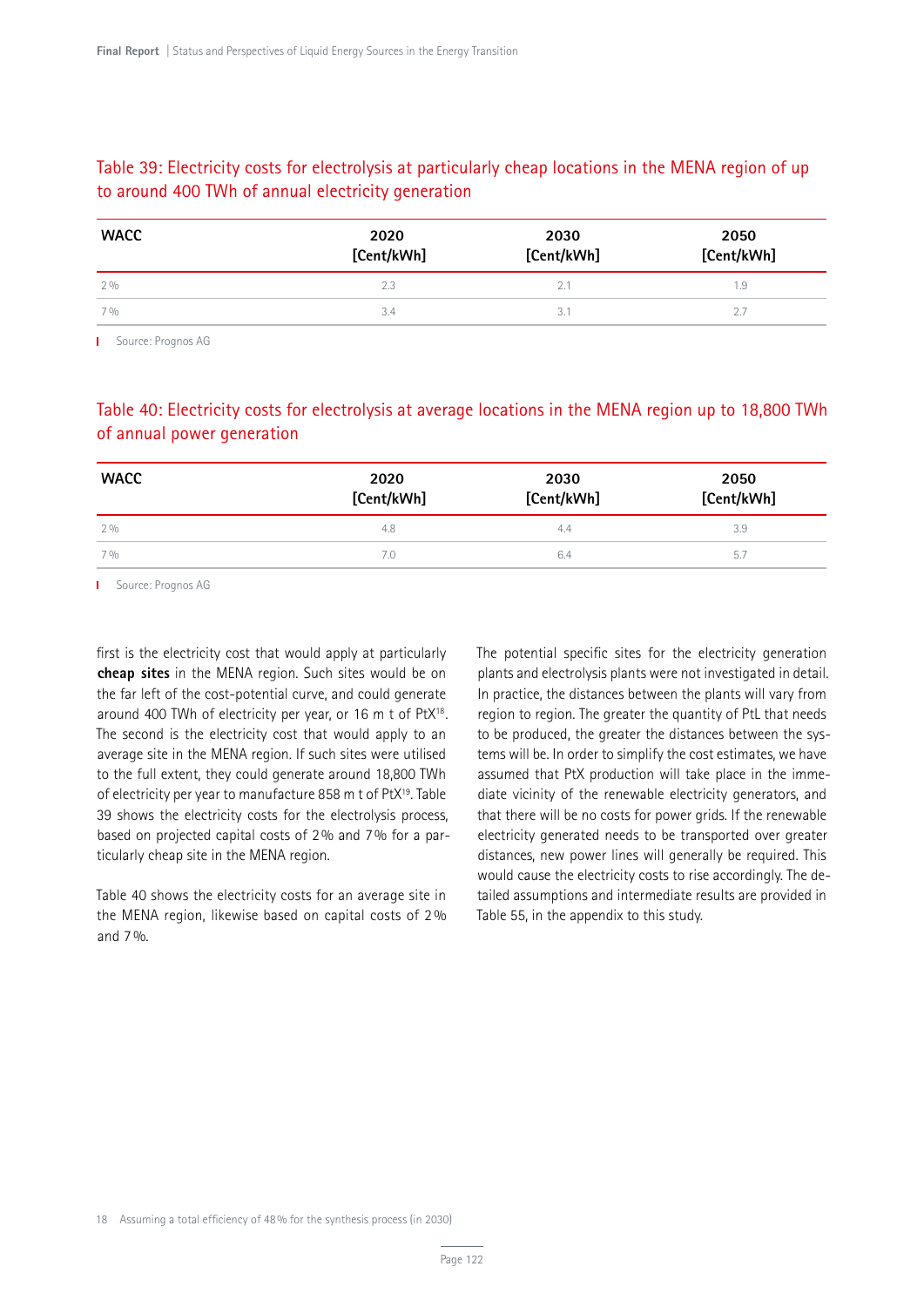# 11

## POTENTIAL AND TECHNOLOGIES OF BIOMASS USE IN GERMANY

With regard to the consumption of liquid energy sources, biomass currently makes a noteworthy contribution to the provision of renewable fuels, and can also be expanded further in the future depending on how much of the national potential is tapped and how the portfolio for conversion plants develops. At the end of 2016, liquid bioenergy sources contributed 497 GWh to electricity generation in Germany, 2,129 GWh to renewable heat (primarily combined heat and power) and 29,558 GWh to fuel supplies in the form of biodiesel, plant oil and bioethanol (BMWi (German Federal Ministry for Economic Affairs and Energy) 2018). In relative terms, liquid bioenergy sources thus cover only a marginal portion of the total demand in the electricity, heat and cooling sectors in relation to the other types of renewable energy. However, they account for the majority of the renewable energy contingent in the transport sector. Prior to the evaluation of future contributions, the following section will first provide an overview of the usable biomass potential, followed by an estimate for various usage priorities.

## 11.1 BIOMASS POTENTIAL

This study aims to focus primarily on the national biomass potential, as it is framed by the working hypothesis that the nations that are part of the Paris Agreement will utilise their individual biomass potential primarily within their own borders as they strive to implement the resolutions of the Agreement. In spite of this, it should be assumed that comparative cost benefits and differences in relative conditions with regard to biomass volume and energy consumption will allow Germany to cover its national demand through the use of net imports from other countries. In this respect, the world trade market gives Germany access to biomass that can be used as energy in order to boost the limited potential. However, since it is not possible to reliably forecast export contributions for the future, we should work with a conservative fundamental assumption that Germany will only be able to use its domestic biomass streams for energy purposes. Nevertheless, in order to provide an overview of the international biomass potential and allow an estimate of the figures in question, a brief digression is required before we discuss the national biomass potential in detail.

## 11.1.1. Side Note on the International Potential of Biomass

For the purposes of this study, it is assumed that bioenergy will be supplied primarily using the national biomass potential. This is because, in light of the global climate protection targets of the Paris Agreement, it is safe to assume that other countries will primarily use their potential to satisfy their own demands. This assumption is very conservative, as it is likely that future commerce streams will be drive primarily by supply, demand and the resulting market prices.

An overview of the global biomass potential available for use as energy and how it compares to future primary energy consumption will be provided based on (World Energy Council 2013, R. Schubert 2008, Shunichi Nakada 2014). The scenarios presented in this study for the development of global primary energy consumption map out a global energy supply transition strategy up to 2050. In the "Jazz" scenario, the transition processes are determined primarily by consumer action, while the "Symphony" scenario is based on the assumption that politics will play a larger role. The calculations for Figure 62 predict a gradual increase in the global demand for primary energy of somewhere between 700 EJ and approx. 880 EJ, with usable bioenergy figures increasing from 84 EJ to 168 EJ over the same period. As such, the amount of the global demand for primary energy that can be covered by the bioenergy potential shown in the diagram will reach somewhere between 19% and 24%. As such, the calculations forecast a dramatic increase in usable potential compared to the estimated coverage of 14% to 15% in 2020. However, the potential coverage varies greatly due to differences in primary energy demand. Essentially, we can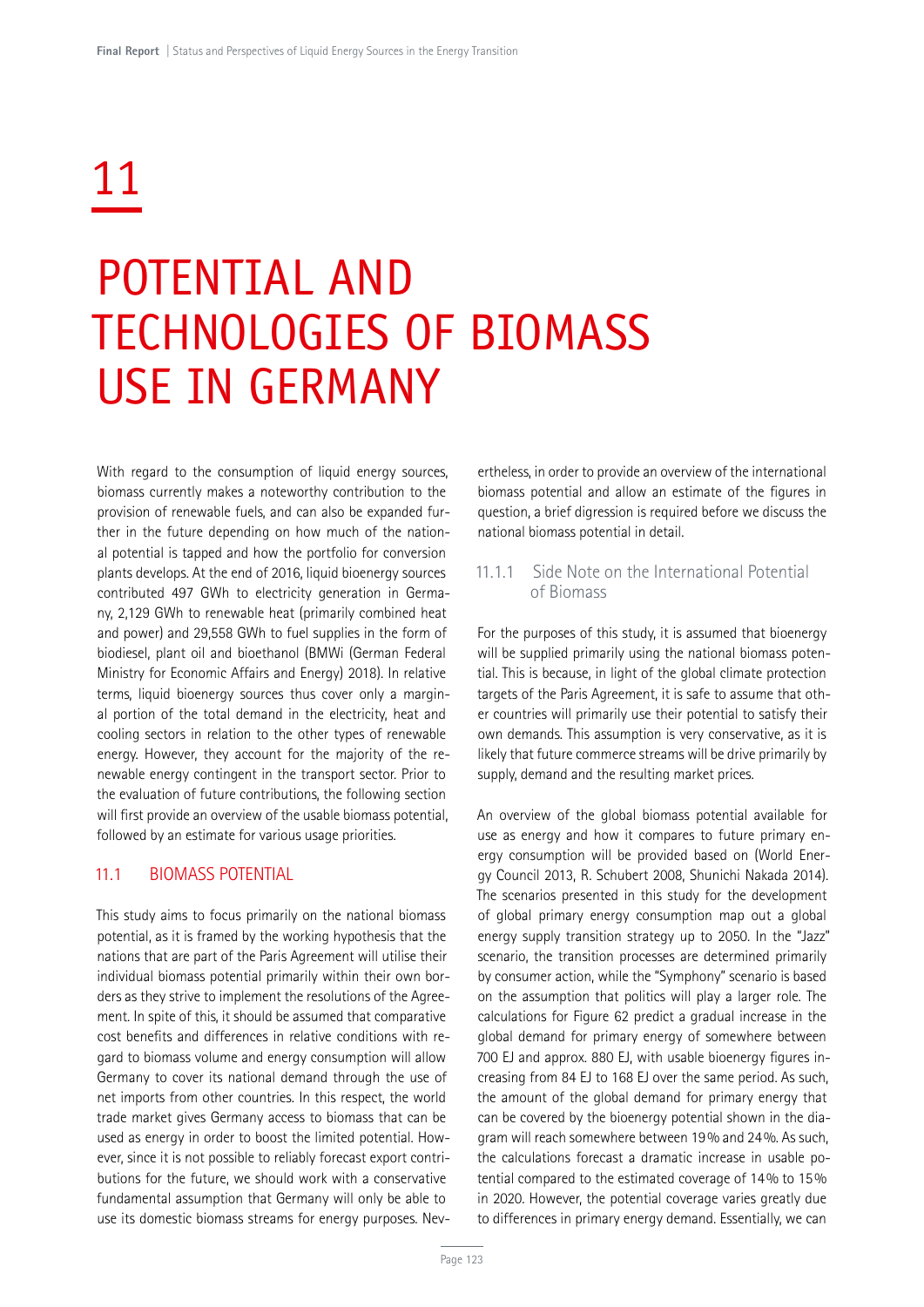

## Figure 62: Comparison of global primary energy consumption, bioenergy potential and the potential coverage of biomass

Source: DBFZ diagram based on IRENA, WBGU, IPCC, WEC T.

conclude that the global use of bioenergy can be expanded, though it is still uncertain how much this potential can contribute to covering the total energy demand.

#### 11.1.2 National Potential of Biomass

Germany's national biomass potential is mainly drawn from two different sources, and should be seen as technical potential. It covers the portion of the theoretical potential that can be sustainably acquired from a specific area or region, taking into account a series of limiting factors. The technical potential observed in this study is drawn from two sources: residual and waste material from the production of other goods; and cultivated biomass from the agriculture and forestry sectors, which can be converted into energy directly. We will focus first on the residual and waste material, since these material streams involve little potential for conflict and will only experience minor changes in volume in the future. We will then present the potential for cultivated biomass, which is made up less of specific quantities of individual raw materials and is far more dependent on the area available and a number of other constraints that apply to biomass cultivation.

#### **Potential for residual and waste material**

The German biomass potential of residual and waste substances is categorised and quantified based on the study "Biomass potential of residual and waste substances – The status quo in Germany" (André Brosowski 2015). Brosowski defines a total of 98 individual biomasses. For the purposes of simplification and since some of the individual biomasses listed by Brosowski are only present in small quantities, making them inconsequential to the purpose of this study, we have aggregated these individual biomasses into 14 groups. In order to draw up an initial estimate of how biomass will develop in the future, we have assumed that the volume will be directly proportional to Germany's number of inhabitants. We have used the 13th destatis coordinated annual population projection – more precisely, Variant 2 "Continuity in case of an increase in immigration" (destatis 2015) – to estimate the volume of residual and waste material up to 2050 (see section 4.3).

A total of **approx. 1,150 PJ of primary energy from residual and waste material** was available in Germany in our reference year, 2015. When evaluating the technical potential of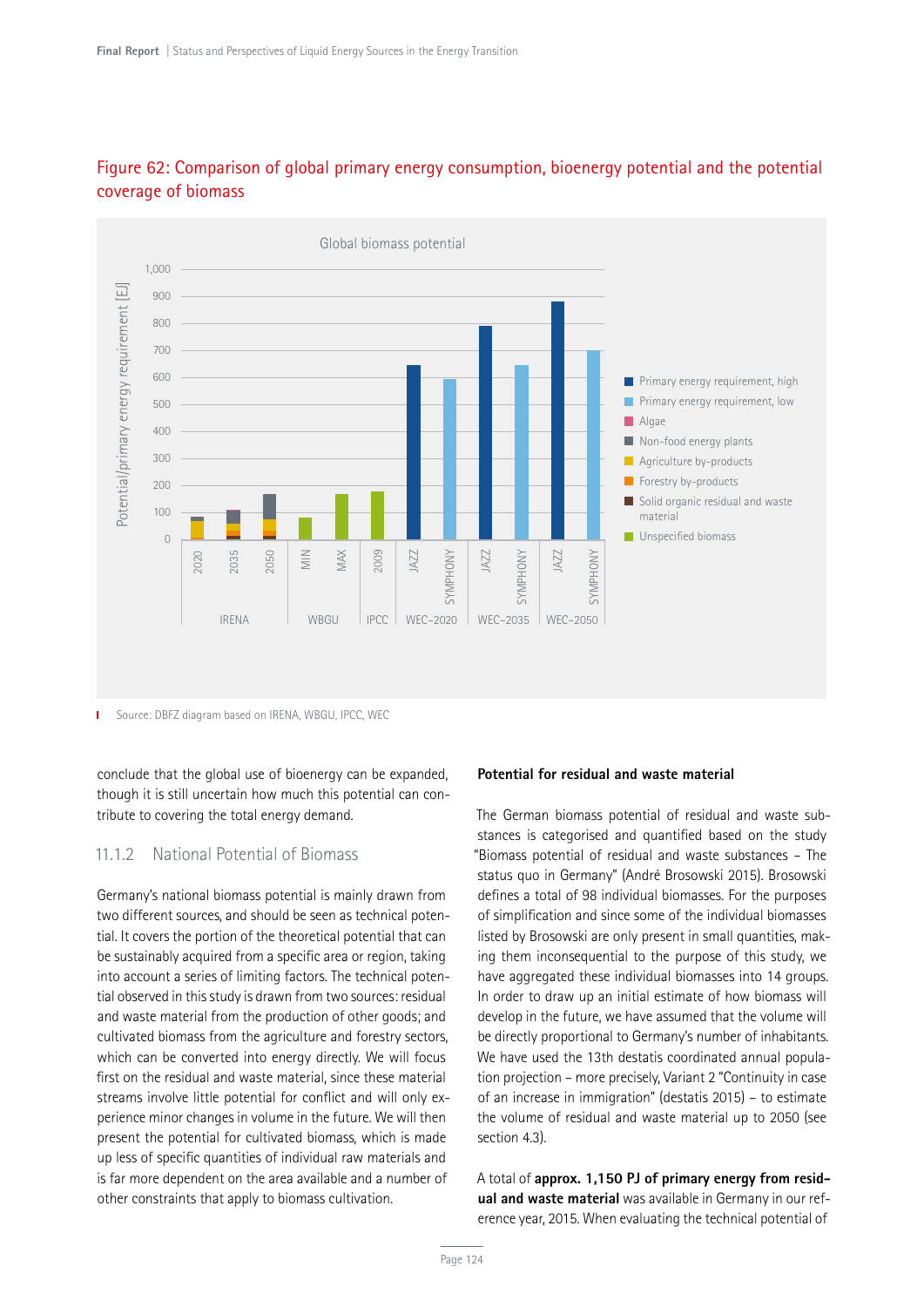

## Figure 63: Technical biomass potential for residual and waste material in Germany (2015)

this material, however, it should be noted that this potential is already locked into existing material streams, meaning it is not completely untapped at this point in time, and also that some of the technically usable volume can only be tapped at significant expense. Figure 63 shows the biomass potential of the 14 selected aggregated biomass groups, which have been further grouped into the sectors waste, residual material from forestry and residual material from agriculture. The potential from the waste sector can be seen as a relatively secure framework volume for the future. In forestry and agriculture, on the other hand, both the volume and the allocation are heavily dependent on overriding trends, resulting in a high level of uncertainty in these areas.

Irrespective of the aforementioned uncertainty, we can clearly see that wooden biomass, liquid dung, solid dung and straw dominate the spectrum of residual and waste material from a quantitative perspective. The "industrial waste" category is a highly heterogeneous materials group, yet almost all types in this category are suited to use in waste biogas plants. This distribution of volumes already shows a certain trend for biomass allocation whereby biogas production, combustion and gasification technologies seem feasible.

#### **Potential for cultivated biomass**

The national potential for cultivated biomass is limited primarily by the area available for the cultivation of renewable raw materials. Since biomass from forestry is covered by the residual and waste material described above, the term "cultivated biomass" refers exclusively to agricultural biomass. 2.4 m ha of land in Germany is currently allocated for crops for energy use (FNR 2016). Long-term forecasts predict that an area of at least 2.5 m ha will be available for cultivation without endangering the production of foodstuffs and feed (BMELV 2011).

Since the mass figures are relevant in order to assess energy potential, the yield by hectare for potential crops must be taken into account when evaluating primary energy potential. However, since the composition of these 2.5 m ha is in turn dependent on the intended use paths of the biomass in question, it is not possible to make a blanket statement on how much primary potential 2.5 m ha of cultivation area offers.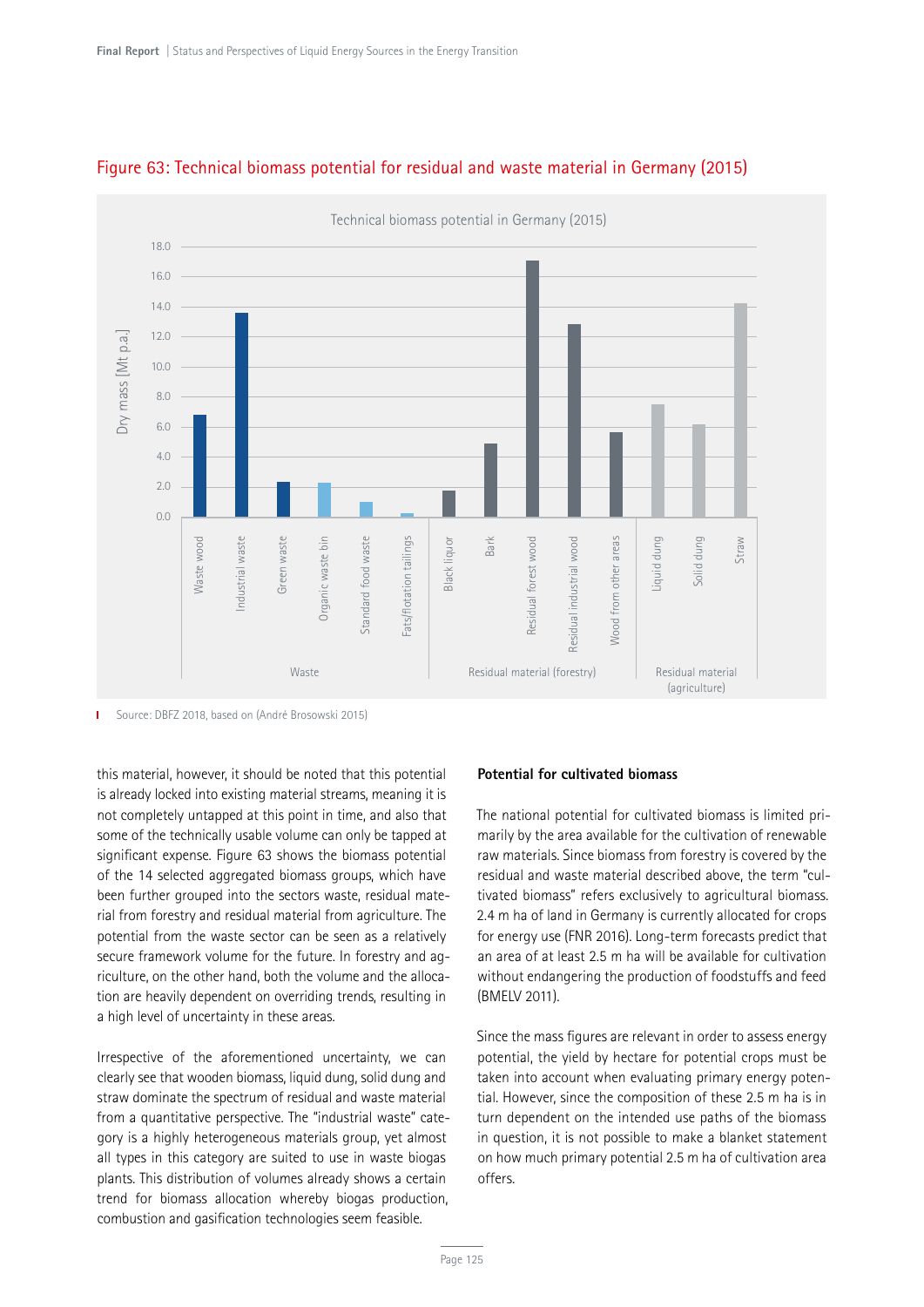

## Figure 64: Specific acreage yields and potential for energetically usable dry mass

Source: DBFZ 2018, own calculations т

In order to account for this uncertainty, this study assumes that the 2.5 m ha will be used for a defined mixture of seven different crops. As such, the total available area of 2.5 m ha is divided into 2.0 m ha of arable land, split equally into 0.4 m ha (20%) each for silage maize, rapeseed, whole crop silage, grain cereals and sugar beet, and 0.5 m ha of grassland, split equally into 0.25 m ha (50%) each for short-rotation coppices and grass silage. Due to the differences in specific yield by hectare, the potential dry mass that can be used for energy varies for each of these seven crops (see Figure 72).

#### **Total biomass potential for use as energy**

In the following section, we have taken the volume-based figures for both residual and waste material and cultivated biomass and multiplied the energy content of each of the biomasses by their respective specific energy densities to calculate their primary energy potential. When calculating the technically available potential in the following diagram, however, two caveats must be borne in mind. Firstly, many of the residual and waste materials described here are already locked into established material streams, meaning

that their actual untapped potential is significantly lower than that shown in the diagram. Secondly, despite the lack of direct production costs, it is not logistically or technically feasible to mobilise the as yet untapped potential for many of these materials without unreasonable expense, which makes them costly to produce. In order to account for these circumstances, a mobilisation rate of 75% has been applied across the board for the technical residual and waste material. Similarly, a 10% deduction has been applied to cultivated biomass to account for various types of loss during production (harvest, transport, storage). The remaining total primary energy equivalent of approx. 1,500 PJ after application of the mobilisation rate and the loss deduction for energy crops is shown in Figure 65.

#### 11.2 Summary of the Portfolio of Conversion Technologies in Germany

For the evaluation of the utilisation of the biomass potential, a portfolio of 20 technologies was compiled, 15 of which are shown with a very high degree of extraction, which 3 or 4 technologies are examined in more detail. The technologies were chosen based on the knowledge that it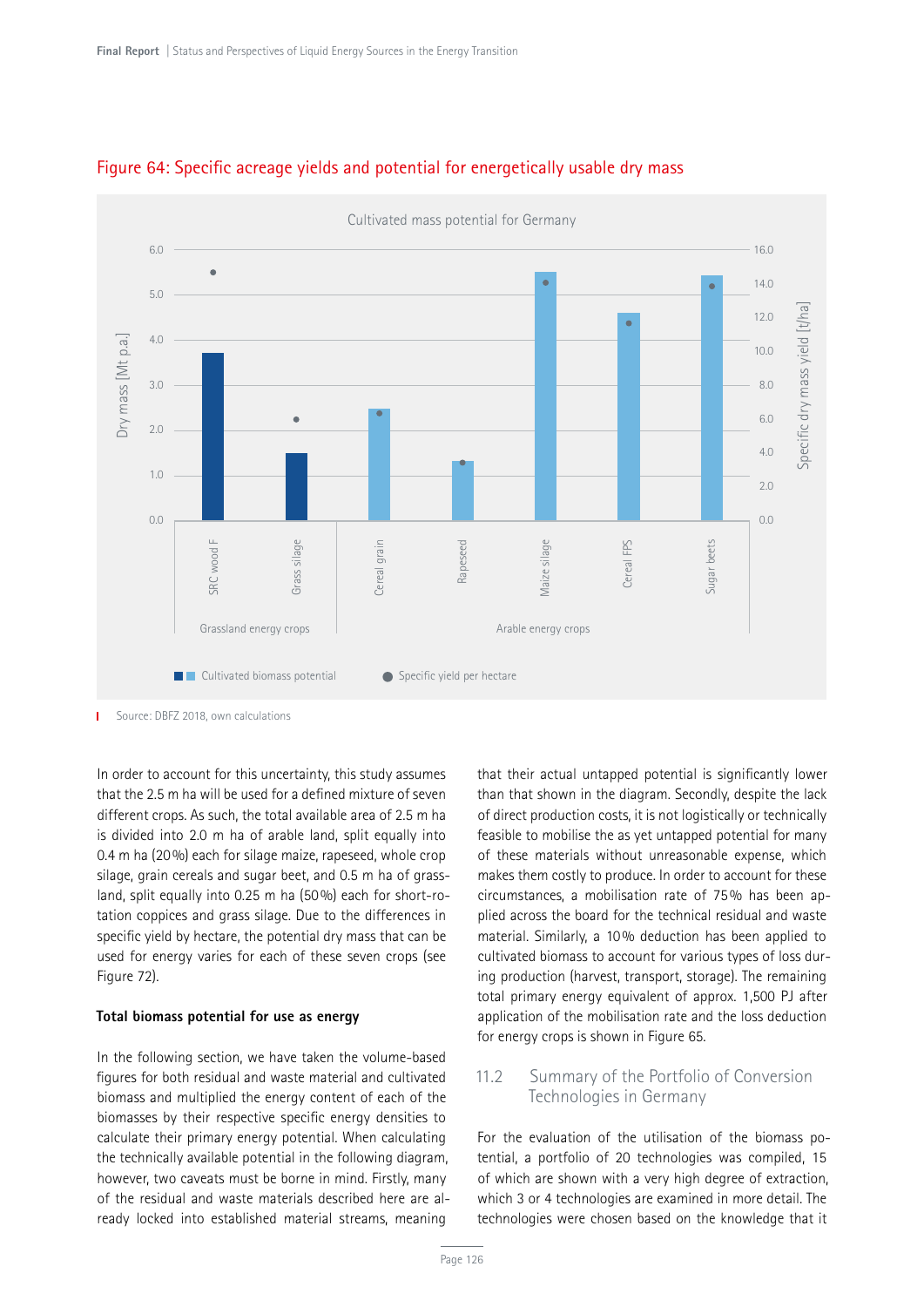

## Figure 65: Technical primary energy potential from biomass, including mobilisation rate for residual and waste substances (75%) and overall loss reduction for cultivated biomass (10%)

**Source: DBFZ 2018, own calculations** 

is not possible to channel the potential resources into arbitrary conversion paths, and that some technologies – such as wood heaters for plant owners who procure their own wood resources – have a high tolerance to changes in their framework conditions. An overview of the 20 technologies is provided in Table 41. The biomethane plant (nos. 8 & 9) was mapped using the same plant technology each time; only the charge materials were changed.

The following parameters were estimated for the 15 technologies mapped in less detail: installed plant capacity (firing heat capacity), charge materials, main product, by-products, conversion efficiency, auxiliary energy requirements and full-utilisation hours. There is no description of the key economic figures, since these were not available for every technology. The key figures and the number of plants installed was then used to calculate the total biomass required and the corresponding potential utilisation.

## 11.3 Detailed Analyses for 3 Conversion Technologies for Biofuels

A techno-economic analysis was carried out for three technologies used to manufacture fuels: biomethane plants, BtL plants and PBtL plants. This also included a simplified calculation of investment costs, which was also used to derive the specific product costs for the respective energy sources.

The following statements were defined as the overriding assumptions for all three technologies: In contrast to the fully synthetic fuel technologies described in section 12, the learning curve method was not used here, since it was not possible to estimate the global cumulative product quantities for BtL with any certainty whatsoever and these figures are essential defining factors for a learning curve. The investment costs for synthesis and electrolysis plants (as components of the concepts in question) are based on the cost structures used by UMSICHT, and assume a degression in costs due to future market growth. Irrespective of the specific parameters used for the respective plants, there are several main factors that play a key role in determining the production costs:

- Annual full-utilisation hours (fuh) of the plant. Irrespective of fuh, intermittent operation is not feasible for technologies that use biomass gasification, since the relatively long start-up times result in high losses.
- $\blacksquare$  The economies of scale for individual components (design dimensions of the individual plant in question). Fixedstep costs may be incurred here, since different technologies (fixed-bed, fluidised-bed or entrained-flow gasifiers) are used for gas production depending on the size of the plant, for example.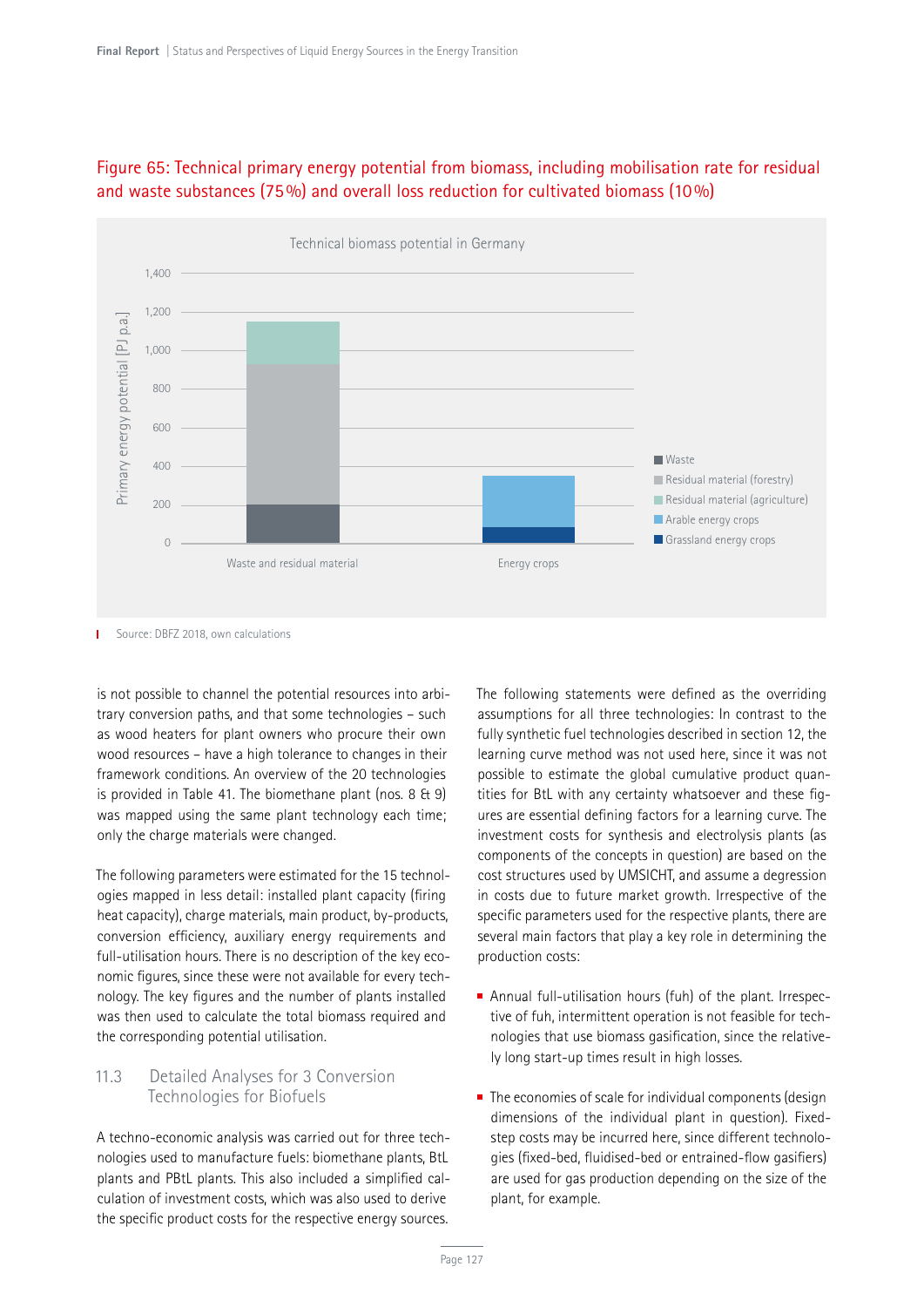- $\blacksquare$  The catchment area and thus, usually, the logistics costs – for biomass increase in indirect proportion to the size of the plant.
- Electricity procurement costs of €94/MWh were assumed for the PBtL path in line with the price level for industrial customers in Germany in 2016, as a national plant site was chosen for a high level of utilisation.

#### 11.3.1 Detailed Analysis of Biomass-to-Liquid

The "biomass to liquid" (BtL) conversion technology can be divided roughly into the following process steps: biomass gasification, gas purification, Fischer-Tropsch synthesis and fuel conditioning. The raw material base for BtL processes consists of lignocellulosic biomass. For the purposes of this study, this was drawn primarily from low-ash raw materials from wood biomass (leftover industrial and forest wood and sawing by-products). The product generates a variety of hydrocarbons in the middle distillate (diesel/kerosene) range, the chain lengths and mixture ratios of which are affected to some extent by the way in which the process is conduct-

aed. The by-products are naphtha, combustion gas and, if the combustion gas is going to be used directly in a stationary CHP plant, electricity. The technology is currently available for use in test plants in operational environments (TRL 5 (PTJ 2014)). Some pilot plants are available for campaigns in Germany, the USA and Austria.

The technology is relatively complex to build, and one of the greatest challenges it presents is how to refine the raw products in a way that meets the requirements for certain products. For example, BtL-based kerosene is ASTM-certified for 50/50 mixtures ASTM for aviation fuels (Sniderman 2011). When used in compliance with the relevant standards, BtL fuels are compatible with most infrastructures. The plant configuration shown here, which has a thermal output of 98 MW, a biomass throughput of 182 kt and produces 24 kt of Fischer-Tropsch fuel per year as well as 102,000 MWh of electrical energy as a by-product, has calculated production costs of €1.95/l for BtL fuel (see Figure 66). The production costs are based on a series of cost assumptions, but primarily on the two major components for biomass gasification (€298 m) and fuel synthesis (€58 m) (Friedemann G. Albrecht 2017).

## Table 41: Overview of the technologies considered in the technology portfolio for bioenergy provision

| Nr.            | Description                                                        | <b>Sector</b>  | Level of detail |
|----------------|--------------------------------------------------------------------|----------------|-----------------|
| 1              | Waste wood power plant                                             | Transformation | low             |
| $\overline{2}$ | Paper and pulp power plant                                         | Transformation | low             |
| 3              | Wood heating power plant                                           | Transformation | low             |
| 4              | Bark heating power plant                                           | Transformation | low             |
| 5              | Fertiliser biogas plant                                            | Transformation | low             |
| 6              | Renewable raw materials biogas plant                               | Transformation | low             |
| 7              | Waste biogas plant                                                 | Transformation | low             |
| 8              | Renewable raw materials bio-methane injection plant Transformation |                | high            |
| 9              | Waste bio-methane injection plant                                  | Transformation | high            |
| 10             | Straw bio-methane injection plant                                  | Transformation | low             |
| 11             | Small-scale furnace in household                                   | Households     | low             |
| 12             | Small-scale furnace in CTS                                         | <b>CTS</b>     | low             |
| 13             | Large-scale furnace in industry                                    | Industry       | low             |
| 14             | Starch/Sugar-based ethanol plant                                   | Fuel           | low             |
| 15             | Lignocellulose ethanol plant                                       | Fuel           | low             |
| 16             | Bio-diesel plant                                                   | Fuel           | low             |
| 17             | Biomass-to-Liquid-Plant                                            | Fuel           | high            |
| 18             | Power-Biomass-to-Liquid-Plant                                      | Fuel           | high            |

**Source: DBFZ**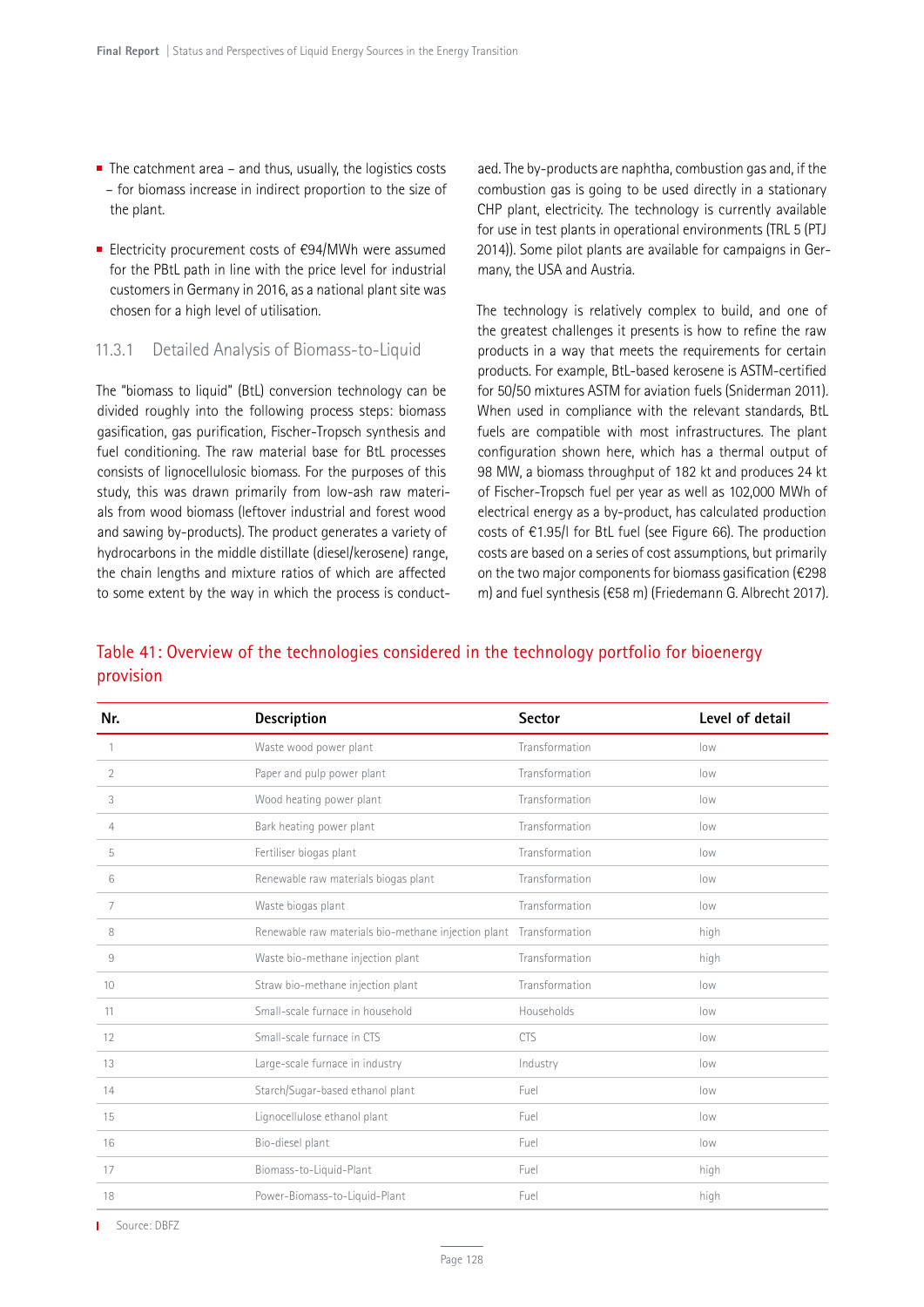

## Figure 66: Production costs and sensitivity analysis for the production of Fisher-Tropsch fuel using the "Biomass-to-Liquid" conversion path

Source: DBFZ

The sensitivity analysis for the production costs of the BtL plants in Figure 66 shows that the production costs are determined primarily by the plant utilisation (full-load hours), the absolute investment costs and the projected raw materials costs. A separate sensitivity analysis was conducted to determine the correlation between the supply costs and the calculated interest rate (WACC); these are shown as an overview for the three detailed technology concepts.

#### 11.3.2 Detailed Analysis of Power Biomass-to-Liquid

The "Power + Biomass-to-Liquid" technology concept essentially comprises the BtL technology described above, with a water electrolysis plant in addition to the biomass gasification and Fischer-Tropsch synthesis plants. The hydrogen produced by this technology is used primarily to offset the stochiometric carbon surplus in the biomass, thus increasing the final carbon usage efficiency. In a conventional BtL plant, the synthesis gas, which is partly made up of carbon monoxide (CO), is forced t undergo a water-gas shift reaction (WGS), whereby water vapour is added to the CO to

convert it into  $CO<sub>2</sub>$  and  $H<sub>2</sub>$ . As an additional benefit to this process, this means that less CO<sub>2</sub> needs to be filtered out of the synthetic gas stream as a product of the WGS reaction.

The subsequent Fischer-Tropsch synthesis works according to the same principle as in a BtL plant, though it needs to be scaled up (by a factor of approx. 3.8) due to the fact that the carbon is almost entirely converted into synthetic gas. As such, the investment costs for a PBtL plant are much higher than those for a BtL plant with the same biomass throughput (gasifier €276 m, synthesis plant €197 m, electrolysis plant €203 m (Friedemann G. Albrecht 2017)). However, thanks to the 1,353 GWh of electrical energy that is converted to hydrogen by the electrolysis process the same 182 kt of biomass can produce 91 kt of Fischer-Tropsch fuels per year. As a result, the production costs for the fuel produced using this technology are lower than those for the conventional BtL conversion path, despite the higher investment costs for the electrolyser, the larger synthesis stage and the higher operating costs for the power used for electrolysis.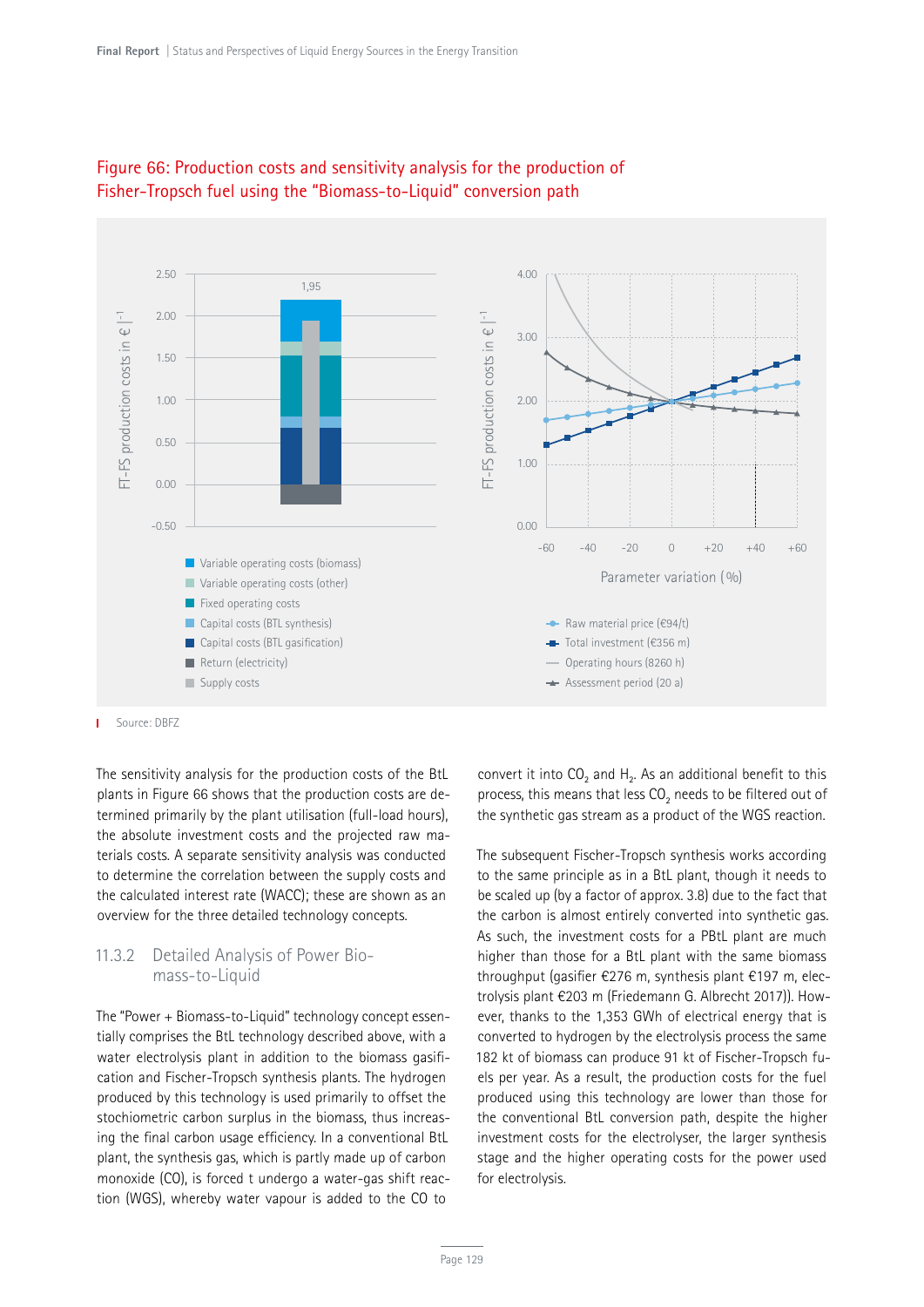As for the BtL path, the sensitivity analysis for the supply costs shown here is shown in relation to the operating hours, investment costs and raw materials costs, plus the cost of the electricity used for the electrolysis. Like the conventional concept, this technology requires a high level of utilisation in order to keep production costs low. It is also worth noting that the electricity costs have a greater effect relatively speaking on the production costs than they do on the raw material costs for the biomass.

#### 11.3.3 Detailed Analysis of Biomass-to-Gas (Biomethane Path)

The biomass-to-gas conversion path is intended to describe the process for supplying biomethane by means of the anaerobic fermentation of biomass and subsequent gas processing, although other conversion paths are also possible, such as biomass gasification followed by methanisation of the synthetic gases. The first step of the process, biogas fermentation, is suited primarily to aqueous biomasses containing as many fermentable biomass fractions (carbohydrates, fats, proteins) as possible. However, dry raw materials such

as cereal grains and straw can also be used in a biogas plant if pre-treated properly. Depending on what raw materials are used, the raw gas produced during the fermentation process will be made up of approximately equal parts methane and carbon dioxide, plus other associated gases (water vapour, hydrogen, hydrogen sulphide and other trace gases). The raw gas is desulphurised and then subjected to gas preparation, a process designed primarily to separate the methane from the carbon dioxide. Most separation processes utilise the differing solution properties of the two gases (carbon dioxide is more soluble in polar substances, methane in non-polar substances) to produce two separate gas streams. The enriched carbon dioxide is usually blown off as an "off gas"; the methane slip may be oxidised if necessary. Current technology usually compresses and odorises the highly enriched methane, then adjusts it to the local fuel value level and feeds it into the gas grid. Unlike in the BtL paths, the biomethane produced here is generally distributed on a grid-bound basis.

The sample calculation shown here is based on a biomethane plant that uses 75 kt of waste and residual materials per year and generates 67 million  $m<sup>3</sup>$  of methane with a fuel value of



## Figure 67: Production costs and sensitivity analysis for the Biomass-to-Gas conversion path (biomethane path)

Source: DBFZ 2018, own calculations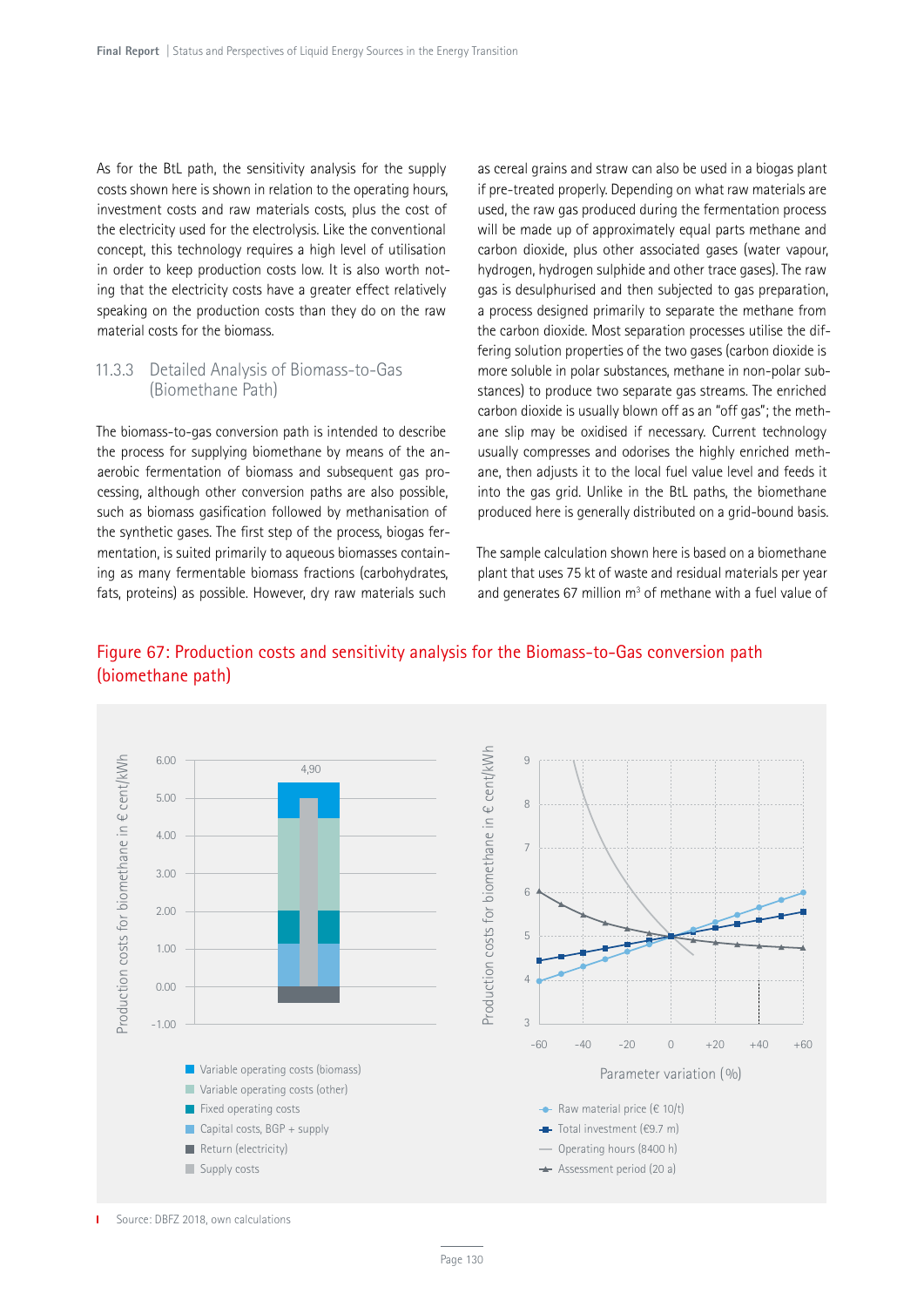## Table 42: Dependency of production costs for BtL, PBtL and BtG based on the interest rate for foreign capital and capital resources (blended interest rate)

| Concept     | WACC $(\%)$   |               |               |               |               |               |  |
|-------------|---------------|---------------|---------------|---------------|---------------|---------------|--|
|             | $2\%$         | $3\%$         | $4\%$         | $5\%$         | $6\%$         | $7\%$         |  |
| <b>BtL</b>  | $1.95$ €/I    | $1.97$ €/I    | $1.98$ €/I    | $2.00$ €/I    | $2.01$ €/I    | $2.03$ €/I    |  |
| PBtL        | $1.81 \in$ /  | $1.82$ €/I    | $1.83$ €/I    | 1.84 ∈ /      | $1.85$ €/I    | 1.85 €/I      |  |
| bio-methane | 4.90 Cent/kWh | 4.99 Cent/kWh | 5.08 Cent/kWh | 5.18 Cent/kWh | 5.28 Cent/kWh | 5.38 Cent/kWh |  |

**I** Source: DBFZ

67 GWh. 58 million  $m^3$  of  $CO_2$  are generated as a by-product. The specific production costs of the plant run to €9.7 m based on a biomethane fuel value of €0.049/kWh.

The production costs for the biomethane path are also affected mainly and substantially by the plant utilisation. The investment costs are the second most important factor according to the sensitivity analysis. Since raw materials based on waste and residual materials are only subject to logistics costs, these have a smaller effect on the overall costs.

#### 11.3.4 Sensitivity of Production Costs to WACC

The following section will show the production costs for the three technologies described above once again, this time in a separate analysis that calculates them in relation to the interest rate for the investment goods. The standard assumptions have been retained for all other parameters (see Table 3). It should be noted that, in this scenario the Weighted Average Cost of Capital (WACC) refers to the blended interest rate for the entire investment, i.e. the quantity-weighted interest for debt capital and equity.

While the investment costs represent a dominant cost component for all three conversion paths, the WACC has a relatively minor effect on the production costs due to the fact that the overall costs are made up largely by costs relating to consumption and production. As is to be expected, production costs increase as the interest rate rises.

## 11.4 SELECTED BIOMASS ALLOCATION

Biomass allocation was conducted in two steps and a total of six variants. For technical reasons, we started by allotting certain biomasses to fixed conversion paths. This allocation will probably continue to be used in the future:

| Waste wood                             | $\rightarrow$ | Waste wood<br>power station      |
|----------------------------------------|---------------|----------------------------------|
| $\blacksquare$ Black liquor            | $\rightarrow$ | Pulp ind. power plant            |
| ■ Fertiliser/dung (partial)            | $\rightarrow$ | Small fertiliser<br>biogas plant |
| ■ Brown bin, food waste,<br>ind, waste | $\rightarrow$ | Waste<br>biomethane plant        |
| Bark and wood from<br>other areas      |               | Wood heating<br>power plant      |

The other forestry biomasses were not allocated explicitly so that this could be done on a flexible basis at a later point. Single-room fireplaces powered using independently procured firewood were excluded from this assessment; such fireplaces were likewise not included in the potential section of this study. This leaves the following biomass groups for the derivation of different biomass allocation variants; the prioritised usage paths for these groups is listed below:

| ■ Forestry biomass                               |               | BtL, PBtL                             |
|--------------------------------------------------|---------------|---------------------------------------|
| ■ Straw                                          | $\rightarrow$ | Biomethane plant,<br>LC ethanol plant |
| ■ Cultivated biomass SRC                         | $\rightarrow$ | BtL, PBtL                             |
| $\blacksquare$ Cultivated biomass<br>field crops | $\rightarrow$ | Biomethane plant,<br>biodiesel plant  |

The biomass allocations shown below are not based on a deterministic derivation, as this would require a significantly higher volume of methodical work than intended within the scope of this study. Our aim was to draw up a consistent allocation for the biomass groups that would reflect the upper range for the generation of liquid bioenergy sources.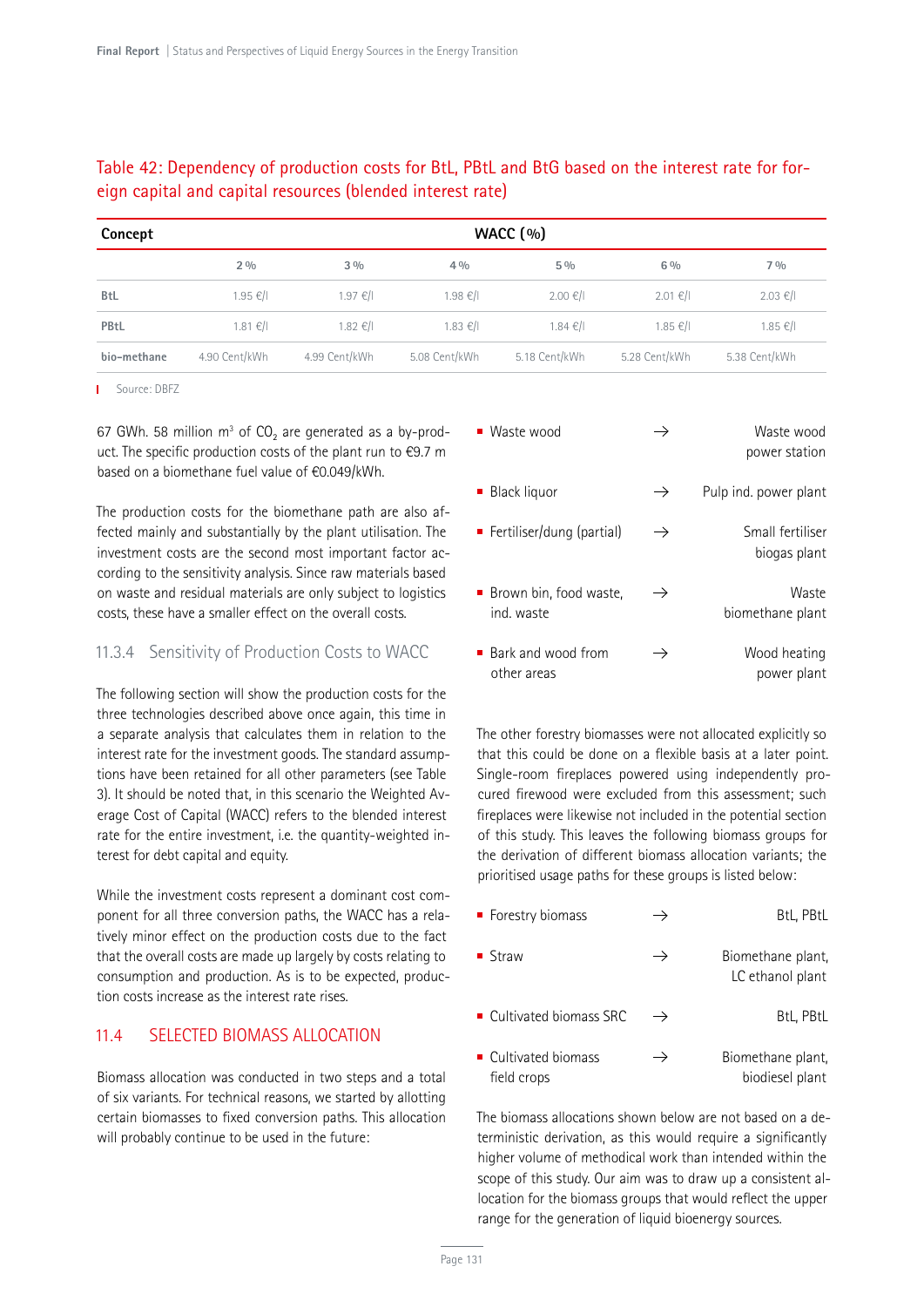In order to estimate the role that liquid energy sources could potentially play in the energy transition, we have thus combined extreme points for key variables on two scales. The first potential scale assumes that only the potential of the residual and waste materials will be available (BMP-A), while the second assumes that an additional 2.5 m ha of cultivated biomass can be generated (BMP-B). The potential generation capacity range for liquid fuels was spread across a second scale, between a gas-fuel-dominated and a liquid-fuel-dominated selection of technology. The following assumptions were taken as general parameters for this evaluation:

- The percentage of first-generation biofuels (biodiesel, starch and sugar-based bioethanol) will not increase
- Raw materials with a low ash softening point (e.g. straw) require more sophisticated gasifying technology, and are thus channelled along the bioethanol path using lignocellulose decomposition.
- $\blacksquare$  Wood biomass types form the basis for the production of FT products in (P)BtL plants
- The calculations for PBtL plants are based on the assumption that the site in question is located in Germany, as this allows for high full-utilisation hours and cheap fuel logistics

The result for the six variants are shown below.

The overall results for biomass allocation in six possible variants (see Figure 68) show that, due to the fact that certain biomasses have been given fixed allocations in all variants, relatively consistent contributions (26 TWh and 13 TWh) can be made to the production of renewable electricity and heat. However, fuel supply diverges significantly from this trend. Firstly, it should be noted here that there is a base contribution to biomethane production of 15 TWh from certain residual material fractions that could not be allocated elsewhere. The production of Fisher-Tropsch fuels (FT products) also has a minimum contribution of 43 TWh in every variant, due to the allocation of certain biomass groups to this conversion path as described above.

Depending on the priorities assigned to certain technologies, however, both the distribution and the total amount of fuel that can be generated may vary significantly. For example, the variants that prioritise biomethane production show that cultivated biomass is primarily channelled into the biomethane path as an allocation to bioethanol, biodiesel and. in part, FT products. Where BtL is prioritised, some first-generation biofuels are also produced, though a large part of the generation in this model is accounted for by FT products. The variants that prioritise PBtL are, in principle, equivalent to those that prioritise BtL, except for the fact that the use of hydrogen and the resulting higher carbon usage efficiency using the same biomass allows for the generation of far more FT products.

#### 11.5 DERIVING RECOMMENDATIONS FOR ACTION FOR BIOMASS

If the biomass potential available in Germany were to be used primarily for the production of liquid fuels, up to 28% of the country's equivalent mineral oil consumption could be covered, based on primary energy consumption figures for 2016.

As shown above, however, this coverage would only leave marginal quantities of the biomass potential for the electricity and heating sector, which currently uses far more biomass. Furthermore, the figure also assumes an increase in the utilisation of the potential for currently unused residual and waste material and a diversion of material streams that are currently locked into other value chains. This study does not include an evaluation of the socio-economic cost relations for the proposed variants. As a result, the biomass allocations shown here do not necessarily offer the greatest benefit for society overall. Instead, they rather represent the upper limit for the production of liquid energy sources based on assumed parameters and the nationally available biomass. The figures show that, even when using an endogenous prioritisation of the production of liquid fuels and making very progressive assumptions on the maximum utilisation of the existing potential, biomass can only cover a fraction of today's mineral oil demand.

#### Table 43: Overview of the 6 variants for biomass allocation

| <b>Potential / Priority</b>             | Priority: BtL     | <b>Priority: Biomethan</b> | <b>Priority: PBtL</b> |
|-----------------------------------------|-------------------|----------------------------|-----------------------|
| Exclusiveley residual and waste         | $BMP-A \cdot B H$ | $BMP-A \cdot B \nmid G$    | $BMP-A \cdot PBH$     |
| Residual and waste + cultivated biomass | BMP-B: BtL        | BMP-B: BtG                 | BMP-B: PBtL           |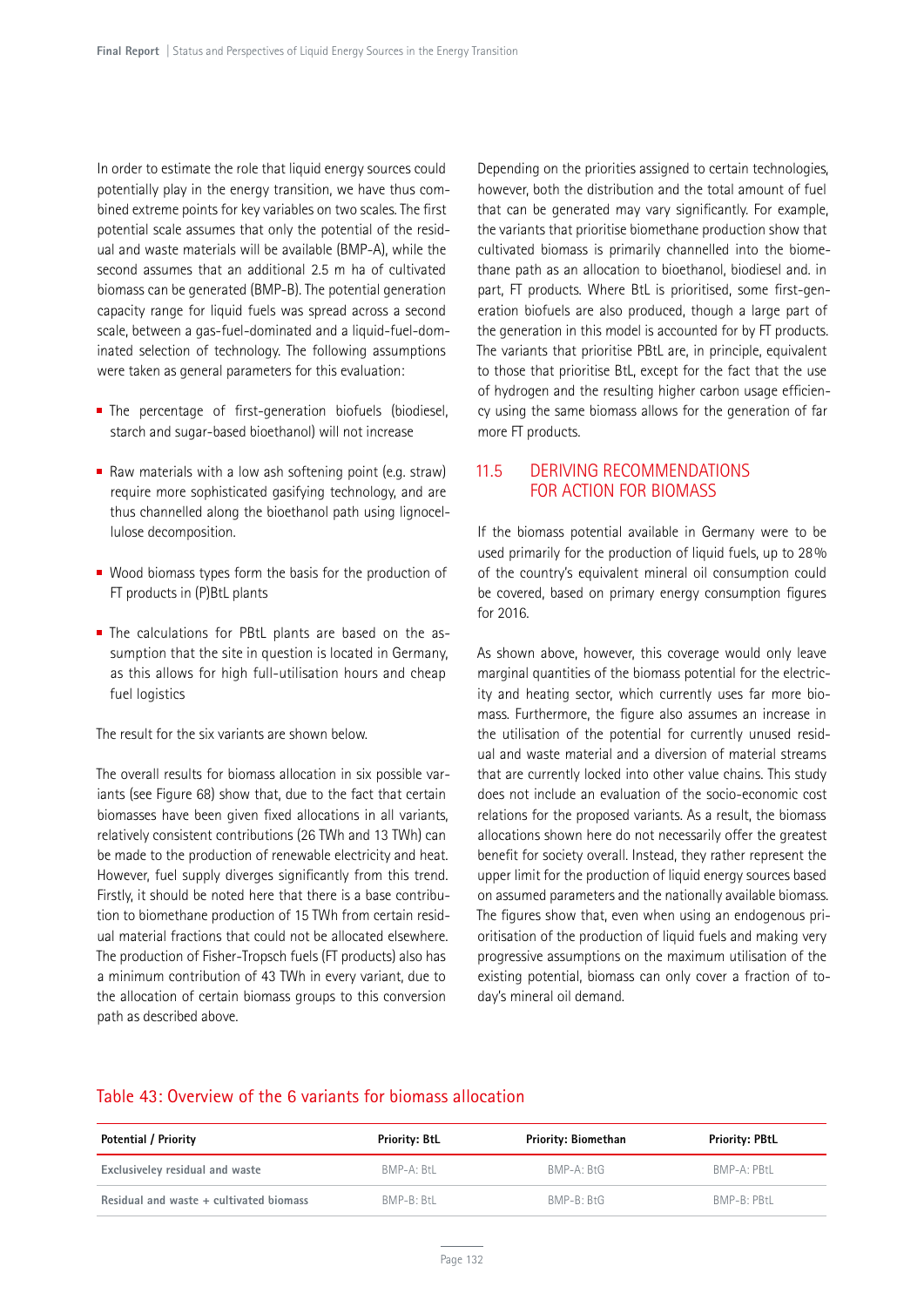

## Figure 68: Diagram of the results of the biomass allocation in 6 variants

Source: DBFZ 2018, own calculations Ť.

Figure 69: Diagram of the maximum technically possible contributions to the fulfilment of German primary energy demand in PJ (without crop and storage losses through the assessed process chains) in relation to overall consumption and the proportion for mineral oil for 2016



Source: Prognos AG т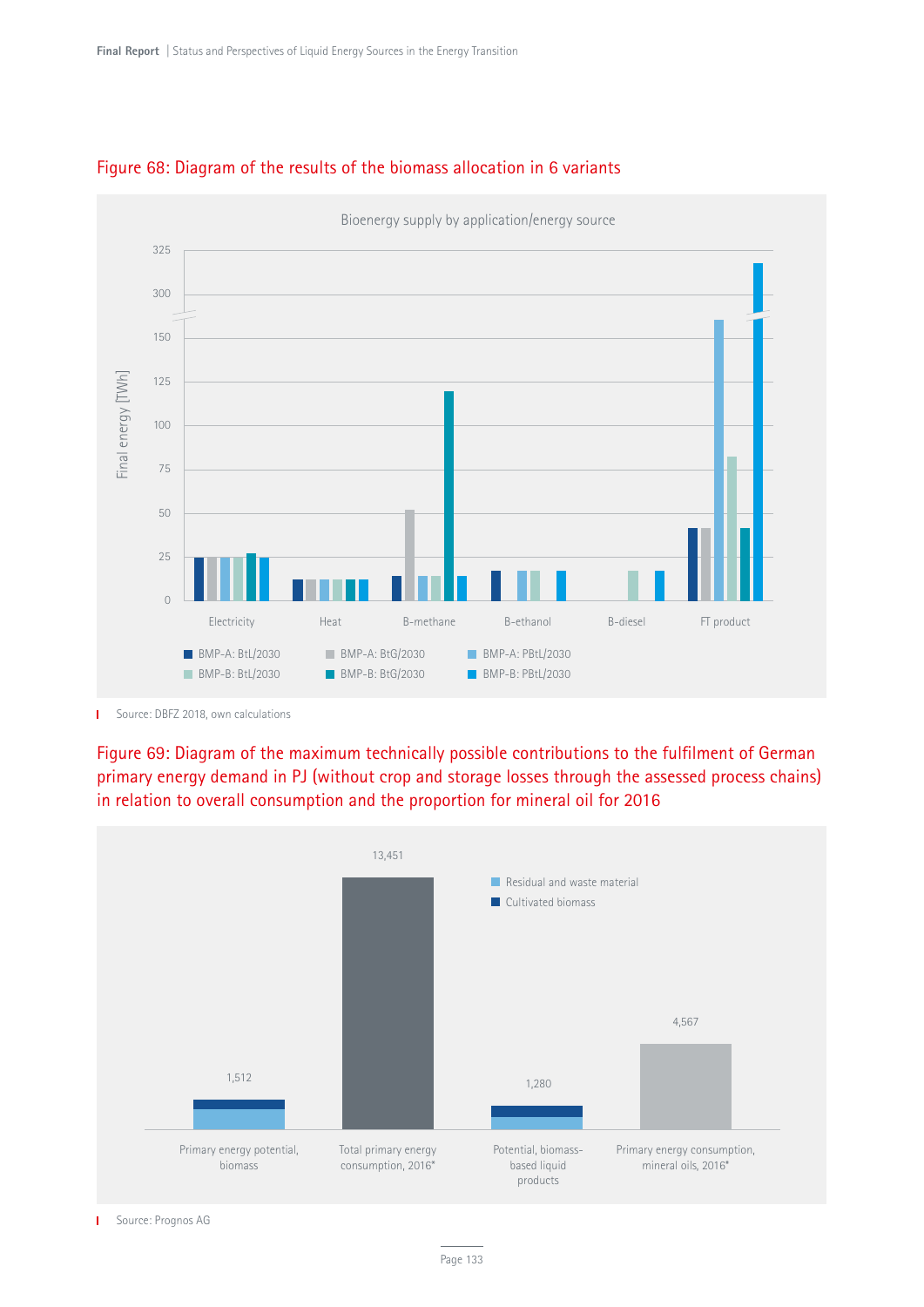Furthermore, there is a percentage of the biomass that cannot be converted into liquid fuels without unreasonable expense, due to technological restrictions. In addition to the commercial aspects not shown here, this study likewise does not take into account the extent to which political circumstances, such as the RED (Renewable Energy Drive) that is currently being agreed upon, may influence biomass allocation in the future. As such, it is prudent from a social perspective to establish long-term parameters so that the market players have a stable environment and do not need to worry about their investments failing due to political change.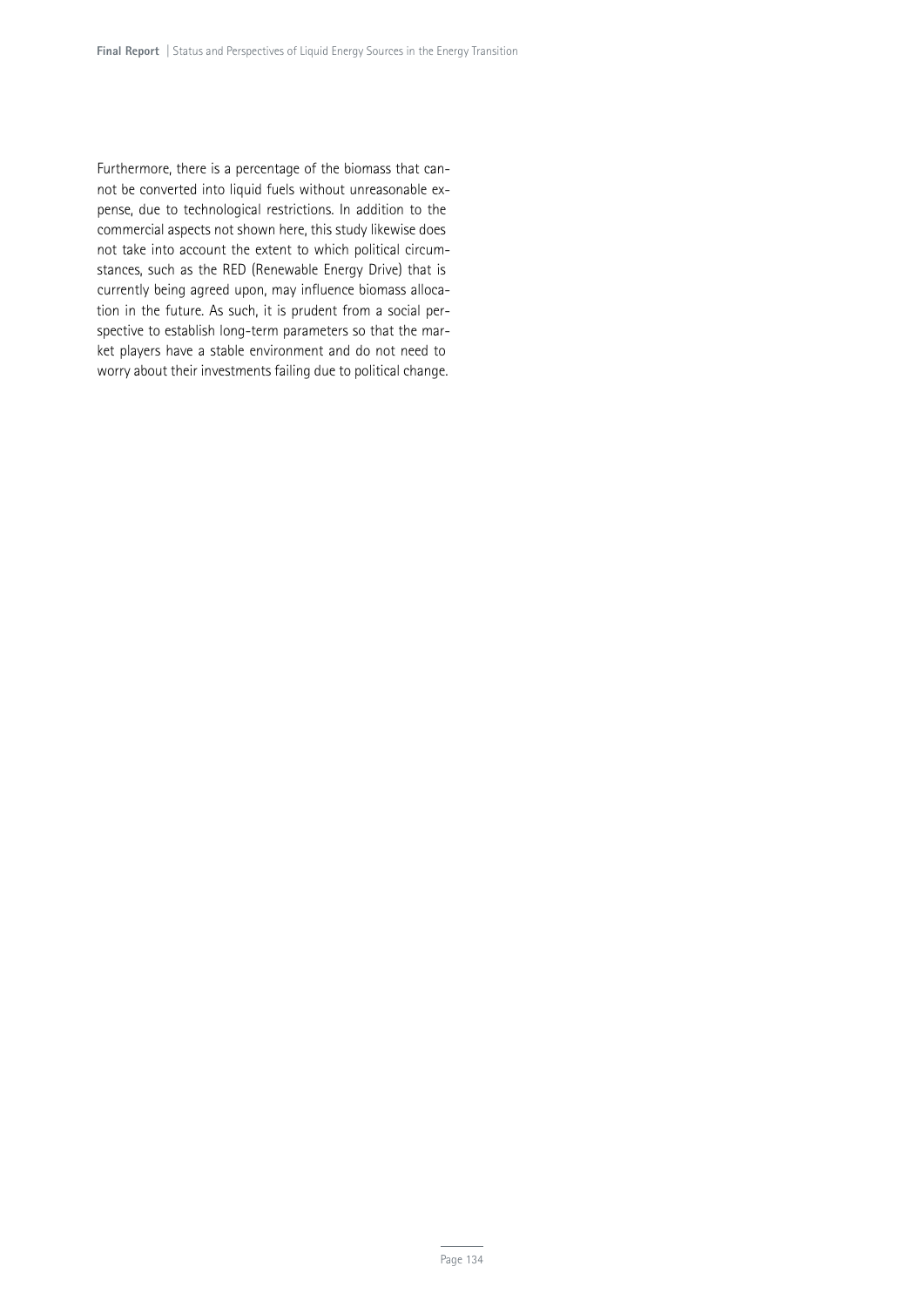# 12

## POTENTIAL AND TECHNOLOGIES OF PTX

As shown above, PtL fuels present a way of supplying sectors such as air and heavy goods freight with renewable fuels. This section provides a brief description of the technology paths included in this study. It will focus particularly on Fischer-Tropsch Synthesis (FTS), since this process was chosen for the scenario calculations due to its ability to be dropped into existing infrastructures. In addition to FTS, the section will also cover methanol and polyoxymethylene synthesis.

The contents of this chapter were written by UMSICHT.

#### 12.1 PTL TECHNOLOGY PATHS

#### 12.1.1 Fischer-Tropsch Synthesis

FTS can be used to produce higher/longer-chain hydrocarbons using  $(H<sub>2</sub>)$  and carbon dioxide  $(CO<sub>2</sub>)$ . This process is particularly popular in South Africa, where it has been used since the 1950s to turn coal into diesel and petrol fuels and chemical raw materials, and primarily to produce a coalbased synthetic gas (Albrecht et al. 2013). There are three main paths that could be used to provide a synthetic gas for FTS using renewable energy (RE):

- Low-temperature electrolysis and CO/CO<sub>2</sub> extraction from concentrated sources or the ambient air
- High-temperature electrolysis and CO/CO2 extraction from concentrated sources or the ambient air.
- **Biomass gasification**

The path with high-temperature electrolysis and  $CO<sub>2</sub>$  extraction from the ambient air is describe below, based on the current level of technological development and the quantities of PtL that will be required in the future. The capacity of the individual components is currently available in various documentation projects, e.g. by Sunfire and Climeworks (Sunfire GmbH 2017a), (Sunfire GmbH 2017b). There are several ways of extracting  $CO<sub>2</sub>$  from the ambient air, e.g.

through the absorption of amine-enriched cellulose, a process currently being demonstrated by Climeworks in Switzerland (Climeworks AG 2017a) , (Climeworks AG 2017b). Figure 70 shows a schematic diagram of this process and its components.

FTS is highly exothermic, which means that a relatively high proportion of the heat required for the high-temperature electrolysis or the inverse CO shift reaction can be covered by a high level of heat integration (Fasihi, Bogdanov and Breyer 2016). The inverse CO<sub>2</sub> shift is required in order to provide CO for the FTS. Hydrocarbon chains are formed according to the following formula:

$$
nCO + 2nH2 \rightarrow (-CH2-) + nH2O
$$

Depending on the operating parameters, pressure, temperature and the catalyst that is used can all affect the chain length of the PtL syncrude. The aim is generally to produce high chain lengths that can subsequently be split into the required fractions by means of hydrocracking (LBST GmbH and Bauhaus Luftfahrt e.V. 2016).

#### 12.1.2 Methanol Synthesis

Traditional methanol synthesis is a process used to synthesise methanol from  $H<sub>2</sub>$  and CO. The first industrial plants to employ this process have now been in use for almost 100 years, and the ICI low-pressure procedure with copper/zinc oxide/alumina catalysts has been the standard for largescale industrial use since the 1960s. The largest conventional plant currently in use is the Lurgi MegaMethanol Plant, which has a production capacity of 5,000 t of methanol per day (Chemie Technik Fachinformation 2004).

In the field of producing methanol using RE, however, the focus is currently on catalyst research for the direct generation of methanol using  $CO<sub>2</sub>$  and H<sub>2</sub>, which would negate the need for the inverse CO shift process.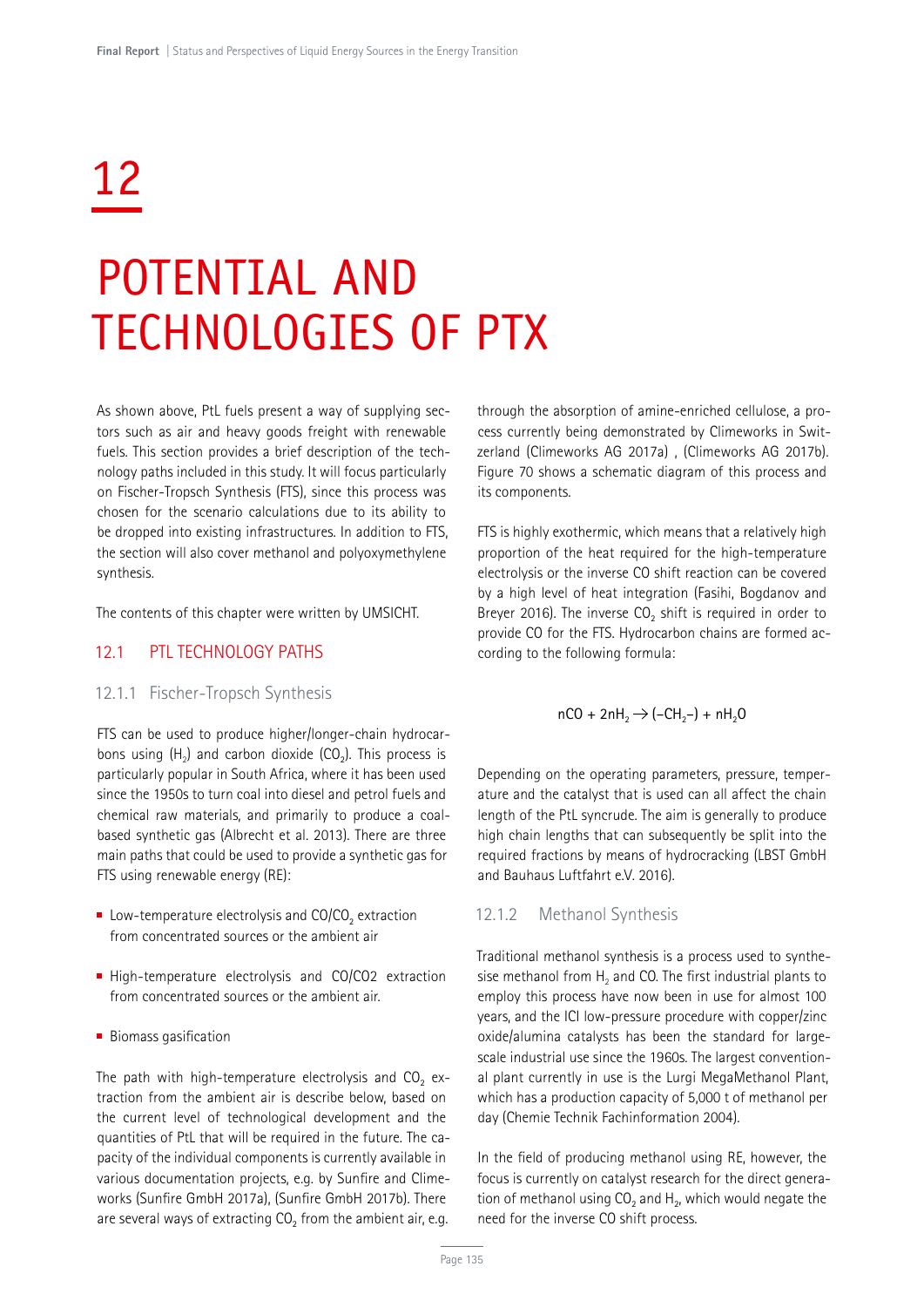

## Figure 70: Schematic diagram of the Fischer-Tropsch process

**I** Source: Own diagram, based on LBST 2016

## Figure 71: Schematic diagram of methanol synthesis



T. Source: Own diagram, based on LBST 2016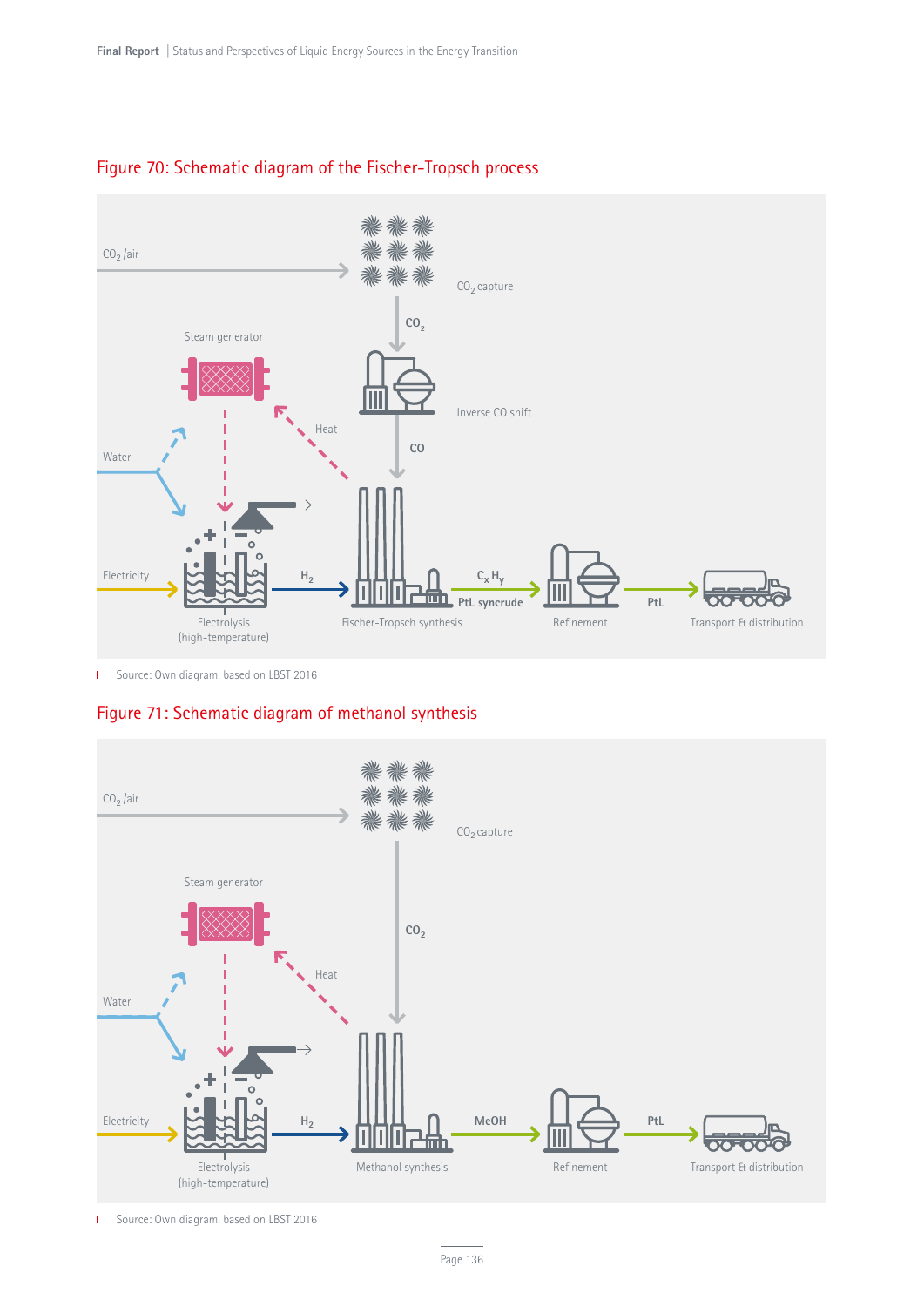

#### Figure 72: Schematic diagram of polyoxymethylene ether synthesis

Ť. Source: Own diagram, based on Burger 2012

Figure 71 shows a diagram of the process. The total efficiency is between 45 and 55%; see (Schmidt, et al. 2016). The standard operating parameters are around 300°C and 80 bar (Ritzkopf 2005).

#### 12.1.3 Polyoxymethylene Ether Synthesis

Polyoxymethylene ether can have a soot-mitigating effect when used as a diesel additive, and can burn without soot in its pure form (Maus et al. 2014). As such, it provides a promising option for supplementing or replacing diesel fuels. Polyoxymethylene ether synthesis is based on the methanol synthesis process, and requires methanol as a charge material. First, the methanol is synthesised into formaldehyde. This is synthesised in turn into methylal and trioxane, before the actual OME synthesis takes place in the final step (see Figure 72). Due to the number of different synthesis stages involves in this process, it offers a total efficiency of just 38% – a relatively low figure compared to FTS and methanol synthesis.

## 12.2 COSTS OF PRODUCTION OF PTL

This section will describe the production cost calculation process for the FTS route. The cost calculation is based primarily on figures from the literature and assumptions made during the course of the project.

#### 12.2.1 Investment Costs

The investment costs for FTS were calculated for the individual assemblies seawater desalination, Direct-Air-Capture (DAC) and the synthesis unit. A constant rate of  $\epsilon$  65/kW of rated electrolysis power was set for the integration of an intermediate tank for the  $H<sub>2</sub>$  produced by the process. The calculated specific costs of the assemblies were projected for the study periods 2030 and 2050 with the aid of learning curves (National Energy Technology Laboratory (NETL) 2013) and our own assumptions on further expansion. The resulting specific investment costs are shown in Table 44.

#### 12.2.2 Calculation of Costs of Production

The production costs/the Levelised Cost of Fuel (LCOF, cf. [VGB2015]) per litre of PtL syncrude were calculated using the specific investment costs and other assumptions regarding the operation of the plant and the efficiencies of the individual steps. The calculations were based on the baseline assumption that it would be possible to set up plants with an annual production of 10 m t per year with electrolysers providing 5,000 full-load hours per year. This would result in a total investment of  $\epsilon$  22.57 bn for the realistic case model in 2050.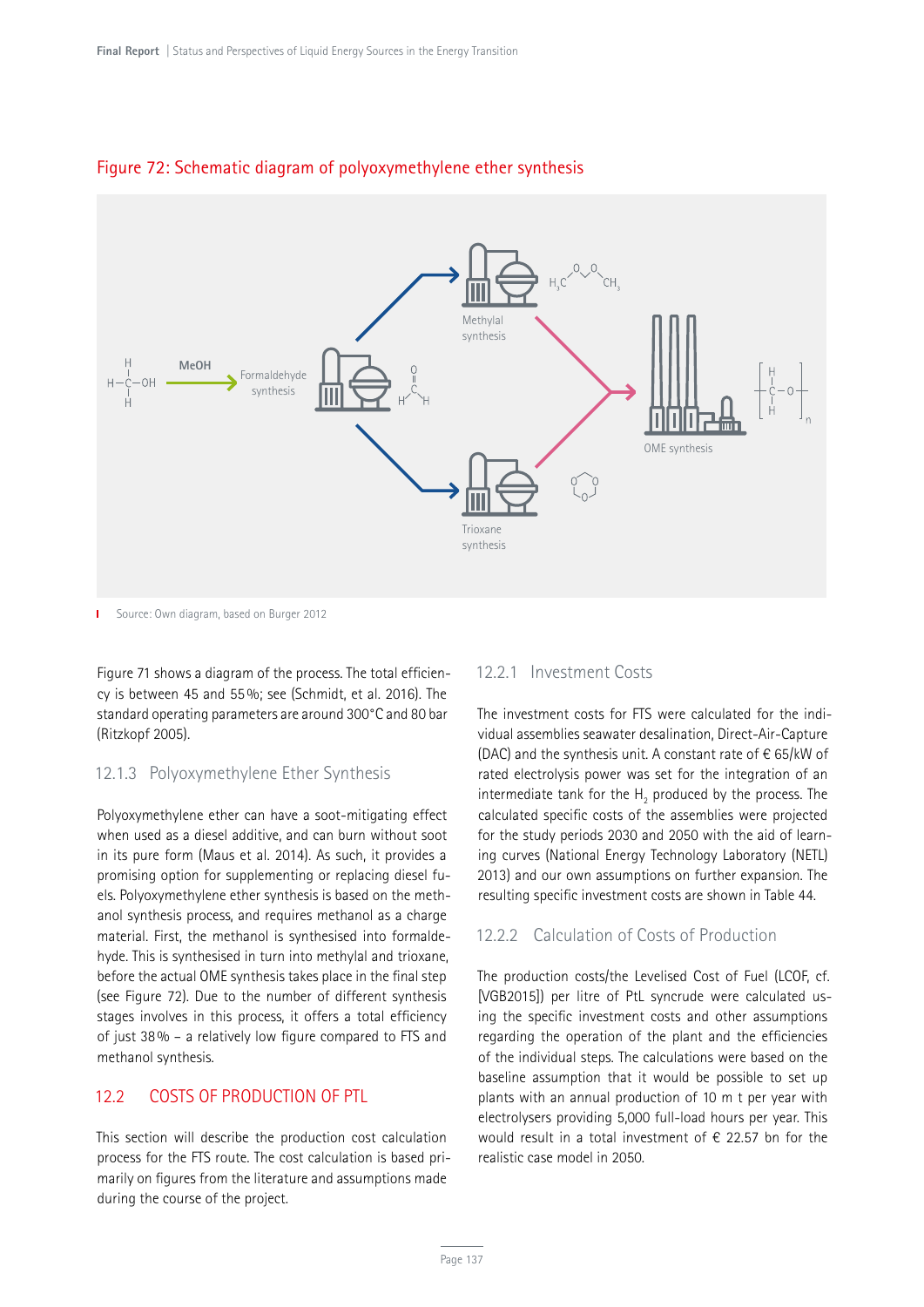|                                           |                                                   |                   |                    | 2030      |           |                  |                  | 2050             |                  |
|-------------------------------------------|---------------------------------------------------|-------------------|--------------------|-----------|-----------|------------------|------------------|------------------|------------------|
| CAPEX*                                    |                                                   |                   |                    |           |           |                  |                  |                  |                  |
| Electrolysis**                            | $\varepsilon$ /kW <sub>el</sub>                   |                   |                    | 705       |           | 370              |                  |                  |                  |
| Reinvestment Stack (after 15 years)       | $E/KW_{el}$                                       |                   |                    | 430       |           | 300              |                  |                  |                  |
| DAC                                       | $\varepsilon$ /(t CO <sub>2</sub> <sup>*</sup> a) |                   | 366                |           |           |                  | 246              |                  |                  |
| Synthesis                                 | $\varepsilon/(l^*a)$                              | 0.54              |                    |           | 0.42      |                  |                  |                  |                  |
| Seawater desalination                     | €/(1 H <sub>2</sub> O*a)                          |                   | 0.0023             |           |           | 0.0023           |                  |                  |                  |
| Storage facilities                        | $E/KW_{el}$ Electrolysis                          |                   |                    | 65        |           | 65               |                  |                  |                  |
|                                           |                                                   |                   | realistic<br>cheap |           |           | cheap            |                  | realistic        |                  |
| Electrolysis efficiency (H <sub>s</sub> ) |                                                   |                   | 78%                |           | 66%       | 86%              |                  |                  | 73%              |
| <b>WACC</b>                               |                                                   | 7 <sub>0</sub> /0 | 2%                 | 70/0      | 2%        | 70/0             | 2%               | 7%               | 2%               |
| Cost of electricity                       | Cent/kWh                                          | 3.1 <sup>a</sup>  | 2.1 <sup>a</sup>   | $6.4^{b}$ | $4.4^{b}$ | 2.7 <sup>a</sup> | 1.9 <sup>a</sup> | 5.7 <sup>b</sup> | 3.9 <sup>b</sup> |
| Generation cost PtL-Syncrude              | €/I                                               | 0.98              | 0.70               | 1.75      | 1.23      | 0.70             | 0.49             | 1.33             | 0.92             |
|                                           | Cent/kWh                                          | 10.3              | 7.3                | 18.3      | 12.9      | 7.3              | 5.1              | 13.9             | 9.6              |

#### Table 44: Specific investment costs and assumptions for the individual assemblies

Source: (Fasihi, Bogdanov and Breyer 2016), (Caldera, Bogdanov and Breyer 2016), (Albrecht et al. 2013), (Becker, et al. 2012), (LBST GmbH and Bauhaus Luftfahrt e.V. 2016), (E4Tech and Element Energy 2014) (Climeworks AG 2017b) and own calculations], \*Applies to plants with production volumes of 10,000 kt/a, \*\* 5,000 full-utilisation hours of electrolysis and synthesis, a Applies to particularly cheap sites in the MENA region. The potential for these costs is limited (cf. Table 39); <sup>b</sup> applies to average sites in the MENA region. The potential for these costs is around 18,000 TWh/a (cf. Table 40)

Two price paths were calculated; the framework data and results of each are presented in Table 44. The electrolysis should achieve an average efficiency of 86% in 2050 according to the optimistic case model, or 73% according to the realistic case model(based on the upper calorific value).

Table 45 lists the specific energy consumption figures for the individual process steps for the realistic case model. The assumed fuel value for PtL syncrude is 9.56 kWh/l (calculated based 43 MJ/kg, 0.8 kg/l). This results in an efficiency of 53% for the entire process in the realistic case model, without product treatment.

The consumption figures listed in Table 45 have been converted for the low-temperature requirement of the DAC/the high-temperature requirement for RWGS in case of thermal energy requirement, using the efficiency figures and the performance factor for heat pumps (Albrecht et al. 2013), (Fasihi, Bogdanov and Breyer 2016). These consumption figures are used to calculate the variable associated operating

#### Table 45: Specific energy requirements for the individual process steps of FTS

| Specific electrical self-consumption in kWh/(I FTS)<br>Process step |        |  |  |  |  |
|---------------------------------------------------------------------|--------|--|--|--|--|
| <b>DAC</b>                                                          | 2.35   |  |  |  |  |
| <b>SWDS</b>                                                         | 0.0033 |  |  |  |  |
| Electrolysis                                                        | 8.89   |  |  |  |  |
| <b>Synthesis RWGS</b>                                               | 6.69   |  |  |  |  |
| <b>Total</b>                                                        | 17.93  |  |  |  |  |
| Efficiency (H <sub>s</sub> , realistic case)                        | 53%    |  |  |  |  |

Source: (Fasihi, Bogdanov and Breyer 2016), (Caldera, Bogdanov and Breyer 2016) and own calculations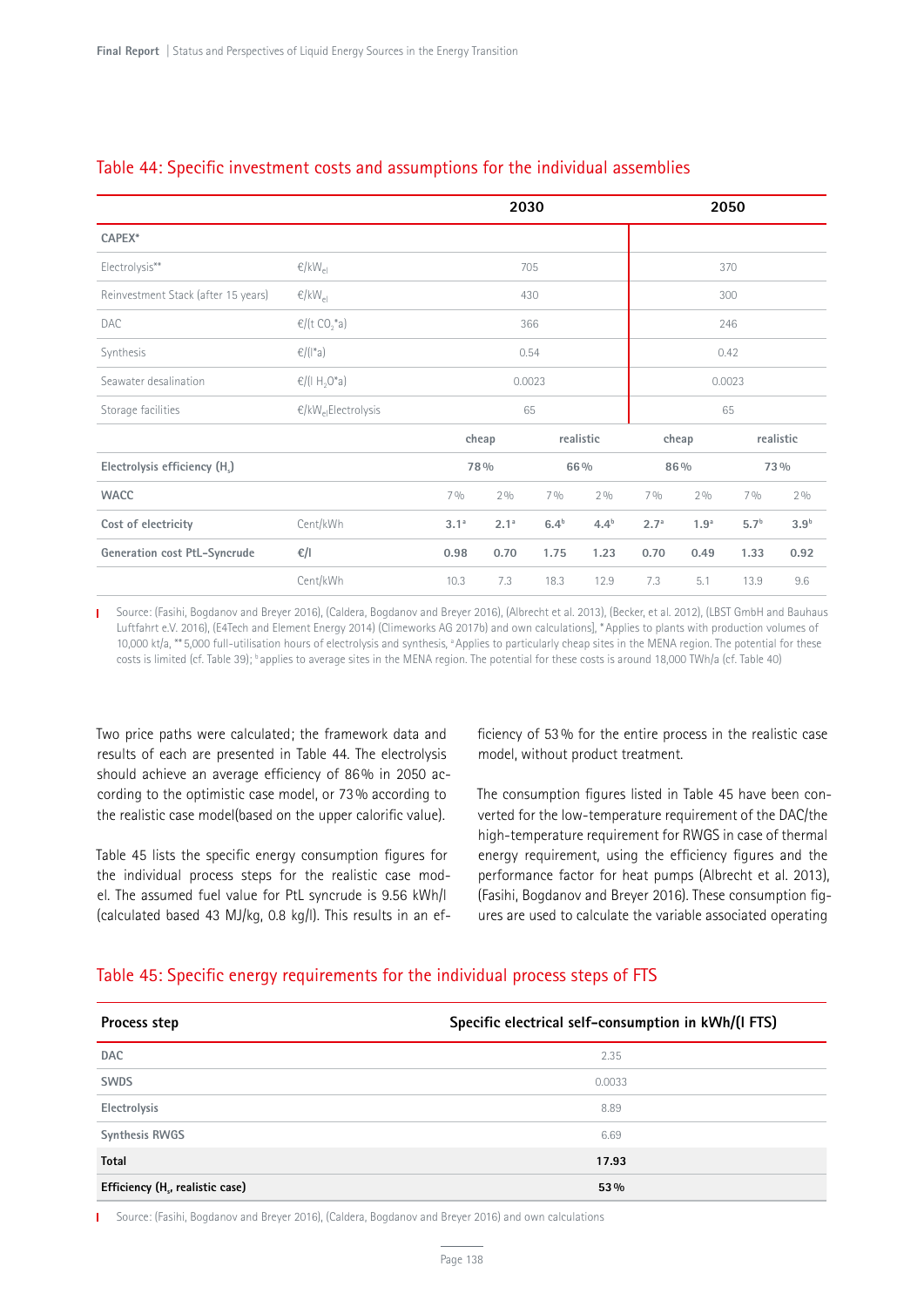## Table 46: Service life and fixed associated operating costs of the FTS assemblies

| Assembly                                                          | Service life | Opex_fix |
|-------------------------------------------------------------------|--------------|----------|
| <b>FTS</b>                                                        | 30a          | 3%       |
| SOEC                                                              | 15a          | 3%       |
| <b>DAC</b>                                                        | 30a          | 4%       |
| <b>SWDS</b>                                                       | 30a          | 4%       |
| $H_2$ -storage<br>the contract of the contract of the contract of | 30a          | 2%       |

Source: (Fasihi, Bogdanov and Breyer 2016), (Caldera, Bogdanov and Breyer 2016), (E4Tech and Element Energy 2014) and own assumptions Ē,



Figure 73: Sensitivity analysis of the production costs of PtL syncrude on the basis of FTS, 2050

I Source: Own diagram based on calculations by UMSICHT, cheap case model, 2% WACC

costs of the plant. In addition to this, the fixed associated operating costs listed in Table 46 must also be taken into account.

#### 12.2.3 Sensitivity Analysis

A sensitivity analysis was carried out in order to determine the factors driving the production costs and establish a price range, which is shown below.

Figure 73 clearly shows that the efficiency of the electrolysis and the electricity production costs are the deciding factors. In addition to these two factors, the calculated interest rate (WACC) also has a significant impact on the production costs (cf. Figure 74).

Based on these findings, realistic and optimistic production costs were calculated for both 2030 and 2050, with corresponding variation in these key parameters (cf. Table 44).

Combined with the electricity costs at cheaper and average-priced RE sites in the MENA region<sup>20</sup> for two interest rates (7 and 2%), this gives us the cost ranges for the generation of PtL syncrude. These are shown in Figure 75.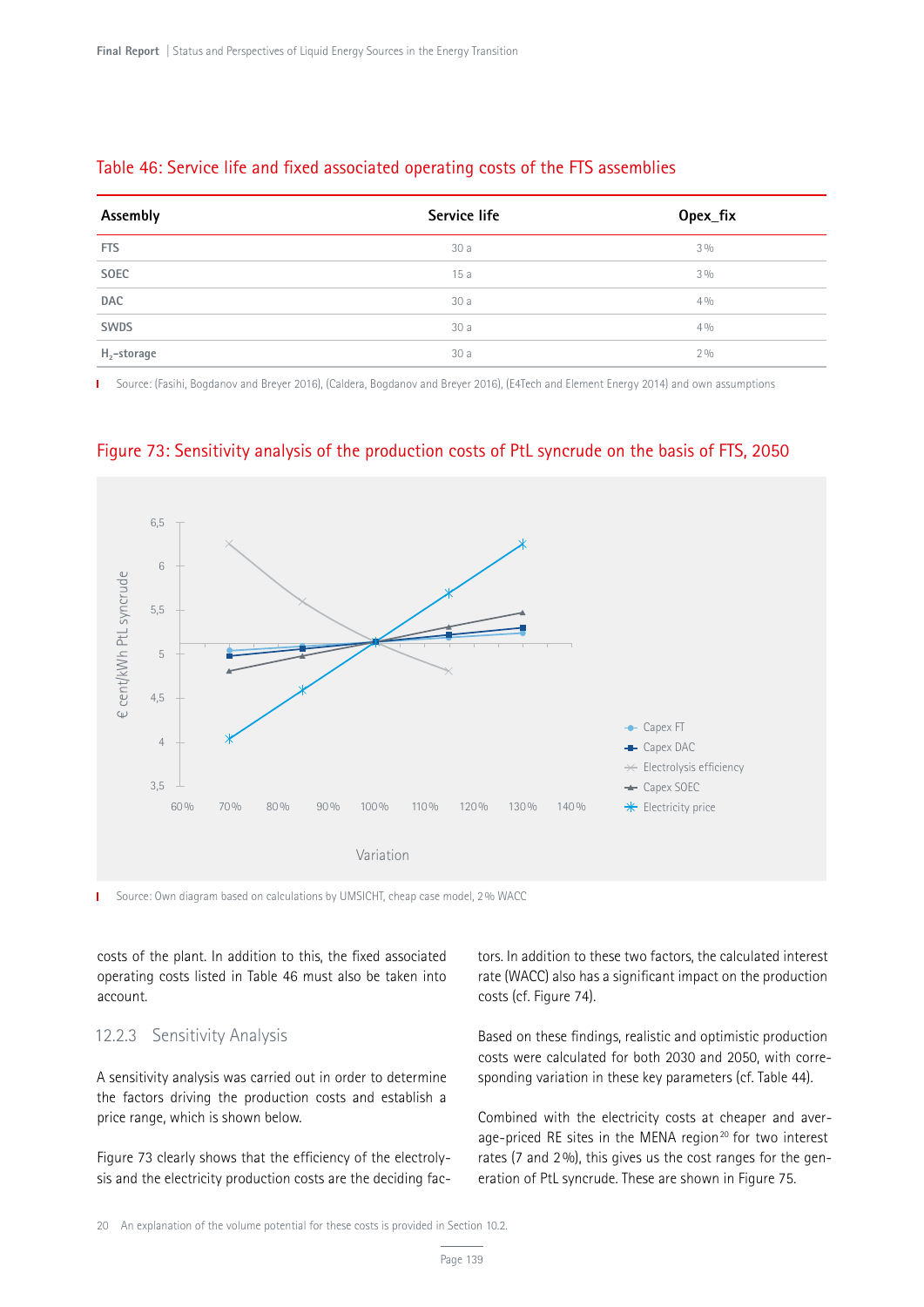

## Figure 74: Effect of the imputed interest rate on PtL syncrude production costs on the basis of FTS in 2050

**I** Source: Own diagram, cheap case model, 2% WACC

## Figure 75: Range of production costs of PtL in 2030 and 2050, in  $\epsilon_{2015}/$ litre (Fischer-Tropsch process)



Source: UMSICHT (electricity costs: Prognos)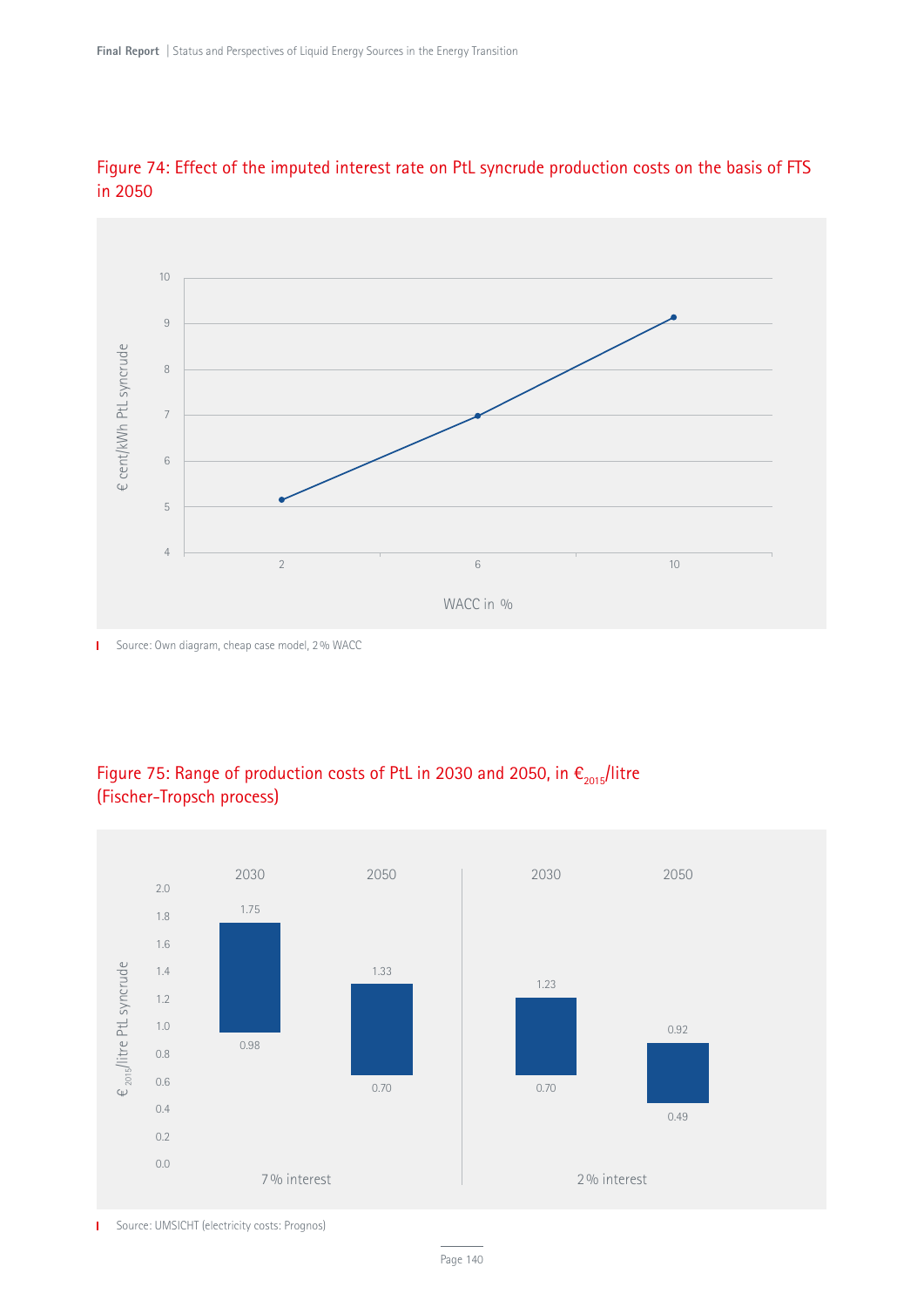| Year                         | 2030               |       |       |       | 2050      |       |       |       |  |  |
|------------------------------|--------------------|-------|-------|-------|-----------|-------|-------|-------|--|--|
| Location                     | Realistic<br>Cheap |       | Cheap |       | Realistic |       |       |       |  |  |
| <b>WACC</b>                  | $2\%$              | 7%    | 2%    | 70/0  | 2%        | 70/0  | 2%    | 7%    |  |  |
| Cost of electricity in €/kWh | 0.024              | 0.035 | 0.045 | 0.065 | 0.021     | 0.031 | 0.040 | 0.058 |  |  |
| CAPEX €/kWh CH               | 250                |       |       |       | 200       |       |       |       |  |  |
| <b>OPEX</b>                  | 2%                 |       |       |       |           |       |       |       |  |  |
| Service life in years        | 30                 |       |       |       |           |       |       |       |  |  |
| Total efficiency (H.)        | 61 %<br>52%        |       |       | 67 %  |           | 57 %  |       |       |  |  |

#### Table 47: Assumptions on costs and efficiencies of methanation (PtG)

**I** Source: Prognos AG

With a WACC of 7%, the calculated generation costs are between € 0.98/l and € 1.75/l of PtL syncrude for 2030, and between € 0.70/l and € 1.33/l of PtL syncrude for 2050.

## 12.3 POWER-TO-GAS TECHNOLOGY AND PRODUCTION COSTS

Since this study focuses on liquid energy sources and raw materials, it does not go into the same depth on synthetic natural gas. Synthetic natural gas is methane  $(CH_4)$  produced using carbon dioxide  $(CO<sub>2</sub>$  from DAC) and hydrogen  $(H<sub>2</sub>)$  in a methanisation reaction, which can be either a catalytic or a natural process. Like the PtL processes, this synthesis process generated water and exhaust heat, which can be used in DAC and electrolysis processes.

This study assumes that a catalytic synthesis process will be used. Kazakhstan was chosen as the sample site for the synthesis process, as this location offers both a high level of potential for the generation of renewable electricity and a connection to existing gas transport infrastructure (the Central Asia Centre Pipeline).

The same assumptions with regard to cost and efficiency that were applied to the PtL process were also made here for the processes of hydrogen production, extraction of carbon dioxide from the air, seawater desalination and intermediate storage.

The site-specific costs for the generation of electricity using solar and wind power are listed in Table 47, together with the projected costs and efficiency of the synthesis process.

As with the synthesis of liquid energy sources and raw materials, we have assumed that the costs of synthesis with be reduced dramatically due to economies of scale for largescale technical applications and installation volumes that break the GW barrier. The projected costs of  $\epsilon$  200/kWh CH<sub>4</sub>

for 2050 are around the same level assumed in (Frontier Economics, IAEW, 4 Management, EMCEL 2017).

## STUDY SECTION C: REFINERY CASE STUDIES

Over the course of the study, technical discussions were held with two large-scale refinery sites in Germany. The aim of these conversations was to improve our understanding of how refineries would act in the GHG reduction scenarios. The focal point of these discussions was the aim of reducing greenhouse gas emissions from liquid energy sources and raw materials.

This section will start by focusing on the general role of refineries in the energy system and the industrial value chain in Germany. In addition to this, it will also explain and discuss the opportunities, challenges and requirements for a successful, gradual reduction of greenhouse gas emissions from liquid energy sources and raw materials based on the results of the technical discussions.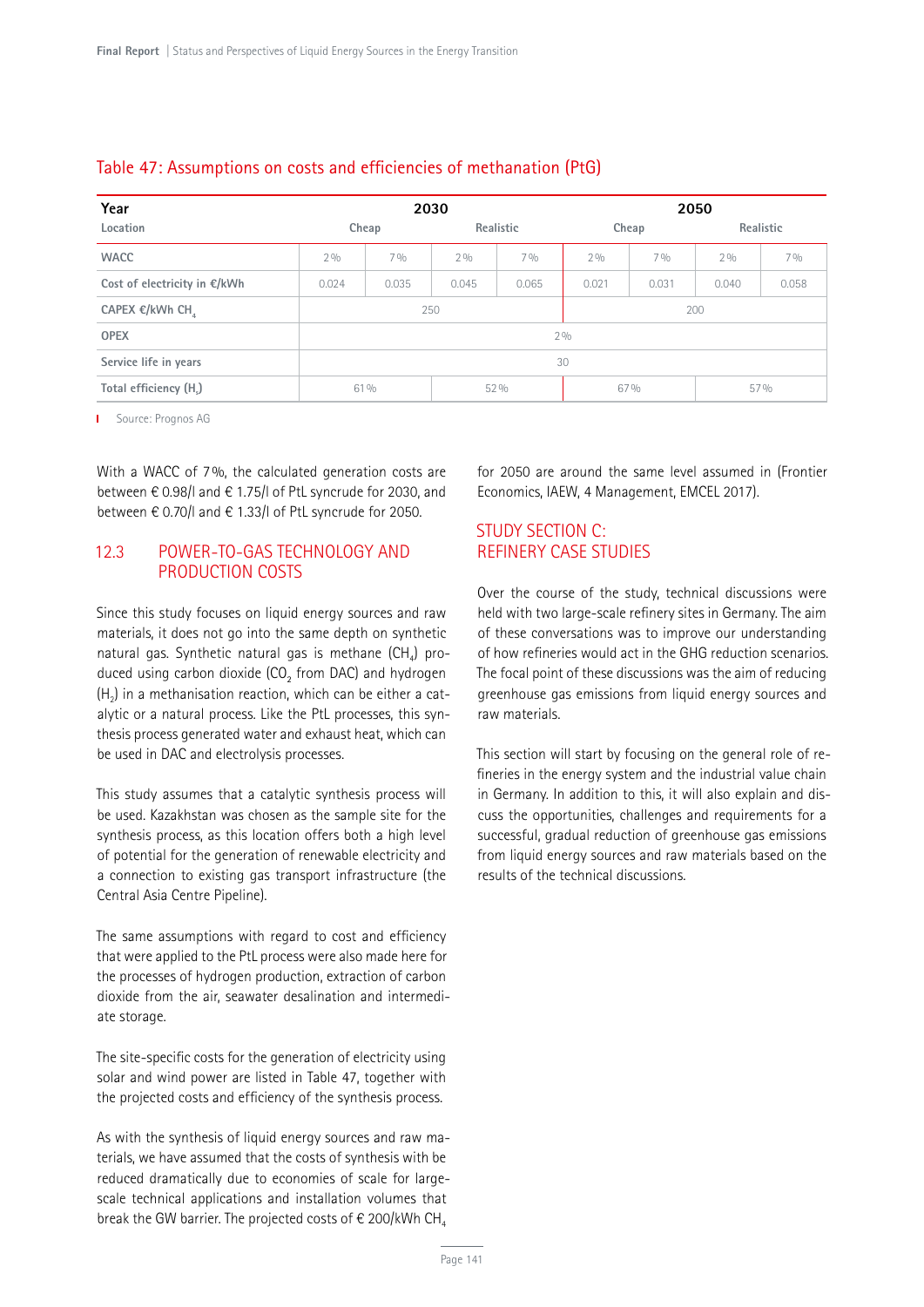# 13

## REFINERIES IN GERMANY

For the purposes of this study, the term "refineries" refers to general oil refineries. These are complex plants in which crude oil is broken down into a variety of liquid energy sources and raw materials. Specifically, these include the secondary energy sources petroleum and diesel, kerosene and heating oil, as well as LPG and various raw materials such as gases, naphtha and aromatic streams as chemical raw materials (plastics, pharmaceutical products, fibrous materials, etc.), lubricants, anode coke and bitumen.

There are currently 13 refinery sites in Germany, with a total annual processing capacity of 102 million tons of crude

oil (MWV 2017). Each refinery site is structured differently, with different plant configurations, raw oil type requirements, product ranges and product emission ratios. The oil is usually supplied via crude oil pipelines, while the product is output via product pipelines, rail, ship and tanker truck. The crude oil refinement process leaves almost no waste materials. This means that the majority of the components are used up during the process, either flowing into the products themselves or being recycled in refinery power plants for energy supply. The refineries' in-house consumption and the generation of energy in the refinery power plants produced emissions of 25.3 million tonnes of  $CO<sub>2</sub>$  in 2016.



#### Figure 76: Coupled production in a typical sample European refinery

Source: Own diagram based on (Fuelseurope 2017)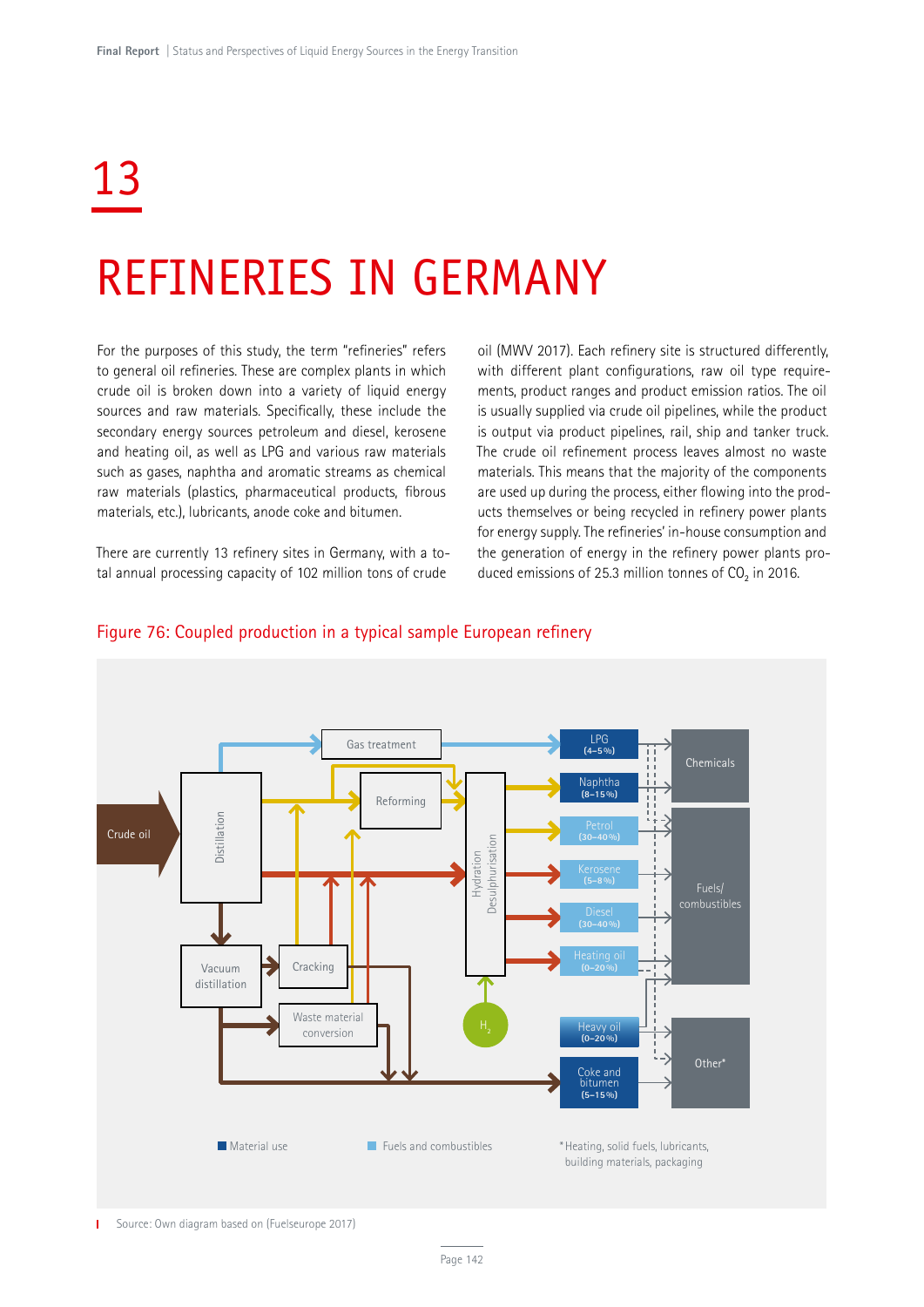Figure 76: "Coupled production in a typical sample European refinery" is a representative flow chart for a typical sample European refinery: The crude oil is processed using a procedure known as **coupled production** (or "interlinked production"). This production process generates multiple main products and by-products in **parallel**. The process parameters can be varied (depending on what plants are installed) to shift the product percentages within certain boundaries (percentages shown in brackets in Figure 76). In order to allow for changes that exceed the flexibility of around 10 to 20% constructional modifications must be made to the refinery plants. By investing in the refineries and adapting the equipment, it is theoretically possible to shift entire fractions, e.g. converting petrol into the naphtha fraction in order to increase the chemical feedstock in the product portfolio. The higher a refinery's energy-intensive conversion percentage as a result of its attempts to satisfy market demand for raw materials and energy sources, the higher its in-house usage will be, too.

#### **Reducing greenhouse gas emissions**

Within the framework of the specified scenario with the GHG reduction targets described in section 4.1, the targets can only be reached by reducing the emissions of the liquid energy sources and raw materials. This presents a particular challenge for the refineries as the central processors of large volumes of primary energy (crude oil) to produce a wide range of secondary energy sources and raw materials. The following areas have been identified as factors that can give the refineries the leverage they need to reach their emission targets: **efficiency improvements, incorporation of renewable energy, change in the raw material base** and **CO<sub>2</sub> capture** (CCS).

## 13.1 EFFICIENCY IMPROVEMENTS

German refineries are some of the most efficient in the world, though efficiency levels vary significantly from one refinery to the next. Crude oil processing in refineries is usually highly efficient thanks to the integration of the energy and material streams within the refinery and, in some cases, in association with affiliated chemicals companies (e.g. chemistry parks). Equipment expenses are high, taking the form of heat exchangers, insulation material, pipelines, etc. In 2015, in-house consumption of mineral oil at German refineries was around 5%.<sup>21</sup> However, improvements in this efficiency will be difficult to realise due to a number of different trends:

- $\blacksquare$  Due to the rising global demand for crude oil, companies are increasingly turning to new processes. This is causing a decline in the average quality of crude oil, as reflected in the moderate trend towards heavier crude oils that contain sulphur.
- At the same time, the demands placed on the refineries' product are getting stricter (lower sulphur content and other emissions-related parameters).
- $\blacksquare$  Likewise, there is also increasing global demand for lighter, higher-quality energy sources.

These trends are causing an increase in processing workload, which causes a refinery's  $CO<sub>2</sub>$  emissions to rise<sup>22</sup> and tends to result in greater quantities of waste products. At the same time, raw material efficiency can be improved by converting waste products instead of burning them to generate steam or power, as has been done traditionally. In addition to increasing energy efficiency, another way of reducing CO<sub>2</sub> emissions is to convert to natural-gas firing in the processes and power plants, assuming this has not already been done in Germany. As with every industrial plant, lower utilisation rates (plants running at partial load) and increased flexibility (start-up and shut-down, "hot standby") lead to reduced energy efficiency and an increase in specific  $CO<sub>2</sub>$  emissions.

#### 13.2 INCORPORATION OF RENEWABLE ENERGY IN THE PROCESSES

The next step that can be taken to reduce the refineries' emissions is the incorporation of renewable energy into the processes.

The buzzword "green hydrogen" is being used in refineries to discuss the option of incorporating renewable electricity into their production processes using hydrogen generated by means of electrolysis as a secondary energy source. Hydrogen is generated as a by-product in refineries, e.g. during the catalytic reforming of crude petrol. It is also consumed in a number of refinery processes, such as hydrotreating (desulphurisation and the removal of impurities) and hydrocracking (the conversion of hydrocarbons using hydrogen). German refineries consume more hydrogen than they produce in-house, leading to a net hydrogen requirement of around 140 kilotons per year (Vanhoudt W. 2016). This is currently produced primarily by means of steam reforming using natural gas.

<sup>21</sup> This figure refers solely on in-house consumption of mineral oil products. Total in-house consumption for 2015 was higher, at 6.9%.

<sup>22</sup> Based on the inclusion of GHG emissions from electricity and steam generation in refinery power plants.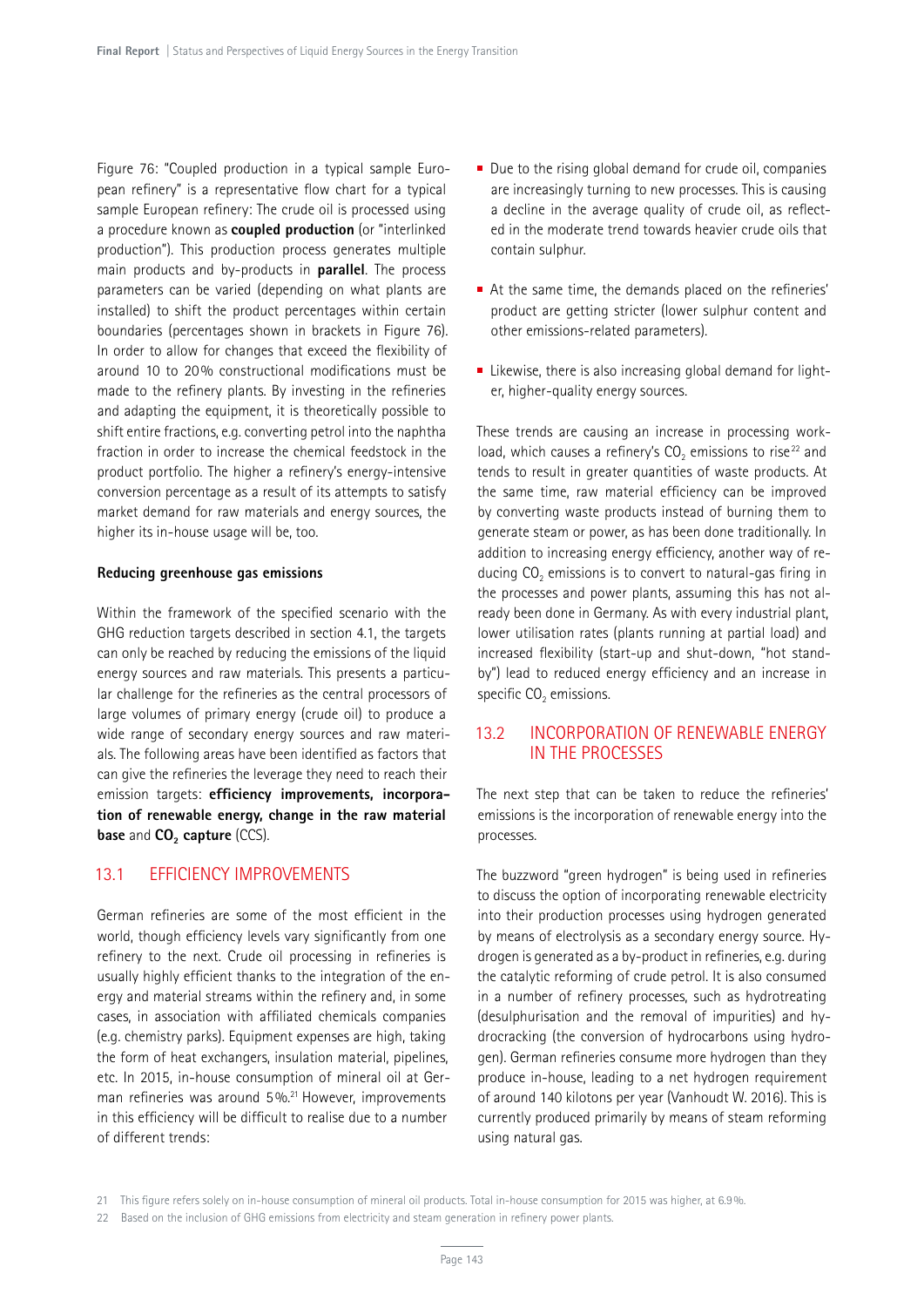The potential for reducing greenhouse gas emissions by substituting green hydrogen produced via electrolysis in for the hydrogen generated by means of steam reforming is dependent on the emission factor of the electrical energy used for the process. Roughly 10 tons of  $CO<sub>2</sub>$  per ton of green hydrogen can be saved in the refinery, if the electrical energy is drawn from completely  $CO<sub>2</sub>$ -neutral sources. With the current electricity mixture, this would increase emissions in the electricity sector by around 22 tons of  $CO<sub>2</sub>$ (equivalent to a 12-ton increase in total emissions).

As such, the GHG balance of electrolysis hydrogen is not yet able to compete with hydrogen generated by means of natural gas steam reforming with the current percentage of renewable electricity. However, this will improve as the percentage of electricity generated renewably continues to improve, eventually leading to a better  $CO<sub>2</sub>$  balance.<sup>23</sup>

Despite this, there are also political and economic concerns due to the necessary learning curves for the electrolysis technology, as outlined in section 14.2.

#### 13.3 CHANGE IN THE RAW MATERIAL BASE

The term "change in the raw material base" for a refinery means the replacement of crude oil with alternatives, such as synthetic energy sources and other raw materials (Power-to-Liquid: PtL, Biomass-to-Liquid: BtL)

These measures offer the most effective leverage for reducing the refineries' GHG emissions and, above all, their products. They are also the only way of completing the carbon cycle for liquid energy sources and raw materials. The potential and technology is explained in section 12.

Based on the technical discussions, it is already possible to incorporate enough PtL into the refinery process to account for up to one fifth<sup>24</sup> of its input without making any major modifications to the plant configuration. This would allow electricity-based PtL syncrude to act as a substitute for approx. 20 m tons of the crude oil currently processed in Germany.

The synthetic raw material can be incorporated at several points. The simplest method is to blend it into the crude oil. In this scenario, the PtL goes through the entire refinery process, starting with atmospheric distillation. However, PtL syncrude does not contain any impurities such as sulphur or heavy metals, and thus does not need to be subjected to

process steps like hydrotreating (desulphurisation). Another method would be to incorporate PtL syncrude directly using hydrocrackers or catalytic crackers.

If the percentage of PtL syncrude used in the refinery process continues to rise, the refinery configuration will need to be adjusted in order to account for the changes in composition compared to crude oil. We are assuming that these adjustments would be part of the refineries' regular investment cycle, leading to additional costs of 15%.

Plants such as the vacuum distiller, the entire waste material processing system and plants used to filter out impurities (heavy metals, sulphur, etc.) may not be required for PtL syncrude processing, or will have much lower loads. The differences in composition between FTS-based PtL syncrudes and crude oils is the main reason for adjusting the plant configuration in a refinery, as it results in changes to the product yield. For refineries that sell products such as lubricant oil, bitumen, anode coke and other specialist products, it may be necessary to keep using a small percentage of crude oil as a raw material, as such products are impossible to produce using PtL syncrude, at least without great additional expense.

The projected blending proportions used in the scenarios and the resulting decrease in crude oil percentage in processing would require a change of approach in the refinery sector. In addition to the change in product percentages, a decline in conventional refinery capacity should also be expected. There are clear site advantages for refineries involved in production for the chemical association, and thus enjoy an additional offset flexibility option.

Blending in PtL may lead to an initial increase in relative energy consumption based on the volume of raw materials used for processing (cf. (de Klerk 2008)) if there is a change in the refineries' educt composition, bringing it closer to the maximum percentage possible for the refinery in question without technological adjustments. In the long term, as the percentage of PtL syncrude increases, we can assume that the consumption will sink again due to the light-oil-like properties of syncrude and the completion of adjustments to the refinery.

If refineries adapt to the processing of PtL syncrudes over the course of time, these sites will be able to compete with the combined synthetic refinery sites that may appear outside of Europe.

<sup>23</sup> With an emission factor of approx. 197 g CO<sub>2</sub>/kWh<sub>el</sub> or lower, water electrolysis has lower CO<sub>2</sub> emissions than steam reforming using natural gas (assuming 75% efficiency for both water electrolysis and steam reforming)

<sup>24</sup> Higher percentages also feasible, depending on plant configuration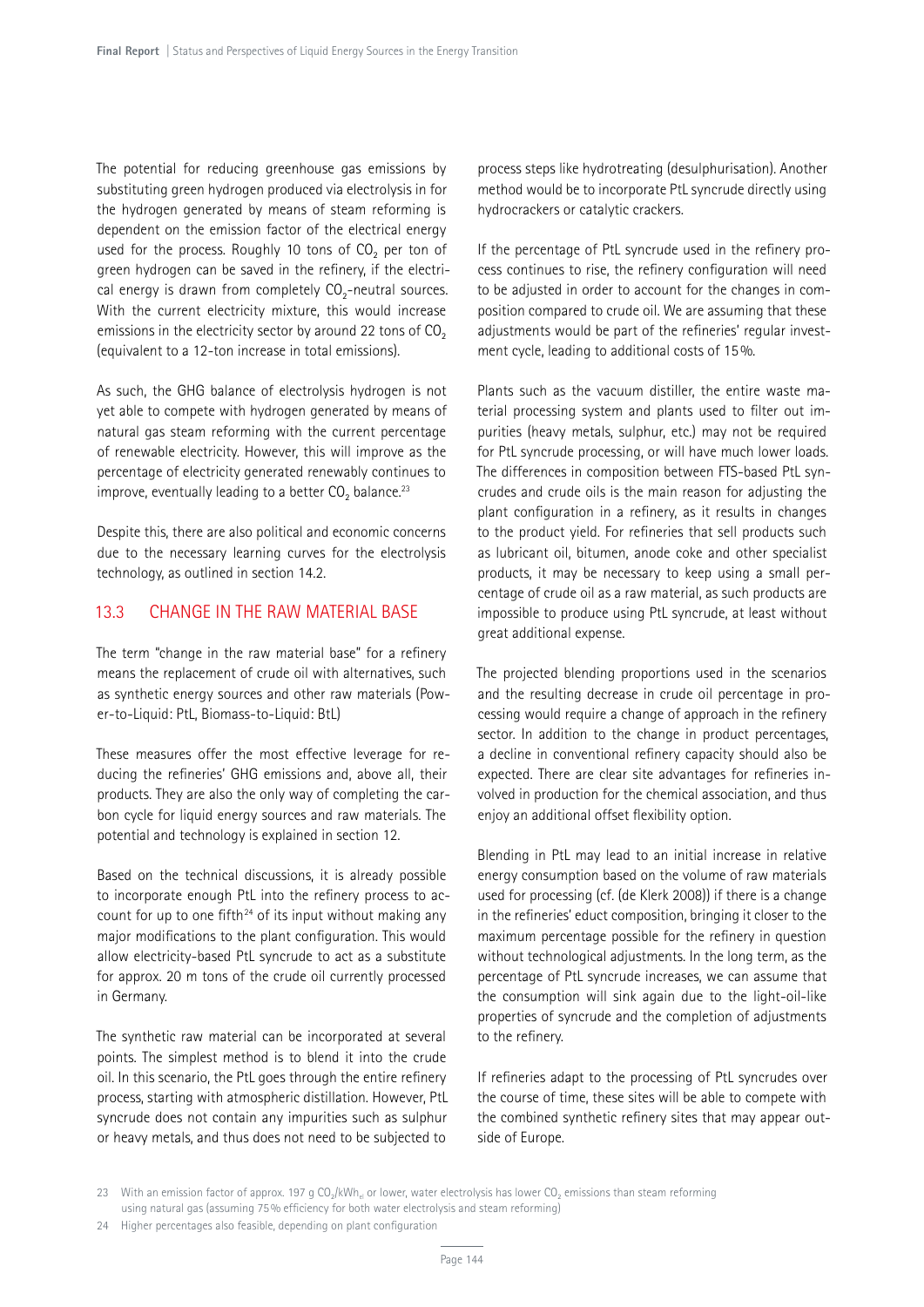#### 13.4 CO<sub>2</sub> CAPTURE IN REFINERIES

In principle, it is possible for refineries to capture their CO<sub>2</sub>emissions and store them in geological formations (Carbon Capture and Storage, CCS). However, there are a number of hurdles facing this development, most notable social acceptance.

As long as the refineries cover their in-house consumption using completely GHG-neutral energy sources<sup>25</sup>, it will be feasible for them to use the captured  $CO<sub>2</sub>$  as a raw material (Carbon Capture and Utilisation, CCU) for PtL synthesis. This would complete the carbon cycle.

25 According to the energy balance, in-house consumption at German refineries was 6.9% in 2015. This in-house consumption can be made GHG-neutral by underfiring the refinery processes using synthetic gas, for example.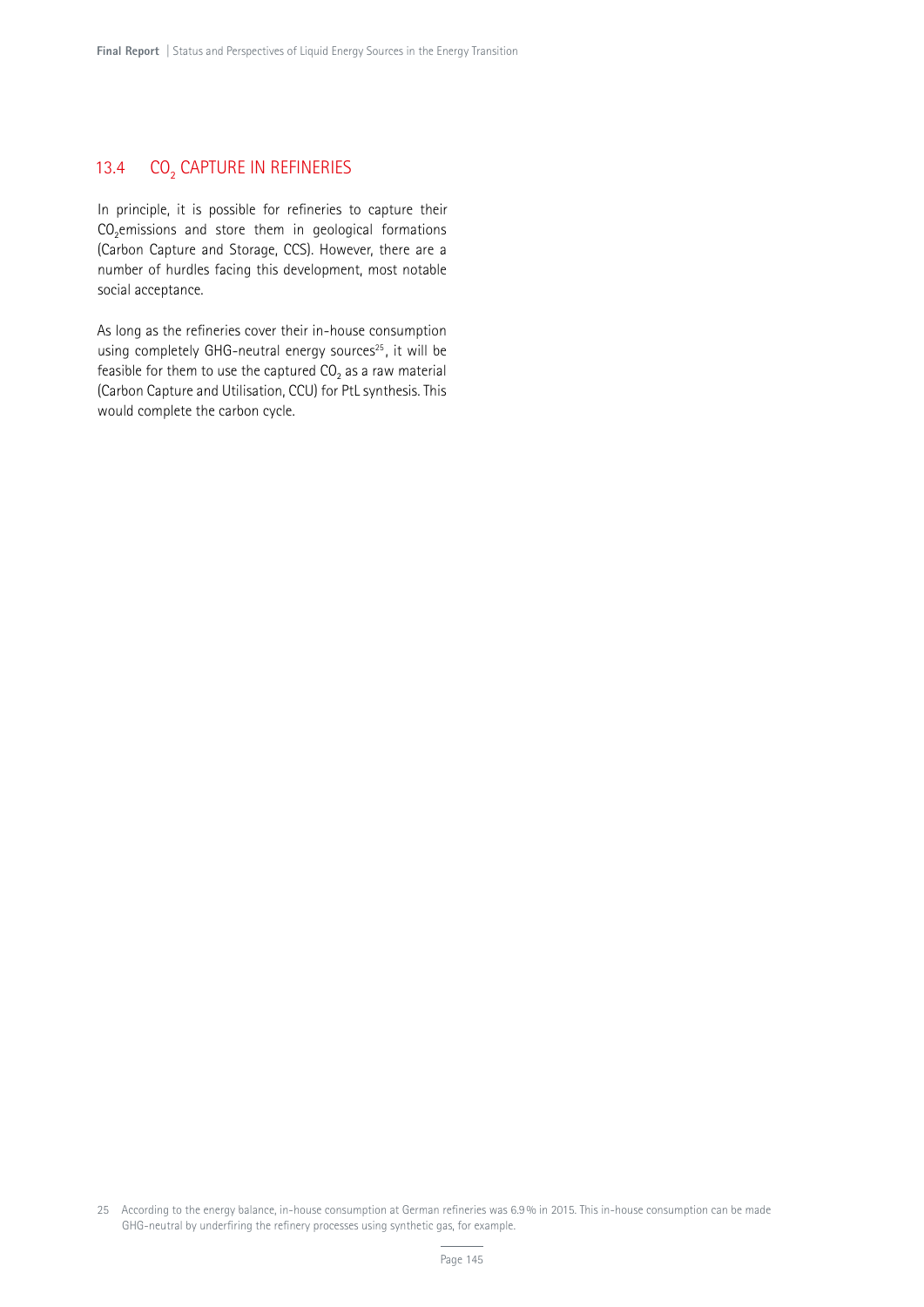# 14

# CONCLUSIONS AND OPTIONS FOR ACTION

#### 14.1 GENERAL

**Liquid energy sources** and raw materials are of **great importance** to today's energy mix, and form the foundation of important industrial value chains in Germany (e.g. in chemical production).

Especially in important parts of the national and international transport sector and in the chemicals industry, liquid energy sources and raw materials are difficult or impossible to replace. This is the case in the air traffic, shipping, long-distance road haulage, construction, agriculture and forestry sectors, to name just a few. In other areas that are currently largely supplied with liquid energy sources, including passenger car traffic and the heating sector, competition will arise between GHG-neutral energy sources and systems (incl. Power-to-Liquid, PtL).

Since liquid energy sources continue to be needed, the development of the power-to-liquid technology path is a no-regret measure from a climate protection perspective. The German demand for PtL could reach up to 2,000 PJ. Our scenarios indicated a PtL demand of around 550 PJ for outgoing air and water traffic from Germany alone. This is supplemented by up to around 1,600 PJ of PtG and PtH<sub>2</sub>.

PtX technology increases the robustness of a demanding GHG reduction path. This will be especially important if it proves impossible to overcome the resistance to other technologies in Germany. As climate protection measures become stricter, the volume of PtX required increases. Significant investment will be required, especially abroad, in order to establish the production capacity required to cope with this. However, our scenarios predict comparatively low investment in Germany.

#### 14.2 OPTIONS FOR ACTION

#### **Develop a PtL roadmap**

**What do we need to do** in order to establish PtL as a substantial option for GHG reduction? The measures and tools described below would allow us to expand PtX in the future, especially the PtL option. The list is not exhaustive; studies are still ongoing to determine whether these measures will be enough to ensure that the minimum quantities of PtL will be available when required. In order to allow a systematic analysis of the obstacles to and potential measures for a PtL market evolution, we need to develop a **PtL roadmap** that lists and evaluates the tools and establishes a timeline for their introduction. Efforts must be made to ensure that sufficient consultation is conducted with the relevant stakeholders.

#### **Expand R&D capacity and setting up real labs**

In order to expand our own expertise in the field of PtL and ensure that we acquire in good time the knowledge we need to make a decision on how to bring PtL onto the market, we recommend setting up research and development budgets in the business and science sectors. It is particularly important to ensure the involvement of important sectors such as the mineral oil industry, the automotive industry, the chemical industry, the mechanical engineering and plant construction industry, and government authorities Since the availability of cheap RE electricity is an essential component in the PtL value chain, we recommend searching for suitable potential sites.

#### **Establish research funding**

Large-scale PtL generation requires technology that is often still associated with significant learning curves. Some technology is still in the early stages of its development and has not yet been put to large-scale use. As such, the appropriate research funding should be secured at an early stage in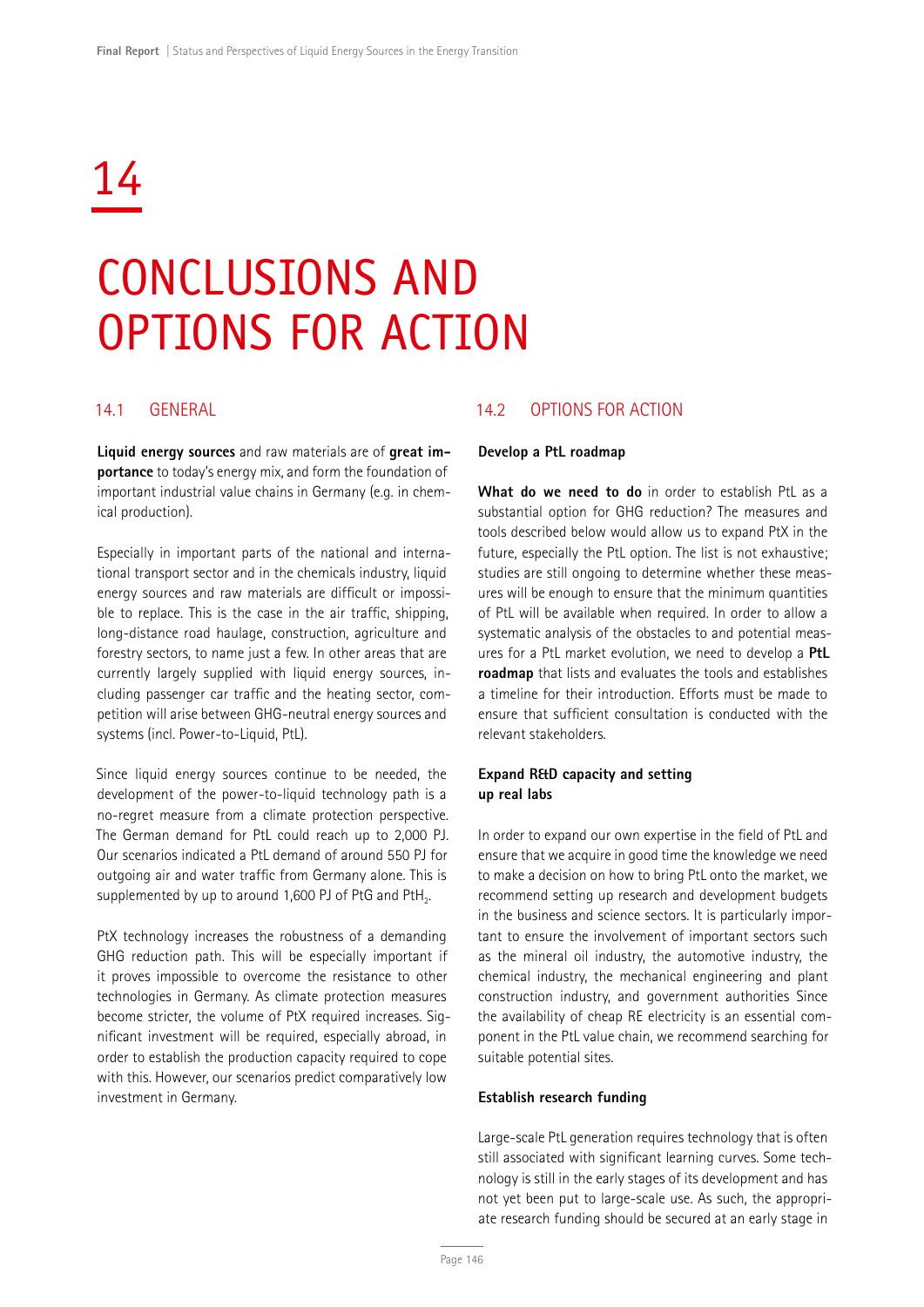order to ensure that the projected learning curves for these types of technology can be completed. Specific fields of research are addressed in section 14.3, below.

#### **Provide support for a PtL market launch**

As with the market launch of renewable energy for electricity generation in the 1990s, suitable conditions must first be established before an innovative and promising energy source such as PtL can be brought to market. The first plants that offer large-scale PtL generation will require much greater funding than subsequent plants. Tender models may present a suitable means of attracting investment during this initial phase. A regulatory – and, most importantly – a financial framework must be developed for this process.

#### **Adjust regulatory frameworks for blending in PtL**

It makes sense to increase the use of PtL gradually. This can be done by blending it with conventional energy sources. This will allow the market to evolve gradually. All energy-source-related regulations must allow complete offsetting for the blending in of sustainable, renewably generated PtL. This is already established at the European level in Renewable Energy Directive II. An additional option would be to permit PtL offsetting for the emission thresholds for fleets on a temporary basis.

#### Make CO<sub>2</sub>-free energy sources exempt from tax, **duties and levies**

Investigations must be carried out to determine the extent to which  $CO<sub>2</sub>$ -free energy sources can be made exempt from tax, duties and levies to ensure that renewably generated PtL products are marketable and become economically competitive in their long-term applications without further funding.

These investigations must ensure that the conditions intended to accompany conversion up to the achievement of a GHG-neutral energy supply are not in any way limited to purely environmental aspects; they must also account for the social aspects and limits of acceptance, taking into account sector-specific variables.

#### **Provide funding for the use of renewable hydrogen in refineries**

The use in the refinery process of hydrogen that is generated in electrolysis plants using renewable energy reduces GHG emissions in the generation of oil products. This encourages the evolution of electrolysis plant use on a large scale, which will also be necessary for PtL generation at a

later stage. In order to ensure that PtL contributes to the protection of the environment, we will need to use additional electricity generation plants that are not funded by the EEC. An obvious way of funding this measure would be to offset the GHG reduction achieved through the use of renewable hydrogen in the refinery process against the GHG reduction quota. Balancing questions must be resolved in order to ensure that nothing is offset twice.

#### **Specify the national level of biomass use**

Liquid, biomass-based energy sources and raw materials have many uses and can play an important supplementary role in reducing GHG emissions. Biomass can also be used in conjunction with PtL technology (PBtX). However, the national potential for this is limited. As such, it would be helpful to analyse the long-term position of the nationally available biomass in terms of an optimum allocation path within the future GHG-neutral energy mix in Germany.

#### **Fund international collaboration in RE regions**

Tapping renewable resources in countries suited to such technology will play a key role in the expansion of the PtL infrastructure. This could require partnerships with countries, an exchange of knowledge and the strengthening of economic and political relations. Since PtL products in particular can be transported flexibly and at low cost over long distances from their production site to their site of use, we recommend tapping renewable resources in countries that are particularly suitable to their utilisation. International collaboration presents opportunities for both sides – PtL generator and recipient alike. They should be initiated as soon as possible.

#### **Develop indices for PtL production sites**

Comprehensive indices should be developed for the selection of suitable PtL generation sites. These should provide sufficient transparency with regard to the opportunities, risks and potential for investors. There are a variety of factors that could be decisive in the choice of site. These include the climate conditions on site, the area available, the presence of existing infrastructure that can be used for PtL generation, the capital costs (WACC), and the chance of overcoming potential risks of failure (e.g. by means of credit guarantee). Any local government support for the construction of PtL infrastructures is also relevant. Political and socio-economic potential for development should also play a role.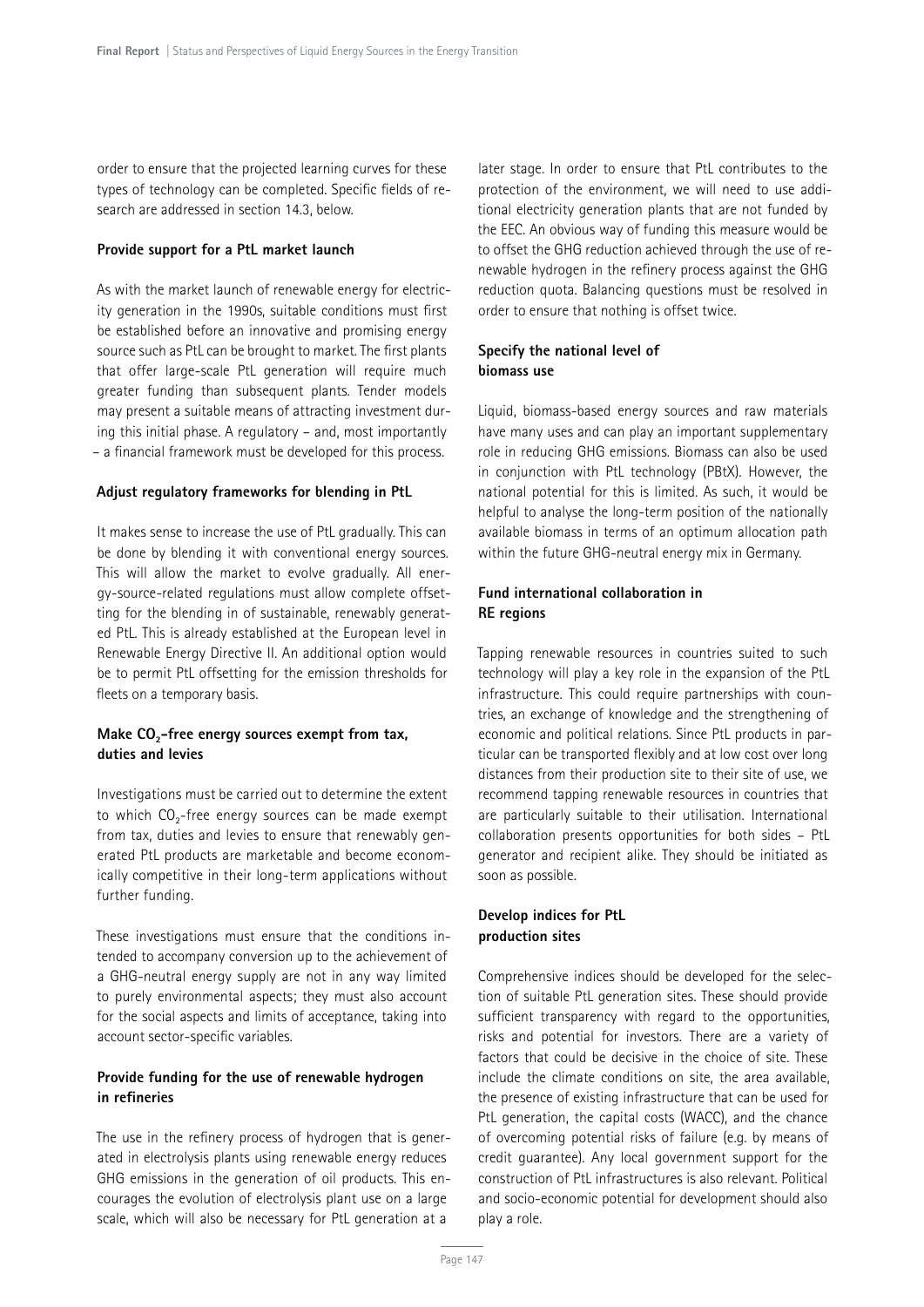#### **Define standards for the sustainability of synthetic fuels**

As with other energy sources, sustainability standards should be drawn up for synthetic fuels and combustibles. For example, a certificate of origin could be required for the electricity needed for the electrolysis process, or for the hydrogen and carbon source. Binding international standards will allow us to transparently verify the sustainability of synthetically generated fuels and combustibles.

#### 14.3 RESEARCH QUESTIONS

This section will identify concrete areas where research is required in order to contribute to the realisation of the technological development projected in the scenarios. Other research questions on the future of liquid energy sources and raw materials are not included in the scope of this study, and should be mentioned here for the sake of completion. The central areas of research will be listed and described. The order of the research questions follows the path used for the synthesis of liquid energy sources and raw materials, and does not represent a ranking of priority.

#### **Renewable electricity generation and potential around the world**

In order to be successful PtL technology requires renewable electrical power with high full-load hours. In-depth analyses of **renewable energy around the world** can help us to hone our understanding of the actual potential available from renewable electricity. This research should focus on the cost-supply curves in order to strengthen our knowledge base with regard to PtL generation costs.

This study has used combined PV and wind potential at reference sites as the basis for the generation structure for electrolysis plants. Here too, a more in-depth global analysis can help us to identify sites with particularly favourable combined RE potential.

#### **Combination with solar thermal processes**

In addition to renewable electricity, a combination with solar thermal processes could prove useful for PtL generation, and should be investigated for the following reasons:

- a) It may allow us to further increase the full-load hours for electricity generation (solar thermal power plants with thermal storage).
- b) It may be necessary to supply the required process energy using solar thermal technology.

#### **Renewable raw materials as a basis for synthetic energy sources and raw materials**

**Water, CO<sub>2</sub>** and biomass form the raw material basis for greenhouse-gas-neutral synthetic energy sources. Since water is scare in many potential generation regions, **seawater desalination plants** should be developed further, as these will play a key role in supplying water for electrolysis.

The process of capturing  $\mathsf{CO}_2^{}$  from the air, **Direct-Air-Capture** (DAC), is a young technology that is currently still cost-intensive and has thus far only been used in isolated pilot plants. This technology must be developed further at a rapid rate, especially in view of the projected cost degression for DAC. The evaluation of DAC will become part of the general discussion with regard to the evaluation of negative emissions, projections for which are part of many climate gas reduction scenarios. In this studies must be conducted to determine which concentrated  $CO<sub>2</sub>$  sources are unavoidable, and thus can and should be used.

The potential contribution of **BtX and PBtX applications**  is competing with the use of biomass in other sectors. An analysis of the global biomass potential for sustainable use in BtX generation may provide us with important information on this topic. Biomass is a scarce resource, and PBtX applications make better use of it due to their increased carbon efficiency. As such, the further development of these applications should be a priority.

Plastic waste represents an alternative raw material basis for liquid energy sources. Synthesis processes and the potential relating to **Waste-to-Liquids** were not included in the scope of this study; nevertheless they may play a role in the future of liquid energy sources and raw materials, as well as presenting a solution to the global "plastic waste problem".

#### **Water electrolysis**

Irrespective of the specific technology it uses, water electrolysis represents the key step from electrical energy to the chemical energy source hydrogen, and is thus of great importance in terms of PtX generation. At the same time, it represents a highly sensitive cost factor. In order for us to achieve the projected learning curve, great progress and cost savings are required in this area. There is also potential for further development in terms of the load flexibility, long-term stability, service life and efficiency of the various technologies involved.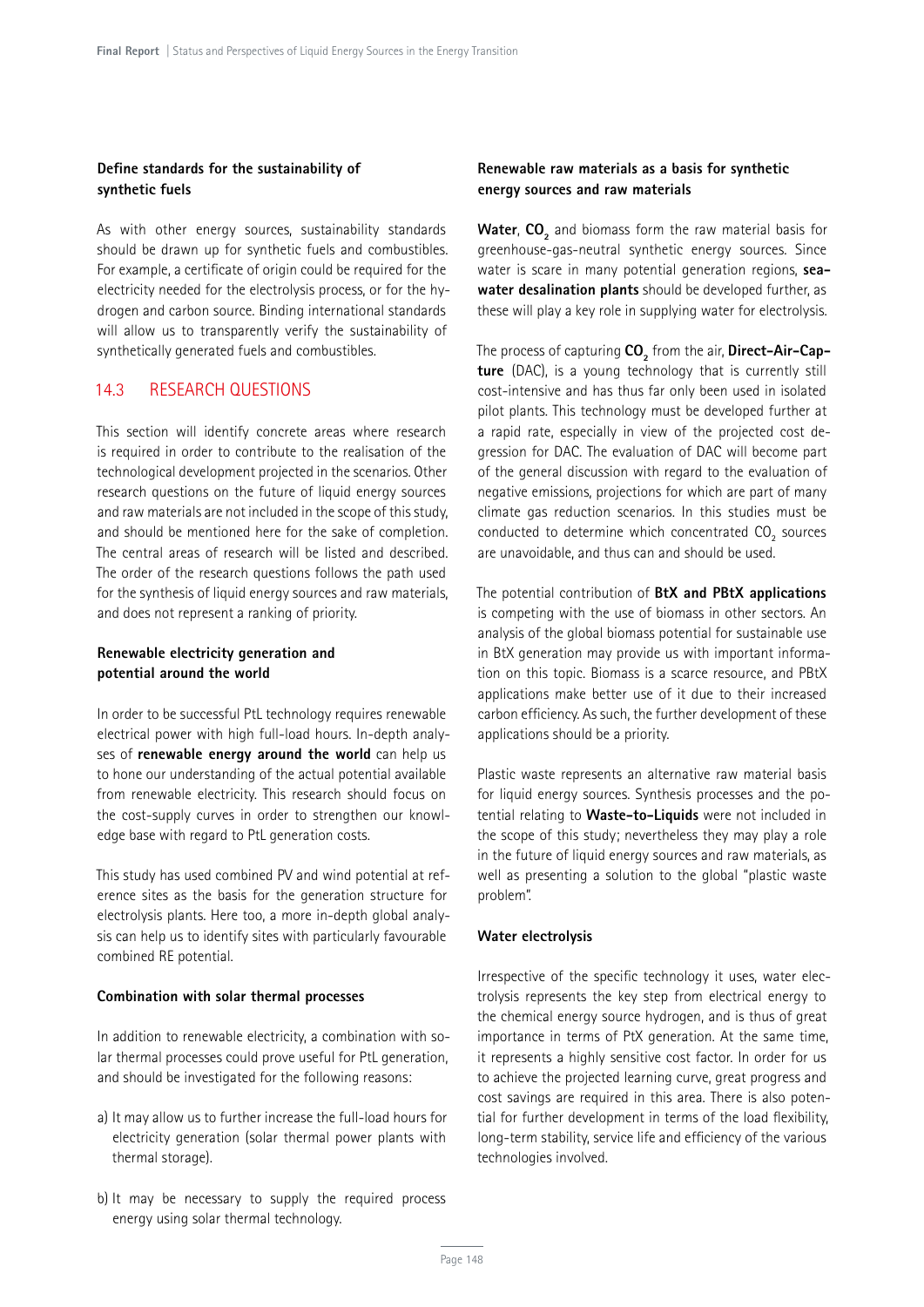#### **Synthesis using renewable energy and raw materials**

Large-scale **Fischer-Tropsch synthesis** has thus far only been tested using various fossil carbon carriers and hydrocarbons as a basis, not with a process **based on electrolysis hydrogen and**  $CO_2$ **.** The activation of  $CO_2$  – initially an "inactive element" – for chemical synthesis differs from the process used so far of gasifying a fossil energy source. In view of the projected cost degression for FT synthesis, this is also an area in urgent need of research. This research should focus on the generation of a stable **synthetic gas**  using electrolysis hydrogen and CO<sub>2</sub>. .

Other synthetic processes for liquid energy sources, such as methanol synthesis, are not the focus of this work, though they should still be developed in parallel to Fischer-Tropsch synthesis. The same applies to **catalyst research,** which plays a key role in many synthesis processes.

Direct **power-to-chemical processes** also offer a means of shortening the path from renewable electricity to the target substance, especially for basic chemicals. This would save more process energy than a synthesis method that uses a synthetic hydrocarbon mixture such as PtL syncrude.

#### **System integration and optimisation**

Generation plants for synthetic energy sources and raw materials are based on a multitude of plants and auxiliary equipment. The act of harmonising generation plants for renewable energy, water treatment plants, CO<sub>2</sub> capture plants, electrolysis plants and synthesis plants to create an **integrated production process** represents an ongoing optimisation task and a key area of research. After all, in order to **integrate** the volatile process of RE generation into a synthetic energy source production process that is as continuous as possible, we will need to ensure that the components are harmonised to the optimum degree. This will require the use of **storage technology** at various locations, such as intermediate hydrogen storage tanks.

In addition to this, further **upscaling** is required for both the sub-plants and the overall processes of the PtL plants. This means that the findings from the lab and technical trials on the plants need to be translated to an industrial scale so that they can be tested and applied in real plants. After all, industrial-scale use is the only way of generating the required volumes and unlocking the potential for cost reduction.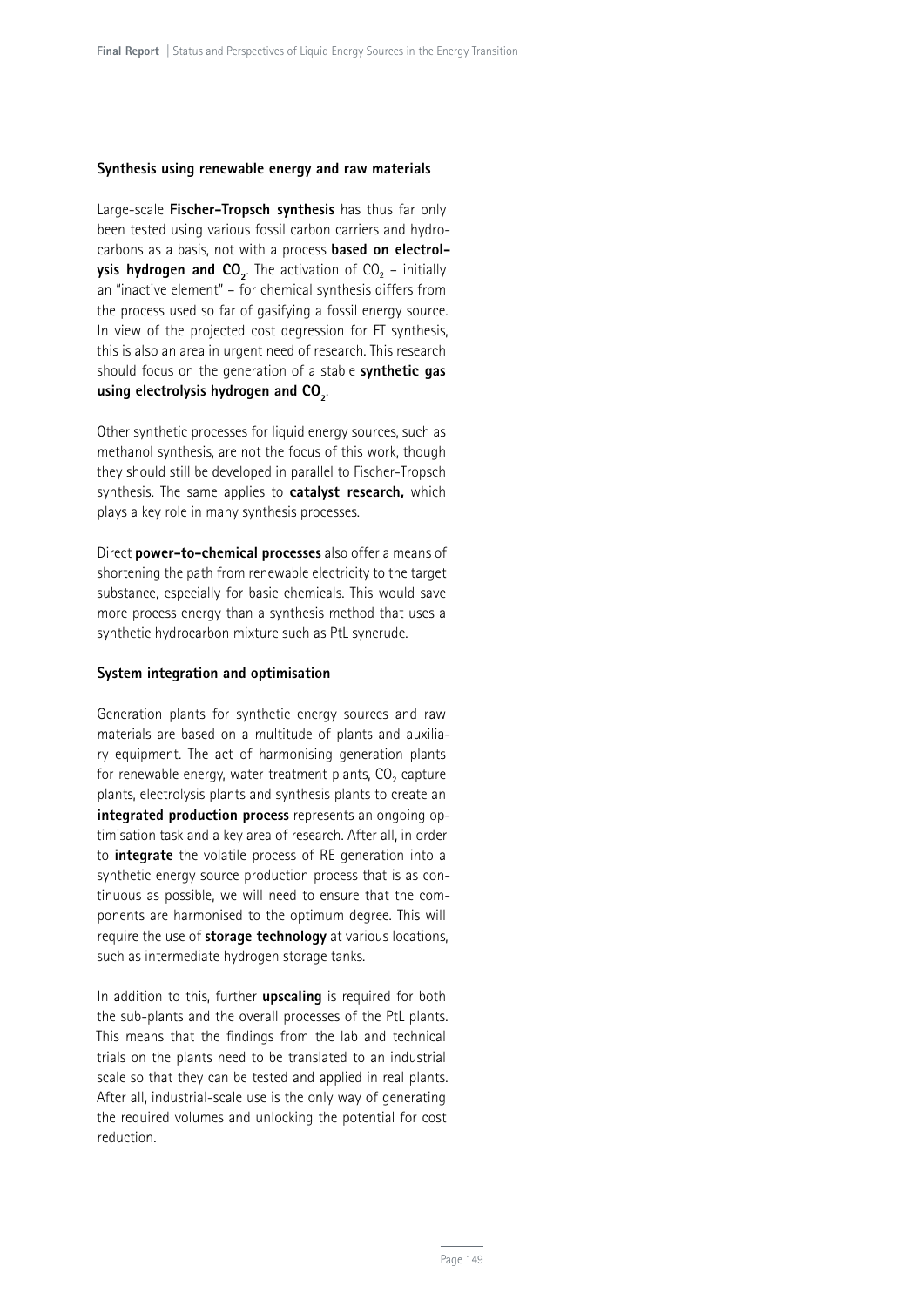# 15 BIBLIOGRAPHY

AG Energiebilanzen e.V. Energiebilanz für Deutschland 2015 (Energy balance for Germany 2015). 12. 10 2017. https:// ag-energiebilanzen.de.

AGEB, AG Energiebilanzen e.V. Auswertungstabellen zur Energiebilanz Deutschland (analysis tables for energy balance in Germany). 2017. https://ag-energiebilanzen.de/.

Agentur für erneuerbare Energien (German Renewable Energies Agency). Flexibilität durch Kopplung von Strom, Wärme und Verkehr. Metaanalyse, Forschungsradar Energiewende (Achieving flexibility by combining electricity, heat and water. Meta-analysis, research radar for the energy transition). Agentur für erneuerbare Energien, AEE, 2016.

Agora Energiewende. "Wie weiter mit dem Ausbau der Windenergie? Zwei Strategievorschläge zur Sicherung der Standortakzeptanz von Onshore-Windenergie." ("What's next for the expansion of wind power? Two strategy proposals for securing local acceptance of onshore wind power.") Berlin, 2018.

Agora Verkehrswende, Agora Energiewende and Frontier Economics. "Die zukünftigen Kosten strombasierter synthetischer Brennstoffe." ("The Future Cost of Electricity-Based Synthetic Fuels.") Berlin, 2018.

Albrecht et al. Kraftstoffstudie. Zukünftige Kraftstoffe für Verbrennungsmotoren und Gasturbinen. (Fuel study: Future fuels for combustion engines and gas turbines.) FVV - Forschungsvereinigung Verbrennungskraftmaschinen e.V. (Research Association for Combustion Engines), 2013.

Amato, Marco. Elektronik-Zeit. 2018. https://www.elektronik-zeit.de/mobilitaet-der-zukunft/elektromobilitaet/ ladesysteme/wallbox-kosten-sparen-ladestation-elektroauto-preis/ (Accessed on 01. 03 2018).

André Brosowski, Philipp Adler, Georgia Erdmann, Walter Stinner, Daniela Thrän, Udo Mantau. Biomassepotentiale von Rest- und Abfallstoffen - Status Quo in Deutschland. (Biomass potential of residual and waste substances – The status quo in Germany.) Gülzow: FNR (German Agency for Renewable Energy Resources), 2015.

André Brosowski, Philipp Adler, Georgia Erdmann, Walter Stinner, Daniela Thrän, Udo Mantau, Christian Blanke, Bernd Mahro, Thomas Hering, Gerd Reinholdt. Biomassepotenziale von Rest- und Abfallstoffen - Status Quo in Deutschland. (Biomass potential of residual and waste substances – The status quo in Germany.) Gülzow: Fachagentur Nachwachsende Rohstoffe (German Agency for Renewable Energy Resources), 2015.

Bazzanella, M., and F. Ausfelder. Low carbon energy and feedstock for the European chemical industry. Technology Study, Frankfurt am Main: DECHEMA Gesellschaft für Chemische Technik und Biotechnologie e.V. (Society for Chemical Engineering and Biotechnology), 2014.

BCG, Prognos. "Klimapfade für Deutschland." ("Climate Paths for Germany") 2018.

BDEW (Federal Association of the German Energy and Water Industries). "BDEW-Pressegespräch zum Stromerzeugungsmix 2017." ("BDEW press conference on the power generation mix in 2017.") Berlin, 2017.

BDEW (Federal Association of the German Energy and Water Industries). "Strompreisanalyse 2018." ("Energy price analysis for 2018.") 2018.

Becker, W., R. Braun, M. Penev, and M. Melaina. "Production of Fischer–Tropsch liquid fuels from high temperature solid oxide co-electrolysis units." Energy Volume 47, 1st November 2012: 99-115.

BMELV (German Federal Ministry of Food and Agriculture). "Nationaler Biomasseaktionsplan." 11. 01 2011.; https://www.bmbf.de/files/BiomasseaktionsplanNational. pdf (Accessed on 19. 03 2018).

BMVI (German Federal Ministry of Transport and Digital Infrastructure). Räumlich differrenzierte Flächenpotentiale für erneuerbare Energien in Deutschland. (Land use potential for renewable energy in different spaces throughout Germany.) Berlin: Bosch & Partner GmbH, 2015.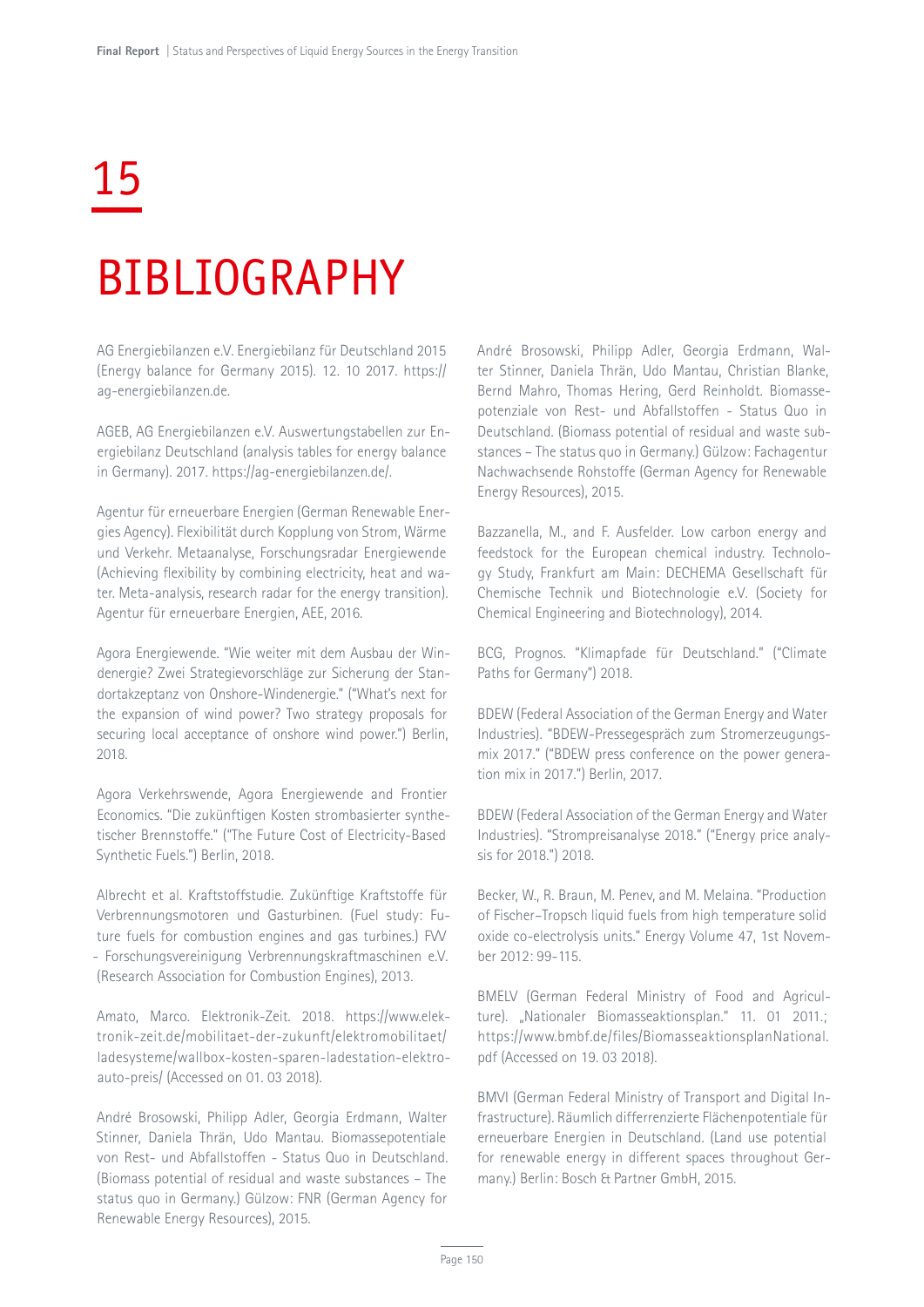Climeworks AG. BMWi (German Federal Ministry for Economic Affairs and Energy) website on the Paris Agreement. 04/2018a. https://www.bmwi.de/Redaktion/DE/Artikel/Industrie/klimaschutz-abkommen-von-paris.html.

BMWi (German Federal Ministry for Economic Affairs and Energy). "Fünfter Monitoring-Bericht zur Energiewende, Berichtsjahr 2015." 18. 04 2018. https://www.bmwi.de/Redaktion/ DE/Publikationen/Energie/fuenfter-monitoring-bericht-energie-der-zukunft-kurzfassung.pdf?\_\_blob=publication-File&v=15 (Accessed on 18. 04 2018).

BMWi (German Federal Ministry for Economic Affairs and Energy). "Zeitreihen zur Entwicklung der erneuerbaren Energien in Deutschland." 03 2018. http://www.erneuerbare-energien. de/EE/Redaktion/DE/Downloads/zeitreihen-zur-entwicklungder-erneuerbaren-energien-in-deutschland-1990-2017-excel.xlsx?\_\_blob=publicationFile&v=13 (Accessed on 19. 03 2018).

BMWi, Fraunhofer ISI et al. "Langfristszenarien für die Transformation des Energiesystems in Deutschland." ("Long-term Scenarios for the Transformation of the Energy System in Germany.")Berlin, 2017.

Burger, J.: A novel process for the production of diesel fuel additives by hierarchical design; Dissertation, University of Kaiserslautern, 2012

Caldera, U., D. Bogdanov, and C. Breyer. "Local cost of seawater RO desalination based on solar PV and wind." Desalination 385, 2016: 207-216.

Chemie Technik Fachinformation. Mitteilung zur Inbetriebnahme der Lurgi-Megamethanolanlage. (Notice on the commissioning of the Lurgi Megamethanol plant). 19. 10 2004. http://www.chemietechnik.de/lurgi-megamethanol-anlage-in-betrieb-genommen/ (Accessed on 01. 02 2018).

Claire, Curry. Lithium-ion Battery Costs and Market. Bloomberg New Energy Finance, 2017.

Climeworks AG. "Climeworks captures CO2 directly from the atmosphere." Carbon Capture Journal, April 2017b: Downloaded from: http://b59d35675b007f59b1d7-0196d366fe-21fa4c957de1aaf4b3fb16.r82.cf1.rackcdn.com/CCJ56web-8329jd.pdf.

Climeworks AG. Press release on the Climeworks plant in Hinwil on the Climeworks AG website. 31. 05 2017a. http:// www.climeworks.com/wp-content/uploads/2017/05/02\_ PM-Climeworks-DAC-Anlage-CaseStudy.pdf (Accessed on 1. 03 2018).

Global CCS Institute. "Global Cost of Carbon Capture and Storage - 2017 Update." 2017.

DAT, Deutsche Automobil Treuhand GmbH. 2018. https:// www.dat.de/gebrauchtfahrzeugwerte.html#/start.

de Klerk, A. "Hydroprocessing peculiarities of Fischer-Tropsch syncrude." Catalysis Today 130, 2008: 439-445.

destatis. 13th annual population projection. Wiesbaden: Statistisches Bundesamt (German Federal Statistical Office), 2015.

E4Tech and Element Energy. Study on development of water electrolysis in the EU. Final Report, Fuel Cells and Hydrogen Joint Undertaking (FCHJU), 2014.

enervis energy advisors GmbH. "Erneuerbare Gase- ein Systemupdate der Energiewende." ("Renewable gases – a system update for the energy transition.") Berlin, 2017.

European Parliament. "Regulation (EU) No 333/2014 of the European Parliament and of the Council of 11 March 2014." 2014.

European Commission. "EU Reference Scenario 2016 - Energy, transport and GHG emissions Trends to 2050." 2016.

European Commission. "EU reference scenario 2016: energy, transport and GHG emissions trends to 2050." 2016.

ExxonMobil. Energieprognose Deutschland 2018-2040. (Energy forecast for Germany 2018-2040.) Energieprognose, Hamburg: ExxonMobil Central Europe Holding GmbH, 2018.

Fasihi, M., D. Bogdanov, and C. Breyer. Techno-Economic Assessment of Power-to-Liquids (PtL) Fuels Production and Global Trading Based on Hybrid PV-Wind Power Plants. 10th International Renewable Energy Storage Conference, IRES 2016, 15-17 March 2016, Düsseldorf, Germany: Elsevier, Science Direct, Energy Procedia 99 ( 2016 ) 243 – 268, 2016.

FNR (German Agency for Renewable Energy Resources). "Entwicklung der Anbaufläche für nachwachsende Rohstoffe." 2016. https://mediathek.fnr.de/anbauflache-fur-nachwachsende-rohstoffe.html (Accessed on 19. 03 2018).

Follmer, R et al. Mobilität in Deutschland (Mobility in Germany – MiD). Berlin: Bundesministeriums für Verkehr, Bauund Stadtentwicklung (German Federal Ministry of Transport, Building and Urban Development), 2008.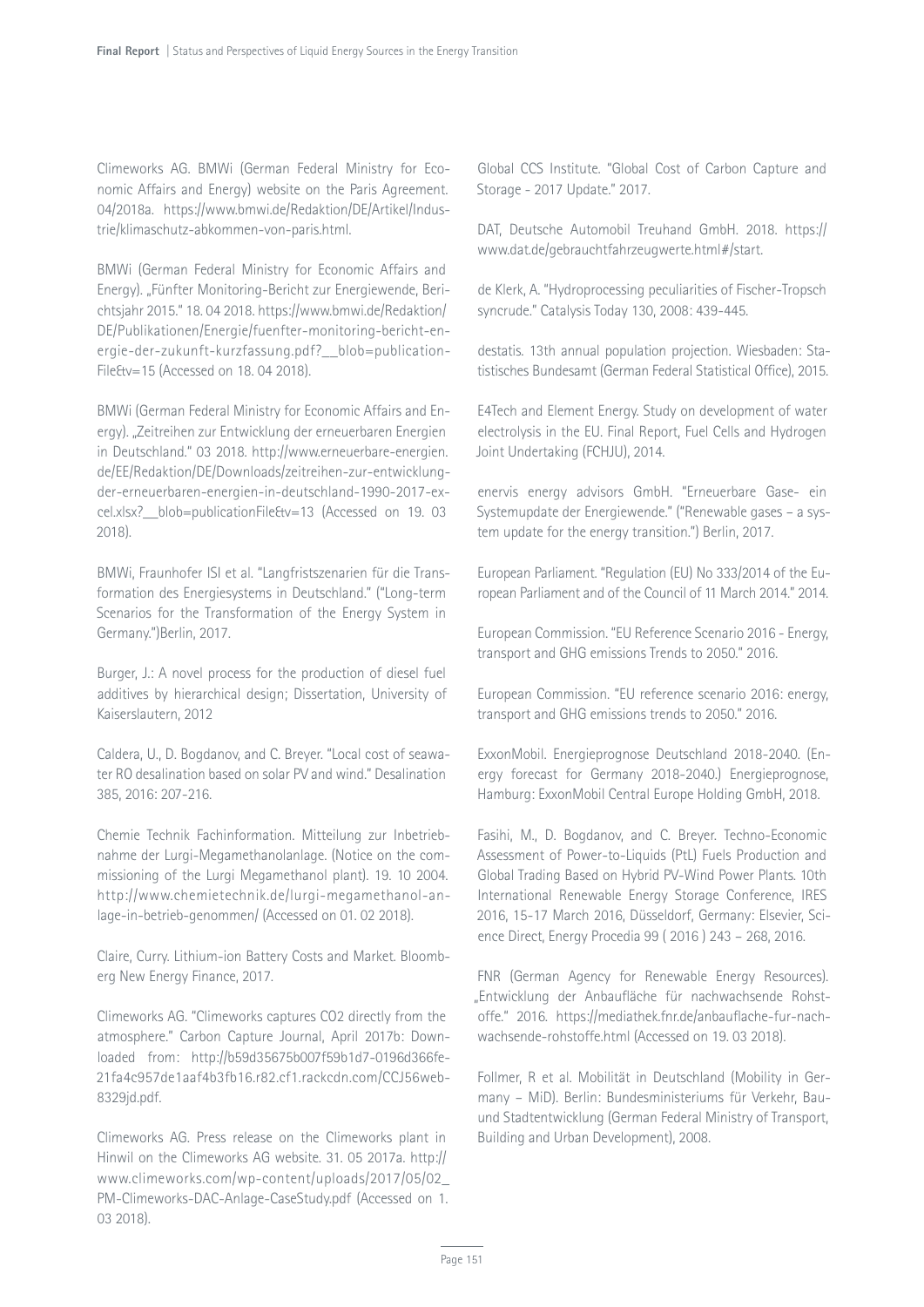Fortes, M., J. Schöneberger, A. Boulamanti, and E. Tzimas. "Methanol synthesis using captured CO2 as raw material: Techno-economic and environmental assessment." Elsevier, Applied Energy Vol. 161, 1 January 2016: 718-732.

Fraunhofer ISI. "Markthochlaufzeiten für Elektrofahrzeuge, Studie im Auftrag der acatech - Deutsche Akademie der Technikwissenschaften und der Arbeitsgruppe 7 der Nationalen Plattform Elektromobilität (NPE)." ("Market evolution times for electric vehicles, study commissioned by acatech – German National Academy of Science and Engineering and Working Group 7 (AG 7) of the German National Platform for Electric Mobility (NPE).") Karlsruhe, 2013.

Friedemann G. Albrecht, Daniel H. König, Nadine Baucks, Ralph-Uwe Dietrich. "A standardized methodology for the techno-economic evaluation of." Fuel, 19. 01 2017: 511-526.

Frontier Economics, IAEW, 4 Management, EMCEL. Der Wert der Gasinfrastruktur für die Energiewende in Deutschland, eine modellbasierte Analyse. Studie im Auftrag der Vereinigung der Fernleitungsnetzbetreiber (FNB Gas e.V.) (The value of the gas infrastructure for the energy transition in Germany. Study commissioned by the German Association of Gas Transmission System Operators (FNB Gas e.V.)), 2017.

Fuelseurope. Website of the European Petroleum Refiners' Association. 2017. https://www.fuelseurope.eu/ (Accessed on 10. 11 2017).

ICCT, TNO. From Laboratory to Road. A 2017 update of official and "real-world" fuel consumption and CO<sub>2</sub> values for passenger cars in Europe. ICCT, 2017.

Jess, A., and P. Wasserscheid. Chemical Technology. Weinheim: Wiley-VCH Verlag GmbH & Co. KGaA, 2013.

Kasten, Peter. Ein Kostenvergleich zwischen batterieelektrischen und verbrennungsmotorischen Pkw als Klimaschutzoption für das Jahr 2030. Kurzstudie (A cost comparison between battery electric and internal combustion passenger vehicles as an environmental preservation option for 2030 – a brief study), https://www.oeko.de/publikationen/p-details/ ein-kostenvergleich-zwischen-batterieelektrischen-und-verbrennungsmotorischen-pkw-als-klimaschutzopt/: Agora Verkehrswende and Öko-Institut e.V., 2018.

KBA (German Federal Motor Transport Authority) -. FZ 14: Neuzulassungen von Kraftfahrzeugen nach Umwelt-Merkmalen (List of new registrations by environmental features). Flensburg, 2016.

LBST GmbH and Bauhaus Luftfahrt e.V. Power-to-Liquids, Potentials and Perspectives for the Future Supply of Renewable Aviation Fuel. Background, Umweltbundesamt (German Federal Environment Agency), 2016.

Lutsey, Paul Wolfram and Nic. Electric vehicles: Literature review of technology costs and carbon emissions. ICCT, 2016.

Maus, W., E. Jabob, M. Härtl, P. Seidenspinner, and G. Wachtmeister. "Synthetische Kraftstoffe – OME1: Ein potenziell nachhaltig hergestellter Dieselkraftstoff." ("Synthetic fuels – OME1: A potentially sustainable diesel fuel." 35th Internat. Vienna Motor Symposium, progress reports VDI Series 12, No. 777, Vol.1. Vienna: VDI, 2014. 325-347.

MWV. "Datenlieferung vom Mineralölwirtschaftsverband e.V. (MWV)." ("Provision of data by the German Mineral Oil Association (MWV)." Sales figures for mineral oil products in Germany in 2016. 2017.

MWV, Mineralölwirtschaftsverband e.V. "Annual report." 2017.

National Energy Technology Laboratory (NETL). Technology Learning Curve (FOAK to NOAK). Quality Guidelines for Energy System Studies, DOE/NETL–341/081213, US Department of Energy, 2013.

ÖVV, Austrian Society of Automotive Engineers Batterieelektrische Fahrzeuge in der Praxis, Kosten, Reichweite, Umwelt und Komfort. (Battery Electric Vehicles in Practice – Costs, Range, Environment, Convenience.) 1 February 2012. http:// www.övk.at/aktuelles/2012/Batterieelektrische\_Fahrzeuge\_ in\_der\_Praxis\_2.pdf.

Petrochemicals Europe. Website of the European Petrochemical Industry Association. 14. 11 2017. http://www.petrochemistry.eu/flowchart.html.

Prognos AG. Urban conversion and energy efficiency. AGFW, 2014.

Prognos AG, DBFZ, UMSICHT. "Intermediate Report on the Status of and Perspectives for Liquid Energy Sources in the Energy Transition." 2017.

PTJ. "Definition des Technologischen Reifegrades." 04. 09 2014. https://www.pti.de/lw\_resource/datapool/systemfiles/ cbox/2373/live/lw\_file/definition\_des\_technologischen\_reifegrades.pdf.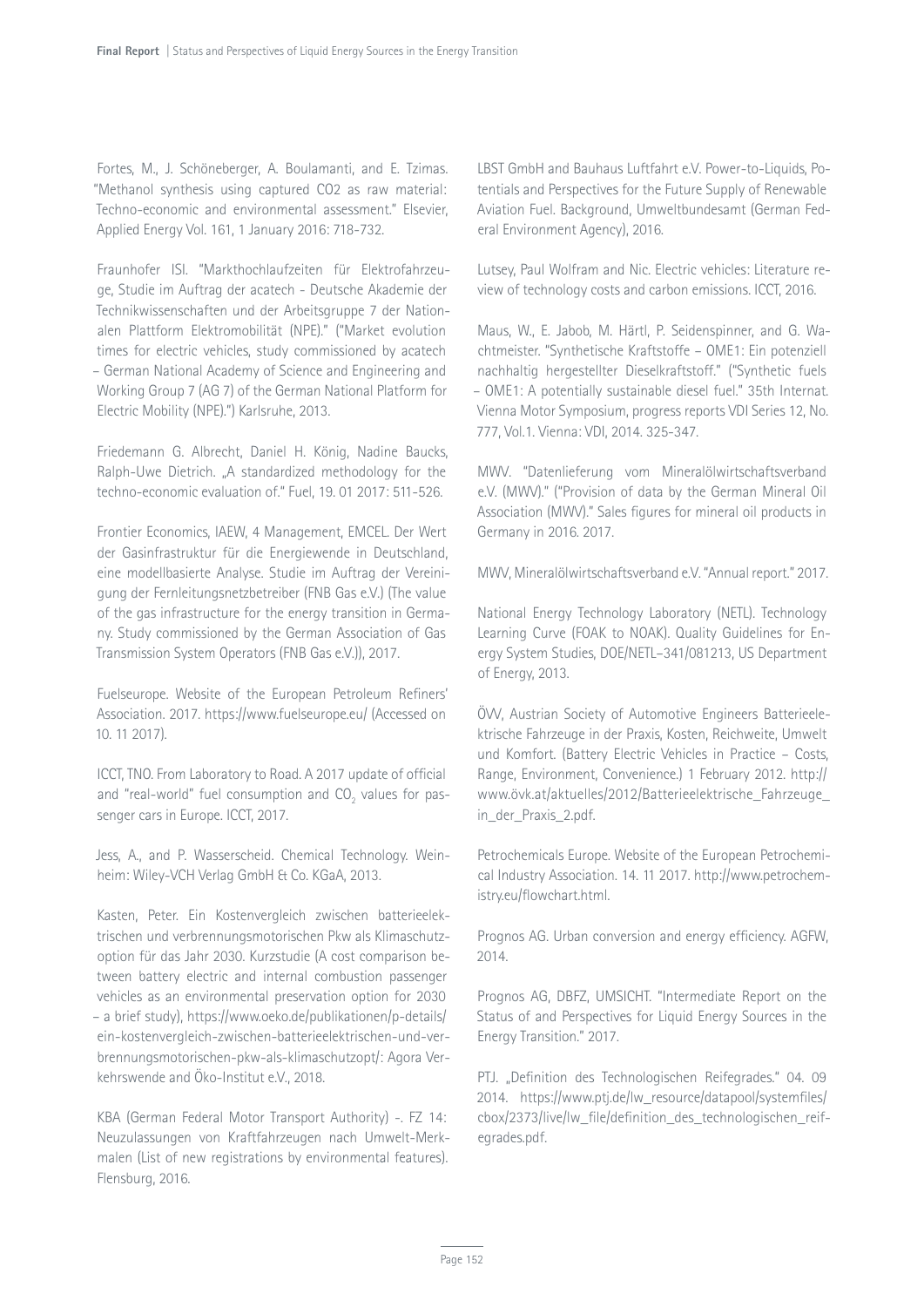R. Schubert, H. J. Schellnhuber, N. Buchmann, A. Epiney, R. Grießhammer, M. Kulessa, D. Messner, S. Rahmstorf, J. Schmid. Future Bioenergy and. Berlin: German Advisory Council on Global Change (WBGU), 2008.

Ritzkopf, Inga. Kupfer-Katalysatoren für die Methanol-Dampfreformierung. (Copper catalysts for methanol steam reforming.) Dissertation, downloaded from: http:// www-brs.ub.ruhr-uni-bochum.de/netahtml/HSS/Diss/RitzkopfInga/diss.pdf, Bochum: Dissertation at the Ruhr-Universität Bochum Faculty of Chemistry, 2005.

Schmidt, P., W. Zittel, W. Weindorf, T. Raksha, and LBST. Renewables in Transport 2050, Empowering a sustainable mobility future with zero emission fuels from renewable electricity, Kraftstoffstudie II. Final report, downloaded from: http://www.lbst.de/news/2016\_docs/FVV\_H1086\_Renewables-in-Transport-2050-Kraftstoffstudie\_II.pdf, Frankfurt am Main: FVV , Forschungsvereinigung Verbrennungskraftmaschinen e.V. (Research Association for Combustion Engines), 2016.

Schmitz, N., J. Burger, E. Ströfer, and H. Hasse. "From methanol to the oxygenated diesel fuel poly(oxymethylene) dimethyl ether: An assessment of the production costs." Fuel Volume 185, 1. December 2016: 67-72.

Shunichi Nakada, Deger Saygin, Dolf Gielen. Global Bioenergy - Supply and Demand Projections. Bonn: International Renewable Energy Agency, 2014.

Sniderman, Debbi. New Options Emerge. 11. 08 2011. https://www.asme.org/engineering-topics/articles/aerospace-defense/new-options-emerge-for-aviation-fuel (Accessed on 27. 03 2018).

Stan, Cornel. Alternative Antriebe für Automobile. (Alternative Propulsion Systems for Automobiles). Springer Verlag, 2015.

Sunfire GmbH. "Sunfire GmbH company website." Press release on the first commercial blue crude plant in Norway. 10. July 2017a. www.sunfire.de/de/unternehmen/presse/ detail/erste-kommerzielle-blue-crude-produktion-entsteht-in-norwegen?file=files/sunfire/images/content/company/press/sunfire %20PM %20Nordic %20Blue %20Crude\_ final.pdf (Accessed on 16. 03 2018).

Sunfire GmbH. "Sunfire GmbH company website." Press release on the supply of a steam electroylsis module to the steel industry. 29. June 2017b. http://www.sunfire.de/de/ unternehmen/presse/detail/DAMPF-ELEKTROLYSE-MODUL\_ SALZGITTER\_FLACHSTAHL (Accessed on 16. 03 2018).

Töpler, J., and J. Lehmann. Wasserstoff und Brennstoffzellen, Technologien und Marktperspektiven. (Hydrogen and Fuel Cell: Technologies and Market Perspectives) Berlin, Heidelberg: Springer Vieweg, 2017.

Türk, Oliver. Stoffliche Nutzung nachwachsender Rohstoffe, Grundlagen - Werkstoffe - Anwendungen. (Material use of renewable raw materials. Basic principle – Materials – Applications). Wiesbaden: Springer Vieweg, 2014.

UBA (German Federal Environment Agency). "Umweltbundesamt, Strom- und Wärmeversorgung in Zahlen." ("Federal Environment Agency –Electricity and heat supply in figures.") Development of specific carbon dioxide emissions in the German electricity mix. 03 2017. https://www.umweltbundesamt.de/themen/klima-energie/energieversorgung/ strom-waermeversorgung-in-zahlen#Strommix (Accessed on 03. 01 2018).

Umweltbundesamt (German Federal Environment Agency). "Erneuerbare Energien in Deutschland - Daten zur Entwicklung im Jahr 2016." ("Renewable energy in Germany in 2016 – Data on the development in 2016.") Dessau-Roßlau, 2017.

Vanhoudt W., Barth, F. (Hinicio), Schmidt, P., Weindorf, W. (LBST), et al. Power-to-gas - Short term and long term opportunities to leverage synergies between electricity and transport sectors through power-to-hydrogen. Brussels/ Munich, 2016.

VCI (German Chemical Industry Association). VCI association website. 14. 11 2017. https://www.vci.de/vci/downloads-vci/ top-thema/daten-fakten-rohstoffbasis-der-chemischen-industrie.pdf.

Wallbox Test. 2018. www.wallbox-test.de.

World Energy Council. "World Energy Scenarios: Composing energy futures to 2050." London, 2013.

Zaspel-Heisters, Dr. Brigitte. Steuerung der Windenergie durch die Regionalplanung - gestern, heute, morgen. (Managing wind energy by means of regional planning – yesterday, tomorrow, today.) Bonn: Bundesinstitut für Bau, Stadtund Raumforschung (German Federal Institute for Research on Building, Urban Affairs and Spatial Development), 2015.

Zickfeld, Florian, and Aglaia Wieland. 2050 Desert Power - Perspectives on a Sustainable Power System for EUMENA. Munich: Dii GmbH, 2012.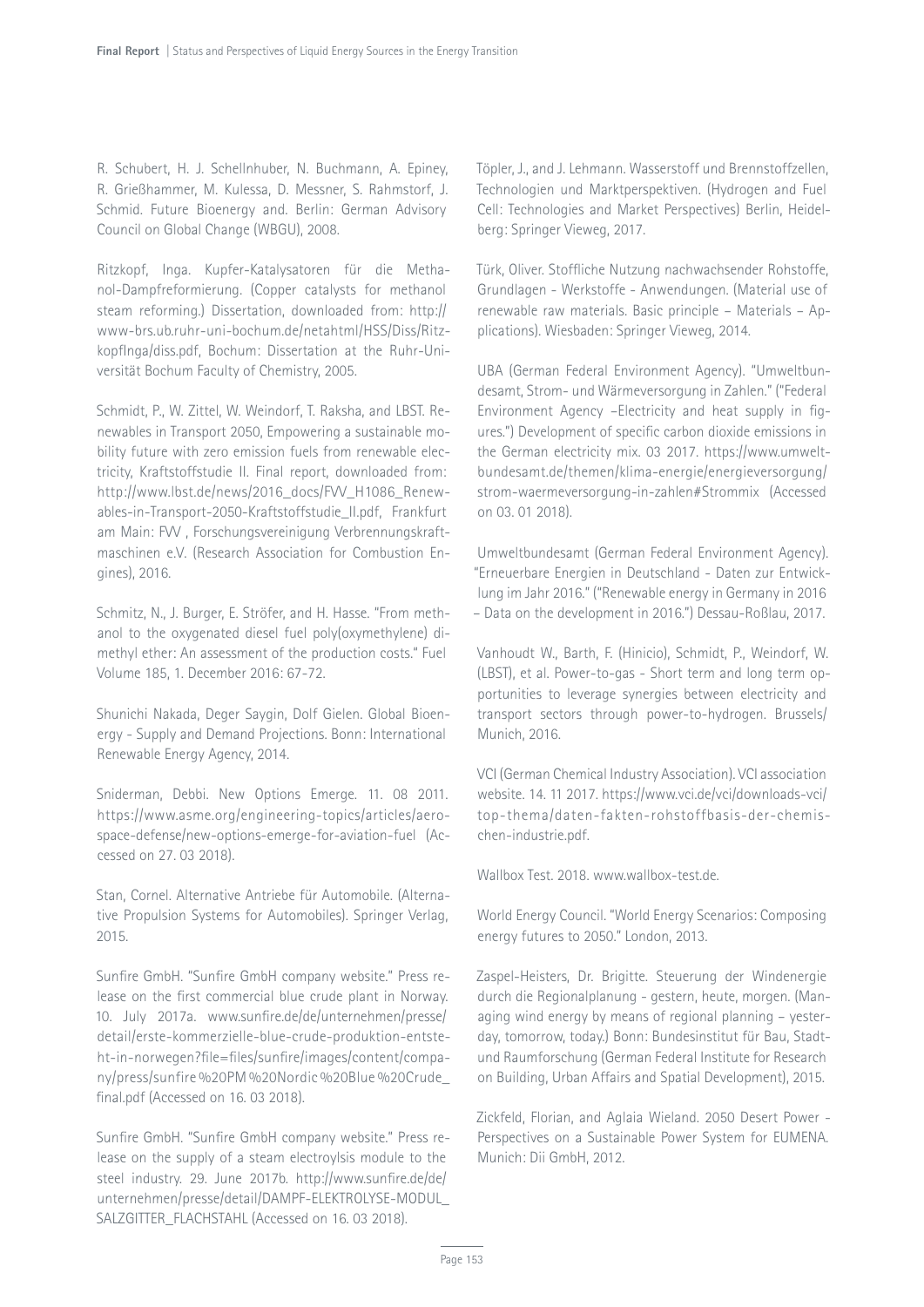# 16 TABLE APPENDIX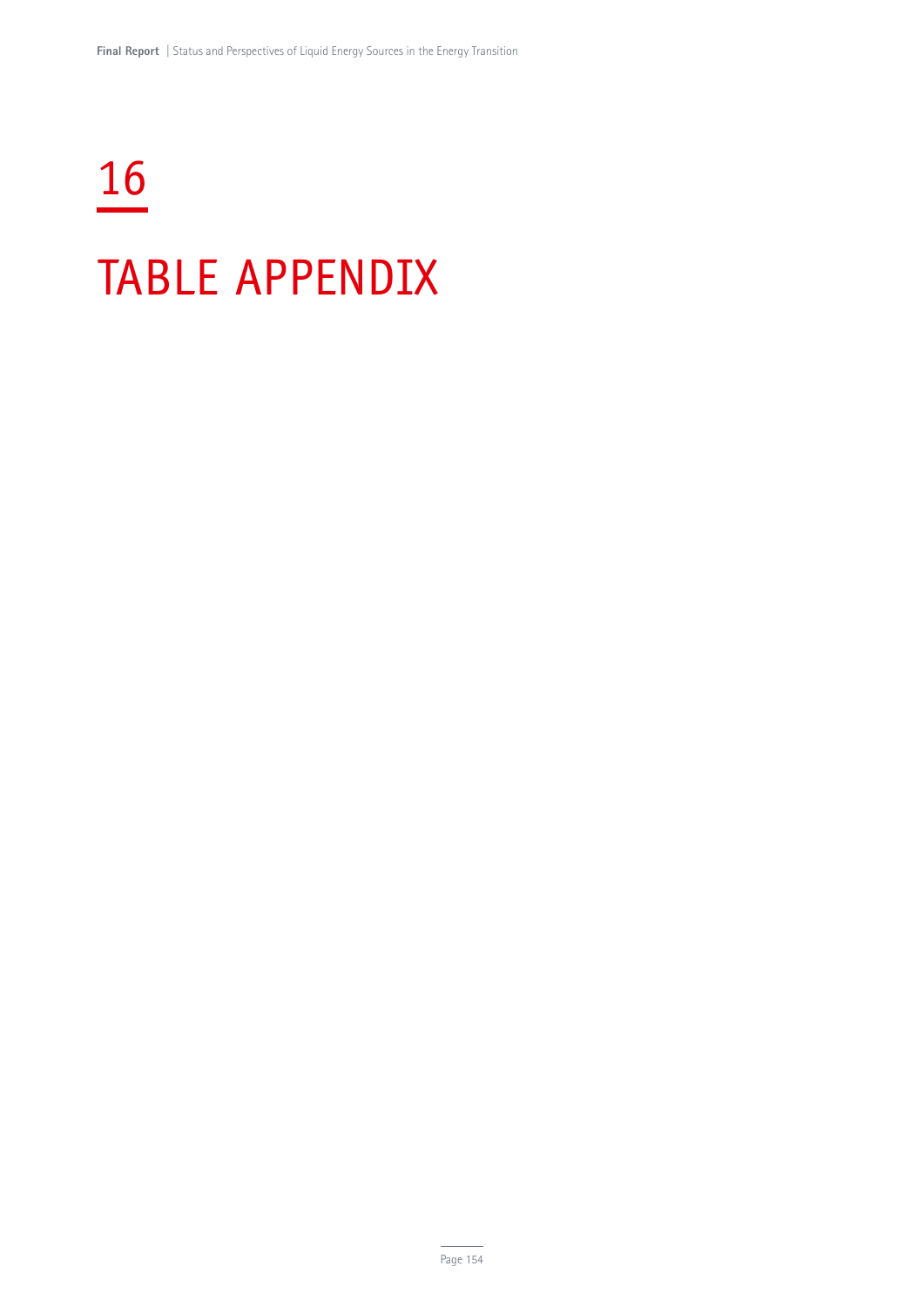|                 | Reference, PtX 80 |      |      | <b>PtX 95</b> |      |         |
|-----------------|-------------------|------|------|---------------|------|---------|
|                 | 2015              | 2030 | 2050 | 2015          | 2030 | 2050    |
| Hard coal       | 0.8               | 0.9  | 0.9  | 0.8           | 0.7  | 0.5     |
| Lignite         | 0.7               | 0.6  | 0.6  | 0.7           | 0.6  | 0.7     |
| Heating oil     | 3.2               | 5.8  | 6.3  | 3.2           | 4.2  | 2.8     |
| Natural gas     | 2.1               | 2.6  | 2.8  | 2.1           | 2.3  | 2.2     |
| Biomass (solid) | 2.5               | 3.4  | 3.8  | 2.5           | 3.3  | 3.3     |
| Petrol          | 3.2               | 5.8  | 6.3  | 3.2           | 4.2  | $2.8\,$ |
| Diesel fuel     | 3.2               | 5.8  | 6.3  | 3.2           | 4.2  | 2.8     |
| Jet fuels       | 3.2               | 5.8  | 6.3  | 3.2           | 4.2  | 2.8     |
| PtPetrol        | 51.8              | 19.2 | 14.8 | 51.8          | 19.1 | 14.8    |
| PtDiesel        | 51.8              | 19.2 | 14.8 | 51.8          | 19.1 | 14.8    |
| PtG             | 53.4              | 18.9 | 14.2 | 53.4          | 18.9 | 14.2    |
| PtKerosine      | 51.8              | 19.2 | 14.8 | 51.8          | 19.1 | 14.8    |
| PtHEL           | 51.8              | 19.2 | 14.8 | 51.8          | 19.2 | 14.8    |

# Table 48: Cross-border prices\*, € cent/kWh, actual 2015, basis of higher PtL price path

Source: Prognos AG, \*including refinement

# Table 49: Cross-border prices\*, € cent/kWh, actual 2015, basis of lower PtL price path

|                 | Reference, PtX 80 |         |      | <b>PtX 95</b> |      |         |
|-----------------|-------------------|---------|------|---------------|------|---------|
|                 | 2015              | 2030    | 2050 | 2015          | 2030 | 2050    |
| Hard coal       | 0.8               | 0.9     | 0.9  | 0.8           | 0.7  | 0.5     |
| Lignite         | 0.7               | 0.6     | 0.6  | 0.7           | 0.6  | 0.7     |
| Heating oil     | 3.2               | $5.8\,$ | 6.3  | 3.2           | 4.2  | $2.8\,$ |
| Natural gas     | 2.1               | 2.6     | 2.8  | 2.1           | 2.3  | 2.2     |
| Biomass (solid) | 2.5               | 3.4     | 3.8  | 2.5           | 3.3  | 3.3     |
| Petrol          | 3.2               | 5.8     | 6.3  | 3.2           | 4.2  | 2.8     |
| Diesel fuel     | 3.2               | 5.8     | 6.3  | 3.2           | 4.2  | 2.8     |
| Jet fuels       | 3.2               | 5.8     | 6.3  | 3.2           | 4.2  | 2.8     |
| PtPetrol        | 51.8              | 10.8    | 7.8  | 51.8          | 10.8 | 7.8     |
| PtDiesel        | 51.8              | 10.8    | 7.8  | 51.8          | 10.8 | 7.8     |
| PtG             | 53.4              | 11.1    | 8.0  | 53.4          | 11.1 | 8.0     |
| PtKerosine      | 51.8              | 10.8    | 7.8  | 51.8          | 10.8 | 7.8     |
| PtHEL           | 51.8              | 10.8    | 7.8  | 51.8          | 10.8 | 7.8     |

Source: Prognos AG, \*including refinement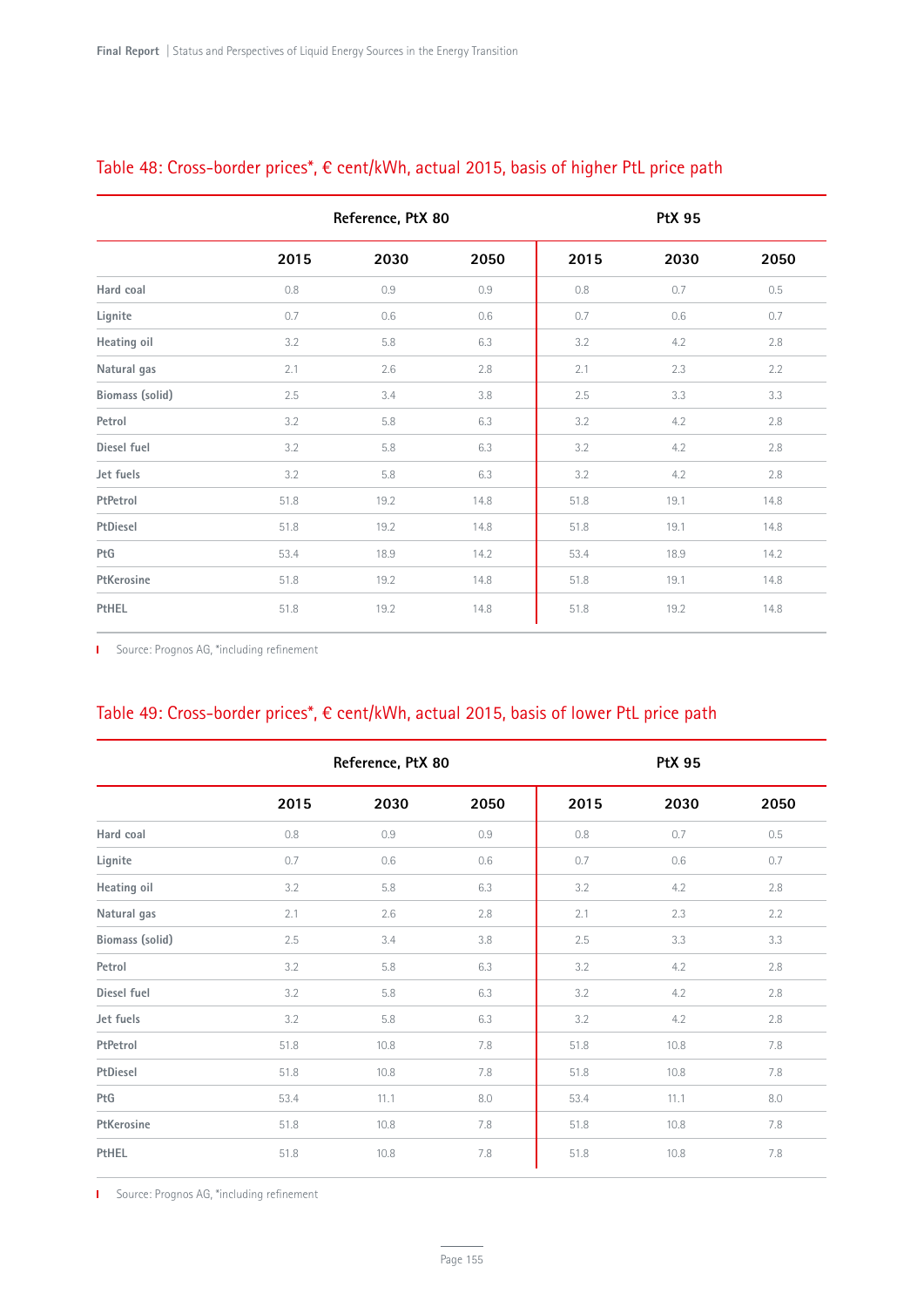| $\epsilon_{2015}$ /kW               | 2015 | 2020 | 2030 | 2040 | 2050 |
|-------------------------------------|------|------|------|------|------|
| Hard coal power plants              | 1500 | 1500 | 1500 | 1500 | 1500 |
| Lignite power plants                | 1800 | 1800 | 1800 | 1800 | 1800 |
| Natural gas-GuD                     | 1000 | 1000 | 1000 | 1000 | 1000 |
| Natural gas-GT                      | 600  | 550  | 550  | 550  | 500  |
| Engine cogeneration plant (MW size) | 800  | 750  | 750  | 700  | 700  |
| <b>Biomass</b>                      | 2500 | 2500 | 2500 | 2500 | 2500 |
| Storage (batteries)                 | 1200 | 500  | 300  | 250  | 200  |
| Windpower onshore                   | 1300 | 1200 | 1100 | 1050 | 1000 |
| Windpower offshore                  | 3300 | 2900 | 2200 | 2100 | 2000 |
| Open space PV                       | 750  | 650  | 550  | 500  | 450  |
| Rooftop PV (single family house)    | 1300 | 1200 | 950  | 700  | 650  |

# Table 50: Investment costs based on commissioning date in  $\epsilon_{_{2015}}$ /kW

Source: Prognos AG, GuD = gas and steam, GT = gas turbine, PV = photovoltaic, complete costs including planning, excl. interest during construction

# Table 51: Fixed operating costs based on commissioning date in  $\epsilon_{_{2015}}$ /kW/a

| $\epsilon_{2015}$ /kW/a             | 2015 | 2020 | 2030 | 2040 | 2050 |
|-------------------------------------|------|------|------|------|------|
| Hard coal power plants              | 40   | 40   | 40   | 40   | 40   |
| Lignite power plants                | 35   | 35   | 35   | 35   | 35   |
| Natural gas-GuD                     | 20   | 20   | 20   | 20   | 20   |
| Natural gas-GT                      | 15   | 15   | 15   | 15   | 15   |
| Engine cogeneration plant (MW size) | 15   | 15   | 15   | 15   | 15   |
| Windpower onshore                   | 30   | 28   | 27   | 24   | 24   |
| Windpower offshore                  | 80   | 64   | 60   | 58   | 58   |
| Open space PV                       | 12   | 12   | 12   | 12   | 12   |
| Rooftop PV (single family house)    | 16   | 16   | 16   | 16   | 16   |

Source: Prognos AG, GuD = gas and steam, GT = gas turbine, PV = photovoltaic, complete costs including planning, excl. interest during construction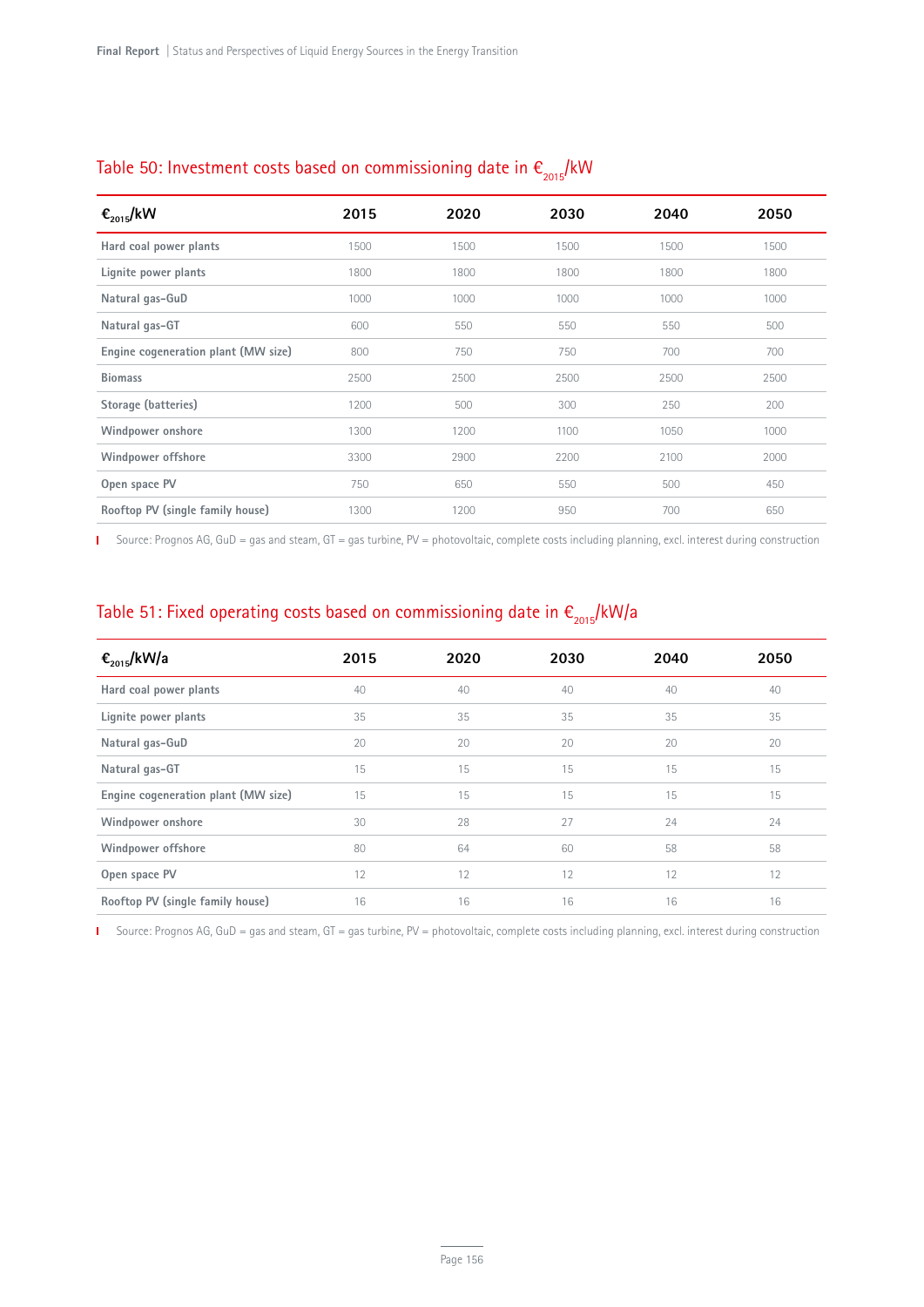# Table 52: Technical service life in years

|                                     | technical service life in years |
|-------------------------------------|---------------------------------|
| Hard coal power plants              | 50                              |
| Lignite power plants                | 50                              |
| Natural gas-GuD                     | 40                              |
| Natural gas-GT                      | 40                              |
| Engine cogeneration plant (MW size) | 40                              |
| Windpower onshore                   | 25                              |
| Windpower offshore                  | 25                              |
| Open space PV                       | 25                              |
| Rooftop PV (single family house)    | 25                              |

Source: Prognos AG, GuD = gas and steam, GT = gas turbine, PV = photovoltaic, complete costs including planning, excl. interest during construction

## Table 53: Average trading capacity in GW

|      | Import | <b>Export</b> |
|------|--------|---------------|
| 2015 | 20     | 19            |
| 2030 | 25     | 22            |
| 2050 | 32     | 28            |

**I** Source: Prognos AG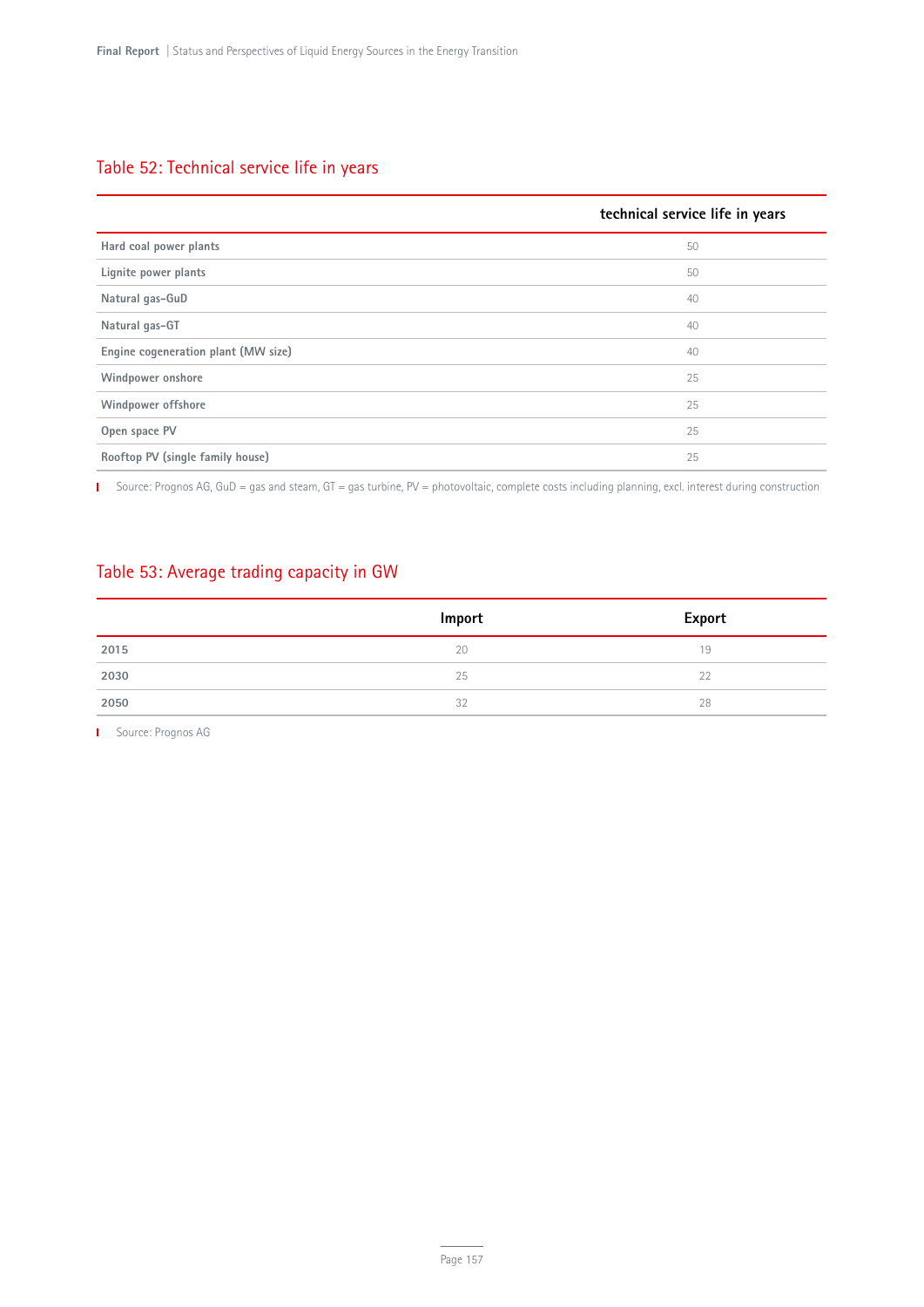# Table 54: Assumptions for the calculation of electricity generation costs for renewable energies in Germany

| Year                                    | 2015 | 2025 | 2050 |
|-----------------------------------------|------|------|------|
| <b>Rooftop PV</b>                       |      |      |      |
| service life [a]                        |      | 25   |      |
| Full load hours new plants [h/a]        | 930  | 930  | 930  |
| CAPEX [€2015/kW]                        | 1300 | 1075 | 650  |
| OPEX [€2015/kW*a]                       | 20   | 17   | 15   |
| Space requirement [MW/km <sup>2</sup> ] |      | 166  |      |
| Open space PV                           |      |      |      |
| service life [a]                        |      | 25   |      |
| Full load hours new plants [h/a]        | 950  | 950  | 950  |
| CAPEX [€2015/kW]                        | 750  | 600  | 450  |
| OPEX [€2015/kW*a]                       | 14   | 11   | 10   |
| Space requirement [MW/km <sup>2</sup> ] |      | 59   |      |
| <b>Wind Onshore</b>                     |      |      |      |
| service life [a]                        |      | 25   |      |
| Full load hours new plants [h/a]        | 2000 | 2086 | 2300 |
| CAPEX [€2015/kW]                        | 1300 | 1150 | 1000 |
| OPEX [€2015/kW*a]                       | 60   | 53   | 40   |
| Space requirement [MW/km <sup>2</sup> ] |      | 18   |      |
| <b>Wind Offshore</b>                    |      |      |      |
| service life [a]                        |      | 25   |      |
| Full load hours new plants [h/a]        | 4000 | 4114 | 4400 |
| CAPEX [€2015/kW]                        | 3300 | 2550 | 2000 |
| OPEX [€2015/kW*a]                       | 100  | 75   | 60   |
| Space requirement [MW/km <sup>2</sup> ] |      | 18   |      |

**I** Source: Prognos AG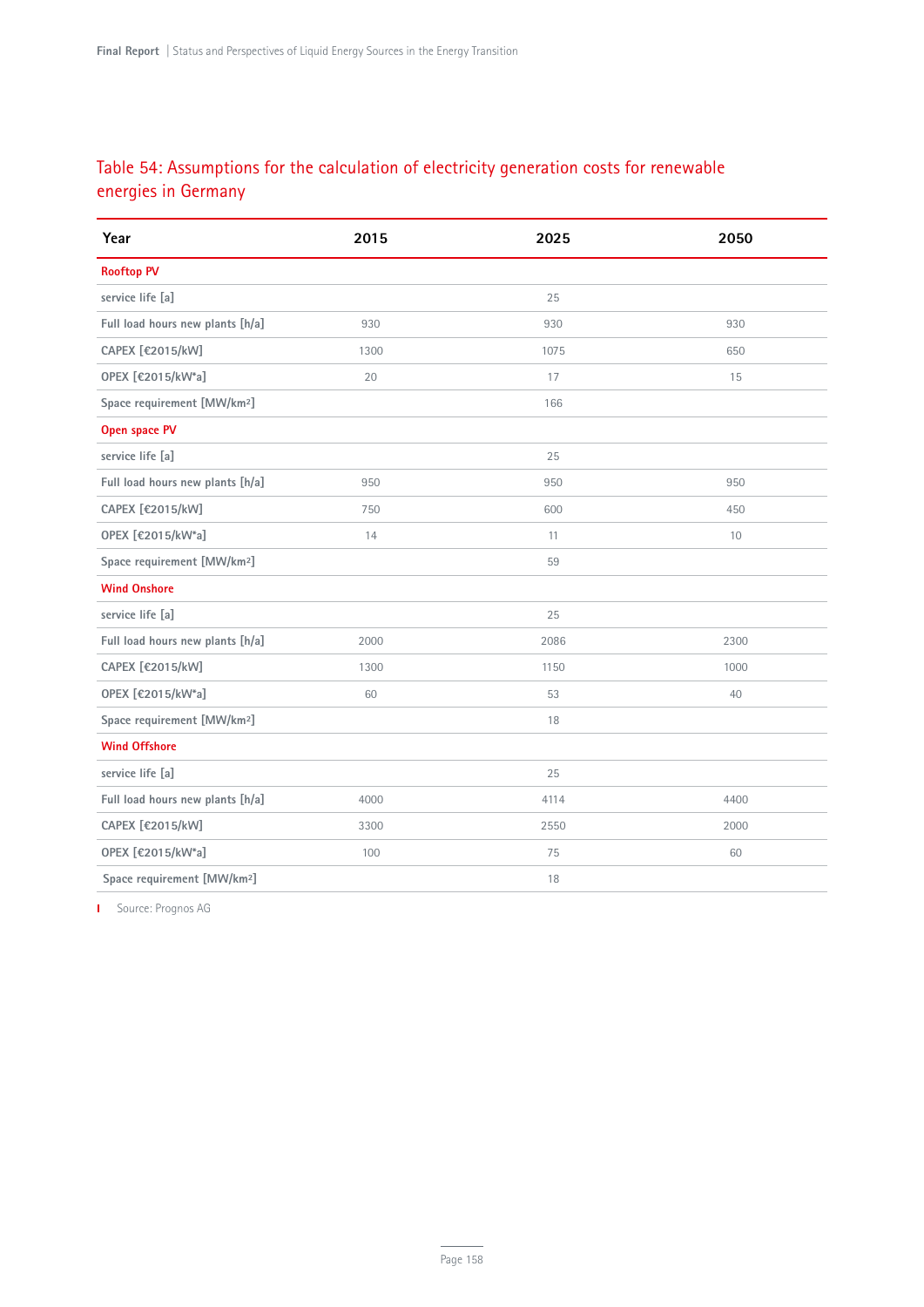# Table 55: Assumptions and partial results for the calculation of electricity costs for the generation of liquid energy sources in the MENA region

| Year                                                 | 2030              |           |       | 2050       |                    |       |           |       |
|------------------------------------------------------|-------------------|-----------|-------|------------|--------------------|-------|-----------|-------|
| Location                                             | Cheap             |           |       | Realistic  | Cheap              |       | Realistic |       |
| Type of generation                                   | Wind              | <b>PV</b> | Wind  | PV         | Wind<br>PV<br>Wind |       |           | PV    |
| Full load hours of RE generation $[\sim h/a]$        | 4,200             | 2,100     | 1,800 | 1,700      | 4,200              | 2,100 | 1,800     | 1,700 |
| CAPEX [€/kW]                                         | 1,100             | 550       | 1,100 | 550        | 1,000              | 450   | 1,000     | 450   |
| OPEX [€/kW]                                          | 27                | 12        | 27    | 12         | 24                 | 12    | 24        | 12    |
| Utilisation rate of the generated electricity [%]    | 93.5%<br>93.5%    |           |       |            |                    |       |           |       |
| Full utilisation hours of the electrolysis plant [h] |                   |           | 5,000 |            |                    |       | 5,000     |       |
| WACC of 2%                                           |                   |           |       |            |                    |       |           |       |
| LCOE [Cent/kWh]                                      | 2.0               | 1.9       | 4.6   | 2.5        | 1.8                | 1.7   | 4.2       | 2.2   |
| Cost of electricity for electrolysis [Cent/kWh]      | 2.1<br>4.4        |           |       | 3.9<br>1.9 |                    |       |           |       |
| WACC of 7%                                           |                   |           |       |            |                    |       |           |       |
| LCOE [Cent/kWh]                                      | 2.9               | 2.9       | 6.7   | 3.7        | 2.6                | 2.4   | 6.1       | 3.1   |
| Cost of electricity for electrolysis [Cent/kWh]      | 3.1<br>2.7<br>6.4 |           |       | 5.7        |                    |       |           |       |

**I** Source: Prognos AG

#### Table 56: Installable capacity of renewable energies in Germany in two variants

| Technology          |           | Installed capacity (GW) |                                         | Electricity generation [TWh/a] |     |                                |  |
|---------------------|-----------|-------------------------|-----------------------------------------|--------------------------------|-----|--------------------------------|--|
|                     | lst 2016* | Α                       | B                                       | lst 2016*                      | Α   | В                              |  |
| Rooftop PV          | 40.9      | 85                      | 110                                     | 37.5                           | 75  | 100                            |  |
| Open space PV       |           | 15                      | 105                                     |                                | 15  | 105                            |  |
| Wind power onshore  | 45.5      | 65                      | 130                                     | 77.8                           | 155 | 310                            |  |
| Wind power offshore | 4.1       | 31                      | 70                                      |                                | 127 | 280                            |  |
| Hydropower          | 5.6       | 6 <sup>°</sup>          | $6^{\circ}$                             | 19                             | 22  | 22                             |  |
| <b>Biomass</b>      | 7.1       | 8                       | 8                                       | 46                             | 48  | 48                             |  |
| <b>Total</b>        | 90.5      | 210                     | 430                                     | 115.3<br>442                   |     | 865                            |  |
| Source: Prognos AG  |           |                         | $\blacksquare$ Heavily affected by area | Partially affected by area     |     | <b>Barely affected by area</b> |  |